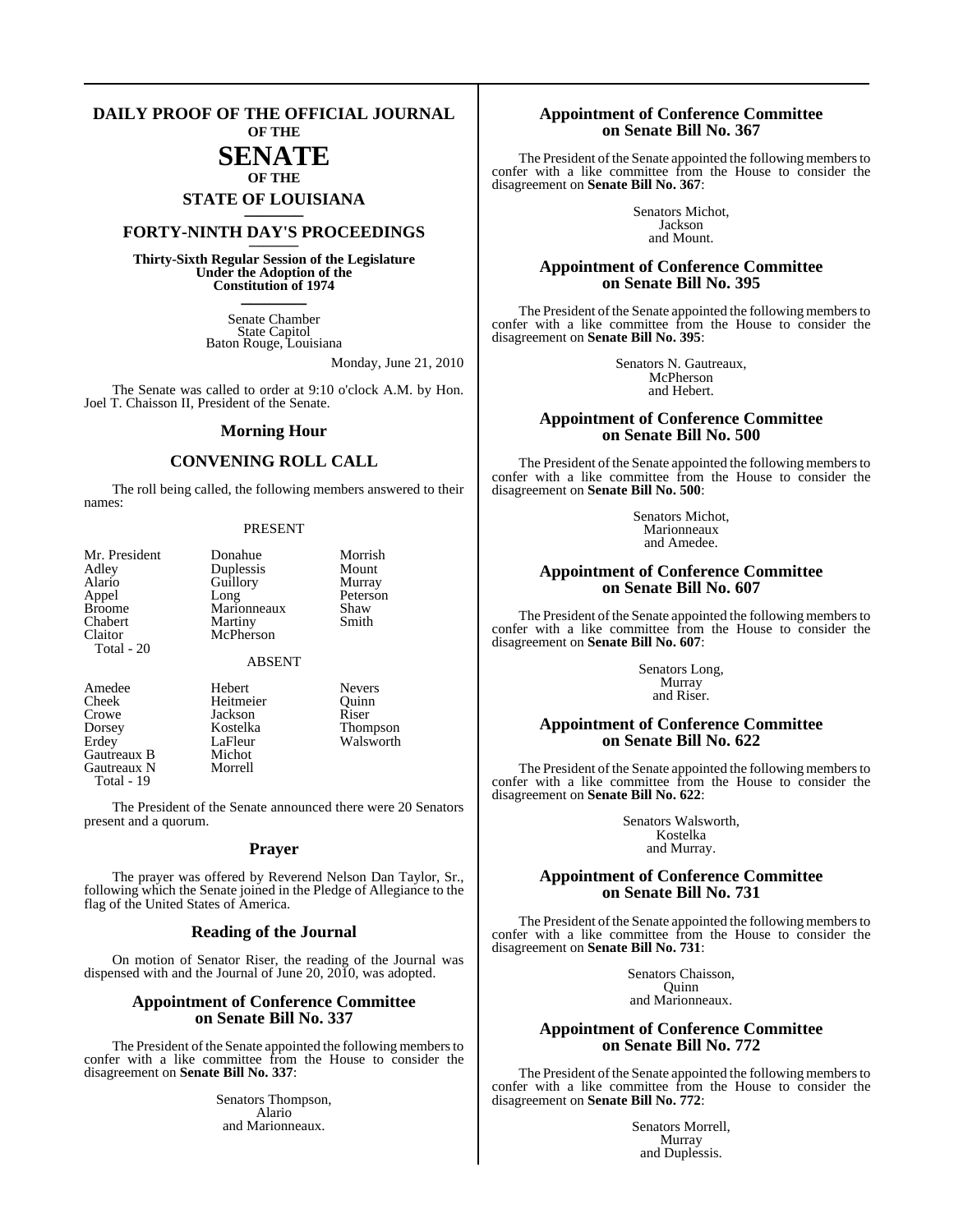# **Page 2 SENATE 49th DAY'S PROCEEDINGS**

June 21, 2010

#### **Messages from the House**

The following Messages from the House were received and read as follows:

#### **Message from the House**

#### **HOUSE CONFEREES APPOINTED**

June 20, 2010

To the Honorable President and Members of the Senate:

I am directed to inform your honorable body that the Speaker of the House of Representatives has appointed the following members, on the part of the House of Representatives, to confer, with a like committee from the Senate, on the disagreement to **House Concurrent Resolution No. 94** by Representative Richard:

Representatives Richard, Katz and Burford.

Respectfully submitted, ALFRED W. SPEER Clerk of the House of Representatives

#### **Message from the House**

#### **HOUSE CONFEREES APPOINTED**

June 20, 2010

To the Honorable President and Members of the Senate:

I am directed to inform your honorable body that the Speaker of the House of Representatives has appointed the following members, on the part of the House of Representatives, to confer, with a like committee from the Senate, on the disagreement to **House Bill No. 389** by Representative Leger:

Representatives Leger, Barrow and Brossett.

Respectfully submitted, ALFRED W. SPEER Clerk of the House of Representatives

#### **Message from the House**

#### **HOUSE CONFEREES APPOINTED**

June 20, 2010

To the Honorable President and Members of the Senate:

I am directed to inform your honorable body that the Speaker of the House of Representatives has appointed the following members, on the part of the House of Representatives, to confer, with a like committee from the Senate, on the disagreement to **House Bill No. 636** by Representative Gisclair:

Representatives Gisclair, Hutter and Downs.

Respectfully submitted, ALFRED W. SPEER Clerk of the House of Representatives

#### **Message from the House**

#### **HOUSE CONFEREES APPOINTED**

#### June 20, 2010

To the Honorable President and Members of the Senate:

I am directed to inform your honorable body that the Speaker of the House of Representatives has appointed the following members, on the part of the House of Representatives, to confer, with a like committee from the Senate, on the disagreement to **House Bill No. 977** by Representative Harrison:

Representatives Harrison, Dove and Gisclair.

Respectfully submitted, ALFRED W. SPEER Clerk of the House of Representatives

#### **Message from the House**

#### **DISAGREEMENT TO HOUSE BILL**

June 20, 2010

To the Honorable President and Members of the Senate:

I am directed to inform your honorable body that the House of Representatives has refused to concur in the proposed Senate Amendment(s) to **House Bill No. 2** by Representative Greene, and ask the President to appoint on the part of the Senate a committee to confer with a like committee from the House on the disagreement.

> Respectfully submitted, ALFRED W. SPEER Clerk of the House of Representatives

#### **Message from the House**

#### **HOUSE CONFEREES APPOINTED**

June 20, 2010

To the Honorable President and Members of the Senate:

I am directed to inform your honorable body that the Speaker of the House of Representatives has appointed the following members, on the part of the House of Representatives, to confer, with a like committee from the Senate, on the disagreement to **House Bill No. 2** by Representative Greene:

Representatives Greene, Mr. Speaker and Robideaux.

Respectfully submitted, ALFRED W. SPEER Clerk of the House of Representatives

#### **Message from the House**

#### **DISAGREEMENT TO HOUSE BILL**

June 20, 2010

To the Honorable President and Members of the Senate:

I am directed to inform your honorable body that the House of Representatives has refused to concur in the proposed Senate Amendment(s) to **House Bill No. 671** by Representative LaFonta, and ask the President to appoint on the part of the Senate a committee to confer with a like committee from the House on the disagreement.

> Respectfully submitted, ALFRED W. SPEER Clerk of the House of Representatives

**Message from the House**

#### **DISAGREEMENT TO HOUSE BILL**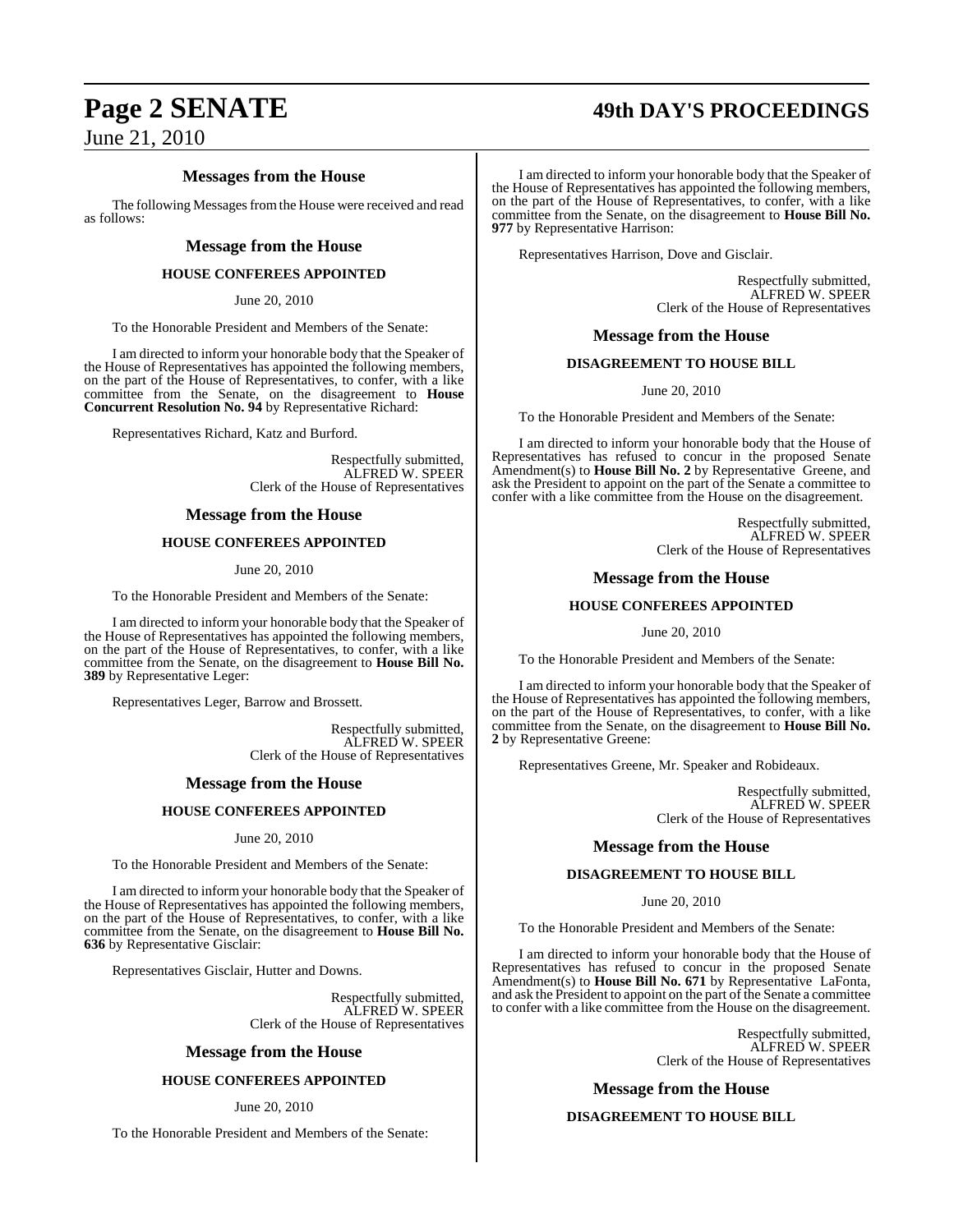# **49th DAY'S PROCEEDINGS Page 3 SENATE**

#### June 20, 2010

To the Honorable President and Members of the Senate:

I am directed to inform your honorable body that the House of Representatives has refused to concur in the proposed Senate Amendment(s) to **House Bill No. 706** by Representative Abramson, and ask the President to appoint on the part of the Senate a committee to confer with a like committee from the House on the disagreement.

> Respectfully submitted, ALFRED W. SPEER Clerk of the House of Representatives

#### **Message from the House**

#### **HOUSE CONFEREES APPOINTED**

#### June 20, 2010

To the Honorable President and Members of the Senate:

I am directed to inform your honorable body that the Speaker of the House of Representatives has appointed the following members, on the part of the House of Representatives, to confer, with a like committee from the Senate, on the disagreement to **House Bill No. 706** by Representative Abramson:

Representatives Abramson, Kleckley and Talbot.

Respectfully submitted, ALFRED W. SPEER Clerk of the House of Representatives

#### **Message from the House**

#### **DISAGREEMENT TO HOUSE BILL**

June 20, 2010

To the Honorable President and Members of the Senate:

I am directed to inform your honorable body that the House of Representatives has refused to concur in the proposed Senate Amendment(s) to **House Bill No. 955** by Representative Leger, and ask the President to appoint on the part of the Senate a committee to confer with a like committee from the House on the disagreement.

> Respectfully submitted, ALFRED W. SPEER Clerk of the House of Representatives

#### **Message from the House**

#### **HOUSE CONFEREES APPOINTED**

#### June 20, 2010

To the Honorable President and Members of the Senate:

I am directed to inform your honorable body that the Speaker of the House of Representatives has appointed the following members, on the part of the House of Representatives, to confer, with a like committee from the Senate, on the disagreement to **House Bill No. 955** by Representative Leger:

Representatives Leger, Barrow and Arnold.

Respectfully submitted, ALFRED W. SPEER Clerk of the House of Representatives

# June 21, 2010

#### **Message from the House**

#### **DISAGREEMENT TO HOUSE BILL**

June 20, 2010

To the Honorable President and Members of the Senate:

I am directed to inform your honorable body that the House of Representatives has refused to concur in the proposed Senate Amendment(s) to **House Bill No. 971** by Representative Abramson, and ask the President to appoint on the part of the Senate a committee to confer with a like committee from the House on the disagreement.

> Respectfully submitted, ALFRED W. SPEER Clerk of the House of Representatives

#### **Message from the House**

#### **DISAGREEMENT TO HOUSE BILL**

June 20, 2010

To the Honorable President and Members of the Senate:

I am directed to inform your honorable body that the House of Representatives has refused to concur in the proposed Senate Amendment(s) to **House Bill No. 1069** by Representative M. Jackson, and ask the President to appoint on the part of the Senate a committee to confer with a like committee from the House on the disagreement.

> Respectfully submitted, ALFRED W. SPEER Clerk of the House of Representatives

#### **Message from the House**

#### **HOUSE CONFEREES APPOINTED**

June 20, 2010

To the Honorable President and Members of the Senate:

I am directed to inform your honorable body that the Speaker of the House of Representatives has appointed the following members, on the part of the House of Representatives, to confer, with a like committee from the Senate, on the disagreement to **House Bill No. 1069** by Representative M. Jackson:

Representatives M. Jackson, Hutter and Carter.

Respectfully submitted, ALFRED W. SPEER Clerk of the House of Representatives

#### **Message from the House**

#### **DISAGREEMENT TO HOUSE BILL**

June 20, 2010

To the Honorable President and Members of the Senate:

I am directed to inform your honorable body that the House of Representatives has refused to concur in the proposed Senate Amendment(s) to **House Bill No. 1321** by Representative M.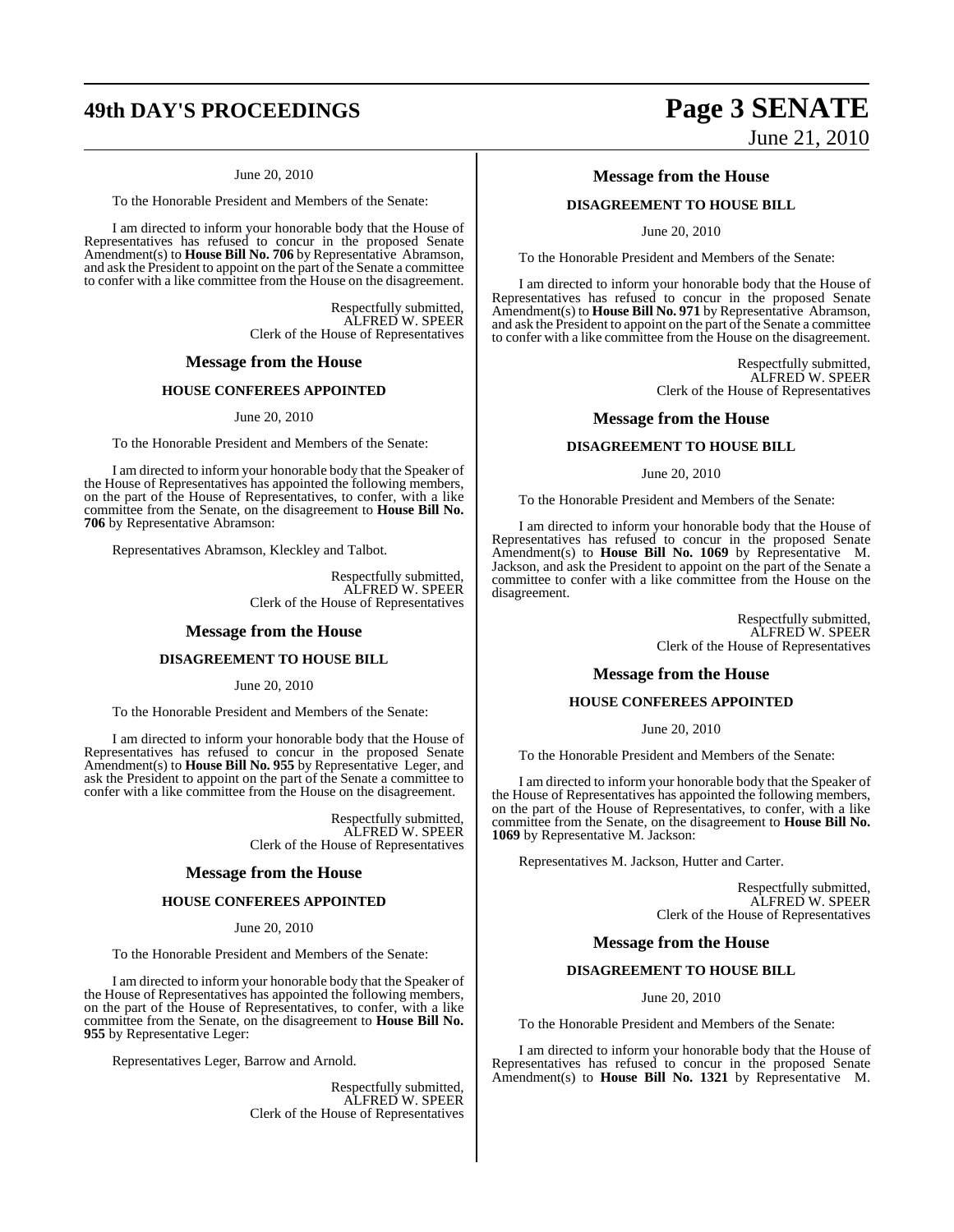# **Page 4 SENATE 49th DAY'S PROCEEDINGS**

June 21, 2010

Jackson, and ask the President to appoint on the part of the Senate a committee to confer with a like committee from the House on the disagreement.

> Respectfully submitted, ALFRED W. SPEER Clerk of the House of Representatives

#### **Message from the House**

#### **DISAGREEMENT TO HOUSE BILL**

June 20, 2010

To the Honorable President and Members of the Senate:

I am directed to inform your honorable body that the House of Representatives has refused to concur in the proposed Senate Amendment(s) to **House Bill No. 1414** by Representative Tucker, and ask the President to appoint on the part of the Senate a committee to confer with a like committee from the House on the disagreement.

> Respectfully submitted, ALFRED W. SPEER Clerk of the House of Representatives

#### **Message from the House**

#### **HOUSE CONFEREES APPOINTED**

June 20, 2010

To the Honorable President and Members of the Senate:

I am directed to inform your honorable body that the Speaker of the House of Representatives has appointed the following members, on the part of the House of Representatives, to confer, with a like committee from the Senate, on the disagreement to **House Bill No. 1414** by Representative Tucker:

Representatives Tucker, Fannin and Morris.

Respectfully submitted, ALFRED W. SPEER Clerk of the House of Representatives

#### **Message from the House**

#### **DISAGREEMENT TO HOUSE BILL**

June 20, 2010

To the Honorable President and Members of the Senate:

I am directed to inform your honorable body that the House of Representatives has refused to concur in the proposed Senate Amendment(s) to **House Bill No. 1450** by Representative Ellington, and ask the President to appoint on the part of the Senate a committee to confer with a like committee from the House on the disagreement.

> Respectfully submitted, ALFRED W. SPEER Clerk of the House of Representatives

#### **Message from the House**

#### **HOUSE CONFEREES APPOINTED**

#### June 20, 2010

To the Honorable President and Members of the Senate:

I am directed to inform your honorable body that the Speaker of the House of Representatives has appointed the following members, on the part of the House of Representatives, to confer, with a like committee from the Senate, on the disagreement to **House Bill No. 1450** by Representative Ellington:

Representatives Ellington, Katz and Ritchie.

Respectfully submitted, ALFRED W. SPEER Clerk of the House of Representatives

#### **Message from the House**

#### **RULES SUSPENSION RECONSIDERED DISAGREEMENT TO HOUSE BILL**

June 20, 2010

To the Honorable President and Members of the Senate:

I am directed to inform your honorable body that the House of Representatives has reconsidered to concur in the proposed Senate Amendment(s) to **House Bill No. 671** by Representative LaFonta.

> Respectfully submitted, ALFRED W. SPEER Clerk of the House of Representatives

#### **Message from the House**

#### **HOUSE CONFEREES APPOINTED**

June 20, 2010

To the Honorable President and Members of the Senate:

I am directed to inform your honorable body that the Speaker of the House of Representatives has appointed the following members, on the part of the House of Representatives, to confer, with a like committee from the Senate, on the disagreement to **Senate Bill No. 1** by Senator Chaisson:

Representatives Leger, Fannin and Mr. Speaker.

Respectfully submitted, ALFRED W. SPEER Clerk of the House of Representatives

#### **Message from the House**

#### **HOUSE CONFEREES APPOINTED**

#### June 20, 2010

To the Honorable President and Members of the Senate:

I am directed to inform your honorable body that the Speaker of the House of Representatives has appointed the following members, on the part of the House of Representatives, to confer, with a like committee from the Senate, on the disagreement to **Senate Bill No. 2** by Senator Chaisson:

Representatives Leger, Fannin and Mr. Speaker.

Respectfully submitted, ALFRED W. SPEER Clerk of the House of Representatives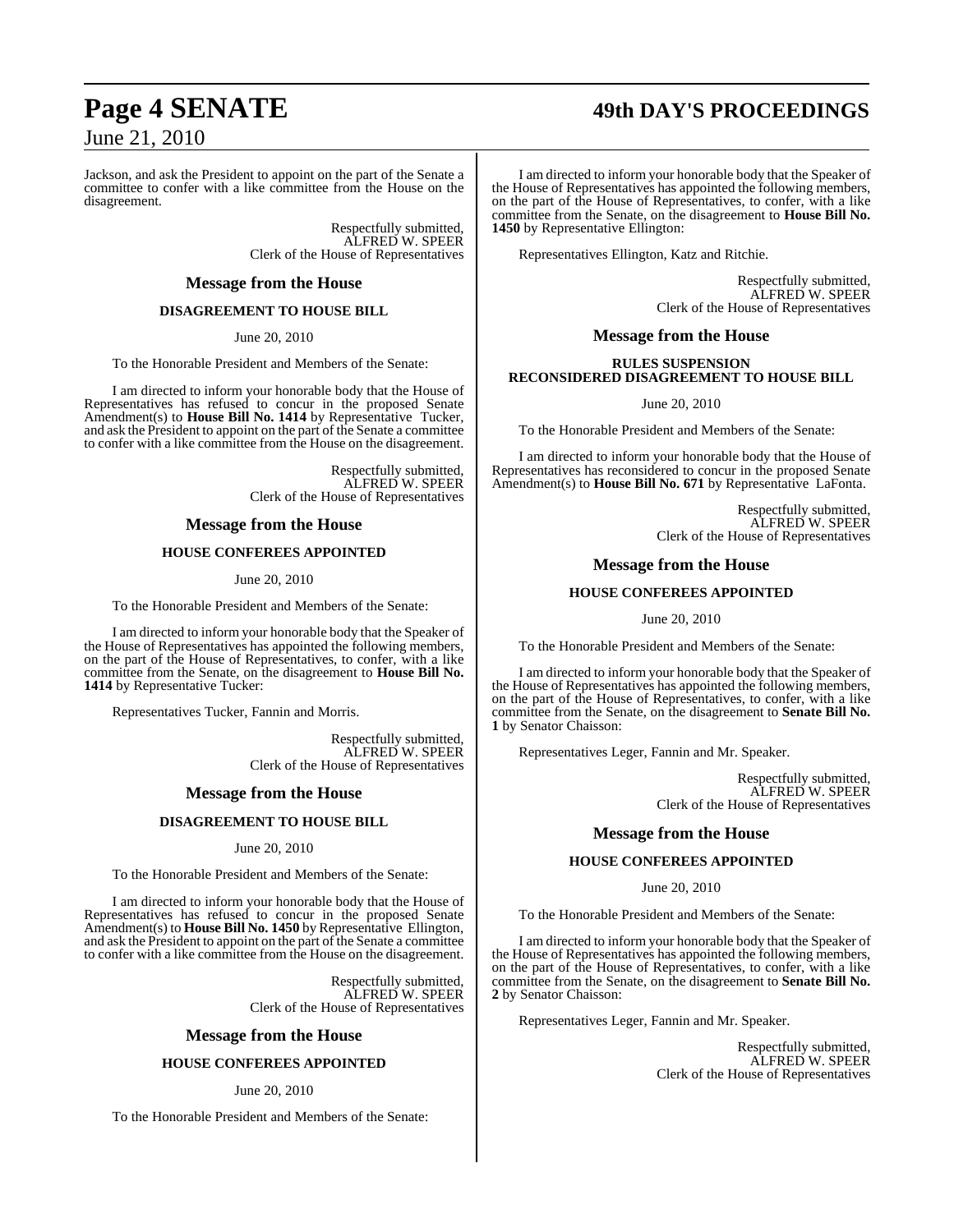# **49th DAY'S PROCEEDINGS Page 5 SENATE**

## **Message from the House**

#### **HOUSE CONFEREES APPOINTED**

June 20, 2010

To the Honorable President and Members of the Senate:

I am directed to inform your honorable body that the Speaker of the House of Representatives has appointed the following members, on the part of the House of Representatives, to confer, with a like committee from the Senate, on the disagreement to **Senate Bill No. 65** by Senator Amedee:

Representatives Lambert, Dove and Smiley.

Respectfully submitted, ALFRED W. SPEER Clerk of the House of Representatives

#### **Message from the House**

#### **HOUSE CONFEREES APPOINTED**

#### June 20, 2010

To the Honorable President and Members of the Senate:

I am directed to inform your honorable body that the Speaker of the House of Representatives has appointed the following members, on the part of the House of Representatives, to confer, with a like committee from the Senate, on the disagreement to **Senate Bill No. 731** by Senator Chaisson:

Representatives Mills, T. Burns and Mr. Speaker.

Respectfully submitted, ALFRED W. SPEER Clerk of the House of Representatives

#### **Introduction of Senate Resolutions**

Senator Shaw asked for and obtained a suspension of the rules to read Senate Resolutions a first and second time.

#### **SENATE RESOLUTION NO. 175—** BY SENATOR SHAW

A RESOLUTION

To express the sincere condolences of the Senate of the Legislature of Louisiana upon the death of Edith VeNora Hall.

On motion of Senator Shaw the resolution was read by title and adopted.

#### **SENATE RESOLUTION NO. 176—** BY SENATOR HEITMEIER

#### A RESOLUTION

To urge and request the Department of Transportation and Development (DOTD) to convene a work group comprised of representatives of the office of state police of the Department of Public Safety and Corrections, the Gretna Police Department, the Jefferson Parish Sheriff's Office, the New Orleans Police Department, the Plaquemines Parish Sheriff's Office, and the Westwego Police Department to review and analyze the policies, procedures and practices of the DOTD's Crescent City Connection Division police department to determine whether the Crescent City Connection Division police department is providing services in the most effective and cost efficient manner and to report its findings and recommendations to the Senate Committee on Transportation, Highways and Public Works by February 1, 2011.

On motion of Senator Heitmeier the resolution was read by title and adopted.

# June 21, 2010

### **SENATE RESOLUTION NO. 178—**

BY SENATOR CROWE A RESOLUTION

To urge and request British Petroleum (BP) to provide funding to the Louisiana Community and Technical College System (LCTCS) in the amount of thirty-five million dollars to establish and maintain programs of instruction in the technology and procedure of oil spill and hazardous waste cleanup.

The resolution was read by title and placed on the Calendar for a second reading.

#### **SENATE RESOLUTION NO. 179—**

BY SENATOR WALSWORTH A RESOLUTION

To commend John M. McCallum of Cedar Creek School upon his selection as an alternate representative of Louisiana at the Hugh O'Brian World LeadershipCongressin Los Angeles,California.

The resolution was read by title and placed on the Calendar for a second reading.

#### **SENATE RESOLUTION NO. 180—**

BY SENATOR ADLEY A RESOLUTION

To urge and request the chairman of the Senate Select Committee on Homeland Security to receive proposals on stopping the Deepwater Horizon oil leak and on the cleanup of such leak, and to forward such proposals to the appropriate state agency for analysis.

On motion of Senator Adley the resolution was read by title and adopted.

#### **SENATE RESOLUTION NO. 181—** BY SENATOR CROWE

A RESOLUTION

To urge and request all relevant state and federal agencies to devote all available resources to stop the flow of oil at the former site of the Deepwater Horizon rig in the Gulf of Mexico and to protect, clean, and restore Louisiana's coast, marshes, estuaries, and wildlife and fisheries, and to minimize its negative impacts on citizens and businesses; and to use all available state and federal legal means to ensure that the responsible parties are brought to justice and held fully responsible for damages, including swift and just compensation for legitimate claims of lost property, wages, life, health, and other grievances; and to ensure that a disaster like the Deepwater Horizon event that began April 20, 2010, is never repeated.

The resolution was read by title and placed on the Calendar for a second reading.

#### **SENATE RESOLUTION NO. 182—** BY SENATOR CHABERT

A RESOLUTION

To commend Kelly Michelle Aucoin, a student at South Lafourche High School in Galliano, upon being selected as an alternate representative of Louisiana at the Hugh O'Brian Youth Leadership World Congress in Los Angeles, California.

On motion of Senator Chabert the resolution was read by title and adopted.

#### **SENATE RESOLUTION NO. 183—**

BY SENATOR LAFLEUR

#### A RESOLUTION To urge and request all the members of the Louisiana Congressional Delegation to oppose a tax on foreign reinsurance.

The resolution was read by title and placed on the Calendar for a second reading.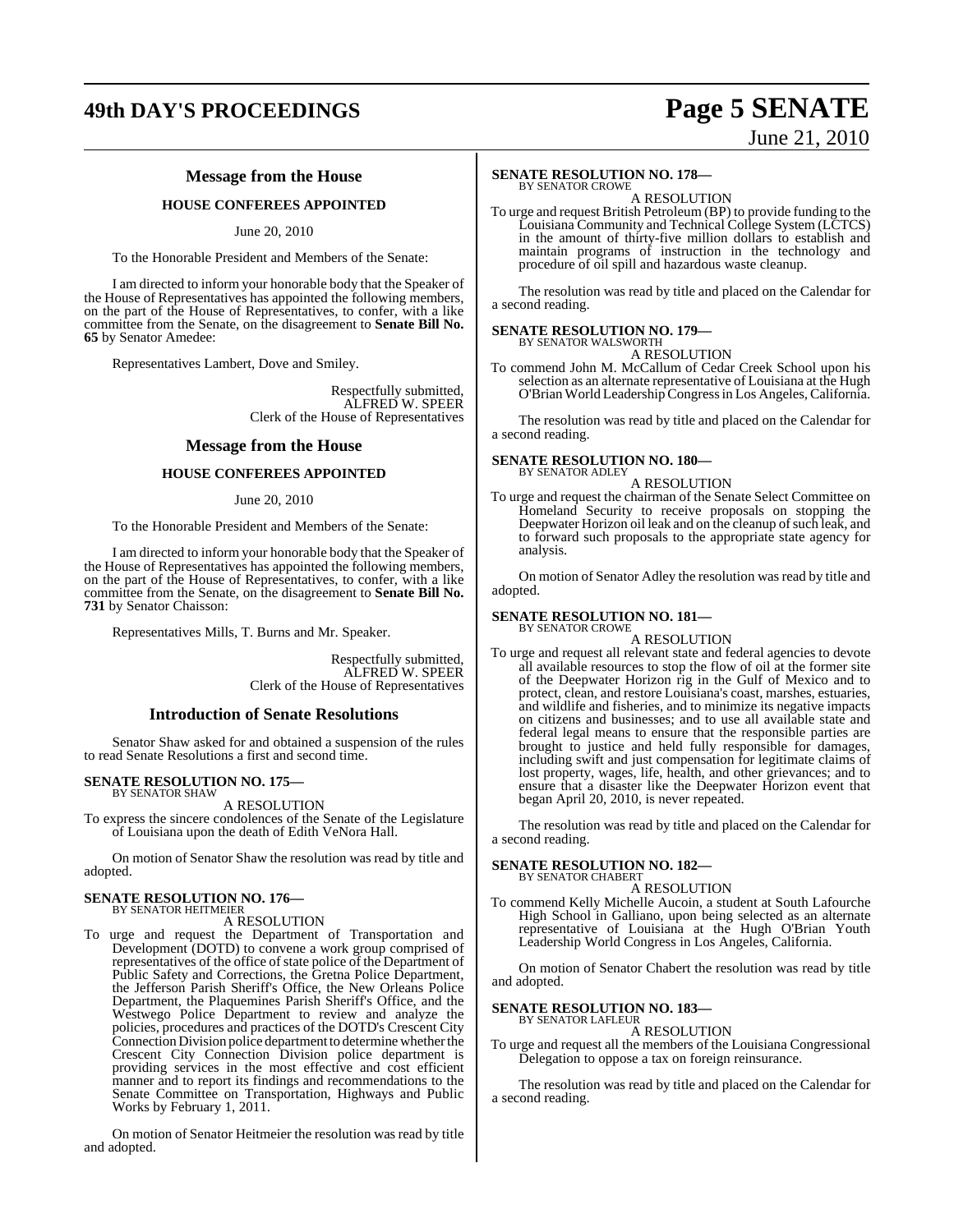# **Page 6 SENATE 49th DAY'S PROCEEDINGS**

June 21, 2010

### **SENATE RESOLUTION NO. 184—**

BY SENATORS QUINN AND DUPLESSIS A RESOLUTION

To commend New Orleans artist, Jana Napoli, and YA/YA Alumni Artists on their mixed media composition, Floodwall, and to congratulate themon receipt of an invitation to exhibit, extended by the United States Department of State, in its embassies in Warsaw, Poland and Berlin, Germany as cultural envoys from the state of Louisiana.

On motion of Senator Quinn the resolution was read by title and adopted.

#### **SENATE RESOLUTION NO. 185—** BY SENATOR BROOME

A RESOLUTION

To urge and request the Board of Regents to implement Recommendations 10(C) and 13 of the Postsecondary Education Review Commission relative to the provision of equitable and sufficient funding necessary for the state's Historically Black Colleges and Universities to achieve their unique and important institutional mission.

On motion of Senator Broome the resolution was read by title and adopted.

#### **Appointment of Conference Committee on Senate Bill No. 367**

The President of the Senate announced the following change in the Conference Committee membership on the disagreement on **Senate Bill No. 367**:

> Senator McPherson, vice Senator Mount.

#### **Rules Suspended**

Senator McPherson asked for and obtained a suspension of the rules to invoke 3 minute cloture.

Without objection, so ordered.

#### **Senate Resolutions on Second Reading**

#### **SENATE RESOLUTION NO. 168—** BY SENATOR CROWE

A RESOLUTION

To urge and request Louisiana Recovery Authority to reimburse the extraordinary expenses incurred by Daybrook Fisheries, Inc., related to its clean-up and recovery in the aftermath of hurricanes Katrina and Rita.

On motion of Senator Mount the resolution was read by title and returned to the Calendar, subject to call.

#### **SENATE RESOLUTION NO. 171—** BY SENATOR CROWE

A RESOLUTION

To urge and request the attorney general to file suit against British Petroleum to compensate the parish governments of the coastal parishes for the loss of property tax revenue due to the Deepwater Horizon explosion and oil leak which resulted in the devaluation of coastal properties.

On motion of Senator Mount the resolution wasread by title and returned to the Calendar, subject to call.

#### **SENATE RESOLUTION NO. 172—** BY SENATOR BROOME

A RESOLUTION

To urge and request the Senate Committee on Health and Welfare to study the efforts of various agencies and organizations related to fighting the childhood obesity epidemic and to urge and request those various agencies and organizations to report by January 1, 2011, to the Senate Committee on Health and Welfare about the status of their ongoing efforts to curb the high incident rate of childhood obesity.

On motion of Senator Broome the resolution was read by title and adopted.

#### **Messages from the House**

The following Messages from the House were received and read as follows:

#### **Message from the House**

#### **ASKING CONCURRENCE IN HOUSE CONCURRENT RESOLUTIONS**

June 20, 2010

To the Honorable President and Members of the Senate:

I am directed to inform your honorable body that the House of Representatives has finally passed and asks your concurrence in the following House Concurrent Resolutions:

HCR No. 270 HCR No. 271 HCR No. 272

Respectfully submitted, ALFRED W. SPEER Clerk of the House of Representatives

#### **Senator N. Gautreaux in the Chair**

#### **House Concurrent Resolutions**

Senator McPherson asked for and obtained a suspension of the rules to read House Concurrent Resolutions a first and second time.

# **HOUSE CONCURRENT RESOLUTION NO. 270—** BY REPRESENTATIVE ROY

A CONCURRENT RESOLUTION To commend Maggie L. Conerly of Bolton High School upon her selection as a representative of Louisiana at the Hugh O'Brian World Leadership Congress in Los Angeles, California.

The resolution was read by title. Senator McPherson moved to concur in the House Concurrent Resolution.

#### **ROLL CALL**

The roll was called with the following result:

#### YEAS

| Mr. President<br>Adley<br>Alario<br>Amedee<br>Appel<br><b>Broome</b><br>Chabert<br>Cheek<br>Claitor<br>Donahue | Duplessis<br>Gautreaux N<br>Guillory<br>Hebert<br>Heitmeier<br>Kostelka<br>Long<br>Marionneaux<br>Martiny<br>McPherson | Michot<br>Morrish<br>Mount<br>Murray<br><b>Nevers</b><br>Peterson<br>Riser<br>Shaw<br>Smith<br>Thompson |
|----------------------------------------------------------------------------------------------------------------|------------------------------------------------------------------------------------------------------------------------|---------------------------------------------------------------------------------------------------------|
| Total - 30                                                                                                     |                                                                                                                        |                                                                                                         |

NAYS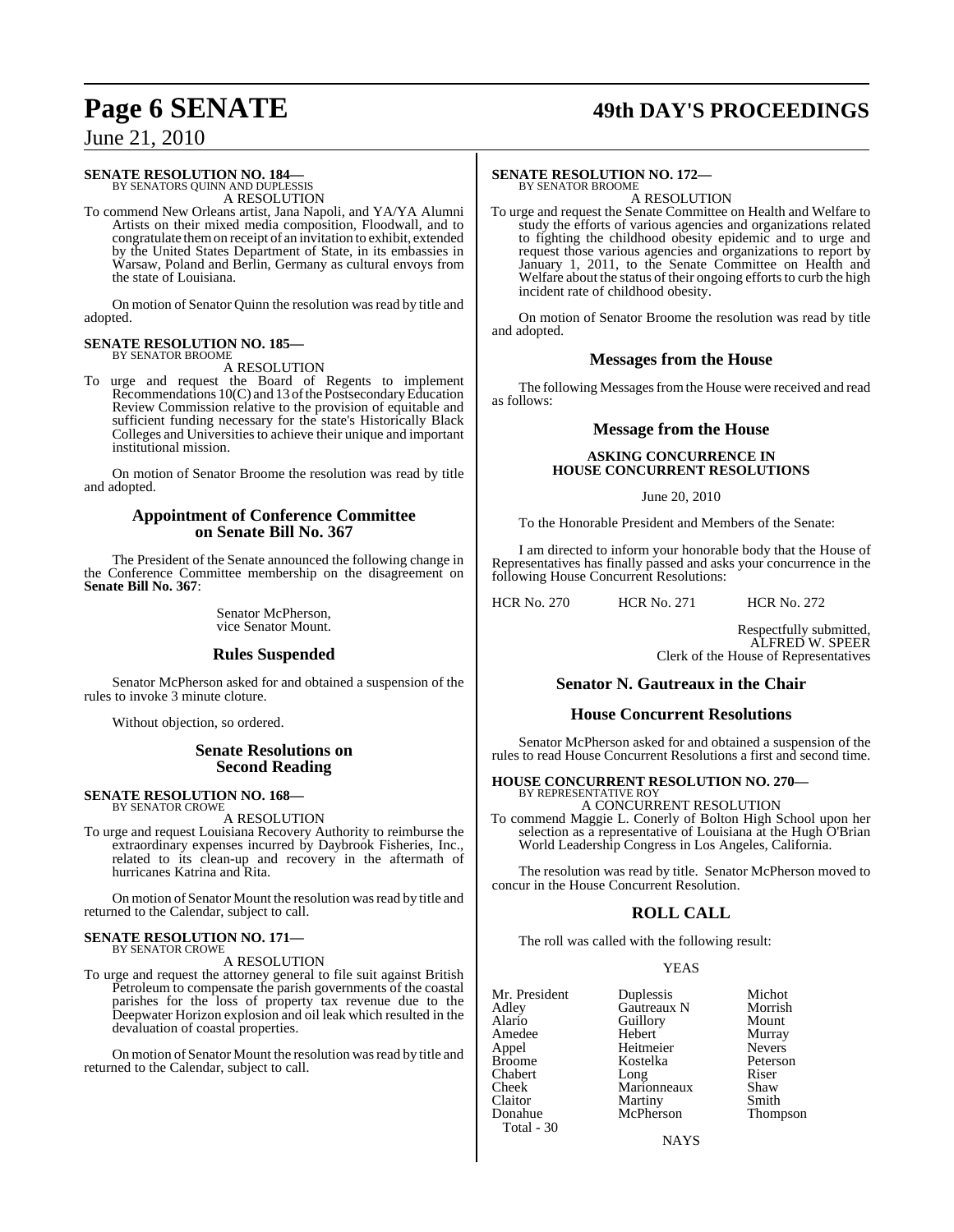# **49th DAY'S PROCEEDINGS Page 7 SENATE**

| πя |  |  |
|----|--|--|
|----|--|--|

| <b>ABSENT</b> |
|---------------|

| Crowe     | Gautreaux B | Morrell   |
|-----------|-------------|-----------|
| Dorsey    | Jackson     | Ouinn     |
| Erdey     | LaFleur     | Walsworth |
| Total - 9 |             |           |

The Chair declared the Senate concurred in the House Concurrent Resolution and ordered it returned to the House.

## **HOUSE CONCURRENT RESOLUTION NO. 271—** BY REPRESENTATIVES CHAMPAGNE, MORENO, AND ST. GERMAIN

AND SENATOR CHABERT A CONCURRENT RESOLUTION

To commend and express appreciation to representatives of the National Foundation of Women Legislators upon their visit to Louisiana.

The resolution was read by title. Senator Chabert moved to concur in the House Concurrent Resolution.

#### **ROLL CALL**

The roll was called with the following result:

#### YEAS

| Mr. President                      | Gautreaux N                        | Morrish         |
|------------------------------------|------------------------------------|-----------------|
| Adley                              | Guillory                           | Mount           |
| Alario                             | Hebert                             | Murray          |
| Amedee                             | Heitmeier                          | <b>Nevers</b>   |
| Appel                              | Kostelka                           | Peterson        |
| <b>Broome</b>                      | Long                               | Riser           |
| Chabert                            | Marionneaux                        | Shaw            |
| Cheek                              | Martiny                            | Smith           |
| Claitor<br>Duplessis<br>Total - 29 | McPherson<br>Michot<br><b>NAYS</b> | <b>Thompson</b> |

### Total - 0

#### ABSENT

| Crowe             | Gautreaux B | Ouinn     |
|-------------------|-------------|-----------|
| Donahue           | Jackson     | Walsworth |
| Dorsey            | LaFleur     |           |
| Erdey             | Morrell     |           |
| <b>Total</b> - 10 |             |           |

The Chair declared the Senate concurred in the House Concurrent Resolution and ordered it returned to the House.

#### **HOUSE CONCURRENT RESOLUTION NO. 272—**

BY REPRESENTATIVE RICHMOND A CONCURRENT RESOLUTION

To commend the 2010 International Legislative Drafting Institute participants and to welcome them to the Louisiana State Capitol.

The resolution was read by title. Senator Duplessis moved to concur in the House Concurrent Resolution.

#### **ROLL CALL**

The roll was called with the following result:

#### YEAS

| Mr. President | Gautreaux N | Morrish       |
|---------------|-------------|---------------|
| Adley         | Guillory    | Mount         |
| Alario        | Hebert      | Murray        |
| Amedee        | Heitmeier   | <b>Nevers</b> |
| Appel         | Kostelka    | Peterson      |
| <b>Broome</b> | Long        | Riser         |
| Chabert       | Marionneaux | Shaw          |

# June 21, 2010

| <b>Cheek</b><br>Claitor<br>Duplessis | Martiny<br>McPherson<br>Michot | Smith<br>Thompson |
|--------------------------------------|--------------------------------|-------------------|
| $Total - 29$                         | <b>NAYS</b>                    |                   |
| Total - 0                            | <b>ABSENT</b>                  |                   |

Morrell

Crowe Gautreaux B Quinn Dorsey<br>Erdey Total - 10

Jackson Walsworth<br>LaFleur

The Chair declared the Senate concurred in the House Concurrent Resolution and ordered it returned to the House.

#### **Called from the Calendar**

Senator Claitor asked that Senate Bill No. 601 be called from the Calendar.

#### **SENATE BILL NO. 601—**

BY SENATOR CLAITOR

AN ACT To enact R.S. 14:140.1, relative to kickbacks in state contracts; to provide prohibitions, definitions, penalties, and reporting requirements; and to provide for related matters.

On motion of Senator Claitor the bill was read by title and withdrawn from the files of the Senate.

#### **Rules Suspended**

Senator Mount asked for and obtained a suspension of the rules to pass over Reconsideration.

#### **Reports of Committees**

The following reports of committees were received and read:

#### **CONFERENCE COMMITTEE REPORT Senate Bill No. 71 By Senator Appel**

June 18, 2010

To the Honorable President and Members of the Senate and to the Honorable Speaker and Members of the House of Representatives.

Ladies and Gentlemen:

We, the conferees appointed to confer over the disagreement between the two houses concerning Senate Bill No. 71 by Senator Appel, recommend the following concerning the Reengrossed bill:

- 1. That House Floor Amendment Nos. 1 through 6, proposed by Representative Connick and adopted by the House of Representatives on June 16, 2010, be rejected.
- That House Floor Amendment Nos. 1 through 6, proposed by Representative Geymann and adopted by the House of Representatives on June 16, 2010, be rejected.
- 3. That the following amendments to the reengrossed bill be adopted:

#### AMENDMENT NO. 1

On page 1, line 17, change "**public entity**" to the following: "**state entity or local entity, or any contract with a local entity exceeding ten thousand dollars awarded with bidding,**"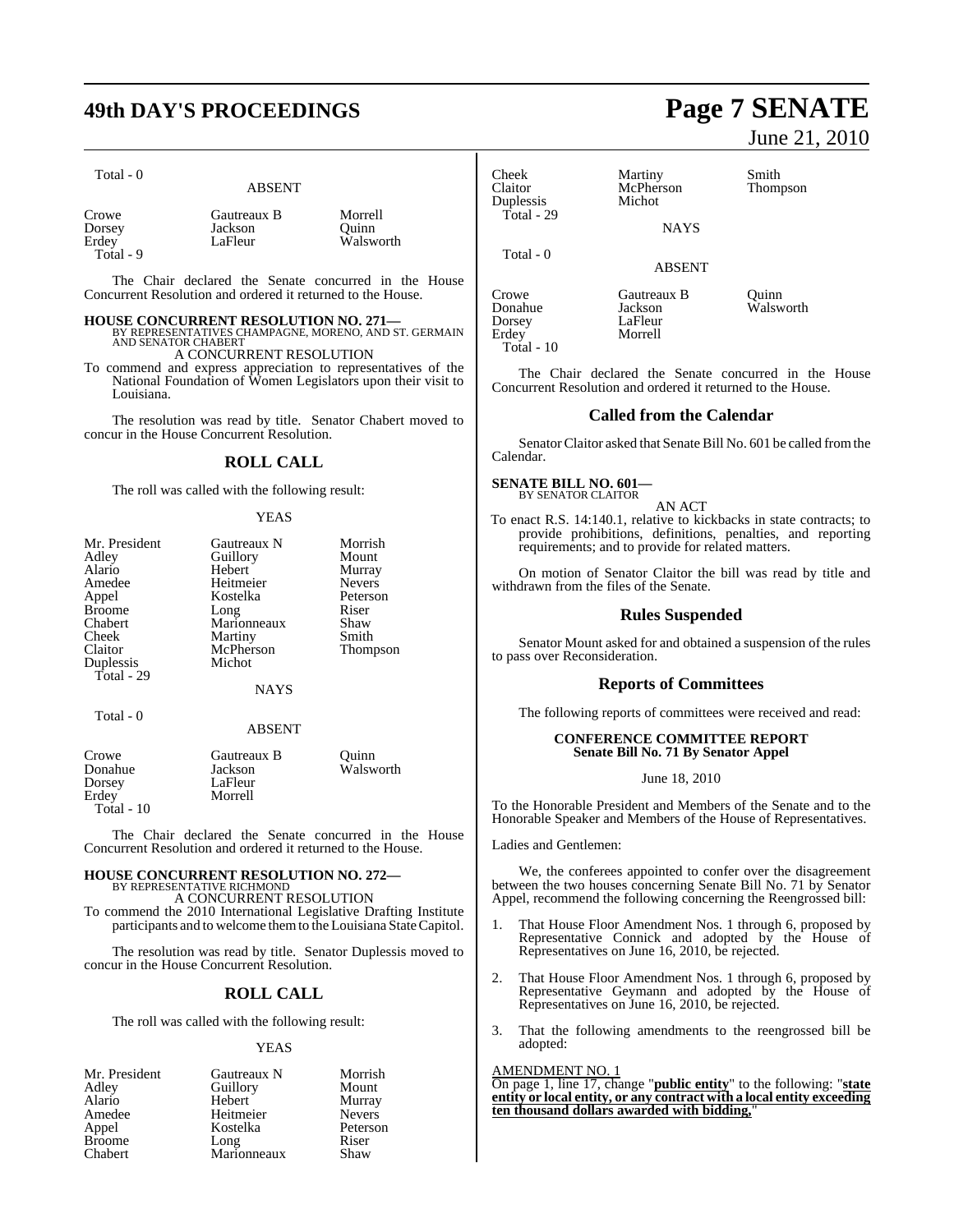#### AMENDMENT NO. 2

On page 2, line 2, change "**public entity**" to "**state entity or local entity**"

AMENDMENT NO. 3

On page 2, line 5, change "**public entity**" to "**state entity or local entity**"

#### AMENDMENT NO. 4

On page 2, line delete lines 7 through 9, and insert:

"**(b) For purposes of this Section, the following terms shall have the following meanings:**

**(i) "State entity" means the state, or any agency, department, office, or other instrumentality of the state.**

**(ii) "Local entity" means any political subdivision of the state, including those entities with home rule charters which were existing or adopted when the Constitution of Louisiana of 1974 was adopted, or any agency, department, office, or other instrumentality of such political subdivision.**"

#### AMENDMENT NO. 5

On page 2, line 29, change "**public entity**" to "**state entity or local entity**"

#### AMENDMENT NO. 6

On page 3, line 11, after "**provisions of law,**" insert "**contracts shall be subject to**"

#### AMENDMENT NO. 7

On page 3, line 12, after "**disposition**" delete the remainder of the line, and delete line 13, and insert "**, if applicable.**"

#### AMENDMENT NO. 8

On page 3, line 17, after "**provisions of law,**" insert "**contracts shall be subject to**"

AMENDMENT NO. 9 On page 3, line 18, after "**disposition**" delete the remainder of the line, and delete line 19, and insert "**, if applicable.**"

#### AMENDMENT NO. 10

On page 3, line 24, after "**provisions of law,**" insert "**contracts shall be subject to**"

AMENDMENT NO. 11 On page 3, line 25, after "**disposition**" delete the remainder of the line, and delete line 26, and insert "**, if applicable.**"

AMENDMENT NO. 12 On page 4, line 19, after "**provisions of law,**" insert "**contracts shall be subject to**"

AMENDMENT NO. 13 On page 4, line 20, after "**disposition**" delete the remainder of the line, and delete line 21, and insert "**, if applicable.**"

#### AMENDMENT NO. 14 On page 5, line 5, after "**provisions of law,**" insert "**contracts shall be subject to**"

AMENDMENT NO. 15 On page 5, line 6, after "**disposition**" delete the remainder of the line, and delete line 7, and insert "**, if applicable.**"

Respectfully submitted,

James R. Fannin<br>Anthony V. Ligi

Senators: Representatives: John A. Alario, Jr. (2015)<br>
Robert "Rob" Marionneaux, Jr. (2015)<br>
Nick Lorusso Robert "Rob" Marionneaux, Jr

#### **Motion**

# **Page 8 SENATE 49th DAY'S PROCEEDINGS**

Senator Appel moved that the Conference Committee Report be adopted.

#### **ROLL CALL**

The roll was called with the following result:

#### YEAS

Mr. President Duplessis Michot<br>Adley Gautreaux N Morrish Adley Gautreaux N Morrish<br>Alario Guillory Mount Amedee Hebert Murray<br>
Appel Heitmeier Nevers Appel Heitmeier Never<br>Broome Jackson Riser Broome Jackson Riser<br>
Chabert Kostelka Shaw Chabert Kostelka Shaw Cheek Long Smith<br>Claitor Marionneaux Thompson Claitor Marionneaux<br>Crowe Martiny Crowe Martiny<br>
Donahue McPhers Total - 31

Alario Guillory<br>
Hebert Murray McPherson

**NAYS** 

#### ABSENT

Dorsey LaFleur Quinn<br>Erdey Morrell Walsw Gautreaux B Total - 8

Morrell Walsworth

Total - 0

The Chair declared the Conference Committee Report was adopted.

#### **CONFERENCE COMMITTEE REPORT Senate Bill No. 135 By Senator Duplessis**

June 18, 2010

To the Honorable President and Members of the Senate and to the Honorable Speaker and Members of the House of Representatives.

Ladies and Gentlemen:

We, the conferees appointed to confer over the disagreement between the two houses concerning Senate Bill No. 135 by Senator Duplessis, recommend the following concerning the Engrossed bill:

- That House Committee Amendment Nos. 1 through 4 proposed by the House Committee on Insurance and adopted by the House of Representatives on May 20, 2010 be adopted.
- 2. That House Committee Amendment Nos. 5 and 6 proposed by the House Committee on Insurance and adopted by the House of Representatives on May 20, 2010 be rejected.
- 3. That all Legislative Bureau Amendments proposed by the Legislative Bureau and adopted by the House of Representatives on May 20, 2010 be rejected.
- 4. That the following amendments to the engrossed bill be adopted:

AMENDMENT NO. 1

On page 1, line 4, change "quotes" to "aggregate paid claims, premium data,"

#### AMENDMENT NO. 2

On page 1, delete lines 11 through 17 in their entirety and insert in lieu thereof the following:

"\* \* \* **D. At least ninety days prior to the date on which a group policy is to be renewed or terminated, every health insurance issuer providing coverage to an employer group comprising more than one hundred enrolled employees shall provide the employer**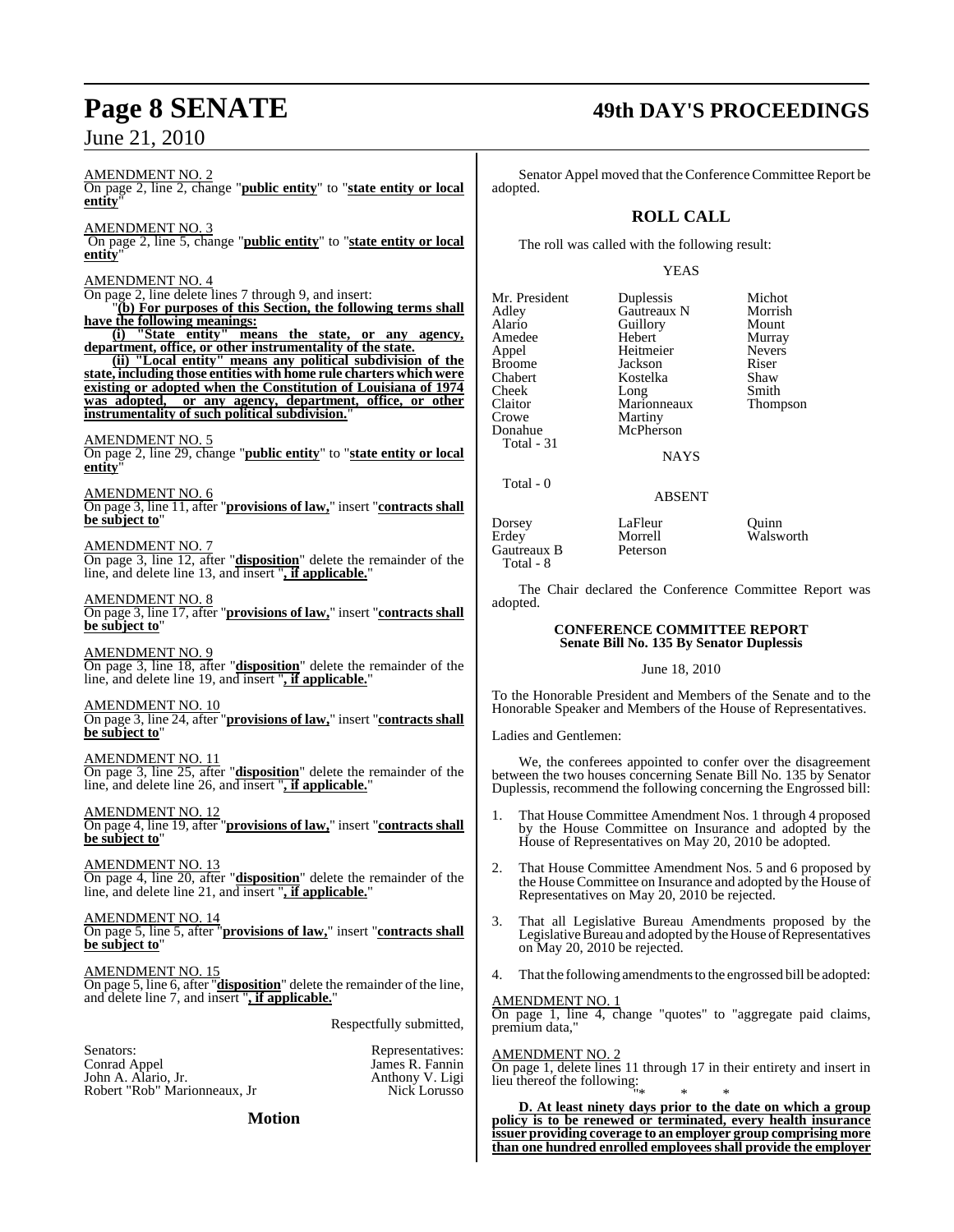# **49th DAY'S PROCEEDINGS Page 9 SENATE**

**group with information as to the premium rate or amount to be paid to renew the group policy for the next policy year. No later than eighty days prior to the date of renewal or termination, the employer group may make written request, by certified mail, to the group insurance issuer for the currently available utilization data and aggregate paid claims and premium data accumulated for the period of the current policy year. The health insurance issuer shall provide this data to the employer group within fourteen business days of receipt of the request.**"

AMENDMENT NO. 3 On page 2, delete lines 1 through 5 in their entirety.

Respectfully submitted,

| Senators:            | Representatives:   |
|----------------------|--------------------|
| Ann Duplessis        | Christopher J. Roy |
| Jean-Paul J. Morrell | Nickie Monica      |
| <b>Motion</b>        |                    |

Senator Duplessismoved that the Conference Committee Report be adopted.

### **ROLL CALL**

The roll was called with the following result:

#### YEAS

| Mr. President | Gautreaux B | Michot        |
|---------------|-------------|---------------|
| Adley         | Gautreaux N | Mount         |
| Alario        | Guillory    | Murray        |
| Amedee        | Hebert      | <b>Nevers</b> |
| <b>Broome</b> | Heitmeier   | Peterson      |
| Chabert       | Jackson     | Riser         |
| Cheek         | Kostelka    | Shaw          |
| Claitor       | Long        | Smith         |
| Crowe         | Marionneaux | Thompson      |
| Dorsey        | Martiny     | Walsworth     |
| Duplessis     | McPherson   |               |
| Total $-32$   |             |               |
|               | <b>NAYS</b> |               |
| Total - 0     |             |               |
|               | ABSENT      |               |

| Appel     | LaFleur | Ouinn |
|-----------|---------|-------|
| Donahue   | Morrell |       |
| Erdev     | Morrish |       |
| Total - 7 |         |       |

The Chair declared the Conference Committee Report was adopted.

#### **CONFERENCE COMMITTEE REPORT Senate Bill No. 228 By Senator Duplessis**

#### June 18, 2010

To the Honorable President and Members of the Senate and to the Honorable Speaker and Members of the House of Representatives.

Ladies and Gentlemen:

We, the conferees appointed to confer over the disagreement between the two houses concerning Senate Bill No. 228 by Senator Duplessis, recommend the following concerning the Reengrossed bill:

1. That the House Committee Amendments No. 1 through 14 proposed by the House Committee on Commerce and adopted by the House of Representatives on May 25, 2010 be adopted.

# June 21, 2010

2. That House Floor Amendments No. 1 and 2 proposed by Representative Landry and adopted by the House of Representatives on June 9, 2010 be rejected.

Respectfully submitted,

Senators:<br>
Ann Duplessis<br>
Ann Duplessis<br>
Ann Duplessis Ann Duplessis Jeffery "Jeff" J. Arnold "Nick" Gautreaux Wayne Waddell Francis Thompson Joseph P. Lopinto

#### **Motion**

Senator Duplessis moved that the Conference Committee Report be adopted.

#### **ROLL CALL**

The roll was called with the following result:

#### YEAS

| Mr. President<br>Adley<br>Alario<br>Amedee<br>Appel<br>Broome<br>Chabert<br>Cheek<br>Claitor<br>Crowe<br>Donahue<br>Total - 31 | Dorsey<br>Duplessis<br>Gautreaux B<br>Gautreaux N<br>Guillory<br>Hebert<br>Heitmeier<br>Jackson<br>Long<br>Marionneaux<br>Martiny<br><b>NAYS</b> | McPherson<br>Michot<br>Mount<br>Murray<br><b>Nevers</b><br>Riser<br>Shaw<br>Smith<br>Walsworth |
|--------------------------------------------------------------------------------------------------------------------------------|--------------------------------------------------------------------------------------------------------------------------------------------------|------------------------------------------------------------------------------------------------|
| Total - 0                                                                                                                      | <b>ABSENT</b>                                                                                                                                    |                                                                                                |
| - -                                                                                                                            | $\sim$                                                                                                                                           |                                                                                                |

Erdey Morrell Quinn<br>
Kostelka Morrish Thomr Kostelka Morrish Thompson<br>LaFleur Peterson Peterson Total - 8

The Chair declared the Conference Committee Report was adopted.

#### **CONFERENCE COMMITTEE REPORT Senate Bill No. 437 By Senator Appel**

#### June 17, 2010

To the Honorable President and Members of the Senate and to the Honorable Speaker and Members of the House of Representatives.

#### Ladies and Gentlemen:

We, the conferees appointed to confer over the disagreement between the two houses concerning Senate Bill No. 437 by Senator Appel, recommend the following concerning the Engrossed bill:

- 1. That House Committee Amendments No. 1, 2, 4, and 5 proposed by the House Committee on Civil Law and Procedure and adopted by the House of Representatives on May 6, 2010 be adopted.
- 2. That House Committee Amendment No. 3 proposed by the House Committee on Civil Law and Procedure and adopted by the House of Representatives on May 6, 2010 be rejected.
- 3. That Legislative Bureau Amendments No. 1 and 2 proposed by the Legislative Bureau and adopted by the House of Representatives on May 6, 2010 be adopted.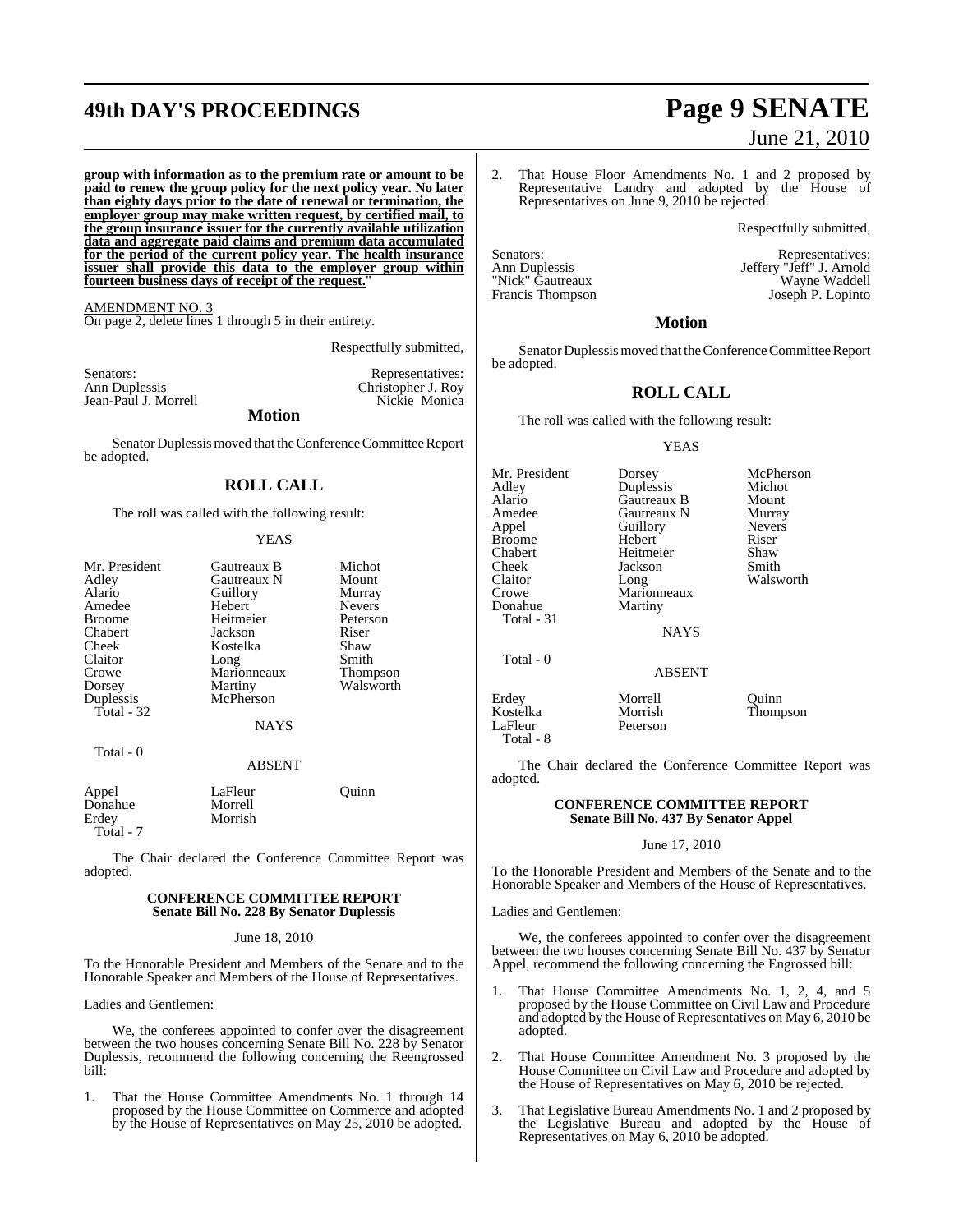4. That the following amendments to the engrossed bill be adopted:

AMENDMENT NO. 1

On page 1, line 13, after "**contracts**" insert "**in an action commenced after the expiration of the five-year period provided by this Section,**"

Respectfully submitted,

Senators: Representatives: Conrad Appel **Exercise Senators:** Representatives:  $\frac{1}{2}$ Conrad Appel Timothy G. Burns<br>
Julie Quinn Anthony V. Ligi Robert "Rob" Marionneaux, Jr.

Anthony V. Ligi<br>Nick Lorusso

#### **Motion**

Senator Appel moved that the Conference Committee Report be adopted.

### **ROLL CALL**

The roll was called with the following result:

#### **YEAS**

| Mr. President     | Dorsey        | Martiny       |
|-------------------|---------------|---------------|
| Adley             | Duplessis     | McPherson     |
| Alario            | Gautreaux B   | Michot        |
| Amedee            | Gautreaux N   | Morrish       |
| Appel             | Guillory      | Mount         |
| <b>Broome</b>     | Hebert        | Murray        |
| Chabert           | Heitmeier     | <b>Nevers</b> |
| Cheek             | Jackson       | Riser         |
| Claitor           | Kostelka      | Shaw          |
| Crowe             | Long          | Smith         |
| Donahue           | Marionneaux   | Walsworth     |
| <b>Total - 33</b> |               |               |
|                   | <b>NAYS</b>   |               |
| Total - 0         |               |               |
|                   | <b>ABSENT</b> |               |
| $\mathbf{r}$ 1    | <b>Mr.</b> 11 | $\sim$ .      |

| Erdey     | Morrell  | Ouinn    |
|-----------|----------|----------|
| LaFleur   | Peterson | Thompson |
| Total - 6 |          |          |

The Chair declared the Conference Committee Report was adopted.

#### **CONFERENCE COMMITTEE REPORT Senate Bill No. 639 By Senator Murray**

June 17, 2010

To the Honorable President and Members of the Senate and to the Honorable Speaker and Members of the House of Representatives.

Ladies and Gentlemen:

We, the conferees appointed to confer over the disagreement between the two houses concerning Senate Bill No. 639 by Senator Murray, recommend the following concerning the Reengrossed bill:

1. That the House Committee Amendments No. 1 through 4 proposed by the House Committee on Labor and Industrial Relations and adopted by the House of Representatives on May 18, 2010 be adopted.

# **Page 10 SENATE 49th DAY'S PROCEEDINGS**

- 2. That the Legislative Bureau Amendments No. 1 through 7 proposed by the Legislative Bureau and adopted by the House of Representatives on May 18, 2010 be adopted.
- 3. That the following amendment to the reengrossed bill be adopted.

AMENDMENT NO. 1<br>On page 13, after line 27, insert the following:<br>"Section 2. This Act shall become effective upon signature by<br>the governor or, if not signed by the governor, upon expiration of the time for bills to become law without signature by the governor, as<br>provided by Article III, Section 18 of the Constitution of Louisiana.<br>If vetoed by the governor and subsequently approved by the<br>legislature, this Act shal approval.

Respectfully submitted,

Senators: Representatives:<br>
Edwin R. Murray Monday (John Bel Edwards<br>
Neil Riser (Herbert B. Dixon Sherri Smith Cheek

#### **Motion**

Senator Murray moved that the Conference Committee Report be adopted.

### **ROLL CALL**

The roll was called with the following result:

#### YEAS

Gautreaux N Mount<br>
Guillory Murray

Kostelka Riser<br>Long Shaw

Thompson

Walsworth

Mr. President Dorsey McPherson<br>Adley Duplessis Michot Adley Duplessis Michot Alario Gautreaux B Morrish Appel Guillory Murray Broome Heitmeier<br>Chabert Jackson Chabert Jackson Peterson Claitor Long Shaw<br>Crowe Marionneaux Smith Crowe Marionneaux<br>Donahue Martiny Total - 33 Total - 0 Erdey LaFleur Quinn

Total - 6

The Chair declared the Conference Committee Report was adopted.

NAYS

ABSENT

#### **CONFERENCE COMMITTEE REPORT Senate Bill No. 693 By Senator Morrish**

June 20, 2010

To the Honorable President and Members of the Senate and to the Honorable Speaker and Members of the House of Representatives.

Ladies and Gentlemen:

We, the conferees appointed to confer over the disagreement between the two houses concerning Senate Bill No. 693 by Senator Morrish, recommend the following concerning the Engrossed bill:

1. That the House Committee Amendments No. 1, 2, 3, and 4 proposed by the House Committee on Transportation, Highways, and Public Works and adopted by the House of Representatives on June 4, 2010, be adopted.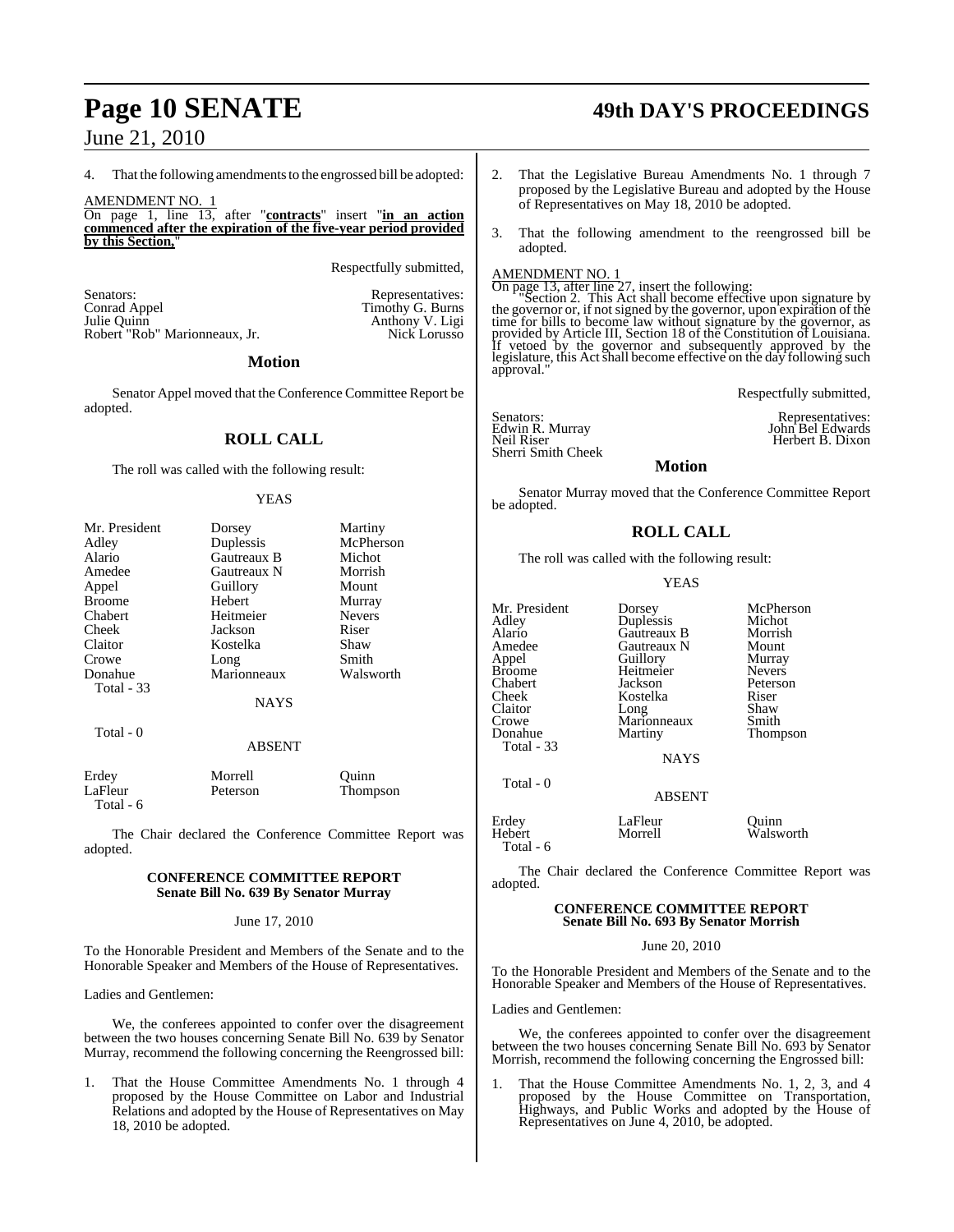# **49th DAY'S PROCEEDINGS Page 11 SENATE**

2. That the House Floor Amendment No. 1 proposed by Representative Perry and adopted by the House of Representatives on June 15, 2010, be rejected.

3. That the following amendment to the engrossed bill be adopted:

AMENDMENT NO. 1

On page 4, after line 24, insert "**H. The powers of the authority shall not supercede the**

**powers of any parish or local governing authority, local political subdivision, drainage district or other special district within its** *jurisdiction.* 

Respectfully submitted,

Senators: Representatives: Dan "Blade" Morrish Jonathan W. Perry Senators: <br>
Dan "Blade" Morrish (Senators: Normal Representatives: Nonathan W. Perry<br>
"Nick" Gautreaux (Nita Rusich Hutter<br>
Jone B. Champagne

Simone B. Champagne

#### **Motion**

Senator Morrish moved that the Conference Committee Report be adopted.

#### **ROLL CALL**

The roll was called with the following result:

#### YEAS

| Mr. President<br>Adley<br>Alario<br>Amedee<br>Appel<br><b>Broome</b><br>Chabert<br>Cheek<br>Crowe<br>Donahue<br>Dorsey | Gautreaux B<br>Gautreaux N<br>Guillory<br>Hebert<br>Heitmeier<br>Jackson<br>Kostelka<br>Long<br>Marionneaux<br>Martiny<br>McPherson | Morrish<br>Mount<br>Murray<br><b>Nevers</b><br>Peterson<br>Riser<br>Shaw<br>Smith<br>Thompson<br>Walsworth |
|------------------------------------------------------------------------------------------------------------------------|-------------------------------------------------------------------------------------------------------------------------------------|------------------------------------------------------------------------------------------------------------|
| Duplessis<br>Total - 34                                                                                                | Michot                                                                                                                              |                                                                                                            |
| Total - 0                                                                                                              | <b>NAYS</b>                                                                                                                         |                                                                                                            |
|                                                                                                                        |                                                                                                                                     |                                                                                                            |

#### ABSENT

| Claitor<br>Erdey | LaFleur<br>Morrell | Ouinn |
|------------------|--------------------|-------|
| Total - 5        |                    |       |

The Chair declared the Conference Committee Report was adopted.

#### **CONFERENCE COMMITTEE REPORT Senate Bill No. 708 By Senator Chabert**

June 20, 2010

To the Honorable President and Members of the Senate and to the Honorable Speaker and Members of the House of Representatives.

Ladies and Gentlemen:

We, the conferees appointed to confer over the disagreement between the two houses concerning Senate Bill No. 708 by Senator Chabert, recommend the following concerning the Reengrossed bill:

1. That House Floor Amendments 1, 2, 3, 4, 5 and 6 proposed by Representative Baldone and adopted by the House of Representatives on June 17, 2010 be rejected.

Respectfully submitted,

Senators: Representatives: Representatives: Representatives: Representatives: Representatives: Representatives: Representatives:  $\frac{1}{2}$ Nita Rusich Hutter

# June 21, 2010

Willie L. Mount

Joe McPherson Robert E. Billiot

### **Motion**

Senator Chabert moved that the Conference Committee Report be adopted.

### **ROLL CALL**

The roll was called with the following result:

YEAS

| Mr. President<br>Adley<br>Alario<br>Amedee<br>Appel<br>Broome<br>Chabert<br>Cheek<br>Claitor<br>Crowe<br>Dorsey<br>Duplessis<br>Total - 34 | Gautreaux B<br>Gautreaux N<br>Guillory<br>Hebert<br>Heitmeier<br>Jackson<br>Kostelka<br>Long<br>Marionneaux<br>Martiny<br>McPherson<br>Michot<br><b>NAYS</b> | Morrell<br>Mount<br>Murray<br><b>Nevers</b><br>Peterson<br>Quinn<br>Riser<br>Shaw<br>Smith<br>Walsworth |
|--------------------------------------------------------------------------------------------------------------------------------------------|--------------------------------------------------------------------------------------------------------------------------------------------------------------|---------------------------------------------------------------------------------------------------------|
| Total - 0                                                                                                                                  | <b>ABSENT</b>                                                                                                                                                |                                                                                                         |

Donahue LaFleur Thompson<br>Erdey Morrish Thompson Morrish Total - 5

The Chair declared the Conference Committee Report was adopted.

#### **CONFERENCE COMMITTEE REPORT Senate Bill No. 722 By Senator Appel**

To the Honorable President and Members of the Senate and to the Honorable Speaker and Members of the House of Representatives.

Ladies and Gentlemen:

We, the conferees appointed to confer over the disagreement between the two houses concerning Senate Bill No. 722 by Senator Appel, recommend the following concerning the Engrossed bill:

- That House Committee Amendment No. 1 proposed by the House Committee on House and Governmental Affairs and adopted by the House on May 26, 2010, be rejected.
- 2. That House Floor Amendment Nos. 1, 2, 3, and 4 proposed by Representative Abramson and adopted by the House of Representatives on June 10, 2010, be adopted.
- 3. That the following amendments to the Reengrossed bill be adopted:

#### AMENDMENT NO. 1 On page 1, line 3, change "campaign finance" to "certain financial"

Respectfully submitted,

Conrad Appel Richard "Rick" Gallot, Jr. Robert W. "Bob" Kostelka Cameron Henry

Senators: Representatives: Representatives: Representatives: Representatives: Representatives: Representatives<br>
Richard "Rick" Gallot, Jr. Robert W. "Bob" Kostelka<br>Edwin R. Murray Nick Lorusso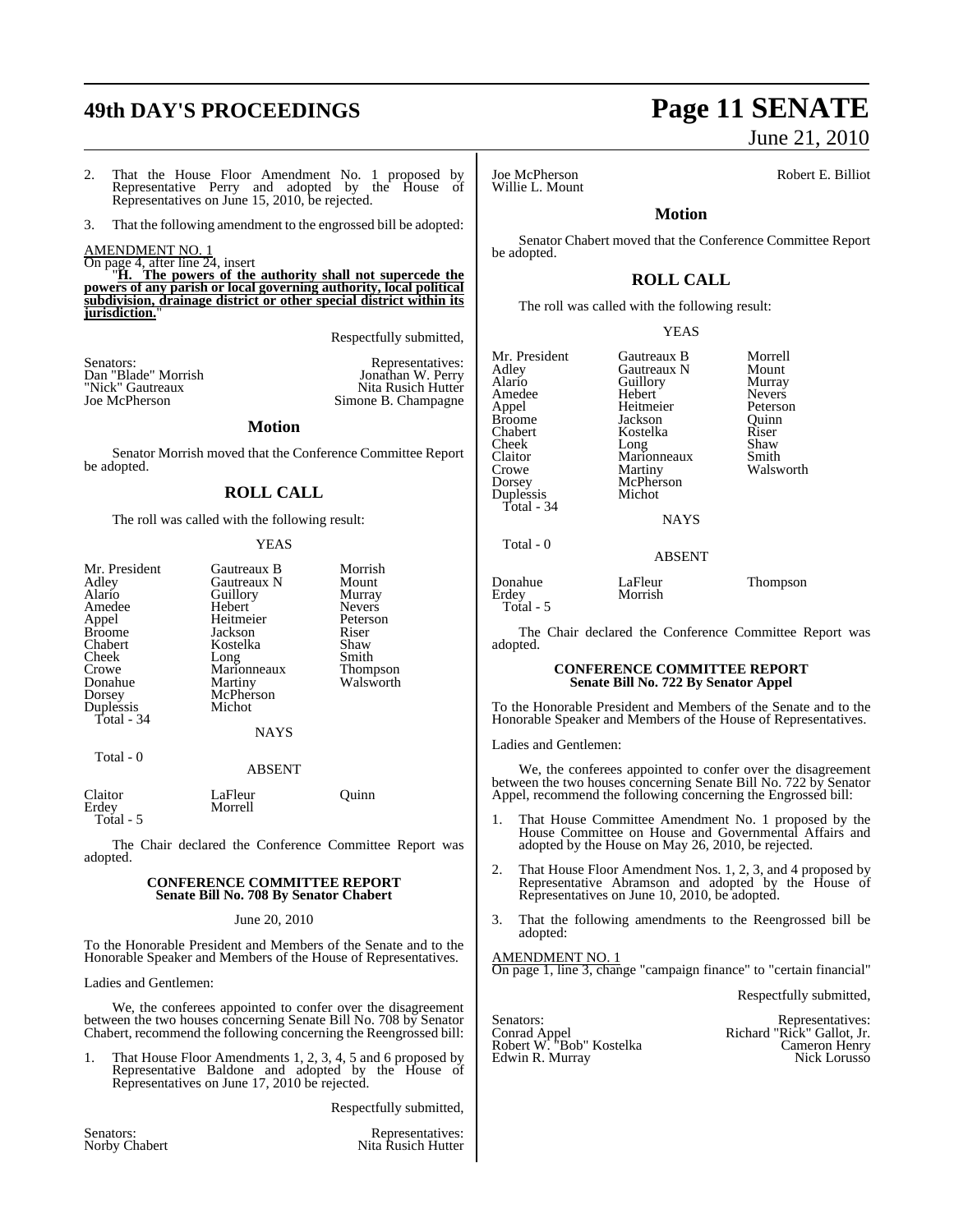#### **Motion**

Senator Appel moved that the Conference Committee Report be adopted.

#### **ROLL CALL**

The roll was called with the following result:

#### YEAS

| Mr. President | Gautreaux B | Morrish       |
|---------------|-------------|---------------|
| Adley         | Gautreaux N | Mount         |
| Alario        | Guillory    | Murray        |
| Amedee        | Heitmeier   | <b>Nevers</b> |
| Appel         | Jackson     | Peterson      |
| <b>Broome</b> | Kostelka    | Quinn         |
| Chabert       | Long        | Riser         |
| Cheek         | Marionneaux | Shaw          |
| Claitor       | Martiny     | Smith         |
| Crowe         | McPherson   | Thompson      |
| Donahue       | Michot      | Walsworth     |
| Dorsey        | Morrell     |               |
| Total - 35    |             |               |
|               | NAYS        |               |

Total - 0

#### ABSENT

Duplessis Hebert LaFleur Total - 4

The Chair declared the Conference Committee Report was adopted.

#### **CONFERENCE COMMITTEE REPORT Senate Bill No. 769 By Senator Cheek**

June 20, 2010

To the Honorable President and Members of the Senate and to the Honorable Speaker and Members of the House of Representatives.

#### Ladies and Gentlemen:

We, the conferees appointed to confer over the disagreement between the two houses concerning Senate Bill No. 769 by Senator Cheek, recommend the following concerning the Reengrossed bill:

- 1. That the House Committee Amendments No. 1 through 3 proposed by the House Committee on Administration of Criminal Justice and adopted by the House of Representatives on June 10, 2010 be rejected.
- 2. That the House Floor Amendments No. 1 through 4 proposed by Representative Morris and adopted by the House of Representatives on June 17, 2010 be rejected.
- 3. That the following amendments to the reengrossed bill be adopted.

#### AMENDMENT NO. 1

On page1, line 2 after "14:51.1 and" insert "62.9 and"

#### AMENDMENT NO. 2

On page 1, line 3 after "relative to" delete "arson and use of explosives" and insert "the crimes of arson and burglary"

#### AMENDMENT NO. 3

On page 1, delete line 5 and insert "officers, and first responders; to provide for the crime of simple burglary of a law enforcement or emergency vehicle; to provide definitions; to provide for authority to make arrests; to provide penalties and to provide"

#### AMENDMENT NO. 4

On page 1, line 8 after "14:51.1" delete "is" and insert "and 62.9 are"

# **Page 12 SENATE 49th DAY'S PROCEEDINGS**

AMENDMENT NO. 5

On page 2, between lines 5 and 6 insert the following: \* \* \*

**§62.9. Simple burglary of a law enforcement or emergency vehicle**

**A. Simple burglary of a law enforcement or emergency vehicle is the unauthorized entering of any law enforcement or emergency vehicle with the intent to commit a felony or any theft therein.**

**B. For the purposes of this Section, "law enforcement or emergency vehicle" means a marked vehicle with fully visual and audible warning signals operated by a fire department, a state, parish, or municipal police department, a sheriff's office, or such ambulances and emergency medical response vehicles certified by the Department of Health and Hospitals that are operated by certified ambulance services, and emergency vehicles of municipal departments or public service corporations as are designated or authorized by the secretary of the Department of Transportation and Development, or by the chief of police of any incorporated municipality.**

**C. Whoever commits the crime of simple burglary of a law enforcement or emergency vehicle shall be fined not more than ten thousand dollars, imprisoned with or without hard labor for not more than twenty years, or both.**"

Respectfully submitted,

Yvonne Dorsey<br>A. G. Crowe

Senators: Representatives:<br>
Sherri Smith Cheek Karen Gaudet St. Germain Karen Gaudet St. Germain<br>Ernest D. Wooton A. G. Crowe James Morris

#### **Motion**

Senator Cheek moved that the Conference Committee Report be adopted.

#### **ROLL CALL**

The roll was called with the following result:

#### YEAS

| Mr. President<br>Adley<br>Alario<br>Amedee<br>Appel<br><b>Broome</b><br>Chabert<br>Cheek<br>Claitor<br>Crowe<br>Donahue<br>Dorsey<br>Duplessis<br>Total - 37 | Erdey<br>Gautreaux B<br>Gautreaux N<br>Guillory<br>Hebert<br>Heitmeier<br>Jackson<br>Kostelka<br>Long<br>Marionneaux<br>Martiny<br>McPherson<br>Michot<br><b>NAYS</b> | Morrell<br>Morrish<br>Mount<br>Murray<br><b>Nevers</b><br>Ouinn<br>Riser<br>Shaw<br>Smith<br>Thompson<br>Walsworth |
|--------------------------------------------------------------------------------------------------------------------------------------------------------------|-----------------------------------------------------------------------------------------------------------------------------------------------------------------------|--------------------------------------------------------------------------------------------------------------------|
| Total - 0                                                                                                                                                    |                                                                                                                                                                       |                                                                                                                    |

ABSENT

#### LaFleur Peterson Total - 2

The Chair declared the Conference Committee Report was adopted.

#### **CONFERENCE COMMITTEE REPORT Senate Bill No. 774 By Senator Claitor**

#### June 20, 2010

To the Honorable President and Members of the Senate and to the Honorable Speaker and Members of the House of Representatives.

Ladies and Gentlemen: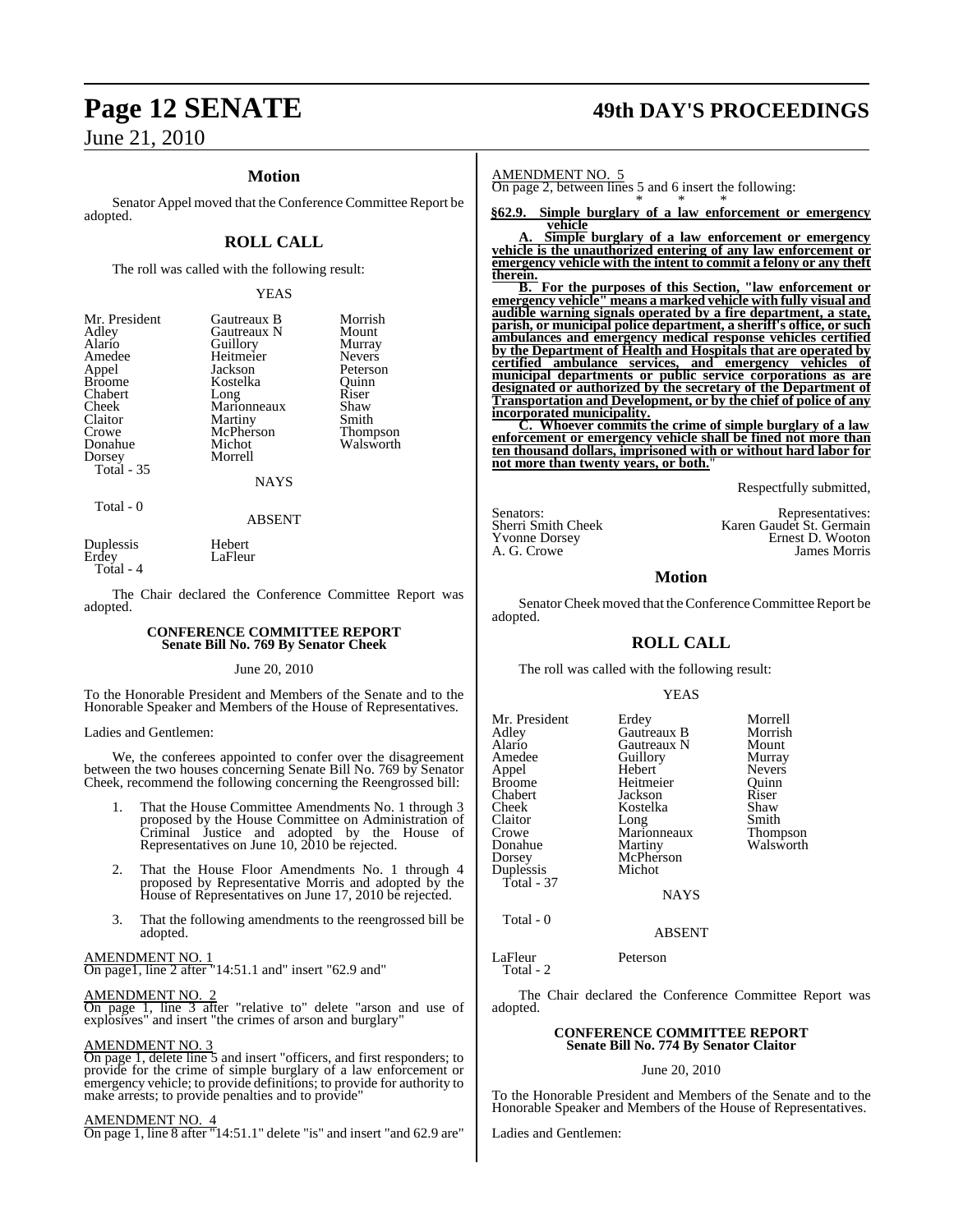# **49th DAY'S PROCEEDINGS Page 13 SENATE**

We, the conferees appointed to confer over the disagreement between the two houses concerning Senate Bill No. 774 by Senator Claitor, recommend the following concerning the Engrossed bill:

- 1. That the House Floor Amendment No. 1 proposed by the Representative Leger and adopted by the House of Representatives on June 10, 2010 be rejected.
- 2. That the following amendment to the engrossed bill be adopted:

#### AMENDMENT NO. 1

On page 1, line 14, after "**appeal**" and before the period "**.**" delete "**at sentencing**" and insert "**upon appointment of appellate counsel**"

Respectfully submitted,

| Senators:<br>Dan Claitor | Representatives:<br>Ernest D. Wooton |
|--------------------------|--------------------------------------|
| <b>Yvonne Dorsey</b>     | Walt Leger III                       |
| Elbert Guillory          | Mack "Bodi" White                    |

#### **Motion**

Senator Claitor moved that the Conference Committee Report be adopted.

#### **ROLL CALL**

The roll was called with the following result:

#### YEAS

| Mr. President<br>Adley<br>Alario<br>Amedee<br>Appel<br><b>Broome</b><br>Chabert<br>Cheek<br>Claitor<br>Crowe<br>Donahue<br>Dorsey<br>Erdey<br>Total - 37 | Gautreaux B<br>Gautreaux N<br>Guillory<br>Hebert<br>Heitmeier<br>Jackson<br>Kostelka<br>Long<br>Marionneaux<br>Martiny<br>McPherson<br>Michot<br>Morrell<br>NAYS | Morrish<br>Mount<br>Murray<br><b>Nevers</b><br>Peterson<br>Ouinn<br>Riser<br>Shaw<br>Smith<br>Thompson<br>Walsworth |
|----------------------------------------------------------------------------------------------------------------------------------------------------------|------------------------------------------------------------------------------------------------------------------------------------------------------------------|---------------------------------------------------------------------------------------------------------------------|
|----------------------------------------------------------------------------------------------------------------------------------------------------------|------------------------------------------------------------------------------------------------------------------------------------------------------------------|---------------------------------------------------------------------------------------------------------------------|

ABSENT

Duplessis LaFleur Total - 2

Total - 0

The Chair declared the Conference Committee Report was adopted.

#### **CONFERENCE COMMITTEE REPORT Senate Bill No. 791 By Senator Adley**

June 20, 2010

To the Honorable President and Members of the Senate and to the Honorable Speaker and Members of the House of Representatives.

Ladies and Gentlemen:

We, the conferees appointed to confer over the disagreement between the two houses concerning Senate Bill No. 791 by Senator Adley, recommend the following concerning the Reengrossed bill:

- June 21, 2010
- 1. That the House Committee Amendments No. 1, and 2 proposed by House Committee on House and Governmental Affairs and adopted by the House of Representatives on May 25, 2010 be rejected.

Respectfully submitted,

Robert Adley<br>Robert W. "Bob" Kostelka Robert W. "Bob" Kostelka Henry L. Burns Lydia P. Jackson Jane H. Smith

Senators: Representatives:

#### **Motion**

Senator Adley moved that the Conference Committee Report be adopted.

#### **ROLL CALL**

The roll was called with the following result:

#### YEAS

Mr. President Erdey Morrish<br>Adley Gautreaux B Mount Adley Gautreaux B Mount Alario Gautreaux N Murray Amedee Guillory<br>Appel Hebert Appel Hebert Peterson Broome Heitmeier Quinn<br>
Chabert Kostelka Riser Kostelka Riser<br>Long Shaw Cheek Long Shaw<br>Claitor Marionneaux Smith Claitor Marionneaux<br>Crowe Martiny Crowe Martiny Thompson<br>
Donahue McPherson Walsworth Donahue McPherson<br>Dorsey Michot Michot<br>Morrell Duplessis Total - 37 **NAYS** Total - 0

ABSENT

Jackson LaFleur Total - 2

The Chair declared the Conference Committee Report was adopted.

#### **Petitions, Memorials and Communications**

The following petitions, memorials and communications were received and read:

#### **STATE OF LOUISIANA** OFFICE OF THE GOVERNOR

June 21, 2010

Honorable Joel T. Chaisson II Louisiana State Senate P.O. Box 94183 Baton Rouge, Louisiana 70804

Mr. President,

Please be advised that the following individuals have been commissioned as Notaries Public for the parishes indicated from June 11, 2010 to June 21, 2010.

In compliance with Revised Statute 35:1, I hereby present them for the advice and consent of the Senate.

> Appreciatively, BOBBY JINDAL Governor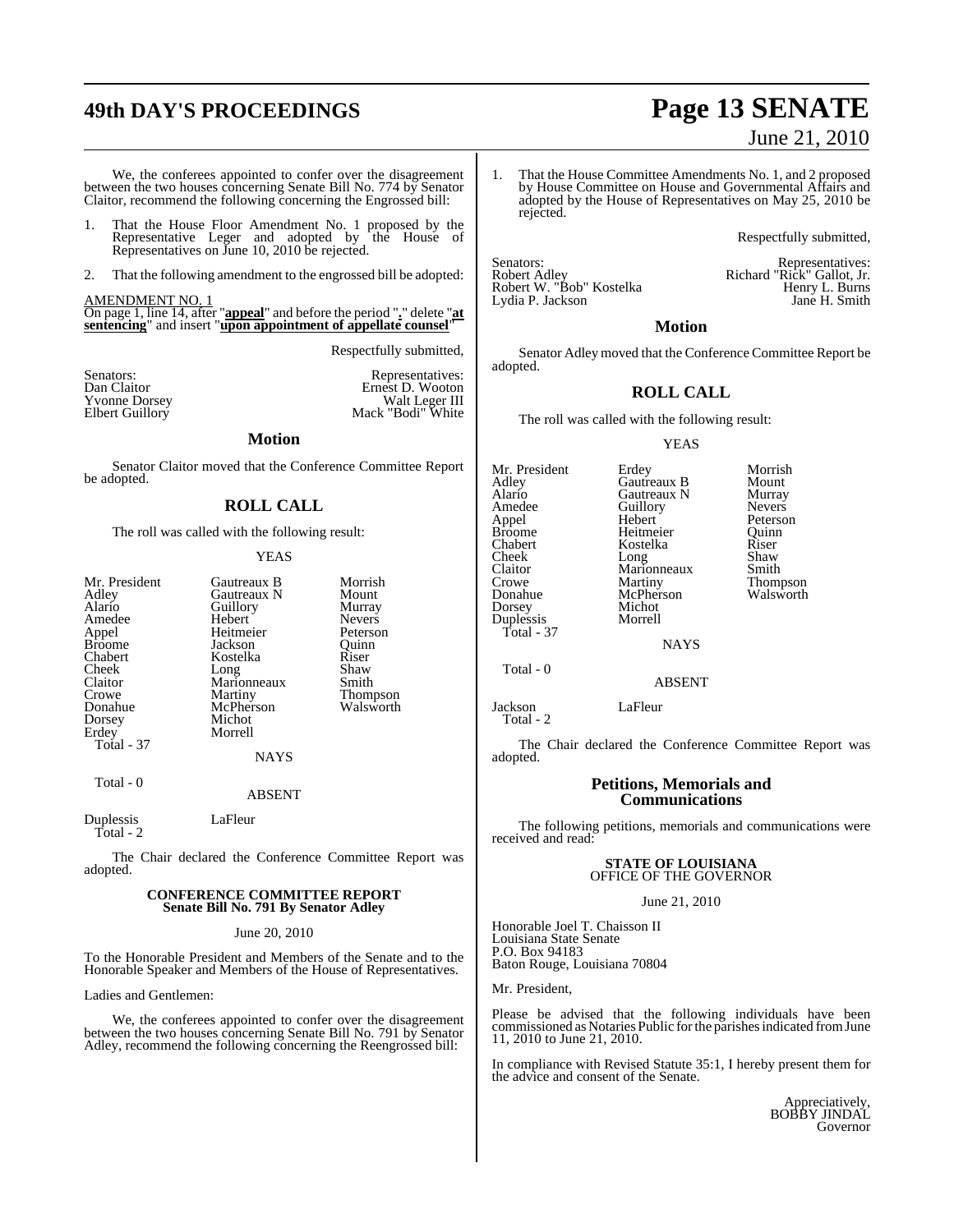#### **Bossier**

Susan D. Ward 6009 Pepperwood Cir. Bossier City, LA 71111

**Caddo** Stephanie H. Boyle 5910 Roma, Unit 45 Shreveport, LA 71105

Stephen J. Paine 333 Texas Street, Ste 1400 Shreveport, LA 71106

Jason Poe 333 Texas Street, Ste 1400 Shreveport, LA 71101

Seth M. Moyers P.O. Box 21990 Shreveport, LA 71120

**East Baton Rouge** Jessica Wainwright Chapman P.O. Box 94005 Baton Rouge, LA 70804

William C. Coon 2109 Perkins Rd. Baton Rouge, LA 70808

Lauren B. Reed 8550 United Plaza, Ste 310 Baton Rouge, LA 70809

Zoiliss Rios 10049 Reiger Road Baton Rouge, LA 70809

Shelley M. Jourdan P.O. Box 94005 Baton Rouge, LA 70804

Jennifer Olivier Bollinger P.O. Box 94004 Baton Rouge, LA 70804

**Evangeline** Jules Gregory Vidrine 211 S. Coreil St. Ville Platte, LA 70586

**Iberville** Monika R. Wright P.O. Box 582 Maringouin, LA 70757

**Jefferson** Stephen John Litchfield 201 St. Charles Ave., Ste. 4204 New Orleans, LA 70170

**Lafayette** Ryan R. Domengeaux 200 Corporate Blvd., Ste 201 Lafayette, LA 70508

Sarah Smith 2014 W. Pinhook, Ste 403 Lafayette, LA 70508

# **Page 14 SENATE 49th DAY'S PROCEEDINGS**

#### **Lafourche**

Jamie S. Landry P.O. Box 5147 Thibodaux, LA 70302

Keara Ann Plaisance 4703 E. 47th Street, Ave A Cutoff, LA 70345

**Orleans** Adrienne L. Black 909 Poydras Street, Ste 2600 New Orleans, LA 70112

Brad E. Harrigan 601 Poydras Street, Ste 2775 New Orleans, LA 70130

Joanna A. McCay 909 Poydras Street, Ste 2600 New Orleans, LA 70112

Carrie H. Pailet 3421 N. Causeway Blvd., Ste 701 Metairie, LA 70002

Barbara A. Siefken 20 Heron Street New Orleans, LA 70124

Jameson M. Taylor 701 Poydras Street, Ste 4800 New Orleans, LA 70139

James E. Thompson III 228 St. Charles Ave., Ste 1310 New Orleans, LA 70130

Lindsay Truhe 4114 Prytania Street, #5 New Orleans, LA  $70115$ 

Anne E. Briard 601 Poydras St., Ste 2775 New Orleans, LA 70130

Galen Hair 909 Poydras St., Ste 2500 New Orleans, LA 70112

Jonathan M. Rhodes 601 St. Charles Ave. New Orleans, LA 70130

Michael T. Joseph, Jr. 7008 Neptune Court New Orleans, LA 70126

Corey P. Matherne 650 Poydras Street, Ste. 1950 New Orleans, LA 70130

**St Tammany** Teena B. Campo 6752 Alisa Dr. Slidell, LA 70460

B.J. Chauvin, Jr. 211 Carroll Street Mandeville, LA 70448

Ryan A. Creel 5420 Corporate Blvd., Ste 103 Baton Rouge, LA 70808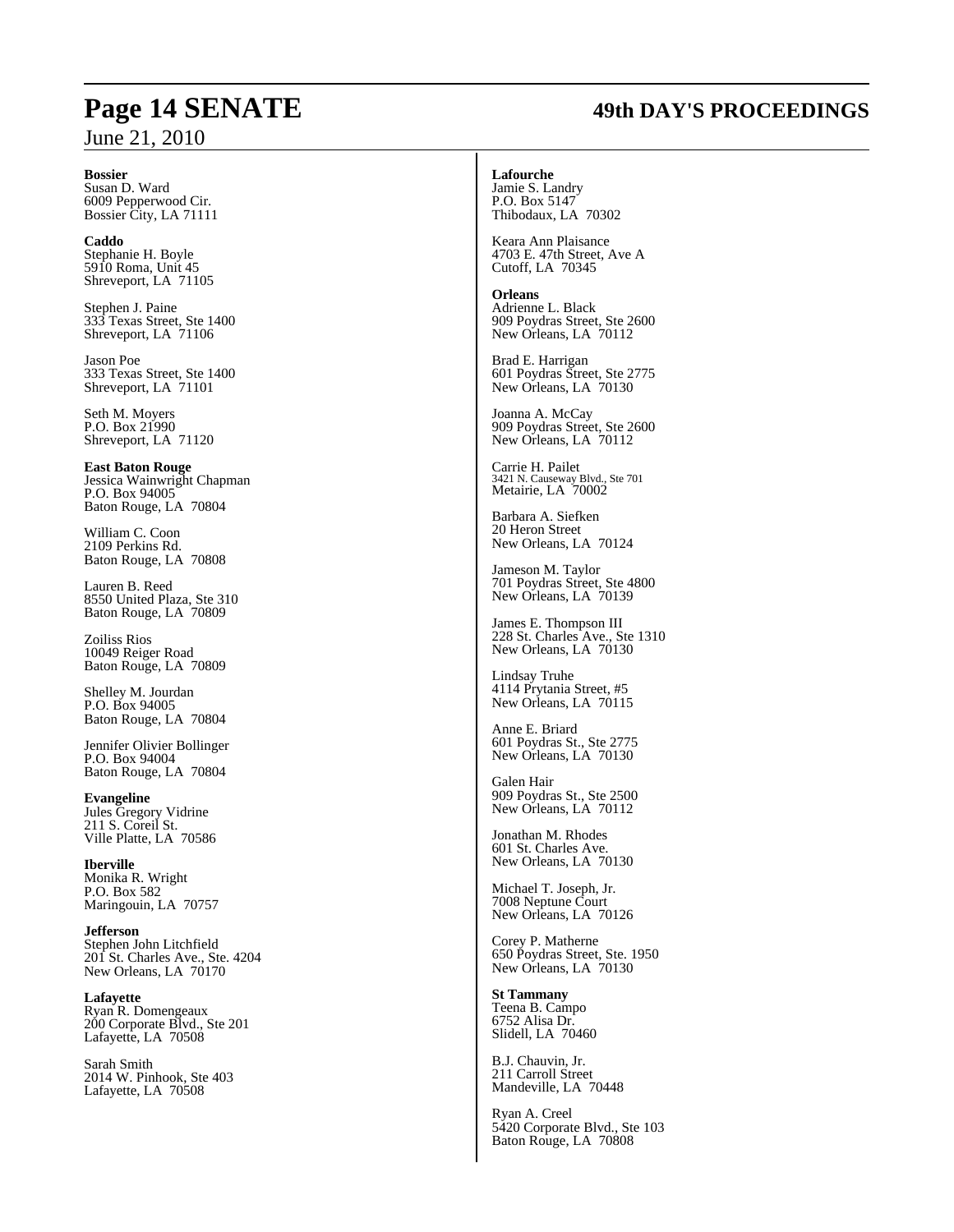# **49th DAY'S PROCEEDINGS Page 15 SENATE**

#### **Messages from the House**

The following Messages from the House were received and read as follows:

#### **Message from the House**

#### **CONCURRING IN SENATE CONCURRENT RESOLUTIONS**

June 21, 2010

To the Honorable President and Members of the Senate:

I am directed to inform your honorable body that the House of Representatives has finally concurred in the following Senate Concurrent Resolutions:

#### **SENATE CONCURRENT RESOLUTION NO. 131—** BY SENATOR MORREL

A CONCURRENT RESOLUTION

To urge and request the Louisiana State Law Institute to evaluate Louisiana's progress toward achieving juvenile justice reform as it relates to the "Missouri Model" and to report its findings and recommendations to the Louisiana Legislature as to additional steps necessary to further pursue a system of juvenile justice similar to that of the "Missouri Model".

Reported without amendments.

Respectfully submitted, ALFRED W. SPEER Clerk of the House of Representatives

#### **Message from the House**

#### **HOUSE CONFEREES APPOINTED**

June 21, 2010

To the Honorable President and Members of the Senate:

I am directed to inform your honorable body that the Speaker of the House of Representatives has appointed the following members, on the part of the House of Representatives, to confer, with a like committee from the Senate, on the disagreement to **House Bill No. 1321** by Representative M. Jackson:

Representatives M. Jackson, T. Burns and Foil.

Respectfully submitted, ALFRED W. SPEER Clerk of the House of Representatives

#### **Message from the House**

#### **HOUSE CONFEREES APPOINTED**

June 21, 2010

To the Honorable President and Members of the Senate:

I am directed to inform your honorable body that the Speaker of the House of Representatives has appointed the following members, on the part of the House of Representatives, to confer, with a like committee from the Senate, on the disagreement to **House Bill No. 971** by Representative Abramson:

Representatives Abramson, Katz and Cortez.

Respectfully submitted, ALFRED W. SPEER Clerk of the House of Representatives

# June 21, 2010

#### **Mr. President in the Chair**

#### **Rules Suspended**

Senator Walsworth asked for and obtained a suspension of the rules to take up at this time:

#### **Introduction of Senate Resolutions**

Senator Walsworth asked for and obtained a suspension of the rules to read Senate Resolutions a first and second time.

#### **SENATE RESOLUTION NO. 186—** BY SENATOR WALSWORTH

A RESOLUTION

To commend Haynesville High School football coach Alton "Red" Franklin upon his induction into the National High School Hall of Fame Class of 2010.

On motion of Senator Walsworth the resolution was read by title and adopted.

#### **Introduction of Senate Concurrent Resolutions**

Senator Jackson asked for and obtained a suspension of the rules to read Senate Concurrent Resolutions a first and second time.

## **SENATE CONCURRENT RESOLUTION NO. 136—** BY SENATOR JACKSON

A CONCURRENT RESOLUTION

To urge and request that a subcommittee of the Senate Committee on Finance meet and function as a joint committee with the subcommittees on education, general government, and health and human services of the House Committee on Appropriations, to study and make recommendations with respect to fiscal issues related to funding all levels of education in Fiscal Year 2011- 2012.

The concurrent resolution was read by title. Senator Jackson moved to adopt the Senate Concurrent Resolution.

#### **ROLL CALL**

The roll was called with the following result:

#### YEAS

| Mr. President | Gautreaux B | Morrell         |
|---------------|-------------|-----------------|
| Adley         | Gautreaux N | Morrish         |
| Alario        | Guillory    | Mount           |
| Amedee        | Hebert      | Murray          |
| Appel         | Heitmeier   | <b>Nevers</b>   |
| <b>Broome</b> | Jackson     | Peterson        |
| Chabert       | Kostelka    | Quinn           |
| Cheek         | LaFleur     | Riser           |
| Crowe         | Long        | Shaw            |
| Donahue       | Marionneaux | Smith           |
| Dorsey        | Martiny     | <b>Thompson</b> |
| Duplessis     | McPherson   | Walsworth       |
| Erdey         | Michot      |                 |
| Total - 38    |             |                 |
|               | <b>NAYS</b> |                 |
| Total - 0     |             |                 |

Claitor

Total - 1

The Chair declared the Senate adopted the resolution and ordered it sent to the House.

ABSENT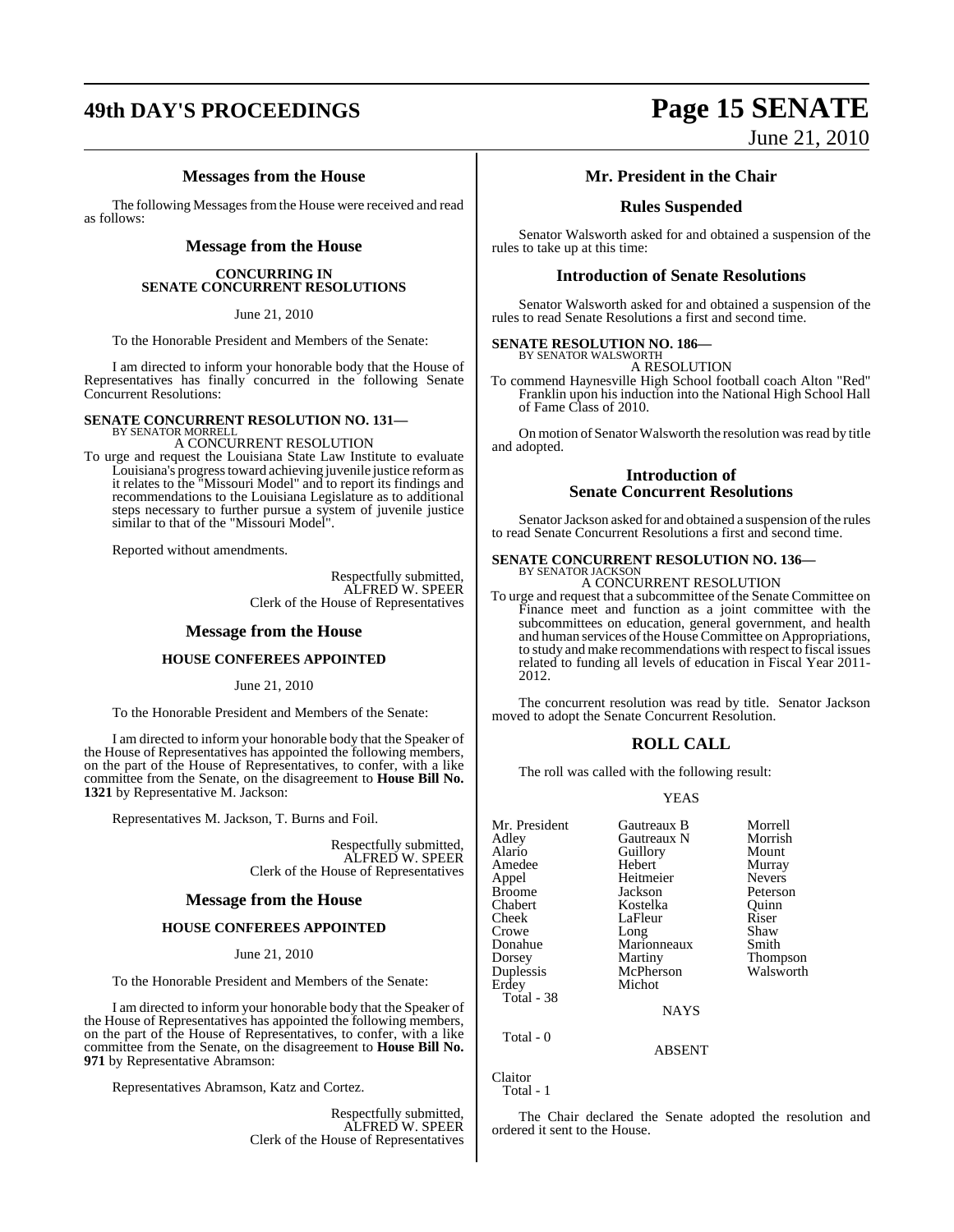### **Senate Resolutions on Second Reading**

#### **SENATE RESOLUTION NO. 178—** BY SENATOR CROWE

A RESOLUTION

To urge and request British Petroleum (BP) to provide funding to the Louisiana Community and Technical College System (LCTCS) in the amount of thirty-five million dollars to establish and maintain programs of instruction in the technology and procedure of oil spill and hazardous waste cleanup.

On motion of Senator Crowe the resolution was read by title and adopted.

#### **SENATE RESOLUTION NO. 179—** BY SENATOR WALSWORTH

A RESOLUTION

To commend John M. McCallum of Cedar Creek School upon his selection as an alternate representative of Louisiana at the Hugh O'Brian World Leadership Congressin Los Angeles,California.

On motion of Senator Walsworth the resolution was read by title and adopted.

# **SENATE RESOLUTION NO. 181—** BY SENATOR CROWE

A RESOLUTION

To urge and request all relevant state and federal agencies to devote all available resources to stop the flow of oil at the former site of the Deepwater Horizon rig in the Gulf of Mexico and to protect, clean, and restore Louisiana's coast, marshes, estuaries, and wildlife and fisheries, and to minimize its negative impacts on citizens and businesses; and to use all available state and federal legal means to ensure that the responsible parties are brought to justice and held fully responsible for damages, including swift and just compensation for legitimate claims of lost property, wages, life, health, and other grievances; and to ensure that a disaster like the Deepwater Horizon event that began April 20, 2010, is never repeated.

On motion of Senator Crowe the resolution was read by title and adopted.

#### **SENATE RESOLUTION NO. 183—** BY SENATOR LAFLEUR

A RESOLUTION

To urge and request all the members of the Louisiana Congressional Delegation to oppose a tax on foreign reinsurance.

On motion of Senator LaFleur the resolution was read by title and adopted.

# **SENATE RESOLUTION NO. 184—**<br>BY SENATORS QUINN AND DUPLESSIS

A RESOLUTION

To commend New Orleans artist, Jana Napoli, and YA/YA Alumni Artists on their mixed media composition, Floodwall, and to congratulate themon receipt of an invitation to exhibit, extended by the United States Department of State, in its embassies in Warsaw, Poland and Berlin, Germany as cultural envoys from the state of Louisiana.

On motion of Senator Quinn the resolution was read by title and adopted.

#### **Messages from the House**

The following Messages from the House were received and read as follows:

# **Page 16 SENATE 49th DAY'S PROCEEDINGS**

#### **Message from the House**

#### **ASKING CONCURRENCE IN HOUSE CONCURRENT RESOLUTIONS**

June 21, 2010

To the Honorable President and Members of the Senate:

I am directed to inform your honorable body that the House of Representatives has finally passed and asks your concurrence in the following House Concurrent Resolutions:

HCR No. 274

Respectfully submitted, ALFRED W. SPEER Clerk of the House of Representatives

#### **House Concurrent Resolutions**

Senator Morrell asked for and obtained a suspension of the rules to read House Concurrent Resolutions a first and second time.

#### **HOUSE CONCURRENT RESOLUTION NO. 274—** BY REPRESENTATIVE BROSSETT

A CONCURRENT RESOLUTION To urge and request the New Orleans Civil Service Commission to allow the nonjudicial portion of its meetings to be televised from the New Orleans City Council chambers.

The resolution was read by title. Senator Morrell moved to concur in the House Concurrent Resolution.

#### **ROLL CALL**

The roll was called with the following result:

#### YEAS

| Mr. President | Erdey       | Michot        |
|---------------|-------------|---------------|
| Adley         | Gautreaux B | Morrell       |
| Alario        | Gautreaux N | Morrish       |
| Amedee        | Guillory    | Mount         |
| Appel         | Hebert      | Murray        |
| Broome        | Heitmeier   | <b>Nevers</b> |
| Chabert       | Jackson     | Peterson      |
| Cheek         | Kostelka    | Ouinn         |
| Claitor       | LaFleur     | Riser         |
| Crowe         | Long        | Shaw          |
| Donahue       | Marionneaux | Smith         |
| Dorsey        | Martiny     | Thompson      |
| Duplessis     | McPherson   | Walsworth     |
| Total - 39    |             |               |
|               | <b>NAYS</b> |               |
|               |             |               |
|               |             |               |

Total - 0

Total - 0

The Chair declared the Senate concurred in the House Concurrent Resolution and ordered it returned to the House.

ABSENT

#### **Messages from the House**

The following Messages from the House were received and read as follows: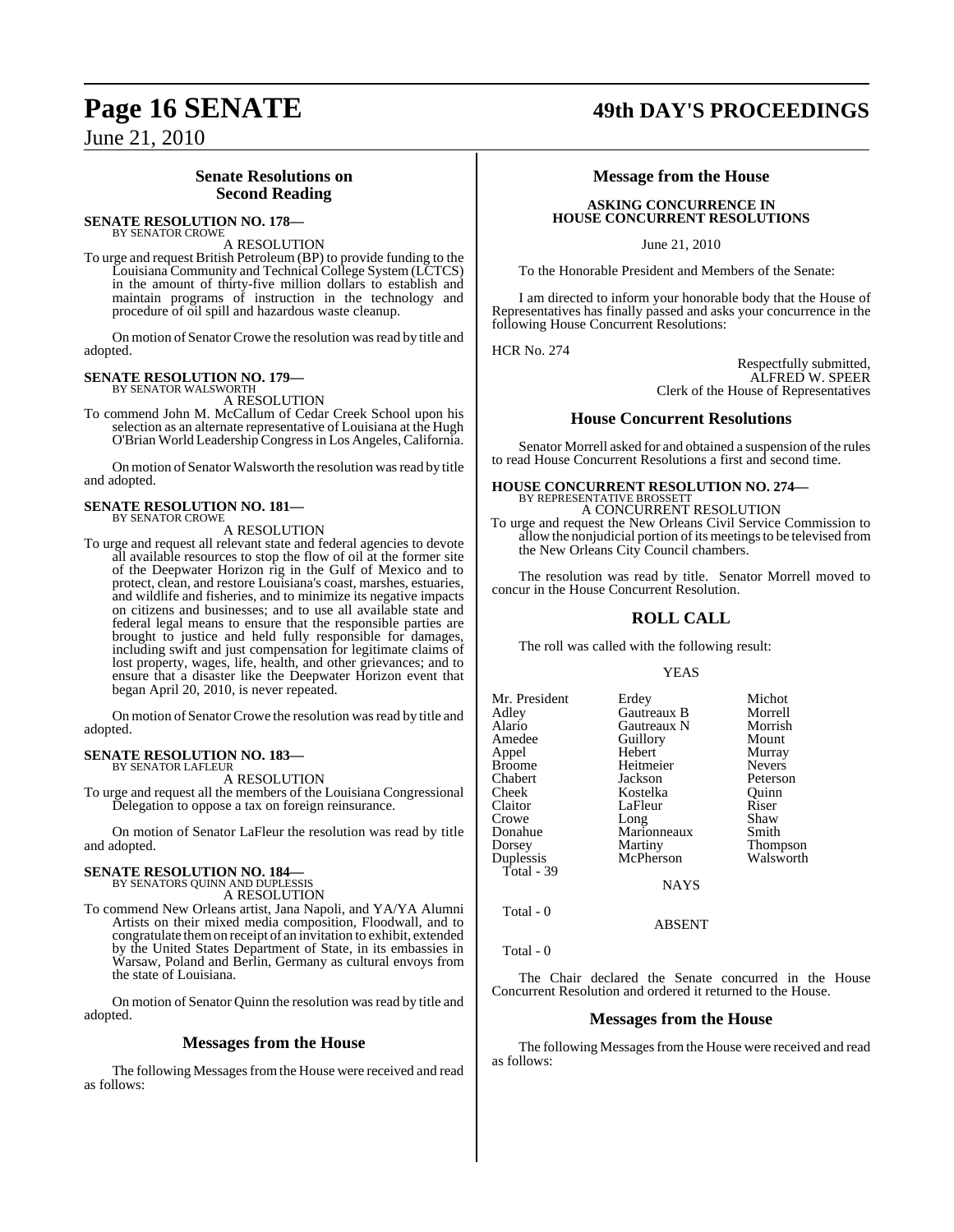## **49th DAY'S PROCEEDINGS Page 17 SENATE**

#### **Message from the House**

#### **CONSIDERATION OF A HOUSE CONCURRENT RESOLUTION ON THIRD READING**

Monday, June 21, 2010

To the Honorable President and Members of the Senate:

I am directed to inform your honorable body that the House of Representatives has agreed by two-thirds vote of the elected members to allow the Senate to consider **House Concurrent Resolution No.** 243 by Representative A. Badon on Third Reading after 6:00 o'clock P.M. on the 82<sup>nd</sup> Calendar Day of this Regular Session.

> Respectfully submitted, ALFRED W. SPEER Clerk of the House of Representatives

#### **Appointment of Conference Committee on House Bill No. 2**

The President of the Senate appointed to the Conference Committee on **House Bill No. 2** the following members of the Senate:

> Senators Marionneaux, Broome and Alario.

#### **Appointment of Conference Committee on House Bill No. 389**

The President of the Senate appointed to the Conference Committee on **House Bill No. 389** the following members of the Senate:

> Senators Morrell, Peterson and Duplessis.

#### **Appointment of Conference Committee on House Bill No. 636**

The President of the Senate appointed to the Conference Committee on **House Bill No. 636** the following members of the Senate:

> Senators McPherson, Alario and Heitmeier.

#### **Appointment of Conference Committee on House Bill No. 706**

The President of the Senate appointed to the Conference Committee on **House Bill No. 706** the following members of the Senate:

> Senators Hebert, Riser and Morrell.

#### **Appointment of Conference Committee on House Bill No. 955**

The President of the Senate appointed to the Conference Committee on **House Bill No. 955** the following members of the Senate:

# June 21, 2010

Senators Morrell, Appel and Murray.

#### **Appointment of Conference Committee on House Bill No. 971**

The President of the Senate appointed to the Conference Committee on **House Bill No. 971** the following members of the Senate:

> Senators Michot, Mount and Peterson.

#### **Appointment of Conference Committee on House Bill No. 977**

The President of the Senate appointed to the Conference Committee on **House Bill No. 977** the following members of the Senate:

> Senators N. Gautreaux, Morrish and McPherson.

#### **Appointment of Conference Committee on House Bill No. 1069**

The President of the Senate appointed to the Conference Committee on **House Bill No. 1069** the following members of the Senate:

> Senators McPherson, Adley and Erdey.

#### **Appointment of Conference Committee on House Bill No. 1321**

The President of the Senate appointed to the Conference Committee on **House Bill No. 1321** the following members of the Senate:

> Senators Duplessis, N. Gautreaux and Appel.

#### **Appointment of Conference Committee on House Bill No. 1414**

The President of the Senate appointed to the Conference Committee on **House Bill No. 1414** the following members of the Senate:

> Senators Jackson, Claitor and Duplessis.

#### **Appointment of Conference Committee on House Bill No. 1450**

The President of the Senate appointed to the Conference Committee on **House Bill No. 1450** the following members of the Senate:

> Senators Chaisson, Mount and Nevers.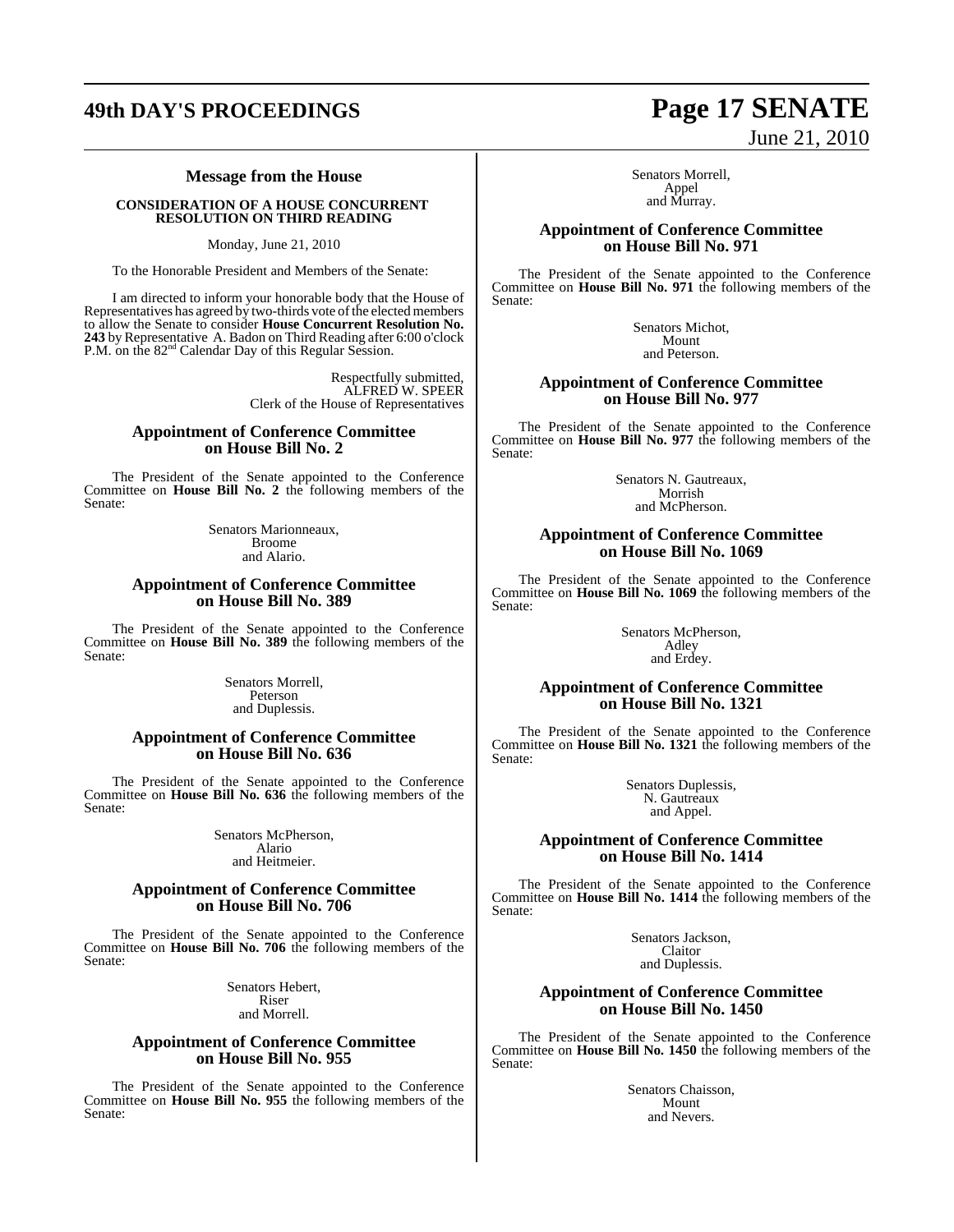# **Page 18 SENATE 49th DAY'S PROCEEDINGS**

June 21, 2010

#### **Appointment of Conference Committee on House Bill No. 1490**

The President of the Senate appointed to the Conference Committee on **House Bill No. 1490** the following members of the Senate:

> Senators McPherson, Morrell and Claitor.

#### **Appointment of Conference Committee on House Bill No. 1414**

The President of the Senate announced the following change in the Conference Committee membership on the disagreement to **House Bill No. 1414**:

> Senator Morrell, vice Senator Claitor.

#### **Messages from the House**

The following Messages from the House were received and read as follows:

#### **Message from the House**

#### **DISAGREEMENT TO HOUSE BILL**

June 21, 2010

To the Honorable President and Members of the Senate:

I am directed to inform your honorable body that the House of Representatives has refused to concur in the proposed Senate Amendment(s) to **House Bill No. 1490** by Representative Connick, and ask the President to appoint on the part of the Senate a committee to confer with a like committee from the House on the disagreement.

> Respectfully submitted, ALFRED W. SPEER Clerk of the House of Representatives

#### **Rules Suspended**

Senator Nevers asked for and obtained a suspension of the rules to take up at this time:

#### **House Concurrent Resolutions on Third Reading and Final Passage**

## **HOUSE CONCURRENT RESOLUTION NO. 243—** BY REPRESENTATIVE AUSTIN BADON AND SENATOR THOMPSON A CONCURRENT RESOLUTION

To provide for legislative approval of the formula to determine the cost of a minimum foundation program of education in all public elementary and secondary schools as well as to equitably allocate the funds to city, parish, and other local public school systems as developed by the State Board of Elementary and Secondary Education and adopted by the board on June 8, 2010.

#### **Floor Amendments**

Senator Nevers proposed the following amendments.

#### **SENATE FLOOR AMENDMENTS**

Amendments proposed by Senator Nevers to Engrossed House Concurrent Resolution No. 243 by Representative Austin Badon

#### AMENDMENT NO. 1

On page 3, between lines 20 and 21, insert the following:

"THEREFORE, BE IT RESOLVED by the Legislature of Louisiana, that the State Board of Elementary and Secondary Education shall assess the effectiveness of the state superintendent of education in performing his duties in implementing the minimum foundation program of education in all public elementary and secondary schools as established by the board based on the following factors:

1. Establishing productive and effective working relationships with the members of the State Board of Elementary and Secondary Education and properly executing and implementing the educational policies and programs under the supervision and control of the board and the laws affecting schools under the jurisdiction of the board.

2. Establishing productive and effective working relationships with members of the legislature, local school boards and governing authorities of charter schools, and teacher, parent, and community organizations on issues impacting public elementary and secondary education.

3. Providing schools and school systems with adequate technical support to assist them in implementing the minimum foundation program and formula and related laws, rules, and, regulations, including those related to educational and fiscal responsibility and accountability.

4. Any other factors deemed appropriate by the board.

BE IT FURTHER RESOLVED that the State Board of Elementary and Secondary Education shall conduct such assessment and submit a written report of its findings and determinations to the governor, the president of the Senate, the Senate Committee on Education, the Senate Committee on Finance, the speaker of the House of Representatives, the House Committee on Education, and the House Committee on Appropriations, not later than December 30, 2010."

#### AMENDMENT NO. 2

Total - 27

On page 3, at the beginning of line 21, change "THEREFORE, BE IT RESOLVED" to "BE IT FURTHER RESOLVED"

Senator Walsworth asked for a ruling from the Chair as to whether the amendment was germane to the resolution.

The Chair ruled that the amendment was germane to the resolution.

Senator Nevers moved adoption of the amendments.

Senator Walsworth objected.

#### **ROLL CALL**

The roll was called with the following result:

#### YEAS

| Adley<br>Dorsey<br>Erdey<br>Gautreaux B<br>Total - 12 | Gautreaux N<br>Hebert<br>Kostelka<br>Marionneaux<br><b>NAYS</b> | McPherson<br>Mount<br>Murray<br><b>Nevers</b> |
|-------------------------------------------------------|-----------------------------------------------------------------|-----------------------------------------------|
|                                                       |                                                                 |                                               |
| Mr. President                                         | Donahue                                                         | Morrell                                       |
| Alario                                                | Duplessis                                                       | Morrish                                       |
| Amedee                                                | Guillory                                                        | Peterson                                      |
| Appel                                                 | Heitmeier                                                       | Ouinn                                         |
| Broome                                                | Jackson                                                         | Riser                                         |
| Chabert                                               | LaFleur                                                         | Shaw                                          |
| Cheek                                                 | Long                                                            | Smith                                         |
| Claitor                                               | Martiny                                                         | <b>Thompson</b>                               |
| Crowe                                                 | Michot                                                          | Walsworth                                     |
|                                                       |                                                                 |                                               |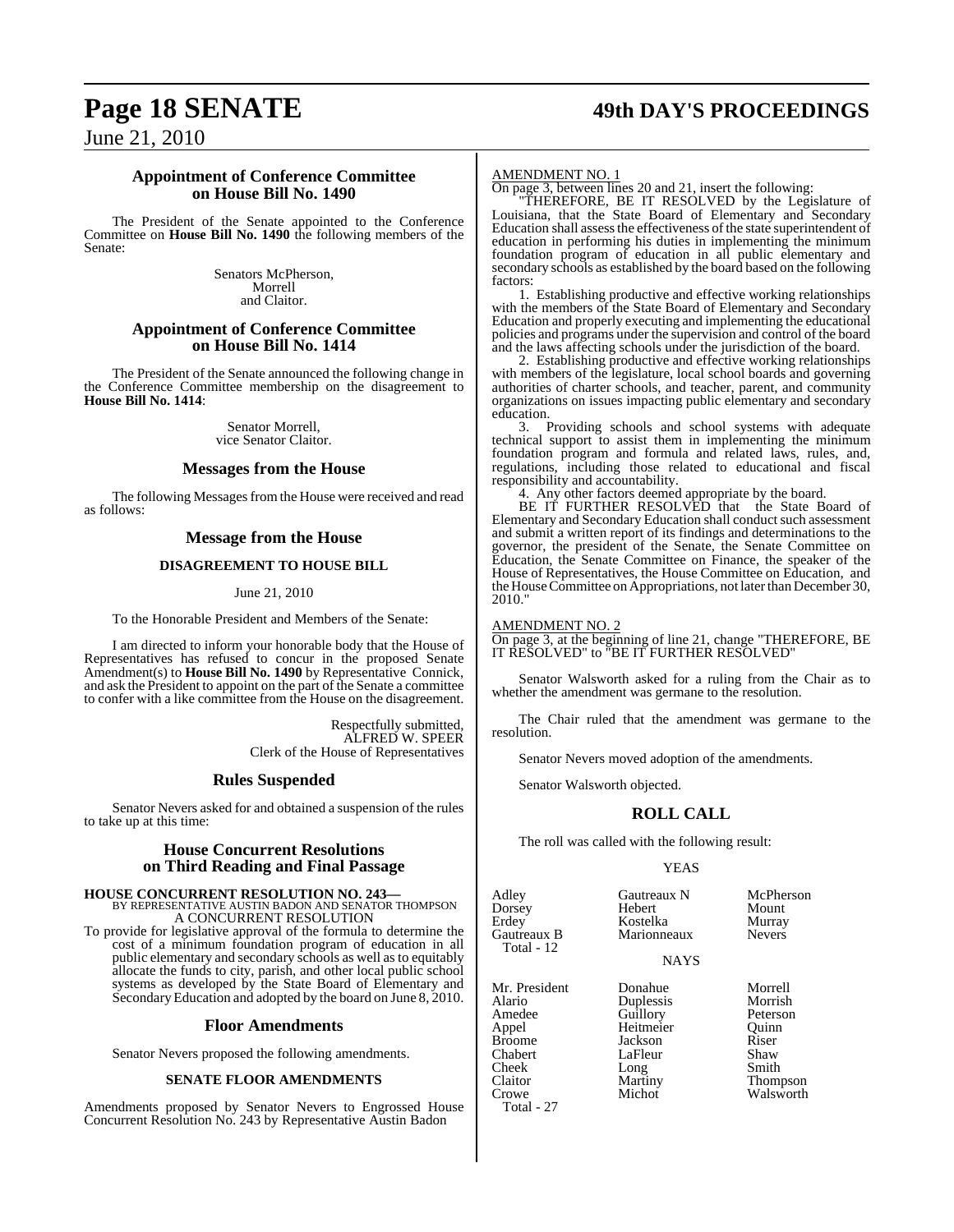# **49th DAY'S PROCEEDINGS Page 19 SENATE**

#### ABSENT

Total - 0

The Chair declared the amendments were rejected.

The resolution was read by title. Senator Nevers moved to adopt the House Concurrent Resolution.

### **ROLL CALL**

The roll was called with the following result:

#### YEAS

Erdey Michot<br>Gautreaux B Morrell

Peterson

Walsworth

| Mr. President |
|---------------|
| Adley         |
| Alario        |
| Amedee        |
| Appel         |
| <b>Broome</b> |
| Chabert       |
| Cheek         |
| Claitor       |
| Crowe         |
| Donahue       |
| Dorsey        |
| Duplessis     |
| Total - 39    |
|               |

Gautreaux B Morrell<br>
Gautreaux N Morrish Gautreaux N Morrish<br> **Alario Guillory** Mount Amedeuthory<br>
Hebert Murray Hebert Murray<br>
Heitmeier Nevers Heitmeier<br>Iackson Kostelka Quinn<br>LaFleur Riser LaFleur Riser<br>Long Shaw Long<br>
Marionneaux<br>
Smith Marionneaux<br>Martiny

Martiny Thompson<br>
McPherson Walsworth **NAYS** 

Total - 0

ABSENT

Total - 0

The Chair declared the Senate adopted the House Concurrent Resolution and ordered it returned to the House.

#### **Messages from the House**

The following Messages from the House were received and read as follows:

#### **Message from the House**

#### **HOUSE CONFEREES APPOINTED**

June 21, 2010

To the Honorable President and Members of the Senate:

I am directed to inform your honorable body that the Speaker of the House of Representatives has appointed the following members, on the part of the House of Representatives, to confer, with a like committee from the Senate, on the disagreement to **House Bill No. 1490** by Representative Connick:

Representatives Connick, Dove and Edwards.

Respectfully submitted, ALFRED W. SPEER Clerk of the House of Representatives

#### **Message from the House**

#### **ADOPTION OF CONFERENCE COMMITTEE REPORT**

June 21, 2010

To the Honorable President and Members of the Senate:

# June 21, 2010

I am directed to inform your honorable body that the House of Representatives has adopted the Report of the Conference Committee on the disagreement to **House Bill No. 8**.

> Respectfully submitted, ALFRED W. SPEER Clerk of the House of Representatives

#### **Message from the House**

#### **ADOPTION OF CONFERENCE COMMITTEE REPORT**

June 21, 2010

To the Honorable President and Members of the Senate:

I am directed to inform your honorable body that the House of Representatives has adopted the Report of the Conference Committee on the disagreement to **House Bill No. 208**.

> Respectfully submitted, ALFRED W. SPEER Clerk of the House of Representatives

#### **Message from the House**

#### **ADOPTION OF CONFERENCE COMMITTEE REPORT**

June 21, 2010

To the Honorable President and Members of the Senate:

I am directed to inform your honorable body that the House of Representatives has adopted the Report of the Conference Committee on the disagreement to **House Bill No. 405**.

> Respectfully submitted, ALFRED W. SPEER Clerk of the House of Representatives

#### **Message from the House**

#### **ADOPTION OF CONFERENCE COMMITTEE REPORT**

June 21, 2010

To the Honorable President and Members of the Senate:

I am directed to inform your honorable body that the House of Representatives has adopted the Report of the Conference Committee on the disagreement to **House Bill No. 438**.

> Respectfully submitted, ALFRED W. SPEER Clerk of the House of Representatives

#### **Message from the House**

#### **ADOPTION OF CONFERENCE COMMITTEE REPORT**

June 21, 2010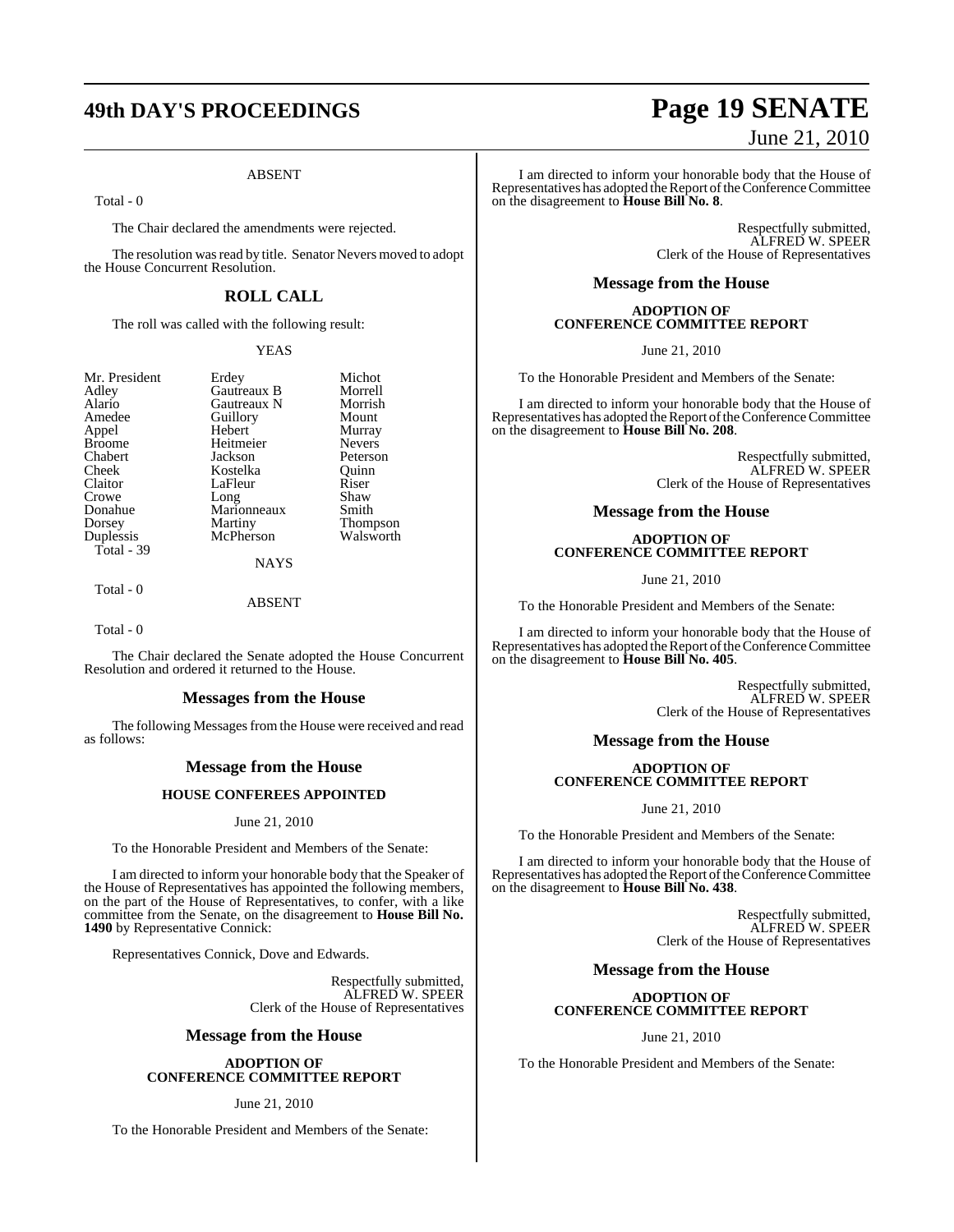# **Page 20 SENATE 49th DAY'S PROCEEDINGS**

## June 21, 2010

I am directed to inform your honorable body that the House of Representatives has adopted the Report of the Conference Committee on the disagreement to **House Bill No. 447**.

> Respectfully submitted, ALFRED W. SPEER Clerk of the House of Representatives

#### **Message from the House**

#### **ADOPTION OF CONFERENCE COMMITTEE REPORT**

June 21, 2010

To the Honorable President and Members of the Senate:

I am directed to inform your honorable body that the House of Representatives has adopted the Report of the Conference Committee on the disagreement to **House Bill No. 612**.

> Respectfully submitted, ALFRED W. SPEER Clerk of the House of Representatives

#### **Message from the House**

#### **ADOPTION OF CONFERENCE COMMITTEE REPORT**

June 21, 2010

To the Honorable President and Members of the Senate:

I am directed to inform your honorable body that the House of Representatives has adopted the Report of the Conference Committee on the disagreement to **House Bill No. 33**.

> Respectfully submitted, ALFRED W. SPEER Clerk of the House of Representatives

#### **Message from the House**

#### **ADOPTION OF CONFERENCE COMMITTEE REPORT**

#### June 21, 2010

To the Honorable President and Members of the Senate:

I am directed to inform your honorable body that the House of Representatives has adopted the Report of the Conference Committee on the disagreement to **House Bill No. 244**.

> Respectfully submitted, ALFRED W. SPEER Clerk of the House of Representatives

#### **Message from the House**

#### **ADOPTION OF CONFERENCE COMMITTEE REPORT**

June 21, 2010

To the Honorable President and Members of the Senate:

I am directed to inform your honorable body that the House of Representatives has adopted the Report of the Conference Committee on the disagreement to **House Bill No. 252**.

> Respectfully submitted, ALFRED W. SPEER Clerk of the House of Representatives

#### **Message from the House**

#### **ADOPTION OF CONFERENCE COMMITTEE REPORT**

June 21, 2010

To the Honorable President and Members of the Senate:

I am directed to inform your honorable body that the House of Representatives has adopted the Report of the Conference Committee on the disagreement to **House Bill No. 282**.

> Respectfully submitted, ALFRED W. SPEER Clerk of the House of Representatives

#### **Message from the House**

#### **ADOPTION OF CONFERENCE COMMITTEE REPORT**

June 21, 2010

To the Honorable President and Members of the Senate:

I am directed to inform your honorable body that the House of Representatives has adopted the Report of the Conference Committee on the disagreement to **House Bill No. 302**.

> Respectfully submitted, ALFRED W. SPEER Clerk of the House of Representatives

#### **Message from the House**

#### **ADOPTION OF CONFERENCE COMMITTEE REPORT**

June 21, 2010

To the Honorable President and Members of the Senate:

I am directed to inform your honorable body that the House of Representatives has adopted the Report of the Conference Committee on the disagreement to **House Bill No. 356**.

> Respectfully submitted, ALFRED W. SPEER Clerk of the House of Representatives

#### **Message from the House**

#### **ADOPTION OF CONFERENCE COMMITTEE REPORT**

June 21, 2010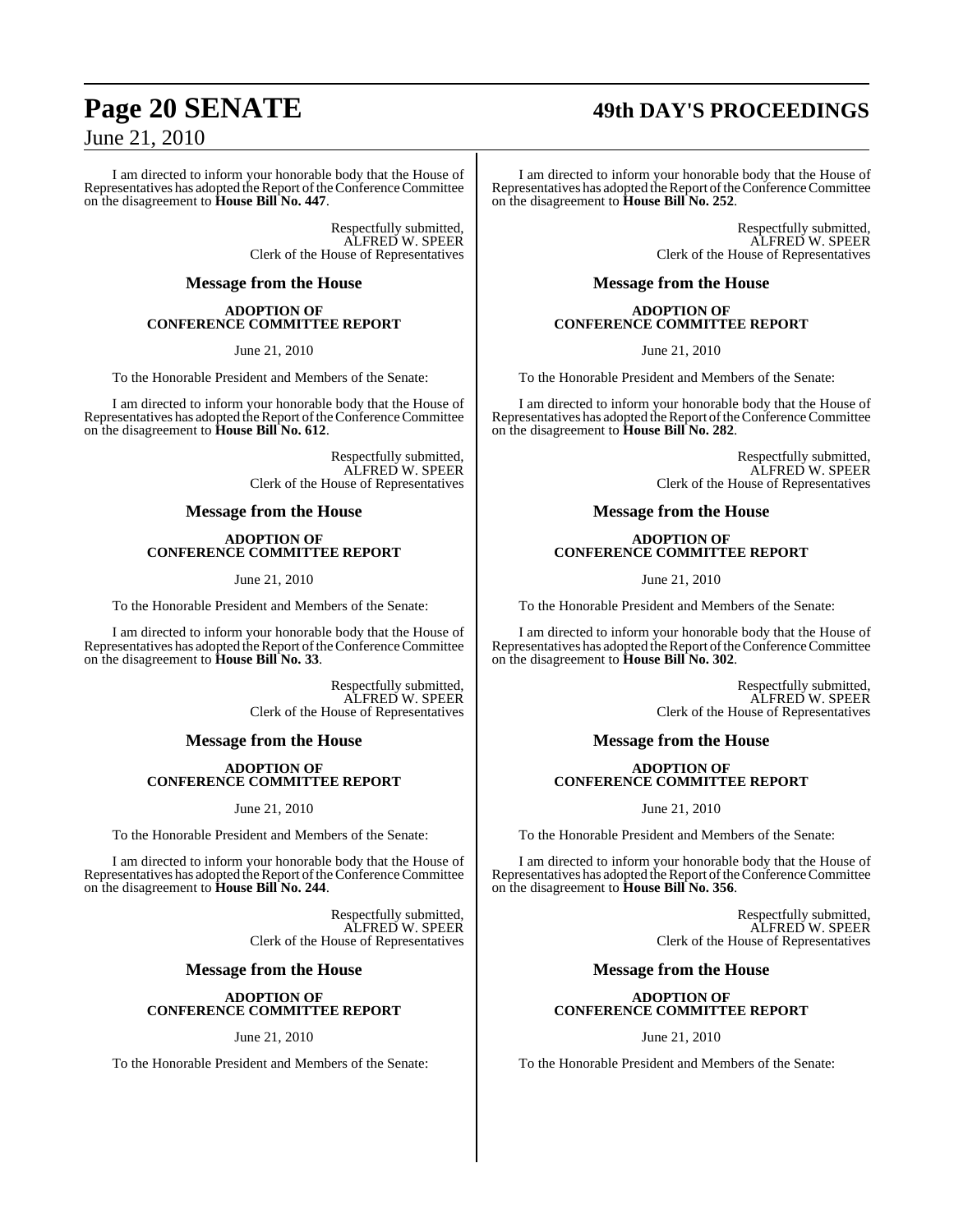# **49th DAY'S PROCEEDINGS Page 21 SENATE**

I am directed to inform your honorable body that the House of Representatives has adopted the Report of the Conference Committee on the disagreement to **House Bill No. 440**.

> Respectfully submitted, ALFRED W. SPEER Clerk of the House of Representatives

#### **Message from the House**

#### **ADOPTION OF CONFERENCE COMMITTEE REPORT**

June 21, 2010

To the Honorable President and Members of the Senate:

I am directed to inform your honorable body that the House of Representatives has adopted the Report of the Conference Committee on the disagreement to **House Bill No. 703**.

> Respectfully submitted, ALFRED W. SPEER Clerk of the House of Representatives

#### **Message from the House**

#### **ADOPTION OF CONFERENCE COMMITTEE REPORT**

June 21, 2010

To the Honorable President and Members of the Senate:

I am directed to inform your honorable body that the House of Representatives has adopted the Report of the Conference Committee on the disagreement to **House Bill No. 904**.

> Respectfully submitted, ALFRED W. SPEER Clerk of the House of Representatives

#### **Message from the House**

#### **ADOPTION OF CONFERENCE COMMITTEE REPORT**

#### June 21, 2010

To the Honorable President and Members of the Senate:

I am directed to inform your honorable body that the House of Representatives has adopted the Report of the Conference Committee on the disagreement to **House Bill No. 1053**.

> Respectfully submitted, ALFRED W. SPEER Clerk of the House of Representatives

#### **Message from the House**

#### **ADOPTION OF CONFERENCE COMMITTEE REPORT**

June 21, 2010

To the Honorable President and Members of the Senate:

# June 21, 2010

I am directed to inform your honorable body that the House of Representatives has adopted the Report of the Conference Committee on the disagreement to **House Bill No. 1163**.

> Respectfully submitted, ALFRED W. SPEER Clerk of the House of Representatives

#### **Message from the House**

#### **ADOPTION OF CONFERENCE COMMITTEE REPORT**

June 21, 2010

To the Honorable President and Members of the Senate:

I am directed to inform your honorable body that the House of Representatives has adopted the Report of the Conference Committee on the disagreement to **House Bill No. 1259**.

> Respectfully submitted, ALFRED W. SPEER Clerk of the House of Representatives

#### **Message from the House**

#### **ADOPTION OF CONFERENCE COMMITTEE REPORT**

June 21, 2010

To the Honorable President and Members of the Senate:

I am directed to inform your honorable body that the House of Representatives has adopted the Report of the Conference Committee on the disagreement to **House Bill No. 1288**.

> Respectfully submitted, ALFRED W. SPEER Clerk of the House of Representatives

#### **Message from the House**

#### **ADOPTION OF CONFERENCE COMMITTEE REPORT**

June 21, 2010

To the Honorable President and Members of the Senate:

I am directed to inform your honorable body that the House of Representatives has adopted the Report of the Conference Committee on the disagreement to **House Bill No. 1470**.

> Respectfully submitted, ALFRED W. SPEER Clerk of the House of Representatives

#### **Message from the House**

#### **ADOPTION OF CONFERENCE COMMITTEE REPORT**

June 21, 2010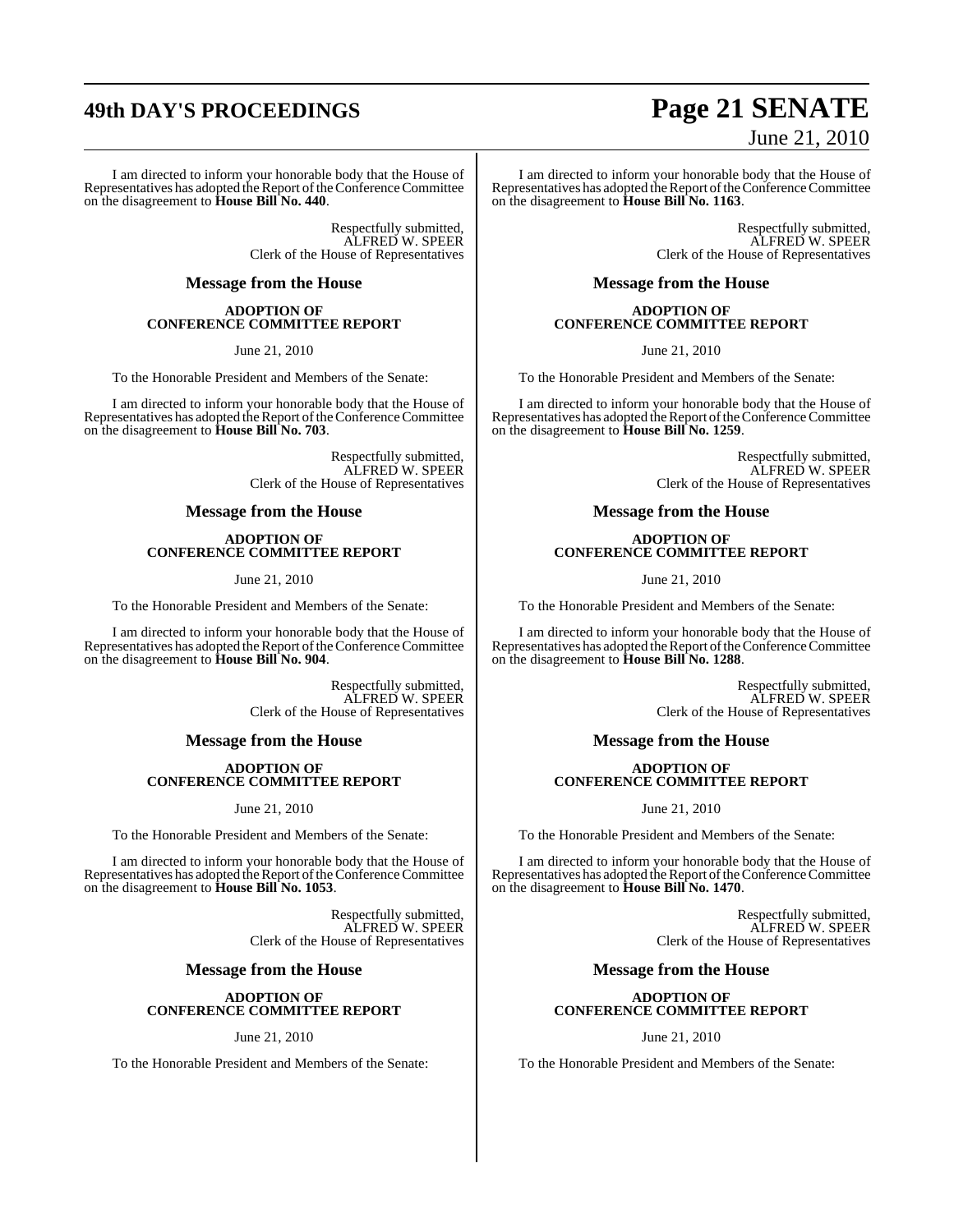# **Page 22 SENATE 49th DAY'S PROCEEDINGS**

## June 21, 2010

I am directed to inform your honorable body that the House of Representatives has adopted the Report of the Conference Committee on the disagreement to **House Bill No. 334**.

> Respectfully submitted, ALFRED W. SPEER Clerk of the House of Representatives

#### **Message from the House**

#### **ADOPTION OF CONFERENCE COMMITTEE REPORT**

June 21, 2010

To the Honorable President and Members of the Senate:

I am directed to inform your honorable body that the House of Representatives has adopted the Report of the Conference Committee on the disagreement to **House Bill No. 606**.

> Respectfully submitted, ALFRED W. SPEER Clerk of the House of Representatives

#### **Message from the House**

#### **ADOPTION OF CONFERENCE COMMITTEE REPORT**

June 21, 2010

To the Honorable President and Members of the Senate:

I am directed to inform your honorable body that the House of Representatives has adopted the Report of the Conference Committee on the disagreement to **House Bill No. 699**.

> Respectfully submitted, ALFRED W. SPEER Clerk of the House of Representatives

#### **Message from the House**

#### **ADOPTION OF CONFERENCE COMMITTEE REPORT**

#### June 21, 2010

To the Honorable President and Members of the Senate:

I am directed to inform your honorable body that the House of Representatives has adopted the Report of the Conference Committee on the disagreement to **House Bill No. 807**.

> Respectfully submitted, ALFRED W. SPEER Clerk of the House of Representatives

#### **Message from the House**

#### **ADOPTION OF CONFERENCE COMMITTEE REPORT**

#### June 21, 2010

To the Honorable President and Members of the Senate:

I am directed to inform your honorable body that the House of Representatives has adopted the Report of the Conference Committee on the disagreement to **House Bill No. 941**.

> Respectfully submitted, ALFRED W. SPEER Clerk of the House of Representatives

#### **Appointment of Conference Committee on Senate Bill No. 654**

The President of the Senate appointed the following members to confer with a like committee from the House to consider the disagreement on **Senate Bill No. 654**:

> Senators Hebert, Alario and Quinn.

#### **Appointment of Conference Committee on House Bill No. 896**

The President of the Senate appointed to the Conference Committee on **House Bill No. 896** the following members of the Senate:

> Senators Amedee, Hebert and Martiny.

#### **Senator Broome in the Chair**

#### **Reports of Committees, Resumed**

The following reports of committees were received and read:

#### **CONFERENCE COMMITTEE REPORT Senate Bill No. 652 By Senator Hebert**

To the Honorable President and Members of the Senate and to the Honorable Speaker and Members of the House of Representatives.

Ladies and Gentlemen:

We, the conferees appointed to confer over the disagreement between the two houses concerning Senate Bill No. 652 by Senator Hebert, recommend the following concerning the Reengrossed bill:

- 1. That House Committee Amendments Nos. 1 through 4 proposed by the House Committee on House and Governmental Affairs and adopted by the House of Representatives on June 7, 2010, be adopted.
- 2. That House Floor Amendments Nos. 1 through 4 proposed by Representative Cromer and adopted by the House of Representatives on June 16, 2010, be adopted.

Respectfully submitted,

Robert W. "Bob" Kostelka Cameron Henry Lydia P. Jackson

Senators: Representatives: Representatives: Representatives: Representatives: Troy Hebert Richard "Rick" Gallot, Jr.<br>Cameron Henry

#### **Motion**

Senator Hebert moved that the Conference Committee Report be adopted.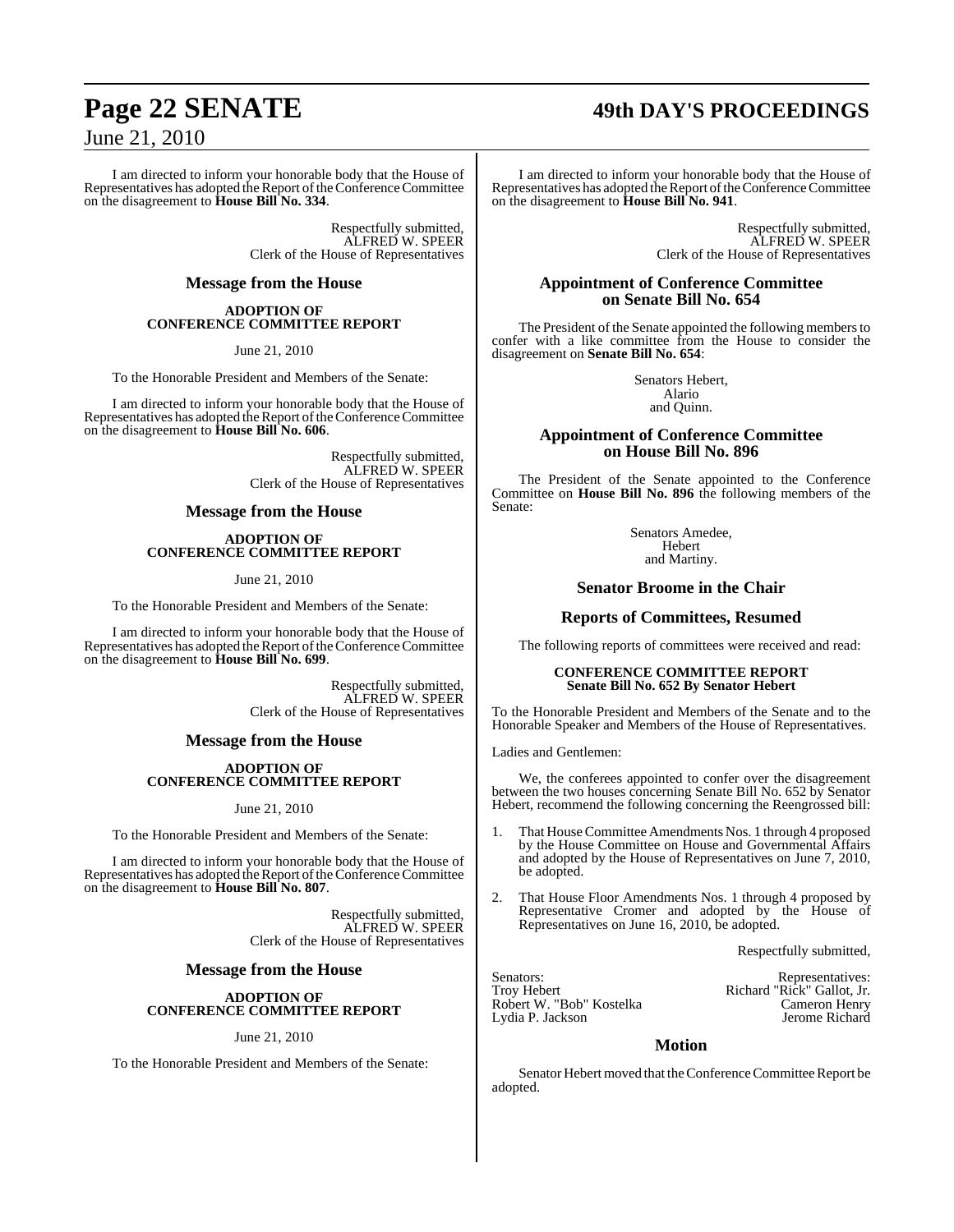## **49th DAY'S PROCEEDINGS Page 23 SENATE**

### **ROLL CALL**

The roll was called with the following result:

#### YEAS

Morrell Morrish Mount Murray Nevers Peterson<br>Ouinn

Shaw Smith **Thompson** Walsworth

| Mr. President<br>Adley<br>Alario<br>Amedee<br>Appel<br><b>Broome</b><br>Chabert<br>Cheek<br>Crowe<br>Donahue<br>Dorsey | Gautreaux B<br>Gautreaux N<br>Guillory<br>Hebert<br>Heitmeier<br>Jackson<br>Kostelka<br>LaFleur<br>Long<br>Marionneaux<br>Martiny | Morre<br>Morris<br>Moun<br>Murra<br>Never<br>Peters<br>Ouinn<br>Riser<br>Shaw<br>Smith |
|------------------------------------------------------------------------------------------------------------------------|-----------------------------------------------------------------------------------------------------------------------------------|----------------------------------------------------------------------------------------|
|                                                                                                                        |                                                                                                                                   | Thom                                                                                   |
| Duplessis                                                                                                              | McPherson                                                                                                                         | Walsw                                                                                  |
| Erdey                                                                                                                  | Michot                                                                                                                            |                                                                                        |
| Total - 38                                                                                                             |                                                                                                                                   |                                                                                        |

**NAYS** 

Claitor Total - 1

#### ABSENT

Total - 0

The Chair declared the Conference Committee Report was adopted.

#### **CONFERENCE COMMITTEE REPORT Senate Bill No. 761 By Senator Duplessis**

#### June 21, 2010

To the Honorable President and Members of the Senate and to the Honorable Speaker and Members of the House of Representatives.

Ladies and Gentlemen:

We, the conferees appointed to confer over the disagreement between the two houses concerning Senate Bill No. 761 by Senator Duplessis, recommend the following concerning the Reengrossed bill:

- 1. That all Legislature Bureau Amendments proposed by the Legislative Bureau and adopted by the House of Representatives on June 8, 2010 be adopted.
- 2. That All House Floor Amendments proposed by Representative Austin Badon and adopted by the House of Representatives on June 17, 2010 be rejected.
- 3. That the following amendments to the reengrossed bill be adopted:

#### AMENDMENT NO. 1

On page 3, line 13, change "**eleven** members" to "**twelve** members"

#### AMENDMENT NO. 2

On page 3, delete lines 15 and 16 in their entirety and insert in lieu thereof the following:

"(a) The New Orleans East Business Association shall appoint one member who shall serve an initial term of one year.

(b) The New Orleans Chamber Inc. **of Commerce** shall appoint one member who shall serve an initial term of one year."

# June 21, 2010

#### AMENDMENT NO. 3

On page 4, between lines 8 and 9, insert the following:

 $\langle \overrightarrow{H} \rangle$  (i) The board of commissioners of the Port of New Orleans shall appoint one member who shall serve an initial term of two years."

Respectfully submitted,

Senators: Representatives: Representatives: Ann Duplessis and Representatives: Austin Badon Ann Duplessis<br>1991 - Jean-Paul J. Morrell<br>1991 - Regina Barrow Jean-Paul J. Morrell Karen Carter Peterson

#### **Motion**

Senator Duplessis moved that the Conference Committee Report be adopted.

#### **ROLL CALL**

The roll was called with the following result:

#### **YEAS**

| Mr. President | Erdey       | Michot        |
|---------------|-------------|---------------|
| Adley         | Gautreaux B | Morrell       |
| Alario        | Gautreaux N | Morrish       |
| Amedee        | Guillory    | Mount         |
| Appel         | Hebert      | Murray        |
| <b>Broome</b> | Heitmeier   | <b>Nevers</b> |
| Chabert       | Jackson     | Peterson      |
| Cheek         | Kostelka    | Ouinn         |
| Claitor       | LaFleur     | Riser         |
| Crowe         | Long        | Shaw          |
| Donahue       | Marionneaux | Smith         |
| Dorsey        | Martiny     | Thompson      |
| Duplessis     | McPherson   | Walsworth     |
| Total - 39    |             |               |

**NAYS** 

ABSENT

Total - 0

Total - 0

The Chair declared the Conference Committee Report was adopted.

#### **CONFERENCE COMMITTEE REPORT Senate Bill No. 781 By Senator N. Gautreaux**

#### June 20, 2010

To the Honorable President and Members of the Senate and to the Honorable Speaker and Members of the House of Representatives.

Ladies and Gentlemen:

We, the conferees appointed to confer over the disagreement between the two houses concerning Senate Bill No. 781 by Senator N. Gautreaux, recommend the following concerning the Engrossed bill:

- 1. That the House Committee Amendment No. 1 proposed by the House Committee on House and Governmental Affairs and adopted by the House of Representatives on May 26, 2010 be rejected.
- 2. That the House Committee Amendment No. 2 proposed by the House Committee on House and Governmental Affairs and adopted by the House of Representatives on May 26, 2010 be accepted.

3. That the following amendments to the engrossed bill be adopted: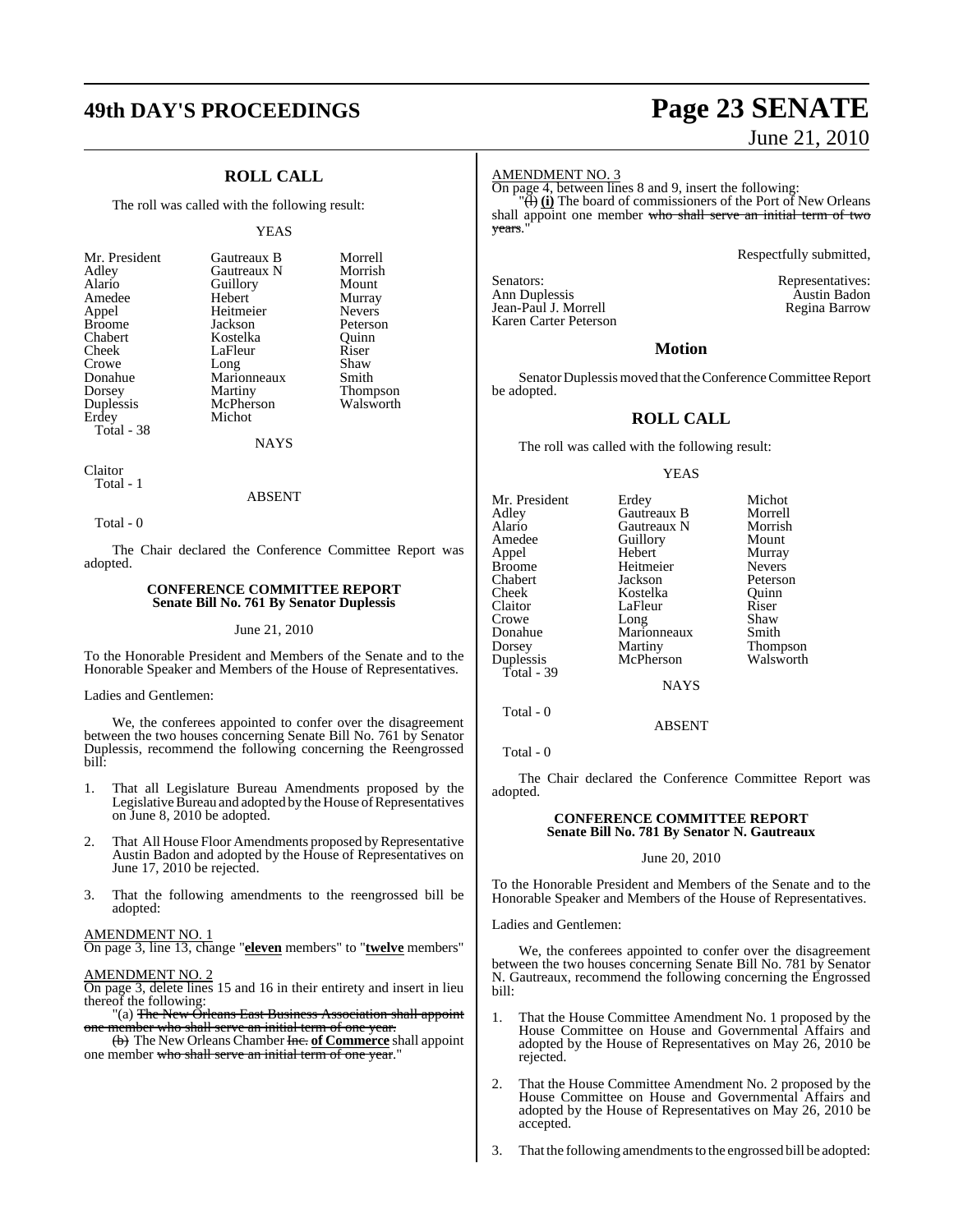#### AMENDMENT NO. 1

On page 1, line 10, after "**district court**" delete the remainder of the line and delete line 11 and insert "**in the parish where**"

Respectfully submitted,

Senators: Representatives: Representatives: Representatives: Representatives: Representatives:  $\overline{R}$ "Nick" Gautreaux Major Thibaut, Jr. Richard "Rick" Gallot, Jr. Nick Lorusso

#### **Motion**

Senator N. Gautreaux moved that the Conference Committee Report be adopted.

#### **ROLL CALL**

The roll was called with the following result:

#### YEAS

| Mr. President | Erdey       | Michot        |
|---------------|-------------|---------------|
| Adley         | Gautreaux B | Morrell       |
| Alario        | Gautreaux N | Morrish       |
| Amedee        | Guillory    | Mount         |
| Appel         | Hebert      | <b>Nevers</b> |
| <b>Broome</b> | Heitmeier   | Ouinn         |
| Chabert       | Jackson     | Riser         |
| Cheek         | Kostelka    | Shaw          |
| Claitor       | LaFleur     | Smith         |
| Crowe         | Long        | Thompson      |
| Donahue       | Marionneaux | Walsworth     |
| Dorsey        | Martiny     |               |
| Duplessis     | McPherson   |               |
| Total - 37    |             |               |

Murray Total - 1

#### ABSENT

NAYS

Peterson Total - 1

The Chair declared the Conference Committee Report was adopted.

#### **CONFERENCE COMMITTEE REPORT Senate Bill No. 65 By Senator Amedee**

#### June 21, 2010

To the Honorable President and Members of the Senate and to the Honorable Speaker and Members of the House of Representatives.

Ladies and Gentlemen:

We, the conferees appointed to confer over the disagreement between the two houses concerning Senate Bill No. 65 by Senator Amedee, recommend the following concerning the Reengrossed bill:

1. That the House Committee Amendments Number 1 and 2 proposed by the House Committee on Natural Resources and Environment and adopted by the House of Representatives on June 7, 2010 be rejected.

# **Page 24 SENATE 49th DAY'S PROCEEDINGS**

2. That the House Floor Amendments Number 1 and 2 proposed by Representative St. Germain and adopted by the House of Representatives on June 17, 2010 be rejected.

Respectfully submitted,

Senators: Representatives:<br>
"Iody" Amedee Senators: Cordon Dove "Jody" Amedee Gordon Dove "Nick" Gautreaux Eddie J. Lambert<br>
"Nick" Gautreaux Eddie J. Lambert<br>
Robert "Rob" Marionneaux, Jr. M. J. "Mert" Smiley, Jr. Robert "Rob" Marionneaux, Jr.

#### **Motion**

Senator Amedee moved that the Conference Committee Report be adopted.

#### **ROLL CALL**

The roll was called with the following result:

#### YEAS

Mr. President Erdey Michot Adley Gautreaux B Morrell Alario Gautreaux N Morrish Appel Hebert Murray Broome Heitmeier Nevers<br>
Chabert Jackson Quinn Chabert Jackson Quinn Cheek Kostelka Riser Crowe Long Smith<br>Donahue Marionneaux Thompson Donahue Marionneaux<br>Dorsey Martiny Duplessis McPherson Total - 38

Guillory<br>Hebert LaFleur

Walsworth

NAYS

ABSENT

Total - 0

Peterson Total - 1

The Chair declared the Conference Committee Report was adopted.

#### **Rules Suspended**

Senator Hebert asked for and obtained a suspension of the rules to take up at this time:

#### **House Bills and Joint Resolutions on Third Reading and Final Passage, Subject to Call**

#### **Called from the Calendar**

Senator Hebert asked that House Bill No. 713 be called fromthe Calendar.

**HOUSE BILL NO. 713—** BY REPRESENTATIVES CHAMPAGNE, BARRAS, AND SAM JONES AN ACT

To enact R.S. 38:291(AA), relative to levee districts; to create the Iberia Parish Levee, Hurricane, and Conservation District; to provide for jurisdictional limits; to provide for a board of commissioners, to provide for appointment of commissioners, terms of office, and determination of domicile; and to provide for related matters.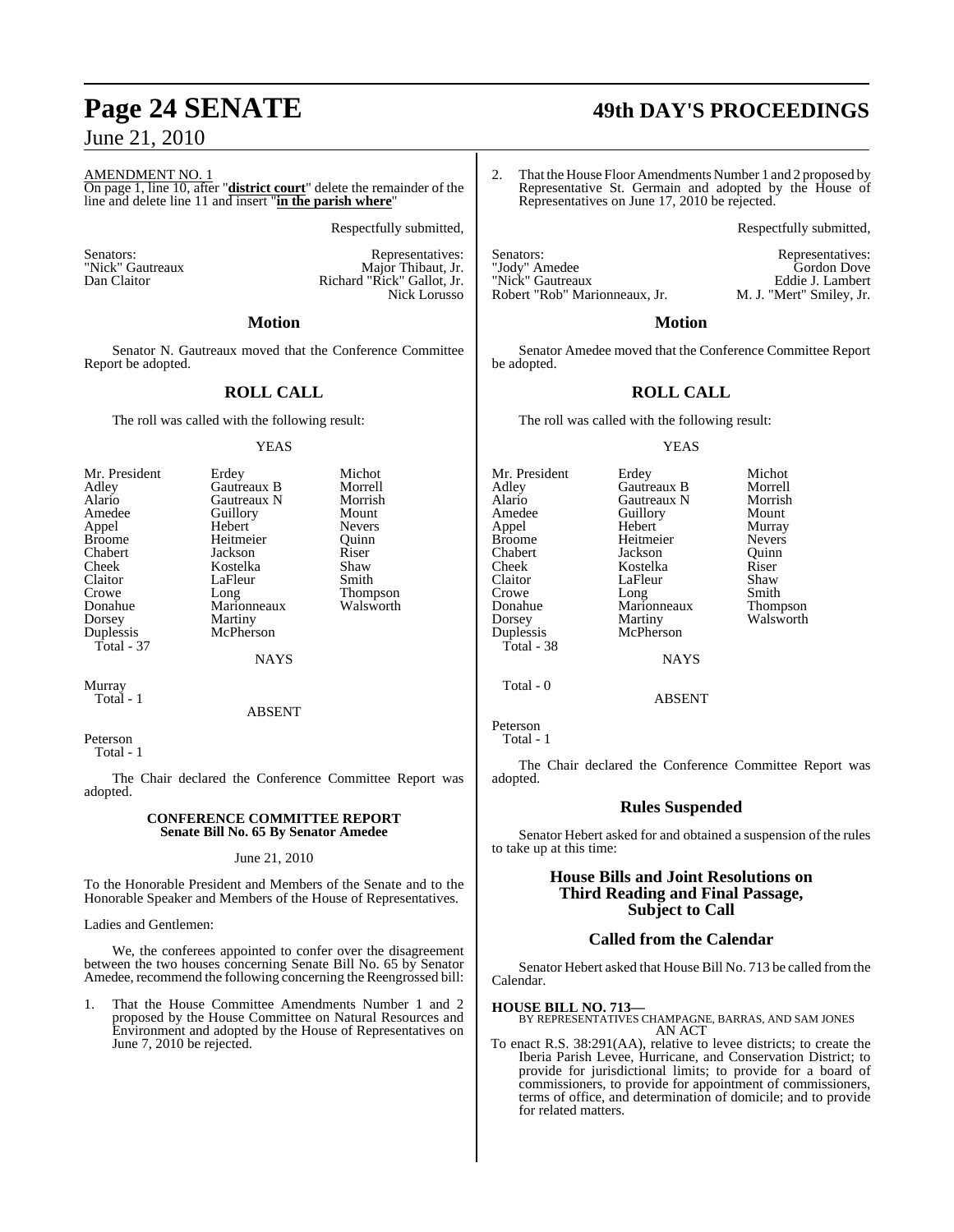# **49th DAY'S PROCEEDINGS Page 25 SENATE**

#### **Floor Amendments**

Senator Hebert proposed the following amendments.

#### **SENATE FLOOR AMENDMENTS**

Amendments proposed by Senator Hebert to Reengrossed House Bill No. 713 by Representative Champagne

#### AMENDMENT NO. 1

On page 3, line 7, after "<u>law</u>" insert the following: "; however, no tax election shall be called without the prior approval of the governing authority of Iberia Parish'

On motion of Senator Hebert, the amendments were adopted.

The bill was read by title. Senator Hebert moved the final passage of the amended bill.

#### **ROLL CALL**

The roll was called with the following result:

YEAS

| Adley         | Erdey       | Michot        |
|---------------|-------------|---------------|
| Alario        | Gautreaux B | Morrell       |
| Amedee        | Gautreaux N | Morrish       |
| Appel         | Guillory    | Mount         |
| <b>Broome</b> | Hebert      | Murray        |
| Chabert       | Heitmeier   | <b>Nevers</b> |
| Cheek         | Kostelka    | Ouinn         |
| Claitor       | LaFleur     | Riser         |
| Crowe         | Long        | Shaw          |
| Donahue       | Marionneaux | Smith         |
| Dorsey        | Martiny     | Thompson      |
| Duplessis     | McPherson   | Walsworth     |
| Total - 36    |             |               |
|               | <b>NAYS</b> |               |
| Total - 0     |             |               |

#### ABSENT

| Mr. President<br>Total - 3 | Jackson | Peterson |
|----------------------------|---------|----------|
|                            |         |          |

The Chair declared the amended bill was passed and ordered it returned to the House. Senator Hebert moved to reconsider the vote by which the bill was passed and laid the motion on the table.

#### **Messages from the House**

The following Messages from the House were received and read as follows:

#### **Message from the House**

#### **HOUSE CONFEREES APPOINTED**

June 20, 2010

To the Honorable President and Members of the Senate:

I am directed to inform your honorable body that the Speaker of the House of Representatives has appointed the following members,

# June 21, 2010

on the part of the House of Representatives, to confer, with a like committee from the Senate, on the disagreement to **Senate Bill No. 337** by Senator Marionneaux:

Representatives Greene, Tucker and Henry.

Respectfully submitted, ALFRED W. SPEER Clerk of the House of Representatives

#### **Message from the House**

#### **HOUSE CONFEREES APPOINTED**

June 20, 2010

To the Honorable President and Members of the Senate:

I am directed to inform your honorable body that the Speaker of the House of Representatives has appointed the following members, on the part of the House of Representatives, to confer, with a like committee from the Senate, on the disagreement to **Senate Bill No. 367** by Senator Michot:

Representatives Cortez, Fannin and Robideaux.

Respectfully submitted, ALFRED W. SPEER Clerk of the House of Representatives

#### **Message from the House**

#### **HOUSE CONFEREES APPOINTED**

June 20, 2010

To the Honorable President and Members of the Senate:

I am directed to inform your honorable body that the Speaker of the House of Representatives has appointed the following members, on the part of the House of Representatives, to confer, with a like committee from the Senate, on the disagreement to **Senate Bill No. 395** by Senator N. Gautreaux:

Representatives Champagne, Barrow and Perry.

Respectfully submitted, ALFRED W. SPEER Clerk of the House of Representatives

#### **Message from the House**

#### **HOUSE CONFEREES APPOINTED**

June 20, 2010

To the Honorable President and Members of the Senate:

I am directed to inform your honorable body that the Speaker of the House of Representatives has appointed the following members, on the part of the House of Representatives, to confer, with a like committee from the Senate, on the disagreement to **Senate Bill No. 500** by Senator Marionneaux:

Representatives Henry, Greene and M. Jackson.

Respectfully submitted, ALFRED W. SPEER Clerk of the House of Representatives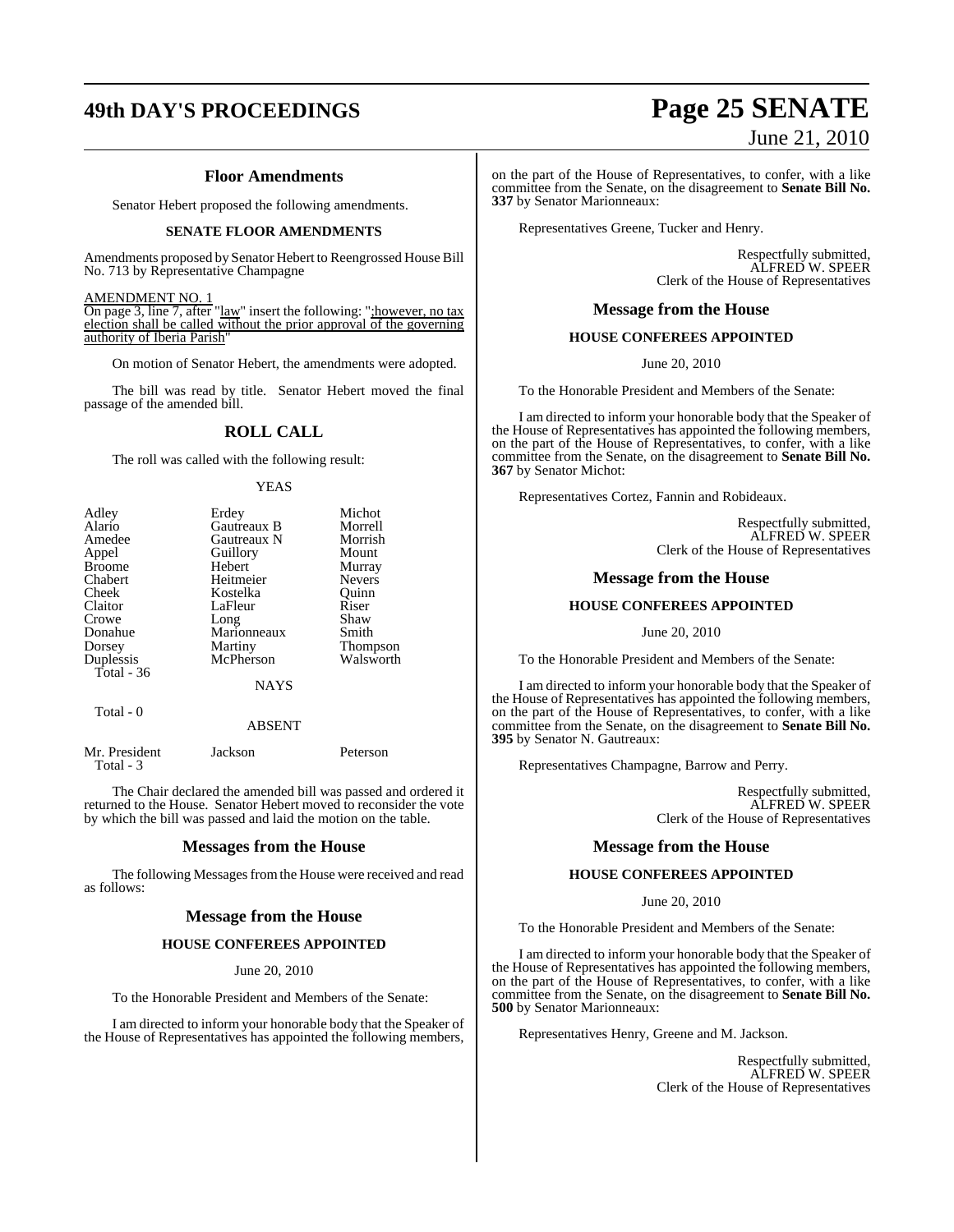# **Page 26 SENATE 49th DAY'S PROCEEDINGS**

June 21, 2010

#### **Message from the House**

#### **HOUSE CONFEREES APPOINTED**

#### June 18, 2010

To the Honorable President and Members of the Senate:

I am directed to inform your honorable body that the Speaker of the House of Representatives has appointed the following members, on the part of the House of Representatives, to confer, with a like committee from the Senate, on the disagreement to **Senate Bill No. 581** by Senator Peterson:

Representatives Leger, Wooton and Abramson.

Respectfully submitted, ALFRED W. SPEER Clerk of the House of Representatives

#### **Message from the House**

#### **HOUSE CONFEREES APPOINTED**

#### June 20, 2010

To the Honorable President and Members of the Senate:

I am directed to inform your honorable body that the Speaker of the House of Representatives has appointed the following members, on the part of the House of Representatives, to confer, with a like committee from the Senate, on the disagreement to **Senate Bill No. 607** by Senator Long:

Representatives Ponti, Morris and Foil.

Respectfully submitted, ALFRED W. SPEER Clerk of the House of Representatives

#### **Message from the House**

#### **HOUSE CONFEREES APPOINTED**

June 21, 2010

To the Honorable President and Members of the Senate:

I am directed to inform your honorable body that the Speaker of the House of Representatives has appointed the following members, on the part of the House of Representatives, to confer, with a like committee from the Senate, on the disagreement to **Senate Bill No. 622** by Senator Walsworth:

Representatives Gallot, Robideaux and Wooton.

Respectfully submitted, ALFRED W. SPEER Clerk of the House of Representatives

#### **Message from the House**

#### **HOUSE CONFEREES APPOINTED**

#### June 20, 2010

To the Honorable President and Members of the Senate:

I am directed to inform your honorable body that the Speaker of the House of Representatives has appointed the following members,

on the part of the House of Representatives, to confer, with a like committee from the Senate, on the disagreement to **Senate Bill No. 772** by Senator Morrell:

Representatives Leger, Hutter and Arnold.

Respectfully submitted, ALFRED W. SPEER Clerk of the House of Representatives

#### **Message from the House**

#### **ADOPTION OF CONFERENCE COMMITTEE REPORT**

June 21, 2010

To the Honorable President and Members of the Senate:

I am directed to inform your honorable body that the House of Representatives has adopted the Report of the Conference Committee on the disagreement to **House Bill No. 1060**.

> Respectfully submitted, ALFRED W. SPEER Clerk of the House of Representatives

**Message from the House**

#### **ADOPTION OF CONFERENCE COMMITTEE REPORT**

June 21, 2010

To the Honorable President and Members of the Senate:

I am directed to inform your honorable body that the House of Representatives has adopted the Report of the Conference Committee on the disagreement to **House Bill No. 1093**.

> Respectfully submitted, ALFRED W. SPEER Clerk of the House of Representatives

#### **Message from the House**

#### **ADOPTION OF CONFERENCE COMMITTEE REPORT**

June 21, 2010

To the Honorable President and Members of the Senate:

I am directed to inform your honorable body that the House of Representatives has adopted the Report of the Conference Committee on the disagreement to **House Bill No. 1146**.

> Respectfully submitted, ALFRED W. SPEER Clerk of the House of Representatives

#### **Message from the House**

#### **ADOPTION OF CONFERENCE COMMITTEE REPORT**

June 21, 2010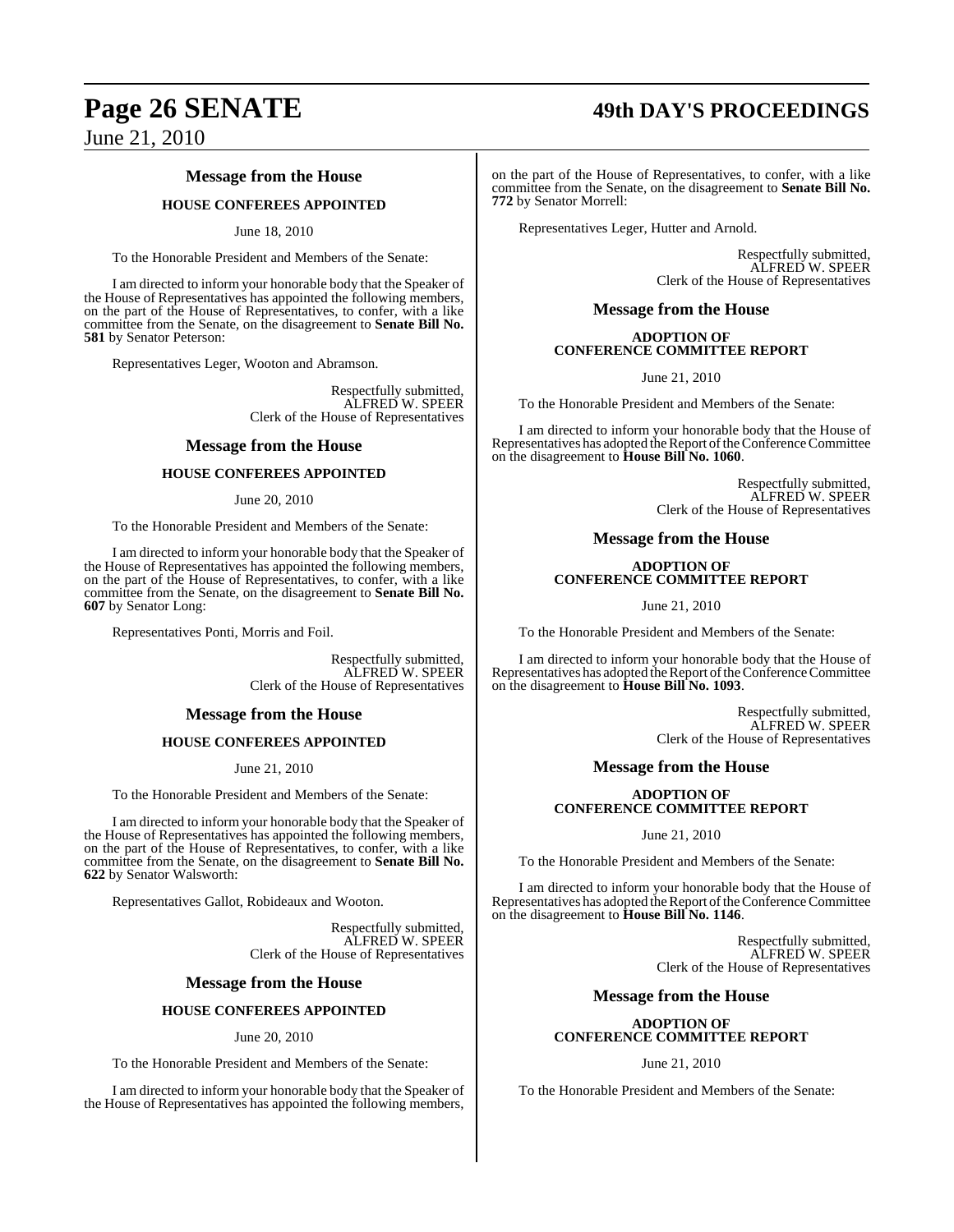# **49th DAY'S PROCEEDINGS Page 27 SENATE**

I am directed to inform your honorable body that the House of Representatives has adopted the Report of the Conference Committee on the disagreement to **House Bill No. 1264**.

> Respectfully submitted, ALFRED W. SPEER Clerk of the House of Representatives

#### **Message from the House**

#### **ADOPTION OF CONFERENCE COMMITTEE REPORT**

June 21, 2010

To the Honorable President and Members of the Senate:

I am directed to inform your honorable body that the House of Representatives has adopted the Report of the Conference Committee on the disagreement to **House Bill No. 1277**.

> Respectfully submitted, ALFRED W. SPEER Clerk of the House of Representatives

#### **Message from the House**

#### **ADOPTION OF CONFERENCE COMMITTEE REPORT**

June 21, 2010

To the Honorable President and Members of the Senate:

I am directed to inform your honorable body that the House of Representatives has adopted the Report of the Conference Committee on the disagreement to **House Bill No. 1293**.

> Respectfully submitted, ALFRED W. SPEER Clerk of the House of Representatives

### **Reports of Committees, Resumed**

The following reports of committees were received and read:

#### **CONFERENCE COMMITTEE REPORT House Bill No. 8 By Representative Williams**

#### June 16, 2010

To the Honorable Speaker and Members of the House of Representatives and the Honorable President and Members of the Senate.

Ladies and Gentlemen:

We, the conferees appointed to confer over the disagreement between the two houses concerning House Bill No. 8 by Representative Williams, recommend the following concerning the Reengrossed bill:

- 1. That Amendment Nos. 1 through 3 proposed by the Senate Committee on Judiciary C and adopted by the Senate on May 19, 2010 be adopted.
- 2. That Amendment Nos. 1 through 3 proposed by Senator Adley and adopted by the Senate on June 1, 2009, be adopted.

# June 21, 2010

3. That Amendment No. 1 proposed by Senator Claitor and adopted by the Senate on June 1, 2010, be rejected.

Respectfully submitted,

Representatives: Senators: Patrick Williams Yvonne Dorsey Ernest D. Wooton

James Morris Robert Adley

#### **Motion**

Senator Guillory moved that the Conference Committee Report be adopted.

#### **ROLL CALL**

The roll was called with the following result:

#### YEAS

Mr. President Guillory Morrish<br>Alario Hebert Mount Hebert Appel Heitmeier Murray Broome Kostelka Peterson Chabert LaFleur Quinn<br>Cheek Long Riser Cheek Long Riser<br>Crowe Marionneaux Shaw Crowe Marionneaux Shaw<br>Dorsey Martiny Smith Dorsey Martiny Smith<br>
Duplessis McPherson Thompson Duplessis McPherson<br>
Erdey Michot Walsworth Gautreaux B Morrell Total - 32 **NAYS** Adley Donahue<br>Claitor Gautreau

Gautreaux N

#### ABSENT

Amedee Jackson Nevers Total - 3

The Chair declared the Conference Committee Report was adopted.

#### **Motion**

Senator Murray moved that the Conference Committee Report for House Bill No. 33 be adopted.

**HOUSE BILL NO. 33—**

Total - 4

BY REPRESENTATIVE CONNICK AN ACT

To amend and reenact Code of Civil Procedure Articles 1458, 1462(B), and 1467, relative to discovery; to require certain forms of responses to interrogatories, requests for production of documents, and requests for admissions; and to provide for related matters.

Senator Heitmeier moved as a substitute motion that the Conference Committee report be recommitted.

Without objection, House Bill No. 33 was recommitted.

#### **CONFERENCE COMMITTEE REPORT House Bill No. 244 By Representative Kleckley**

#### June 18, 2010

To the Honorable Speaker and Members of the House of Representatives and the Honorable President and Members of the Senate.

Ladies and Gentlemen: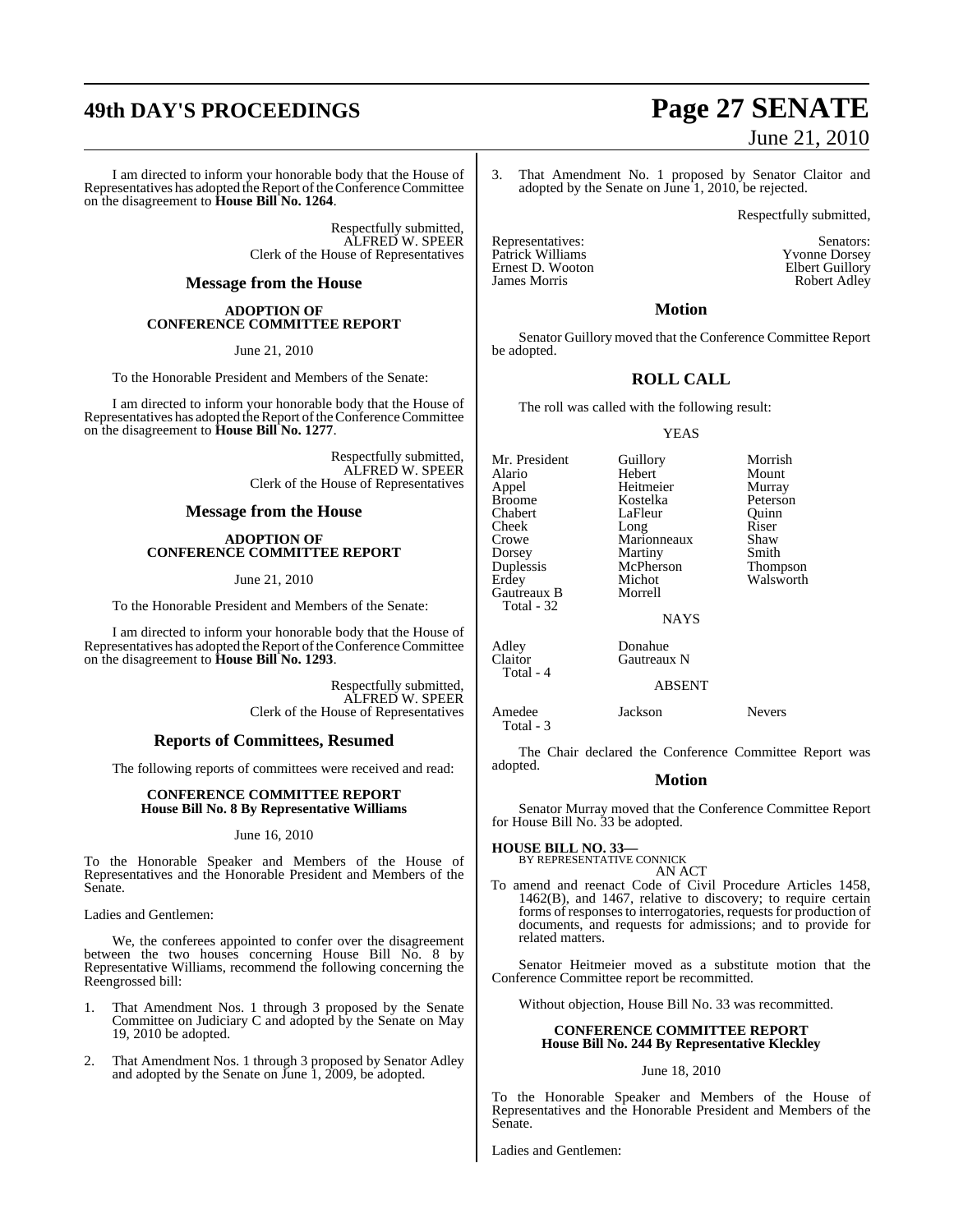We, the conferees appointed to confer over the disagreement between the two houses concerning House Bill No. 244 by Representative Kleckley, recommend the following concerning the Reengrossed bill:

That Senate Committee Amendments Nos. 1 through 10 proposed by the Senate Committee on Insurance and adopted by the Senate on June 4, 2010, be adopted.

Respectfully submitted,

Willie L. Mount

Representatives: Senators: Senators: Senators: Senators: Senators: Senators: Senators: Senators: Senators: Senators: Senators: Senators: Senators: Senators: Senators: Senators: Senators: Senators: Senators: Senators: Senat Chuck Kleckley Troy Hebert<br>
Christopher J. Roy Gerald Long Christopher J. Roy

#### **Motion**

Senator Mount moved that the Conference Committee Report be adopted.

#### **ROLL CALL**

The roll was called with the following result:

#### YEAS

| Erdey       | Michot          |
|-------------|-----------------|
| Gautreaux B | Morrell         |
| Gautreaux N | Morrish         |
| Guillory    | Mount           |
| Hebert      | Murray          |
| Heitmeier   | <b>Nevers</b>   |
| Jackson     | Peterson        |
| Kostelka    | Ouinn           |
| LaFleur     | Riser           |
|             | Shaw            |
| Marionneaux | Smith           |
| Martiny     | <b>Thompson</b> |
| McPherson   | Walsworth       |
|             |                 |
| <b>NAYS</b> |                 |
|             | Long            |

#### Total - 0 ABSENT

Total - 0

The Chair declared the Conference Committee Report was adopted.

#### **CONFERENCE COMMITTEE REPORT Senate Bill No. 780 By Senator Cheek**

#### June 20, 2010

To the Honorable President and Members of the Senate and to the Honorable Speaker and Members of the House of Representatives.

Ladies and Gentlemen:

We, the conferees appointed to confer over the disagreement between the two houses concerning Senate Bill No. 780 by Senator Cheek, recommend the following concerning the Reengrossed bill:

- 1. That the House Committee Amendment No. 1, 2, 3, 4, and 5 proposed by the House Committee on Administration of Criminal Justice and adopted by the House of Representatives on June 10, 2010 be accepted.
- 2. That Legislative Bureau Amendment No. 1 proposed by the Legislative Bureau and adopted by the House of Representatives on June 10, 2010 be accepted.

# **Page 28 SENATE 49th DAY'S PROCEEDINGS**

3. That the House Floor Amendment No. 1, 2, and 3 proposed by Representative Burford and adopted by the House of Representatives on June 17, 2010 be accepted.

Respectfully submitted,

Yvonne Dorsey Ernest D. Wooton

Senators: Representatives:<br>
Sherri Smith Cheek Monathan W. Perry Jonathan W. Perry Richard T. Burford

#### **Motion**

Senator Cheek moved that the Conference Committee Report be adopted.

#### **ROLL CALL**

The roll was called with the following result:

#### YEAS

| Erdey       | Michot                 |
|-------------|------------------------|
|             | Morrell                |
| Gautreaux N | Morrish                |
| Guillory    | Mount                  |
| Hebert      | Murray                 |
| Heitmeier   | <b>Nevers</b>          |
| Jackson     | Peterson               |
| Kostelka    | Ouinn                  |
| LaFleur     | Riser                  |
| Long        | Shaw                   |
| Marionneaux | Smith                  |
|             | Thompson               |
| McPherson   | Walsworth              |
|             |                        |
|             | Gautreaux B<br>Martiny |

NAYS

ABSENT

Total - 0

Total - 0

The Chair declared the Conference Committee Report was adopted.

#### **CONFERENCE COMMITTEE REPORT House Bill No. 252 By Representative Lorusso**

#### June 18, 2010

To the Honorable Speaker and Members of the House of Representatives and the Honorable President and Members of the Senate.

Ladies and Gentlemen:

We, the conferees appointed to confer over the disagreement between the two houses concerning House Bill No. 252 by Representative Lorusso, recommend the following concerning the Reengrossed bill:

1. That the set of Senate Committee Amendments proposed by Senate Committee on Transportation, Highways and Public Works and adopted by the Senate on May 25, 2010, be adopted.

Respectfully submitted,

Representatives: Senators:<br>Nick Lorusso Senators: Senators: Senators: Senators: Senators: Senators: Senators: Senators: Senators: Senator Nita Rusich Hutter **Edwin R. Murray**<br>
Anthony V. Ligi **Edwin R. Murray** Anthony V. Ligi

Joe McPherson<br>Edwin R. Murray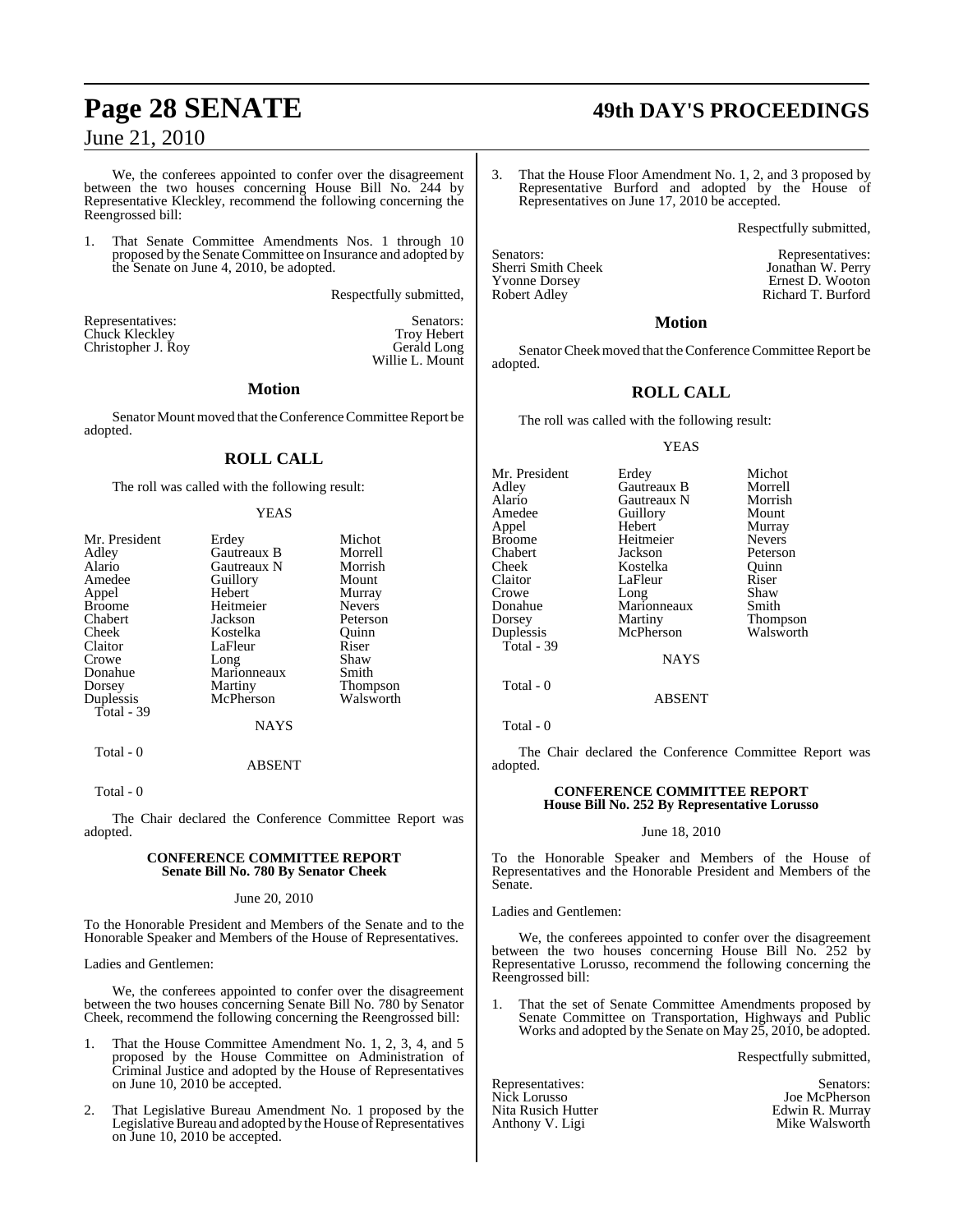# **49th DAY'S PROCEEDINGS Page 29 SENATE**

#### **Motion**

Senator Murray moved that the Conference Committee Report be adopted.

### **ROLL CALL**

The roll was called with the following result:

#### YEAS

| Mr. President | Gautreaux B | Morrish         |
|---------------|-------------|-----------------|
| Adley         | Gautreaux N | Mount           |
| Alario        | Guillory    | Murray          |
| Amedee        | Hebert      | <b>Nevers</b>   |
| Appel         | Heitmeier   | Peterson        |
| <b>Broome</b> | Jackson     | Ouinn           |
| Cheek         | Kostelka    | Riser           |
| Claitor       | LaFleur     | Shaw            |
| Crowe         | Long        | Smith           |
| Donahue       | Marionneaux | <b>Thompson</b> |
| Dorsey        | Martiny     | Walsworth       |
| Duplessis     | Michot      |                 |
| Erdey         | Morrell     |                 |
| Total - 37    |             |                 |
|               | <b>NAYS</b> |                 |
|               |             |                 |

Chabert Total - 1

ABSENT

McPherson Total - 1

The Chair declared the Conference Committee Report was adopted.

#### **CONFERENCE COMMITTEE REPORT House Bill No. 208 By Representative Greene**

#### June 16, 2010

To the Honorable Speaker and Members of the House of Representatives and the Honorable President and Members of the Senate.

#### Ladies and Gentlemen:

We, the conferees appointed to confer over the disagreement between the two houses concerning House Bill No. 208 by Representative Greene, recommend the following concerning the Engrossed bill:

1. That the set of Senate Committee Amendments proposed by the Senate Committee on Judiciary A and adopted by the Senate on May 26, 2010, be rejected.

Respectfully submitted,

| Representatives: | Senators:                   |
|------------------|-----------------------------|
| Hunter Greene    | Julie Ouinn                 |
| Timothy G. Burns | Dan Claitor                 |
| Nick Lorusso     | <b>Sharon Weston Broome</b> |
|                  |                             |

#### **Motion**

Senator Claitor moved that the Conference Committee Report be adopted.

# June 21, 2010

### **ROLL CALL**

The roll was called with the following result:

YEAS

| Mr. President     | Duplessis   | Michot          |
|-------------------|-------------|-----------------|
| Adley             | Erdey       | Morrell         |
| Alario            | Gautreaux B | Morrish         |
| Amedee            | Gautreaux N | Mount           |
| Appel             | Hebert      | <b>Nevers</b>   |
| <b>Broome</b>     | Heitmeier   | Peterson        |
| Chabert           | Jackson     | Riser           |
| Cheek             | LaFleur     | Shaw            |
| Claitor           | Long        | Smith           |
| Crowe             | Marionneaux | <b>Thompson</b> |
| Donahue           | Martiny     | Walsworth       |
| Dorsey            | McPherson   |                 |
| <b>Total - 35</b> |             |                 |
|                   |             |                 |

NAYS

Murray Total - 1

Total - 3

ABSENT

Guillory Kostelka Quinn

The Chair declared the Conference Committee Report was adopted.

#### **CONFERENCE COMMITTEE REPORT House Bill No. 282 By Representative Roy**

#### June 16, 2010

To the Honorable Speaker and Members of the House of Representatives and the Honorable President and Members of the Senate.

Ladies and Gentlemen:

We, the conferees appointed to confer over the disagreement between the two houses concerning House Bill No. 282 by Representative Roy, recommend the following concerning the Reengrossed bill:

- 1. The Senate Committee Amendments Nos. 1 through 8 proposed by the Senate Committee on Insurance and adopted by the Senate on May 27, 2010, be adopted.
- 2. That all of the Senate Floor Amendments of the set of Senate Floor Amendments consisting of two amendments proposed by Senator Hebert and adopted by the Senate on June 9, 2010, be adopted.
- 3. That all of the Senate Floor Amendments of the set of Senate Floor Amendments consisting of five amendments proposed by Senator Hebert and adopted by the Senate on June 9, 2010, be adopted.
- 4. That all of the Senate Floor Amendments of the set of Senate Floor Amendments consisting of four amendments proposed by Senator Claitor and adopted by the Senate on June 9, 2010, be rejected.

Respectfully submitted,

Representatives: Senators: Senators: Senators: Senators: Senators: Senators: Senators: Senators: Senators: Senators: Senators: Senators: Senators: Senators: Senators: Senators: Senators: Senators: Senators: Senators: Senat Christopher J. Roy Troy Hebert Chuck Kleckley Dan Claitor

John F. "Andy" Anders Jean-Paul J. Morrell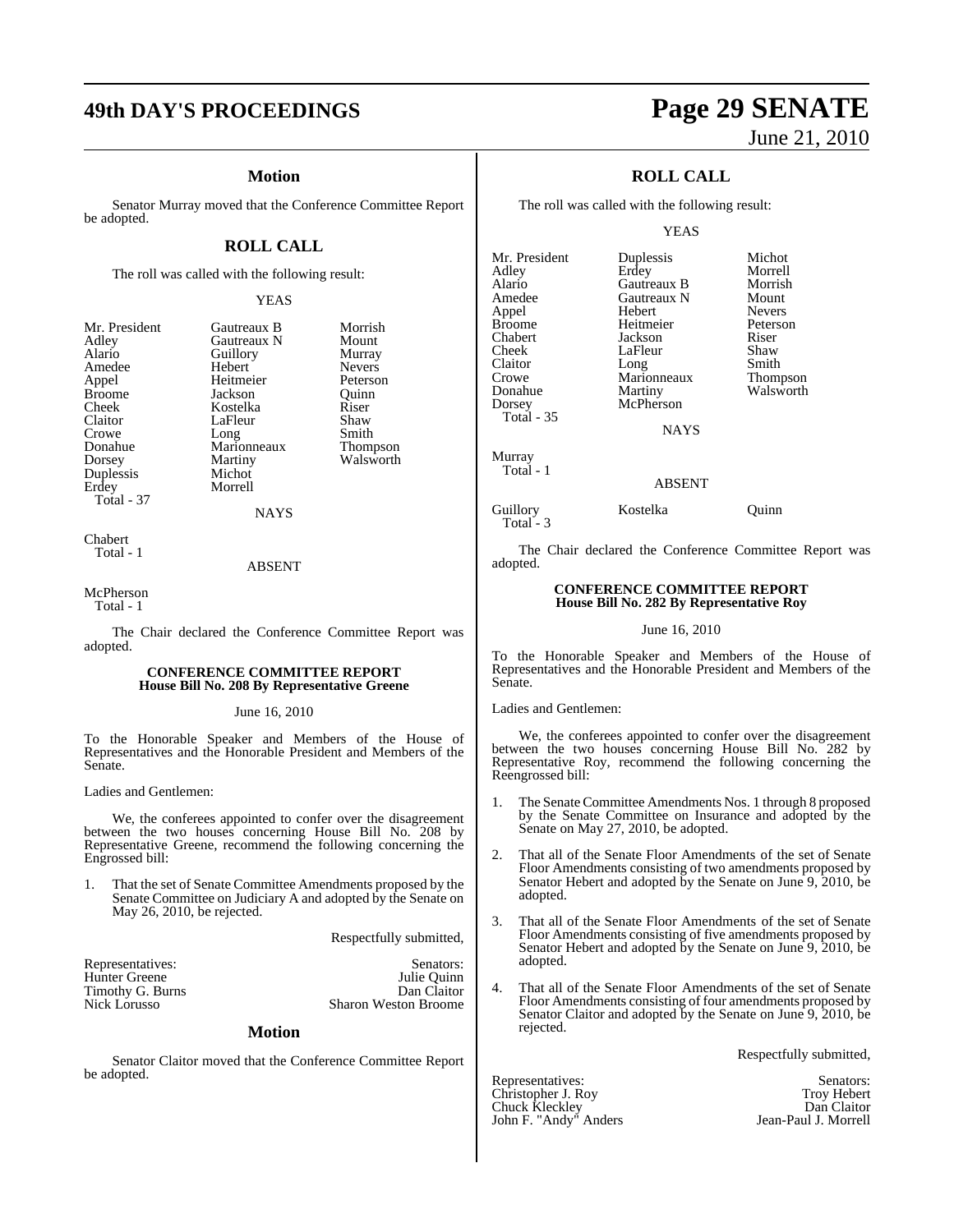### **Motion**

Senator Hebert moved that the Conference Committee Report be adopted.

### **ROLL CALL**

The roll was called with the following result:

#### YEAS

Peterson<br>Riser

| Mr. President | Erdey       | Michot   |
|---------------|-------------|----------|
| Adley         | Gautreaux B | Morrell  |
| Alario        | Gautreaux N | Morrish  |
| Amedee        | Guillory    | Mount    |
| Appel         | Hebert      | Murray   |
| <b>Broome</b> | Heitmeier   | Nevers   |
| Chabert       | Jackson     | Peterson |
| Cheek         | Kostelka    | Riser    |
| Claitor       | LaFleur     | Shaw     |
| Crowe         | Long        | Smith    |
| Donahue       | Marionneaux | Thomps   |
| Dorsey        | Martiny     | Walswo   |
| Duplessis     | McPherson   |          |
| Total - 38    |             |          |
|               |             |          |

Gautreaux B Morrell<br>
Gautreaux N Morrish Gautreaux N Morrish<br>
Guillory Mount Amedeuthory<br>
Hebert Murray Hebert Murray<br>
Heitmeier Nevers Heitmeier<br>Jackson Kostelka Riser<br>LaFleur Shaw LaFleur Shaw<br>Long Smith Long Smith<br>Marionneaux Thompson Marionneaux Thompson<br>Martiny Walsworth **Martiny McPherson NAYS** 

#### ABSENT

#### **Ouinn**

Total - 1

Total - 0

The Chair declared the Conference Committee Report was adopted.

#### **CONFERENCE COMMITTEE REPORT House Bill No. 302 By Representative Smiley**

#### June 20, 2010

To the Honorable Speaker and Members of the House of Representatives and the Honorable President and Members of the Senate.

Ladies and Gentlemen:

We, the conferees appointed to confer over the disagreement between the two houses concerning House Bill No. 302 by Representative Smiley, recommend the following concerning the Engrossed bill:

- 1. That Senate Floor Amendments Nos. 1 through 5 proposed by Senator Riser and adopted by the Senate on June 16, 2010, be adopted.
- 2. That Senate Floor Amendment No. 6 proposed by Senator Riser and adopted by the Senate on June 16, 2010, be rejected.
- 3. That the following amendment to the engrossed bill be adopted:

#### AMENDMENT NO. 1

On page 2, at the beginning of line 28, change "Section 3." to "Section 4."

#### Respectfully submitted,

| Representatives:           | Senators:                |
|----------------------------|--------------------------|
| M. J. "Mert" Smilev, Jr.   | "Jody" Amedee            |
| Richard "Rick" Gallot, Jr. | Neil Riser               |
| J. Rogers Pope             | Robert W. "Bob" Kostelka |

## **Page 30 SENATE 49th DAY'S PROCEEDINGS**

#### **Motion**

Senator Amedee moved that the Conference Committee Report be adopted.

### **ROLL CALL**

The roll was called with the following result:

#### YEAS

Mr. President Duplessis Martiny<br>Adley Erdey McPhers Adley Erdey McPherson Alario Gautreaux B Michot Amedee Gautreaux N Morrel<br>
Appel Guillory Mount Appel Guillory Mount Chabert Hebert Murray<br>Cheek Heitmeier Nevers Cheek Heitmeier Never<br>Claitor – Kostelka Shaw Claitor Kostelka Shaw Crowe LaFleur<br>Donahue Long Donahue Long Thompson<br>Dorsey Marionneaux Walsworth Total - 33 Riser Total - 1

Marionneaux

NAYS

## ABSENT

Broome Morrish Quinn<br>
Jackson Peterson Total - 5

The Chair declared the Conference Committee Report was adopted.

Peterson

#### **CONFERENCE COMMITTEE REPORT House Bill No. 356 By Representative Champagne**

#### June 16, 2010

To the Honorable Speaker and Members of the House of Representatives and the Honorable President and Members of the Senate.

Ladies and Gentlemen:

We, the conferees appointed to confer over the disagreement between the two houses concerning House Bill No. 356 by Representative Champagne, recommend the following concerning the Engrossed bill:

- 1. That Senate Floor Amendment No. 1 proposed by Senator Troy Hebert and adopted by the Senate on June 1, 2010, be rejected.
- 2. That the following amendment to the engrossed bill be adopted:

#### AMENDMENT NO. 1

On page1, line 3, after "Overpass;" and before "and" insert the following: "to rename the Lewis Street Bridge on Louisiana Highway Route 87 Spur in Iberia Parish as the Elias "Bo" Ackal Bridge;"

#### AMENDMENT NO. 2

On page 1, line 8, after "Overpass" and the period "." delete the reminder of the line and delete line 9 in its entirety and insert the following:

'Section 2. The Lewis Street Bridge on Louisiana Highway Route 87 Spur in Iberia Parish shall be renamed the "Elias "Bo" Ackal Bridge."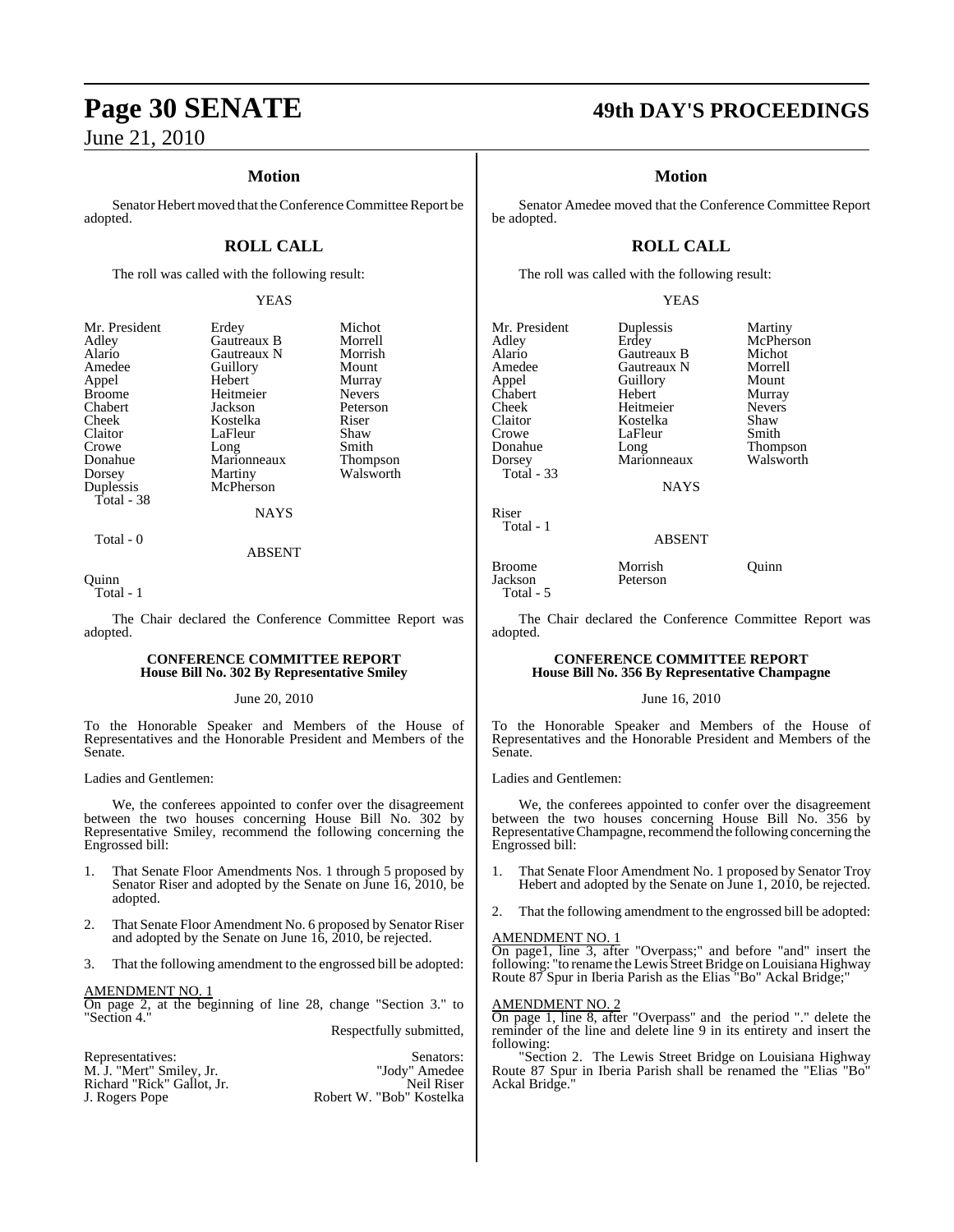# **49th DAY'S PROCEEDINGS Page 31 SENATE**

Section 3. The Department of Transportation and Development shall erect appropriate signage reflecting these designations."

Respectfully submitted,

Representatives: Simone B. Champagne and Senators: Simone B. Champagne and Senators: Simone B. Champagne and Senators: Simone B. Champagne and Senators: Simone B. Champagne and Senators: Simone B. Champagne and Senators: S Simone B. Champagne<br>
Vita Rusich Hutter<br>
Vita Rusich Hutter<br>
Trov Hebert Nita Rusich Hutter Taylor F. Barras "Nick" Gautreaux

#### **Motion**

Senator Hebert moved that the Conference Committee Report be adopted.

#### **ROLL CALL**

The roll was called with the following result:

#### **YEAS**

| Mr. President<br>Adley<br>Alario<br>Amedee<br>Appel<br>Chabert<br>Cheek<br>Claitor<br>Crowe<br>Donahue<br>Dorsey<br>Duplessis | Erdey<br>Gautreaux B<br>Gautreaux N<br>Guillory<br>Hebert<br>Heitmeier<br>Jackson<br>LaFleur<br>Marionneaux<br>Martiny<br>McPherson<br>Michot | Morrell<br>Morrish<br>Mount<br>Murray<br><b>Nevers</b><br>Peterson<br>Riser<br>Shaw<br>Smith<br><b>Thompson</b><br>Walsworth |
|-------------------------------------------------------------------------------------------------------------------------------|-----------------------------------------------------------------------------------------------------------------------------------------------|------------------------------------------------------------------------------------------------------------------------------|
|                                                                                                                               |                                                                                                                                               |                                                                                                                              |
| Total $-35$                                                                                                                   | <b>NAYS</b>                                                                                                                                   |                                                                                                                              |

Total - 0

ABSENT

Broome Long<br>Kostelka Quinn Kostelka Total - 4

The Chair declared the Conference Committee Report was adopted.

#### **Mr. President in the Chair**

#### **CONFERENCE COMMITTEE REPORT House Bill No. 405 By Representative Dixon**

#### June 17, 2010

To the Honorable Speaker and Members of the House of Representatives and the Honorable President and Members of the Senate.

Ladies and Gentlemen:

We, the conferees appointed to confer over the disagreement between the two houses concerning House Bill No. 405 by Representative Dixon, recommend the following concerning the Reengrossed bill:

1. That the set of Senate Committee Amendments proposed by the Senate Committee on Education and adopted by the Senate on June 2, 2010, be rejected.

Respectfully submitted,

| Representatives: | Senators:            |
|------------------|----------------------|
| Austin Badon     | <b>Ben Nevers</b>    |
| Herbert B. Dixon | Joe McPherson        |
| Rickey L. Nowlin | <b>Yvonne Dorsey</b> |

Ben Nevers Joe McPherson Yvonne Dorsey

# June 21, 2010

#### **Motion**

Senator McPherson moved that the Conference Committee Report be adopted.

### **ROLL CALL**

The roll was called with the following result:

#### YEAS

| Mr. President<br>Adley<br>Alario<br>Amedee<br>Appel<br>Chabert<br>Cheek<br>Claitor<br>Crowe<br>Donahue | Erdey<br>Gautreaux B<br>Gautreaux N<br>Guillory<br>Hebert<br>Heitmeier<br>Jackson<br>Kostelka<br>LaFleur<br>Marionneaux | Michot<br>Morrell<br>Morrish<br>Mount<br>Murray<br><b>Nevers</b><br>Peterson<br>Riser<br>Shaw<br>Smith |
|--------------------------------------------------------------------------------------------------------|-------------------------------------------------------------------------------------------------------------------------|--------------------------------------------------------------------------------------------------------|
| Dorsey<br>Duplessis                                                                                    | Martiny<br>McPherson                                                                                                    | <b>Thompson</b><br>Walsworth                                                                           |
| Total - $36$                                                                                           |                                                                                                                         |                                                                                                        |
|                                                                                                        | <b>NAYS</b>                                                                                                             |                                                                                                        |
| Total - 0                                                                                              | <b>ABSENT</b>                                                                                                           |                                                                                                        |

Broome Long Quinn

The Chair declared the Conference Committee Report was adopted.

#### **CONFERENCE COMMITTEE REPORT House Bill No. 438 By Representative Pearson**

#### June 17, 2010

To the Honorable Speaker and Members of the House of Representatives and the Honorable President and Members of the Senate.

Ladies and Gentlemen:

Total - 3

We, the conferees appointed to confer over the disagreement between the two houses concerning House Bill No. 438 by Representative Pearson, recommend the following concerning the Engrossed bill:

- 1. That the Senate Floor Amendments proposed by Senator Duplessis and adopted by the Senate on June 8, 2010, be rejected.
- 2. That the following amendments to the engrossed bill be adopted:

#### AMENDMENT NO. 1

On page 1, line 2, after "To" and before "enact" insert "amend and reenact R.S.  $46:1095(B)(1)$  and  $(C)$  and to"

#### AMENDMENT NO. 2

On page 1, line 2, after "relative to" and before "investments" insert "hospital service districts; to authorize and provide relative to"

#### AMENDMENT NO. 3

On page 1, line 3, delete "to authorize and provide relative " and at the beginning of line 4 delete "to investments of such entities;" and insert in lieu thereof "to provide relative to the appointment and term of service of certain members of certain hospital service district boards of commissioners;"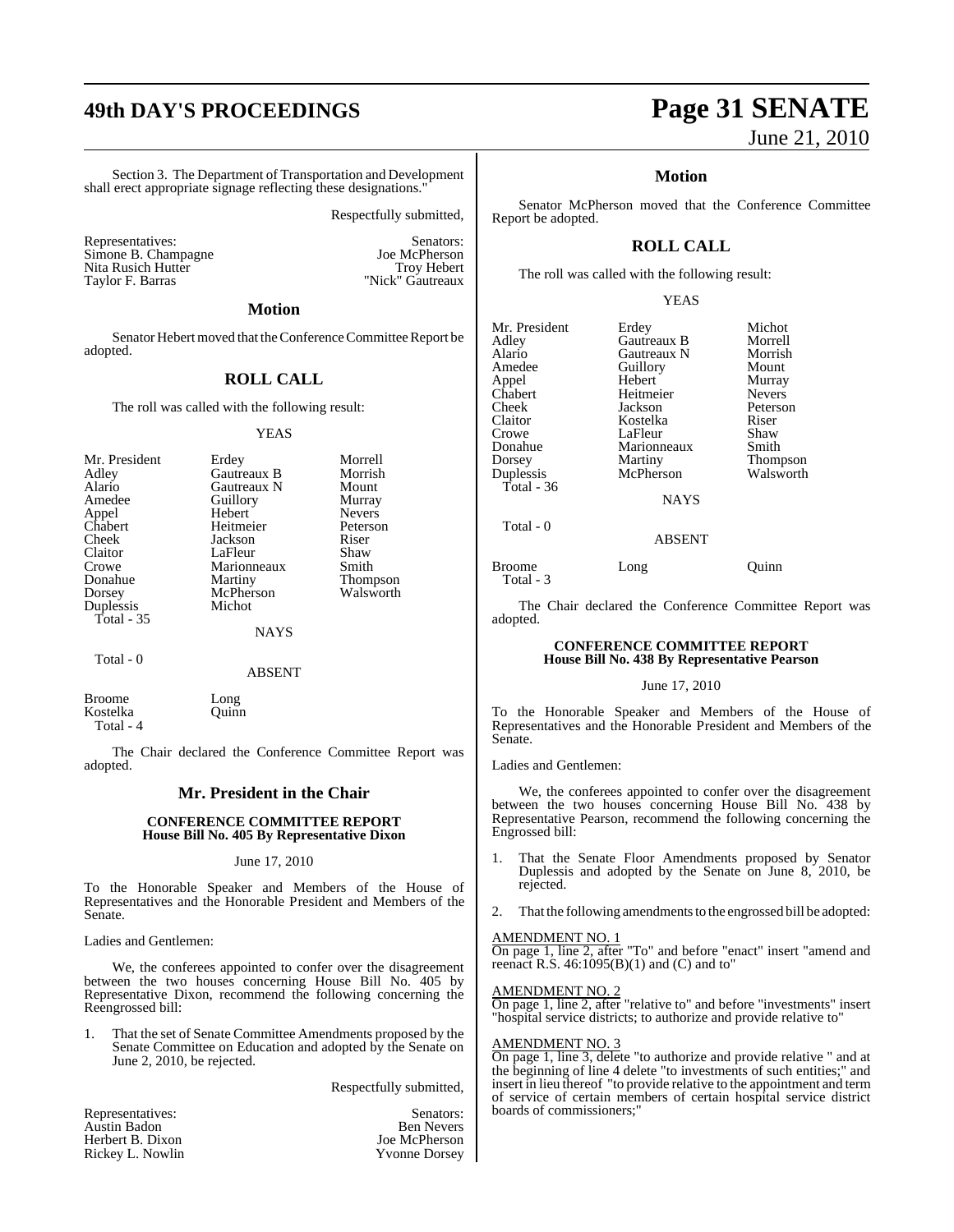#### AMENDMENT NO. 4

On page 2, below line 16, add:

"Section 2. R.S. 46:1095(B)(1) and (C) are hereby amended and reenacted to read as follows:

§1095. Board of commissioners; membership; appointment; terms; compensation; removal

\* \* \* B. Each commission shall be composed as follows:

(1) Seven members shall be appointed by the chief executive officer of the parish subject to the approval of the parish governing authority. Each commissioner shall demonstrate expertise in one or more of the following areas: medical litigation, fundraising and philanthropy, accounting, business development, indigent care, community relations, government relations, women's health, minority health, geriatric medicine, nursing, any other medical field, or consumer advocacy.

\* \* \*  $C.(1)$  The members serving pursuant to **Paragraph**  $(B)(1)$ Paragraphs  $(B)(1)$  and  $(2)$  of this Section shall serve  $s\overline{x}$ -year terms after initial terms as provided in this Paragraph. One member shall serve an initial term of two years, two shall serve three years, three shall serve four years, and one shall serve six years, all as determined by lot at the first meeting of the board.

 $(2)$  The member serving pursuant to Paragraph  $(B)(2)$  of this Section shall serve a six-year term after an initial term of one year. at the pleasure of the chief executive officer of the parish.

 $\left(\frac{1}{2}\right)$  (2) The members serving pursuant to Paragraphs (B)(3) through  $\overline{(7)}$  of this Section shall serve during their terms of office.

 $\left(\frac{4}{3}\right)$  (3) Any vacancy in the membership of the commission occurring by reason of the expiration of term of office, death, resignation, disqualification, or otherwise shall be filled in the same manner as the original appointment within thirty days of such vacancy. If the appointing authority fails to fill the vacancy within thirty days of such vacancy, the remaining members of the commission shall appoint an interim successor to serve on the commission until the position is filled by the appointing authority. \* \* \*

Section 3. It is the intent of the legislature in enacting this Act that for purposes of R.S. 24:175 the provisions of Section 1 of this Act shall be severable from the provisions of Section 2 of this Act, and that the provisions of Section 1 of this Act shall be given effect if Section 2 of this Act or any provision thereof is held invalid."

Respectfully submitted,

| Representatives: | Senators:            |
|------------------|----------------------|
| J. Kevin Pearson | Jean-Paul J. Morrell |
| Regina Barrow    | Ann Duplessis        |
| Stephen E. Pugh  | <b>Ben Nevers</b>    |

#### **Motion**

Senator Duplessismoved that the Conference Committee Report be adopted.

### **ROLL CALL**

The roll was called with the following result:

#### YEAS

| Mr. President | Erdey       | Morrell       |
|---------------|-------------|---------------|
| Adley         | Gautreaux B | Morrish       |
| Alario        | Gautreaux N | Mount         |
| Amedee        | Guillory    | Murray        |
| Appel         | Hebert      | <b>Nevers</b> |
| Chabert       | Heitmeier   | Petersor      |
| Cheek         | Jackson     | Riser         |
| Claitor       | LaFleur     | Shaw          |
| Crowe         | Marionneaux | Smith         |
| Donahue       | Martiny     | <b>Thomps</b> |
| Dorsey        | McPherson   | Walswo        |
| Duplessis     | Michot      |               |
| Total $-35$   |             |               |

Thompson<br>Walsworth

# **Page 32 SENATE 49th DAY'S PROCEEDINGS**

**NAYS** 

ABSENT

Broome Long<br>Kostelka Ouinn Kostelka Total - 4

Total - 0

The Chair declared the Conference Committee Report was adopted.

#### **CONFERENCE COMMITTEE REPORT House Bill No. 447 By Representative Pearson**

June 16, 2010

To the Honorable Speaker and Members of the House of Representatives and the Honorable President and Members of the Senate.

Ladies and Gentlemen:

We, the conferees appointed to confer over the disagreement between the two houses concerning House Bill No. 447 by Representative Pearson, recommend the following concerning the Reengrossed bill:

- 1. That Legislative Bureau Amendments proposed by the Legislative Bureau and adopted by the Senate on May 24, 2010, be adopted.
- 2. That Senate Committee Amendments Nos. 1, 2, 3, 4, and 6 proposed by the Senate Committee on Insurance and adopted by the Senate on May 20, 2010, be adopted.
- That Senate Committee Amendment No. 5 proposed by the Senate Committee on Insurance and adopted by the Senate on May 20, 2010, be rejected.
- 4. That the following amendment to the reengrossed bill be adopted:

#### AMENDMENT NO. 1

On page 4, line  $\overline{27}$ , after " $\underline{J}$ ." and before " $\underline{A}$  certificate" insert the following: "A certificate of insurance form which has been approved by the commissioner and properly executed and issued by a property and casualty insurer or an insurance producer, shall constitute a confirmation that the referenced insurance policy has been issued or that coverage has been bound notwithstanding the inclusion of "for information purposes only" or similar language on the face of the certificate.

Respectfully submitted,

Representatives: Senators: Senators: Senators: Senators: Senators: Senators: Senators: Senators: Senators: Senators: Senators: Senators: Senators: Senators: Senators: Senators: Senators: Senators: Senators: Senators: Senat J. Kevin Pearson Troy Hebert<br>
Chuck Kleckley Gerald Long Chuck Kleckley Gerald Long<br>
Jeffery "Jeff" J. Arnold Neil Riser Jeffery "Jeff" J. Arnold

#### **Motion**

Senator Hebert moved that the Conference Committee Report be adopted.

#### **ROLL CALL**

The roll was called with the following result:

#### YEAS

Adley Gautreaux B Morrell Alario Gautreaux N Morrish Guillory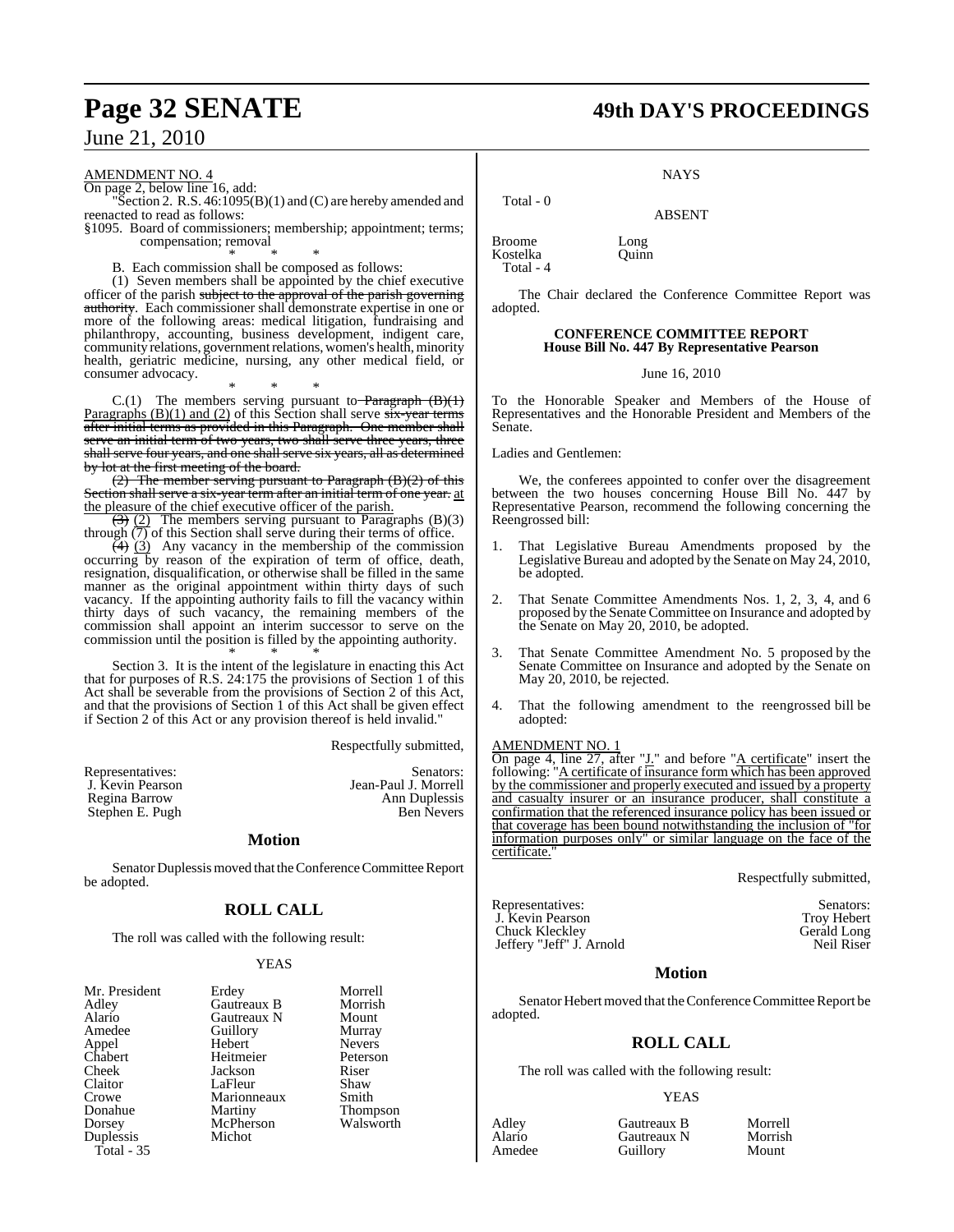# **49th DAY'S PROCEEDINGS Page 33 SENATE**

| Appel<br>Chabert<br>Cheek<br>Claitor<br>Crowe<br>Donahue<br>Dorsey<br>Duplessis<br>Erdey<br><b>Total - 35</b> | Hebert<br>Heitmeier<br>Jackson<br>Kostelka<br>LaFleur<br>Marionneaux<br>Martiny<br>McPherson<br>Michot<br><b>NAYS</b> | Murray<br><b>Nevers</b><br>Peterson<br>Riser<br>Shaw<br>Smith<br>Thompson<br>Walsworth |
|---------------------------------------------------------------------------------------------------------------|-----------------------------------------------------------------------------------------------------------------------|----------------------------------------------------------------------------------------|
| Total - 0                                                                                                     | <b>ARSENT</b>                                                                                                         |                                                                                        |

Mr. President Long Broome Ouinn Total - 4

The Chair declared the Conference Committee Report was adopted.

#### **CONFERENCE COMMITTEE REPORT House Bill No. 612 By Representative Foil**

#### June 16, 2010

To the Honorable Speaker and Members of the House of Representatives and the Honorable President and Members of the Senate.

#### Ladies and Gentlemen:

We, the conferees appointed to confer over the disagreement between the two houses concerning House Bill No. 612 by Representative Foil, recommend the following concerning the Reengrossed bill:

- 1. That Senate Committee Amendments Nos. 1 through 5 proposed by the Senate Committee on Commerce, Consumer Protection and International Affairs and adopted by the Senate on May 27, 2010, be rejected.
- 2. That Senate Floor Amendments Nos. 1 through 5 proposed by Senator Walsworth and adopted by the Senate on June 9, 2010, be adopted.
- 3. That the following amendments to the reengrossed bill be adopted:

#### AMENDMENT NO. 1

On page 1, line 3, change "51:911.22(13), 911.23(C)," to "51:911.22(13)"

AMENDMENT NO. 2 On page 1, line 9, change "R.S. 51:911.22(13), 911.23(C)," to "R.S. 51:911.22(13)"

AMENDMENT NO. 3 On page 2, delete lines 13 through 22 in their entirety

Respectfully submitted,

| Representatives:         | Senators:           |
|--------------------------|---------------------|
| Franklin J. Foil         | John A. Alario. Jr. |
| Jeffery "Jeff" J. Arnold | Ann Duplessis       |
| Christopher J. Roy       | Mike Walsworth      |

#### **Motion**

Senator Crowe moved that the Conference Committee Report be adopted.

# June 21, 2010

### **ROLL CALL**

The roll was called with the following result:

YEAS

Mr. President Erdey Morrell<br>Adley Gautreaux B Morrish Alario Gautreaux N Mount<br>Amedee Hebert Murray Amedee Hebert Murray<br>Appel Heitmeier Nevers Appel Heitmeier Nevers<br>Chabert Jackson Peterson Chabert Jackson Peterson Cheek Kostelka Riser<br>Claitor Long Shaw Claitor Long Shaw<br>Crowe Marionneaux Smith Crowe Marionneaux<br>
Donahue Martiny Donahue Martiny Thompson<br>
Dorsey McPherson Walsworth Duplessis Total - 35

McPherson<br>Michot

**Gautreaux B** Morrish<br> **Gautreaux N** Mount

**NAYS** 

ABSENT

Broome LaFleur Guillory **Quinn** Total - 4

Total - 0

The Chair declared the Conference Committee Report was adopted.

#### **CONFERENCE COMMITTEE REPORT House Bill No. 941 By Representative Mills**

#### June 20, 2010

To the Honorable Speaker and Members of the House of Representatives and the Honorable President and Members of the Senate.

Ladies and Gentlemen:

We, the conferees appointed to confer over the disagreement between the two houses concerning House Bill No. 941 by Representative Mills, recommend the following concerning the Reengrossed bill:

- 1. That the set of Senate Committee Amendments proposed by the Senate Committee on Local and Municipal Affairs and adopted by the Senate on June 2, 2010, be adopted.
- 2. That Senate Floor Amendment No 1. proposed by Senator McPherson, et al, and adopted by the Senate on June 10, 2010, be adopted.
- 3. That Senate Floor Amendment Nos. 2, 3, and 4, proposed by Senator McPherson, et al, and adopted by the Senate on June 10, 2010, be rejected.

Respectfully submitted,

Michael E. Danahay

Representatives: Senators: Fred H. Mills, Jr. Jean-Paul J. Morrell Joe McPherson<br>Neil Riser

#### **Motion**

Senator Hebert moved that the Conference Committee Report be adopted.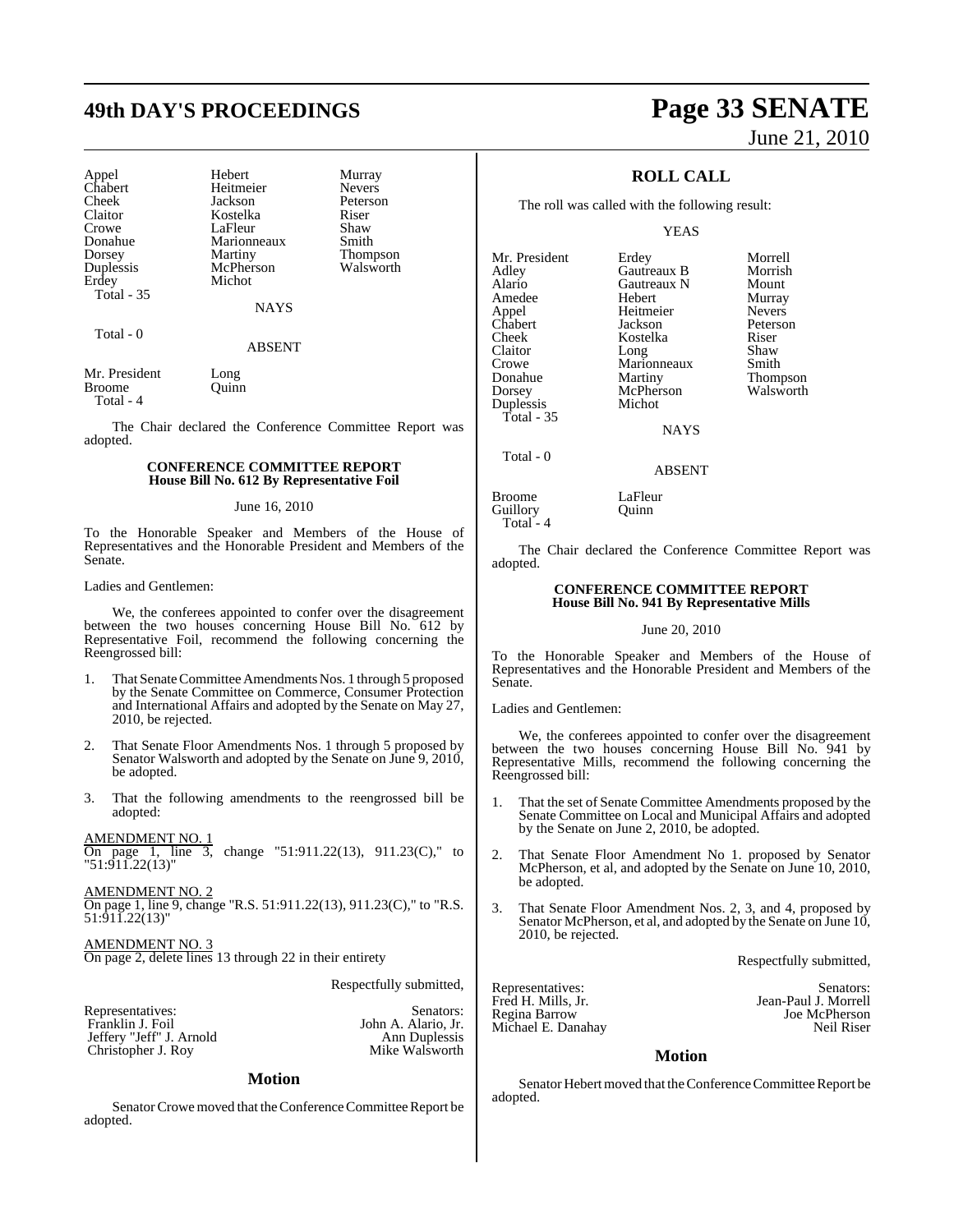### **ROLL CALL**

The roll was called with the following result:

#### YEAS

| Mr. President | Erdey       | McPherson     |
|---------------|-------------|---------------|
| Adley         | Gautreaux B | Michot        |
| Alario        | Gautreaux N | Morrell       |
| Amedee        | Guillory    | Morrish       |
| Appel         | Hebert      | Mount         |
| Chabert       | Heitmeier   | Murray        |
| Cheek         | Jackson     | <b>Nevers</b> |
| Claitor       | Kostelka    | Peterson      |
| Crowe         | LaFleur     | Riser         |
| Donahue       | Long        | Shaw          |
| Dorsey        | Marionneaux | Smith         |
| Duplessis     | Martiny     | Walsworth     |
| Total - 36    |             |               |
|               | <b>NAYS</b> |               |

Total - 0

#### ABSENT

| <b>Broome</b> | Ouinn | Thompson |
|---------------|-------|----------|
| Total - 3     |       |          |

The Chair declared the Conference Committee Report was adopted.

#### **CONFERENCE COMMITTEE REPORT House Bill No. 699 By Representative Geymann**

#### June 20, 2010

To the Honorable Speaker and Members of the House of Representatives and the Honorable President and Members of the Senate.

#### Ladies and Gentlemen:

We, the conferees appointed to confer over the disagreement between the two houses concerning House Bill No. 699 by Representative Geymann, recommend the following concerning the Engrossed bill:

- 1. That Senate Committee Amendments Nos. 1 through 3 proposed by the Senate Committee on Finance and adopted by the Senate on June 10, 2010, be rejected.
- 2. That Legislative Bureau Amendments Nos. 1 and 2 proposed by the Legislative Bureau and adopted by the Senate on June 11, 2010, be rejected.
- 3. That the following amendments to the engrossed bill be adopted:

#### AMENDMENT NO. 1

On page 1, line 2, after "R.S." and before "and (2)" delete "39:1496.1(E)(1)(c)" and insert "39:1496.1(E)(1)(b) and (c)" and after "R.S.  $39:1496.1(F)$ " and before the comma "," insert "and  $(G)$ "

#### AMENDMENT NO. 2

On page 1, line 4, after "contracts;" and before "to provide" insert "to provide for the Energy Efficiency Procurement Support Team;"

#### AMENDMENT NO. 3

On page 1, delete lines 8 and 9 in their entirety and insert the following:

"Section 1. R.S.  $39:1496.1(E)(1)(b)$  and (c) and (2) are hereby amended and reenacted and R.S.  $39:1496.1(F)$  and  $(G)$  are hereby enacted to read as follows:

# **Page 34 SENATE 49th DAY'S PROCEEDINGS**

#### AMENDMENT NO. 4

On page 1, delete lines 14 through 17 in their entirety and insert the following:

"(b) A state agency shall forward the results of its evaluation of each such proposal to the commissioner of administration. The commissioner of administration may select an independent thirdparty evaluation consultant to review and evaluate the submitted proposals. The consultant shall submit the result of his evaluation to the Energy Efficiency Procurement Support Team and to the commissioner of administration. The Energy Efficiency Procurement Support Team who shall review the evaluation of the independent third-party evaluation consultant. Upon completion of such review, the **Energy Efficiency Procurement Support Team shall submit its** recommendation to the commissioner of administration. The commissioner of administration shall review the evaluation of the independent third-party evaluation consultant and the recommendation of the Energy Efficiency Procurement Support Team and shall notify the agency as to whether it may proceed with negotiation of the contract in accordance with the provisions of this Chapter. The commissioner of administration may require that the consultant selected pursuant to this Section participate on behalf of the agency in the negotiation of the contract. Every contract negotiated pursuant to this Section must be approved by commissioner of administration. Upon the completion of the negotiation of the contract by the agency, the commissioner of administration shall review the negotiated contract. If the administration shall review the negotiated contract. commissioner of administration approves the contract then the contract shall be submitted by the commissioner of administration to the Joint Legislative Committee on the Budget for review and approval.

(c) Notwithstanding any other provision of this Chapter, no proposer shall be selected pursuant to this Section nor shall any contract be awarded pursuant to this Section, except by the approval of both the commissioner of administration and the Joint Legislative Committee on the Budget.

#### AMENDMENT NO. 5

On page 2, delete lines 12 through 16 in their entirety and insert the following:

"F. For the purposes of this Section, any appropriation to an agency shall not be deemed an appropriation of funds by the legislature to fulfill the requirements of a performance-based energy efficiency contract awarded on or after January 1, 2010, unless and until such contract has been approved in accordance with the provisions of this Section.

G. For the purposes of this Section, the Energy Efficiency Procurement Support Team shall consist of an attorney chosen jointly by the speaker of the House of Representatives and the president of the Senate from the legislative services staff of the House of Representatives or the staff of the Senate and one or more representatives chosen by each of the following: the Division of Administration, facility planning and control; the using agency initiating the procurement action; and the Legislative Fiscal Office. At least four members, one from each office or agency designated, must be present to constitute a quorum. The Energy Efficiency Procurement Support Team shall evaluate the submitted proposal in accordance with guidelines to be published by the Division of Administration.

Respectfully submitted,

Representatives:<br>Brett F. Geymann Michael J. "Mike" Michot Brett F. Geymann Michael J. "Mike" Michot<br>James R. Fannin Willie L. Mount James R. Fannin Willie L. Mount Edwin R. Murray

#### **Motion**

Senator Mount moved that the Conference Committee Report be adopted.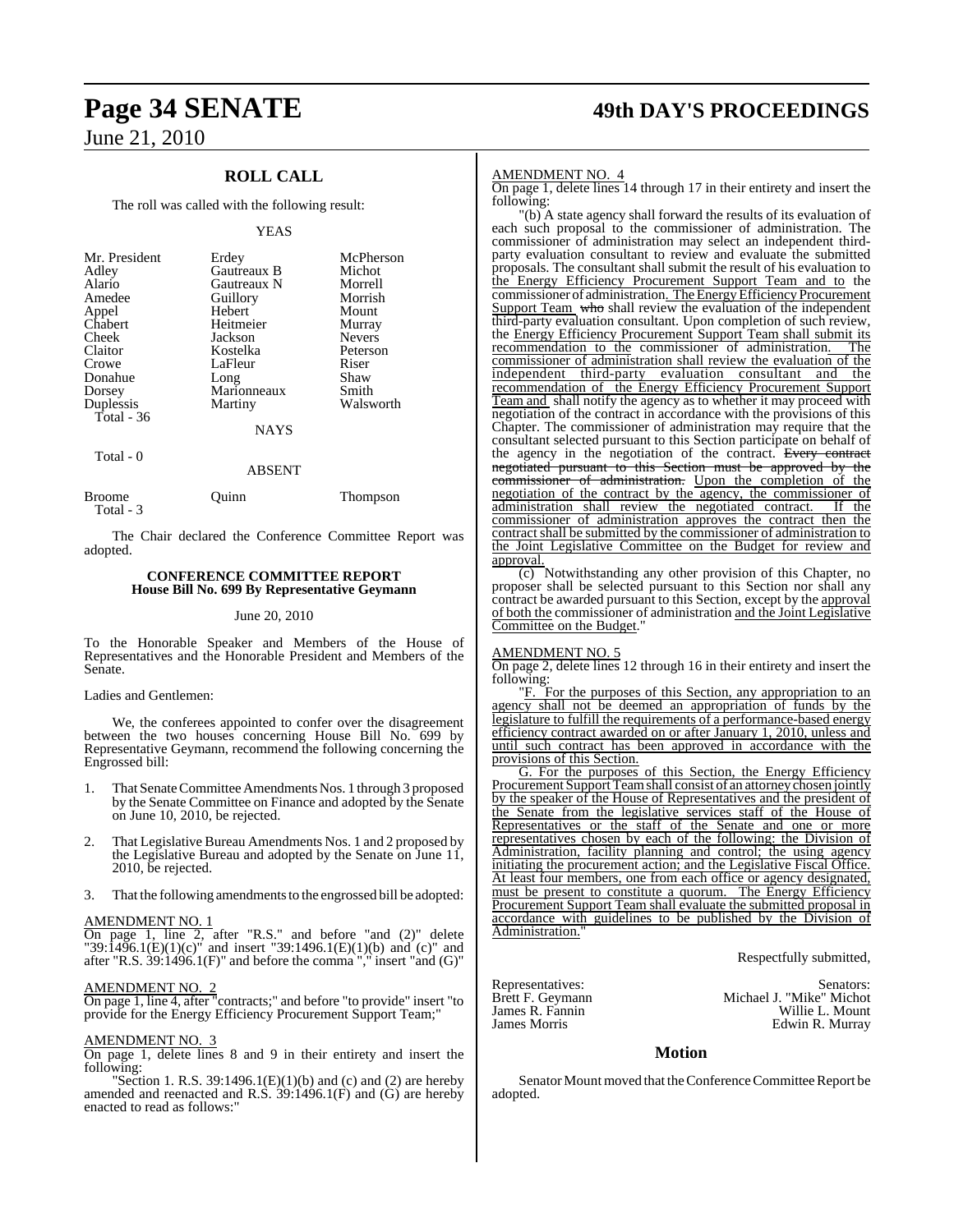# **49th DAY'S PROCEEDINGS Page 35 SENATE**

### **ROLL CALL**

The roll was called with the following result:

#### YEAS

| Mr. President | Gautreaux B   | Morrell       |
|---------------|---------------|---------------|
| Adley         | Gautreaux N   | Morrish       |
| Alario        | Guillory      | Mount         |
| Amedee        | Hebert        | Murray        |
| Appel         | Heitmeier     | <b>Nevers</b> |
| Chabert       | Jackson       | Peterson      |
| Cheek         | Kostelka      | Riser         |
| Claitor       | LaFleur       | Shaw          |
| Crowe         | Long          | Smith         |
| Donahue       | Marionneaux   | Thompson      |
| Dorsey        | Martiny       | Walsworth     |
| Duplessis     | McPherson     |               |
| Erdey         | Michot        |               |
| Total - 37    |               |               |
|               | <b>BTATTO</b> |               |

#### NAYS

ABSENT

Total - 0

Broome Quinn

Total - 2

The Chair declared the Conference Committee Report was adopted.

#### **CONFERENCE COMMITTEE REPORT House Bill No. 606 By Representative Ellington**

#### June 20, 2010

To the Honorable Speaker and Members of the House of Representatives and the Honorable President and Members of the Senate.

#### Ladies and Gentlemen:

We, the conferees appointed to confer over the disagreement between the two houses concerning House Bill No. 606 by Representative Ellington, recommend the following concerning the Reengrossed bill:

1. That Senate Committee Amendments Nos. 1 through 3 proposed by the Senate Committee on Agriculture, Forestry, Aquaculture, and Rural Development and adopted by the Senate on May 26, 2010, be adopted.

Respectfully submitted,

| Representatives:      | Senators:               |
|-----------------------|-------------------------|
| John F. "Andy" Anders | <b>Francis</b> Thompson |
| Noble Ellington       | Neil Riser              |
| Samuel P. Little      | B. L. "Buddy" Shaw      |

#### **Motion**

Senator Thompson moved that the Conference Committee Report be adopted.

#### **ROLL CALL**

The roll was called with the following result:

#### YEAS

| Mr. President | Gautreaux B | Morrell |
|---------------|-------------|---------|
| Adley         | Gautreaux N | Morrish |
| Alario        | Guillory    | Mount   |

# June 21, 2010

Amedee Hebert Murray<br>Appel Heitmeier Nevers Appel Heitmeier<br>Chabert Jackson Chabert Jackson Peterson<br>Cheek Kostelka Riser Cheek Kostelka Riser<br>Crowe LaFleur Shaw LaFleur Shaw<br>Long Smith Donahue Long<br>Dorsey Martiny Dorsey Martiny Thompson McPherson Erdey Michot Total - 35 NAYS Total - 0 ABSENT Broome Marionneaux Claitor Quinn Total - 4

The Chair declared the Conference Committee Report was adopted.

#### **CONFERENCE COMMITTEE REPORT House Bill No. 334 By Representative Leger**

#### June 20, 2010

To the Honorable Speaker and Members of the House of Representatives and the Honorable President and Members of the Senate.

#### Ladies and Gentlemen:

We, the conferees appointed to confer over the disagreement between the two houses concerning House Bill No. 334 by Representative Leger, recommend the following concerning the Reengrossed bill:

- 1. That the set of Senate Committee Amendments proposed by the Senate Committee on Finance and adopted by the Senate on June 10, 2010, be rejected.
- 2. That the following amendments to the Reengrossed Bill be adopted:

#### AMENDMENT NO. 1

On page 2, delete lines 1 through 4 and insert the following: "meeting of the committee. If the committee approves the amount of the contract, the contract shall remain in full force and effect. If the committee disapproves or does not act upon the amount of the contract, the contract shall be null, void, and of no effect. If the committee disapproves or does not act upon the amount of the contract and the contract is null, void, and no effect, the treasurer shall not deposit any monies into the fund.

#### AMENDMENT NO. 2

On page 2, delete lines 13 through 19

#### AMENDMENT NO. 3

On page 3, delete lines 8 through 13 and insert the following:

"(i) Ten percentshall be deposited in and credited to the Support Education in Louisiana First Fund as provided in R.S. 17:421.7 and shall be used solely and exclusively for the same purposes provided for in Paragraph (B)(1) of that Section."

#### AMENDMENT NO. 4

On page 3, line 14, after "(ii)" and before "satisfying" delete "After" and insert the following: "Except in a year when the Joint Legislative Committee on the Budget disapproves or does not act upon the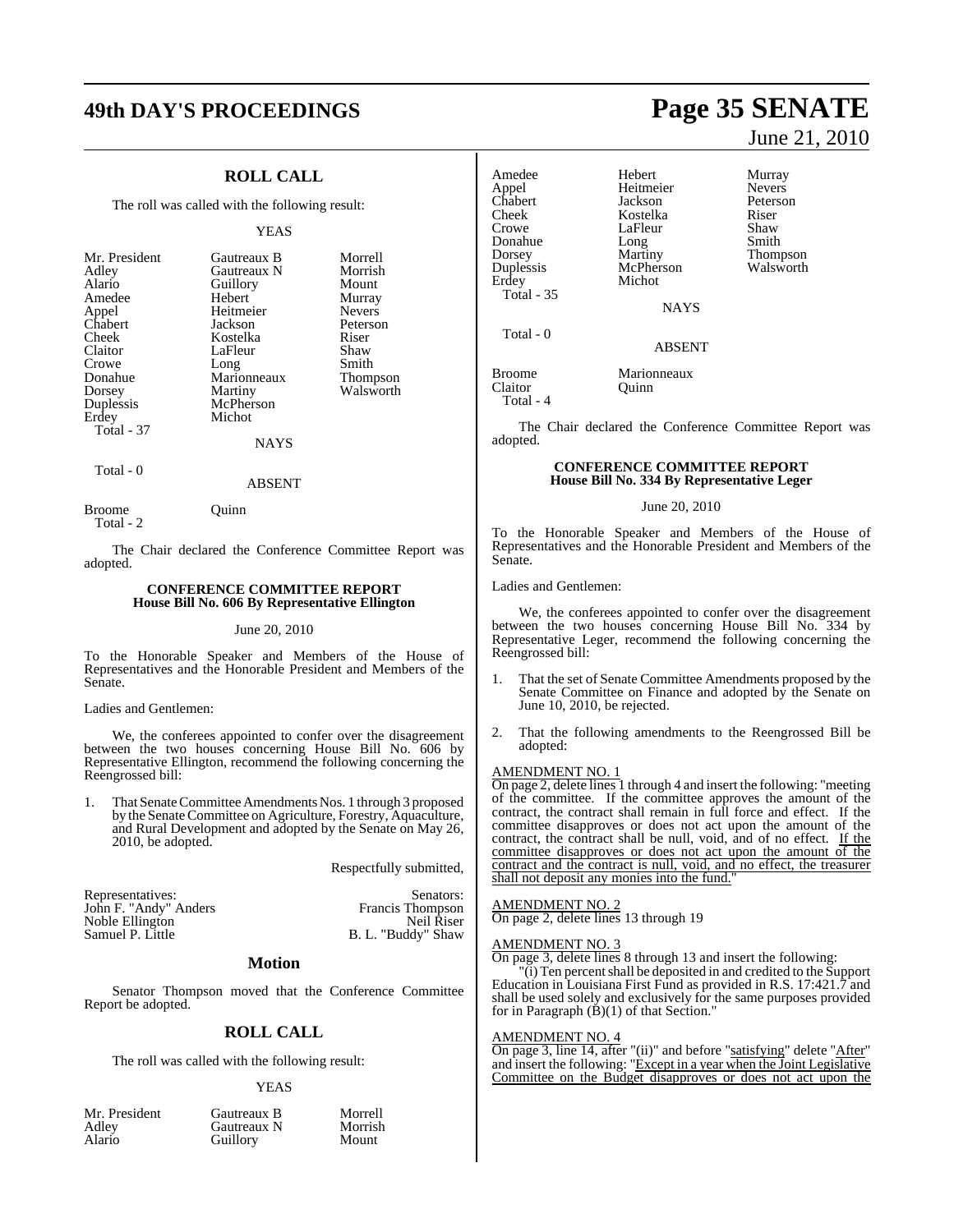amount of the casino support services contract as provided in R.S.  $\frac{27.747}{25.7347}$ 27:747 and no revenues are required to be deposited in and credited to the Casino Support Services Fund, and after"

Respectfully submitted,

Michael J. "Mike" Michot

Edwin R. Murray

Representatives: Senators: Senators: Senators: Senators: Senators: Senators: Senators: Senators: Senators: Senators: Senators: Senators: Senators: Senators: Senators: Senators: Senators: Senators: Senators: Senators: Senat James R. Fannin Jean-Paul J. Morrell<br>Jim Tucker Michael J. "Mike" Michael

#### **Motion**

Senator Murray moved that the Conference Committee Report be adopted.

#### **ROLL CALL**

The roll was called with the following result:

#### YEAS

| Mr. President<br>Adley<br>Alario<br>Amedee<br>Appel<br><b>Chabert</b><br>Cheek<br>Claitor<br>Crowe<br>Dorsey<br>Duplessis | Gautreaux B<br>Gautreaux N<br>Guillory<br>Heitmeier<br>Jackson<br>Kostelka<br>LaFleur<br>Long<br>Marionneaux<br>Martiny<br>McPherson | Morrell<br>Morrish<br>Mount<br>Murray<br><b>Nevers</b><br>Peterson<br>Riser<br>Smith<br><b>Thompson</b><br>Walsworth |
|---------------------------------------------------------------------------------------------------------------------------|--------------------------------------------------------------------------------------------------------------------------------------|----------------------------------------------------------------------------------------------------------------------|
| Erdey<br>Total - 34                                                                                                       | Michot<br><b>NAYS</b>                                                                                                                |                                                                                                                      |
| Donahue<br>Total - 2                                                                                                      | Shaw<br>1.727177                                                                                                                     |                                                                                                                      |

ABSENT

Total - 3

Broome Hebert Quinn

The Chair declared the Conference Committee Report was adopted.

#### **CONFERENCE COMMITTEE REPORT House Bill No. 703 By Representative St. Germain**

#### June 16, 2010

To the Honorable Speaker and Members of the House of Representatives and the Honorable President and Members of the Senate.

Ladies and Gentlemen:

We, the conferees appointed to confer over the disagreement between the two houses concerning House Bill No. 703 by Representative St. Germain, recommend the following concerning the Engrossed bill:

1. That the set of three Senate Committee Amendments proposed by the Senate Committee on Natural Resources and adopted by the Senate on May 4, 2010, be adopted.

# **Page 36 SENATE 49th DAY'S PROCEEDINGS**

2. That the set of four Senate Floor Amendments proposed by Senator Marionneaux and adopted by the Senate on May 10, 2010, be rejected.

Respectfully submitted,

Representatives:<br>Karen Gaudet St. Germain Bobert "Rob" Marionneaux. Jr. Karen Gaudet St. Germain Robert "Rob" Marionneaux, Jr.<br>Eddie J. Lambert "Robert "Nick" Gautreaux "Nick" Gautreaux "Jody" Amedee

#### **Motion**

Senator Marionneaux moved that the Conference Committee Report be adopted.

#### **ROLL CALL**

The roll was called with the following result:

#### YEAS

| Gautreaux B   | Morrell           |
|---------------|-------------------|
| Gautreaux N   | Morrish           |
| Guillory      | Mount             |
| Hebert        | Murray            |
| Heitmeier     | <b>Nevers</b>     |
| Jackson       | Peterson          |
| Kostelka      | Riser             |
| LaFleur       | Shaw              |
|               | Smith             |
| Marionneaux   | <b>Thompson</b>   |
| Martiny       | Walsworth         |
|               |                   |
| Michot        |                   |
|               |                   |
| <b>NAYS</b>   |                   |
|               |                   |
| <b>ABSENT</b> |                   |
|               | Long<br>McPherson |

The Chair declared the Conference Committee Report was adopted.

#### **CONFERENCE COMMITTEE REPORT House Bill No. 904 By Representative Austin Badon**

#### June 17, 2010

To the Honorable Speaker and Members of the House of Representatives and the Honorable President and Members of the Senate.

Ladies and Gentlemen:

Broome Ouinn

Total - 2

We, the conferees appointed to confer over the disagreement between the two houses concerning House Bill No. 904 by Representative Austin Badon, recommend the following concerning the Reengrossed bill:

1. That Senate Committee Amendments Nos.1 and 2 proposed by the Senate Committee on Environmental Quality and adopted by the Senate on May 19, 2010, be adopted.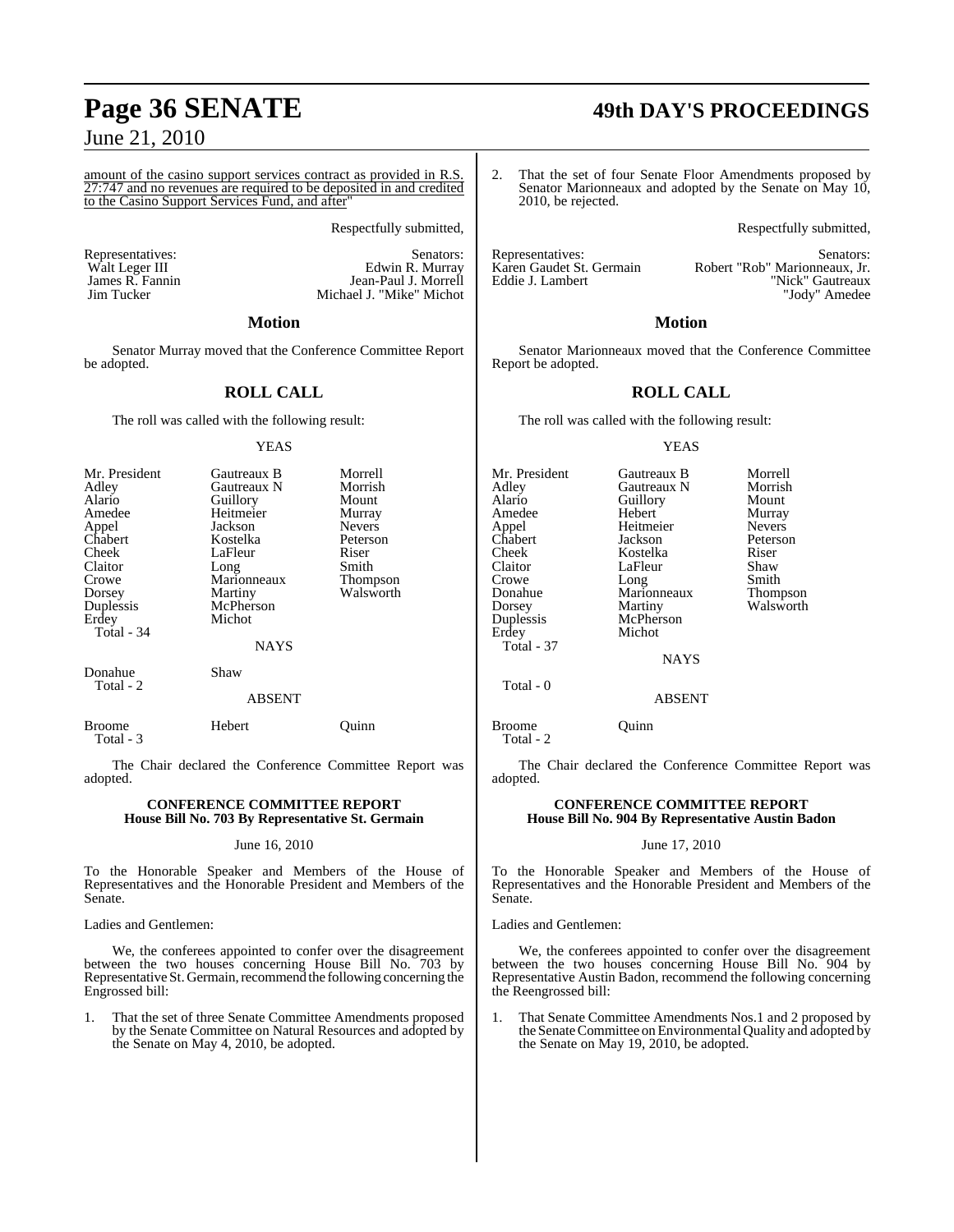## **49th DAY'S PROCEEDINGS Page 37 SENATE**

2. That Senate Floor Amendments Nos. 1 through 3 proposed by Senator Marionneaux and adopted by the Senate on June 8, 2010, be rejected.

Respectfully submitted,

Representatives: Senators: Senators: Austin Badon "Jody" Amedee Gordon Dove Ann Duplessis Joe Harrison

#### **Motion**

Senator Duplessis moved that the Conference Committee Report be adopted.

#### **ROLL CALL**

The roll was called with the following result:

#### YEAS

| Mr. President<br>Alario   | Guillory<br>Hebert | Morrish<br>Mount |
|---------------------------|--------------------|------------------|
| Amedee                    | Heitmeier          | Murray           |
| Appel                     | Jackson            | <b>Nevers</b>    |
| Chabert                   | Kostelka           | Peterson         |
| Cheek                     | LaFleur            | Riser            |
| Crowe                     | Long               | Smith            |
| Dorsey                    | Martiny            | <b>Thompson</b>  |
| Duplessis                 | Michot             | Walsworth        |
| Gautreaux B<br>Total - 29 | Morrell            |                  |
|                           | <b>NAYS</b>        |                  |
| Claitor                   | Erdey              | Marionneaux      |
| Donahue<br>Total - 6      | Gautreaux N        | Shaw             |

ABSENT

Adley McPherson<br>Broome Ouinn **Broome** Total - 4

The Chair declared the Conference Committee Report was adopted.

#### **CONFERENCE COMMITTEE REPORT House Bill No. 440 By Representative Mills**

#### June 17, 2010

To the Honorable Speaker and Members of the House of Representatives and the Honorable President and Members of the Senate.

Ladies and Gentlemen:

We, the conferees appointed to confer over the disagreement between the two houses concerning House Bill No. 440 by Representative Mills, recommend the following concerning the Engrossed bill:

1. That the set of Senate Committee Amendments Nos. 1 through 4 proposed by the Senate Committee on Health and Welfare and adopted by the Senate on June 4, 2010, be rejected.

Respectfully submitted,

| Representatives:   | Senators:       |
|--------------------|-----------------|
| Fred H. Mills, Jr. | Willie L. Mount |
| Kay Katz           | David Heitmeier |
| Kevin Pearson      |                 |

# June 21, 2010

#### **Motion**

Senator Mount moved that the Conference Committee Report be adopted.

## **ROLL CALL**

The roll was called with the following result:

#### YEAS

| Mr. President | Gautreaux B | Morrell       |
|---------------|-------------|---------------|
| Adley         | Gautreaux N | Morrish       |
| Alario        | Guillory    | Mount         |
| Amedee        | Hebert      | Murray        |
| Appel         | Heitmeier   | <b>Nevers</b> |
| Chabert       | Jackson     | Peterson      |
| Cheek         | Kostelka    | Riser         |
| Claitor       | LaFleur     | Shaw          |
| Crowe         | Long        | Smith         |
| Donahue       | Marionneaux | Thompson      |
| Dorsey        | Martiny     | Walsworth     |
| Duplessis     | McPherson   |               |
| Erdey         | Michot      |               |
| Total - 37    |             |               |
|               | <b>NAYS</b> |               |
| Total - 0     |             |               |
|               | ABSENT      |               |

#### ABSENT

Broome **Quinn** Total - 2

The Chair declared the Conference Committee Report was adopted.

#### **CONFERENCE COMMITTEE REPORT House Bill No. 1163 By Representative St. Germain**

June 16, 2010

To the Honorable Speaker and Members of the House of Representatives and the Honorable President and Members of the Senate.

Ladies and Gentlemen:

We, the conferees appointed to confer over the disagreement between the two houses concerning House Bill No. 1163 by Representative St. Germain, recommend the following concerning the Reengrossed bill:

1. That the set of Senate Floor Amendments proposed by Senator Amedee and adopted by the Senate on June 1, 2010, be rejected.

Respectfully submitted,

Representative Senator<br>
Karen Gaudet St. Germain National Senator National St. Senator National St. Senator National St. Senator National St. Senator National St. Senator National St. Senator National St. Senator National Karen Gaudet St. Germain<br>James Morris

"Nick" Gautreaux

#### **Motion**

Senator Amedee moved that the Conference Committee Report be adopted.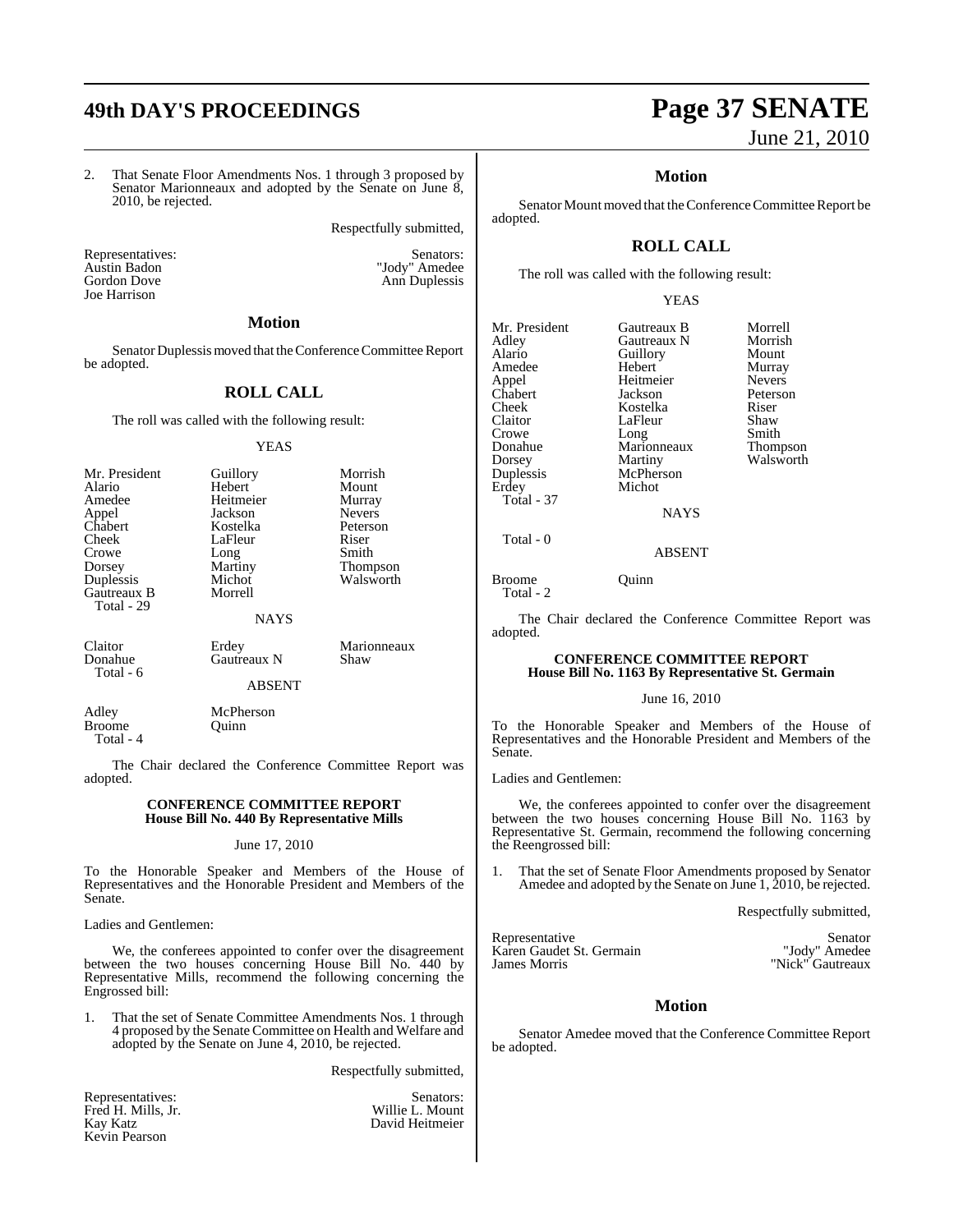## **ROLL CALL**

The roll was called with the following result:

#### YEAS

| Mr. President<br>Adley<br>Alario<br>Amedee<br>Appel<br>Chabert<br>Cheek<br>Crowe<br>Donahue<br>Dorsey<br>Duplessis<br>Erdey<br>Total - 34 | Gautreaux B<br>Gautreaux N<br>Guillory<br>Hebert<br>Heitmeier<br>Jackson<br>LaFleur<br>Long<br>Marionneaux<br>Martiny<br>McPherson<br>Michot<br><b>NAYS</b> | Morrell<br>Morrish<br>Mount<br>Murray<br><b>Nevers</b><br>Riser<br>Shaw<br>Smith<br>Thompson<br>Walsworth |
|-------------------------------------------------------------------------------------------------------------------------------------------|-------------------------------------------------------------------------------------------------------------------------------------------------------------|-----------------------------------------------------------------------------------------------------------|
| Claitor                                                                                                                                   | Peterson                                                                                                                                                    |                                                                                                           |

## ABSENT

Broome Kostelka Quinn Total - 3

The Chair declared the Conference Committee Report was adopted.

#### **CONFERENCE COMMITTEE REPORT House Bill No. 1259 By Representative Burrell**

#### June 17, 2010

To the Honorable Speaker and Members of the House of Representatives and the Honorable President and Members of the Senate.

#### Ladies and Gentlemen:

Total - 2

We, the conferees appointed to confer over the disagreement between the two houses concerning House Bill No. 1259 by Representative Burrell, recommend the following concerning the Reengrossed bill:

- 1. That Senate Committee Amendment Nos. 1 and 2 proposed by the Senate Committee on Judiciary C and adopted by the Senate on May 19, 2010, be rejected.
- 2. That Senate Floor Amendment Nos. 1 through 7 proposed by Senator Crowe and adopted by the Senate on June 8, 2010, be rejected.
- 3. That Senate Floor Amendment No. 1 proposed by Senator Duplessis and adopted by the Senate on June 8, 2010, be rejected.
- 4. That the following amendments to the reengrossed bill be adopted:

#### AMENDMENT NO. 1

On page 1, line 2, after "R.S. 14:40.7" delete the comma "," and insert "and Children's Code Article 730(11),"

#### AMENDMENT NO. 2

On page 1, line 3, after "penalties;" and before "and" insert "to provide for exceptions; to provide with respect to the disposition of certain cases involving juveniles;"

#### AMENDMENT NO. 3

On page 1, delete lines 8 through 20 in their entirety

## **Page 38 SENATE 49th DAY'S PROCEEDINGS**

#### AMENDMENT NO. 4

On page 2, delete lines 1 through 5 in their entirety and insert the following:

"A. Cyberbullying is the transmission of any electronic textual, visual, written, or oral communication with the malicious and willful intent to coerce, abuse, torment, or intimidate a person under the age of eighteen.

B. For purposes of this Section:

(1) "Cable operator" means any person or group of persons who provides cable service over a cable system and directly, or through one or more affiliates, owns a significant interest in such cable system, or who otherwise controls or is responsible for, through any arrangement, the management and operation of such a cable system.

(2) "Electronic textual, visual, written, or oral communication" means any communication of any kind made through the use of a computer online service, Internet service, or any other means of electronic communication, including but not limited to a local bulletin board service, Internet chat room, electronic mail, or online messaging service.

(3) "Interactive computer service" means any information service, system, or access software provider that provides or enables computer access by multiple users to a computer server, including a service or system that provides access to the Internet and such systems operated or services offered by libraries or educational institutions.

 $\frac{\sqrt{4}}{4}$  "Telecommunications service" means the offering of telecommunications for a fee directly to the public, regardless of the facilities used.

C. An offense committed pursuant to the provisions of this Section may be deemed to have been committed where the communication was originally sent, originally received, or originally viewed by any person.

D.(1) Except as provided in Paragraph(2) of this Subsection, whoever commits the crime of cyberbullying shall be fined not more than five hundred dollars, imprisoned for not more than six months,  $\frac{\text{or both.}}{(2)}$ 

When the offender is under the age of seventeen, the disposition of the matter shall be governed exclusively by the provisions of Title VII of the Children's Code.

E. The provisions of this Section shall not apply to a provider of an interactive computer service, provider of a telecommunications service, or a cable operator as defined by the provisions of this Section.

The provisions of this Section shall not be construed to prohibit or restrict religiousfree speech pursuant to Article I, Section 18 of the Constitution of Louisiana.

Section 2. Children's Code Article 730(11) is hereby enacted to read as follows:

Art. 730. Grounds

Allegations that a family is in need of services must assert one or more of the following grounds: \* \* \*

(11) A child found to have engaged in cyberbullying."

Respectfully submitted,

| Senator:             |
|----------------------|
| <b>Yvonne Dorsey</b> |
| Ann Duplessis        |
| A. G. Crowe          |
|                      |

#### **Motion**

Senator Crowe moved that the Conference Committee Report be adopted.

## **ROLL CALL**

The roll was called with the following result:

#### YEAS

Mr. President Gautreaux B Michot<br>Adley Gautreaux N Morrell

**Gautreaux N**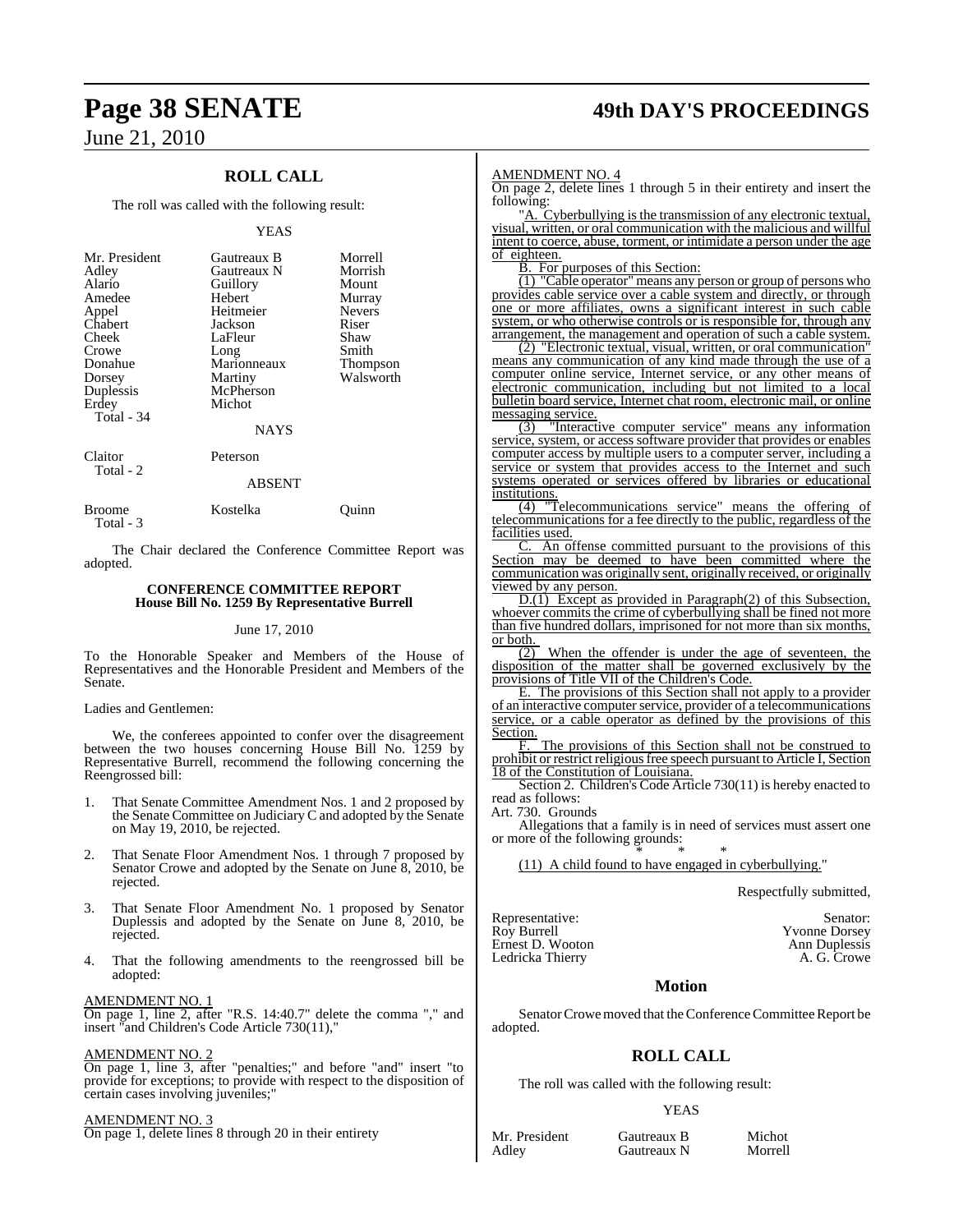## **49th DAY'S PROCEEDINGS Page 39 SENATE**

| Alario      | Guillory    | Morrish         |
|-------------|-------------|-----------------|
| Amedee      | Hebert      | Mount           |
|             | Heitmeier   |                 |
| Appel       |             | Murray          |
| Chabert     | Jackson     | <b>Nevers</b>   |
| Cheek       | Kostelka    | Peterson        |
| Crowe       | LaFleur     | Riser           |
| Donahue     | Long        | Shaw            |
| Dorsey      | Marionneaux | Smith           |
| Duplessis   | Martiny     | <b>Thompson</b> |
| Erdey       | McPherson   | Walsworth       |
| Total $-36$ |             |                 |
|             | NAYS        |                 |
| Total - 0   |             |                 |
|             | ABSENT      |                 |

Broome Claitor Quinn

Total - 3

The Chair declared the Conference Committee Report was adopted.

#### **CONFERENCE COMMITTEE REPORT House Bill No. 1288 By Representative Guinn**

#### June 17, 2010

To the Honorable Speaker and Members of the House of Representatives and the Honorable President and Members of the Senate.

#### Ladies and Gentlemen:

We, the conferees appointed to confer over the disagreement between the two houses concerning House Bill No. 1288 by Representative Guinn, recommend the following concerning the Reengrossed bill:

- 1. That the Senate Floor Amendment proposed by Senator Lafleur and adopted by the Senate on June 7, 2010, be rejected.
- 2. That the following amendments be adopted:

#### AMENDMENT NO. 1

On page 1, line 2, after "R.S.  $56:320(A)(1)$  and" insert " $(C)(1)$ ," and after "322(E)(5)" insert a comma "," and "and 329(B)"

#### AMENDMENT NO. 2

On page 1, line 4, after "state;" insert "to provide relative to placement of hoop nets;"

#### AMENDMENT NO. 3

On page 1, line 6, after "R.S. 56:320(A)(1) and" insert "(C)(1)," and after "322(E)(5)" insert a comma "," and "and 329(B)"

## AMENDMENT NO. 4

On page 2, between lines 6 and 7, insert the following:

"C.(1) No person shall take or possess fish taken by means of spears, poisons, stupefying substances or devices, explosives, guns, tree-topping devices, lead nets, except lead nets are permitted on hoop nets when set in overflowed regions where the water is out of the actual bed of the natural stream or lake and the hoop net is five hundred feet from the actual stream bed as provided in R.S. 56:329(B), electricity, or any instrument or device capable of producing an electric current used in shocking said fish; except a barbless spear or a multi-pronged barbed gig that may be used in salt water for taking flounder. No person shall take or possess game fish taken by means of snagging devices, not including bow and arrow. Catfish may be taken by means of snagging devices. Garfish may be taken by means of spears and bows and arrows. It shall be unlawful to possess any of the prohibited instruments, weapons, substances, or devices set out hereinabove with the intent to take fish in violation of the provisions of this Section.

\* \* \*"

# June 21, 2010

AMENDMENT NO. 5

On page 2, after line 15, add the following: "§329. Obstruction of streams or lakes by fyke nets or other devices

\* \* \* B. No Except in Little River in Grant Parish and LaSalle Parish, no obstructions including trawls, skimmer nets, butterfly nets, fyke nets, wings or leads, seines, gill nets, or trammel nets which interfere with the free passageway for fish as defined herein shall be set within five hundred feet of the mouth of any inlet or pass, or within five hundred feet of any water control structures, dams, or weirs. Hoop nets, including wings and leads, set in Little River in Grant Parish and LaSalle Parish may be set closer than five hundred feet to the mouth of any inlet or pass or water control structure, dam or weir. Wings and leads are permitted on hoop nets in overflowed regions where the water is out of the actual bed of the natural stream or lake but not within the restricted five hundred feet area. \* \* \*"

Respectfully submitted,

Billy R. Chandler

Representative: Senator: Senator: Senator: Senator: Senator: Senator: Senator: Senator: Senator: Senator: Senator: Senator: Senator: Senator: Senator: Senator: Senator: Senator: Senator: Senator: Senator: Senator: Senator: John E. Guinn N. Gautreaux Dan "Blade" Morrish<br>Eric LaFleur

#### **Motion**

Senator Morrish moved that the Conference Committee Report be adopted.

#### **ROLL CALL**

The roll was called with the following result:

#### YEAS

| Erdey       | Michot<br>Morrell                                                                                                           |
|-------------|-----------------------------------------------------------------------------------------------------------------------------|
|             | Morrish                                                                                                                     |
|             |                                                                                                                             |
|             | Murray                                                                                                                      |
|             | <b>Nevers</b>                                                                                                               |
|             | Peterson                                                                                                                    |
|             | Riser                                                                                                                       |
| Long        | Shaw                                                                                                                        |
| Marionneaux | Smith                                                                                                                       |
|             | <b>Thompson</b>                                                                                                             |
|             | Walsworth                                                                                                                   |
|             |                                                                                                                             |
| <b>NAYS</b> |                                                                                                                             |
|             |                                                                                                                             |
|             |                                                                                                                             |
| Heitmeier   | Mount<br>Ouinn                                                                                                              |
|             | Gautreaux B<br>Gautreaux N<br>Guillory<br>Hebert<br>Jackson<br>Kostelka<br>Martiny<br>McPherson<br><b>ABSENT</b><br>LaFleur |

The Chair declared the Conference Committee Report was adopted.

#### **CONFERENCE COMMITTEE REPORT House Bill No. 1277 By Representative Roy**

#### June 20, 2010

To the Honorable Speaker and Members of the House of Representatives and the Honorable President and Members of the Senate.

#### Ladies and Gentlemen:

Total - 6

We, the conferees appointed to confer over the disagreement between the two houses concerning House Bill No. 1277 by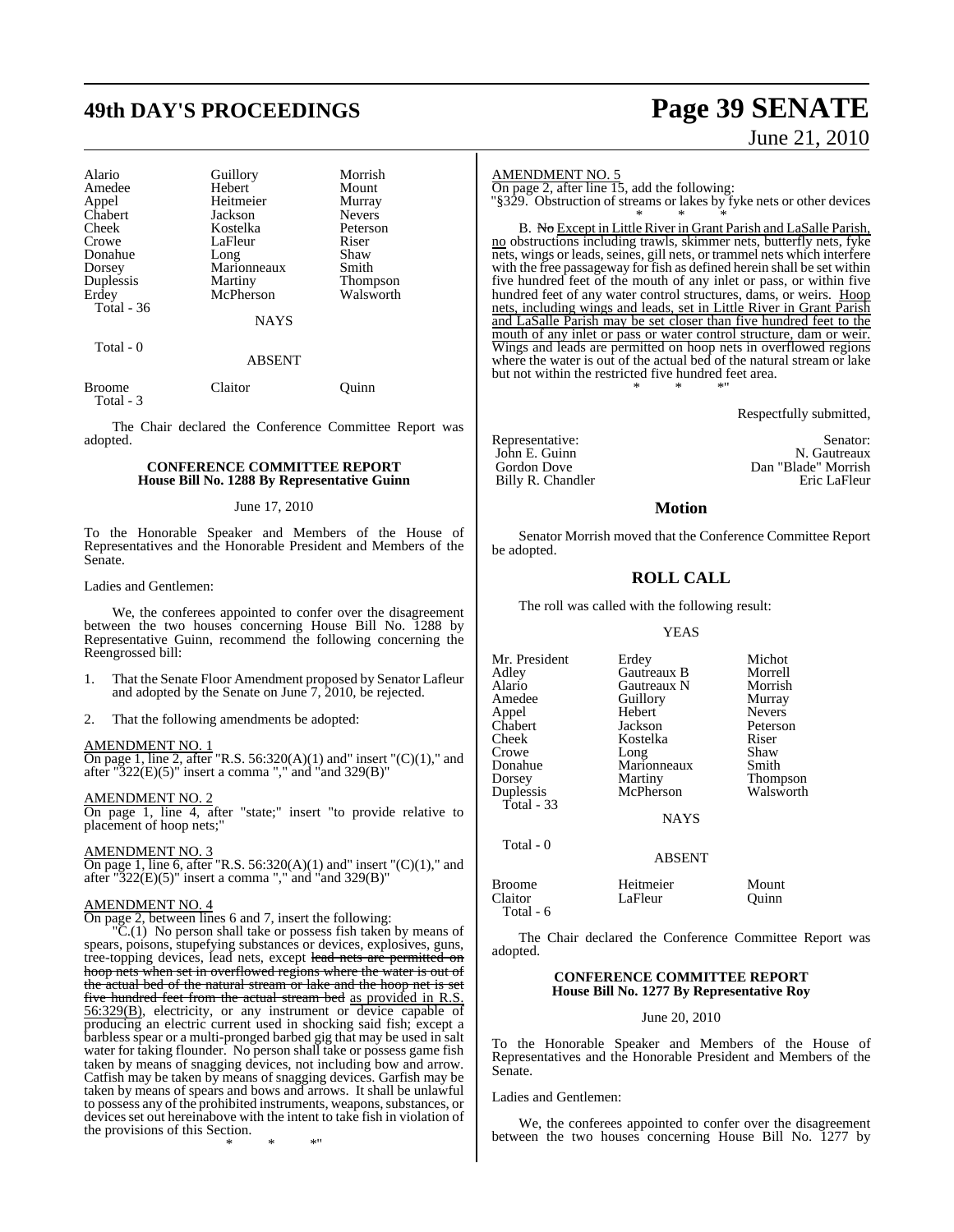## **Page 40 SENATE 49th DAY'S PROCEEDINGS**

## June 21, 2010

Representative Roy, recommend the following concerning the Engrossed bill:

- 1. That Senate Committee Amendment No.1 proposed by the Senate Committee on Transportation, Highways and Public Works and adopted by the Senate on May 24, 2010, be rejected.
- 2. That the following amendments to the engrossed bill be adopted.

#### AMENDMENT NO. 1

On page 1, delete lines 2 through 6 in their entirety, insert the following:

"To enact R.S. 32:387.9.1 and R.S. 32:387.19, relative to special permits; to authorize vehicles hauling agronomic or horticultural crops by special permit to travel upon a segment of Interstate 49 as a n alternate route to US 71 and US 167; to authorize issuance of special permits for one-way hauls of bagged rice for export within a sixty-mile radius of the Port of Lake Charles; to authorize the Department of Transportation and Development to promulgate rules and regulations; to provide for limitations; and to provide for related matters.

#### AMENDMENT NO.

<u>AMENDMENT NO.  $\frac{2}{2}$ </u><br>On page 1, line 7, after "Section 1." delete the remainder of the line and insert the following: "R.S. 32:387.9.1 and R.S. 32:387.19 are hereby enacted to read as follows:"

#### AMENDMENT NO. 3

On page 1, line 8, change "§387.19" to "§387.9.1"

#### AMENDMENT NO. 4

On page 1, delete lines 8 through 19 and on page 2, delete line 1, and insert the following:<br>"§387.9.1. Special

Special permits; vehicles hauling agronomic or horticultural crops; authorization to travel upon segment of Interstate 49 as alternate route to US 71 and US 167

Notwithstanding any other provision of law to the contrary, and provided the federal government does not raise any objection to such permitted weight limit, any vehicle issued an annual special permit pursuant to the provisions of R.S. 32:387.9may travel upon that segment of Interstate 39 between its interchange with US 71 and US 167 (MacArthur Drive) south of the city of Alexandria and its interchange with Rapides Station Road north of the city of Alexandria as an alternate route to US 71 and US 167."

#### AMENDMENT NO. 5

On page 2, between lines 1 and 2 insert the following:

"§387.19. Special permit; bagged rice for export; rules and regulations; Port of Lake Charles

A. Provided there are no written objections raised by the Federal Highway Administration, the secretary of the Department of Transportation and Development may issue special annual permits for one-way hauls of bagged rice for export within a sixty-mile radius of the Port of Lake Charles. These special permits shall be issued at the truck permit office of the Department of Transportation and Development.

(1) The permit shall be issued at the truck permit office of the Department of Transportation and Development.

(2) The fee for the permit shall be five hundred dollars annually. (3) The permit may authorize the operation of a vehicle or combination of vehicles with a total gross vehicle weight not to exceed ninety-five thousand pounds. No tandem axle set equipped with low pressure pneumatic tires shall exceed thirty-four thousand pounds on the interstate system or thirty-seven thousand pounds off the interstate system. No tridum axle set equipped with low pressure pneumatic tires shall exceed forty-two thousand pounds on the interstate system or forty-five thousand pounds off the interstate system.

(4) The secretary may impose a civil penalty of up to five cents per pound for each violation of the weight limit established by this Section.

(B) The secretary may promulgate rules and regulations in accordance with the Administrative Procedure Act as are necessary to enforce the provision of this Section.

AMENDMENT NO. 6

On page 2, line 2, after "provisions" and before "shall" delete "of this Act" and insert of R.S. 32:387.9.1"

Respectfully submitted,

Representative: Senator: Senator: Senator: Senator: Senator: Senator: Senator: Senator: Senator: Senator: Senator: Senator: Senator: Senator: Senator: Senator: Senator: Senator: Senator: Senator: Senator: Senator: Senator: Christopher J. Roy Joe McPherso Nita Rusich Hutter Dale M. Erdey<br>
1991 - Jack Montoucet Neil Risern<br>
2001 - Neil Risern Jack Montoucet

#### **Motion**

Senator McPherson moved that the Conference Committee Report be adopted.

#### **ROLL CALL**

The roll was called with the following result:

#### YEAS

| Mr. President | Erdey       | Michot          |
|---------------|-------------|-----------------|
| Adley         | Gautreaux B | Morrell         |
| Alario        | Gautreaux N | Morrish         |
| Amedee        | Guillory    | Murray          |
| Appel         | Heitmeier   | <b>Nevers</b>   |
| Chabert       | Jackson     | Peterson        |
| Cheek         | Kostelka    | Riser           |
| Claitor       | LaFleur     | Smith           |
| Crowe         | Long        | <b>Thompson</b> |
| Donahue       | Marionneaux | Walsworth       |
| Dorsey        | Martiny     |                 |
| Duplessis     | McPherson   |                 |
| Total - $34$  |             |                 |
|               | <b>NAYS</b> |                 |
|               |             |                 |

Shaw Total - 1

#### ABSENT

Broome Mount<br>Hebert Quinn

Hebert Total - 4

The Chair declared the Conference Committee Report was adopted.

#### **CONFERENCE COMMITTEE REPORT House Bill No. 1264 By Representative LaFonta**

#### June 20, 2010

To the Honorable Speaker and Members of the House of Representatives and the Honorable President and Members of the Senate.

Ladies and Gentlemen:

We, the conferees appointed to confer over the disagreement between the two houses concerning House Bill No. 1264 by Representative LaFonta, recommend the following concerning the Engrossed bill:

- 1. That Senate Committee Amendment Nos. 1 through 4 proposed by the Senate Committee on Judiciary C and adopted by the Senate on June 9, 2010, be rejected.
- That the following amendment to the engrossed bill be adopted:

#### AMENDMENT NO. 1

On page 2, delete lines 1 through 10 in their entirety and insert the following: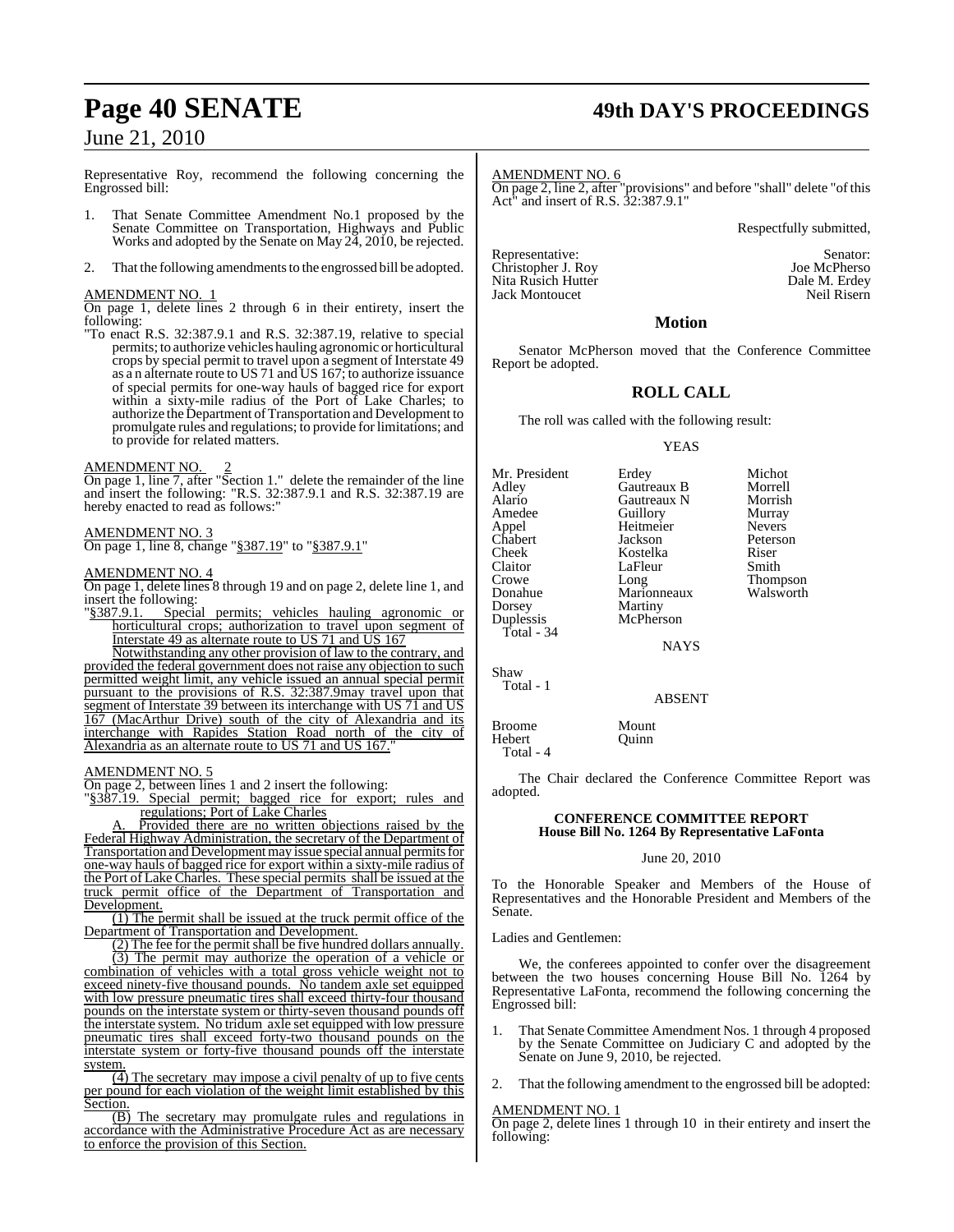## **49th DAY'S PROCEEDINGS Page 41 SENATE**

# June 21, 2010

"(3) "Historic building or landmark" means any of the following:<br>(a) Any building or landmark specifically designated as Any building or landmark specifically designated as historically significant by the state historic preservation office, historic preservation district commission, landmarks commission, the planning or zoning commission of a governing authority, or by official action of a local political subdivision.

(b) Any structure located within a National Register Historic District, a local historic district, a Main Street District, a cultural products district, or a downtown development district.

 $(1)$  Whoever commits the crime of criminal damage to historic buildings or landmarks by defacing with graffiti shall be fined up to one thousand dollars and may be imprisoned, with or without hard labor, for not more than two years.

(2) The court shall also order the offender to perform the following hours of community service as follows:

(a) For a first conviction, not to exceed thirty-two hours over a period not to exceed one hundred eighty days.

(b) For a second or subsequent conviction, sixty-four hours over a period not to exceed one hundred eighty days.

(3) The fine and community service imposed by the provisions of this Section shall not be suspended."

Respectfully submitted,

| Representative:                  | Senator:                                       |
|----------------------------------|------------------------------------------------|
| Juan LaFonta<br>Ernest D. Wooton | <b>Yvonne Dorsey</b><br>Daniel "Danny" Martiny |
| <b>Walker Hines</b>              | Edwin R. Murray                                |

#### **Motion**

Senator Murray moved that the Conference Committee Report be adopted.

### **ROLL CALL**

The roll was called with the following result:

#### YEAS

| Mr. President<br>Adley<br>Alario<br>Amedee<br>Appel<br><b>Broome</b><br>Chabert<br>Cheek<br>Claitor<br>Crowe | Duplessis<br>Erdey<br>Gautreaux B<br>Gautreaux N<br>Guillory<br>Hebert<br>Heitmeier<br>Jackson<br>Kostelka<br>LaFleur | McPherson<br>Michot<br>Morrell<br>Morrish<br>Murray<br><b>Nevers</b><br>Ouinn<br>Riser<br>Shaw<br><b>Thompson</b> |
|--------------------------------------------------------------------------------------------------------------|-----------------------------------------------------------------------------------------------------------------------|-------------------------------------------------------------------------------------------------------------------|
| Donahue<br>Dorsey<br>Total - 35                                                                              | Marionneaux<br>Martiny<br><b>NAYS</b>                                                                                 | Walsworth                                                                                                         |
| Total - 0                                                                                                    |                                                                                                                       |                                                                                                                   |

#### ABSENT

Long Peterson Mount Smith Total - 4

The Chair declared the Conference Committee Report was adopted.

#### **CONFERENCE COMMITTEE REPORT House Bill No. 1146 By Representative Landry**

#### June 20, 2010

To the Honorable Speaker and Members of the House of Representatives and the Honorable President and Members of the Senate.

Ladies and Gentlemen:

We, the conferees appointed to confer over the disagreement between the two houses concerning House Bill No. 1146 by Representative Landry, recommend the following concerning the Reengrossed bill:

- 1. That Senate Committee Amendments Nos. 1 through 9 proposed by the Senate Committee on Judiciary A and adopted by the Senate on June 9, 2010, be adopted.
- 2. That Senate Committee Amendments Nos. 10 and 11 proposed by the Senate Committee on Judiciary A and adopted by the Senate on June 9, 2010, be rejected.
- 3. That Senate Committee Amendments Nos. 12 through 19 proposed by the Senate Committee on Judiciary A and adopted by the Senate on June 9, 2010, be adopted.
- 4. That the following amendments to the reengrossed bill be adopted:

#### AMENDMENT NO. 1

In Senate Committee Amendment No. 1 proposed by the Senate Committee on Judiciary A and adopted by the Senate on June 9, 2010, on page 1, line 2, delete "a rule" and on line 3, change "to show cause" to "a determination"

#### AMENDMENT NO. 2

On page 1, line 7, delete "to provide for attorney fees;"

#### AMENDMENT NO. 3

On page 2, delete lines 24 through 27 in their entirety

Respectfully submitted,

Representative: Senator: Senator: Senator: Senator: Senator: Senator: Senator: Senator: Senator: Senator: Senator: Senator: Senator: Senator: Senator: Senator: Senator: Senator: Senator: Senator: Senator: Senator: Senator: Nancy Landry **1986** Julie Quinn<br>
Franklin J. Foil **Elbert Guillory** Franklin J. Foil **Elbert Guillory**<br>
Timothy G. Burns **Elbert Cuillory** Timothy G. Burns

#### **Motion**

Senator Guillory moved that the Conference Committee Report be adopted.

## **ROLL CALL**

The roll was called with the following result:

#### YEAS

| Mr. President<br>Adley<br>Alario<br>Amedee<br>Appel<br>Broome<br>Chabert<br>Cheek<br>Claitor<br>Crowe<br>Donahue<br>Dorsey<br>Total - 36<br>Total $-0$ | Duplessis<br>Erdey<br>Gautreaux B<br>Gautreaux N<br>Guillory<br>Heitmeier<br>Jackson<br>Kostelka<br>LaFleur<br>Long<br>Marionneaux<br>Martiny<br><b>NAYS</b><br><b>ABSENT</b> | McPherson<br>Michot<br>Morrell<br>Morrish<br>Murray<br><b>Nevers</b><br>Ouinn<br>Riser<br>Shaw<br>Smith<br><b>Thompson</b><br>Walsworth |
|--------------------------------------------------------------------------------------------------------------------------------------------------------|-------------------------------------------------------------------------------------------------------------------------------------------------------------------------------|-----------------------------------------------------------------------------------------------------------------------------------------|
| Hebert<br>Total - 3                                                                                                                                    | Mount                                                                                                                                                                         | Peterson                                                                                                                                |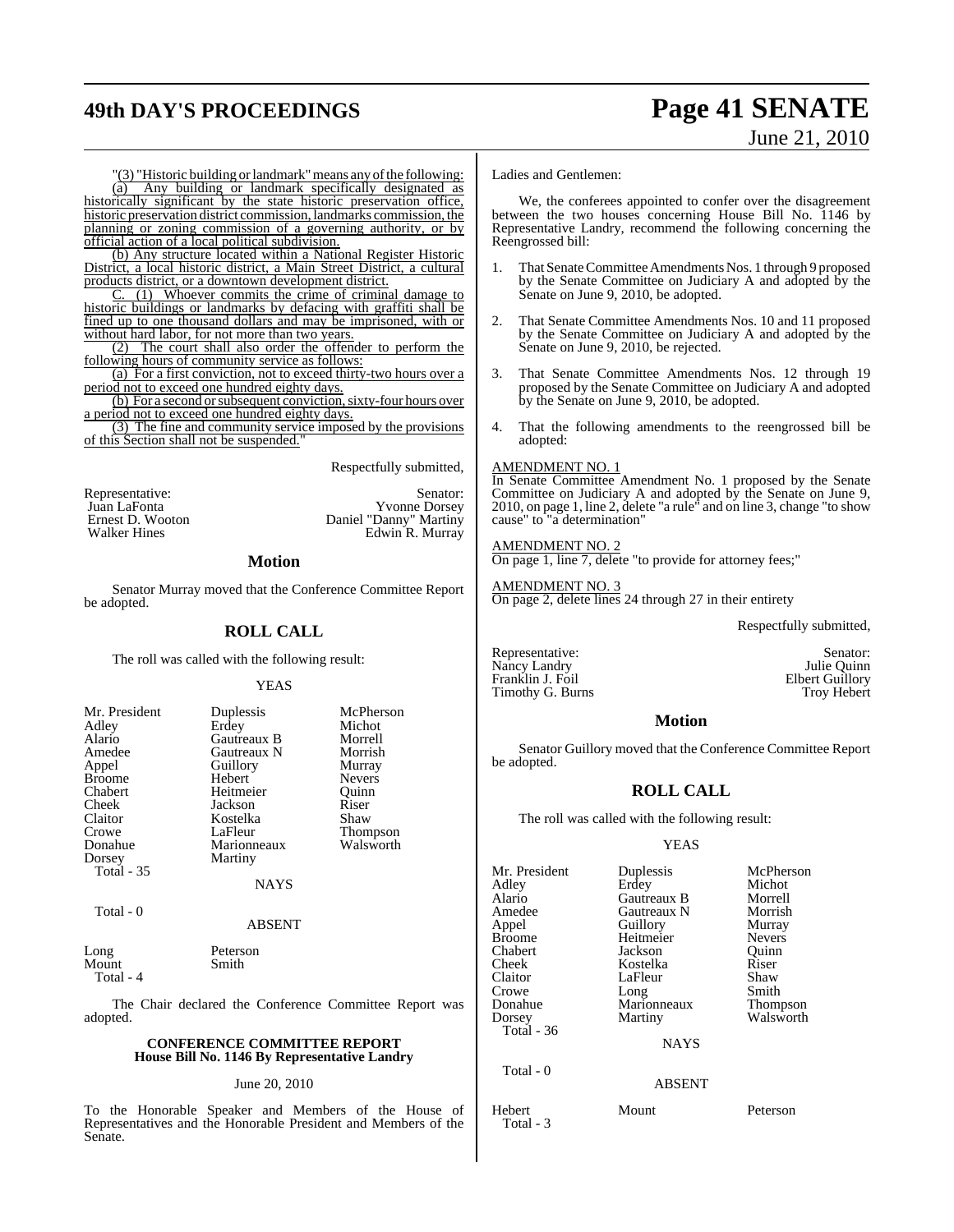The Chair declared the Conference Committee Report was adopted.

#### **CONFERENCE COMMITTEE REPORT House Bill No. 1093 By Representative Fannin**

June 17, 2010

To the Honorable Speaker and Members of the House of Representatives and the Honorable President and Members of the Senate.

Ladies and Gentlemen:

We, the conferees appointed to confer over the disagreement between the two houses concerning House Bill No. 1093 by Representative Fannin, recommend the following concerning the Engrossed bill:

- 1. That Senate Committee Amendments Nos. 1 through 4 proposed by the Senate Committee on Education and adopted by the Senate on May 25, 2010, be adopted.
- 2. That Senate Floor Amendments Nos. 1 and 2 proposed by Senator Murray and adopted by the Senate on June 9, 2010, be rejected.

Respectfully submitted,

Representative: Senator:

James R. Fannin Badon<br>
Ben Nevers Austin Badon<br>
Edwin R. Murray Austin Badon<br>
Billy R. Chandler<br>
Edwin R. Murray<br>
Karen Carter Peterson Karen Carter Peterson

#### **Motion**

Senator Nevers moved that the Conference Committee Report be adopted.

#### **ROLL CALL**

The roll was called with the following result:

#### YEAS

| Mr. President<br>Adley<br>Alario<br>Amedee<br>Appel<br><b>Broome</b><br>Chabert<br>Cheek<br>Crowe<br>Donahue<br>Dorsey<br>Duplessis<br>Total - 35 | Erdey<br>Gautreaux B<br>Gautreaux N<br>Guillory<br>Hebert<br>Heitmeier<br>Jackson<br>Kostelka<br>Long<br>Marionneaux<br>Martiny<br>Michot | Morrish<br>Mount<br>Murray<br><b>Nevers</b><br>Peterson<br>Ouinn<br>Riser<br>Shaw<br>Smith<br><b>Thompson</b><br>Walsworth |
|---------------------------------------------------------------------------------------------------------------------------------------------------|-------------------------------------------------------------------------------------------------------------------------------------------|----------------------------------------------------------------------------------------------------------------------------|
|                                                                                                                                                   | <b>NAYS</b>                                                                                                                               |                                                                                                                            |
| Total - 0                                                                                                                                         | <b>ABSENT</b>                                                                                                                             |                                                                                                                            |
| $C1$ <sub>a</sub> $\pm$ <sub>a</sub> $\pm$                                                                                                        | $M_2$ Dhanaan                                                                                                                             |                                                                                                                            |

Claitor McPherson LaFleur Total - 4

The Chair declared the Conference Committee Report was adopted.

## **Page 42 SENATE 49th DAY'S PROCEEDINGS**

#### **CONFERENCE COMMITTEE REPORT House Bill No. 1060 By Representative Richmond**

June 18, 2010

To the Honorable Speaker and Members of the House of Representatives and the Honorable President and Members of the Senate.

Ladies and Gentlemen:

We, the conferees appointed to confer over the disagreement between the two houses concerning House Bill No. 1060 by Representative Richmond, recommend the following concerning the Engrossed bill:

- 1. That Amendment No. 1 proposed by the Legislative Bureau and adopted by the Senate on May 20, 2010, be rejected.
- 2. That Amendment No. 2 proposed by the Legislative Bureau and adopted by the Senate on May 20, 2010, be adopted.
- That the following amendments to the engrossed bill be adopted:

#### AMENDMENT NO. 1

On page 1, line 2, after "reenact" delete the remainder of the line in its entirety and insert in lieu thereof "R.S. 13:846(A)(1)(b) and 847(A)(1) through (8) and to repeal R.S. 13:847(A)(9)"

## AMENDMENT NO. 2

On page 1, at the beginning of line 3, delete "847(A)(9)"

#### AMENDMENT NO. 3

On page 1, line 4, after "criminal" and before "cases;" insert "and traffic"

AMENDMENT NO. 4 On page 1, at the end of line 4, after "courts" delete the comma ","

AMENDMENT NO. 5

On page 1, at the beginning of line 5, delete "except Orleans Parish,"

AMENDMENT NO. 6 On page 1, line 5, after "to" and before "fees" delete "increase certain" and insert in lieu thereof "provide for"

#### AMENDMENT NO. 7

On page 1, line 6, after "criminal" and before "matters;" insert "and traffic"

#### AMENDMENT NO. 8

On page 1, between lines 8 and 9, insert the following:

"Section 1. R.S.  $13:846(A)(1)(b)$  is hereby amended and reenacted to read as follows:

§846. Additional fees; attending court sessions; transcripts of appeal in criminal cases; costs of prosecution; forfeited bail bond

In addition to other fees fixed by law, the clerks of the several district courts throughout the state of Louisiana, the parish of Orleans excepted, shall be entitled to demand and receive the following fees of office: (1)

\* \* \* (b) In all criminal cases involving traffic offenses under Title 32 of the Louisiana Revised Statutes of 1950 where when as a part of the sentence imposed the accused is condemned to pay costs of prosecution, the sum of seven dollars and fifty cents shall be assessed, collected, and paid over to the clerk of court by the sheriff as the clerk's fee.

\* \* \* Section 2. R.S.  $13:846(A)(1)(b)$  is hereby amended and reenacted to read as follows:

§846. Additional fees; attending court sessions; transcripts of appeal in criminal cases; costs of prosecution; forfeited bail bond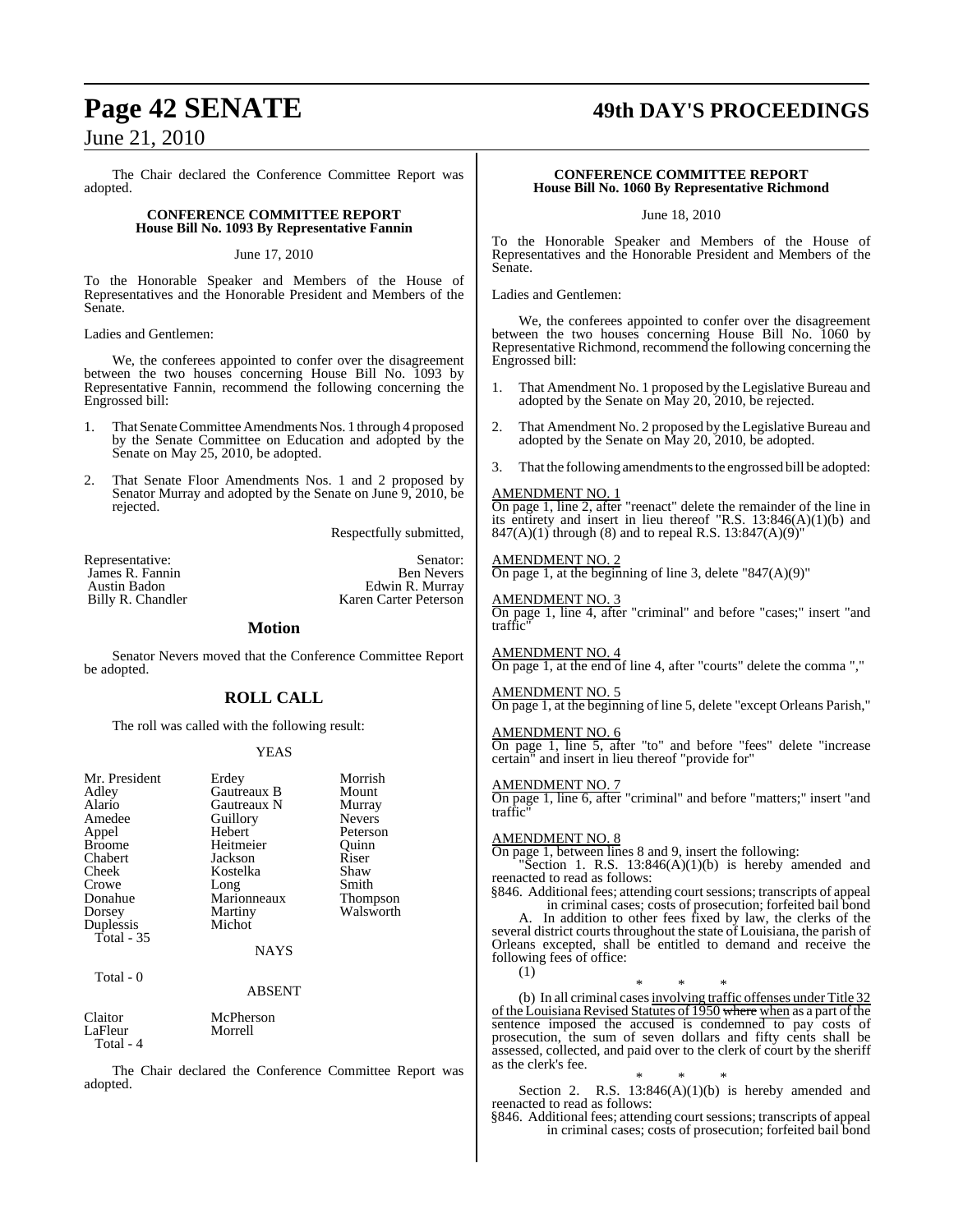## **49th DAY'S PROCEEDINGS Page 43 SENATE**

and receive the following fees of office:

(1)

as the clerk's fee.

#### June 21, 2010 In addition to other fees fixed by law, the clerks of the several district courts throughout the state shall be entitled to demand (b) In all criminal cases involving traffic offenses under Title 32 of the Louisiana Revised Statutes of 1950 where when as a part of the sentence imposed the accused is condemned to pay costs of prosecution, the sum of seven dollars and fifty cents shall be assessed, collected, and paid over to the clerk of court by the sheriff Alario Gautreaux N Morrell Appel Guillory Morrish Broome<br>
Broome<br>
Chabert Mackson Chabert Jackson Murray Kostelka<br>LaFleur Donahue LaFleur Quinn<br>Dorsey Long Shaw Dorsey Long Shaw Martiny Total - 30 **NAYS** Crowe Riser Thompson Total - 3 ABSENT Amedee Hebert Peterson **Marionneaux**

The Chair declared the Conference Committee Report was adopted.

#### **CONFERENCE COMMITTEE REPORT House Bill No. 1293 By Representative Pugh**

#### June 20, 2010

To the Honorable Speaker and Members of the House of Representatives and the Honorable President and Members of the Senate.

Ladies and Gentlemen:

Total - 6

We, the conferees appointed to confer over the disagreement between the two houses concerning House Bill No. 1293 by Representative Pugh, recommend the following concerning the Engrossed bill:

- 1. That Senate Committee Amendments Nos. 1, 2, and 4, proposed by the Senate Committee on Local and Municipal Affairs and adopted by the Senate on June 8, 2010, be adopted.
- 2. That Senate Committee Amendment No. 3 proposed by the Senate Committee on Local and Municipal Affairs and adopted by the Senate on June 8, 2010, be rejected.
- 3. That the following amendment to the engrossed bill be adopted:

#### AMENDMENT NO. 1

On page 1, between lines 16 and 17, insert the following:

Section 2. R.S. 33:2213(H) is hereby amended and reenacted

to read as follows: §2213. Maximum hours; overtime or compensatory time; exceptions for certain cities

\* \* \* H.(1) Any municipality subject to the provisions of this Subpart, to maximize police protection, may establish and implement a fourteen-day shift cycle for all full-time paid patrolmen, patrolmen first class, sergeants, lieutenants, captains, or any other employees of the police department except those in a position, grade, or class above that of captain which may require such officers to work Monday, Tuesday, Friday, Saturday, and Sunday of the first week of the cycle, and Wednesday and Thursday of the second week of the cycle. The workday shall consist of twelve hours on the above specified days. Such officers shall be paid overtime at one and onehalf times their usual salary when the number of hours worked during the two-week cycle exceeds eighty hours or shall be credited with compensatory time on a one and one-half basis for all hours in said cycle that exceed eighty hours.

\* \* \*" AMENDMENT NO. 9 On page 1, at the beginning of line 9, change "Section 1" to "Section 3." AMENDMENT NO. 10 On page 1, line 16, after "1" insert "(a)" AMENDMENT NO. 11 On page 1, at the end of line 16, after "In" delete "all" AMENDMENT NO. 12 On page 1, line 17, change "cases where" to "cases involving traffic offenses under Title 32 of the Louisiana Revised Statutes of 1950 when" AMENDMENT NO. 13 On page 1, line 18, after "costs," and before "the" insert "in addition to other costs authorized by law or local court rule as of August 15, 2010," AMENDMENT NO. 14 On page 1, line 18, after "of" and before "dollars" change "fifty" to "five AMENDMENT NO. 15 On page 1, after line 19, insert the following: "(b) In all other criminal misdemeanor cases when, as a part of the sentence imposed the accused is ordered to pay court costs, the sum of fifty dollars shall be assessed, collected, and paid over to the clerk of court by the sheriff. AMENDMENT NO. 16

\* \* \*

On page 2, delete line 18 in its entirety and insert in lieu thereof "Section 4. R.S.  $13:847(A)(9)$  through  $(38)$ ,  $(B)$ , and  $(C)$  are hereby"

#### AMENDMENT NO. 17

On page 2, after line 19, insert the following: "Section 5. The provisions of Section 1 of this Act shall become effective on August 15, 2010 and the provisions of Section 2 of this Act shall become effective on December 31, 2014."

Respectfully submitted,

Representative: Senator: Senator: Senator: Cedric Richmond Daniel "Danny" Martiny Cedric Richmond Daniel "Danny" Martiny Edwin R. Murray<br>Joe McPherson Mack "Bodi" White

## **Motion**

Senator Murray moved that the Conference Committee Report be adopted.

## **ROLL CALL**

The roll was called with the following result:

#### YEAS

Mr. President Erdey McPherson<br>Adley Gautreaux B Michot Gautreaux B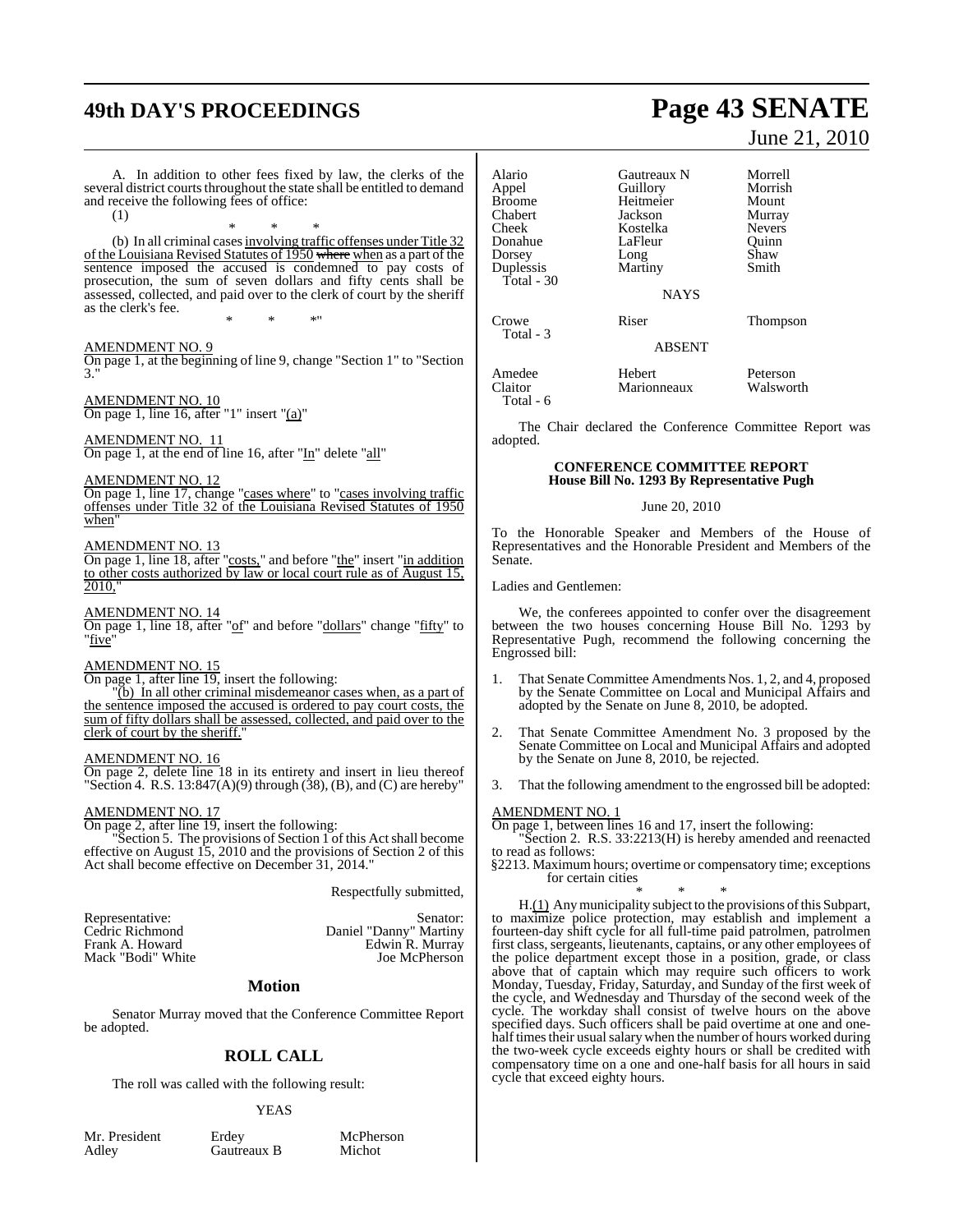(2) The provisions of Subsection A of this Section and the provisions of this Subsection shall not apply to a municipality with a population of fewer than twelve thousand seven hundred persons according to the most recent federal decennial census. \* \* \*"

Respectfully submitted,

Jean-Paul J. Morrell<br>Ben Nevers

Representative: Stephen E. Pugh Senator: Stephen E. Pugh Senator: Stephen E. Pugh Senator: Stephen E. Pugh Senator: Stephen E. Pugh Senator: Stephen E. Pugh Senator: Stephen E. Pugh Senator: Stephen E. Pugh Senator: Stephe Regina Barrow Ben Nevers Thomas Carmody

#### **Motion**

Senator Nevers moved that the Conference Committee Report be adopted.

#### **ROLL CALL**

The roll was called with the following result:

#### **YEAS**

| Mr. President | Erdey       | McPherson     |
|---------------|-------------|---------------|
| Adley         | Gautreaux B | Michot        |
| Alario        | Gautreaux N | Morrell       |
| Amedee        | Guillory    | Mount         |
| Appel         | Hebert      | Murray        |
| <b>Broome</b> | Heitmeier   | <b>Nevers</b> |
| Chabert       | Jackson     | Peterson      |
| Cheek         | Kostelka    | Ouinn         |
| Crowe         | LaFleur     | Riser         |
| Donahue       | Long        | Shaw          |
| Dorsey        | Marionneaux | Smith         |
| Duplessis     | Martiny     | Thompson      |
| Total - 36    |             |               |
|               | <b>NAYS</b> |               |
| Total - 0     |             |               |
|               | ABSENT      |               |

Claitor Morrish Walsworth Total - 3

The Chair declared the Conference Committee Report was adopted.

#### **CONFERENCE COMMITTEE REPORT House Bill No. 807 By Representative Tim Burns**

#### June 18, 2010

To the Honorable Speaker and Members of the House of Representatives and the Honorable President and Members of the Senate.

Ladies and Gentlemen:

We, the conferees appointed to confer over the disagreement between the two houses concerning House Bill No. 807 by Representative Tim Burns, recommend the following concerning the Engrossed bill:

- 1. That the Senate Committee Amendments proposed by the Senate Committee on Judiciary A and adopted by the Senate on June 9, 2010, be adopted.
- 2. That the Senate Floor Amendments proposed by Senator Duplessis and adopted by the Senate on June 11, 2010, be rejected.
- 3. That the following amendments to the Engrossed bill be adopted:

## **Page 44 SENATE 49th DAY'S PROCEEDINGS**

AMENDMENT NO. 1

On page 2, after line 22, add the following:

"Section 2. The provisions of this Act shall apply to all transactions occurring on or after September 1, 2010, except as otherwise provided by R.S.  $22:512(17)(b)(vi)(bb)$  and (gg)."

Respectfully submitted,

Representative: Senator: Senator: Senator: Senator: Senator: Senator: Senator: Senator: Senator: Senator: Senator: Senator: Senator: Senator: Senator: Senator: Senator: Senator: Senator: Senator: Senator: Senator: Senator: Timothy G. Burns **Institute Community Community** Suite Quinn<br>
Chuck Kleckley **Dan** Claitor Chuck Kleckley Dan Claitor<br>
Thomas P. Willmott Dan Church Ann Duplessis Thomas P. Willmott

#### **Motion**

Senator Claitor moved that the Conference Committee Report be adopted.

#### **ROLL CALL**

The roll was called with the following result:

#### YEAS

| Mr. President |             | Michot          |
|---------------|-------------|-----------------|
|               | Erdey       |                 |
| Adley         | Gautreaux B | Morrell         |
| Alario        | Gautreaux N | Morrish         |
| Amedee        | Guillory    | Mount           |
| Appel         | Hebert      | Murray          |
| Broome        | Heitmeier   | <b>Nevers</b>   |
| Chabert       | Jackson     | Peterson        |
| Cheek         | Kostelka    | Ouinn           |
| Claitor       | LaFleur     | Riser           |
| Crowe         | Long        | Shaw            |
| Donahue       | Marionneaux | Smith           |
| Dorsey        | Martiny     | <b>Thompson</b> |
| Duplessis     | McPherson   | Walsworth       |
| Total - 39    |             |                 |
|               | <b>NAYS</b> |                 |
|               |             |                 |

Total - 0

Total - 0

The Chair declared the Conference Committee Report was adopted.

ABSENT

#### **CONFERENCE COMMITTEE REPORT House Bill No. 1053 By Representative Arnold**

#### June 18, 2010

To the Honorable Speaker and Members of the House of Representatives and the Honorable President and Members of the Senate.

Ladies and Gentlemen:

We, the conferees appointed to confer over the disagreement between the two houses concerning House Bill No. 1053 by Representative Arnold, recommend the following concerning the Reengrossed bill:

1. That Senate Committee Amendments Nos. 1 through 3 proposed by the Senate Committee on Commerce, Consumer Protection, and International Affairs and adopted by the Senate on May 27, 2010, be adopted.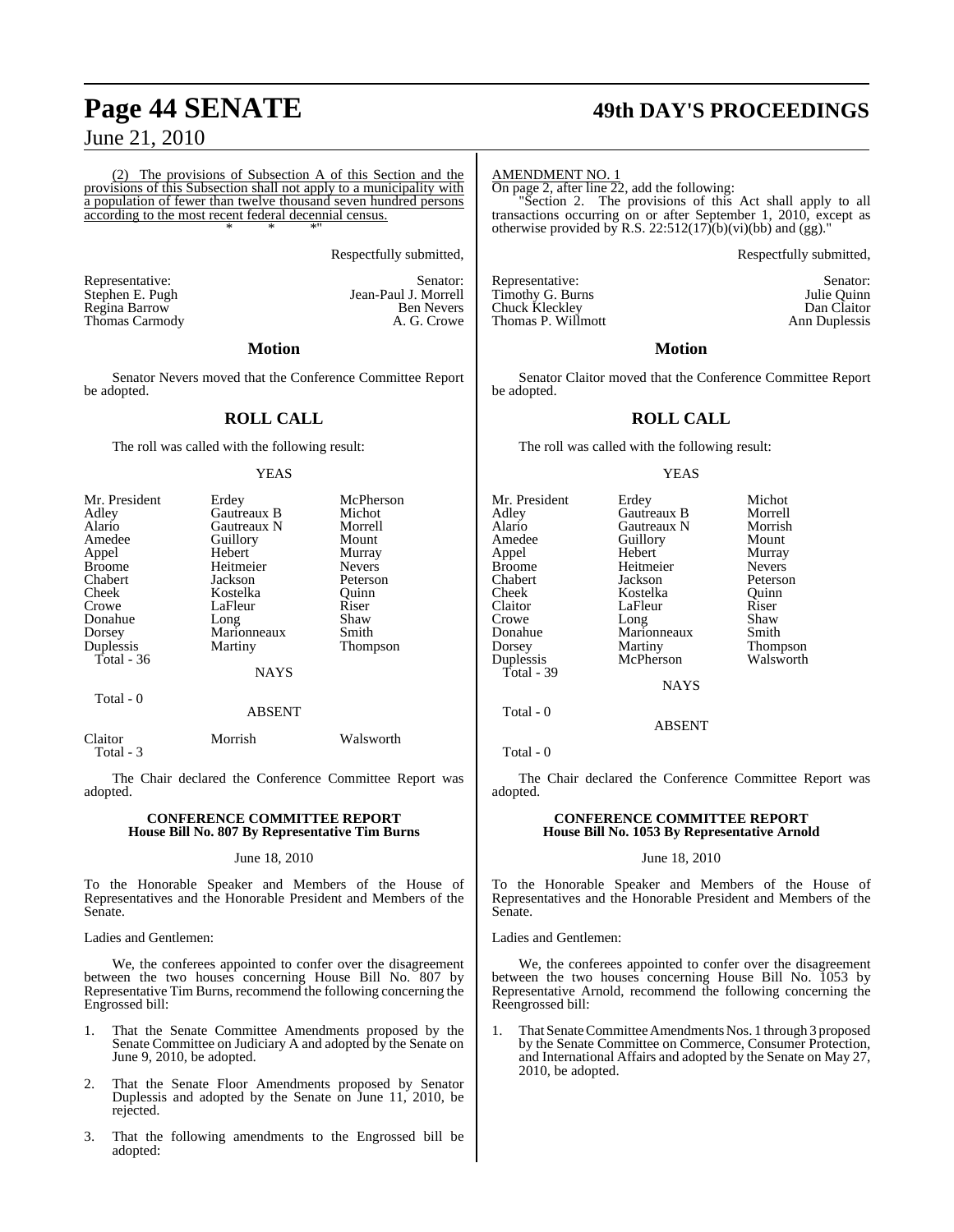## **49th DAY'S PROCEEDINGS Page 45 SENATE**

# June 21, 2010

2. That Senate Floor Amendments Nos. 1 through 3 proposed by Senator Nevers and adopted by the Senate on June 14, 2010, be rejected.

Respectfully submitted,

Jeffery "Jeff" J. Arnold<br>John F. "Andy" Anders Harold L. Ritchie

Representative: Senator: Senator: Senator: Senator: Senator: Senator: Senator: Senator: Senator: Senator: Senator: Senator: Senator: Senator: Senator: Senator: Senator: Senator: Senator: Senator: Senator: Senator: Senator: Daniel "Danny" Martiny<br>Ben Nevers

#### **Motion**

Senator Martiny moved that the Conference Committee Report be adopted.

#### **ROLL CALL**

The roll was called with the following result:

#### YEAS

| Mr. President | Erdey       | Michot          |
|---------------|-------------|-----------------|
| Adley         | Gautreaux B | Morrell         |
| Alario        | Gautreaux N | Morrish         |
| Amedee        | Guillory    | Mount           |
| Appel         | Hebert      | Murray          |
| <b>Broome</b> | Heitmeier   | <b>Nevers</b>   |
| Chabert       | Kostelka    | Peterson        |
| Cheek         | LaFleur     | Ouinn           |
| Claitor       | Long        | Riser           |
| Donahue       | Marionneaux | Shaw            |
| Dorsey        | Martiny     | <b>Thompson</b> |
| Duplessis     | McPherson   | Walsworth       |
| Total - 36    |             |                 |
|               | <b>NAYS</b> |                 |

Total - 0

ABSENT

Crowe Jackson Smith Total - 3

The Chair declared the Conference Committee Report was adopted.

#### **CONFERENCE COMMITTEE REPORT Senate Bill No. 488 By Senator Nevers**

#### June 20, 2010

To the Honorable President and Members of the Senate and to the Honorable Speaker and Members of the House of Representatives.

Ladies and Gentlemen:

We, the conferees appointed to confer over the disagreement between the two houses concerning Senate Bill No. 488 by Senator Nevers, recommend the following concerning the Reengrossed bill:

- 1. That House Floor Amendments No. 1 and 2 proposed by Representative Ritchie and adopted by the House of Representatives on June 10, 2010, be adopted.
- 2. That the following amendments to the reengrossed bill be adopted:

#### AMENDMENT NO. 1

On page 1, line 2, between "3133" and the comma "," insert "and to enact R.S. 17:3123.1"

#### AMENDMENT NO. 2

On page 1, line 4, between "Act;" and "and to" insert "to provide relative to the appointment, qualifications, compensation, and Senate confirmation of the commissioner of higher education;"

#### AMENDMENT NO. 3

On page 1, line 6, between "reenacted" and "to read" insert "and R.S. 17:3123.1 is hereby enacted"

#### AMENDMENT NO. 4

On page 2, between lines 10 and 11, insert the following:  $\sqrt[3]{3123.1}$  Commissioner of higher education; approximately

"**§3123.1 Commissioner of higher education; appointment; qualifications; powers, duties and functions; compensation**

**A. The Board of Regents shall appoint a commissioner of higher education to administer and implement board programs and policies and who shall possess such qualifications and have such other powers, functions, duties, and responsibilities as established by the board or as provided by law.**

**B. The commissioner of higher education shall be appointed by a two-thirds vote of the total membership of the Board of Regents and shall be subject to confirmation by the Senate.** 

**C. The salary of the commissioner of higher education shall be determined by the Board of Regents, subject to the approval of the Joint Legislative Committee on the Budget.** \* \* \*"

Respectfully submitted,

Senator: Representative: Ben Nevers Harold L. Ritchie Robert W. "Bob" Kostelka Austin Badon Jack Donahue Frank A. Hoffmann

#### **Motion**

Senator Nevers moved that the Conference Committee Report be adopted.

#### **ROLL CALL**

The roll was called with the following result:

#### YEAS

| Mr. President<br>Adley<br>Alario<br>Amedee<br>Appel<br><b>Broome</b><br>Chabert<br>Cheek<br>Claitor<br>Crowe<br>Donahue<br>Dorsey<br>Duplessis<br>Total - 38 | Erdey<br>Gautreaux N<br>Guillory<br>Hebert<br>Heitmeier<br>Jackson<br>Kostelka<br>LaFleur<br>Long<br>Marionneaux<br>Martiny<br>McPherson<br>Michot | Morrell<br>Morrish<br>Mount<br>Murray<br><b>Nevers</b><br>Peterson<br>Ouinn<br>Riser<br>Shaw<br>Smith<br>Thompson<br>Walsworth |
|--------------------------------------------------------------------------------------------------------------------------------------------------------------|----------------------------------------------------------------------------------------------------------------------------------------------------|--------------------------------------------------------------------------------------------------------------------------------|
|                                                                                                                                                              | <b>NAYS</b>                                                                                                                                        |                                                                                                                                |
| Total - 0                                                                                                                                                    |                                                                                                                                                    |                                                                                                                                |

ABSENT

Gautreaux B Total - 1

The Chair declared the Conference Committee Report was adopted.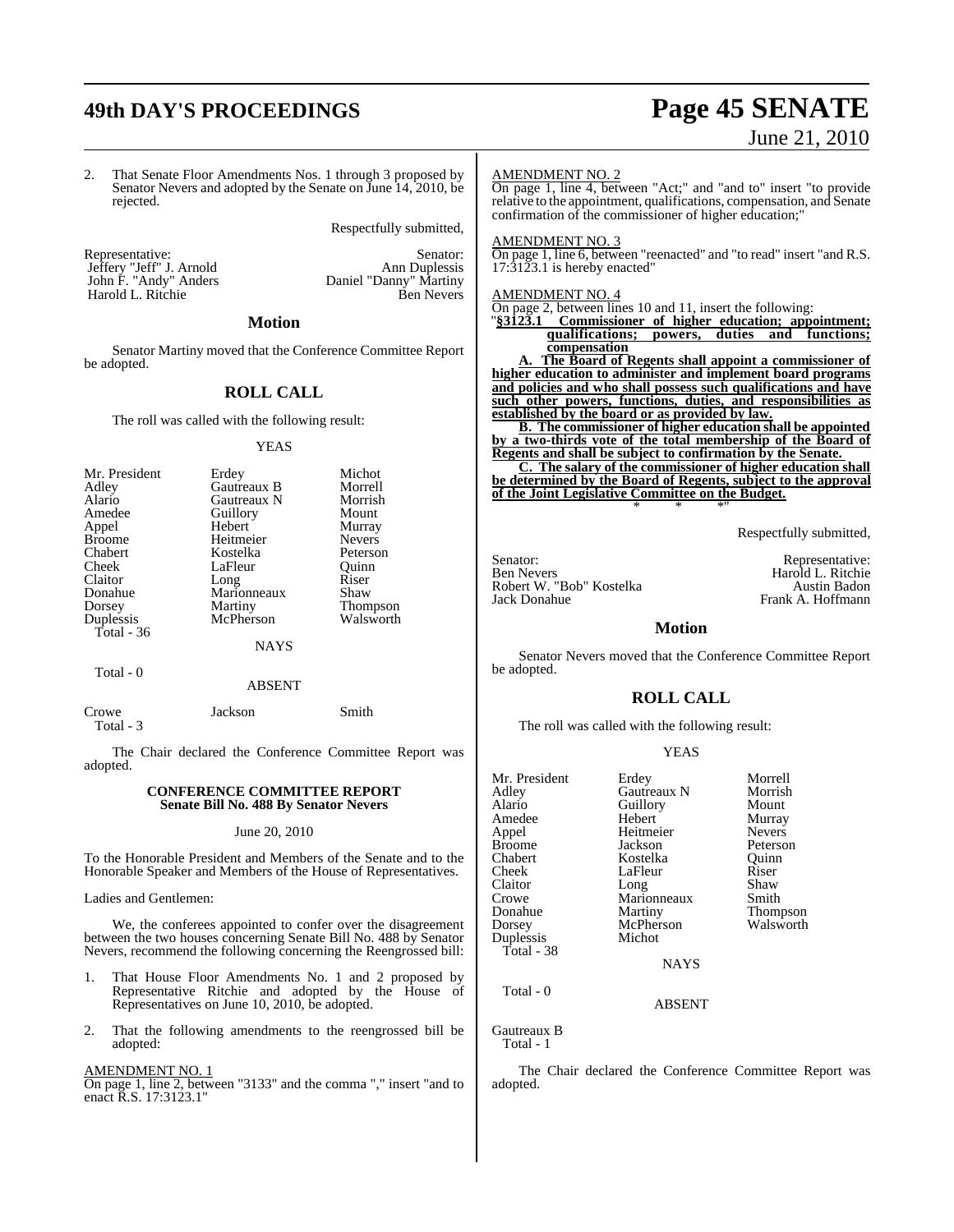#### **CONFERENCE COMMITTEE REPORT Senate Bill No. 800 By Senator LaFleur**

#### June 20, 2010

To the Honorable President and Members of the Senate and to the Honorable Speaker and Members of the House of Representatives.

Ladies and Gentlemen:

We, the conferees appointed to confer over the disagreement between the two houses concerning Senate Bill No. 800 by Senator LaFleur, recommend the following concerning the Reengrossed bill:

- 1. That House Committee Amendments No. 1, 2, 3, 4, 5, and 6 proposed by the House Committee on Municipal, Parochial and Cultural Affairs and adopted by the House of Representatives on June 8, 2010, be adopted.
- 2. That House Floor Amendments No.1 and 2 proposed by Representative Cortez and adopted by the House of Representatives on June 16, 2010, be adopted.
- 3. That the following amendments to the reengrossed bill be adopted:

AMENDMENT NO. 1

On page 3, line 1, between "**school in**" and "**each of**" insert "**East Baton Rouge Parish and in**"

Respectfully submitted,

| Senator:          |  |
|-------------------|--|
| Eric LaFleur      |  |
| <b>Ben Nevers</b> |  |
| Gerald Long       |  |

#### Representative: Jack Montoucet Regina Barrow H. Bernard LeBas

#### **Motion**

Senator LaFleur moved that the Conference Committee Report be adopted.

### **ROLL CALL**

The roll was called with the following result:

#### YEAS

| Mr. President<br>Adley<br>Alario<br>Amedee<br>Appel<br><b>Broome</b><br>Chabert<br>Cheek<br>Claitor<br>Crowe<br>Donahue<br>Dorsey<br>Total - 36 | Duplessis<br>Erdey<br>Gautreaux N<br>Guillory<br>Hebert<br>Heitmeier<br>Jackson<br>Kostelka<br>Long<br>Martiny<br>McPherson<br>Michot<br><b>NAYS</b> | Morrell<br>Morrish<br>Mount<br>Murray<br><b>Nevers</b><br>Peterson<br>Ouinn<br>Riser<br>Shaw<br>Smith<br><b>Thompson</b><br>Walsworth |
|-------------------------------------------------------------------------------------------------------------------------------------------------|------------------------------------------------------------------------------------------------------------------------------------------------------|---------------------------------------------------------------------------------------------------------------------------------------|
| Total $-0$                                                                                                                                      | <b>ABSENT</b>                                                                                                                                        |                                                                                                                                       |
| Gautreaux B                                                                                                                                     | LaFleur                                                                                                                                              | Marionneaux                                                                                                                           |

Total - 3

The Chair declared the Conference Committee Report was adopted.

## **Page 46 SENATE 49th DAY'S PROCEEDINGS**

#### **Recess**

On motion of Senator Thompson, the Senate took a recess at 1:00 o'clock P.M. until 2:00 o'clock P.M.

#### **After Recess**

The Senate was called to order at 2:05 o'clock P.M. by the President Pro Tempore of the Senate.

#### **ROLL CALL**

The roll being called, the following members answered to their names:

#### PRESENT

Mr. President Duplessis Morrell<br>Adley Gautreaux B Morrish Alario Hebert Mount Amedee Heitmeier Murray<br>Appel Jackson Nevers Appel Jackson Nevers Broome Kostelka Peterson Claitor Long Shaw<br>Crowe Martiny Smith Crowe Martiny Smith<br>
Donahue McPherson Walsworth Total - 30

**Gautreaux B** Morrish<br> **Hebert** Mount LaFleur Riser<br>Long Shaw McPherson

ABSENT

Cheek Gautreaux N Michot<br>Dorsey Guillory Quinn Dorsey Guillory Quinn<br>
Erdey Marionneaux Thompson Total - 9

Marionneaux

The President Pro Tempore of the Senate announced there were 30 Senators present and a quorum.

#### **Senate Business Resumed After Recess**

#### **Messages from the House**

The following Messages from the House were received and read as follows:

#### **Message from the House**

#### **ADOPTION OF CONFERENCE COMMITTEE REPORT**

June 21, 2010

To the Honorable President and Members of the Senate:

I am directed to inform your honorable body that the House of Representatives has adopted the Report of the Conference Committee on the disagreement to **Senate Bill No. 769**.

> Respectfully submitted, ALFRED W. SPEER Clerk of the House of Representatives

#### **Message from the House**

#### **ADOPTION OF CONFERENCE COMMITTEE REPORT**

#### June 21, 2010

To the Honorable President and Members of the Senate: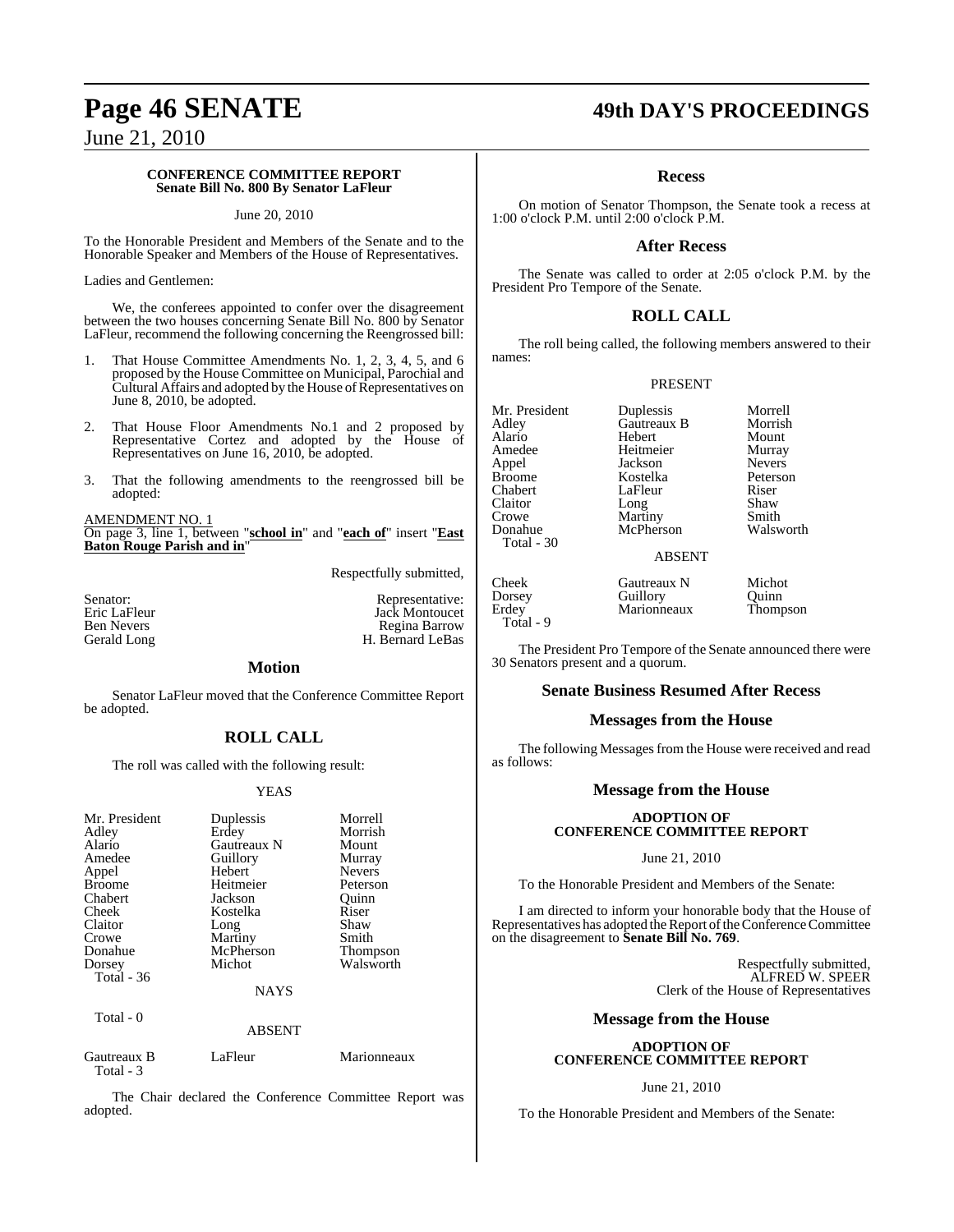## **49th DAY'S PROCEEDINGS Page 47 SENATE**

I am directed to inform your honorable body that the House of Representatives has adopted the Report of the Conference Committee on the disagreement to **Senate Bill No. 722**.

> Respectfully submitted, ALFRED W. SPEER Clerk of the House of Representatives

#### **Message from the House**

#### **ADOPTION OF CONFERENCE COMMITTEE REPORT**

June 21, 2010

To the Honorable President and Members of the Senate:

I am directed to inform your honorable body that the House of Representatives has adopted the Report of the Conference Committee on the disagreement to **Senate Bill No. 708**.

> Respectfully submitted, ALFRED W. SPEER Clerk of the House of Representatives

#### **Message from the House**

#### **ADOPTION OF CONFERENCE COMMITTEE REPORT**

June 21, 2010

To the Honorable President and Members of the Senate:

I am directed to inform your honorable body that the House of Representatives has adopted the Report of the Conference Committee on the disagreement to **Senate Bill No. 744**.

> Respectfully submitted, ALFRED W. SPEER Clerk of the House of Representatives

#### **Message from the House**

#### **ADOPTION OF CONFERENCE COMMITTEE REPORT**

June 21, 2010

To the Honorable President and Members of the Senate:

I am directed to inform your honorable body that the House of Representatives has adopted the Report of the Conference Committee on the disagreement to **Senate Bill No. 228**.

> Respectfully submitted, ALFRED W. SPEER Clerk of the House of Representatives

#### **Message from the House**

#### **ADOPTION OF CONFERENCE COMMITTEE REPORT**

June 21, 2010

To the Honorable President and Members of the Senate:

# June 21, 2010

I am directed to inform your honorable body that the House of Representatives has adopted the Report of the Conference Committee on the disagreement to **Senate Bill No. 437**.

> Respectfully submitted, ALFRED W. SPEER Clerk of the House of Representatives

### **Message from the House**

#### **ADOPTION OF CONFERENCE COMMITTEE REPORT**

June 21, 2010

To the Honorable President and Members of the Senate:

I am directed to inform your honorable body that the House of Representatives has adopted the Report of the Conference Committee on the disagreement to **Senate Bill No. 639**.

> Respectfully submitted, ALFRED W. SPEER Clerk of the House of Representatives

#### **Message from the House**

#### **ADOPTION OF CONFERENCE COMMITTEE REPORT**

June 21, 2010

To the Honorable President and Members of the Senate:

I am directed to inform your honorable body that the House of Representatives has adopted the Report of the Conference Committee on the disagreement to **Senate Bill No. 135**.

> Respectfully submitted, ALFRED W. SPEER Clerk of the House of Representatives

#### **Message from the House**

#### **ADOPTION OF CONFERENCE COMMITTEE REPORT**

June 21, 2010

To the Honorable President and Members of the Senate:

I am directed to inform your honorable body that the House of Representatives has adopted the Report of the Conference Committee on the disagreement to **Senate Bill No. 71**.

> Respectfully submitted, ALFRED W. SPEER Clerk of the House of Representatives

#### **Message from the House**

#### **HOUSE CONFEREES APPOINTED**

#### June 21, 2010

To the Honorable President and Members of the Senate:

I am directed to inform your honorable body that the Speaker of the House of Representatives has appointed the following members,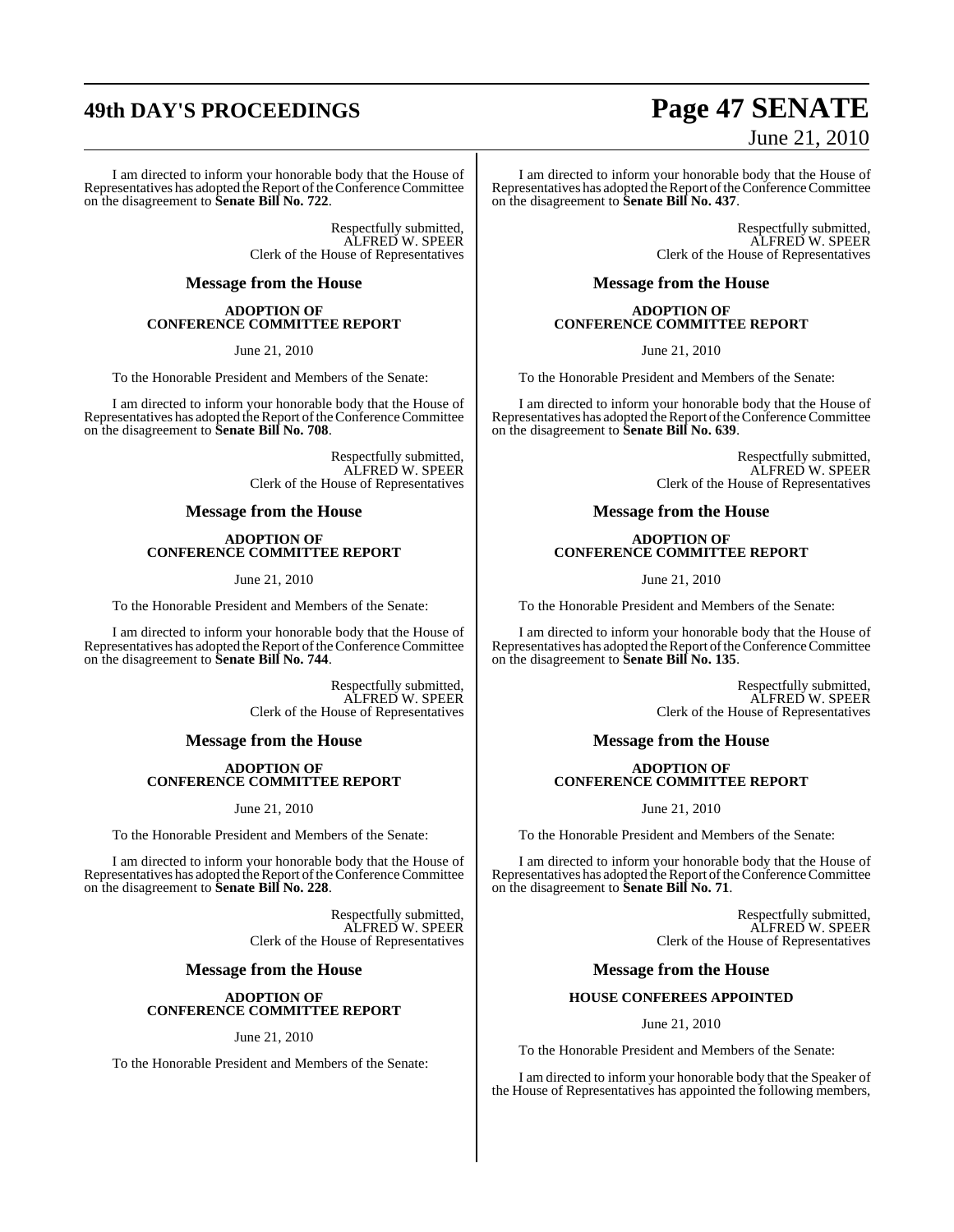on the part of the House of Representatives, to confer, with a like committee from the Senate, on the disagreement to **Senate Bill No. 581** by Representative Peterson:

Representatives Brossett vice Abramson.

Respectfully submitted, ALFRED W. SPEER Clerk of the House of Representatives

#### **Message from the House**

#### **HOUSE CONFEREES APPOINTED**

June 21, 2010

To the Honorable President and Members of the Senate:

I am directed to inform your honorable body that the Speaker of the House of Representatives has appointed the following members, on the part of the House of Representatives, to confer, with a like committee from the Senate, on the disagreement to **House Bill No. 1321** by Representative M. Jackson:

Representatives Arnold vice T. Burns.

Respectfully submitted, ALFRED W. SPEER Clerk of the House of Representatives

#### **Rules Suspended**

Senator Broome asked for and obtained a suspension of the rules to take up at this time:

#### **Introduction of Senate Concurrent Resolutions**

Senator Broome asked for and obtained a suspension of the rules to read Senate Concurrent Resolutions a first and second time.

#### **SENATE CONCURRENT RESOLUTION NO. 137—** BY SENATOR CHAISSO

A CONCURRENT RESOLUTION To commend Ann Davis Duplessis, the honorable senator from the Second Senatorial District, for her years of dedicated public service to the city of New Orleans and the state of Louisiana.

The concurrent resolution was read by title. Senator Broome moved to adopt the Senate Concurrent Resolution.

## **ROLL CALL**

The roll was called with the following result:

#### YEAS

| Mr. President | Gautreaux B         | Morrell       |
|---------------|---------------------|---------------|
| Adley         | Gautreaux N         | Morrish       |
| Alario        | Guillory            | Mount         |
| Amedee        | Hebert              | Murray        |
| Appel         | Heitmeier           | <b>Nevers</b> |
| <b>Broome</b> | Jackson             | Peterson      |
| Chabert       | Kostelka            | Riser         |
| Claitor       | LaFleur             | Shaw          |
| Crowe         |                     | Smith         |
| Donahue       | Long<br>Marionneaux | Walsworth     |
| Duplessis     | Martiny             |               |
| Erdey         | McPherson           |               |
| Total - 34    |                     |               |
|               | NAYS                |               |

Total - 0

## **Page 48 SENATE 49th DAY'S PROCEEDINGS**

#### ABSENT

Cheek Michot Thompson Dorsey Total - 5

The Chair declared the Senate adopted the Senate Concurrent Resolution and ordered it sent to the House.

#### **Reports of Committees, Resumed**

The following reports of committees were received and read:

#### **CONFERENCE COMMITTEE REPORT Senate Bill No. 607 By Senator Long**

June 21, 2010

To the Honorable President and Members of the Senate and to the Honorable Speaker and Members of the House of Representatives.

Ladies and Gentlemen:

We, the conferees appointed to confer over the disagreement between the two houses concerning Senate Bill No. 607 by Senator Long, recommend the following concerning the Reengrossed bill:

- 1. That all House Committee Amendments proposed by the House Committee on Labor and Industrial Relations and adopted by the House of Representatives on June 11, 2010 be adopted.
- 2. That all House Committee Amendments proposed by the House Committee on House and Governmental Affairs and adopted by the House of Representatives on June 17, 2010 be adopted.
- 3. That all Legislative Bureau Amendments proposed by the Legislative Bureau and adopted by the House of Representatives on June 17, 2010 be adopted.
- 4 That all House Floor Amendments proposed by Representative Ponti and adopted by the House of Representatives on June 18, 2010 be adopted.
- 5. That the following amendments to the reengrossed bill be adopted.

#### AMENDMENT NO. 1

On page 1, line 4, change "R.S. 23:1200.6" to R.S. 23:1197(G) and  $1200.\delta$ 

AMENDMENT NO. 2

On page 4, line 6, change "R.S. 23:1200.6" to "R.S. 23:1197(G) and 1200.6"

#### AMENDMENT NO. 3

On page 7, between lines 12 and 13, insert the following: "**G. Nothing in this Section shall prohibit the legislative**

**auditor from reviewing records and conducting an audit in accordance with R.S. 24:513.**"

#### AMENDMENT NO. 4

On page 14, between lines 2 and 3, insert the following: **N.** Nothing in this Section shall prohibit the legislative **auditor from reviewing records and conducting an audit in accordance with R.S. 24:513.**"

Respectfully submitted,

Senator: Representative: Edwin R. Murray<br>Neil Riser

Erich E. Ponti<br>James Morris Franklin J. Foil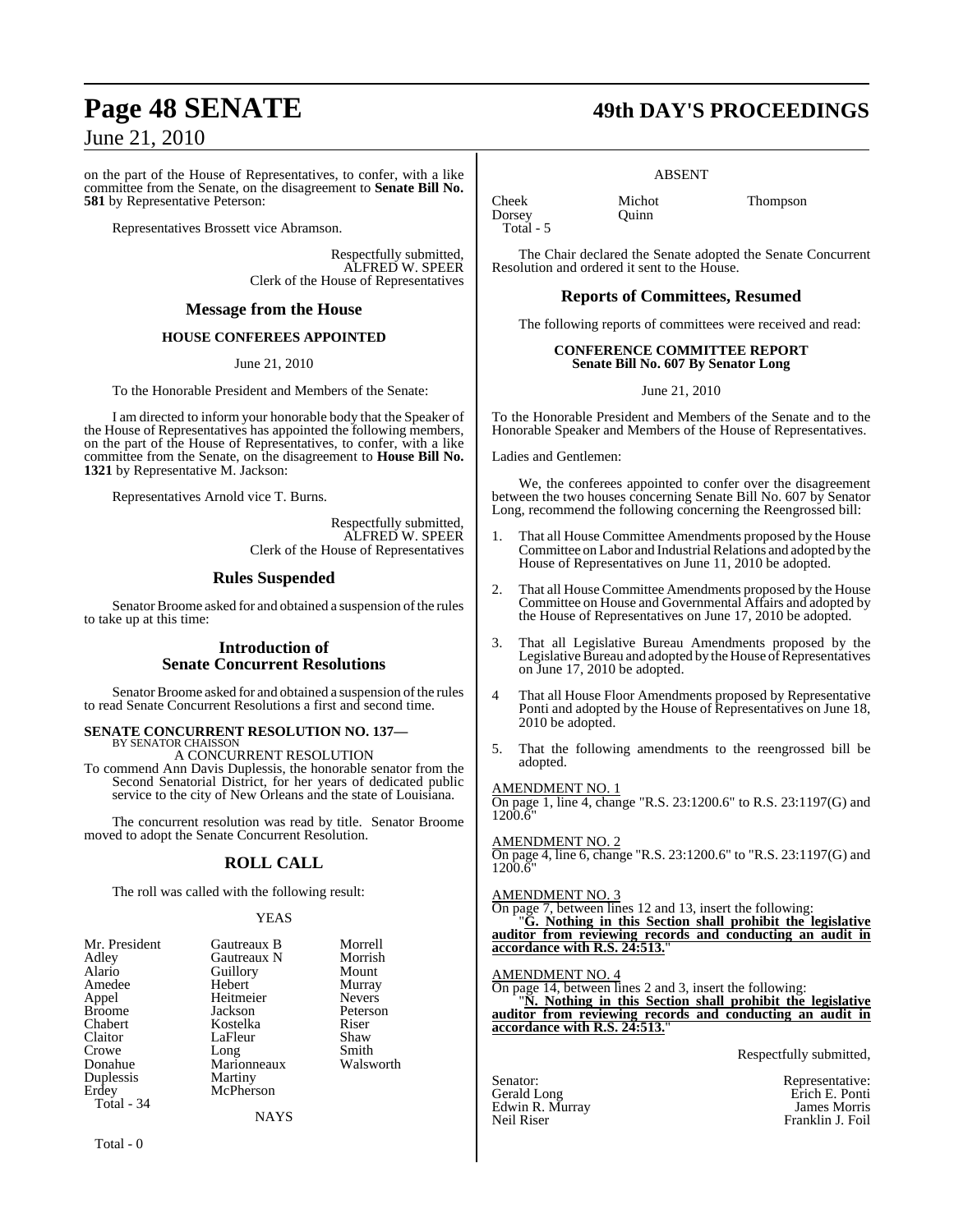## **49th DAY'S PROCEEDINGS Page 49 SENATE**

#### **Motion**

Senator Long moved that the Conference Committee Report be adopted.

## **ROLL CALL**

The roll was called with the following result:

#### YEAS

| Mr. President<br>Adley<br>Alario<br>Amedee<br>Appel<br><b>Broome</b><br>Chabert<br>Claitor<br>Crowe<br>Donahue<br>Dorsey | Gautreaux B<br>Gautreaux N<br>Guillory<br>Hebert<br>Heitmeier<br>Jackson<br>Kostelka<br>LaFleur<br>Long<br>Martiny<br>McPherson | Morrell<br>Morrish<br>Mount<br>Murray<br><b>Nevers</b><br>Peterson<br>Riser<br>Shaw<br>Smith<br><b>Thompson</b><br>Walsworth |
|--------------------------------------------------------------------------------------------------------------------------|---------------------------------------------------------------------------------------------------------------------------------|------------------------------------------------------------------------------------------------------------------------------|
|                                                                                                                          |                                                                                                                                 |                                                                                                                              |
| Duplessis<br>Total $-35$                                                                                                 | Michot                                                                                                                          |                                                                                                                              |
|                                                                                                                          | <b>NAYS</b>                                                                                                                     |                                                                                                                              |

ABSENT

Cheek Marionneaux<br>
Erdev Ouinn Erdey Total - 4

Total - 0

The Chair declared the Conference Committee Report was adopted.

#### **Messages from the House**

The following Messages from the House were received and read as follows:

#### **Message from the House**

#### **ADOPTION OF CONFERENCE COMMITTEE REPORT**

#### June 21, 2010

To the Honorable President and Members of the Senate:

I am directed to inform your honorable body that the House of Representatives has adopted the Report of the Conference Committee on the disagreement to **House Bill No. 234**.

> Respectfully submitted, ALFRED W. SPEER Clerk of the House of Representatives

#### **Message from the House**

#### **ADOPTION OF CONFERENCE COMMITTEE REPORT**

June 21, 2010

To the Honorable President and Members of the Senate:

# June 21, 2010

I am directed to inform your honorable body that the House of Representatives has adopted the Report of the Conference Committee on the disagreement to **House Bill No. 545**.

> Respectfully submitted, ALFRED W. SPEER Clerk of the House of Representatives

#### **Message from the House**

#### **ADOPTION OF CONFERENCE COMMITTEE REPORT**

June 21, 2010

To the Honorable President and Members of the Senate:

I am directed to inform your honorable body that the House of Representatives has adopted the Report of the Conference Committee on the disagreement to **House Bill No. 1028**.

> Respectfully submitted, ALFRED W. SPEER Clerk of the House of Representatives

#### **Message from the House**

#### **ADOPTION OF CONFERENCE COMMITTEE REPORT**

June 21, 2010

To the Honorable President and Members of the Senate:

I am directed to inform your honorable body that the House of Representatives has adopted the Report of the Conference Committee on the disagreement to **House Bill No. 1159**.

> Respectfully submitted, ALFRED W. SPEER Clerk of the House of Representatives

#### **Reports of Committees, Resumed**

The following reports of committees were received and read:

#### **CONFERENCE COMMITTEE REPORT House Bill No. 234 By Representative Carter**

#### June 21, 2010

To the Honorable Speaker and Members of the House of Representatives and the Honorable President and Members of the Senate.

Ladies and Gentlemen:

We, the conferees appointed to confer over the disagreement between the two houses concerning House Bill No. 234 by Representative Carter, recommend the following concerning the Engrossed bill:

1. That the set of Senate Floor Amendments proposed by Senators Heitmeier and Alario and adopted by the Senate on June 10, 2010, be rejected.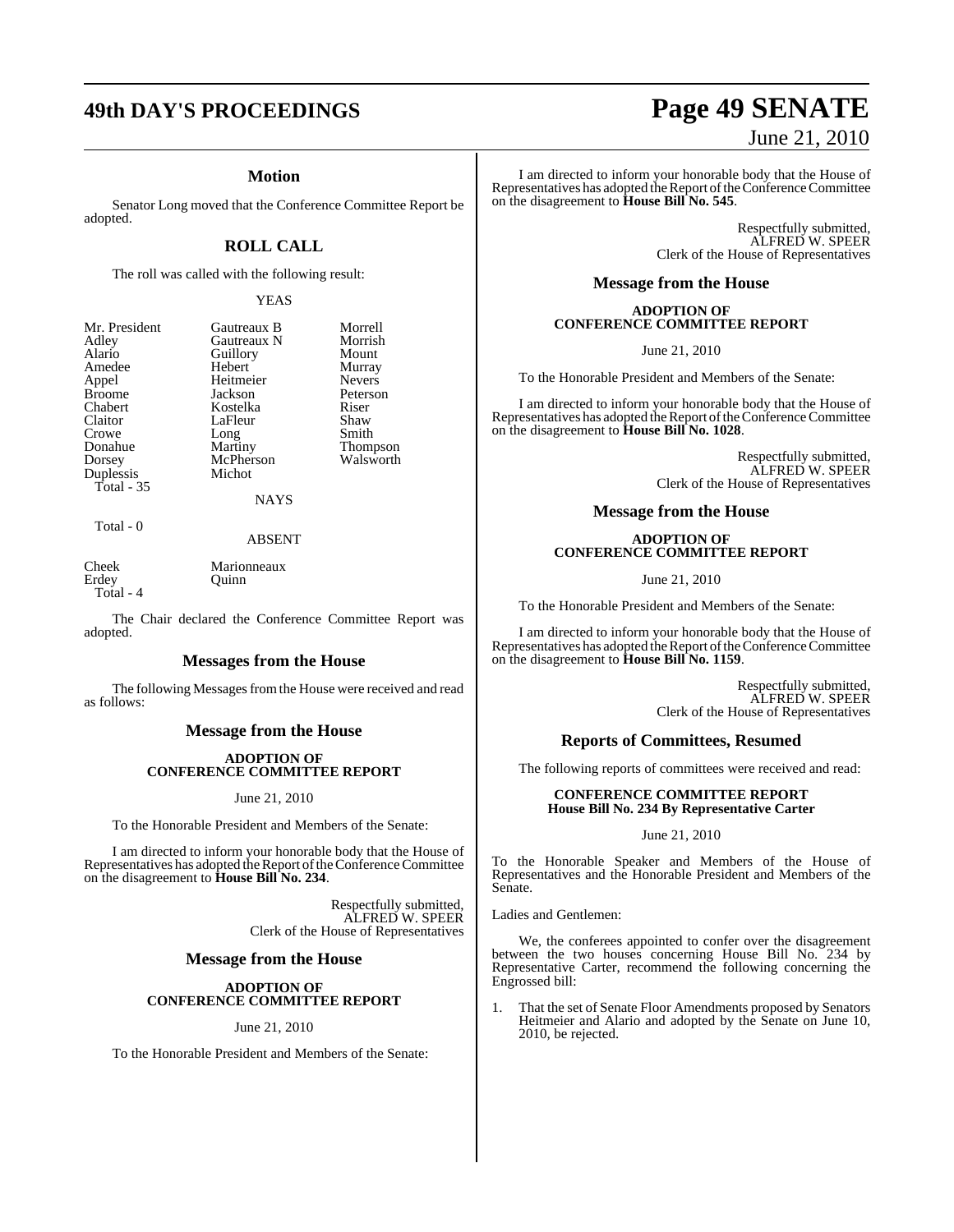2. That the Senate Floor Amendment proposed by Senator Crowe and adopted by the Senate on June 11, 2010, be rejected.

Respectfully submitted,

Robert E. Billiot

Representative: Stephen F. Carter (Stephen F. Carter (Stephen F. Carter (Stephen F. Carter (Stephen F. Carter (Stephen F. Carter (Stephen F. 2014) Stephen F. Carter **Iohn A. Alario, Jr.**<br>Hunter Greene **Robert "Rob" Marionneaux** Jr. Robert "Rob" Marionneaux, Jr.<br>David Heitmeier

### **Motion**

Senator Alario moved that the Conference Committee Report be adopted.

## **ROLL CALL**

The roll was called with the following result:

#### YEAS

| Mr. President           | Erdey       | Morrell         |
|-------------------------|-------------|-----------------|
| Adley                   | Gautreaux B | Morrish         |
| Alario                  | Gautreaux N | Mount           |
| Amedee                  | Guillory    | Murray          |
| Appel                   | Hebert      | <b>Nevers</b>   |
| <b>Broome</b>           | Heitmeier   | Peterson        |
| Chabert                 | Jackson     | Ouinn           |
| Claitor                 | Kostelka    | Riser           |
| Crowe                   | Long        | Shaw            |
| Donahue                 | Martiny     | Smith           |
| Dorsey                  | McPherson   | <b>Thompson</b> |
| Duplessis<br>Total - 36 | Michot      | Walsworth       |
|                         | <b>NAYS</b> |                 |

Total - 0

#### ABSENT

| Cheek     | LaFleur | Marionneaux |
|-----------|---------|-------------|
| Total - 3 |         |             |

The Chair declared the Conference Committee Report was adopted.

#### **CONFERENCE COMMITTEE REPORT House Bill No. 1028 By Representative Waddell**

#### June 21, 2010

To the Honorable Speaker and Members of the House of Representatives and the Honorable President and Members of the Senate.

Ladies and Gentlemen:

We, the conferees appointed to confer over the disagreement between the two houses concerning House Bill No. 1028 by Representative Waddell, recommend the following concerning the Engrossed bill:

- 1. That Senate Committee Amendments Nos. 1 through 4 proposed by the Senate Committee on Commerce, Consumer Protection and International Affairs and adopted by the Senate on May 27, 2010, be adopted.
- 2. That Senate Floor Amendment No. 1 proposed by Senator Erdey and adopted by the Senate on June 14, 2010, be rejected.
- 3. That Senate Floor Amendment No. 1 proposed by Senator Peterson and adopted by the Senate on June 14, 2010, be adopted.

# **Page 50 SENATE 49th DAY'S PROCEEDINGS**

4. That Senate Floor Amendments Nos. 1 through 4 proposed by Senator Peterson and adopted by the Senate on June 14, 2010, be adopted.

Respectfully submitted,

Representative: Senator: Senator: Senator: Senator: Senator: Senator: Senator: Senator: Senator: Senator: Senator: Senator: Senator: Senator: Senator: Senator: Senator: Senator: Senator: Senator: Senator: Senator: Senator: Wayne Waddell<br>
Jeffery "Jeff" J. Arnold Karen Carter Peterson Jeffery "Jeff" J. Arnold Joseph P. Lopinto

#### **Motion**

Senator Duplessis moved that the Conference Committee Report be adopted.

### **ROLL CALL**

The roll was called with the following result:

#### YEAS

| Erdey       | Michot                 |
|-------------|------------------------|
|             | Morrell                |
| Gautreaux N | Morrish                |
| Guillory    | Mount                  |
| Hebert      | Murray                 |
| Heitmeier   | <b>Nevers</b>          |
| Jackson     | Peterson               |
| Kostelka    | Ouinn                  |
| LaFleur     | Riser                  |
| Long        | Shaw                   |
| Marionneaux | Smith                  |
|             | Thompson               |
| McPherson   | Walsworth              |
|             |                        |
|             | Gautreaux B<br>Martiny |

NAYS

Total - 0

Total - 0

The Chair declared the Conference Committee Report was adopted.

#### **CONFERENCE COMMITTEE REPORT House Bill No. 545 By Representative Baldone**

#### June 21, 2010

To the Honorable Speaker and Members of the House of Representatives and the Honorable President and Members of the Senate.

Ladies and Gentlemen:

We, the conferees appointed to confer over the disagreement between the two houses concerning House Bill No. 545 by Representative Baldone, recommend the following concerning the Engrossed bill:

- 1. That Senate Floor Amendment No. 3 proposed by Senator Morrish and adopted by the Senate on June 4, 2010, be adopted.
- 2. That Senate Floor Amendment Nos. 1, 2 and 4 proposed by Senator Morrish and adopted by the Senate on June 4, 2010, be rejected.
- 3. That the following amendments be adopted:

ABSENT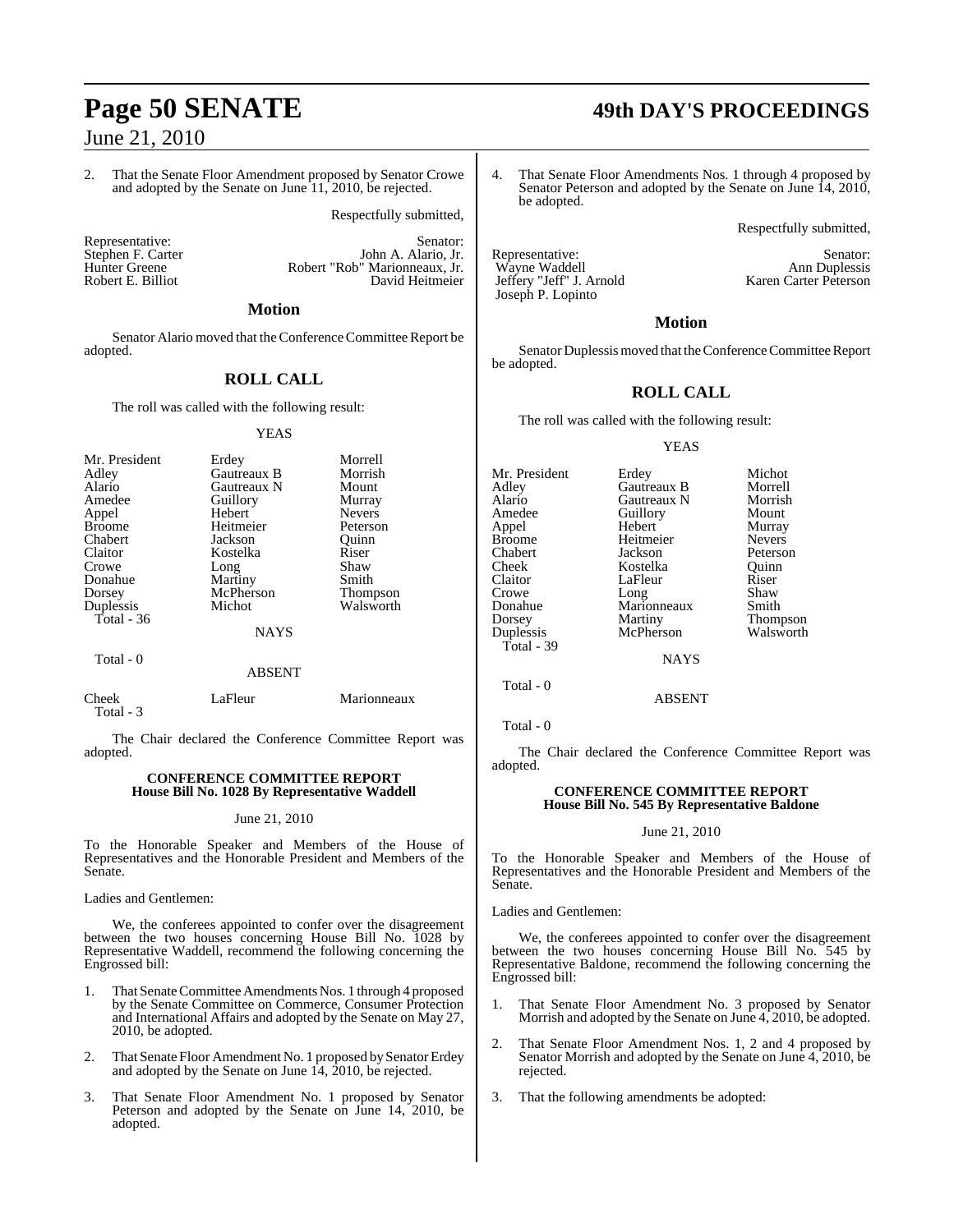## **49th DAY'S PROCEEDINGS Page 51 SENATE**

June 21, 2010

#### AMENDMENT NO. 1

On page 1, line 2, before "relative" insert "and to suspend R.S. 56:428(C) until sixty days after the end of the 2011 Regular Session of the Louisiana Legislature,"

#### AMENDMENT NO. 2

On page 1, line 2, after "commercial" insert "fishing, to provide relative to commercial"

#### AMENDMENT NO. 3

On page 1, line 4, after "reached;" insert "to temporarily suspend the requirement for oyster lease rental payments;"

#### AMENDMENT NO. 4

On page 1, line 4, after "reached;" insert "to prohibit the commercial taking of spotted sea trout in certain waters;

#### AMENDMENT NO. 5

On page 2, after line 9, add the following: "Section 2. The provisions of R.S. 56:428(C) which require

payment of oyster lease rentals by December 31 of each year of the lease are hereby suspended until sixty days after the end of the 2011 Regular Session of the Louisiana Legislature."

Respectfully submitted,

| Representative:  | Senator:                |
|------------------|-------------------------|
| Damon J. Baldone | "Nick" Gautreaux        |
| Gordon Dove      | Dan "Blade" Morrish     |
| Jerry Gisclair   | D. A. "Butch" Gautreaux |

#### **Motion**

Senator Morrish moved that the Conference Committee Report be adopted.

#### **ROLL CALL**

The roll was called with the following result:

#### YEAS

| Mr. President | Erdey         | Morrish       |
|---------------|---------------|---------------|
| Adley         | Gautreaux B   | Mount         |
| Alario        | Gautreaux N   | Murray        |
| Amedee        | Guillory      | <b>Nevers</b> |
| Appel         | Hebert        | Peterson      |
| <b>Broome</b> | Heitmeier     | Quinn         |
| Chabert       | Jackson       | Riser         |
| Cheek         | Kostelka      | Shaw          |
| Claitor       | LaFleur       | Smith         |
| Crowe         | Long          | Thompson      |
| Donahue       | Marionneaux   | Walsworth     |
| Dorsey        | Martiny       |               |
| Duplessis     | Michot        |               |
| Total - 37    |               |               |
|               | <b>NAYS</b>   |               |
| Total - 0     |               |               |
|               | <b>ABSENT</b> |               |
| McPherson     | Morrell       |               |

Total - 2

The Chair declared the Conference Committee Report was adopted.

#### **CONFERENCE COMMITTEE REPORT House Bill No. 1159 By Representative Greene**

June 20, 2010

To the Honorable Speaker and Members of the House of Representatives and the Honorable President and Members of the Senate.

Ladies and Gentlemen:

We, the conferees appointed to confer over the disagreement between the two houses concerning House Bill No. 1159 by Representative Greene, recommend the following concerning the Engrossed bill:

- 1. That Senate Floor Amendment No. 1 proposed by Senator Claitor and adopted by the Senate on June 16, 2010, be rejected.
- 2. That Senate Floor Amendments Nos. 2 and 3 proposed by Senator Claitor and adopted by the Senate on June 16, 2010, be adopted.

Respectfully submitted,

Representative: Senator: Senator: Senator: Senator: Senator: Senator: Senator: Senator: Senator: Senator: Senator: Senator: Senator: Senator: Senator: Senator: Senator: Senator: Senator: Senator: Senator: Senator: Senator: Hunter Greene Julie Quinn<br>Timothy G. Burns **Dan Claiter** Dan Claitor Timothy G. Burns Dan Claitor<br>
Robert A. Johnson Dan Collie L. Mount Robert A. Johnson

**Motion**

Senator Claitor moved that the Conference Committee Report be adopted.

### **ROLL CALL**

The roll was called with the following result:

#### YEAS

| Mr. President<br>Adley<br>Alario<br>Amedee<br>Appel<br>Broome<br>Chabert<br>Cheek<br>Claitor<br>Crowe<br>Donahue<br>Dorsey<br>Duplessis<br>Total - 38 | Erdey<br>Gautreaux B<br>Gautreaux N<br>Guillory<br>Hebert<br>Heitmeier<br>Jackson<br>Kostelka<br>LaFleur<br>Long<br>Marionneaux<br>Martiny<br>McPherson<br><b>NAYS</b> | Michot<br>Morrish<br>Mount<br>Murray<br><b>Nevers</b><br>Peterson<br>Ouinn<br>Riser<br>Shaw<br>Smith<br><b>Thompson</b><br>Walsworth |
|-------------------------------------------------------------------------------------------------------------------------------------------------------|------------------------------------------------------------------------------------------------------------------------------------------------------------------------|--------------------------------------------------------------------------------------------------------------------------------------|
| Total - 0                                                                                                                                             | <b>ABSENT</b>                                                                                                                                                          |                                                                                                                                      |

Morrell Total - 1

The Chair declared the Conference Committee Report was adopted.

#### **CONFERENCE COMMITTEE REPORT House Bill No. 955 By Representative Leger**

June 21, 2010

To the Honorable Speaker and Members of the House of Representatives and the Honorable President and Members of the Senate.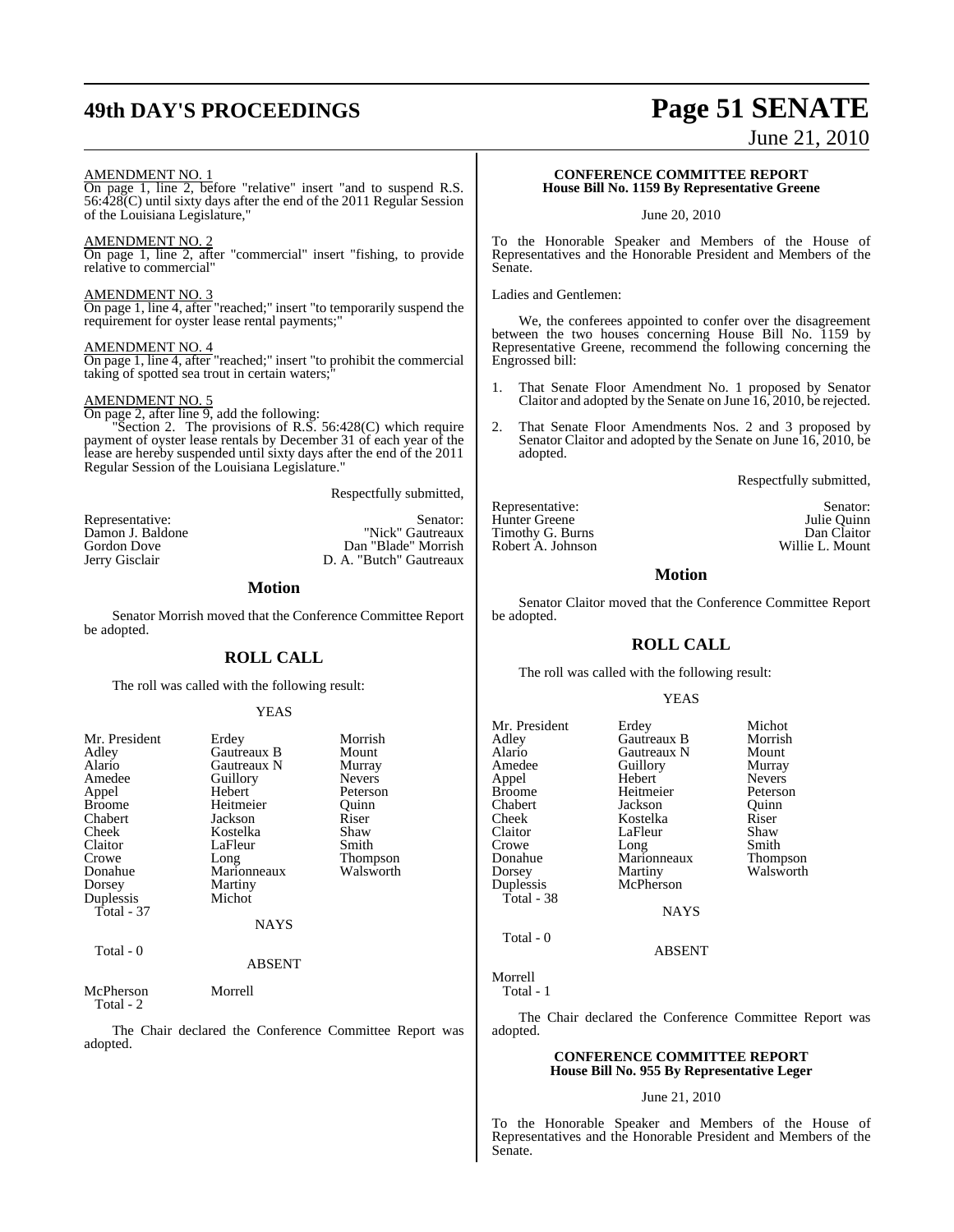## **Page 52 SENATE 49th DAY'S PROCEEDINGS**

## June 21, 2010

#### Ladies and Gentlemen:

We, the conferees appointed to confer over the disagreement between the two houses concerning House Bill No. 955 by Representative Leger, recommend the following concerning the Reengrossed bill:

- 1. That the set of Senate Committee Amendments proposed by the Senate Committee on Local and Municipal Affairs and adopted by the Senate on June 11, 2010, be rejected.
- 2. That Amendments Nos. 1 through 3 proposed by the Legislative Bureau and adopted by the Senate on June 14, 2010, be rejected.
- 3. That the set of Senate Floor Amendments proposed by Senator Morrell and adopted by the Senate on June 17, 2010, be rejected.
- 4. That the set of Senate Floor Amendments proposed by Senator Appel and adopted by the Senate on June 17, 2010, be rejected.
- 5. That the following amendments to the reengrossed bill be adopted:

#### AMENDMENT NO. 1

On page 1, line 2, after "reenact" and before "to enact" delete "R.S. 33:4720.55(D)(2) and 4720.56(20) and" and insert "R.S.  $33:4720.56(20)$ ,

#### AMENDMENT NO. 2

On page 1, line 3, after "R.S. 33:4720.56(21)" and before "relative to" delete the comma "," and insert "through (25) and 4720.56.1 and to repeal R.S. 33:4720.67,

#### AMENDMENT NO. 3

On page 1, at the end of line 3, delete "to" and on page 1, line 4, delete "provide relative to the membership of the governing board;"

#### AMENDMENT NO. 4

On page 1, line 5, after "authority" and before "and to" delete the semi-colon ";" and insert a comma "," and "including the power to create subdistricts; to provide relative to the boundaries, governance, and powers and duties of any such subdistrict, including the power to implement tax increment financing; to repeal provisionsthat prohibit the authority from levying taxes;"

#### AMENDMENT NO. 5

On page 1, line 10, after "Section 1." delete the remainder of the line and delete lines 11 through 19 in their entirety and on page 2, delete lines 1 through 3 in their entirety and insert the following: "R.S.  $33:4720.56(20)$  is hereby amended and reenacted and R.S. 33:4720.56(21) through (25) and 4720.56.1 are hereby enacted to read as follows:"

#### AMENDMENT NO. 6

On page 2, delete lines 10 through 15 in their entirety and insert the following:

 $\Gamma(20)$  To levy annually and cause to be collected ad valorem taxes, provided that the amount, term, and purpose of such taxes, as set out in propositions submitted to a vote in accordance with the Louisiana Election Code, shall be approved by a majority of the qualified electors of the parish voting on the proposition in an election held for that purpose.

(21)(a) To levy and collect sales and use taxes within the boundaries of the authority for such purposes and at such rate as provided by the propositions authorizing their levy, not to exceed in aggregate one percent, which taxes may not exceed the limitation set forth in the Constitution of Louisiana, provided the proposition submitted to a vote in accordance with the Louisiana Election Code shall be approved by a majority of the qualified electors of the parish voting on the proposition in an election held for that purpose. In submitting a sales tax proposition to a vote, the board may enter into a cooperative endeavor agreement with the parish governing authority providing for the sales tax to be divided into parts between

the parish and the authority for such purposes and in such amounts as may be set forth in the proposition.

(b) The tax shall be levied upon the sale at retail, the use, the lease or rental, the consumption, the distribution, and storage for use or consumption of tangible personal property, and upon the sales of services within the parish, all as defined in R.S. 47:301 et seq.

(c)Except where inapplicable, the procedure established byR.S. 47:301 et seq. shall be followed in the imposition, collection, and enforcement of the tax, and procedural details necessary to supplement those Sections and to make them applicable to the tax authorized by this Paragraph shall be fixed in the resolution imposing the tax.

(d) The tax shall be imposed and collected uniformly throughout the parish.

(e) Any tax levied under this Paragraph shall be in addition to all other taxes which the parish or any other political subdivision within the parish is now or hereafter authorized to levy and collect.

(22)(a) To purchase property at a sale conducted pursuant to enforcement of judicial mortgages created in accordance with R.S. 13:2575(C) by tendering a bid equal to or greater than the minimum bid advertised, which bid may be a credit bid consisting of the obligation of the authority to satisfy the bid by payment to the political subdivision holding the lien being enforced in accordance with intergovernmental agreements between the authority and such political subdivision. Such a bid shall be given priority over all other bids regardless of amount, except for a higher bid submitted by a conventional mortgage holder holding a mortgage on the subject property.

(b) The state and any political subdivision with liens on the property may, pursuant to intergovernmental agreements with the authority, cancel such liens contemporaneously with or subject to the transfer of the property to the authority.

(23)(a) The authority shall have the right, subject to the provisions of this Section, to purchase properties at tax sales conducted in accordance with R.S. 47:2155 and 2156, and any and all such purchases shall be a purchase pursuant to R.S. 47:2155 and 2156 and not an adjudication to a political subdivision.

(b) Notwithstanding the provisions of Chapter 5 of Subtitle III of Title 47 of the Louisiana Revised Statutes of 1950, the authority may tender a bid at a tax sale which is a credit bid, consisting of the obligation of the authority to satisfy the component parts of the bid by payments to the respective political subdivisions and taxing entities in accordance with intergovernmental agreements between the authority and such political subdivisions and taxing entities.

(c) A bid by the authority at a tax sale for the minimum amount shall take priority over all other bids for the same quantity of property, except for a higher bid submitted by a conventional mortgage holder holding a mortgage on the subject property.

(24) The authority shall have the right and cause of action to enforce any and all liens and other encumbrances assigned by the city of New Orleans.

(25) To exercise all or any part or combination of powers granted to it in this Chapter.

§4720.56.1. Creation of subdistricts

A(1) The authority may, in the implementation of a redevelopment plan, create one or more subdistricts to conduct, oversee, or assist in the implementation of such redevelopment plan. The boundaries of such a subdistrict may include all or part of the redevelopment area. Such a subdistrict shall have and exercise such powers and responsibilities as the authority shall specify in the enabling resolution. The full extent of such powers and responsibilities may include such powers as the authority itself may exercise, and such other powers as are given to the subdistrict by this Paragraph or any other law, but any exercise of such powers by the subdistrict shall be confined solely to the geographical limits of the subdistrict. Such a subdistrict may be established to exist at the pleasure of the authority, or for any period of time, or until the happening of any occurrence or occurrences, that the authority may specify.

 $\overline{(2)}$  The creation of a subdistrict shall in no instance result in the detachment, severance, or loss of any power or responsibility granted to the authority by this Chapter, and within the confines of any subdistrict, the authority shall have full jurisdiction, concurrent with that of the subdistrict, to exercise said powers and responsibilities.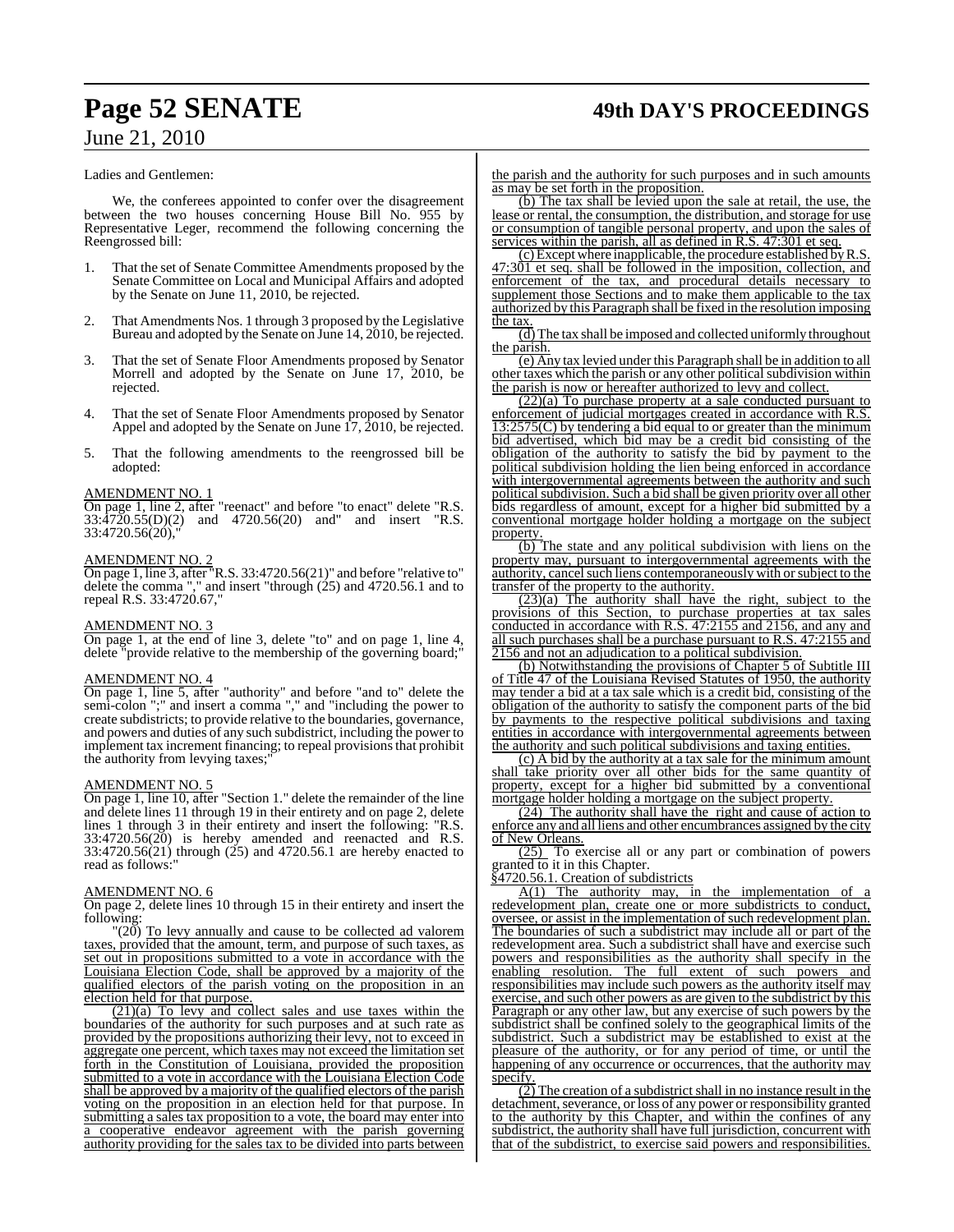## **49th DAY'S PROCEEDINGS Page 53 SENATE**

# June 21, 2010

ABSENT

Claitor LaFleur Shaw<br>Donahue Marionneaux Shaw Marionneaux

Total - 5

adopted.

The fact that a certain power is expressed or implied in this Paragraph as pertinent to a subdistrict's conduct, overseeing, or assistance in the implementation of the redevelopment plan shall not suggest or imply that such power is otherwise denied to the authority. However, the authority and its subdistricts shall not, collectively, have any greater power to tax than that granted, in the first instance, to the authority alone.

(3) Unless otherwise specified in the resolution or other formal act creating the subdistrict, the board members of the authority shall constitute the governing authority of the subdistrict.

(4) Unless otherwise specified in the resolution or other formal act creating the subdistrict, the subdistrict shall be a distinct and separate juridical entity, and the rights, interests, and liabilities of the subdistrict shall not under any circumstances be considered those of the authority.

 $(5)(a)$  In addition to the other powers it may be granted, a subdistrict may enjoy, within its geographical boundaries, the powers of tax increment financing, the issuance of revenue bonds, and those other powers that may be exercised by an economic development district created by a local governmental subdivision pursuant to R.S. 33:9038.32. However, the subdistrict shall remain subject to all limitations and reservations applicable to the powers of the authority.

(b) Prior to the dedication of any state sales tax increments to be used for an authorized purpose of a subdistrict, the secretary of the Department of Economic Development shall submit the proposal to the Joint Legislative Committee on the Budget for approval. The submittal shall also include a written evaluation and determination by the department, with input from and certification by the Department of Revenue, of the anticipated increase in state sales tax revenues to be collected within the state over state sales tax revenues that were collected within the state in the year immediately prior to the year in which the proposal is submitted to the committee that would be a direct result of the proposal. In addition, any cooperative endeavor agreement or other agreement providing for the expenditure of funds collected by the state as state sales tax increments and dedicated to a project or for the payment of revenue bonds therefor shall be subject to approval by the State Bond Commission prior to execution by the state.

Section 2. R.S. 33:4720.67 is hereby repealed."

Respectfully submitted,

Representative: Senator: Senator: Senator: Senator: Senator: Senator: Senator: Senator: Senator: Senator: Senator: Senator: Senator: Senator: Senator: Senator: Senator: Senator: Senator: Senator: Senator: Senator: Senator: Regina Barrow Conrad Appel Jeffery "Jeff" J. Arnold

#### **Motion**

Senator Murray moved that the Conference Committee Report be adopted.

#### **ROLL CALL**

The roll was called with the following result:

#### YEAS

|             | Morrish       |
|-------------|---------------|
| Gautreaux N | Mount         |
| Guillory    | Murray        |
| Hebert      | <b>Nevers</b> |
| Heitmeier   | Peterson      |
| Jackson     | Ouinn         |
| Kostelka    | Riser         |
| Long        | Smith         |
| Martiny     | Thompson      |
| McPherson   | Walsworth     |
| Michot      |               |
| Morrell     |               |
|             |               |
|             | Gautreaux B   |

**NAYS** 

Total - 0

Jean-Paul J. Morrell<br>Conrad Appel

# The Chair declared the Conference Committee Report was

#### **Messages from the House**

The following Messages from the House were received and read as follows:

#### **Message from the House**

#### **ADOPTION OF CONFERENCE COMMITTEE REPORT**

June 21, 2010

To the Honorable President and Members of the Senate:

I am directed to inform your honorable body that the House of Representatives has adopted the Report of the Conference Committee on the disagreement to **House Bill No. 389**.

> Respectfully submitted, ALFRED W. SPEER Clerk of the House of Representatives

#### **Message from the House**

#### **ADOPTION OF CONFERENCE COMMITTEE REPORT**

June 21, 2010

To the Honorable President and Members of the Senate:

I am directed to inform your honorable body that the House of Representatives has adopted the Report of the Conference Committee on the disagreement to **Senate Bill No. 693**.

> Respectfully submitted, ALFRED W. SPEER Clerk of the House of Representatives

#### **Motion to Consider**

**HOUSE BILL NO. 76—** BY REPRESENTATIVE FANNIN

AN ACT

To provide for the establishment and reestablishment of agency ancillary funds, to be specifically known as internal service funds, auxiliary accounts, or enterprise funds for certain state institutions, officials, and agencies; to provide for appropriation of funds; and to regulate the administration of said funds.

Senator Chaisson moved the adoption of a motion to allow the Senate to consider **House Bill No. 76** on Third Reading and Final<br>Passage, subject to call, after 6:00 o'clock P.M. on the 82<sup>nd</sup> calendar day, pursuant to the consent of the House.

#### **ROLL CALL**

The roll was called with the following result:

#### YEAS

| Mr. President | Erdev       | Michot  |
|---------------|-------------|---------|
| Adley         | Gautreaux B | Morrish |
| Alario        | Gautreaux N | Mount   |

Gautreaux N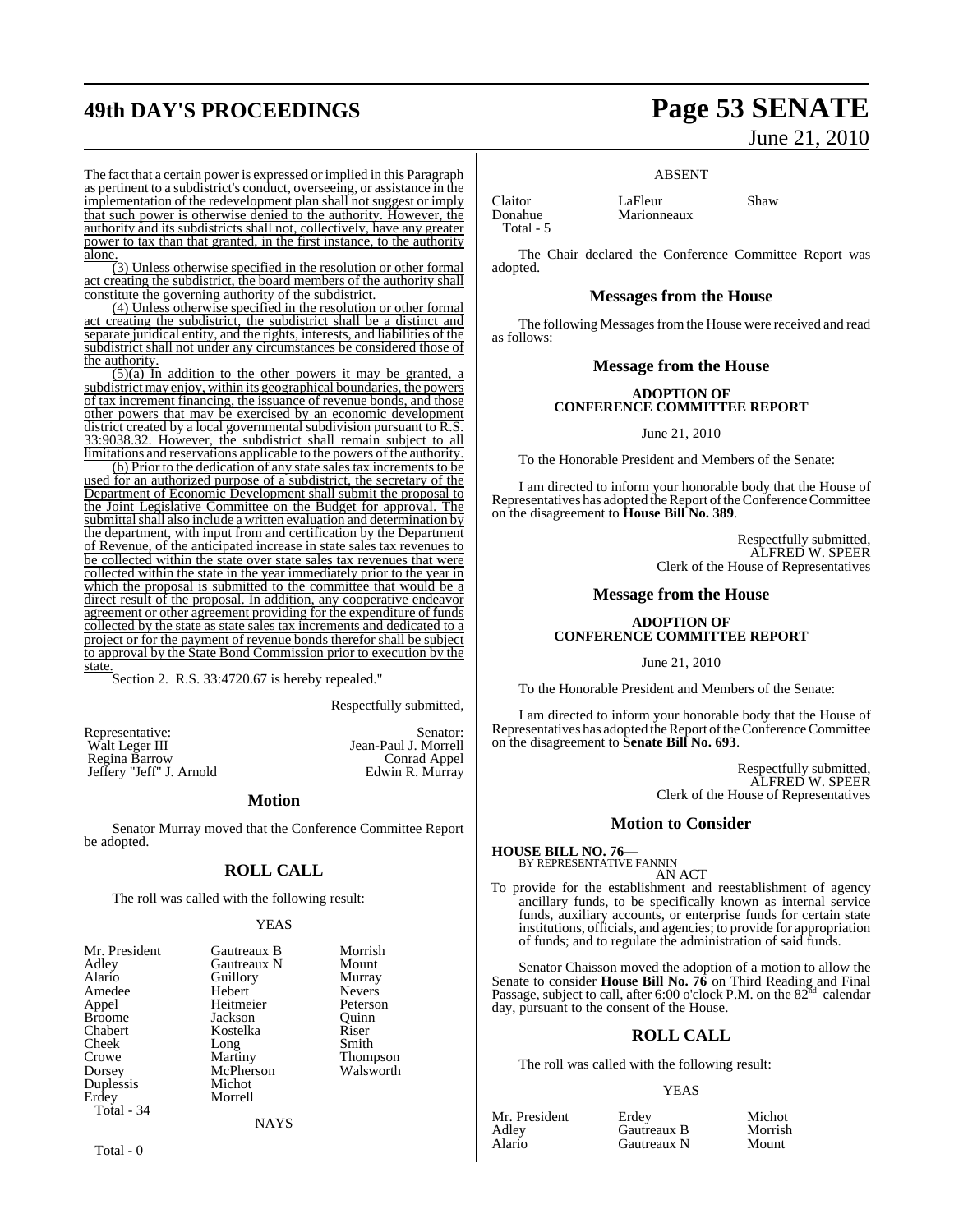| Amedee        | Guillory    | Murray          |
|---------------|-------------|-----------------|
| Appel         | Hebert      | <b>Nevers</b>   |
| <b>Broome</b> | Heitmeier   | Peterson        |
| Chabert       | Jackson     | Quinn           |
| Cheek         | Kostelka    | Riser           |
| Claitor       | LaFleur     | Shaw            |
| Crowe         | Long        | Smith           |
| Donahue       | Marionneaux | <b>Thompson</b> |
| Dorsey        | Martiny     | Walsworth       |
| Duplessis     | McPherson   |                 |
| Total - 38    |             |                 |
|               | <b>NAYS</b> |                 |
| $Total - 0$   |             |                 |

#### ABSENT

Morrell Total - 1

The Chair declared that the motion to allow the Senate to consider **House Bill No. 76** after 6:00 o'clock P.M. on the 82nd calendar day was adopted and the bill may be considered pursuant to the consent of the House.

#### **Appointment of Conference Committee on House Concurrent Resolution No. 94**

The President of the Senate appointed to the Conference Committee on **House Concurrent Resolution No. 94** the following members of the Senate:

Senators Mount, Cheek and Dorsey.

#### **Reports of Committees**

The following reports of committees were received and read:

#### **CONFERENCE COMMITTEE REPORT Senate Bill No. 772 By Senator Morrell**

June 21, 2010

To the Honorable President and Members of the Senate and to the Honorable Speaker and Members of the House of Representatives.

Ladies and Gentlemen:

We, the conferees appointed to confer over the disagreement between the two houses concerning Senate Bill No. 772 by Senator Morrell, recommend the following concerning the Engrossed bill:

- 1. That all House Committee Amendments proposed by the House Committee on Transportation, Highways, and PublicWorks and adopted by the House of Representatives on June 16, 2010 be rejected.
- 2. That all House Floor Amendments proposed by Representative Richmond and adopted by the House of Representatives on June 18, 2010 be adopted.
- 3. That all House Floor Amendments proposed by Representative Abramson and adopted by the House of Representatives on June 18, 2010 be adopted.
- 4. That House Floor Amendment No. 1 proposed by Representative Hutter and adopted by the House of Representatives on June 18, 2010 be rejected.
- 5. That House Floor Amendment Nos 2 and 3 proposed by Representative Hutter and adopted by the House of Representatives on June 18, 2010 be accepted.
- 6. That the following amendments to the engrossed bill be adopted:

## **Page 54 SENATE 49th DAY'S PROCEEDINGS**

AMENDMENT NO. 1

On page 4, between lines 5 and 6, insert the following:

"**(k) Three members appointed by the presidents of the Kenilworth, Pine Village, and Pontilly property owners associations, respectively.**"

AMENDMENT NO. 2

On page 5, below line 24, add the following: "**K. The Orleans Levee District shall use its best effort to definitively settle or compromise, on reasonable commercial terms and prior to the transfer to the authority, any litigation currently pending against it.**"

Respectfully submitted,

Edwin R. Murray<br>Ann Duplessis

Senator: Representative:<br>
Jean-Paul J. Morrell Walt Leger III Jean-Paul J. Morrell Walt Leger III Edwin R. Murray Jeffery "Jeff" J. Arnold

### **Motion**

Senator Morrell moved that the Conference Committee Report be adopted.

## **ROLL CALL**

The roll was called with the following result:

YEAS

Mr. President Erdey Morrell<br>Adley Gautreaux B Morrish Adley Gautreaux B Morrish Alario Gautreaux N Mount Appel Hebert Nevers Broome Heitmeier Peterson<br>Chabert Peterson Rostelka Duinn Chabert Kostelka Quinn Claitor Long Shaw<br>Crowe Marionneaux Smith Crowe Marionneaux<br>Donahue Martiny Donahue Martiny Thompson<br>
Dorsey McPherson Walsworth Duplessis Total - 38

Guillory Murray<br>Hebert Nevers LaFleur Riser<br>Long Shaw McPherson<br>Michot

**NAYS** 

Jackson Total - 1

ABSENT

Total - 0

The Chair declared the Conference Committee Report was adopted.

#### **CONFERENCE COMMITTEE REPORT House Bill No. 1139 By Representative Greene**

#### June 18, 2010

To the Honorable Speaker and Members of the House of Representatives and the Honorable President and Members of the Senate.

Ladies and Gentlemen:

We, the conferees appointed to confer over the disagreement between the two houses concerning House Bill No. 1139 by Representative Greene, recommend the following concerning the Reengrossed bill: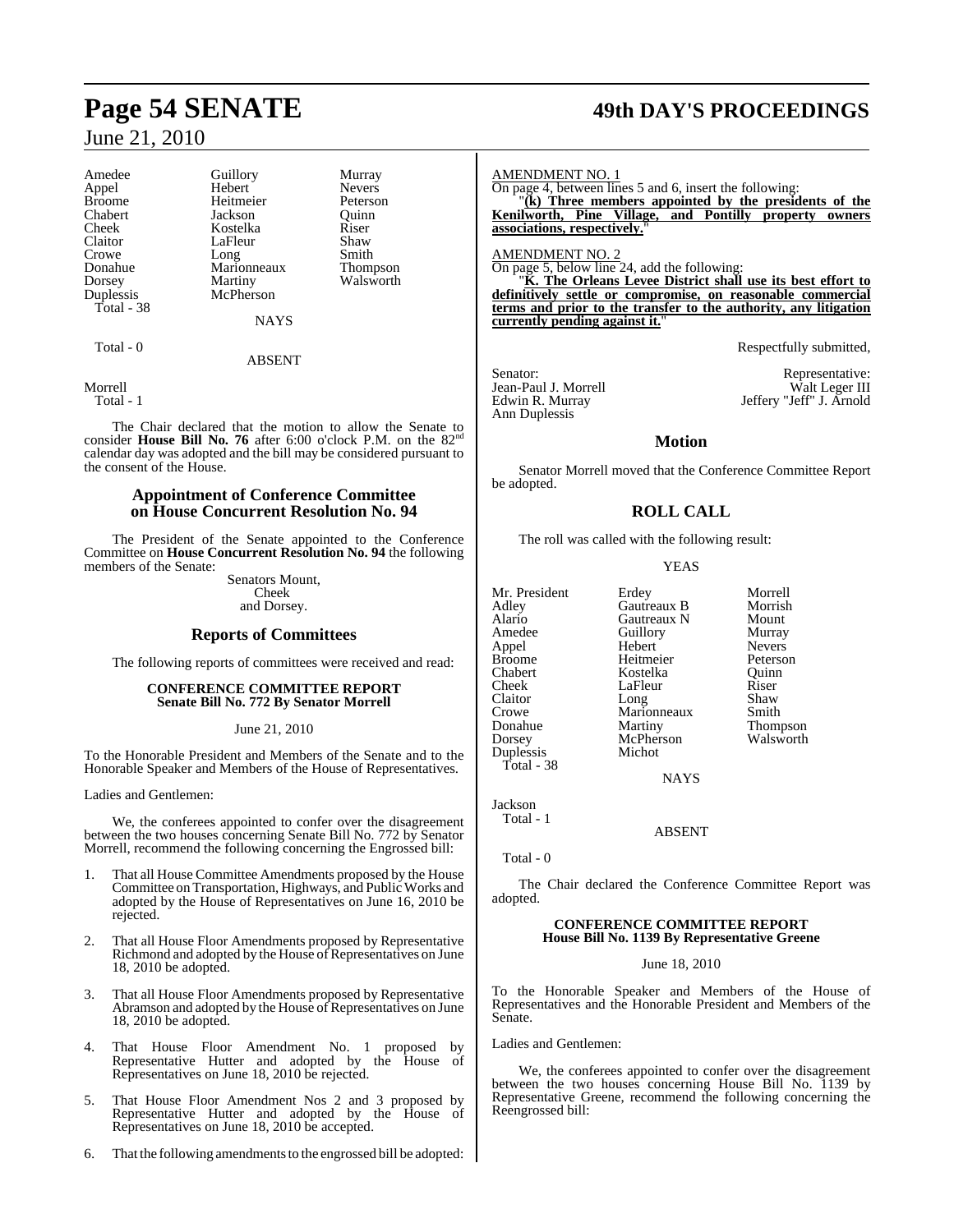## **49th DAY'S PROCEEDINGS Page 55 SENATE**

# June 21, 2010

1. That the set of Senate Committee Amendments proposed by the Senate Committee on Transportation, Highways and Public Works and adopted by the Senate on June 4, 2010, be rejected. Respectfully submitted, Representative: Senator: Senator: Senator: Senator: Senator: Senator: Senator: Senator: Senator: Senator: Senator: Senator: Senator: Senator: Senator: Senator: Senator: Senator: Senator: Senator: Senator: Senator: Senator: Joe McPherson<br>Dan Claitor Nita Rusich Hutter Jane H. Smith **Motion** Senator Claitor moved that the Conference Committee Report be adopted. **ROLL CALL** The roll was called with the following result: YEAS Mr. President Erdey Morrell Adley Gautreaux B Morrish Alario Gautreaux N Murray<br>Amedee Guillory Nevers Amedeu<br>
Amedeu<br>
Amedeu<br>
Referson<br>
Peterson Appel Hebert Peterson<br>
Heitmeier Ouinn Broome Heitmeier Quinn<br>
Chabert Jackson Riser Chabert Jackson Riser Cheek Kostelka Shaw<br>Claitor LaFleur Smith LaFleur Crowe Long Thompson<br>
Donahue Martiny Walsworth Donahue Martiny Walsworth<br>
Dorsey McPherson McPherson<br>Michot Duplessis Total - 37 NAYS Total - 0 ABSENT Marionneaux Mount Total - 2 The Chair declared the Conference Committee Report was adopted. AMENDMENT NO. 2 On page 1, line 2, after "2023(A)" and before the comma "," insert "and to enact 2154(B)(10)" AMENDMENT NO. 3 On page 1, line 4, after "activities;" insert "to provide for issuance and conditions of certain solid waste permits; AMENDMENT NO. 4 On page 1, line 6, after "reenacted" insert "and  $2154(B)(10)$  is hereby enacted" AMENDMENT NO. 5 On page 1, line 17, after "years." delete the remainder of the line and delete lines 17 and 18, and insert the following: "(2) In addition, a permit for a solid waste landfill may be issued for a term that equals the estimated life of the landfill based on landfill capacity, but in no case shall such term exceed twenty years. At the end of the term, the department may, in accordance with rules and regulations, extend or reissue a permit, registration, variance, or license for such landfill for another term of up to twenty years. All permits issued to allow operation of a solid waste landfill shall include conditions requiring annual certification of compliance with the permit as required by regulations promulgated in accordance with  $R.S. 30:2154(B)(10)$ . \* \* \* §2154. Powers; duties; restrictions; prohibitions; penalties \* \* \* B. The secretary is hereby directed: \* \* \* To adopt rules and regulations requiring annual certifications of compliance for all solid waste disposal and processing facilities permitted under the regulations adopted pursuant to this Section. The regulations adopted for annual certifications of compliance shall specify any general compliance conditions such as capacity and total amounts of waste generated, processed, or disposed that shall be certified annually and shall also provide for annual certification of permit conditions for which annual compliance certification is required based on the specific permit issued. Respectfully submitted, Representative: Senator: Senator: Senator: Senator: Senator: Senator: Senator: Senator: Senator: Senator: Senator: Senator: Senator: Senator: Senator: Senator: Senator: Senator: Senator: Senator: Senator: Senator: Senator: Karen Gaudet St. Germain "Jody" Amedee Gordon Dove<br>Eddie J. Lambert

#### **CONFERENCE COMMITTEE REPORT House Bill No. 896 By Representative St. Germain**

#### June 21, 2010

To the Honorable Speaker and Members of the House of Representatives and the Honorable President and Members of the Senate.

Ladies and Gentlemen:

We, the conferees appointed to confer over the disagreement between the two houses concerning House Bill No. 896 by Representative St. Germain, recommend the following concerning the Engrossed bill:

- 1. That Senate Floor Amendment Nos. 1 through 5 proposed by Senator Amedee and adopted by the Senate on June 15, 2010, be rejected.
- 2. That the following amendments to the engrossed bill be adopted:

## AMENDMENT NO. 1

On page 1, line 8, after "A." insert " $(1)$ "

Daniel "Danny" Martiny

### **Motion**

Senator Amedee moved that the Conference Committee Report be adopted.

### **ROLL CALL**

The roll was called with the following result:

### YEAS

| Mr. President | Gautreaux B | Morrish       |
|---------------|-------------|---------------|
| Alario        | Gautreaux N | Mount         |
| Amedee        | Guillory    | Murray        |
| Appel         | Hebert      | <b>Nevers</b> |
| <b>Broome</b> | Heitmeier   | Peterson      |
| Chabert       | Jackson     | Ouinn         |
| Cheek         | LaFleur     | Riser         |
| Claitor       | Long        | Shaw          |
| Crowe         | Martiny     | Smith         |
| Dorsey        | McPherson   | Walswor       |
| Duplessis     | Michot      |               |
| Erdey         | Morrell     |               |
| Total - 34    |             |               |
|               | NAYS        |               |

Guillory Murray<br>Hebert Nevers Martiny Smith<br>
McPherson Walsworth

**NAYS** 

Total - 0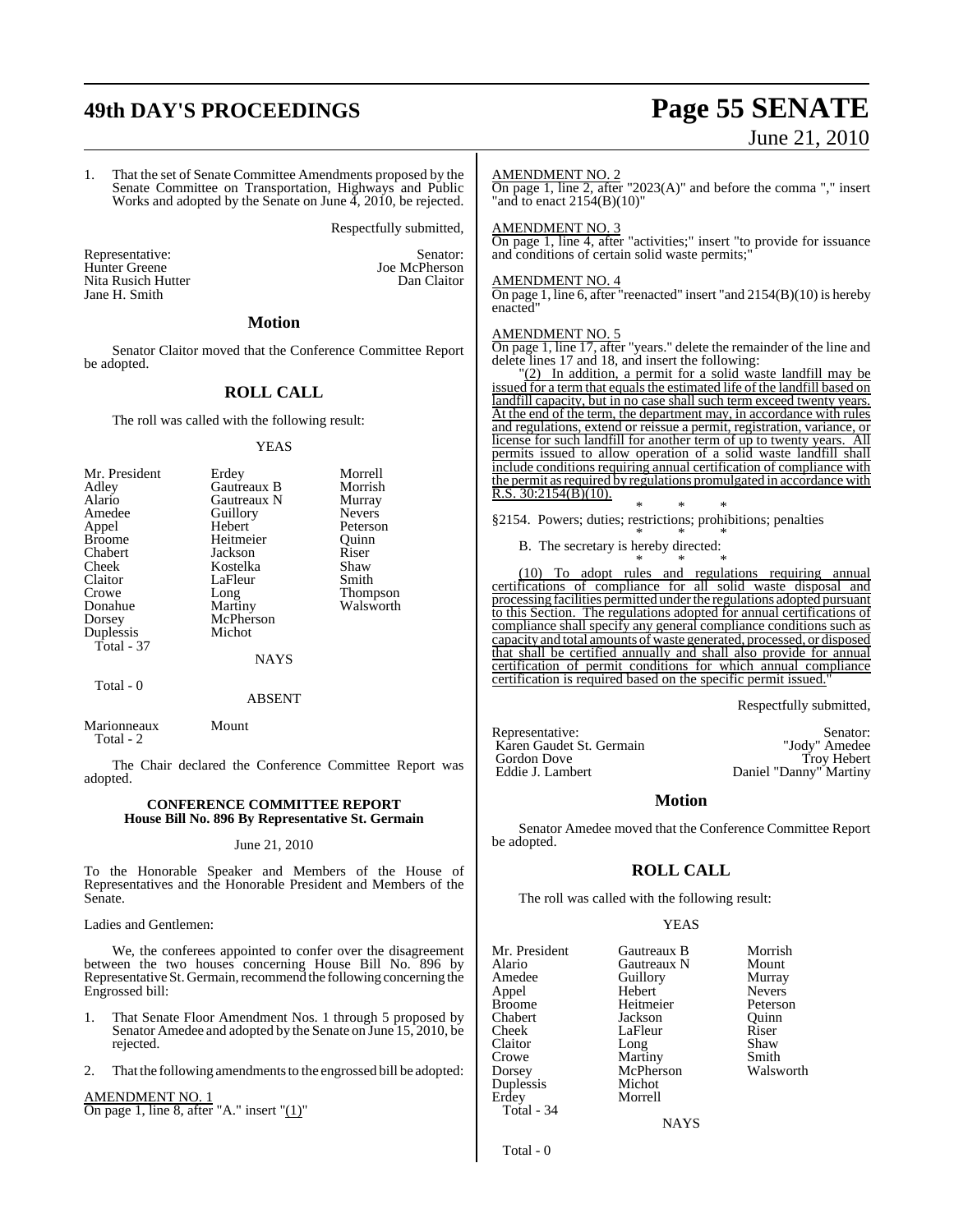#### ABSENT

Adley Kostelka Thompson<br>Donahue Marionneaux Total - 5

Marionneaux

The Chair declared the Conference Committee Report was adopted.

#### **CONFERENCE COMMITTEE REPORT House Bill No. 389 By Representative Leger**

#### June 21, 2010

To the Honorable Speaker and Members of the House of Representatives and the Honorable President and Members of the Senate.

Ladies and Gentlemen:

We, the conferees appointed to confer over the disagreement between the two houses concerning House Bill No. 389 by Representative Leger, recommend the following concerning the Engrossed bill:

- 1. That the set of Senate Committee Amendments proposed by the Senate Committee on Local and Municipal Affairs and adopted by the Senate on June 11, 2010, be rejected.
- 2. That the set of Senate Floor Amendments proposed by Senator Morrell and adopted by the Senate on June 17, 2010, be rejected.
- 3. That the following amendment to the engrossed bill be adopted:

AMENDMENT NO. 1 On page 2, line 5, after "(2)" and before "The terms" delete "(a)"

Respectfully submitted,

Ann Duplessis

Representative: Senator:<br>
Walt Leger III Sean-Paul J. Morrell Walt Leger III Jean-Paul J. Morrell Regina Barrow **Karen Carter Peterson**<br> **Rared Brossett** Ann Duplessis

**Motion**

Senator Peterson moved that the Conference Committee Report be adopted.

### **ROLL CALL**

The roll was called with the following result:

#### YEAS

| Mr. President | Erdey       | Morrell       |
|---------------|-------------|---------------|
| Adley         | Gautreaux B | Morrish       |
| Alario        | Gautreaux N | Mount         |
| Amedee        | Guillory    | Murray        |
| Appel         | Hebert      | <b>Nevers</b> |
| <b>Broome</b> | Heitmeier   | Peterson      |
| Chabert       | Jackson     | Ouinn         |
| Cheek         | Kostelka    | Riser         |
| Claitor       | LaFleur     | Shaw          |
| Crowe         | Long        | Smith         |
| Donahue       | Martiny     | Thompson      |
| Dorsey        | McPherson   | Walsworth     |
| Duplessis     | Michot      |               |
| Total - 38    |             |               |

## **Page 56 SENATE 49th DAY'S PROCEEDINGS**

**NAYS** 

ABSENT

Marionneaux Total - 1

 $Total - 0$ 

The Chair declared the Conference Committee Report was adopted.

#### **Motion**

Senator Morrish moved that House Bill No. 977 be recommitted.

#### **HOUSE BILL NO. 977—**

BY REPRESENTATIVE HARRISON AN ACT

To amend and reenact R.S.  $30:136(A)(1)(c)$  and to enact R.S. 44:4(44), relative to the office of mineral resources; to provide for the confidentiality of records while an audit is being performed by the office of mineral resources of the Department of Natural Resources; and to provide for related matters.

Without objection, the bill was recommitted.

#### **CONFERENCE COMMITTEE REPORT House Bill No. 260 By Representative Abramson**

June 21, 2010

To the Honorable Speaker and Members of the House of Representatives and the Honorable President and Members of the Senate.

Ladies and Gentlemen:

We, the conferees appointed to confer over the disagreement between the two houses concerning House Bill No. 260 by Representative Abramson, recommend the following concerning the Reengrossed bill:

- 1. That the set of Senate Floor Amendments proposed by Senator Murray and adopted by the Senate on June 11, 2010, be rejected.
- 2. That the following amendments to the reengrossed bill be adopted:

#### AMENDMENT NO. 1

On page 1, line 2, change "966(E)" to "966(B) and  $(E)$ "

#### AMENDMENT NO. 2

On page 1, line 8, change "966 $(E)$  is" to "966 $(B)$  and  $(E)$  are"

#### AMENDMENT NO. 3

On page 1, between lines 11 and 12, insert the following:

"B. The motion for summary judgment, memorandum in support thereof, and supporting affidavits shall be served at least fifteen days before the time specified for the hearing within the time limits provided in District Court Rule 9.9. For good cause, the court shall give the adverse party additional time to file a response, including opposing affidavits or depositions. The adverse party may serve opposing affidavits, and if such opposing affidavits are served, the opposing affidavits and anymemorandumin support thereofshall be served pursuant to Article 1313 at least eight days prior to the date of the hearing unless the Rules for Louisiana District Courts provide to the contrary within the time limits provided in District Court Rule 9.9. The judgment sought shall be rendered forthwith if the pleadings, depositions, answersto interrogatories, and admissions on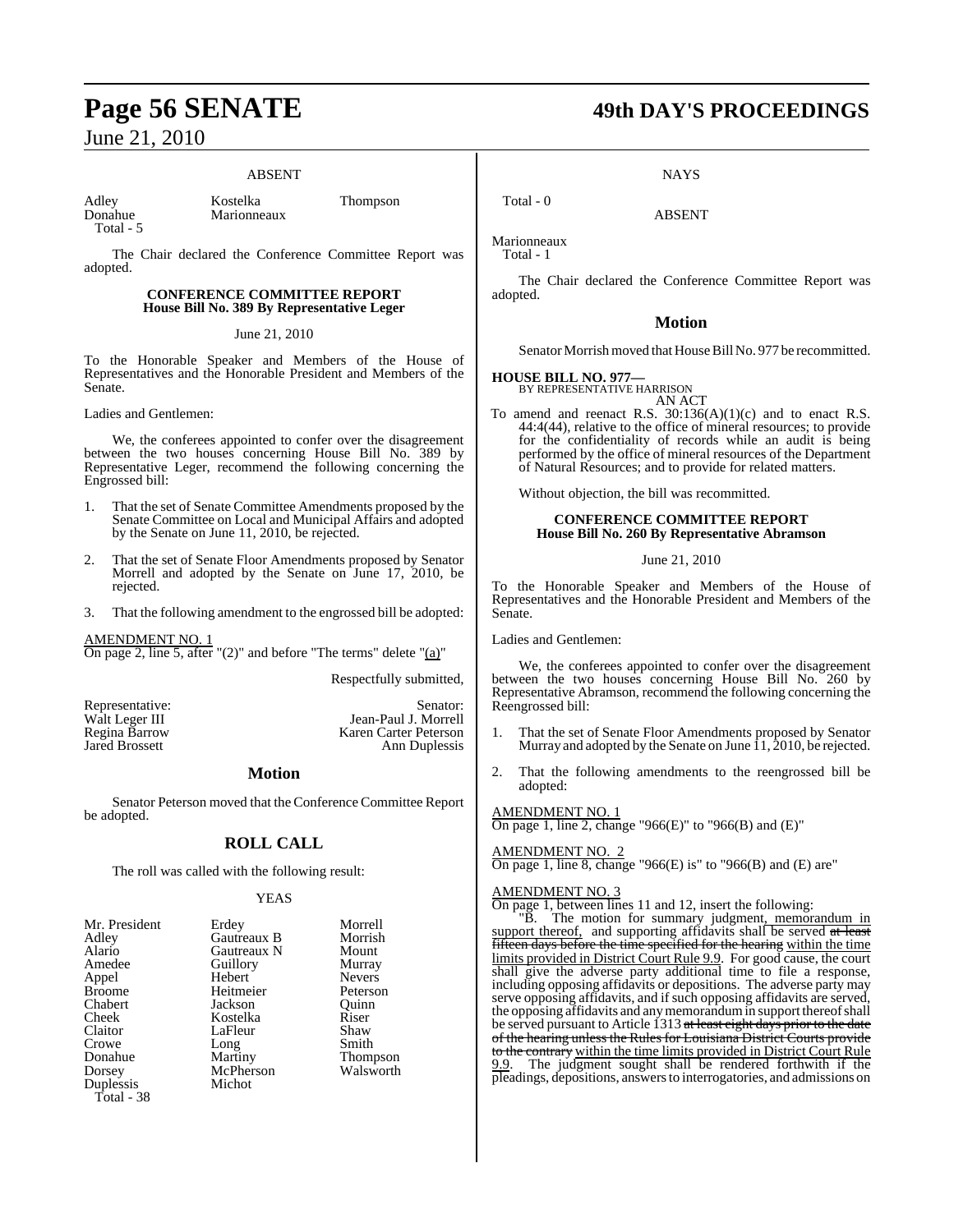## **49th DAY'S PROCEEDINGS Page 57 SENATE**

# June 21, 2010

file, together with the affidavits, if any, show that there is no genuine issue as to material fact, and that mover is entitled to judgment as a matter of law.

\* \* \*"

Respectfully submitted,

Representative: Senator: Senator: Senator: Senator: Senator: Senator: Senator: Senator: Senator: Senator: Senator: Senator: Senator: Senator: Senator: Senator: Senator: Senator: Senator: Senator: Senator: Senator: Senator: Timothy G. Burns<br>Nick Lorusso

Neil C. Abramson<br>
Timothy G. Burns<br>
Timothy G. Burns<br>
The Quinn Karen Carter Peterson

#### **Motion**

Senator Murray moved that the Conference Committee Report be adopted.

#### **ROLL CALL**

The roll was called with the following result:

#### YEAS

| Mr. President | Erdey       | Morrell         |
|---------------|-------------|-----------------|
| Adley         | Gautreaux B | Morrish         |
| Alario        | Gautreaux N | Mount           |
| Amedee        | Guillory    | Murray          |
| Appel         | Hebert      | <b>Nevers</b>   |
| <b>Broome</b> | Heitmeier   | Peterson        |
| Cheek         | Jackson     | Ouinn           |
| Claitor       | Kostelka    | Riser           |
| Crowe         | Long        | Shaw            |
| Donahue       | Martiny     | Smith           |
| Dorsey        | McPherson   | <b>Thompson</b> |
| Duplessis     | Michot      | Walsworth       |
| Total - 36    |             |                 |
|               | <b>NAYS</b> |                 |

Total - 0

#### ABSENT

Chabert LaFleur Marionneaux

Total - 3

The Chair declared the Conference Committee Report was adopted.

#### **CONFERENCE COMMITTEE REPORT House Bill No. 627 By Representative Gallot**

#### June 20, 2010

To the Honorable Speaker and Members of the House of Representatives and the Honorable President and Members of the Senate.

Ladies and Gentlemen:

We, the conferees appointed to confer over the disagreement between the two houses concerning House Bill No. 627 by Representative Gallot, recommend the following concerning the Engrossed bill:

- 1. That Senate Committee Amendments Nos. 1 through 5 proposed by the Senate Committee on Senate and Governmental Affairs and adopted by the Senate on June 10, 2010, be rejected.
- 2. That Senate Floor Amendment No. 1 proposed by Senator Kostelka and adopted by the Senate on June 16, 2010, be rejected.
- 3. That the following amendments to the engrossed bill be adopted:

#### AMENDMENT NO. 1

On page 1, line 2, after "amend and reenact" insert "R.S.  $17:71.3(E)(2)$ ,"

#### AMENDMENT NO. 2

On page 1, line 2, after "1903," insert "and R.S. 33:382(G) and  $137\text{I}(\check{C})$ ,"

#### AMENDMENT NO. 3

On page 1, between lines 6 and 7, insert the following:

"Section 1. R.S. 17:71.3(E)(2) is hereby amended and reenacted to read as follows:

§71.3. Procedure for accomplishing reapportionment, special election districts; effective date of same \* \* \*

E.

\* \* \* (2)(a) Notwithstanding the provisions of R.S. 17:71.3(E)(1) or any other law to the contrary, if a school board is unable to meet the federal guideline of plus or minus five percent deviation comply with applicable lawregarding redistricting and reapportionment, including adherence to traditional redistricting principles, in the creation of its redistricting or reapportionment plan through the use of whole precincts, the school board may, in the creation of its redistricting or reapportionment plan, divide a precinct into portions which are bounded by visible features which are census tabulation boundaries. No such precinct shall be divided into more than two school board districts. No school board district shall contain more than two three divided precincts. The division of any precinct as a result of the boundary between a city school system and a parish school system different school systems crossing the precinct shall be pre-cleared by the United States Justice Department and shall not be counted towards the limitation on the number of divided precincts allowed in each school board district.

(b) The provisions of this Paragraph shall be applicable only in cases in which the number of members of the school board is not equal to the number of members of the parish governing authority of parish in which the school board is domiciled.

(c)The provisions of this Paragraph shall not be construed as authority for a school board which has adopted or accomplished reapportionment or is able to reapportion itself using whole precincts to divide precincts.

(b) Any plan adopted by a school board in contravention of this Subsection shall be null and void, and no election shall be conducted using any ballot based on such a null and void plan. Any declaration of nullity of a plan pursuant to this Subparagraph shall be by a court of competent jurisdiction. In the event a plan is declared null, such declaration shall not affect the validity or legality of any actions taken by, ordinances or regulations adopted by, or contracts entered into by the school board elected pursuant to the null plan.

(d) In the event that a school board is denied preclearance of its reapportionment plan pursuant to the Voting Rights Act and the defect which serves as the basis for that denial can be remedied by the subdivision of precincts, the school board shall use the provisions of this Paragraph to remedy such defect. \* \* \*"

#### AMENDMENT NO. 4

On page 1, line 7, change "Section 1." to "Section 2."

#### AMENDMENT NO. 5

On page 1, line 19, after "reapportionment" insert a comma "," and "including adherence to traditional redistricting principles,"

#### AMENDMENT NO. 6

On page 2, at the end of line 20, after "plan." insert "Any declaration of nullity of a plan pursuant to this Paragraph shall be by a court of competent jurisdiction. In the event a plan is declared null, such declaration shall not affect the validity or legality of any actions taken by, ordinances or regulations adopted by, or contracts entered into by the governing authority elected pursuant to the null plan."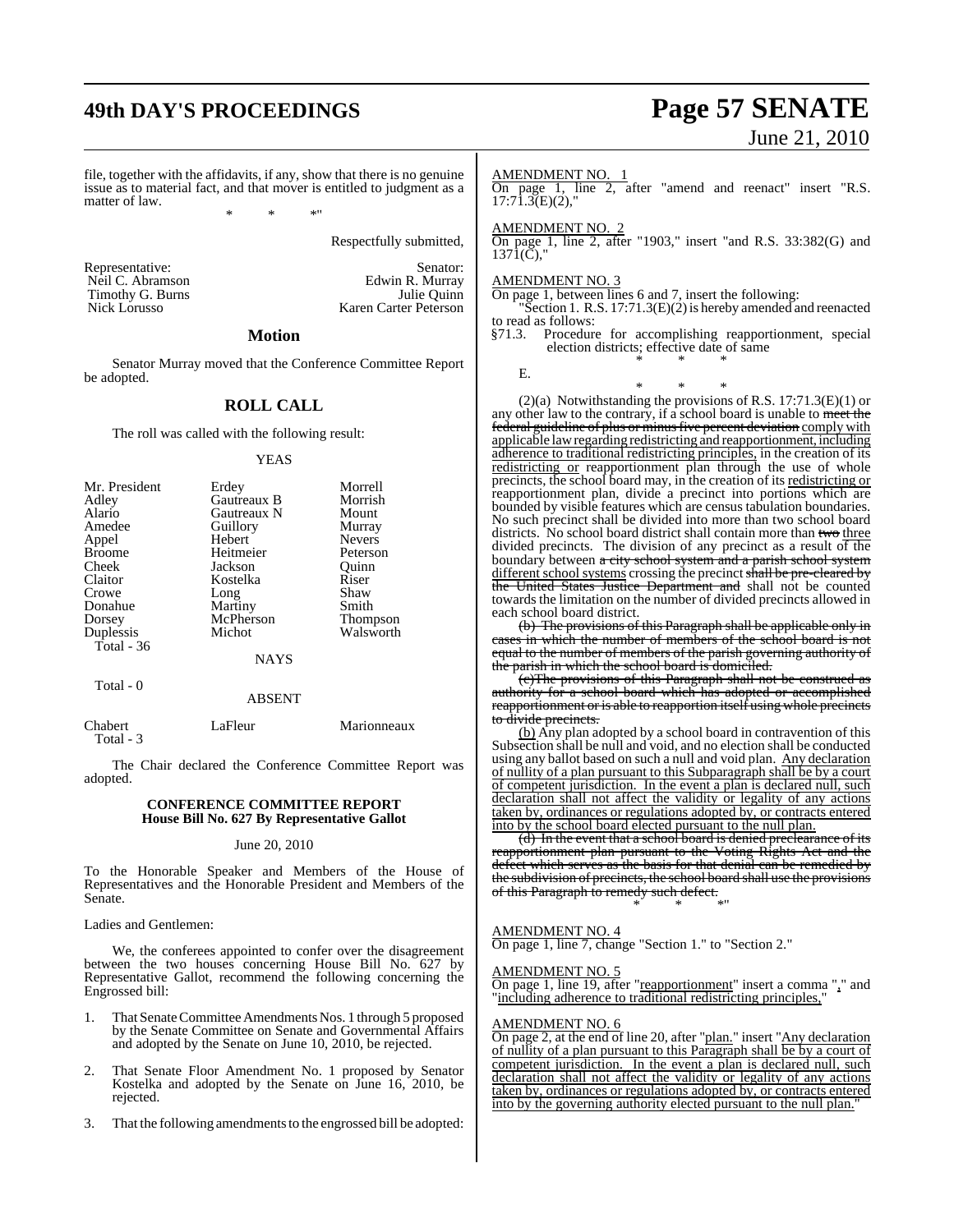## **Page 58 SENATE 49th DAY'S PROCEEDINGS**

June 21, 2010

AMENDMENT NO. 7

On page 3, between lines 7 and 8, insert the following: Section 3. R.S.  $33:382(G)$  and  $1371(C)$  are hereby amended

and reenacted to read as follows:

§382. Number of aldermen; election; municipal districts; divisions of the board

\* \* \*  $G.(1)$  The boundaries of any election district for a new redistricting or apportionment plan from which members of a municipal governing authority are elected shall contain, to the extent practicable, whole election precincts established by the parish governing authority under R.S. 18:532 or 532.1.

(2) If the municipal governing authority is unable to comply with applicable law regarding redistricting and reapportionment, including adherence to traditional redistricting principles, in the creation of its redistricting or apportionment plan using whole precincts, the municipal governing authority may divide a precinct into portionsthat are bounded by visible census tabulation boundaries or census tabulation boundaries that are the boundaries of the municipality, as applicable.

(3) The portion of any precinct within the boundary of a municipality which is divided only because it contains incorporated and unincorporated portions shall be considered to be a whole precinct for the purposes of this Subsection.

(4) The municipal governing authority shall make every effort to minimize the number of portions the governing authority divides a precinct into and the number of precincts the governing authority divides into portions.

\* \* \* §1371. Reapportionment of municipal districts required after each decennial census; effective date \* \* \*

 $C.(1)$  The boundaries of any election district for a new redistricting or apportionment plan from which members of a municipal governing authority are elected shall contain, to the extent practicable, whole election precincts established by the parish governing authority under R.S. 18:532 or 532.1.

(2) If the municipal governing authority is unable to comply with applicable law regarding redistricting and reapportionment, including adherence to traditional redistricting principles, in in the creation of its redistricting or apportionment plan using whole precincts, the municipal governing authority may divide a precinct into portions that are bounded by visible census tabulation boundaries or census tabulation boundaries that are the boundaries of the municipality, as applicable.

(3) The portion of any precinct within the boundary of a municipality which is divided only because it contains incorporated and unincorporated portions shall be considered to be a whole precinct for the purposes of this Subsection.

(4) The municipal governing authority shall make every effort to minimize the number of portions the governing authority divides a precinct into and the number of precincts the governing authority divides into portions.

#### AMENDMENT NO. 8

On page 3, line 8, change "Section 2." to "Section 4."

Respectfully submitted,

| Representative:            | Senator:                 |
|----------------------------|--------------------------|
| Richard "Rick" Gallot, Jr. | Robert W. "Bob" Kostelka |
| Anthony V. Ligi            | "Jody" Amedee            |
| M. J. "Mert" Smiley, Jr.   | David Heitmeier          |

#### **Motion**

Senator Kostelka moved that the Conference Committee Report be adopted.

## **ROLL CALL**

The roll was called with the following result:

YEAS

Mr. President Erdey Morrell<br>Adley Gautreaux B Mount Alario Gautreaux N Murray<br>Amedee Hebert Nevers Amedee Hebert Nevers<br>
Appel Heitmeier Peterson Appel Heitmeier Peterson Broome **Jackson** Quinn<br>Chabert **Chaber** Kostelka Riser Chabert Kostelka Riser Claitor Long<br>Crowe Martiny Crowe Martiny Thompson<br>
Dorsey McPherson Walsworth Duplessis Total - 35

Total - 0

LaFleur Shaw<br>Long Smith McPherson<br>Michot

**Gautreaux B** Mount<br> **Gautreaux N** Murray

NAYS

#### ABSENT

Donahue Marionneaux<br>
Guillory Morrish Guillory Total -  $4$ 

The Chair declared the Conference Committee Report was adopted.

#### **Rules Suspended**

Senator Chaisson asked for and obtained a suspension of the rules to take up at this time:

#### **House Bills and Joint Resolutions on Third Reading and Final Passage, Subject to Call**

#### **Message from the House**

#### **CONSIDERATION OF A BILL ON THIRD READING**

Monday, June 21, 2010

To the Honorable President and Members of the Senate:

I am directed to inform your honorable body that the House of Representatives has agreed by two-thirds vote of the elected members to allow the Senate to consider **House Bill No. 76** by Representative Fannin on Third Reading after 6:00 o'clock P.M. on the  $82<sup>nd</sup>$ Calendar Day of this Regular Session.

> Respectfully submitted, ALFRED W. SPEER Clerk of the House of Representatives

### **Called from the Calendar**

Senator Chaisson asked that House Bill No. 76 be called from the Calendar.

#### **HOUSE BILL NO. 76—**

BY REPRESENTATIVE FANNIN AN ACT

To provide for the establishment and reestablishment of agency ancillary funds, to be specifically known as internal service funds, auxiliary accounts, or enterprise funds for certain state institutions, officials, and agencies; to provide for appropriation of funds; and to regulate the administration of said funds.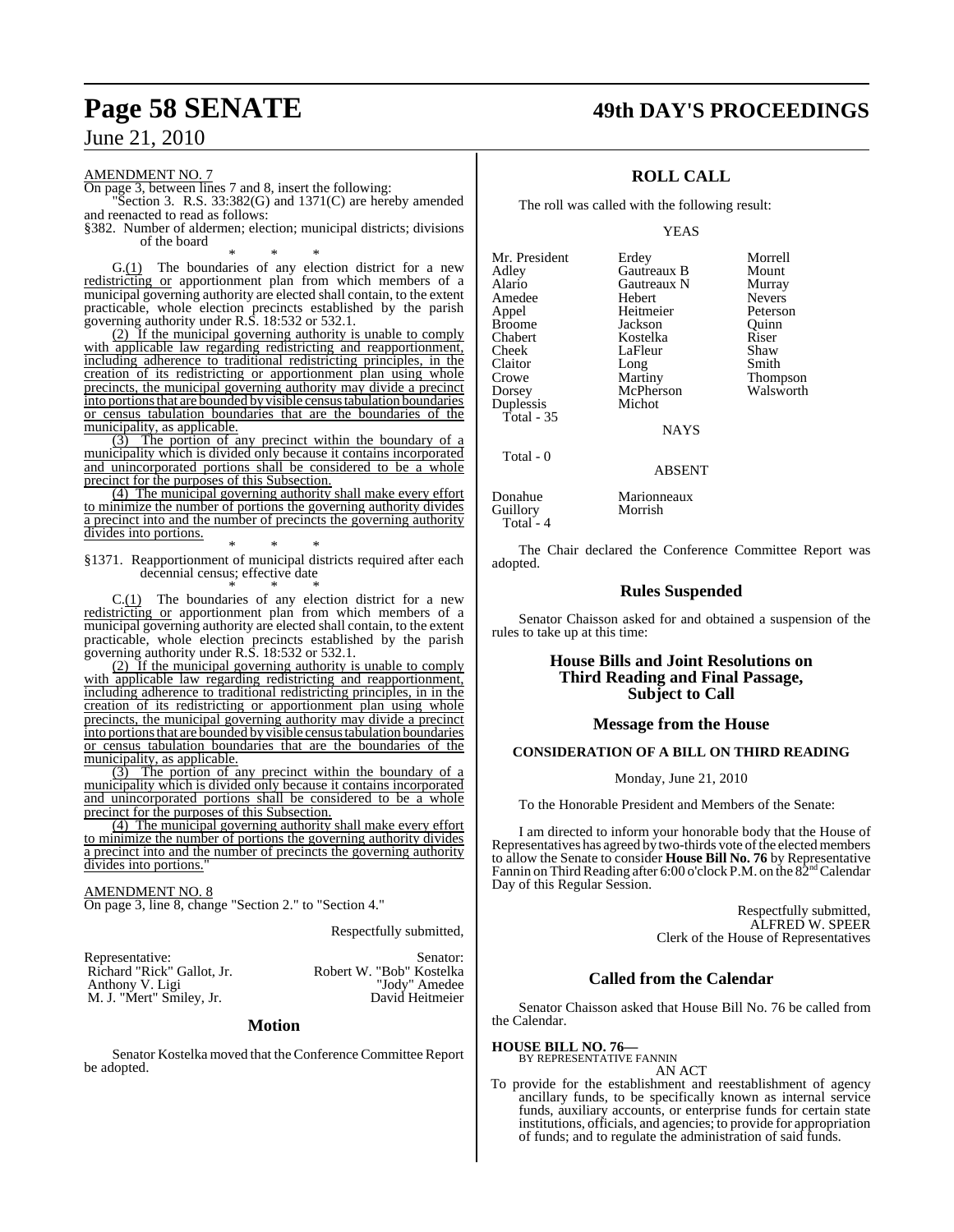# **49th DAY'S PROCEEDINGS Page 59 SENATE**

# June 21, 2010

| <b>Floor Amendments</b>                                                                                                                                                                                                                                                                                                                                |                                                     |         | Payable out of the State General Fund by<br>Statutory Dedications out of the Overcollections                                                                                                   |              |
|--------------------------------------------------------------------------------------------------------------------------------------------------------------------------------------------------------------------------------------------------------------------------------------------------------------------------------------------------------|-----------------------------------------------------|---------|------------------------------------------------------------------------------------------------------------------------------------------------------------------------------------------------|--------------|
|                                                                                                                                                                                                                                                                                                                                                        | Senator Chaisson proposed the following amendments. |         | Fund to the Parish Councils on Aging Program for<br>the Rapides Council on Aging                                                                                                               | \$<br>50,000 |
| <b>SENATE FLOOR AMENDMENTS</b>                                                                                                                                                                                                                                                                                                                         |                                                     |         | Payable out of the State General Fund by                                                                                                                                                       |              |
| Amendments proposed by Senator Chaisson to Engrossed House Bill<br>No. 76 by Representative Fannin                                                                                                                                                                                                                                                     |                                                     |         | Statutory Dedications out of the Overcollections<br>Fund to the Parish Councils on Aging Program for<br>the Vernon Council on Aging, Inc                                                       | \$<br>25,000 |
| <b>AMENDMENT NO. 1</b><br>On page 12, between lines 16 and 17, insert the following:                                                                                                                                                                                                                                                                   |                                                     |         | Payable out of the State General Fund by<br>Statutory Dedications out of the Overcollections<br>Fund to the Parish Councils on Aging Program for                                               |              |
| "Section 8. The appropriations and allocations contained in this<br>Section shall be in addition to and supplemental to all of the<br>appropriations made in the Act which originated as House Bill No. 1<br>of the 2010 Regular Session of the Legislature, and the appropriations                                                                    |                                                     |         | the Beauregard Council on Aging, Inc<br>Payable out of the State General Fund by                                                                                                               | \$<br>25,000 |
| and allocations made in this Section shall be deemed to be<br>incorporated into, made a part of, and expended in accordance with<br>and in all respects shall be subject to all of the conditions,<br>stipulations, and provisions of Sections 1 through 18 of the Act which                                                                           |                                                     |         | Statutory Dedications out of the Overcollections<br>Fund to the Parish Councils on Aging Program for<br>the Grant Council on Aging                                                             | \$<br>10,000 |
| originated as House Bill No. 1 of the 2010 Regular Session of the<br>Legislature. In accordance with the provisions of R.S. 39:57.1, the<br>commissioner of administration shall notify each budget unit<br>receiving an allocation or appropriation in this Section as to the<br>nature and amount of allocation or appropriation contained herein no |                                                     |         | Payable out of the State General Fund by<br>Statutory Dedications out of the Overcollections<br>Fund to the Parish Councils on Aging Program for<br>the LaSalle Council on Aging               | \$<br>10,000 |
| later than two weeks after the effective date of this Act.<br><b>EXECUTIVE DEPARTMENT</b>                                                                                                                                                                                                                                                              |                                                     |         | Payable out of the State General Fund by<br>Statutory Dedications out of the Overcollections<br>Fund to the Parish Councils on Aging Program for                                               |              |
| 01-100 EXECUTIVE OFFICE                                                                                                                                                                                                                                                                                                                                |                                                     |         | the Bienville Council on Aging                                                                                                                                                                 | \$<br>20,000 |
| Payable out of the State General Fund by<br>Statutory Dedications out of the Overcollections                                                                                                                                                                                                                                                           |                                                     |         | Payable out of the State General Fund by<br>Statutory Dedications out of the Overcollections<br>Fund to the Parish Councils on Aging Program for<br>the Winn Council on Aging                  | \$<br>20,000 |
| Fund to the Administrative Program for the<br><b>Witness Protection Services Board</b>                                                                                                                                                                                                                                                                 | \$                                                  | 10,000  | Payable out of the State General Fund by                                                                                                                                                       |              |
| Payable out of the State General Fund by<br>Statutory Dedications out of the Overcollections<br>Fund for activities associated with reconnaissance<br>and feasibility level documentation for the South                                                                                                                                                |                                                     |         | Statutory Dedications out of the Overcollections<br>Fund to the Parish Councils on Aging Program for<br>the Jackson Council on Aging                                                           | \$<br>20,000 |
| Central Louisiana study resolution adopted by<br>the U.S. House of Representatives' Committee<br>on Transportation and Infrastructure to improve<br>hurricane and flood protection for the vicinity<br>of Iberia, St. Mary, and St. Martin Parishes                                                                                                    | \$                                                  | 125,000 | Payable out of the State General Fund by<br>Statutory Dedications out of the Overcollections<br>Fund to the Parish Councils on Aging Program for<br>the West Feliciana Parish Council on Aging | \$<br>10,000 |
| 01-133 OFFICE OF ELDERLY AFFAIRS                                                                                                                                                                                                                                                                                                                       |                                                     |         | Payable out of the State General Fund by<br>Statutory Dedications out of the Overcollections<br>Fund to the Parish Councils on Aging Program for<br>the East Feliciana Parish Council on Aging | \$<br>10,000 |
| Payable out of the State General Fund by<br>Statutory Dedications out of the Overcollections<br>Fund to the Parish Councils on Aging Program for<br>the Jefferson Parish Council on Aging (East                                                                                                                                                        |                                                     |         | Payable out of the State General Fund by<br>Statutory Dedications out of the Overcollections<br>Fund to the Parish Councils on Aging Program for                                               |              |
| Jefferson) for the Meals on Wheels Program                                                                                                                                                                                                                                                                                                             | \$                                                  | 50,000  | the St. Helena Council on Aging                                                                                                                                                                | \$<br>10,000 |
| Payable out of the State General Fund by<br>Statutory Dedications out of the Overcollections<br>Fund to the Parish Councils on Aging Program for<br>the Jefferson Council on Aging (West Jefferson) for<br>the Meals on Wheels Program                                                                                                                 | \$                                                  | 50,000  | Payable out of the State General Fund by<br>Statutory Dedications out of the Overcollections<br>Fund to the Parish Councils on Aging Program for<br>the Livingston Parish Council on Aging     | \$<br>10,000 |
| Payable out of the State General Fund by                                                                                                                                                                                                                                                                                                               |                                                     |         | Payable out of the State General Fund by                                                                                                                                                       |              |
| Statutory Dedications out of the Overcollections<br>Fund to the Senior Centers Program for the<br>Jefferson Council on Aging for the Gretna                                                                                                                                                                                                            |                                                     |         | Statutory Dedications out of the Overcollections<br>Fund to the Parish Councils on Aging Program for<br>the Tangipahoa Council on Aging                                                        | \$<br>15,000 |
| Senior Center<br>Payable out of the State General Fund by<br>Statutory Dedications out of the Overcollections                                                                                                                                                                                                                                          | \$                                                  | 5,000   | Payable out of the State General Fund by<br>Statutory Dedications out of the Overcollections<br>Fund to the Parish Councils on Aging Program for<br>the Franklin Parish Council on Aging       | \$<br>25,000 |
| Fund to the Senior Centers Program for the<br>Jefferson Council on Aging for the Marrero/Harvey<br>Senior Center                                                                                                                                                                                                                                       | \$                                                  | 5,000   | Payable out of the State General Fund by<br>Statutory Dedications out of the Overcollections<br>Fund to the Parish Councils on Aging Program for                                               |              |
|                                                                                                                                                                                                                                                                                                                                                        |                                                     |         | the Richland Council on Aging                                                                                                                                                                  | \$<br>20,000 |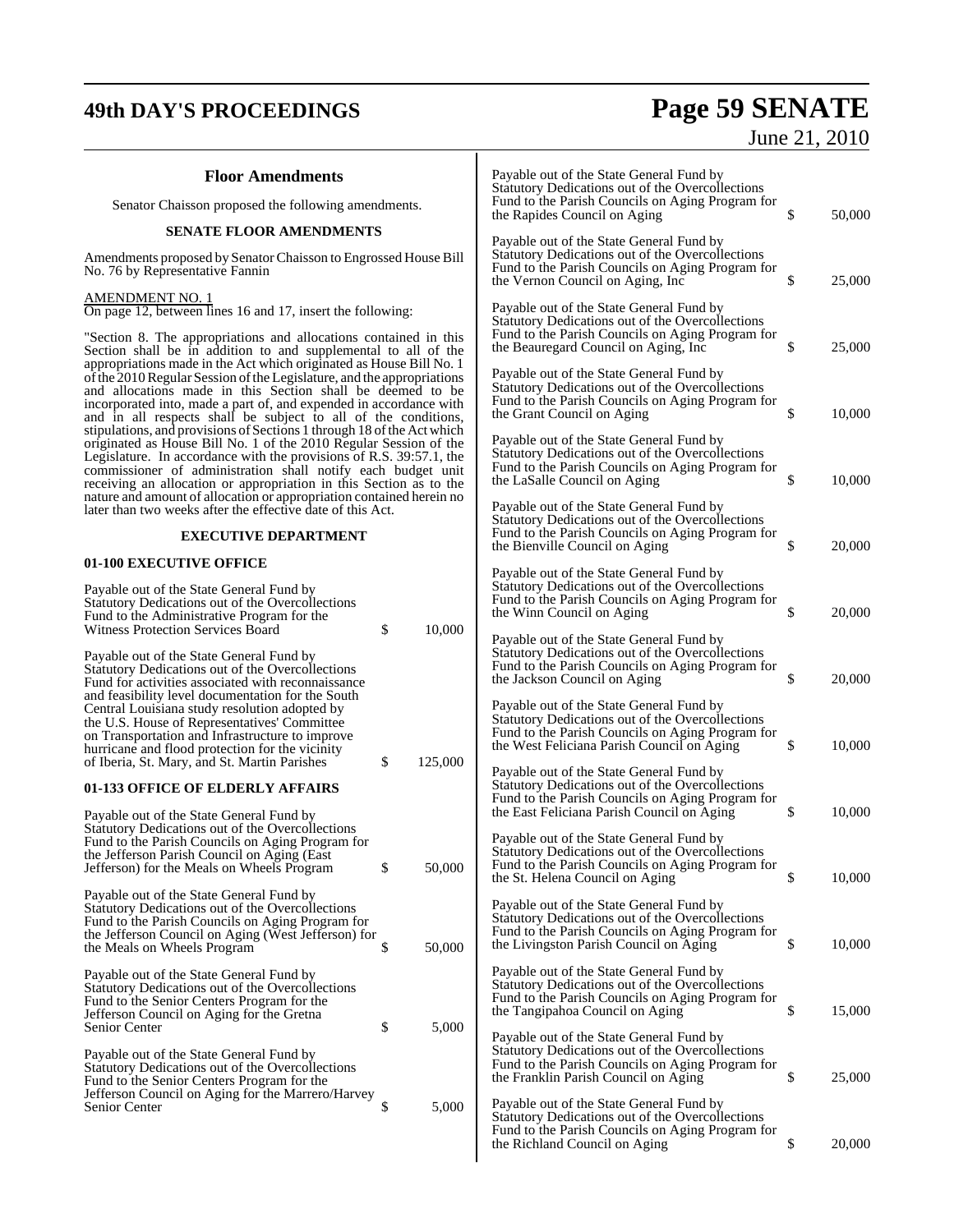# **Page 60 SENATE 49th DAY'S PROCEEDINGS**

# June 21, 2010

| Payable out of the State General Fund by<br>Statutory Dedications out of the Overcollections<br>Fund to the Parish Councils on Aging Program for<br>the Jefferson Council on Aging                    | \$<br>325,000 | Payable out of the State General Fund by<br>Statutory Dedications out of the Overcollections<br>Fund to the Parish Councils on Aging Program<br>for the East Feliciana Council on Aging       | \$<br>10,000 |
|-------------------------------------------------------------------------------------------------------------------------------------------------------------------------------------------------------|---------------|-----------------------------------------------------------------------------------------------------------------------------------------------------------------------------------------------|--------------|
| Payable out of the State General Fund by<br>Statutory Dedications out of the Overcollections<br>Fund to the Parish Councils on Aging Program for<br>the Ouachita Council on Aging, Inc.               | \$<br>50,000  | Payable out of the State General Fund by<br>Statutory Dedications out of the Overcollections<br>Fund to the Parish Councils on Aging Program<br>for the St. Helena Council on Aging           | \$<br>5,000  |
| Payable out of the State General Fund by<br>Statutory Dedications out of the Overcollections<br>Fund to the Parish Councils on Aging Program for<br>the New Orleans Council on Aging, Inc.            | \$<br>6,000   | Payable out of the State General Fund by<br>Statutory Dedications out of the Overcollections<br>Fund to the Parish Councils on Aging Program<br>for the Pointe Coupee Council on Aging, Inc.  | \$<br>10,000 |
| Payable out of the State General Fund by<br>Statutory Dedications out of the Overcollections<br>Fund to the Parish Councils on Aging Program for<br>the East Carroll Council on Aging, Inc.           | \$<br>6,000   | Payable out of the State General Fund by<br>Statutory Dedications out of the Overcollections<br>Fund to the Parish Councils on Aging Program<br>for the Iberville Council on Aging            | \$<br>10,000 |
| Payable out of the State General Fund by<br>Statutory Dedications out of the Overcollections<br>Fund to the Parish Councils on Aging Program for<br>the Concordia Council on Aging, Inc.              | \$<br>6,000   | Payable out of the State General Fund by<br>Statutory Dedications out of the Overcollections<br>Fund to the Parish Councils on Aging Program<br>for the West Baton Rouge Council on Aging     | \$<br>10,000 |
| Payable out of the State General Fund by<br>Statutory Dedications out of the Overcollections<br>Fund to the Parish Councils on Aging Program for<br>the Tensas Council on Aging, Inc.                 | \$<br>6,000   | Payable out of the State General Fund by<br>Statutory Dedications out of the Overcollections<br>Fund to the Parish Councils on Aging<br>Program for the Sabine Council on Aging               | \$<br>10.000 |
| Payable out of the State General Fund by<br>Statutory Dedications out of the Overcollections<br>Fund to the Parish Councils on Aging Program for<br>the Madison Parish Elderly Feeding Site           | \$<br>6,000   | Payable out of the State General Fund by<br>Statutory Dedications out of the Overcollections<br>Fund to the Parish Councils on Aging<br>Program for the Claiborne Voluntary                   |              |
| Payable out of the State General Fund by<br>Statutory Dedications out of the Overcollections<br>Fund to the Parish Councils on Aging Program for<br>the St. Landry Council on Aging                   | \$<br>20,000  | Council on Aging<br>Payable out of the State General Fund by<br>Statutory Dedications out of the Overcollections<br>Fund to the Parish Councils on Aging                                      | \$<br>15,000 |
| Payable out of the State General Fund by<br>Statutory Dedications out of the Overcollections<br>Fund to the Parish Councils on Aging Program for<br>the Evangeline Council on Aging                   | \$<br>5,000   | Program for the Union Council on Aging, Inc.<br>Payable out of the State General Fund by<br>Statutory Dedications out of the Overcollections<br>Fund to the Parish Councils on Aging          | \$<br>20,000 |
| Payable out of the State General Fund by<br>Statutory Dedications out of the Overcollections<br>Fund to the Parish Councils on Aging<br>Program for the Caddo Council on Aging, Inc.                  | \$<br>25,000  | Program for the Morehouse Council on Aging, Inc. \$<br>Payable out of the State General Fund by<br>Statutory Dedications out of the Overcollections<br>Fund to the Parish Councils on Aging   | 15,000       |
| Payable out of the State General Fund by<br>Statutory Dedications out of the Overcollections<br>Fund to the Parish Councils on Aging<br>Program for the East Carroll Council on Aging, Inc. \$        | 5,000         | Program for the West Carroll Council on Aging<br>Payable out of the State General Fund by<br>Statutory Dedications out of the Overcollections<br>Fund to the Parish Councils on Aging Program | \$<br>20,000 |
| Payable out of the State General Fund by<br>Statutory Dedications out of the Overcollections<br>Fund to the Parish Councils on Aging<br>Program for the Richland Voluntary                            |               | for the St. Helena Council on Aging<br>Payable out of the State General Fund by<br>Statutory Dedications out of the Overcollections<br>Fund to the Parish Councils on Aging Program           | \$<br>5,000  |
| Council on Aging, Inc.<br>Payable out of the State General Fund by<br>Statutory Dedications out of the Overcollections                                                                                | \$<br>5,000   | for the East Baton Rouge Council on<br>the Aging, Inc.<br>Payable out of the State General Fund by                                                                                            | \$<br>25,000 |
| Fund to the Parish Councils on Aging<br>Program for the Tensas Council on Aging, Inc.                                                                                                                 | \$<br>5,000   | Statutory Dedications out of the Overcollections<br>Fund to the Parish Councils on Aging Program<br>for the West Ouachita Senior Center, Inc.                                                 | \$<br>50,000 |
| Payable out of the State General Fund by<br>Statutory Dedications out of the Overcollections<br>Fund to the Parish Councils on Aging<br>Program for the Natchitoches Parish Council on<br>Aging, Inc. | \$<br>10,000  | Payable out of the State General Fund by<br>Statutory Dedications out of the Overcollections<br>Fund to the Senior Centers Program for the<br>New Orleans Council on Aging for the Gentilly   |              |
|                                                                                                                                                                                                       |               | Senior Center, Inc.                                                                                                                                                                           | \$<br>50,000 |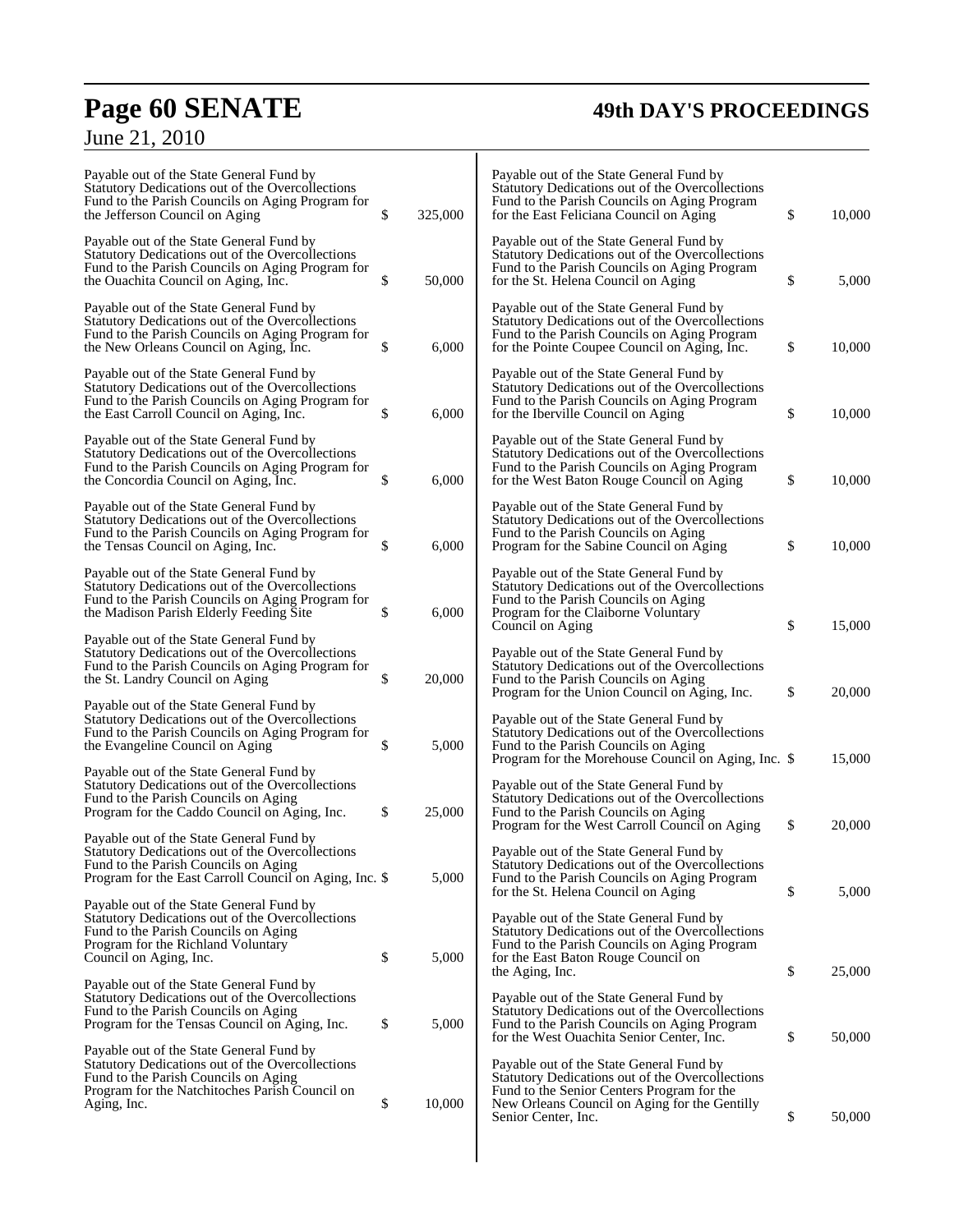## **49th DAY'S PROCEEDINGS Page 61 SENATE** June 21, 2010

| Payable out of the State General Fund by<br>Statutory Dedications out of the Overcollections<br>Fund to the Parish Councils on Aging Program for<br>the New Orleans Council on Aging, Inc. for the<br>Treme Community Education Program, Inc. | \$       | 325,000        | Payable out of the State General Fund by<br>Statutory Dedications out of the Overcollections<br>Fund to the Administrative Program in the<br>\$<br>800,000<br>Office of the Attorney General<br>Payable out of the State General Fund by                                                                                       |
|-----------------------------------------------------------------------------------------------------------------------------------------------------------------------------------------------------------------------------------------------|----------|----------------|--------------------------------------------------------------------------------------------------------------------------------------------------------------------------------------------------------------------------------------------------------------------------------------------------------------------------------|
| Payable out of the State General Fund by<br>Statutory Dedications out of the Overcollections<br>Fund to the Parish Councils on Aging Program<br>for the Caldwell Council on Aging, Inc.                                                       | \$       | 10,000         | Statutory Dedications out of the Overcollections<br>Fund to the Administrative Program for the<br>\$<br>50,000<br>Capital Area Legal Services Corporation<br>Payable out of the State General Fund by                                                                                                                          |
| Payable out of the State General Fund by<br>Statutory Dedications out of the Overcollections<br>Fund to the Parish Councils on Aging Program<br>for the Catahoula Council on The Aging, Inc.                                                  | \$       | 10,000         | Statutory Dedications out of the Overcollections<br>Fund to the Administrative Program for<br>\$<br>civil legal services<br>100,000                                                                                                                                                                                            |
| Payable out of the State General Fund by<br>Statutory Dedications out of the Overcollections<br>Fund to the Parish Councils on Aging Program<br>for the Concordia Council on Aging, Inc.                                                      | \$       | 4,000          | Provided, however, that of the funds appropriated herein, the monies<br>shall be divided equally among the following legal services<br>corporations: Acadiana Legal Service Corporation, Capital Area<br>Legal Services Corporation, Legal Services of North Louisiana, and<br>Southeast Louisiana Legal Services Corporation. |
| Payable out of the State General Fund by                                                                                                                                                                                                      |          |                | OFFICE OF THE LIEUTENANT GOVERNOR                                                                                                                                                                                                                                                                                              |
| Statutory Dedications out of the Overcollections<br>Fund to the Parish Councils on Aging Program                                                                                                                                              |          |                | 04-146 LIEUTENANT GOVERNOR                                                                                                                                                                                                                                                                                                     |
| for the Allen Council on Aging<br>Payable out of the State General Fund by<br>Statutory Dedications out of the Overcollections<br>Fund to the Parish Councils on Aging Program<br>for the Avoyelles Council on Aging, Inc.                    | \$<br>\$ | 7,500<br>7,500 | Payable out of the State General Fund by<br>Statutory Dedications out of the Overcollections<br>Fund to the Louisiana Council on the Social Status<br>\$<br>of Black Boys and Men<br>100,000                                                                                                                                   |
| Payable out of the State General Fund by<br>Statutory Dedications out of the Overcollections<br>Fund to the Parish Councils on Aging Program<br>for the Livingston Parish Council on Aging                                                    | \$       | 10,000         | Payable out of the State General Fund by<br>Statutory Dedications out of the Overcollections<br>Fund to the Grants Program for festivals and cultural<br>40,000<br>activities<br>DEPARTMENT OF ECONOMIC DEVELOPMENT                                                                                                            |
| <b>DEPARTMENT OF VETERANS AFFAIRS</b>                                                                                                                                                                                                         |          |                | <b>05-252 OFFICE OF BUSINESS DEVELOPMENT</b>                                                                                                                                                                                                                                                                                   |
| 03-130 DEPARTMENT OF VETERANS AFFAIRS                                                                                                                                                                                                         |          |                |                                                                                                                                                                                                                                                                                                                                |
| Payable out of the State General Fund by<br>Statutory Dedications out of the Overcollections<br>Fund to the Administrative Program in the<br>Department of Veterans Affairs                                                                   | \$       | 93,561         | Payable out of the State General Fund by<br>Statutory Dedications out of the Overcollections<br>Fund to the Business Development Program for<br>\$<br>the Northeast Louisiana Economic Alliance<br>150,000                                                                                                                     |
| <b>ELECTED OFFICIALS</b><br><b>DEPARTMENT OF STATE</b>                                                                                                                                                                                        |          |                | Payable out of the State General Fund by<br>Statutory Dedications out of the Overcollections<br>Fund to the Business Development Program for<br>the Greenwell Springs Road Economic Development                                                                                                                                |
| 04-139 SECRETARY OF STATE                                                                                                                                                                                                                     |          |                | District<br>100,000<br>æ.                                                                                                                                                                                                                                                                                                      |
| Payable out of the State General Fund by<br>Statutory Dedications out of the Overcollections<br>Fund to the Museums and Other Operations Program<br>for the Eddie Robinson Museum for operations                                              | S        | 20,000         | Payable out of the State General Fund by<br>Statutory Dedications out of the Overcollections<br>Fund to the Business Development Program for<br>the East Feliciana Parish Economic Development<br>\$<br>District<br>25,000                                                                                                     |
| Payable out of the State General Fund by<br>Statutory Dedications out of the Overcollections<br>Fund to the Museums and Other Operations Program                                                                                              |          |                | DEPARTMENT OF CULTURE, RECREATION<br><b>AND TOURISM</b>                                                                                                                                                                                                                                                                        |
| for the Southern Forest Heritage Museum<br>and Research Center                                                                                                                                                                                | \$       | 75,000         | 06-263 OFFICE OF STATE MUSEUM                                                                                                                                                                                                                                                                                                  |
| Payable out of the State General Fund by<br>Statutory Dedications out of the Overcollections                                                                                                                                                  |          |                | Payable out of the State General Fund by<br>Statutory Dedications out of the Overcollections                                                                                                                                                                                                                                   |
| Fund to the Museums and Other Operations<br>Program for the Schepis Foundation, Inc.                                                                                                                                                          | \$       | 50,000         | Fund to the Museum Program for the Louisiana<br>Political Hall of Fame and Museum<br>\$<br>150,000                                                                                                                                                                                                                             |
| <b>DEPARTMENT OF JUSTICE</b>                                                                                                                                                                                                                  |          |                | Payable out of the State General Fund by                                                                                                                                                                                                                                                                                       |
| 04-141 OFFICE OF THE ATTORNEY GENERAL                                                                                                                                                                                                         |          |                | Statutory Dedications out of the Overcollections<br>Fund to the Museum Program for                                                                                                                                                                                                                                             |
| Payable out of the State General Fund by<br>Statutory Dedications out of the Overcollections<br>Fund to the Administrative Program in the<br>Office of the Attorney General                                                                   | \$       | 107,285        | 50,000<br>the Kent Plantation House, Inc.<br>\$                                                                                                                                                                                                                                                                                |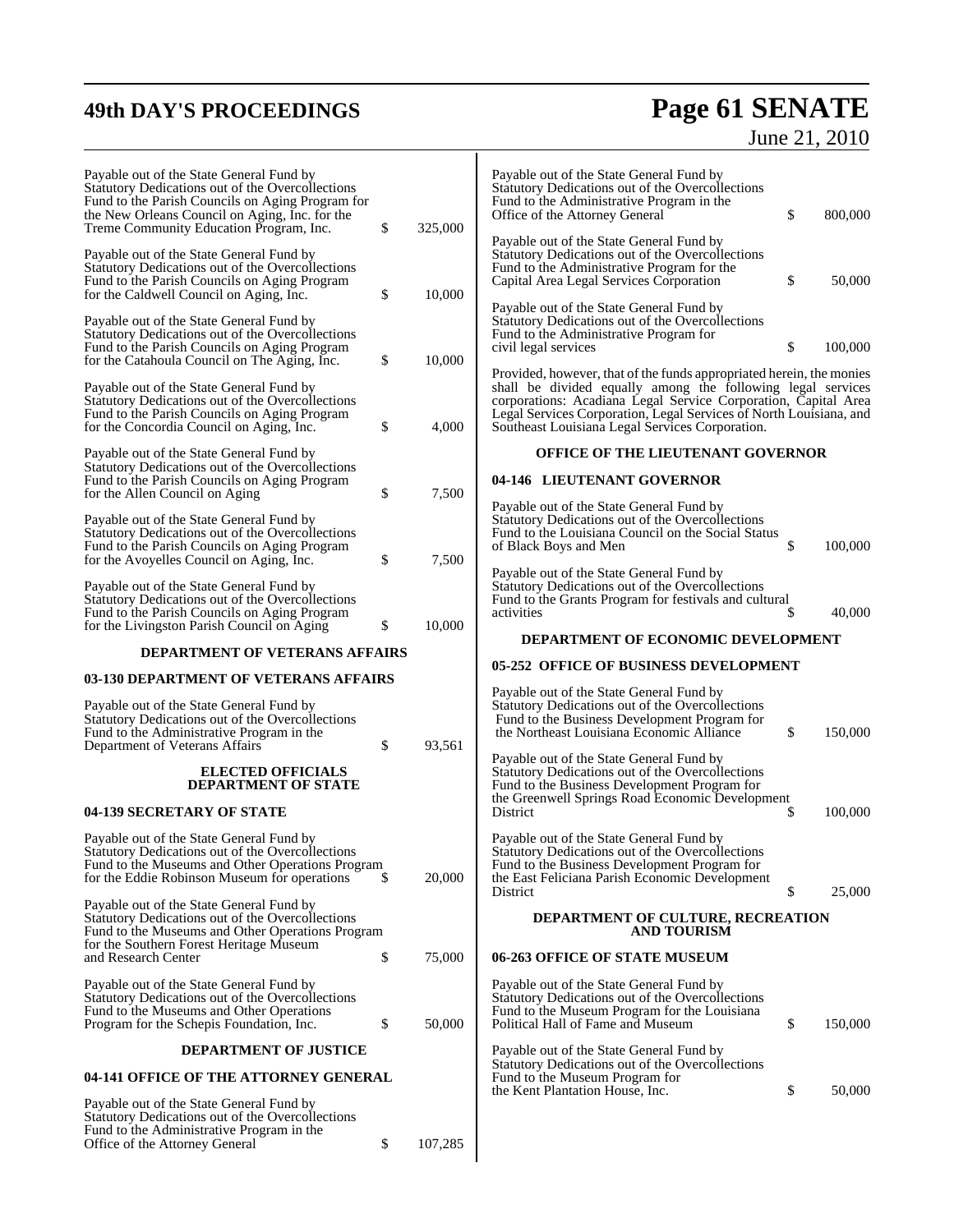# **Page 62 SENATE 49th DAY'S PROCEEDINGS**

# June 21, 2010

| 06-264 OFFICE OF STATE PARKS                                                                                                                                                                                                                                                                                     |               | Payable out of the State General Fund by                                                                                                                                                                                                        |               |
|------------------------------------------------------------------------------------------------------------------------------------------------------------------------------------------------------------------------------------------------------------------------------------------------------------------|---------------|-------------------------------------------------------------------------------------------------------------------------------------------------------------------------------------------------------------------------------------------------|---------------|
| Payable out of the State General Fund by<br>Statutory Dedications out of the Overcollections<br>Fund to support activities at Kent House<br><b>Historical Site</b>                                                                                                                                               | \$<br>50,000  | Statutory Dedications out of the Overcollections<br>Fund to the Water Resources and Intermodal<br>Program for maintenance and construction<br>expenses of the Fifth Levee District                                                              | \$<br>25,000  |
| 06-265 OFFICE OF CULTURAL DEVELOPMENT                                                                                                                                                                                                                                                                            |               | 07-276 ENGINEERING AND OPERATIONS                                                                                                                                                                                                               |               |
| Payable out of the State General Fund by<br>Statutory Dedications out of the Overcollections<br>Fund to Arts Program for decentralized arts                                                                                                                                                                      | \$<br>750,000 | Payable out of the State General Fund by<br>Statutory Dedications out of the Overcollections<br>Fund to the Operations Program for environmental<br>studies and plans for the LA 408 extension to<br>LA 16                                      | \$<br>100,000 |
| Payable out of the State General Fund by<br>Statutory Dedications out of the Overcollections<br>Fund to Arts Program for statewide arts                                                                                                                                                                          | \$<br>250,000 | Payable out of the State General Fund by<br>Statutory Dedications out of the Overcollections                                                                                                                                                    |               |
| Payable out of the State General Fund by<br>Statutory Dedications out of the Overcollections<br>Fund to the Arts Program for the decentralized arts \$                                                                                                                                                           | 65,000        | Fund to the Operations Program for purchase of<br>asphalt related to overlay of LA 928 (Bluff Road)<br>and LA 73 between LA 74 and LA 429<br>(Cornerview) in Ascension Parish with work to be<br>performed by the department's District 61      | \$<br>300,000 |
| Provided, however, that of these funds, decentralized arts grants shall<br>be awarded within political subdivisions as follows: \$25,000 shall be<br>awarded within the City of Slidell; \$25,000 shall be awarded within<br>the City of Covington; and \$15,000 shall be awarded within the City<br>of Hammond. |               | Payable out of the State General Fund by<br>Statutory Dedications out of the Overcollections<br>Fund to the Operations Program for Lafayette<br>Parish Consolidated Government for acquisitions<br>and improvements related to widening Kaliste |               |
| Payable out of the State General Fund by<br>Statutory Dedications out of the Overcollections<br>Fund to the Arts Program for the Jefferson<br>Performing Arts Society                                                                                                                                            | \$<br>85,000  | Saloom Road<br>Payable out of the State General Fund by<br>Statutory Dedications out of the Overcollections                                                                                                                                     | \$<br>200,000 |
| Payable out of the State General Fund by<br>Statutory Dedications out of the Overcollections<br>Fund to the Arts Program for the Jefferson<br>Performing Arts Society                                                                                                                                            | \$<br>35,000  | Fund to the Operations Program for East Baton<br>Rouge Parish to add dual northbound left turn<br>lanes on Sharp Road at Florida Boulevard<br>Payable out of the State General Fund by                                                          | \$<br>21,560  |
| Payable out of the State General Fund by<br>Statutory Dedications out of the Overcollections<br>Fund to the Jefferson Performing Arts Society                                                                                                                                                                    | \$<br>90,000  | Statutory Dedications out of the Overcollections<br>Fund to the Operations Program for East Baton<br>Rouge Parish for a right turn lane at Airline<br>Highway and Barringer-Foreman                                                             | \$<br>93,160  |
| Payable out of the State General Fundy by<br>Statutory Dedications out of the Overcollections<br>Fund to the Board of Regents for the Louisiana<br><b>Endowment for the Humanities</b>                                                                                                                           | \$<br>500,000 | Payable out of the State General Fund by<br>Statutory Dedications out of the Overcollections<br>Fund to the Operations Program for East Baton<br>Rouge Parish for a right turn lane on Celtic at<br><b>Bluebonnet</b>                           | \$<br>223,160 |
| 06-267 OFFICE OF TOURISM                                                                                                                                                                                                                                                                                         |               | Payable out of the State General Fund by                                                                                                                                                                                                        |               |
| Payable out of the State General Fund by<br>Statutory Dedications out of the Overcollections<br>Fund to the Administrative program for the West<br>Florida Republic Commission                                                                                                                                   | \$<br>25,000  | Statutory Dedications out of the Overcollections<br>Fund to the Operations Program for East Baton<br>Rouge Parish for Drusilla Lane and Interline<br>Avenue improvements                                                                        | \$<br>424,120 |
| Payable out of the State General Fund by<br>Statutory Dedications out of the Overcollections<br>Fund to the Welcome Centers Program for the<br><b>Byerley House Visitors and Community Center</b><br>in Lake Providence                                                                                          | \$<br>5,000   | Payable out of the State General Fund by<br>Statutory Dedications out of the Overcollections<br>Fund to the Operations Program for a feasibility<br>study for the Ascension-Livingston Parkway                                                  | \$<br>25,000  |
| DEPARTMENT OF TRANSPORTATION<br><b>AND DEVELOPMENT</b>                                                                                                                                                                                                                                                           |               | Payable out of the State General Fund by<br>Statutory Dedications out of the Overcollections<br>Fund to the Operations Program for the Ouachita<br>Expressway Commission to match federal funds                                                 | \$<br>100,000 |
| 07-275 PUBLIC WORKS AND<br><b>INTERMODAL TRANSPORTATION</b>                                                                                                                                                                                                                                                      |               | Payable out of the State General Fund by                                                                                                                                                                                                        |               |
| Payable out of the State General Fund by<br>Statutory Dedications out of the Overcollections<br>Fund to the Water Resources and Intermodal<br>Program for the Grant Parish Levee Board                                                                                                                           | \$<br>75,000  | Statutory Dedications out of the Overcollections<br>Fund to the Operations Program for the Zachary<br>Taylor Parkway Commission                                                                                                                 | \$<br>100,000 |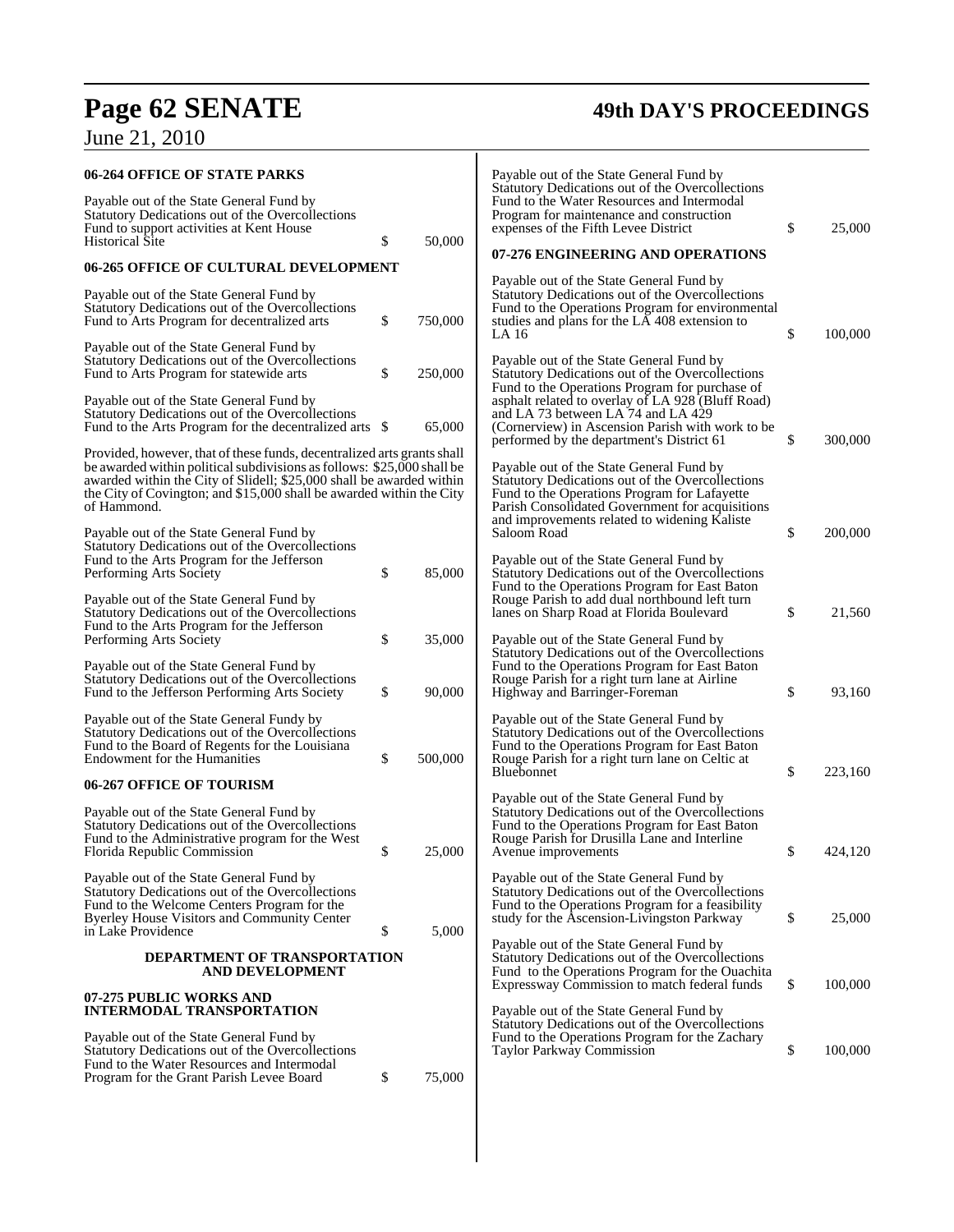## **49th DAY'S PROCEEDINGS Page 63 SENATE**

#### **DEPARTMENT OF PUBLIC SAFETY AND CORRECTIONS**

#### **CORRECTIONS SERVICES**

#### **08-407 WINN CORRECTIONAL CENTER**

| Payable out of the State General Fund by         |      |         |
|--------------------------------------------------|------|---------|
| Statutory Dedications out of the Overcollections |      |         |
| Fund to the Purchase of Correctional Services    |      |         |
| Program for an inflation increase for 1,461 beds | - SS | 100,000 |

#### **08-408 ALLEN CORRECTIONAL CENTER**

| Payable out of the State General Fund by         |     |         |
|--------------------------------------------------|-----|---------|
| Statutory Dedications out of the Overcollections |     |         |
| Fund to the Purchase of Correctional Services    |     |         |
| Program for an inflation increase for 1,461 beds | - S | 100,000 |
|                                                  |     |         |

#### **08-412 J. LEVY DABADIE CORRECTIONAL CENTER**

| Payable out of the State General Fund by          |        |
|---------------------------------------------------|--------|
| Statutory Dedications out of the Overcollections  |        |
| Fund to the Incarceration Program for a nurse and |        |
| a substance abuse counselor                       | 75.000 |
|                                                   |        |

#### **08-419 OFFICE OF STATE POLICE**

Provided, however, the Oil Spill Coordinator shall submit monthly reports to the Joint Legislative Committee on the Budget detailing the receipt into and expenditures out of the Oil Spill Contingency Fund.

#### **DEPARTMENT OF HEALTH AND HOSPITALS**

#### **09-300 JEFFERSON PARISH HUMAN SERVICES AUTHORITY**

| Payable out of the State General Fund by<br>Statutory Dedications out of the Overcollections<br>Fund for the Jefferson Parish Human Services<br>Authority                                                 | \$<br>75,000 |
|-----------------------------------------------------------------------------------------------------------------------------------------------------------------------------------------------------------|--------------|
| Payable out of the State General Fund by<br>Statutory Dedications out of the Overcollections<br>Fund to the Jefferson Parish Human Services<br>Authority                                                  | \$<br>15,000 |
| Payable out of the State General Fund by<br>Statutory Dedications out of the Overcollections<br>Fund for the Jefferson Parish Human Services<br>Authority                                                 | \$<br>75,000 |
| Payable out of the State General Fund by<br>Statutory Dedications out of the Overcollections<br>Fund for the Jefferson Parish Human Services<br>Authority for drug and alcohol<br>rehabilitation services | \$<br>90,000 |
| 09-301 FLORIDA PARISHES<br><b>HUMAN SERVICES AUTHORITY</b>                                                                                                                                                |              |
| Payable out of the State General Fund by<br>Statutory Dedications out of the Overcollections<br>Fund for the St. Tammany Association of<br>Retarded Citizens (STARC)                                      | \$<br>30,000 |

#### **09-306 MEDICAL VENDOR PAYMENTS**

Provided, however, that of the \$366,404,491 appropriated to Schedule 09-306 Medical Vendor Payments, the Department of Health and Hospitals may make supplemental Medicaid payments for

# June 21, 2010

both inpatient and outpatient services using upper payment limit (UPL) methodology to private and non-state, non-rural public hospitals. The payments may be made up to the private UPL cap. The department may enter into Low Income and Needy Care Collaborative Agreements to ensure access to health care services for the poor and needy. Provided, further, the Department of Health and Hospitals may lower disproportionate share (DSH) payment qualification thresholds to the minimum federally mandated criteria to qualify hospitals that are a party to a Low Income and Needy Care Collaborative Agreement with the Department of Health and Hospitals. All DSH payments shall be limited to hospital-specific uncompensated care costs in accordance with federal law and state appropriation. These hospitals shall not be precluded from eligibility for payment from other available DSH funding for which they are eligible. The Department of Health and Hospitals shall submit a quarterly report no later than October 1, 2010 to the Joint Legislative Committee on the Budget prior to making any expenditures provided for herein regarding the historical status of participation in the program and Medicaid payments made to participating hospitals to ensure federal UPL and DSH caps are not exceeded.

Provided, however, notwithstanding the provisions of Schedule 09-306 of Section 18 of the Act which originated as House Bill No. 1 of the 2010 Regular Session of the Legislature relative to Medicaid upper payment limit payments, disproportionate share hospital payments and Low Income and Needy Care Collaborative Agreements, these provisions shall supercede any provisions in that Act, and in particular the provisions on page 10, lines 1 through 18, contained in Amendment No. 81 of the Senate Floor Amendments (as designated SFAHB1 GASCONR 5475) proposed by Senator Michot and adopted by the Senate on June 18, 2010, which are the same or similar, and such provisions of that Act shall be null, void, and of no effect.

The commissioner of administration is hereby authorized and directed to adjust the means of financing contained in Schedule 09- 306 Medical Vendor Payments, in the Act which originated as House Bill No. 1 of the 2010 Regular Session of the Legislature by reducing the appropriation out of the State General Fund (Direct) by \$7,000,000 and increasing the appropriation out of the State General Fund by Statutory Dedications out of the Overcollections Fund by \$7,000,000.

#### EXPENDITURES:

| For Uncompensated Care Costs payments<br>to W. O. Moss Regional Medical Center<br>for the provision of health care services                                                         |          |                    |
|-------------------------------------------------------------------------------------------------------------------------------------------------------------------------------------|----------|--------------------|
| to the medically indigent                                                                                                                                                           | \$       | 824,402            |
| <b>TOTAL EXPENDITURES</b><br><b>MEANS OF FINANCE:</b>                                                                                                                               |          | 824,402            |
| State General Fund by:<br><b>Interagency Transfers</b><br><b>Federal Funds</b>                                                                                                      | \$<br>\$ | 300,000<br>524,402 |
| TOTAL MEANS OF FINANCING                                                                                                                                                            |          | 824,402            |
| 09-307 OFFICE OF THE SECRETARY                                                                                                                                                      |          |                    |
| Payable out of the State General Fund by<br>Statutory Dedications out of the Overcollections<br>Fund to the Grants Program for the David Raines<br>Community Health Center, Inc.    | \$       | 175,000            |
| Payable out of the State General Fund by<br>Statutory Dedications out of the Overcollections<br>Fund to the Grants Program for the National<br>Kidney Foundation of Louisiana, Inc. | \$       | 7,500              |
| $D_{\text{model}} = 1.4 \pm 0.41 \pm 0.04$                                                                                                                                          |          |                    |

Payable out of the State General Fund by Statutory Dedications out of the Overcollections Fund to the Grants Program for Calcasieu Community Clinic \$ 50,000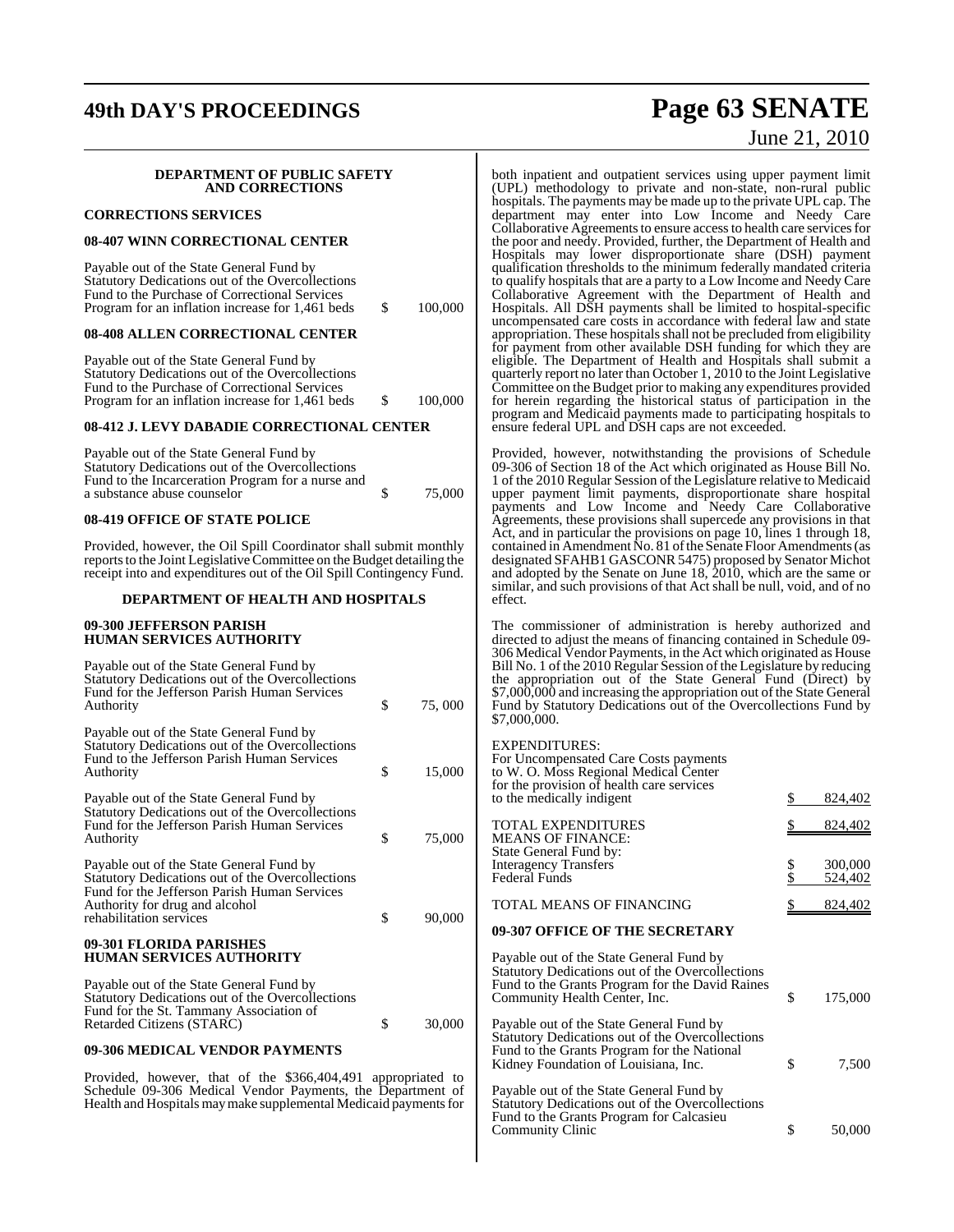# **Page 64 SENATE 49th DAY'S PROCEEDINGS**

June 21, 2010

| 09-326 OFFICE OF PUBLIC HEALTH                                                                                                                                                                                                                              |                  | chancellors shall not be reduced by the amount of the foundation<br>supplement received.                                                                                                                                                                                                                                             |                |
|-------------------------------------------------------------------------------------------------------------------------------------------------------------------------------------------------------------------------------------------------------------|------------------|--------------------------------------------------------------------------------------------------------------------------------------------------------------------------------------------------------------------------------------------------------------------------------------------------------------------------------------|----------------|
| Payable out of the State General Fund by<br>Statutory Dedications out of the Overcollections<br>Fund to the Personal Health Services Program for<br>the Bonnabel High School-Based Health Center                                                            | \$<br>75,000     | Provided, however, notwithstanding the provisions of Schedule 19<br>Higher Education of Section 18 of the Act which originated as House<br>Bill No. 1 of the 2010 Regular Session of the Legislature relative to<br>compensation and salaries of institutional or system presidents or                                               |                |
| 09-340 OFFICE FOR CITIZENS WITH<br><b>DEVELOPMENTAL DISABILITIES</b>                                                                                                                                                                                        |                  | chancellors, these provisions shall supercede any provisions in that<br>Act which are the same or similar and such provisions of the Act<br>shall be null, void, and of no effect.                                                                                                                                                   |                |
| Payable out of the State General Fund by<br>Statutory Dedications out of the Overcollections<br>Fund to the Community-Based Program for                                                                                                                     |                  | <b>19-671 BOARD OF REGENTS</b>                                                                                                                                                                                                                                                                                                       |                |
| the Louisiana Assistive Technology Access<br>Network (LATAN)                                                                                                                                                                                                | 250,000          | The commissioner of administration is hereby authorized<br>and directed to adjust the means of finance for<br>Schedule 19-671 Board of Regents by reducing the                                                                                                                                                                       |                |
| Payable out of the State General Fund<br>by Statutory Dedications out of the<br>Overcollections Fund for the Beauregard ARC                                                                                                                                 | 15,000           | appropriation out of Interagency Transfers by \$4,817,400.<br>19-600 LOUISIANA STATE UNIVERSITY                                                                                                                                                                                                                                      |                |
| DEPARTMENT OF SOCIAL SERVICES                                                                                                                                                                                                                               |                  | <b>BOARD OF SUPERVISORS</b>                                                                                                                                                                                                                                                                                                          |                |
| <b>10-360 OFFICE FOR CHILDREN AND FAMILY SERVICES</b><br>Payable out of the State General Fund by<br>Statutory Dedications out of the Overcollections                                                                                                       |                  | Provided, however, the reductions applied to the Louisiana State<br>University - Agricultural Center shall be distributed in a manner so<br>that the total means of financing percentage reduction shall not<br>exceed the total means of financing percentage reduction applied to<br>the Louisiana State University – A&M College. |                |
| Fund to the Prevention and Intervention Program<br>for the St. Tammany Children's Advocacy Center                                                                                                                                                           | \$<br>25,000     | Payable out of the State General Fund by<br>Statutory Dedications out of the Overcollections                                                                                                                                                                                                                                         |                |
| Payable out of the State General Fund by<br>Statutory Dedications out of the Overcollections<br>Fund to the Rapides Children's Advocacy<br>Center, Inc.                                                                                                     | \$<br>20,000     | Fund to the LSU Agricultural & Mechanical College<br>for College of Engineering equipment (mask aligner<br>for optical lithography)                                                                                                                                                                                                  | 80,000<br>S    |
| <b>DEPARTMENT OF NATURAL RESOURCES</b>                                                                                                                                                                                                                      |                  | Payable out of the State General Fund by<br>Statutory Dedications out of the Overcollections                                                                                                                                                                                                                                         |                |
| <b>11-435 OFFICE OF COASTAL RESTORATION</b><br>AND MANAGEMENT                                                                                                                                                                                               |                  | Fund to the LSU Agricultural & Mechanical College<br>for College of Engineering equipment<br>(flow cytometer)                                                                                                                                                                                                                        | \$<br>85,000   |
| Payable out of the State General Fund by<br>Statutory Dedications out of the Oil Spill Contingency<br>Fund for coastal protection activities related to the<br>Deepwater Horizon event                                                                      | 60,000,000<br>\$ | Payable out of the State General Fund by<br>Statutory Dedications out of the Overcollections<br>Fund to the LSU Agricultural & Mechanical College<br>for College of Engineering equipment (thermo                                                                                                                                    |                |
| DEPARTMENT OF ENVIRONMENTAL QUALITY                                                                                                                                                                                                                         |                  | scientific flash 2000 series CHNS/O analyzer)                                                                                                                                                                                                                                                                                        | 38,000<br>\$   |
| <b>13-850 OFFICE OF THE SECRETARY</b>                                                                                                                                                                                                                       |                  | Payable out of the State General Fund by<br>Statutory Dedications out of the Overcollections<br>Fund to LSU Agricultural & Mechanical College for                                                                                                                                                                                    |                |
| Payable out of the State General Fund by<br>Statutory Dedications out of the Overcollections<br>Fund to organizations which assist small towns                                                                                                              |                  | College of Engineering equipment<br>(Westco SmartChem 200 automated<br>spectrophotometer wet chemistry analysis system)                                                                                                                                                                                                              | 35,000<br>- \$ |
| and rural areas with their water and wastewater<br>systems                                                                                                                                                                                                  | \$<br>500,000    | Payable out of the State General Fund by<br>Statutory Dedications out of the Overcollections                                                                                                                                                                                                                                         |                |
| DEPARTMENT OF WILDLIFE AND FISHERIES                                                                                                                                                                                                                        |                  | Fund to the LSU Health Sciences Center in<br>Shreveport for nutrition screenings, obesity                                                                                                                                                                                                                                            |                |
| <b>16-512 OFFICE OF THE SECRETARY</b>                                                                                                                                                                                                                       |                  | education, and studying autism                                                                                                                                                                                                                                                                                                       | \$<br>300,000  |
| Payable out of the State General Fund by<br>Statutory Dedications out of the Overcollections<br>Fund to the Administrative Program for equipment<br>and operational expenses                                                                                | \$<br>75,000     | Payable out of the State General Fund by<br>Statutory Dedications out of the Overcollections<br>Fund to the LSU A&M School of Social Work<br>for the Jefferson Davis Parish Truancy                                                                                                                                                  |                |
| <b>HIGHER EDUCATION</b>                                                                                                                                                                                                                                     |                  | Assessment and Service Centers Program                                                                                                                                                                                                                                                                                               | \$<br>50,000   |
| Provided, however, that of the monies appropriated herein, an<br>appropriate amount, at the discretion of the appropriate management<br>board, may be used to increase the compensation provided to any<br>institutional or system president or chancellor. |                  | Payable out of the State General Fund by<br>Statutory Dedications out of the Overcollections<br>Fund to the LSU Agricultural & Mechanical<br>College School of Social Work for the Acadia<br>Parish Truancy Assessment and Service Centers<br>Program                                                                                | 25,000<br>\$   |
| Provided, however, that for institutional and system presidents and<br>chancellors receiving a foundation supplement, the amount<br>appropriated for salaries of such institutional or system presidents or                                                 |                  | Payable out of the State General Fund by<br>Statutory Dedications out of the Overcollections<br>Fund to the LSU A&M School of Social Work                                                                                                                                                                                            |                |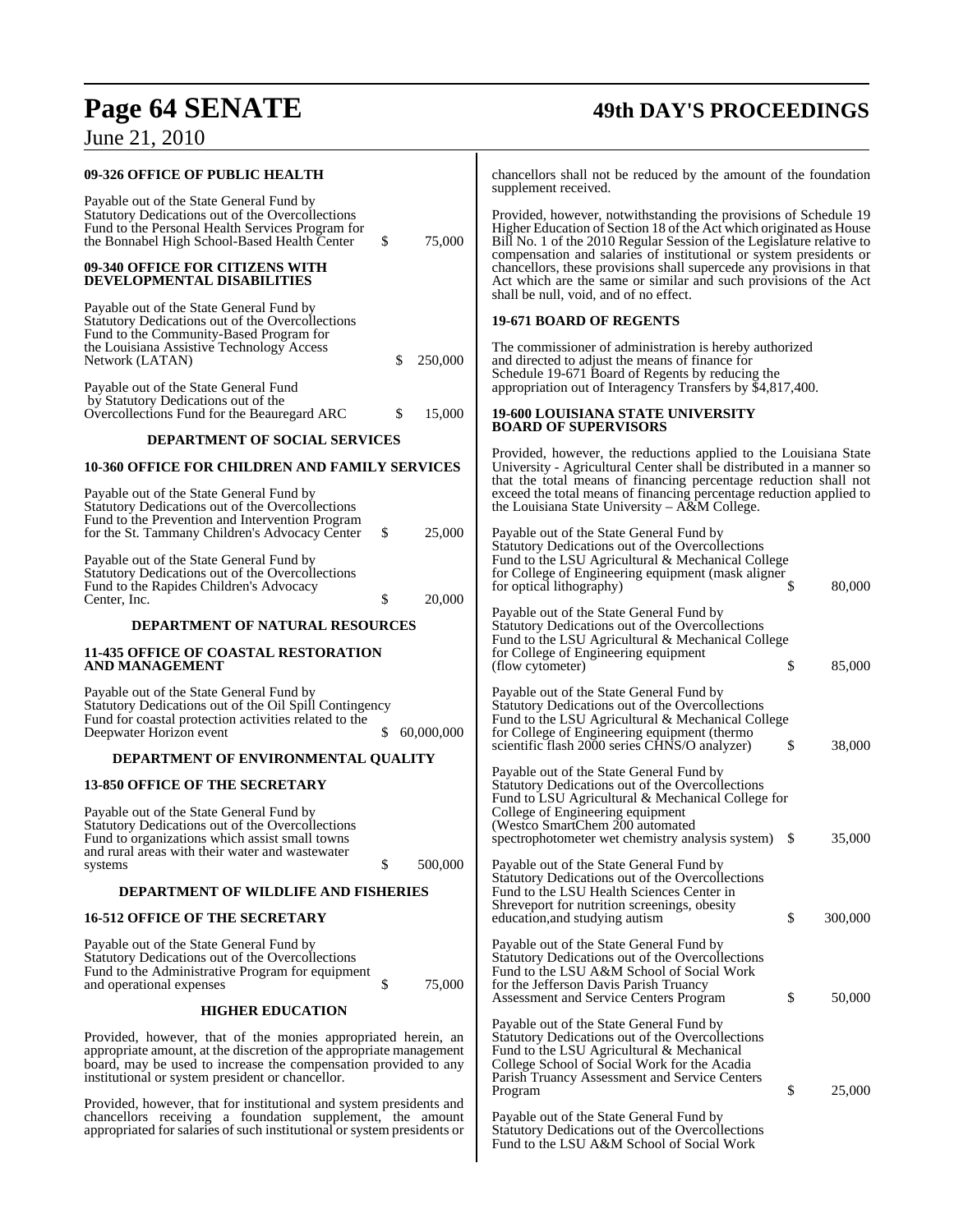# **49th DAY'S PROCEEDINGS Page 65 SENATE** June 21, 2010

| for the Truancy Assessment and Services Center<br>for the Beauregard Parish Truancy Program                                                                                                                                                                                         | \$<br>70,000    | Payable out of the State General Fund by<br>Statutory Dedications out of the Overcollections<br>Fund to Nicholls State University for the Center                                                       |    |         |
|-------------------------------------------------------------------------------------------------------------------------------------------------------------------------------------------------------------------------------------------------------------------------------------|-----------------|--------------------------------------------------------------------------------------------------------------------------------------------------------------------------------------------------------|----|---------|
| Payable out of the State General Fund by<br>Statutory Dedications out of the Overcollections<br>Fund to the LSU Health Sciences Center -                                                                                                                                            |                 | for Women in Government<br>Payable out of the State General Fund by                                                                                                                                    | \$ | 200,000 |
| New Orleans for a colorectal cancer program                                                                                                                                                                                                                                         | \$<br>75,000    | Statutory Dedications out of the Overcollections<br>Fund to the University of Louisiana at Monroe                                                                                                      | \$ | 75,000  |
| Payable out of the State General Fund by<br>Statutory Dedications out of the Overcollections<br>Fund to Louisiana State University-Shreveport<br>to the Practice Management Program working                                                                                         |                 | for a multipurpose training center<br>Payable out of the State General Fund by<br>Statutory Dedications out of the Overcollections                                                                     |    |         |
| in collaboration with the Workforce Commission<br>Payable out of the State General Fund by                                                                                                                                                                                          | \$<br>500,000   | Fund to Nicholls State University for facility<br>improvements                                                                                                                                         | \$ | 150,000 |
| Statutory Dedications out of the Overcollections<br>Fund to the Louisiana State University -<br>Agricultural Center for operating expenses                                                                                                                                          | \$<br>5,000,000 | <b>19-649 LOUISIANA COMMUNITY AND</b><br><b>TECHNICAL COLLEGES BOARD OF SUPERVISORS</b>                                                                                                                |    |         |
| Provided, however, the reductions applied to the Louisiana State<br>University - Agricultural Center shall be distributed in a manner so<br>that the total means of financing percentage reduction shall not<br>exceed the total means of financing percentage reduction applied to |                 | Payable out of the State General Fund by<br>Statutory Dedications out of the Overcollections<br>Fund to the LCTCS Board of Supervisors for vocational<br>job training at the Louisiana Methodist Home  | S  | 50,000  |
| Louisiana State University - A&M College<br>Payable out of the State General Fund by<br>Statutory Dedications out of the Overcollections                                                                                                                                            |                 | Payable out of the State General Fund by<br>Statutory Dedications out of the Overcollections<br>Fund to the Louisiana Technical College, Huey P.<br>Long Campus, for the off-campus welding program \$ |    | 150,000 |
| Fund to LSU A&M School of Social Work for the<br><b>Statewide Truancy and Assessment Service Centers</b><br>(TASC) Program                                                                                                                                                          | \$<br>1,000,000 | Payable out of the State General Fund by<br>Statutory Dedications out of the Overcollections<br>Fund to the L.E. Fletcher Technical Community                                                          |    |         |
| 19-615 SOUTHERN UNIVERSITY BOARD OF SUPERVISORS                                                                                                                                                                                                                                     |                 | College for welding simulator, classroom furniture,<br>and instructional equipment for new La. Marine and                                                                                              |    |         |
| Payable out of the State General Fund by<br>Statutory Dedications out of the Overcollections<br>Fund to Southern University Shreveport for the<br>Incubator and Community Development Center                                                                                        | \$<br>325,000   | Petroleum Institute (LAMPI) facility<br>Payable out of the State General Fund by<br>Statutory Dedications out of the Overcollections                                                                   | \$ | 25,000  |
| <b>19-620 UNIVERSITY OF LOUISIANA</b><br><b>BOARD OF SUPERVISORS</b>                                                                                                                                                                                                                |                 | Fund to the LCTCS Board of Supervisors for<br>vocational job training at the Louisiana United<br>Methodist Children and Family Services, Inc.                                                          | \$ | 75,000  |
| Payable out of the State General Fund by                                                                                                                                                                                                                                            |                 | <b>SPECIAL SCHOOLS AND COMMISSIONS</b>                                                                                                                                                                 |    |         |
| Statutory Dedications out of the Overcollections<br>Fund to the Nicholls State University for the Center<br>for Dyslexia and Related Learning Disorders                                                                                                                             | \$<br>25,000    | 19-657 LOUISIANA SCHOOL FOR MATH,<br><b>SCIENCE AND THE ARTS</b>                                                                                                                                       |    |         |
| Payable out of the State General Fund by<br>Statutory Dedications out of the Overcollections<br>Fund to Grambling State University for the<br>Grambling State University Laboratory                                                                                                 |                 | Payable out of the State General Fund by<br>Statutory Dedications out of the Overcollections<br>Fund for National Board Certification                                                                  | \$ | 15,000  |
| High School                                                                                                                                                                                                                                                                         | \$<br>10,000    | 19-673 NEW ORLEANS CENTER FOR THE<br><b>CREATIVE ARTS - RIVERFRONT</b>                                                                                                                                 |    |         |
| Payable out of the State General Fund by<br>Statutory Dedications out of the Overcollections<br>Fund to the University of Louisiana at Monroe for<br>the Retired Senior Volunteer Program (RSVP)                                                                                    | \$<br>5,000     | Payable out of the State General Fund by<br>Statutory Dedications out of the Overcollections<br>Fund to the New Orleans Center for the Creative<br>Arts - Riverfront                                   | \$ | 175,000 |
| Payable out of the State General Fund by<br>Statutory Dedications out of the Overcollections<br>Fund to the University of Louisiana at Monroe<br>for the Kitty DeGree Speech and Hearing Center                                                                                     | \$<br>10,000    | Payable out of the State General Fund by<br>Statutory Dedications out of the Overcollections<br>Fund to the New Orleans Center for the Creative<br>Arts                                                | \$ | 165,000 |
| Payable out of the State General Fund by<br>Statutory Dedications out of the Overcollections                                                                                                                                                                                        |                 | <b>DEPARTMENT OF EDUCATION</b>                                                                                                                                                                         |    |         |
| Fund to Nicholls State University for the<br>Louisiana Center for Women in Government                                                                                                                                                                                               | \$<br>25,000    | <b>19-678 STATE ACTIVITIES</b>                                                                                                                                                                         |    |         |
| Payable out of the State General Fund by<br>Statutory Dedications out of the Overcollections<br>Fund to Nicholls State University for the Center<br>Center for Dyslexia and Related Learning                                                                                        |                 | Payable out of the State General Fund by<br>Statutory Dedications out of the Overcollections<br>Fund to the Office of School and Community<br>Support for Kingsley House, Inc.                         | \$ | 7,500   |
| Disorders                                                                                                                                                                                                                                                                           | \$<br>100,000   |                                                                                                                                                                                                        |    |         |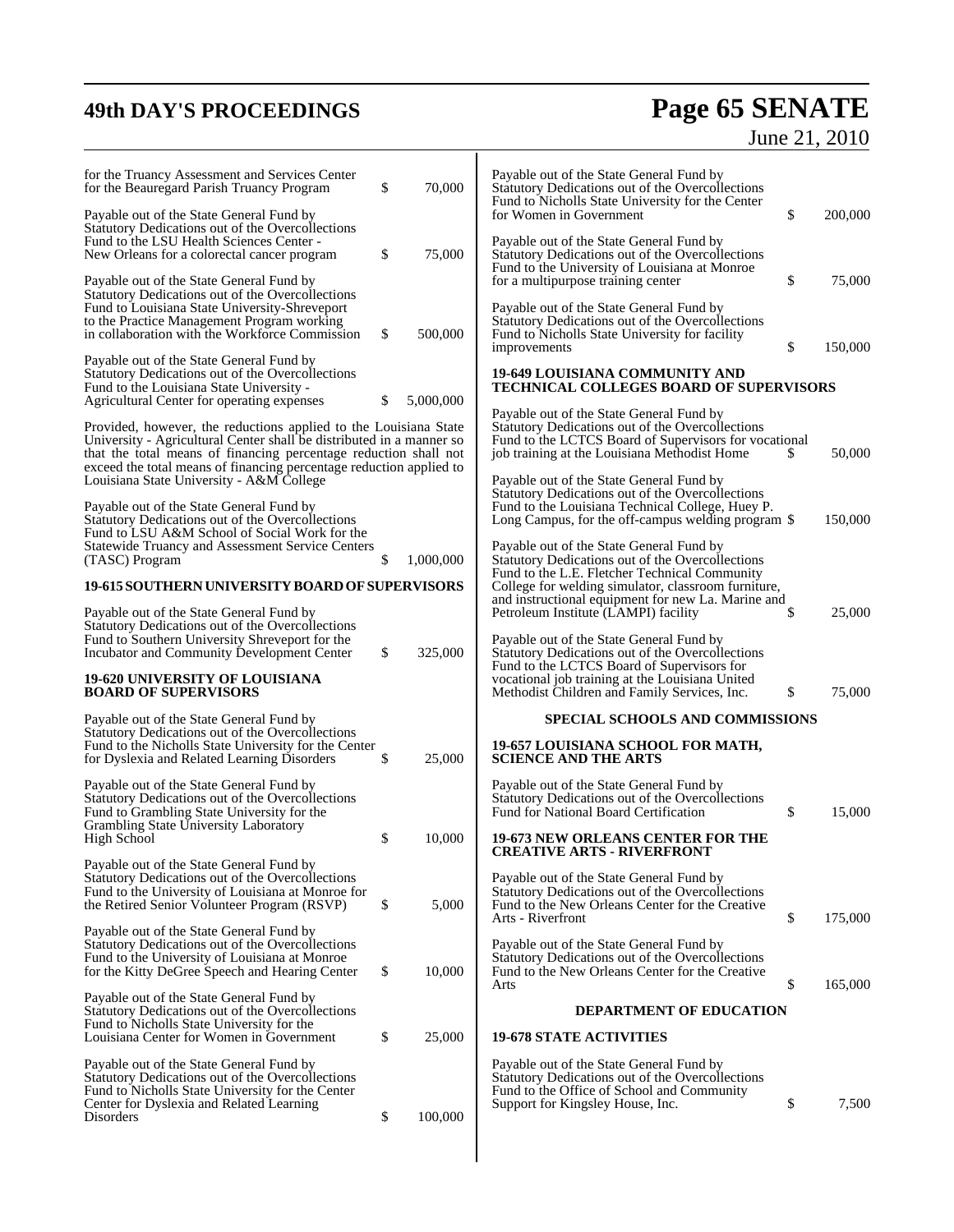| Page 66 SENATE                                                                                                                                                                                                                                                                   |               | <b>49th DAY'S PROCEEDINGS</b>                                                                                                                           |    |         |  |
|----------------------------------------------------------------------------------------------------------------------------------------------------------------------------------------------------------------------------------------------------------------------------------|---------------|---------------------------------------------------------------------------------------------------------------------------------------------------------|----|---------|--|
| June 21, 2010                                                                                                                                                                                                                                                                    |               |                                                                                                                                                         |    |         |  |
| <b>19-681 SUBGRANTEE ASSISTANCE</b>                                                                                                                                                                                                                                              |               | same or similar and such provisions of that Act shall be null, void,<br>and of no effect.                                                               |    |         |  |
| Payable out of the State General Fund by<br>Statutory Dedications out of the Overcollections                                                                                                                                                                                     |               | <b>20-945 STATE AID TO LOCAL GOVERNMENT ENTITIES</b>                                                                                                    |    |         |  |
| Fund to the School Accountability and<br>Improvement Program for the charter schools<br>that are members of the Algiers Charter School<br>Association for the Teacher Advancement Program \$                                                                                     | 50,000        | Payable out of the State General Fund by<br>Statutory Dedications out of the<br>Overcollections Fund to Livingston<br>Parish for economic development   |    |         |  |
| The commissioner of administration is hereby authorized and<br>directed to adjust the means of finance appropriated for Schedule<br>19-681 Subgrantee Assistance by reducing the appropriation out of                                                                            |               | studies for Livingston Parish Airport<br>Payable out of the State General Fund by                                                                       | \$ | 25,000  |  |
| the State General Fund by Statutory Dedications out of the St. Landry<br>Parish Excellence Fund by \$750,000.                                                                                                                                                                    |               | Statutory Dedications out of the Overcollections<br>Fund to the city of Zachary for road safety projects \$                                             |    | 50,000  |  |
| <b>LOUISIANA STATE UNIVERSITY</b><br><b>HEALTH SCIENCES CENTER HEALTH CARE</b><br><b>SERVICES DIVISION</b>                                                                                                                                                                       |               | Payable out of the State General Fund by<br>Statutory Dedications out of the Overcollections<br>Fund to the city of Central for economic<br>development | \$ | 25,000  |  |
| <b>19-610 LOUISIANA STATE UNIVERSITY</b><br><b>HEALTH SCIENCES CENTER</b>                                                                                                                                                                                                        |               | Payable out of the State General Fund by                                                                                                                |    |         |  |
| <b>HEALTH CARE SERVICES DIVISION</b>                                                                                                                                                                                                                                             |               | Statutory Dedications out of the Overcollections<br>Fund to the city of Central for Central Historical<br>Society and development of Greenwell Springs  |    |         |  |
| <b>EXPENDITURES:</b><br>W. O. Moss Regional Medical Center to<br>maximize revenues available for the financing                                                                                                                                                                   |               | <b>Hospital Park</b><br>Payable out of the State General Fund by                                                                                        | \$ | 50,000  |  |
| of and for the direct provision of health care<br>services to the medically indigent                                                                                                                                                                                             | 1,124,402     | Statutory Dedications out of the Overcollections<br>Fund to East Baton Rouge Parish for Cheneyville<br>Volunteer Fire District for water lines          | \$ | 25,000  |  |
| <b>TOTAL EXPENDITURES</b>                                                                                                                                                                                                                                                        | 1,124,402     | Payable out of the State General Fund by                                                                                                                |    |         |  |
| <b>MEANS OF FINANCE:</b><br>State General Fund by:<br><b>Interagency Transfers</b>                                                                                                                                                                                               | \$<br>824,402 | Statutory Dedications out of the Overcollections<br>Fund to Catholic Charities Archdiocese of New<br>Orleans for Hope Haven                             | \$ | 100,000 |  |
| <b>Statutory Dedications:</b><br>Overcollections Fund                                                                                                                                                                                                                            | 300,000<br>\$ | Payable out of the State General Fund by<br>Statutory Dedications out of the Overcollections                                                            |    |         |  |
| TOTAL MEANS OF FINANCING                                                                                                                                                                                                                                                         | 1,124,402     | Fund to the city of Kenner for infrastructure<br>improvements                                                                                           | \$ | 25,000  |  |
| <b>OTHER REQUIREMENTS</b><br>20-901 SALES TAX DEDICATIONS                                                                                                                                                                                                                        |               | Payable out of the State General Fund by                                                                                                                |    |         |  |
| Payable out of the State General Fund by Statutory                                                                                                                                                                                                                               |               | Statutory Dedications out of the Overcollections<br>Fund to Jefferson Parish Sheriff's Department<br>for the Cops and Clergy Program                    | \$ | 25,000  |  |
| Dedications out of the Vernon Parish Legislative<br>Improvement Fund No. 2 as provided by<br>R.S. 47:302.54                                                                                                                                                                      | \$<br>756,000 | Payable out of the State General Fund by<br>Statutory Dedications out of the Overcollections                                                            |    |         |  |
| Provided, however, that out of the funds appropriated to the Iberia<br>Parish Tourist Commission out of the Iberia Parish Tourist                                                                                                                                                |               | Fund to the city of Kenner for police department<br>equipment                                                                                           | \$ | 25,000  |  |
| Commission Fund, the following amounts shall be allocated as<br>follows: 100,000 to the Iberia Tourism Commission contingent upon<br>a 100,000 local cash match; \$100,000 to the Iberia Economic                                                                                |               | Payable out of the State General Fund by<br>Statutory Dedications out of the Overcollections<br>Fund to the St. Tammany Parish Council for aid          |    |         |  |
| Development Authority; 150,000 to the Sugarena contingent upon a<br>\$50,000 local cash match; 100,000 to the Jeanerette Museum;<br>100,000 to the Sugarena Festival Building contingent upon a                                                                                  |               | to the needy in the Bayou Lacombe area<br>Payable out of the State General Fund by                                                                      | \$ | 25,000  |  |
| \$60,000 local cash match; 30,000 to the Pepperplex contingent upon<br>a 30,000 cash match from the parish governing authority and<br>contingent upon a 30,000 cash match from the city of New Iberia;                                                                           |               | Statutory Dedications out of the Overcollections<br>Fund to the St. Tammany Parish Council for<br>support of local humane society efforts               | \$ | 25,000  |  |
| 15,000 to the Iberia Parish Tourism Commission to be allocated:<br>\$5,000 for the Sugar Cane Festival, 5,000 for the Gumbo Cook-off,<br>and 5,000 for the Shrimp Festival; 25,000 to the Iberia Parish Council<br>on Aging; 25,000 to Iberia Parish SMILE; 50,000 to Jeanerette |               | Payable out of the State General Fund by<br>Statutory Dedications out of the Overcollections<br>Fund to the St. Tammany Association for                 |    |         |  |

Hewes House; and 5,000 to the Safety Net for Abused Persons (SNAP). Further provided, that where a cash match is stipulated, the entity shall certify to the state treasurer that the entire amount of the nmany Parish Council for  $s = 25,000$ State General Fund by ons out of the Overcollections Fund to the St. Tammany Association for Retarded Citizens, Inc. (STARC) \$ 25,000 Payable out of the State General Fund by Statutory Dedications out of the Overcollections Fund to the Vernon Parish Police Jury for fairground cattle fences  $\qquad$  \$ 20,000 Payable out of the State General Fund by

Statutory Dedications out of the Overcollections Fund to the Beauregard ARC  $\qquad \qquad$  \$ 20,000

Provided, however, notwithstanding the provisions of Schedule 20- 901 of Section 18 of the Act which originated as House Bill No. 1 of the 2010 Regular Session of the Legislature relative to the allocation of any funds out of the Iberia Parish Tourist Commission Fund, these provisions shall supercede any provisions in that Act which are the

match is available prior to funds being released.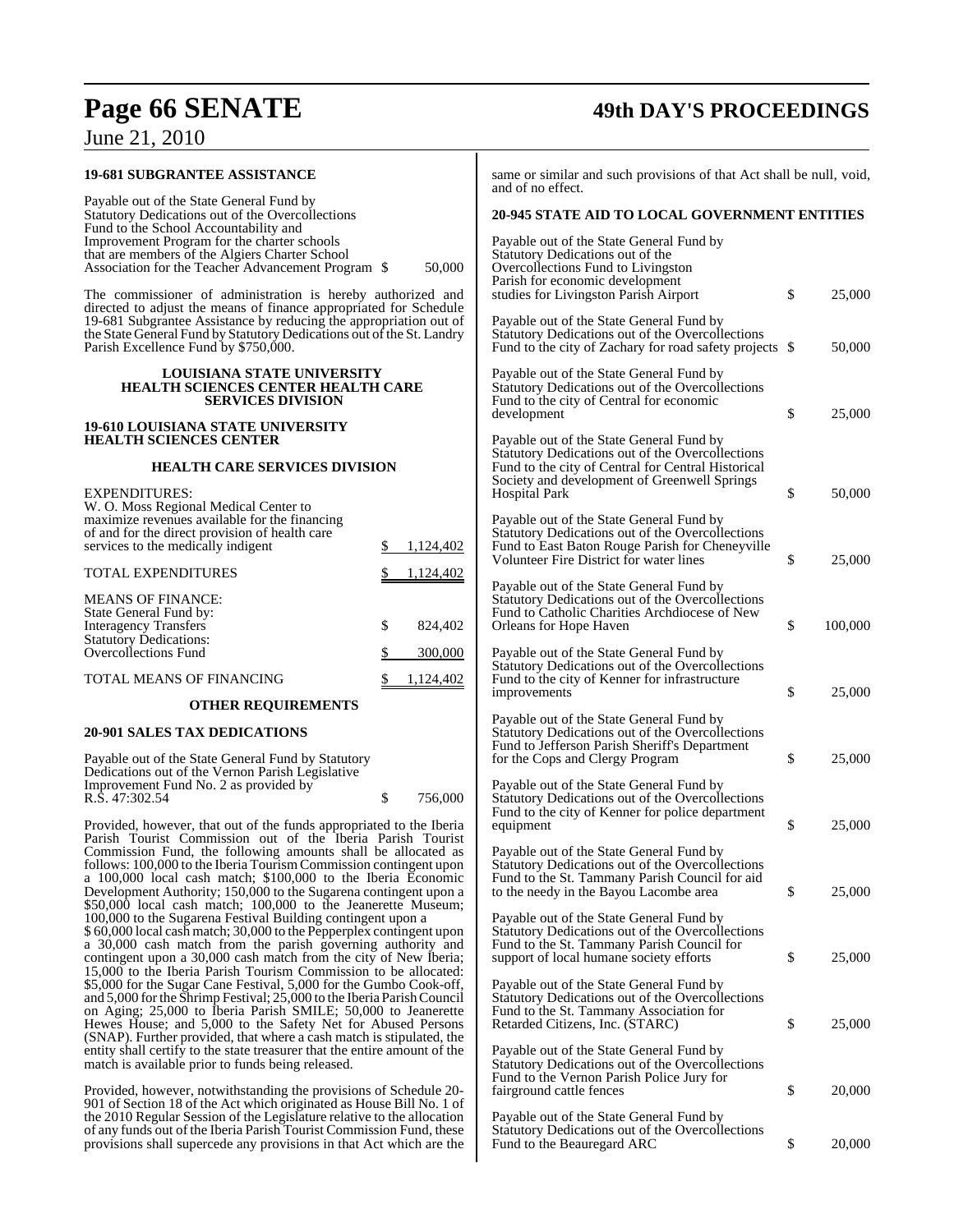## **49th DAY'S PROCEEDINGS Page 67 SENATE** June 21, 2010

| Payable out of the State General Fund by<br>Statutory Dedications out of the Overcollections<br>Fund to the Slidell Police Department for<br>technology              | \$<br>25,000 | Payable out of the State General Fund by<br>Statutory Dedications out of the Overcollections<br>Fund to the town of Jackson Fire Department                          | \$<br>10,000 |
|----------------------------------------------------------------------------------------------------------------------------------------------------------------------|--------------|----------------------------------------------------------------------------------------------------------------------------------------------------------------------|--------------|
| Payable out of the State General Fund by<br>Statutory Dedications out of the Overcollections<br>Fund to the town of Pearl River for capital                          |              | Payable out of the State General Fund by<br>Statutory Dedications out of the Overcollections<br>Fund to the town of Clinton Fire Department                          | \$<br>15,000 |
| improvements                                                                                                                                                         | \$<br>25,000 | Payable out of the State General Fund by<br>Statutory Dedications out of the Overcollections                                                                         |              |
| Payable out of the State General Fund by<br>Statutory Dedications out of the Overcollections<br>Fund to St. Tammany Parish for Camp Salmen                           | \$<br>50,000 | Fund to St. Helena Parish Police Jury for the<br><b>Volunteer Fire Department</b>                                                                                    | \$<br>10,000 |
| Payable out of the State General Fund by<br>Statutory Dedications out of the Overcollections<br>Fund to Tioga High School                                            | \$<br>20,000 | Payable out of the State General Fund by<br>Statutory Dedications out of the Overcollections<br>Fund to the town of Abita Springs for infrastructure<br>improvements | \$<br>25,000 |
| Payable out of the State General Fund by<br>Statutory Dedications out of the Overcollections<br>Fund to Cheneyville Police Department<br>for radio equipment         | \$<br>5,000  | Payable out of the State General Fund by<br>Statutory Dedications out of the Overcollections<br>Fund to the village of Gilbert                                       | \$<br>15,000 |
| Payable out of the State General Fund by<br>Statutory Dedications out of the Overcollections<br>Fund to Ouachita Parish Police Jury for the                          |              | Payable out of the State General Fund by<br>Statutory Dedications out of the Overcollections<br>Fund to the village of Baskin                                        | \$<br>15,000 |
| rehabilitation of the J.S. Clark Cemetery<br>Payable out of the State General Fund by                                                                                | \$<br>30,000 | Payable out of the State General Fund by<br>Statutory Dedications out of the Overcollections<br>Fund to the town of Wisner                                           | \$<br>15,000 |
| Statutory Dedications out of the Overcollections<br>Fund to the city of Monroe                                                                                       | \$<br>70,000 | Payable out of the State General Fund by<br>Statutory Dedications out of the Overcollections                                                                         |              |
| Payable out of the State General Fund by<br>Statutory Dedications out of the Overcollections<br>Fund to south Vernon Parish for Water Work                           |              | Fund to the village of Sicily Island<br>Payable out of the State General Fund by                                                                                     | \$<br>15,000 |
| District 1<br>Payable out of the State General Fund by                                                                                                               | \$<br>10,000 | Statutory Dedications out of the Overcollections<br>Fund to the village of Harrisonburg                                                                              | \$<br>15,000 |
| Statutory Dedications out of the Overcollections<br>Fund to the city of Zachary for road safety                                                                      | \$<br>25,000 | Payable out of the State General Fund by<br>Statutory Dedications out of the Overcollections<br>Fund to the town of Jonesville                                       | \$<br>15,000 |
| Payable out of the State General Fund by<br>Statutory Dedications out of the Overcollections<br>Fund to the town of St. Francisville for sewer<br>and drainage       | \$<br>65,000 | Payable out of the State General Fund by<br>Statutory Dedications out of the Overcollections<br>Fund to the town of Clarks                                           | \$<br>15,000 |
| Payable out of the State General Fund by<br>Statutory Dedications out of the Overcollections<br>Fund to the city of Denham Springs for the Kids<br>Korner Playground | \$<br>25,000 | Payable out of the State General Fund by<br>Statutory Dedications out of the Overcollections<br>Fund to the village of Grayson                                       | \$<br>15,000 |
| Payable out of the State General Fund by<br>Statutory Dedications out of the Overcollections<br>Fund to the town of Clinton for Main Street                          | \$<br>15,000 | Payable out of the State General Fund by<br>Statutory Dedications out of the Overcollections<br>Fund to the town of Columbia                                         | \$<br>15,000 |
| Payable out of the State General Fund by<br>Statutory Dedications out of the Overcollections<br>Fund to the town of Norwood for road work                            | \$<br>15,000 | Payable out of the State General Fund by<br>Statutory Dedications out of the Overcollections<br>Fund to Franklin Parish for the Economic<br>Development Foundation   | \$<br>15,000 |
| Payable out of the State General Fund by<br>Statutory Dedications out of the Overcollections<br>Fund to the town of Wilson Police Department                         | \$<br>10,000 | Payable out of the State General Fund by<br>Statutory Dedications out of the Overcollections<br>Fund to the Winnsboro Main Street Program                            | \$<br>25,000 |
| Payable out of the State General Fund by<br>Statutory Dedications out of the Overcollections<br>Fund to the town of Independence for<br>maintenance                  | \$<br>20,000 | Payable out of the State General Fund by<br>Statutory Dedications out of the Overcollections<br>Fund to the town of Abita Springs\$                                  | 25,000       |
| Payable out of the State General Fund by<br>Statutory Dedications out of the Overcollections                                                                         |              | Payable out of the State General Fund by<br>Statutory Dedications out of the Overcollections<br>Fund to Washington Parish Government                                 | \$<br>20,000 |
| Fund to the village of Tickfaw for water<br>infrastructure                                                                                                           | \$<br>10,000 | Payable out of the State General Fund by<br>Statutory Dedications out of the Overcollections<br>Fund to the Tangipahoa Parish Government                             | \$<br>20,000 |

 $\mathsf{l}$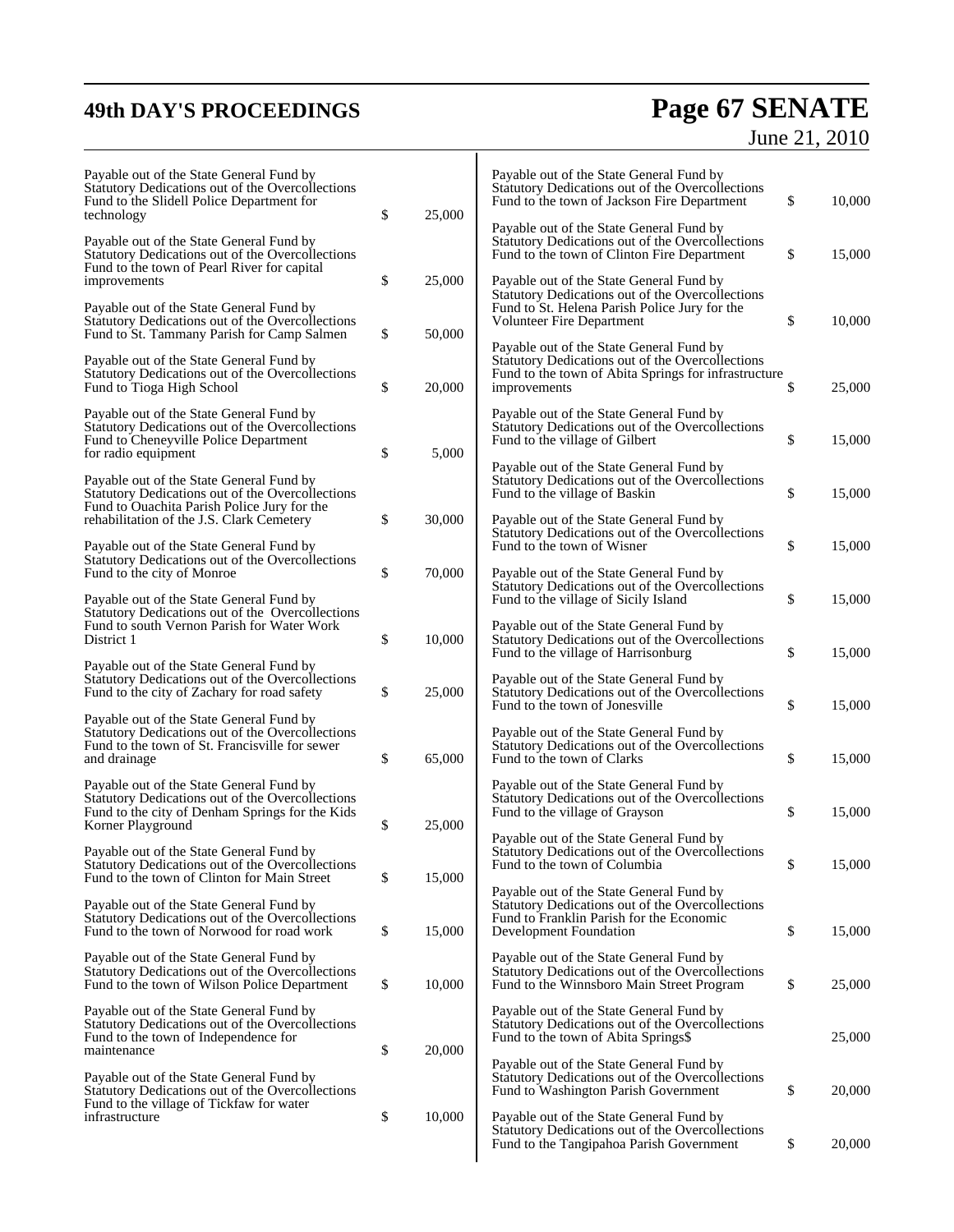# **Page 68 SENATE 49th DAY'S PROCEEDINGS**

# June 21, 2010

| Payable out of the State General Fund by<br>Statutory Dedications out of the Overcollections<br>Fund to Special Olympics Louisiana, Inc.                             | \$<br>10,000  | Fund to the Caddo Parish Commission for<br>infrastructure improvements and maintenance<br>for water, sewer, fire, and police                                                                                                                                 | \$<br>290,000 |
|----------------------------------------------------------------------------------------------------------------------------------------------------------------------|---------------|--------------------------------------------------------------------------------------------------------------------------------------------------------------------------------------------------------------------------------------------------------------|---------------|
| Payable out of the State General Fund by<br>Statutory Dedications out of the Overcollections<br>Fund to East Baton Rouge Parish Schools for<br>middle school truancy | \$<br>75,000  | Payable out of the State General Fund by<br>Statutory Dedications out of the Overcollections<br>Fund to the town of Plain Dealing for infrastructure<br>improvements and maintenance for water, sewer,                                                       |               |
| Payable out of the State General Fund by<br>Statutory Dedications out of the Overcollections<br>Fund to East Baton Rouge Parish                                      | \$<br>125,000 | fire, and police<br>Payable out of the State General Fund by<br>Statutory Dedications out of the Overcollections                                                                                                                                             | \$<br>10,000  |
| Payable out of the State General Fund by<br>Statutory Dedications out of the Overcollections<br>Fund to the town of Ringgold for infrastructure<br>improvements      | \$<br>30,000  | Fund to the city of Westlake for infrastructure<br>improvements, computer upgrades, and<br>maintenance for water, sewer, fire, and police<br>Payable out of the State General Fund by                                                                        | \$<br>275,000 |
| Payable out of the State General Fund by<br>Statutory Dedications out of the Overcollections<br>Fund to the town of Arcadia for infrastructure                       |               | Statutory Dedications out of the Overcollections<br>Fund to the Beauregard Parish Police Jury for<br>District 4A                                                                                                                                             | \$<br>25,000  |
| improvements                                                                                                                                                         | \$<br>30,000  |                                                                                                                                                                                                                                                              |               |
| Payable out of the State General Fund by<br>Statutory Dedications out of the Overcollections<br>Fund to the town of Jonesboro for infrastructure<br>improvements     | \$<br>30,000  | Provided, however, out of the funds appropriated herein to the<br>Beauregard Parish Police Jury, \$3,000 shall be allocated for Camp<br>Edgewood, \$12,000 for Meadow Village Fire Station for equipment,<br>and \$10,000 for infrastructure in District 4A. |               |
| Payable out of the State General Fund by<br>Statutory Dedications out of the Overcollections<br>Fund to the town of Saline for infrastructure                        |               | Payable out of the State General Fund by<br>Statutory Dedications out of the Overcollections<br>Fund to Crimestoppers, Inc.                                                                                                                                  | \$<br>100,000 |
| improvements<br>Payable out of the State General Fund by                                                                                                             | \$<br>10,000  | Payable out of the State General Fund by<br>Statutory Dedications out of the Overcollections<br>Fund to Le Petit Theatre du Vieux Carre                                                                                                                      | \$<br>10,000  |
| Statutory Dedications out of the Overcollections<br>Fund to the village of Quitman for infrastructure<br>improvements                                                | \$<br>10,000  | Payable out of the State General Fund by<br>Statutory Dedications out of the Overcollections<br>Fund to Special Olympics Louisiana, Inc.                                                                                                                     | \$<br>10,000  |
| Payable out of the State General Fund by<br>Statutory Dedications out of the Overcollections<br>Fund to the town of Chatham for in infrastructure<br>improvements    | \$<br>10,000  | Payable out of the State General Fund by<br>Statutory Dedications out of the Overcollections<br>Fund to Tipitina's Foundation, Inc.                                                                                                                          | \$<br>10,000  |
| Payable out of the State General Fund by<br>Statutory Dedications out of the Overcollections<br>Fund to the village of Sikes for infrastructure<br>improvements      | \$<br>10,000  | Payable out of the State General Fund by<br>Statutory Dedications out of the Overcollections<br>Fund to National Kidney Foundation of<br>Louisiana, Inc.                                                                                                     | \$<br>10,000  |
| Payable out of the State General Fund by<br>Statutory Dedications out of the Overcollections<br>Fund to the town of Dodson for infrastructure<br>improvements        | \$<br>10,000  | Payable out of the State General Fund by<br>Statutory Dedications out of the Overcollections<br>Fund to the city of New Orleans for homeless<br>services and grants to local entities providing                                                              |               |
| Payable out of the State General Fund by<br>Statutory Dedications out of the Overcollections<br>Fund to the village of Calvin for infrastructure<br>improvements     | \$<br>10,000  | homeless services<br>Payable out of the State General Fund by<br>Statutory Dedications out of the Overcollections<br>Fund to the village of Albany for capital                                                                                               | \$<br>50,000  |
| Payable out of the State General Fund by<br>Statutory Dedications out of the Overcollections<br>Fund to the Tannehill Water System, Inc.                             | \$<br>20,000  | improvements<br>Payable out of the State General Fund by<br>Statutory Dedications out of the Overcollections                                                                                                                                                 | \$<br>25,000  |
| Payable out of the State General Fund by<br>Statutory Dedications out of the Overcollections<br>Fund to the West Carroll Police Jury for roads                       | \$<br>10,000  | Fund to the town of Killian for capital<br>improvements<br>Payable out of the State General Fund by                                                                                                                                                          | \$<br>20,000  |
| Payable out of the State General Fund by<br>Statutory Dedications out of the Overcollections<br>Fund to the Morehouse Parish Police Jury for roads \$                | 10,000        | Statutory Dedications out of the Overcollections<br>Fund to the village of French Settlement for capital<br>improvements                                                                                                                                     | \$<br>20,000  |
| Payable out of the State General Fund by<br>Statutory Dedications out of the Overcollections                                                                         |               | Payable out of the State General Fund by<br>Statutory Dedications out of the Overcollections<br>Fund to the village of Port Vincent for capital<br>improvements                                                                                              | \$<br>20,000  |
|                                                                                                                                                                      |               |                                                                                                                                                                                                                                                              |               |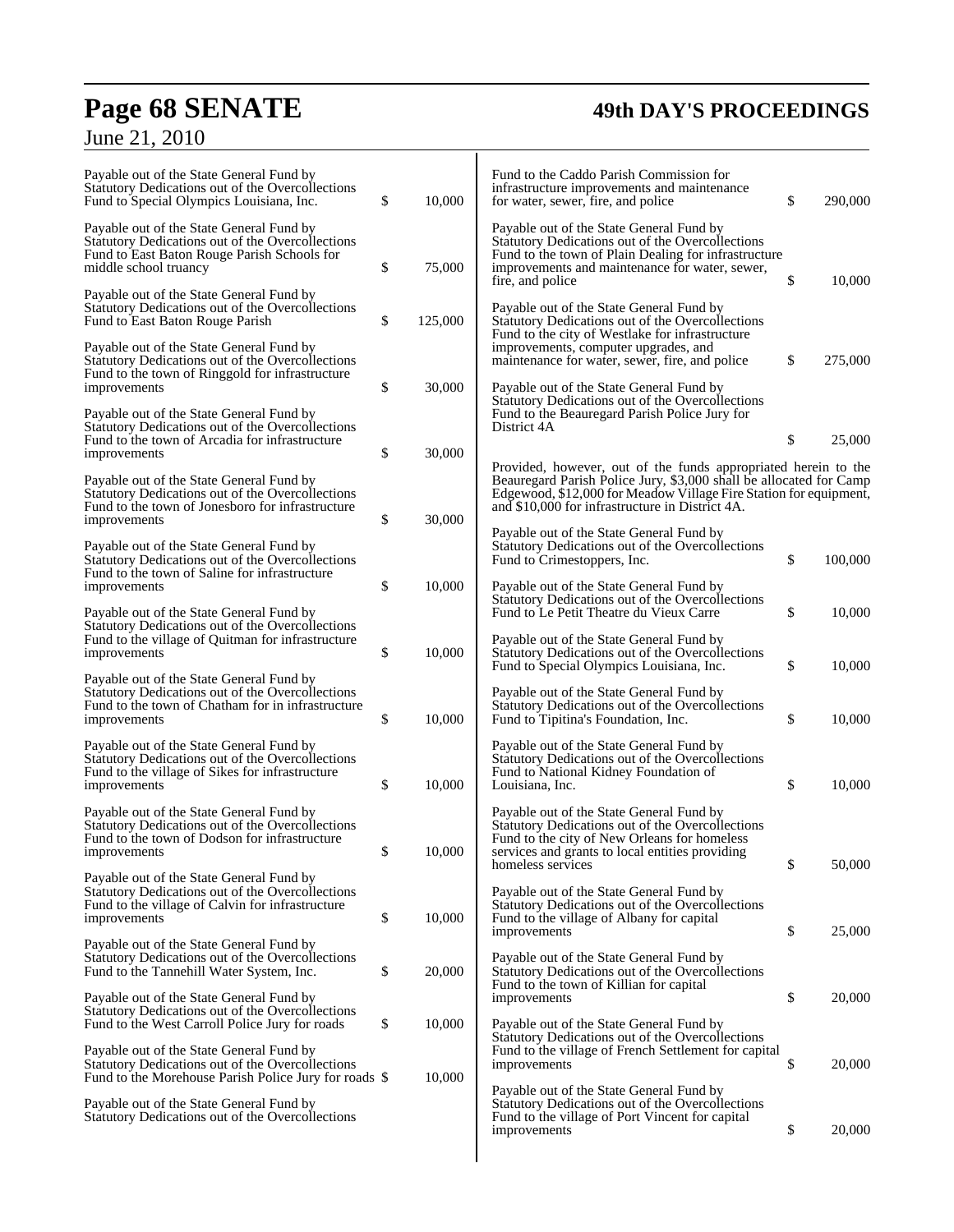# **49th DAY'S PROCEEDINGS Page 69 SENATE** June 21, 2010

| Payable out of the State General Fund by<br>Statutory Dedications out of the Overcollections<br>Fund to the town of Springfield for capital<br>improvements                                                           | \$<br>20,000 | Payable out of the State General Fund by<br>Statutory Dedications out of the Overcollections<br>Fund to the town of Basile for infrastructure,<br>maintenance, and equipment                 | \$<br>10,000 |
|-----------------------------------------------------------------------------------------------------------------------------------------------------------------------------------------------------------------------|--------------|----------------------------------------------------------------------------------------------------------------------------------------------------------------------------------------------|--------------|
| Payable out of the State General Fund by<br>Statutory Dedications out of the Overcollections<br>Fund to the town of Sorrento for capital<br>improvements                                                              | \$<br>12,500 | Payable out of the State General Fund by<br>Statutory Dedications out of the Overcollections<br>Fund to the Eunice Police Department for<br>infrastructure, maintenance, and equipment       | \$<br>3,250  |
| Payable out of the State General Fund by<br>Statutory Dedications out of the Overcollections<br>Fund to the Livingston Parish Government for the<br>Springfield Fire District No. 2 fire department<br>for equipment  | \$<br>5,000  | Payable out of the State General Fund by<br>Statutory Dedications out of the Overcollections<br>Fund to the Church Point Police Department for<br>infrastructure, maintenance, and equipment | \$<br>3,250  |
| Payable out of the State General Fund by<br>Statutory Dedications out of the Overcollections<br>Fund to the Livingston Parish Government for the<br>Killian Fire District No. 2 fire department                       |              | Payable out of the State General Fund by<br>Statutory Dedications out of the Overcollections<br>Fund to the Iota Police Department for infrastructure,<br>maintenance, and equipment         | 3,250        |
| for equipment<br>Payable out of the State General Fund by<br>Statutory Dedications out of the Overcollections<br>Fund to the Livingston Parish Government for the                                                     | \$<br>5,000  | Payable out of the State General Fund by<br>Statutory Dedications out of the Overcollections<br>Fund to the Basile Police Department for<br>infrastructure, maintenance, and equipment       | \$<br>3,250  |
| French Settlement Fire District No. 8 fire<br>department for equipment<br>Payable out of the State General Fund by<br>Statutory Dedications out of the Overcollections                                                | \$<br>5,000  | Payable out of the State General Fund by<br>Statutory Dedications out of the Overcollections<br>Fund to the St. Landry Parish Government for<br><b>Eunice Fire Department</b>                | \$<br>2,500  |
| Fund to the Sorrento Fire Department for<br>equipment<br>Payable out of the State General Fund by                                                                                                                     | \$<br>12,500 | Payable out of the State General Fund by<br>Statutory Dedications out of the Overcollections<br>Fund to the Acadia Parish Government for Church<br>Point Fire Department                     | \$<br>2,500  |
| Statutory Dedications out of the Overcollections<br>Fund to the St. Amant Fire Department District<br>No. 23 for equipment<br>Payable out of the State General Fund by                                                | \$<br>20,000 | Payable out of the State General Fund by<br>Statutory Dedications out of the Overcollections<br>Fund to the Acadia Parish Government for Iota<br>Fire Department                             | \$<br>2,500  |
| Statutory Dedications out of the Overcollections<br>Fund to the Galvez Lake Fire Department Station<br>50 for equipment<br>Payable out of the State General Fund by                                                   | \$<br>20,000 | Payable out of the State General Fund by<br>Statutory Dedications out of the Overcollections<br>Fund to the Evangeline Parish Government for<br><b>Basile Fire Department</b>                | \$<br>2,500  |
| Statutory Dedications out of the Overcollections<br>Fund to the Livingston Parish Government for the<br>Maurepas Fire District No. 9 fire department for<br>equipment                                                 | \$<br>5,000  | Payable out of the State General Fund by<br>Statutory Dedications out of the Overcollections<br>Fund to the St. Landry Parish Government for<br>Lawtell Fire Department                      | \$<br>2,000  |
| Payable out of the State General Fund by<br>Statutory Dedications out of the Overcollections<br>Fund to the Livingston Parish Government for the<br>Maurepas Senior Citizens Center                                   | \$<br>5,000  | Payable out of the State General Fund by<br><b>Statutory Dedications out of the Overcollections</b><br>Fund to the Evangeline Parish Government for<br>Duralde Fire Department               | \$<br>2,250  |
| Payable out of the State General Fund by<br>Statutory Dedications out of the Overcollections<br>Fund to the Livingston Parish Government for the<br>Port Vincent Fire District No. 4 fire department<br>for equipment | \$<br>5,000  | Payable out of the State General Fund by<br>Statutory Dedications out of the Overcollections<br>Fund to the Acadia Parish Government for<br><b>Branch Fire Department</b>                    | \$<br>2,000  |
| Payable out of the State General Fund by<br>Statutory Dedications out of the Overcollections<br>Fund to the town of Eunice for infrastructure,<br>maintenance, and equipment                                          | \$<br>20,000 | Payable out of the State General Fund by<br>Statutory Dedications out of the Overcollections<br>Fund to the Acadia Parish Government for<br>Richard Fire Department                          | \$<br>2,250  |
| Payable out of the State General Fund by<br>Statutory Dedications out of the Overcollections<br>Fund to the town of Church Point for infrastructure,<br>maintenance, and equipment                                    | \$<br>22,000 | Payable out of the State General Fund by<br>Statutory Dedications out of the Overcollections<br>Fund to the Tasso Fire Department                                                            | \$<br>2,000  |
| Payable out of the State General Fund by<br>Statutory Dedications out of the Overcollections<br>Fund to the city of Iota for infrastructure,<br>maintenance, and equipment                                            | \$<br>10,000 | Payable out of the State General Fund by<br>Statutory Dedications out of the Overcollections<br>Fund to the Acadia Parish Government for Patasa<br>Fire Department                           | \$<br>2,500  |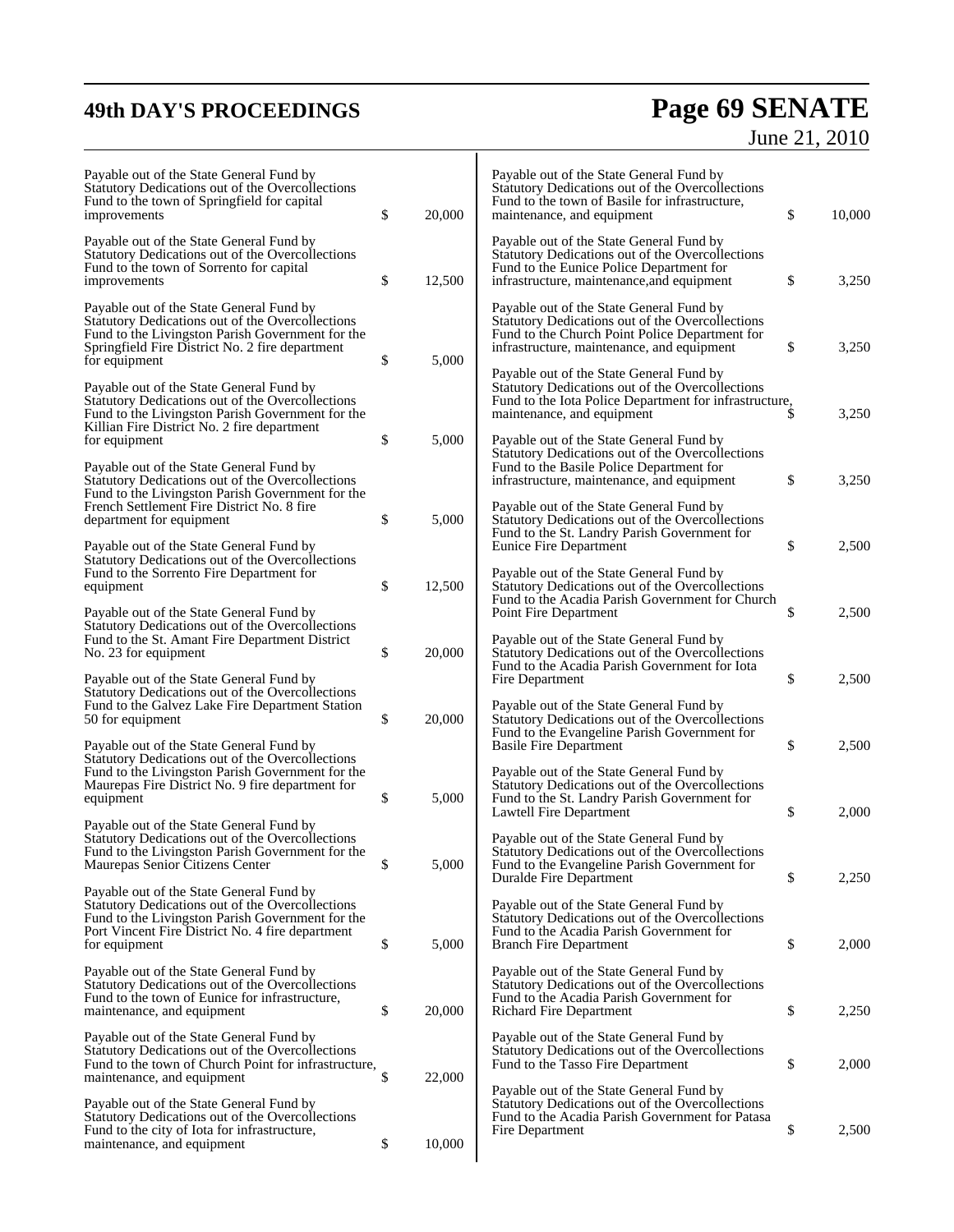# **Page 70 SENATE 49th DAY'S PROCEEDINGS**

| June 21, 2010 |  |
|---------------|--|
|---------------|--|

| Payable out of the State General Fund by<br>Statutory Dedications out of the Overcollections<br>Fund to the Acadia Parish Government for<br>Ritche Fire Department                                                                                                                                                                                                                              | \$  | 2,000   | Fund to the city of New Orleans to purchase and<br>install air filling equipment to be located at a fire<br>station in Algiers<br>Payable out of the State General Fund by | \$       | 50,000           |
|-------------------------------------------------------------------------------------------------------------------------------------------------------------------------------------------------------------------------------------------------------------------------------------------------------------------------------------------------------------------------------------------------|-----|---------|----------------------------------------------------------------------------------------------------------------------------------------------------------------------------|----------|------------------|
| Payable out of the State General Fund by<br>Statutory Dedications out of the Overcollections<br>Fund to the Assumption Parish Government for                                                                                                                                                                                                                                                    |     |         | Statutory Dedications out of the Overcollections<br>Fund to the city of Lake Charles for Tuten Park                                                                        | \$       | 50,000           |
| the renovations and repairs to the Assumption<br>Courthouse                                                                                                                                                                                                                                                                                                                                     | \$  | 50,000  | Payable out of the State General Fund by<br>Statutory Dedications out of the Overcollections<br>Fund to the Calcasieu Parish School Board for lights                       |          |                  |
| Payable out of the State General Fund by<br>Statutory Dedications out of the Overcollections<br>Fund to the Assumption Parish School Board for<br>renovations and repairs to the Assumption                                                                                                                                                                                                     | \$  | 10,000  | at Barbe High School<br>Payable out of the State General Fund by<br>Statutory Dedications out of the Overcollections<br>Fund to the village of Junction City               | \$<br>\$ | 50,000<br>10,000 |
| High School System<br>Payable out of the State General Fund by<br>Statutory Dedications out of the Overcollections<br>Fund to the city of Morgan City for renovations<br>and repairs to Lake End Park and Swamp Gardens                                                                                                                                                                         |     |         | Payable out of the State General Fund by                                                                                                                                   |          |                  |
|                                                                                                                                                                                                                                                                                                                                                                                                 | \$. | 50,000  | Statutory Dedications out of the Overcollections<br>Fund to the village of Simsboro                                                                                        | \$       | 10,000           |
| Payable out of the State General Fund by<br>Statutory Dedications out of the Overcollections<br>Fund to the St. Mary Parish School Board for                                                                                                                                                                                                                                                    |     |         | Payable out of the State General Fund by<br>Statutory Dedications out of the Overcollections<br>Fund to the town of Homer                                                  | \$       | 10,000           |
| renovations and repairs to Morgan City High<br>School                                                                                                                                                                                                                                                                                                                                           | \$  | 10,000  | Payable out of the State General Fund by<br>Statutory Dedications out of the Overcollections<br>Fund to the town of Haynesville                                            | \$       | 10,000           |
| Payable out of the State General Fund by<br>Statutory Dedications out of the Overcollections<br>Fund to the Terrebonne Parish Council for<br>renovations and repairs to the drainage system                                                                                                                                                                                                     | \$  | 25,000  | Payable out of the State General Fund by<br>Statutory Dedications out of the Overcollections<br>Fund to the town of Arcadia                                                | \$       | 10,000           |
| Payable out of the State General Fund by<br>Statutory Dedications out of the Overcollections<br>Fund to the Terrebonne Parish Council for<br>renovations and repairs to the drainage system                                                                                                                                                                                                     | \$  | 25,000  | Payable out of the State General Fund by<br>Statutory Dedications out of the Overcollections<br>Fund to the town of Gibsland                                               | \$       | 10,000           |
| Payable out of the State General Fund by<br>Statutory Dedications out of the Overcollections                                                                                                                                                                                                                                                                                                    |     |         | Payable out of the State General Fund by<br>Statutory Dedications out of the Overcollections<br>Fund to the city of Ruston Municipal Airport                               | \$       | 10,000           |
| Fund to the Terrebonne Parish Council for<br>renovations and repairs to the drainage system in<br>Dulac                                                                                                                                                                                                                                                                                         | \$  | 10,000  | Payable out of the State General Fund by<br>Statutory Dedications out of the Overcollections<br>Fund to the Lafayette Parish Consolidated                                  |          |                  |
| Payable out of the State General Fund by<br>Statutory Dedications out of the Overcollections<br>Fund to the Terrebonne Parish Council for<br>renovations and repairs to the drainage system in                                                                                                                                                                                                  |     |         | Government for CNG infrastructure, construction,<br>fueling stations, pipelines, and the purchase<br>of CNG vehicles                                                       | \$       | 1,000,000        |
| Dularge<br>Payable out of the State General Fund by                                                                                                                                                                                                                                                                                                                                             | \$  | 10,000  | Payable out of the State General Fund by<br>Statutory Dedications out of the Overcollections<br>Fund to the city of Gretna Economic Development                            |          |                  |
| Statutory Dedications out of the Overcollections<br>Fund to the Terrebonne Parish School System for<br>renovations and repairs to H.L. Bourgeois High                                                                                                                                                                                                                                           |     |         | for Gretna Fest<br>Payable out of the State General Fund by                                                                                                                | \$       | 200,000          |
| School<br>Payable out of the State General Fund by                                                                                                                                                                                                                                                                                                                                              | \$  | 10,000  | Statutory Dedications out of the Overcollections<br>Fund to the Algiers Development District                                                                               | \$       | 300,000          |
| Statutory Dedications out of the Overcollections<br>Fund to the East Baton Rouge Parish School<br>System                                                                                                                                                                                                                                                                                        | \$  | 15,000  | Payable out of the State General Fund by<br>Statutory Dedications out of the Overcollections<br>Fund to the Legacy Donor Foundation                                        | \$       | 100,000          |
| Payable out of the State General Fund by<br>Statutory Dedications out of the Overcollections<br>Fund to St. Charles Parish for the Department<br>of Animal Control for construction of an<br>animal shelter<br>Payable out of the State General Fund by<br>Statutory Dedications out of the Overcollections<br>Fund to St. Charles Parish for construction of an<br>emergency operations center |     |         | Payable out of the State General Fund by<br>Statutory Dedications out of the Overcollections<br>Fund to the Terrytown Volunteer Fire Department \$                         |          | 45,000           |
|                                                                                                                                                                                                                                                                                                                                                                                                 | \$  | 250,000 | Payable out of the State General Fund by<br>Statutory Dedications out of the Overcollections<br>Fund to the Catholic Charities Archdiocese of                              |          |                  |
|                                                                                                                                                                                                                                                                                                                                                                                                 | \$  | 50,000  | New Orleans for the Foster Grandparents program \$<br>Payable out of the State General Fund by                                                                             |          | 40,000           |
| Payable out of the State General Fund by<br>Statutory Dedications out of the Overcollections                                                                                                                                                                                                                                                                                                    |     |         | Statutory Dedications out of the Overcollections<br>Fund to the city of New Orleans Westbank<br>Redevelopment                                                              | \$       | 300,000          |
|                                                                                                                                                                                                                                                                                                                                                                                                 |     |         |                                                                                                                                                                            |          |                  |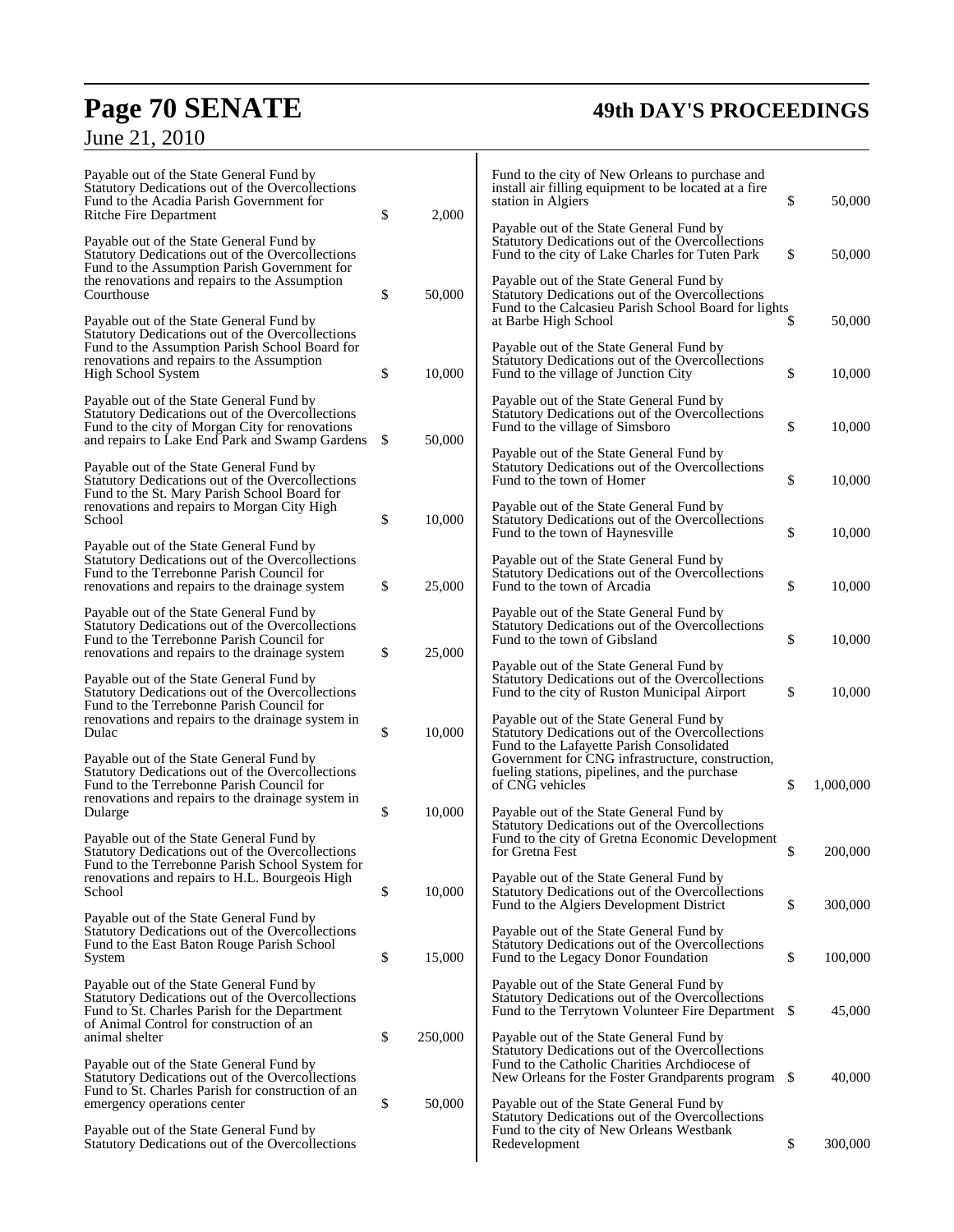# **49th DAY'S PROCEEDINGS Page 71 SENATE**

# June 21, 2010

| Payable out of the State General Fund by<br>Statutory Dedications out of the Overcollections<br>Fund to the Caddo Parish School System                                                       | \$<br>30,000  | Payable out of the State General Fund by<br>Statutory Dedications out of the Overcollections<br>Fund to the Recreation and Park Commission for<br>the Parish of East Baton Rouge (BREC) for |              |
|----------------------------------------------------------------------------------------------------------------------------------------------------------------------------------------------|---------------|---------------------------------------------------------------------------------------------------------------------------------------------------------------------------------------------|--------------|
| Payable out of the State General Fund by<br>Statutory Dedications out of the Overcollections<br>Fund to the city of Shreveport                                                               | \$<br>160,000 | Antioch Park improvements<br>Payable out of the State General Fund by                                                                                                                       | \$<br>40,000 |
| Payable out of the State General Fund by<br>Statutory Dedications out of the Overcollections<br>Fund to the St. James Parish Police Jury for                                                 |               | Statutory Dedications out of the Overcollections<br>Fund to the town of Vidalia<br>Payable out of the State General Fund by                                                                 | \$<br>6,000  |
| infrastructure                                                                                                                                                                               | \$<br>20,000  | Statutory Dedications out of the Overcollections<br>Fund to the town of Ferriday                                                                                                            | \$<br>6,000  |
| Payable out of the State General Fund by<br>Statutory Dedications out of the Overcollections<br>Fund to the city of Monroe for the Cooley House<br>Foundation                                | \$<br>5,000   | Payable out of the State General Fund by<br>Statutory Dedications out of the Overcollections<br>Fund to the town of Clayton                                                                 | \$<br>6,000  |
| Payable out of the State General Fund by<br>Statutory Dedications out of the Overcollections<br>Fund to the city of Monroe for the Masur Museum \$                                           | 5,000         | Payable out of the State General Fund by<br>Statutory Dedications out of the Overcollections<br>Fund to the town of Newellton                                                               | \$<br>6,000  |
| Payable out of the State General Fund by<br>Statutory Dedications out of the Overcollections<br>Fund to the city of Monroe for the Friends of<br><b>Black Bayou</b>                          | \$<br>5.000   | Payable out of the State General Fund by<br>Statutory Dedications out of the Overcollections<br>Fund to the town of St. Joseph                                                              | \$<br>6,000  |
| Payable out of the State General Fund by<br>Statutory Dedications out of the Overcollections<br>Fund to the town of Sterlington                                                              | \$<br>15,000  | Payable out of the State General Fund by<br>Statutory Dedications out of the Overcollections<br>Fund to the East New Orleans Neighborhood<br><b>Advisory Commission</b>                     | \$<br>70,000 |
| Payable out of the State General Fund by<br>Statutory Dedications out of the Overcollections<br>Fund to the Nova Workforce Institute of Northeast<br>Louisiana, Inc.                         | \$<br>5,000   | Payable out of the State General Fund by<br>Statutory Dedications out of the Overcollections<br>Fund to the town of Lake Providence                                                         | \$<br>6,000  |
| Payable out of the State General Fund by<br>Statutory Dedications out of the Overcollections<br>Fund to the Plaquemines Parish Commission                                                    |               | Payable out of the State General Fund by<br>Statutory Dedications out of the Overcollections<br>Fund to the Reconcile New Orleans, Inc.                                                     | \$<br>6,000  |
| Council for the Boothville-Venice Volunteer Fire<br>Department                                                                                                                               | \$<br>25,000  | Payable out of the State General Fund by<br>Statutory Dedications out of the Overcollections<br>Fund to the city of Tallulah                                                                | \$<br>6,000  |
| Payable out of the State General Fund by<br>Statutory Dedications out of the Overcollections<br>Fund to the Plaquemines Parish Commission<br>Council for the Buras Volunteer Fire Department | \$<br>25,000  | Payable out of the State General Fund by<br>Statutory Dedications out of the Overcollections<br>Fund to the town of Ridgecrest                                                              | \$<br>6,000  |
| Payable out of the State General Fund by<br>Statutory Dedications out of the Overcollections<br>Fund to the Plaquemines Parish Commission<br>Council for the Port Sulphur Volunteer Fire     |               | Payable out of the State General Fund by<br>Statutory Dedications out of the Overcollections<br>Fund to the East Carroll Parish Police Jury for<br>infrastructure                           | \$<br>10.000 |
| Department                                                                                                                                                                                   | \$<br>25,000  | Payable out of the State General Fund by                                                                                                                                                    |              |
| Payable out of the State General Fund by<br>Statutory Dedications out of the Overcollections<br>Fund to the Plaquemines Parish Commission<br>Council for the Woodlawn Volunteer Fire         |               | Statutory Dedications out of the Overcollections<br>Fund to the Madison Parish Police Jury for<br>infrastructure                                                                            | \$<br>6,000  |
| Department<br>Payable out of the State General Fund by                                                                                                                                       | \$<br>25,000  | Payable out of the State General Fund by<br>Statutory Dedications out of the Overcollections<br>Fund to the Odyssey House Louisiana, Inc.                                                   | \$<br>6,000  |
| Statutory Dedications out of the Overcollections<br>Fund to the city of Baton Rouge                                                                                                          | \$<br>82,000  | Payable out of the State General Fund by<br>Statutory Dedications out of the Overcollections                                                                                                |              |
| Payable out of the State General Fund by<br>Statutory Dedications out of the Overcollections<br>Fund to the Recreation and Park Commission for                                               |               | Fund to the Tensas Parish Police Jury for<br>infrastructure                                                                                                                                 | \$<br>6,000  |
| the Parish of East Baton Rouge (BREC) for<br>Goodwood Park improvements<br>Payable out of the State General Fund by                                                                          | \$<br>60,000  | Payable out of the State General Fund by<br>Statutory Dedications out of the Overcollections<br>Fund to the Concordia Parish Police Jury for<br>infrastructure                              | \$<br>6,000  |
| Statutory Dedications out of the Overcollections<br>Fund to the West Baton Rouge Parish<br>School System                                                                                     | \$<br>3,000   | Payable out of the State General Fund by<br>Statutory Dedications out of the Overcollections<br>Fund to Crimestoppers, Inc.                                                                 | \$<br>6,000  |
|                                                                                                                                                                                              |               |                                                                                                                                                                                             |              |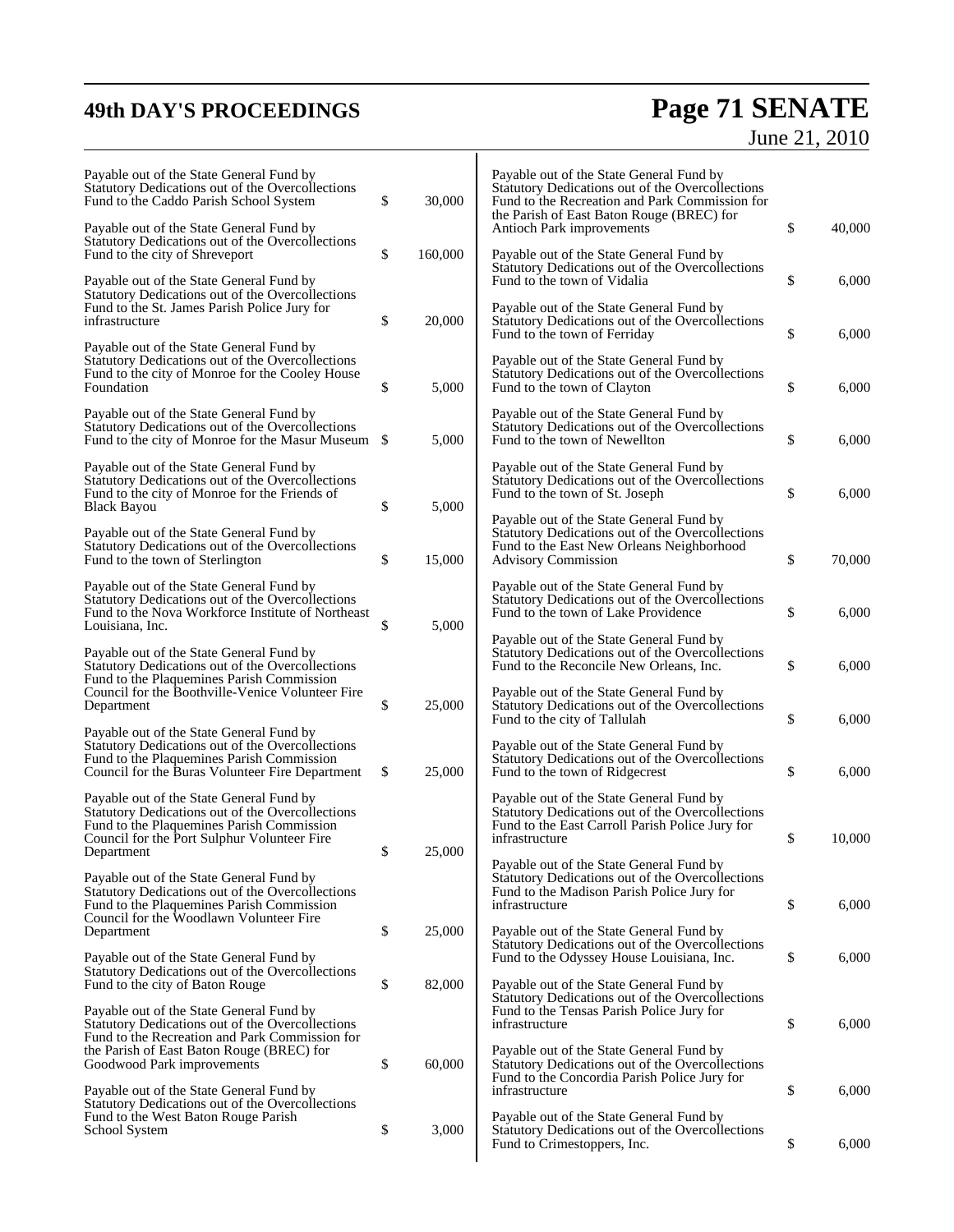# **Page 72 SENATE 49th DAY'S PROCEEDINGS**

# June 21, 2010

| Payable out of the State General Fund by<br>Statutory Dedications out of the Overcollections<br>Fund to the St. Bernard Parish Government                                                            | \$ | 100,000 | Payable out of the State General Fund by<br>Statutory Dedications out of the Overcollections<br>Fund for Camp Minden                                                    | \$ | 50,000  |
|------------------------------------------------------------------------------------------------------------------------------------------------------------------------------------------------------|----|---------|-------------------------------------------------------------------------------------------------------------------------------------------------------------------------|----|---------|
| Payable out of the State General Fund by<br>Statutory Dedications out of the Overcollections<br>Fund to the United Way for the Greater New                                                           |    |         | Payable out of the State General Fund by<br>Statutory Dedications out of the Overcollections<br>Fund for the town of Montgomery                                         | \$ | 15,000  |
| Orleans Area, Inc.<br>Payable out of the State General Fund by<br>Statutory Dedications out of the Overcollections                                                                                   | \$ | 6,000   | Payable out of the State General Fund by<br>Statutory Dedications out of the Overcollections<br>Fund for the village of Ashland                                         | \$ | 65,000  |
| Fund to the village of Pine Prairie for the fire<br>station<br>Payable out of the State General Fund by                                                                                              | \$ | 20,000  | Payable out of the State General Fund by<br>Statutory Dedications out of the Overcollections<br>Fund for the village of Powhatten                                       | \$ | 5,000   |
| Statutory Dedications out of the Overcollections<br>Fund to the town of Mamou for infrastructure                                                                                                     | \$ | 25,000  | Payable out of the State General Fund by<br>Statutory Dedications out of the Overcollections                                                                            |    |         |
| Payable out of the State General Fund by<br>Statutory Dedications out of the Overcollections<br>Fund to the town of Melville for the police station                                                  | \$ | 25,000  | Fund for the village of Dry Prong<br>Payable out of the State General Fund by<br>Statutory Dedications out of the Overcollections                                       | \$ | 5,000   |
| Payable out of the State General Fund by<br>Statutory Dedications out of the Overcollections<br>Fund to the town of Port Barre                                                                       | \$ | 25,000  | Fund to the city of Springhill for a portable<br>generator                                                                                                              | \$ | 30,000  |
| Payable out of the State General Fund by<br>Statutory Dedications out of the Overcollections<br>Fund to the city of Ville Platte for infrastructure<br>improvements                                  | \$ | 100,000 | Payable out of the State General Fund by<br>Statutory Dedications out of the Overcollections<br>Fund to the town of Cullen for street and water<br>equipment            | \$ | 20,000  |
| Payable out of the State General Fund by<br>Statutory Dedications out of the Overcollections<br>Fund to the Terrebonne Parish District                                                               |    |         | Payable out of the State General Fund by<br>Statutory Dedications out of the Overcollections<br>Fund to the town of Sarepta for a police car                            | \$ | 20,000  |
| Attorney's Office for the Children's Advocacy<br><b>Center Services</b><br>Payable out of the State General Fund by                                                                                  | \$ | 25,000  | Payable out of the State General Fund by<br>Statutory Dedications out of the Overcollections<br>Fund to the city of Minden Main Street Program                          | \$ | 15,000  |
| Statutory Dedications out of the Overcollections<br>Fund to the Terrebonne Parish Consolidated<br>Government for the Veterans Memorial Park                                                          | \$ | 5,000   | Payable out of the State General Fund by<br>Statutory Dedications out of the Overcollections<br>Fund to the city of Springhill Main Street Program \$                   |    | 15,000  |
| Payable out of the State General Fund by<br>Statutory Dedications out of the Overcollections<br>Fund to the Terrebonne Parish Consolidated<br>Government for the regional military museum            | \$ | 20,000  | Payable out of the State General Fund by<br>Statutory Dedications out of the Overcollections<br>Fund to the city of Westwego for the Performing<br>Arts Center          | \$ | 250,000 |
| Payable out of the State General Fund by<br>Statutory Dedications out of the Overcollections<br>Fund to the city of New Orleans for Claiborne<br>infrastructure improvements                         | \$ | 200,000 | Payable out of the State General Fund by<br>Statutory Dedications out of the Overcollections<br>Fund to the city of Westwego for the farmers'<br>and fishermans' market | \$ | 100,000 |
| Payable out of the State General Fund by<br>Statutory Dedications out of the Overcollections<br>Fund to the Avoyelles Parish Police Jury for<br>infrastructure improvements                          | \$ | 20,000  | Payable out of the State General Fund by<br>Statutory Dedications out of the Overcollections<br>Fund to the city of Hammond for city planning                           | \$ | 30,000  |
| Payable out of the State General Fund by<br>Statutory Dedications out of the Overcollections<br>Fund to the ALS Association Louisiana                                                                | \$ | 125,000 | Payable out of the State General Fund by<br>Statutory Dedications out of the Overcollections<br>Fund to the city of Mandeville for emergency<br>vehicle traffic signals | \$ | 25,000  |
| Payable out of the State General Fund by<br>Statutory Dedications out of the Overcollections<br>Fund to the Jefferson Parish Parkway Department<br>for improvements and beautification of 4th street | \$ | 20,000  | Payable out of the State General Fund by<br>Statutory Dedications out of the Overcollections<br>Fund to the city of Mandeville for the water tower                      | -S | 20,000  |
| Payable out of the State General Fund by<br>Statutory Dedications out of the Overcollections<br>Fund to the Jefferson Parish Public Library for                                                      |    |         | Payable out of the State General Fund by<br>Statutory Dedications out of the Overcollections<br>Fund to the city of Slidell for the city barn<br>flood gates            | \$ | 60,000  |
| the branch located on Belle Terre Road in Marrero                                                                                                                                                    | -S | 5,000   | Payable out of the State General Fund by<br>Statutory Dedications out of the Overcollections<br>Fund to the town of Vivian for a school nursing<br>outreach program     | \$ | 75,000  |
|                                                                                                                                                                                                      |    |         |                                                                                                                                                                         |    |         |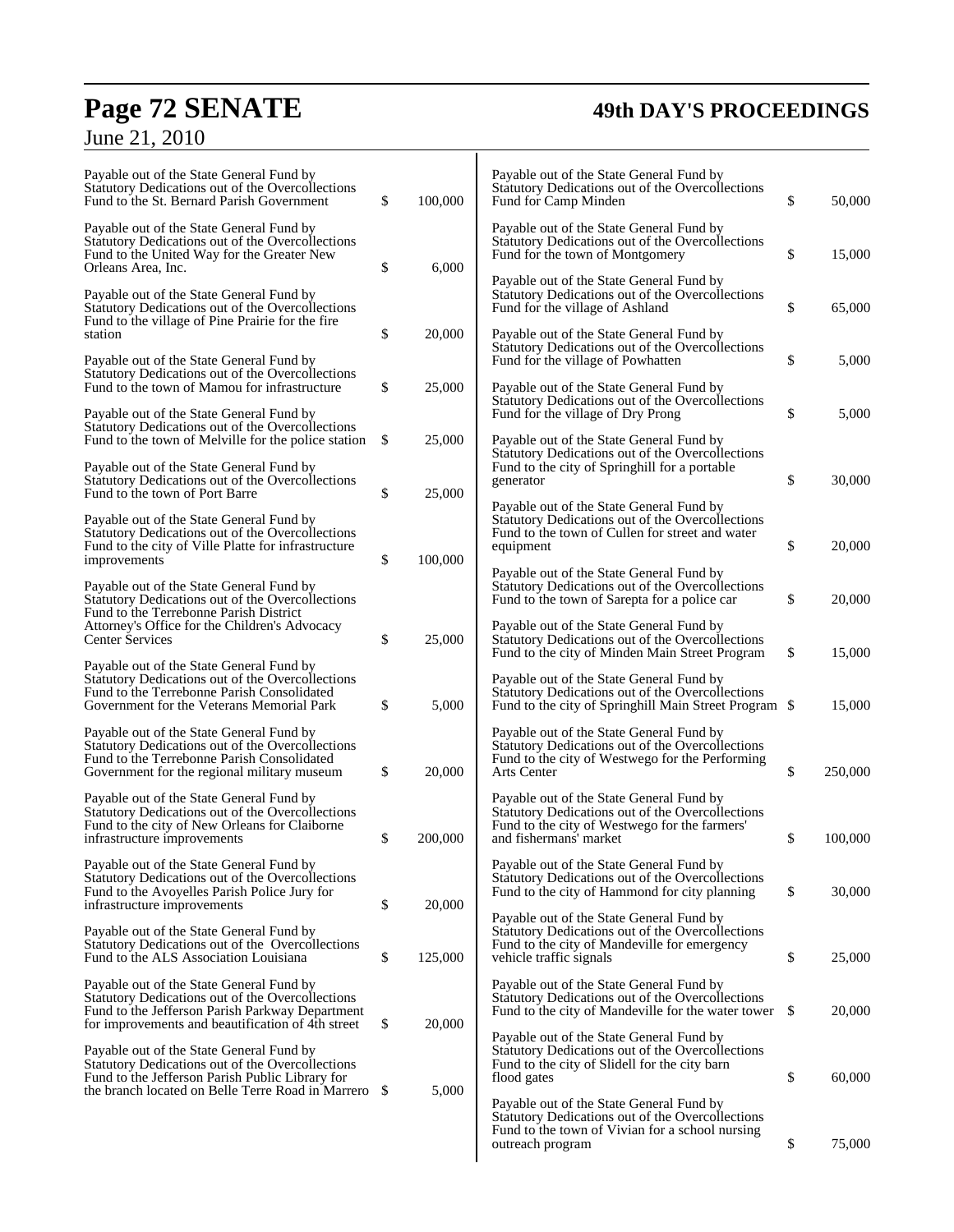# **49th DAY'S PROCEEDINGS Page 73 SENATE** June 21, 2010

| Payable out of the State General Fund by<br>Statutory Dedications out of the Overcollections<br>Fund to the town of Atlanta                                                                    | \$<br>5,000  | Payable out of the State General Fund by<br>Statutory Dedications out of the Overcollections<br>Fund to the Monroe Children's Museum                                                      | \$<br>10,000  |
|------------------------------------------------------------------------------------------------------------------------------------------------------------------------------------------------|--------------|-------------------------------------------------------------------------------------------------------------------------------------------------------------------------------------------|---------------|
| Payable out of the State General Fund by<br>Statutory Dedications out of the Overcollections<br>Fund for the Grant Parish Police Jury                                                          | \$<br>35,000 | Payable out of the State General Fund by<br>Statutory Dedications out of the Overcollections<br>Fund for the Grant Parish Police Jury for<br>emergency roof repairs                       | \$<br>15,000  |
| Payable out of the State General Fund by<br>Statutory Dedications out of the Overcollections<br>Fund for the town of Colfax                                                                    | \$<br>20,000 | Payable out of the State General Fund by<br>Statutory Dedications out of the Overcollections<br>Fund to Gas Utility District No. 2 of East                                                |               |
| Payable out of the State General Fund by<br>Statutory Dedications out of the Overcollections<br>Fund for the village of Robeline                                                               | \$<br>15,000 | Feliciana Parish for an excavator<br>Payable out of the State General Fund by                                                                                                             | \$<br>45,000  |
| Payable out of the State General Fund by<br>Statutory Dedications out of the Overcollections<br>Fund for the town of Pollock                                                                   | \$<br>5,000  | Statutory Dedications out of the Overcollections<br>Fund to Iberville Parish for the North Iberville<br>Community Center                                                                  | \$<br>50,000  |
| Payable out of the State General Fund by<br>Statutory Dedications out of the Overcollections<br>Fund for the village of Georgetown                                                             | \$<br>5,000  | Payable out of the State General Fund by<br>Statutory Dedications out of the Overcollections<br>Fund to the town of Maringouin                                                            | \$<br>25,000  |
| Payable out of the State General Fund by<br>Statutory Dedications out of the Overcollections<br>Fund for the village of Provencal                                                              | \$<br>5,000  | Payable out of the State General Fund by<br>Statutory Dedications out of the Overcollections<br>Fund to the town of Slaughter                                                             | \$<br>25,000  |
| Payable out of the State General Fund by<br>Statutory Dedications out of the Overcollections<br>Fund for the town of Campti                                                                    | \$<br>5,000  | Payable out of the State General Fund by<br>Statutory Dedications out of the Overcollections<br>Fund to the town of Jackson                                                               | \$<br>25,000  |
| Payable out of the State General Fund by<br>Statutory Dedications out of the Overcollections                                                                                                   |              | Payable out of the State General Fund by<br>Statutory Dedications out of the Overcollections<br>Fund to the town of Clinton                                                               | \$<br>25,000  |
| Fund for Madison Parish elderly services<br>Payable out of the State General Fund by<br>Statutory Dedications out of the Overcollections                                                       | \$<br>5,000  | Payable out of the State General Fund by<br>Statutory Dedications out of the Overcollections<br>Fund to the parish of Iberville                                                           | \$<br>40,000  |
| Fund for HAMPCO, Inc., for regional job training<br>and other services                                                                                                                         | \$<br>5,000  | Payable out of the State General Fund by<br>Statutory Dedications out of the Overcollections                                                                                              |               |
| Payable out of the State General Fund by<br>Statutory Dedications out of the Overcollections<br>Fund for the Northeast Louisiana Delta African<br>American Heritage Museum/Ouachita Historical |              | Fund to Livingston Parish Fire Protection<br>District No. 1 for fire fighting equipment<br>Payable out of the State General Fund by                                                       | \$<br>5,000   |
| Society<br>Payable out of the State General Fund by                                                                                                                                            | \$<br>5,000  | Statutory Dedications out of the Overcollections<br>Fund to Livingston Parish Fire Protection<br>District No. 4 for fire fighting equipment                                               | \$<br>5,000   |
| Statutory Dedications out of the Overcollections<br>Fund for the Northeast Louisiana Sickle Cell<br>Anemia Technical Research Foundation, Inc.                                                 | \$<br>5,000  | Payable out of the State General Fund by<br>Statutory Dedications out of the Overcollections<br>Fund to Livingston Parish Fire Protection                                                 |               |
| Payable out of the State General Fund by<br>Statutory Dedications out of the Overcollections<br>Fund for NOVA Workforce Institute of Northeast                                                 |              | District No. 5 for fire fighting equipment<br>Payable out of the State General Fund by                                                                                                    | \$<br>5,000   |
| Louisiana, Inc.<br>Payable out of the State General Fund by                                                                                                                                    | \$<br>5,000  | Statutory Dedications out of the Overcollections<br>Fund to Livingston Parish Fire Protection<br>District No. 10 for fire fighting equipment                                              | \$<br>5,000   |
| Statutory Dedications out of the Overcollections<br>Fund for the Opportunities Industrialization<br>Center of Ouachita, Inc. for regional job training<br>and other services                   | \$<br>5,000  | Payable out of the State General Fund by<br>Statutory Dedications out of the Overcollections<br>Fund to Livingston Parish Fire Protection                                                 |               |
| Payable out of the State General Fund by<br>Statutory Dedications out of the Overcollections<br>Fund to the city of Gretna for the Heritage Festival \$                                        | 10,000       | District No. 11 for fire fighting equipment<br>Payable out of the State General Fund by<br>Statutory Dedications out of the Overcollections                                               | \$<br>5,000   |
| Payable out of the State General Fund by<br>Statutory Dedications out of the Overcollections                                                                                                   |              | Fund to Livingston Parish Fire Protection<br>District No. 12 for fire fighting equipment                                                                                                  | \$<br>5,000   |
| Fund to the city of Ponchatoula for sidewalk safety<br>improvements                                                                                                                            | \$<br>20,000 | Payable out of the State General Fund by<br>Statutory Dedications out of the Overcollections<br>Fund to St. Tammany Parish for La. Hwy. 1088<br>and La. Hwy. 59 intersection improvements | \$<br>125,000 |
|                                                                                                                                                                                                |              |                                                                                                                                                                                           |               |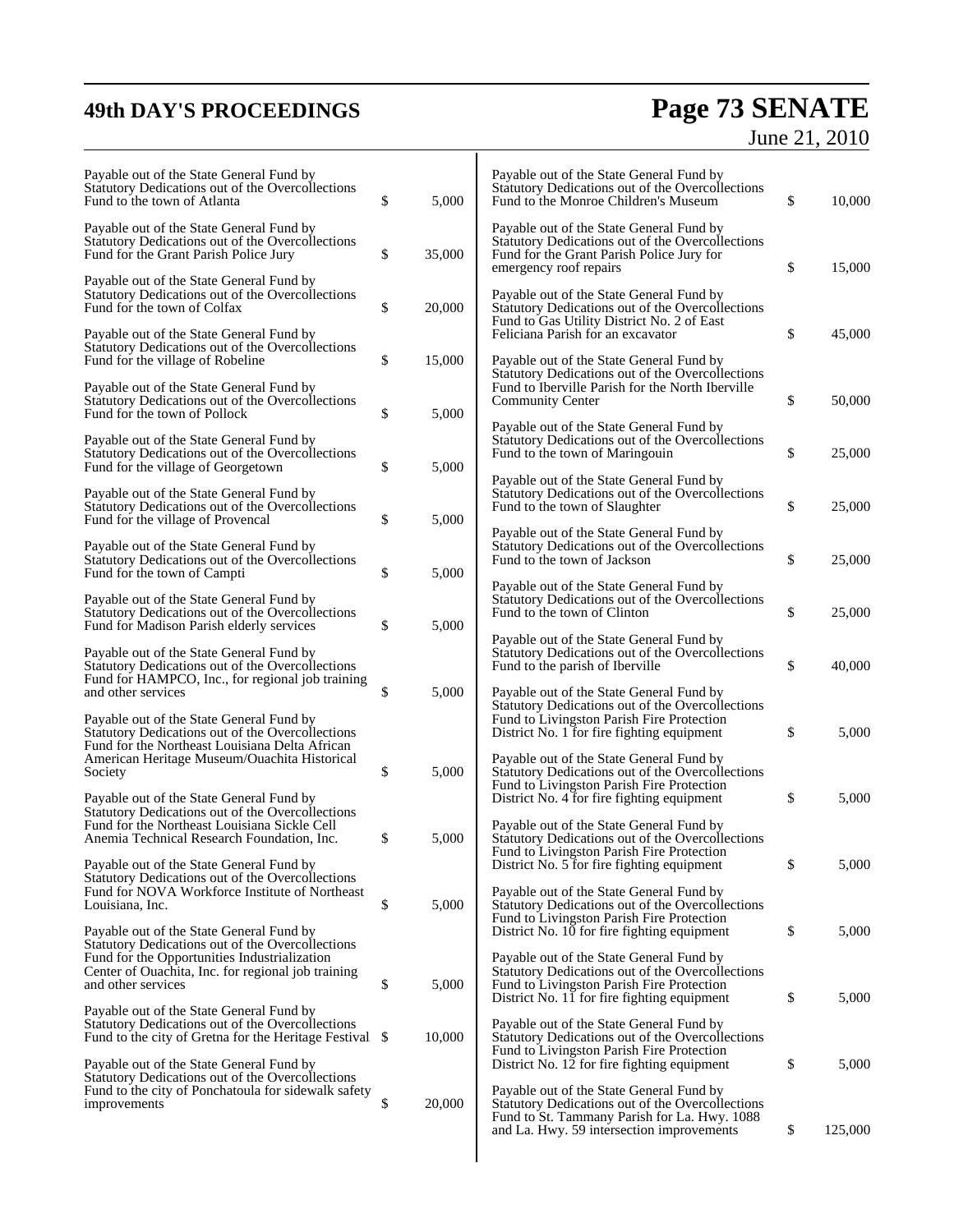# **Page 74 SENATE 49th DAY'S PROCEEDINGS** June 21, 2010

| Payable out of the State General Fund by<br>Statutory Dedications out of the Overcollections<br>Fund to the city of New Orleans for workforce<br>development, cultural, and enrichment programs                                                       | \$<br>300,000 | Payable out of the State General Fund by<br>Statutory Dedications out of the Overcollections<br>Fund to the 18th Judicial District Attorney for<br>the Early Intervention Program | \$<br>150,000 |
|-------------------------------------------------------------------------------------------------------------------------------------------------------------------------------------------------------------------------------------------------------|---------------|-----------------------------------------------------------------------------------------------------------------------------------------------------------------------------------|---------------|
| Payable out of the State General Fund by<br>Statutory Dedications out of the Overcollections<br>Fund to the city of Denham Springs Fire<br>Department for fire fighting equipment                                                                     | \$<br>10,000  | Payable out of the State General Fund by<br>Statutory Dedications out of the Overcollections<br>Fund to the town of Grosse Tete for infrastructure<br>and improvements            | \$<br>50,000  |
| Payable out of the State General Fund by<br>Statutory Dedications out of the Overcollections<br>Fund to the town of Walker for emergency<br>equipment                                                                                                 | \$<br>5,000   | Payable out of the State General Fund by<br>Statutory Dedications out of the Overcollections<br>Fund to the town of Fordoche for infrastructure<br>and improvements               | \$<br>25,000  |
| Payable out of the State General Fund by<br>Statutory Dedications out of the Overcollections<br>Fund to the town of Livingston Fire Department<br>for fire fighting equipment                                                                         | \$<br>10,000  | Payable out of the State General Fund by<br>Statutory Dedications out of the Overcollections<br>Fund to the town of Livonia for infrastructure<br>and improvements                | \$<br>30,000  |
| Payable out of the State General Fund by<br>Statutory Dedications out of the Overcollections<br>Fund to the Livingston Parish Sheriff's Office<br>for emergency equipment                                                                             | \$<br>20,000  | Payable out of the State General Fund by<br>Statutory Dedications out of the Overcollections<br>Fund to the Calcasieu Community Clinic                                            | \$<br>25,000  |
| Payable out of the State General Fund by<br>Statutory Dedications out of the Overcollections<br>Fund to the St. Tammany Parish Council for aid<br>to the needy in the Bayou Lacombe area                                                              | \$<br>25,000  | Payable out of the State General Fund by<br>Statutory Dedications out of the Overcollections<br>Fund for downtown development in the town<br>of Richmond                          | \$<br>5,000   |
| Payable out of the State General Fund by<br>Statutory Dedications out of the Overcollections<br>Fund to the city of Marksville for Phase I of                                                                                                         |               | Payable out of the State General Fund by<br>Statutory Dedications out of the Overcollections<br>Fund for downtown development in the town<br>of St. Joseph                        | \$<br>5,000   |
| conversion and renovation of the former Bethune<br>High School gymnasium into a community center<br>Payable out of the State General Fund by<br>Statutory Dedications out of the Overcollections                                                      | \$<br>200,000 | Payable out of the State General Fund by<br>Statutory Dedications out of the Overcollections<br>Fund for downtown development in the town<br>of Tallulah                          | \$<br>5,000   |
| Fund to the town of Melville for the construction and<br>renovation of a public building into the<br>Melville Police Department                                                                                                                       | \$<br>60,000  | Payable out of the State General Fund by<br>Statutory Dedications out of the Overcollections<br>Fund to the town of Richwood                                                      | \$<br>5,000   |
| Payable out of the State General Fund by<br>Statutory Dedications out of the Overcollections<br>Fund to the town of Arnaudville for construction<br>and installation of public bathrooms at the town<br>park or square                                | \$<br>20,000  | Payable out of the State General Fund by<br>Statutory Dedications out of the Overcollections<br>Fund to the town of St. Joseph for Saint Joseph<br>Arts, Inc.                     | \$<br>5,000   |
| Payable out of the State General Fund by<br>Statutory Dedications out of the Overcollections<br>Fund to the Evangeline Parish Police Jury for<br>infrastructure improvements including drainage,<br>curb, and road improvements and public facilities | \$<br>75,000  | Payable out of the State General Fund by<br>Statutory Dedications out of the Overcollections<br>Fund to the City of New Orleans for recreational<br>and cultural activities       | \$<br>75,000  |
| Payable out of the State General Fund by<br>Statutory Dedications out of the Overcollections<br>Fund to the Avoyelles Parish Police Jury for                                                                                                          |               | Payable out of the State General Fund by<br>Statutory Dedications out of the Overcollections<br>Fund to the Gentilly Development District                                         | \$<br>35,000  |
| construction and improvements of infrastructure<br>and waterway access points at Spring Bayou<br>Wildlife Management Area                                                                                                                             | \$<br>30,000  | Payable out of the State General Fund by<br>Statutory Dedications out of the Overcollections<br>Fund to the Le Petit Theatre du Vieux Carre                                       | \$<br>25,000  |
| Payable out of the State General Fund by<br>Statutory Dedications out of the Overcollections<br>Fund to the Office of the District Attorney of the<br>19th Judicial District for bullet proof vests, e-mail                                           |               | Payable out of the State General Fund by<br>Statutory Dedications out of the Overcollection<br>Fund for the Natchitoches Parish Police Jury                                       | \$<br>50,000  |
| system upgrades, and other operational expenses<br>Payable out of the State General Fund by<br>Statutory Dedications out of the Overcollections                                                                                                       | \$<br>150,000 | Payable out of the State General Fund by<br>Statutory Dedications out of the Overcollection<br>Fund for the Sabine Parish Police Jury                                             | \$<br>40,000  |
| Fund to the United Cerebral Palsy Association of<br>Greater Baton Rouge, Inc., d/b/a McMains<br>Children's Developmental Center                                                                                                                       | \$<br>50,000  | Payable out of the State General Fund by<br>Statutory Dedications out of the Overcollections<br>Fund to the city of Gonzales Fire Department                                      | \$<br>5,000   |

 $\overline{\phantom{a}}$ 

Ŧ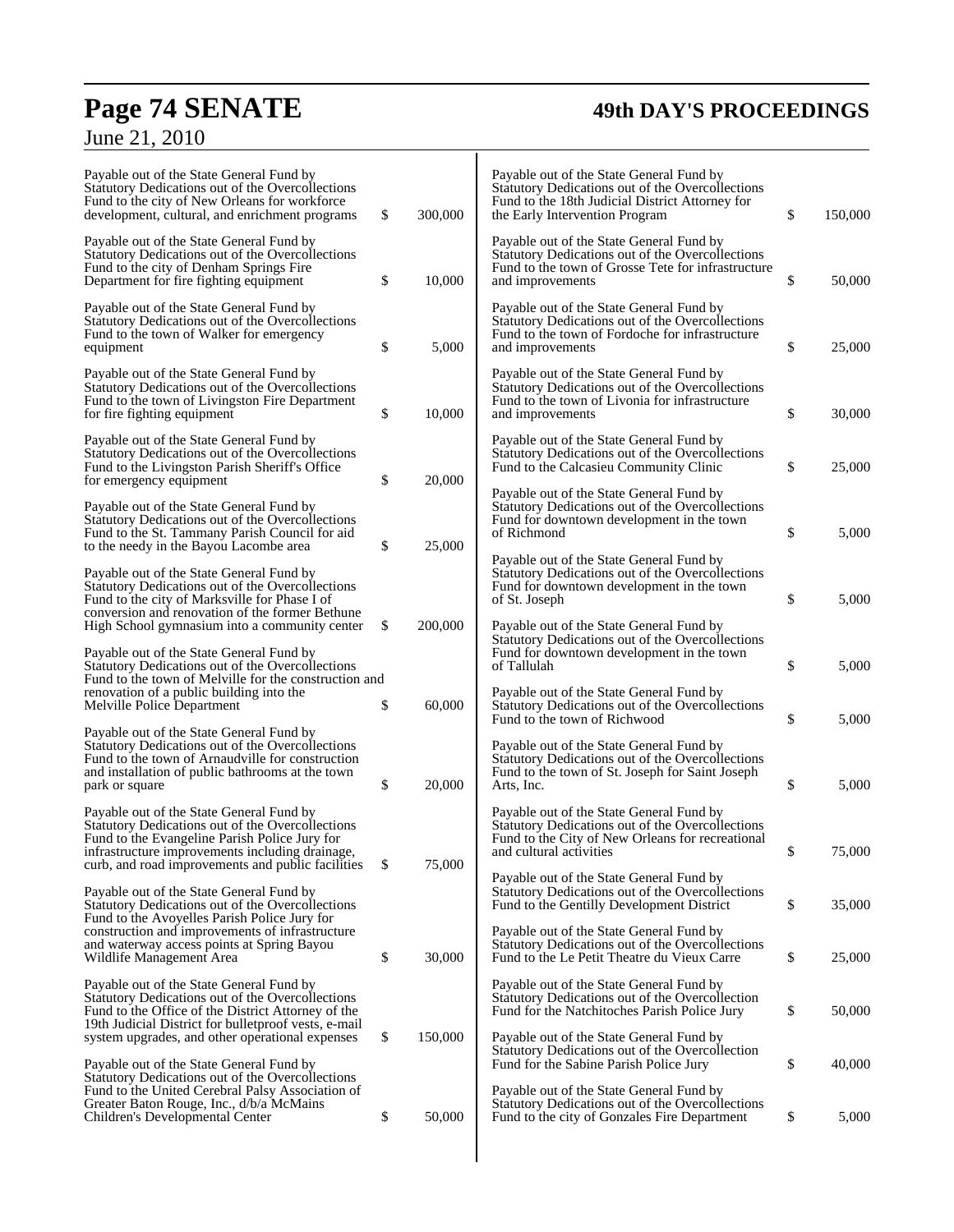# **49th DAY'S PROCEEDINGS Page 75 SENATE** June 21, 2010

| Payable out of the State General Fund by<br>Statutory Dedications out of the Overcollections<br>Fund to the city of Baton Rouge                                              | \$<br>185,000 | Payable out of the State General Fund by<br>Statutory Dedications out of the Overcollections<br>Fund to the Jeanerette/Ward 3 Marshall's Office                           | \$<br>75,000 |
|------------------------------------------------------------------------------------------------------------------------------------------------------------------------------|---------------|---------------------------------------------------------------------------------------------------------------------------------------------------------------------------|--------------|
| Payable out of the State General Fund by<br>Statutory Dedications out of the Overcollections<br>Fund to the city of Baton Rouge                                              | \$<br>325,000 | Payable out of the State General Fund by<br>Statutory Dedications out of the Overcollections<br>Fund to the town of Clayton                                               | \$<br>9,000  |
| Payable out of the State General Fund by<br>Statutory Dedications out of the Overcollections<br>Fund for Goodwill Industries of North Louisiana<br>for regional job training | \$<br>50,000  | Payable out of the State General Fund by<br>Statutory Dedications out of the Overcollections<br>Fund to the town of Ferriday                                              | \$<br>9,000  |
| Payable out of the State General Fund by<br>Statutory Dedications out of the Overcollections<br>Fund for Rutherford House                                                    | \$<br>25,000  | Payable out of the State General Fund by<br>Statutory Dedications out of the Overcollections<br>Fund to the town of Vidalia                                               | \$<br>9,000  |
| Payable out of the State General Fund by<br>Statutory Dedications out of the Overcollections<br>Fund for the town of Homer for roof repairs                                  | \$<br>35,000  | Payable out of the State General Fund by<br>Statutory Dedications out of the Overcollections<br>Fund to the town of Ridgecrest                                            | \$<br>9,000  |
| Payable out of the State General Fund by<br>Statutory Dedications out of the Overcollections<br>Fund for the town of Haynesville                                             | \$<br>30,000  | Payable out of the State General Fund by<br>Statutory Dedications out of the Overcollections<br>Fund to the city of Winnsboro<br>Payable out of the State General Fund by | \$<br>15,000 |
| Payable out of the State General Fund by<br>Statutory Dedications out of the Overcollections<br>Fund for the town of Sterlington                                             | \$<br>15,000  | Statutory Dedications out of the Overcollections<br>Fund to the town of Olla<br>Payable out of the State General Fund by                                                  | \$<br>15,000 |
| Payable out of the State General Fund by<br>Statutory Dedications out of the Overcollections<br>Fund for the town of Bernice                                                 | \$<br>25,000  | Statutory Dedications out of the Overcollections<br>Fund to the town of Jena<br>Payable out of the State General Fund by                                                  | \$<br>15,000 |
| Payable out of the State General Fund by<br>Statutory Dedications out of the Overcollections<br>Fund for the town of Bastrop                                                 | \$<br>25,000  | Statutory Dedications out of the Overcollections<br>Fund to the town of Tullos<br>Payable out of the State General Fund by                                                | \$<br>15,000 |
| Payable out of the State General Fund by<br>Statutory Dedications out of the Overcollections<br>Fund to the town of Oak Grove                                                | \$<br>20,000  | Statutory Dedications out of the Overcollections<br>Fund to the town of Urania<br>Payable out of the State General Fund by                                                | \$<br>15,000 |
| Payable out of the State General Fund by<br>Statutory Dedications out of the Overcollections<br>Fund for the Louisiana Center Against Poverty, Inc. \$                       | 150,000       | Statutory Dedications out of the Overcollections<br>Fund to the town of Columbia for Main Street<br>Payable out of the State General Fund by                              | \$<br>15,000 |
| Payable out of the State General Fund by<br>Statutory Dedications out of the Overcollections<br>Fund to the St. Landry Parish Government                                     | \$<br>100,000 | Statutory Dedications out of the Overcollections<br>Fund to the village of Delta police department<br>Payable out of the State General Fund by                            | \$<br>5,000  |
| Payable out of the State General Fund by<br>Statutory Dedications out of the Overcollections<br>Fund to the town of Washington library                                       | 5,000         | Statutory Dedications out of the Overcollections<br>Fund to the town of Ferriday police department<br>Payable out of the State General Fund by                            | \$<br>5,000  |
| Payable out of the State General Fund by<br>Statutory Dedications out of the Overcollections<br>Fund to the town of Sunset library                                           | \$<br>5,000   | Statutory Dedications out of the Overcollections<br>Fund to the town of Lake Providence police<br>department                                                              | \$<br>5,000  |
| Payable out of the State General Fund by<br>Statutory Dedications out of the Overcollections<br>Fund to the North Lafayette library                                          | \$<br>5,000   | Payable out of the State General Fund by<br>Statutory Dedications out of the Overcollections<br>Fund to the town of Newellton police department                           | \$<br>5,000  |
| Payable out of the State General Fund by<br>Statutory Dedications out of the Overcollections<br>Fund to the city of Opleousas library                                        | \$<br>5,000   | Payable out of the State General Fund by<br>Statutory Dedications out of the Overcollections<br>Fund to the town of Rayville police department                            | \$<br>5,000  |
| Payable out of the State General Fund by<br>Statutory Dedications out of the Overcollections<br>Fund to the city of Eunice library                                           | \$<br>5,000   | Payable out of the State General Fund by<br>Statutory Dedications out of the Overcollections<br>Fund to the town of Richmond police department                            | \$<br>5,000  |
| Payable out of the State General Fund by<br>Statutory Dedications out of the Overcollections<br>Fund to the Opelousas City Marshal                                           | \$<br>5,000   | Payable out of the State General Fund by<br>Statutory Dedications out of the Overcollections<br>Fund to the town of Richwood police department                            | \$<br>5,000  |
|                                                                                                                                                                              |               |                                                                                                                                                                           |              |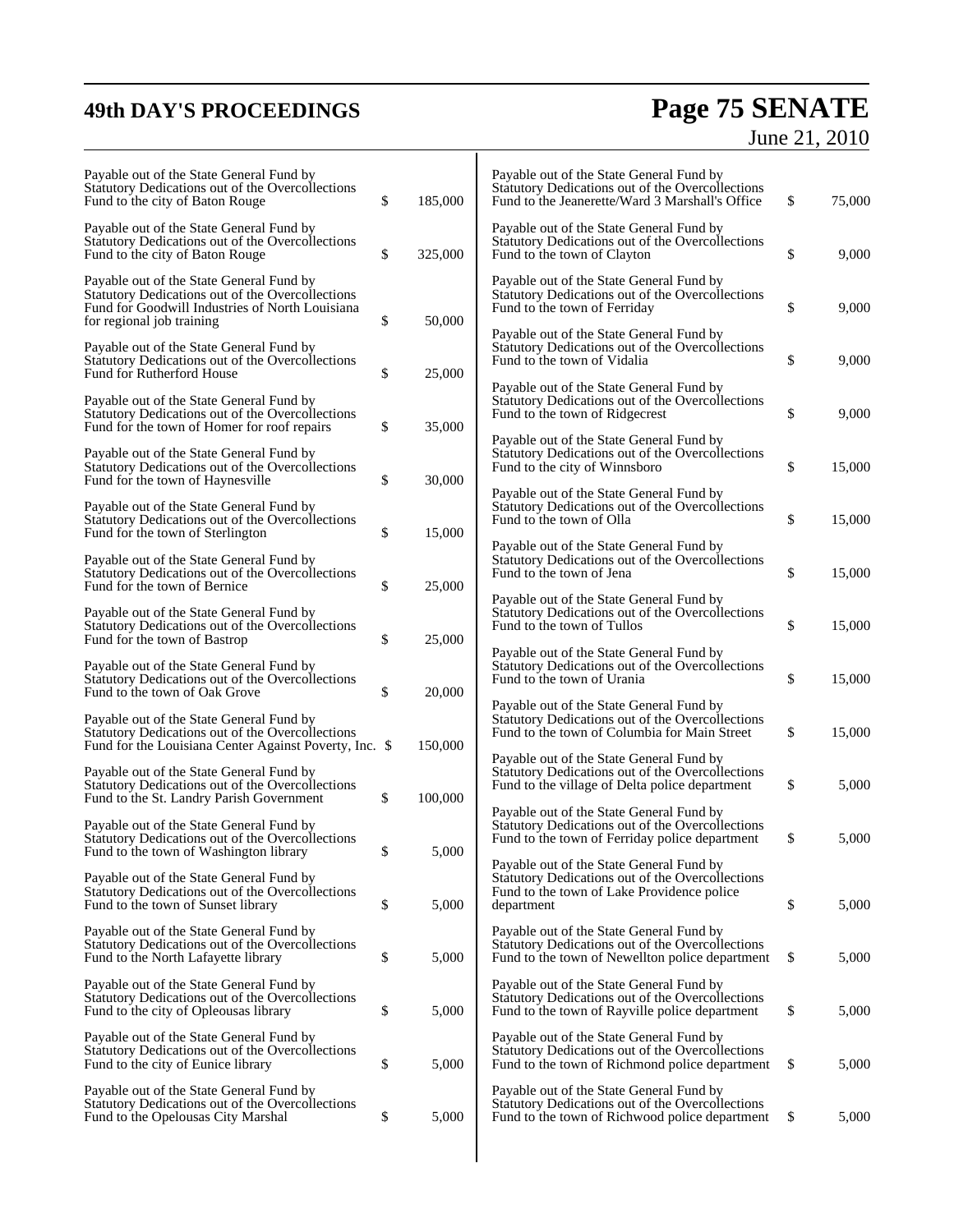# **Page 76 SENATE 49th DAY'S PROCEEDINGS**

June 21, 2010

| Payable out of the State General Fund by<br>Statutory Dedications out of the Overcollections<br>Fund to the town of St. Joseph for the police<br>department                | \$<br>5,000  | Payable out of the State General Fund by<br>Statutory Dedications out of the Overcollections<br>Fund to St. John Parish for fire department<br>emergency equipment                             | \$<br>10,000  |
|----------------------------------------------------------------------------------------------------------------------------------------------------------------------------|--------------|------------------------------------------------------------------------------------------------------------------------------------------------------------------------------------------------|---------------|
| Payable out of the State General Fund by<br>Statutory Dedications out of the Overcollections<br>Fund to the city of Tallulah for the police<br>department                  | \$<br>5,000  | Payable out of the State General Fund by<br>Statutory Dedications out of the Overcollections<br>Fund to the city of Gonzales for economic<br>development                                       | \$<br>10,000  |
| Payable out of the State General Fund by<br>Statutory Dedications out of the Overcollections<br>Fund for the village of Downsville                                         | \$<br>10,000 | Payable out of the State General Fund by<br>Statutory Dedications out of the Overcollections<br>Fund to the Tangipahoa Parish Council for<br>infrastructure improvements                       | \$<br>50,000  |
| Payable out of the State General Fund by<br>Statutory Dedications out of the Overcollections<br>Fund for the St. James Parish Sheriff's Office for<br>emergency equipment  | \$<br>5,000  | Payable out of the State General Fund by<br>Statutory Dedications out of the Overcollections<br>Fund to the Orleans Parish Criminal Sheriff's<br>Office for first responders, law enforcement, |               |
| Payable out of the State General Fund by<br>Statutory Dedications out of the Overcollections<br>Fund for the Livingston Parish Sheriff's Office for<br>emergency equipment | \$<br>10,000 | and firefighter<br>Payable out of the State General Fund by<br>Statutory Dedications out of the Overcollections                                                                                | \$<br>100,000 |
| Payable out of the State General Fund by<br>Statutory Dedications out of the Overcollections<br>Fund for the Caddo Parish Juvenile Court for                               |              | Fund to the city of Gonzales Police Department for<br>emergency equipment<br>Payable out of the State General Fund by                                                                          | \$<br>10,000  |
| probation enhancements for the Juvenile<br>MentalHealth Court                                                                                                              | \$<br>25,000 | Statutory Dedications out of the Overcollections<br>Fund to the town of Sorrento for intersection<br>improvements                                                                              | \$<br>10,000  |
| Payable out of the State General Fund by<br>Statutory Dedications out of the Overcollections<br>Fund for the town of Farmerville for a highway<br>right-of-way             | \$<br>40,000 | Payable out of the State General Fund by<br>Statutory Dedications out of the Overcollections<br>Fund to the city of Donaldsonville for the<br>Downtown Development District                    | \$<br>20,000  |
| Payable out of the State General Fund by<br>Statutory Dedications out of the Overcollections<br>Fund for the town of Marion for economic<br>development                    | \$<br>10,000 | Payable out of the State General Fund by<br>Statutory Dedications out of the Overcollections<br>Fund to the Tangipahoa Parish Sheriff's Office for<br>infrastructure improvements              | \$<br>45,000  |
| Payable out of the State General Fund by<br>Statutory Dedications out of the Overcollections<br>Fund for the Claiborne Parish Sheriff for equipment \$                     | 10,000       | Payable out of the State General Fund by<br>Statutory Dedications out of the Overcollections<br>Fund to the town of Springfield for water system                                               |               |
| Payable out of the State General Fund by<br>Statutory Dedications out of the Overcollections<br>Fund for the Morehouse Parish Sheriff for<br>equipment                     | \$<br>10,000 | improvements<br>Payable out of the State General Fund by<br>Statutory Dedications out of the Overcollections                                                                                   | \$<br>15,000  |
| Payable out of the State General Fund by<br>Statutory Dedications out of the Overcollections                                                                               |              | Fund to the Washington Parish Council for<br>infrastructure improvements                                                                                                                       | \$<br>100,000 |
| Fund for the DeRidder Area Ministerial Alliance<br>for God's Food Box<br>Payable out of the State General Fund by                                                          | \$<br>15,000 | Payable out of the State General Fund by<br>Statutory Dedications out of the Overcollections<br>Fund to the 5 <sup>th</sup> Ward Volunteer Fire Department<br>in Ascension Parish              | \$<br>5,000   |
| Statutory Dedications out of the Overcollections<br>Fund to Ascension Parish for economic<br>development                                                                   | \$<br>10,000 | Payable out of the State General Fund by<br>Statutory Dedications out of the Overcollections<br>Fund to the St. Landry Parish Juvenile                                                         |               |
| Payable out of the State General Fund by<br>Statutory Dedications out of the Overcollections<br>Fund to St. James Parish for 6 <sup>th</sup> District park                 |              | <b>Rehabilitation Center</b><br>Payable out of the State General Fund by                                                                                                                       | \$<br>40,000  |
| repairs<br>Payable out of the State General Fund by<br>Statutory Dedications out of the Overcollections                                                                    | \$<br>10,000 | Statutory Dedications out of the Overcollections<br>Fund to the 7 <sup>th</sup> District Volunteer Fire Department<br>in Ascension Parish                                                      | \$<br>5,000   |
| Fund to St. John Parish for recreation<br>improvements<br>Payable out of the State General Fund by                                                                         | \$<br>10,000 | Payable out of the State General Fund by<br>Statutory Dedications out of the Overcollections<br>Fund to the city of Donaldsonville Fire<br>Department, District 2                              | \$<br>5,000   |
| Statutory Dedications out of the Overcollections<br>Fund to St. James Parish for fire department<br>emergency equipment                                                    | \$<br>30,000 | Payable out of the State General Fund by<br>Statutory Dedications out of the Overcollections<br>Fund to the Prairieville Fire Department, District 3 \$                                        | 5,000         |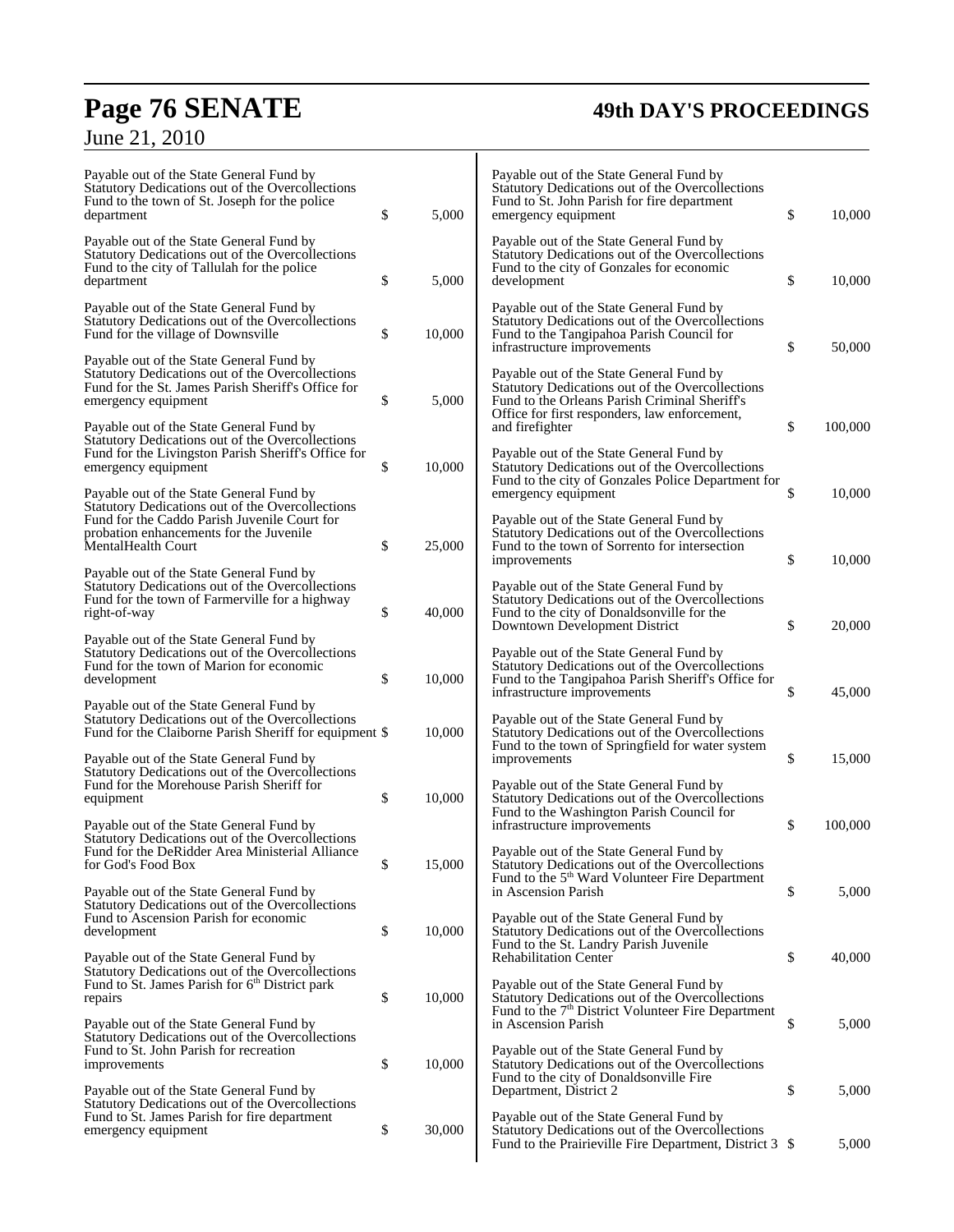# **49th DAY'S PROCEEDINGS Page 77 SENATE** June 21, 2010

| Payable out of the State General Fund by<br>Statutory Dedications out of the Overcollections<br>Fund to the St. Martin Parish Government for the<br>Pilot Drainage Program               | \$<br>50,000  | Payable out of the State General Fund by<br>Statutory Dedications out of the Overcollections<br>Fund to the Vermilion Parish School Board<br>for the Truancy Program                                  | \$<br>50,000 |
|------------------------------------------------------------------------------------------------------------------------------------------------------------------------------------------|---------------|-------------------------------------------------------------------------------------------------------------------------------------------------------------------------------------------------------|--------------|
| Payable out of the State General Fund by<br>Statutory Dedications out of the Overcollections<br>Fund to the Iberia Parish Airport Authority for the<br>Lemaire Memorial Airport          | \$<br>75,000  | Payable out of the State General Fund by<br>Statutory Dedications out of the Overcollections<br>Fund to the Carencro City Police for Emergency<br>Preparedness and other equipment                    | \$<br>10,000 |
| Payable out of the State General Fund by<br>Statutory Dedications out of the Overcollections<br>Fund to the City of Gretna for the Gretna<br>Heritage Festival                           | \$<br>25,000  | Payable out of the State General Fund by<br>Statutory Dedications out of the Overcollections<br>Fund to the Acadia Parish Police Jury for<br>improvements of the Mire Branch Water System             | \$<br>30,000 |
| Payable out of the State General Fund by<br>Statutory Dedications out of the Overcollections<br>Fund to the town of Clayton for downtown<br>development                                  | \$<br>5,000   | Payable out of the State General Fund by<br>Statutory Dedications out of the Overcollections<br>Fund to the City of Kaplan for drainage and<br>other improvements                                     | \$<br>30,000 |
| Payable out of the State General Fund by<br>Statutory Dedications out of the Overcollections<br>Fund to the town of Delhi for downtown<br>development                                    | \$<br>5,000   | Payable out of the State General Fund by<br>Statutory Dedications out of the Overcollections<br>Fund for city of Cankton for city water and<br>other improvements                                     | \$<br>5,000  |
| Payable out of the State General Fund by<br>Statutory Dedications out of the Overcollections<br>Fund to the village of Delta for downtown<br>development                                 | \$<br>5,000   | Payable out of the State General Fund by<br>Statutory Dedications out of the Overcollections<br>Fund for the city of Rayne for city police for<br>emergency preparedness equipment                    | \$<br>15,000 |
| Payable out of the State General Fund by<br>Statutory Dedications out of the Overcollections<br>Fund to the town of Ferriday for downtown<br>development                                 | \$<br>5,000   | Payable out of the State General Fund by<br>Statutory Dedications out of the Overcollections<br>Fund for the Leblanc Volunteer Fire Department for                                                    | 5,000        |
| Payable out of the State General Fund by<br>Statutory Dedications out of the Overcollections<br>Fund to the town of Lake Providence for<br>downtown development                          | \$<br>5,000   | Payable out of the State General Fund by<br>Statutory Dedications out of the Overcollections<br>Fund for the Acadia Parish School Board for a<br>truancy program                                      | \$<br>25,000 |
| Payable out of the State General Fund by<br>Statutory Dedications out of the Overcollections<br>Fund to the town of Newellton for downtown<br>development                                | \$<br>5,000   | Payable out of the State General Fund by<br>Statutory Dedications out of the Overcollections<br>Fund to the city of Rayne for the volunteer<br>firedepartment for emergency preparedness<br>equipment | \$<br>5,000  |
| Payable out of the State General Fund by<br>Statutory Dedications out of the Overcollections<br>Fund to the city of Alexandria for cultural<br>programs                                  | \$<br>50,000  | Payable out of the State General Fund by<br>Statutory Dedications out of the Overcollections<br>Fund to the Coulee Baton Drainage District for<br>drainage improvements                               | \$<br>10,000 |
| Payable out of the State General Fund by<br>Statutory Dedications out of the Overcollections<br>Fund to the town of Rayville for downtown<br>development                                 | \$<br>5,000   | Pavable out of the State General Fund by<br>Statutory Dedications out of the Overcollections<br>Fund to the city of Duson for road and drainage<br>improvements                                       | \$<br>10,000 |
| Payable out of the State General Fund by<br>Statutory Dedications out of the Overcollections<br>Fund to the city of Alexandria for health care<br>services related to sickle cell anemia | \$<br>35,000  | Payable out of the State General Fund by<br>Statutory Dedications out of the Overcollections<br>Fund to the city of Gueydan for street and<br>drainage improvements                                   | \$<br>5,000  |
| Payable out of the State General Fund by<br>Statutory Dedications out of the Overcollections<br>Fund to the town of Clayton for the police<br>department                                 | \$<br>5,000   | Payable out of the State General Fund by<br>Statutory Dedications out of the Overcollections<br>Fund to the town of Pearl River                                                                       | \$<br>10,000 |
| Payable out of the State General Fund by<br>Statutory Dedications out of the Overcollections<br>Fund to the town of Delhi for the police department \$                                   | 5,000         | Payable out of the State General Fund by<br>Statutory Dedications out of the Overcollections<br>Fund to the city of Slidell                                                                           | \$<br>20,000 |
| Payable out of the State General Fund by<br>Statutory Dedications out of the Overcollections<br>Fund to the Beauregard Parish Police Jury for Ball<br>Road                               | \$<br>200,000 | Payable out of the State General Fund by<br>Statutory Dedications out of the Overcollections<br>Fund to the Plaquemines Parish Council for<br>Deepwater Port Development                              | \$<br>70,000 |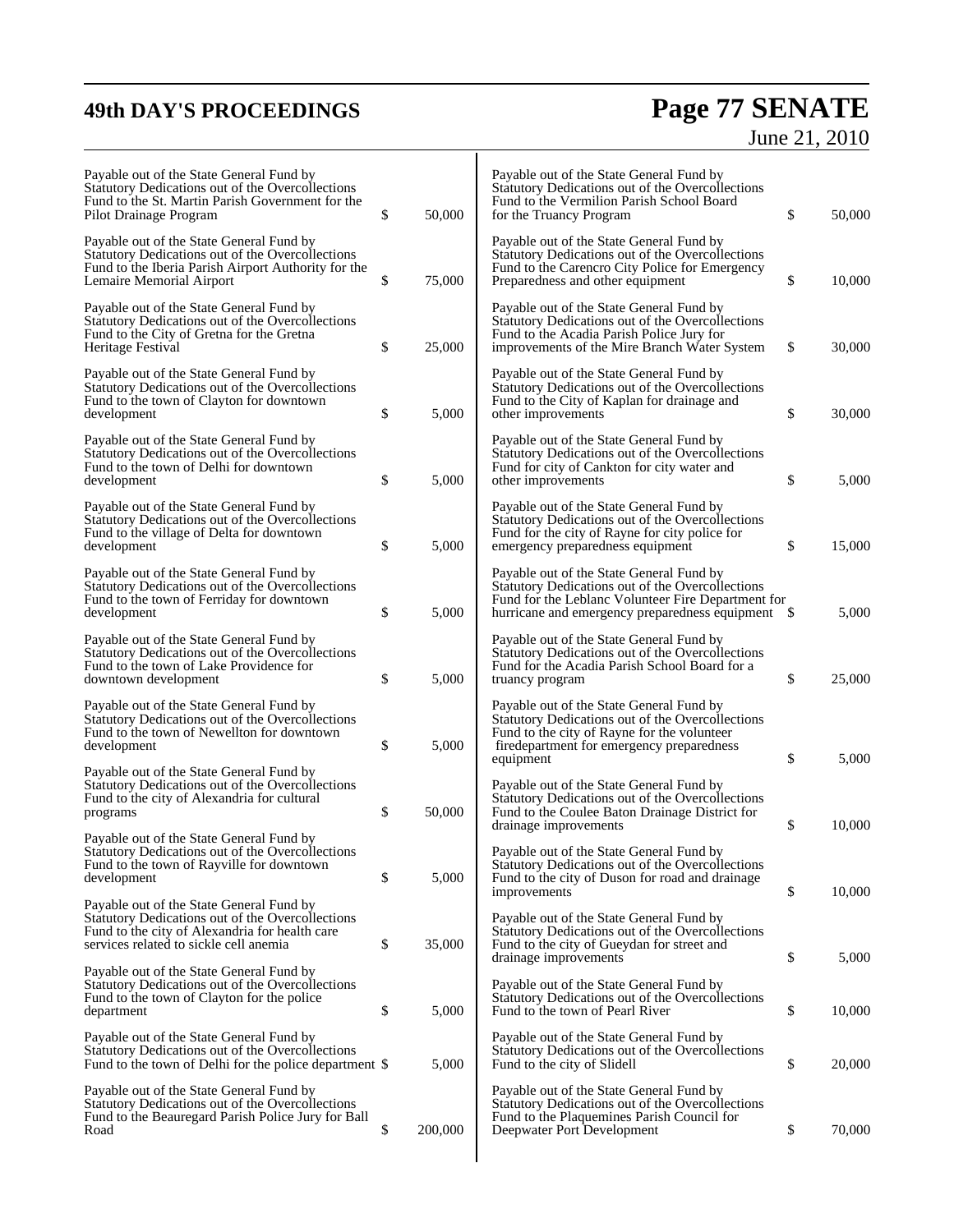# **Page 78 SENATE 49th DAY'S PROCEEDINGS**

| Payable out of the State General Fund by<br>Statutory Dedications out of the Overcollections<br>Fund to the city of New Orleans for crime<br>prevention, education, economic development,<br>and senior citizen initiatives | \$<br>200,000 | Parish Excellence Fund to the St. Landry<br>School Board for enhancements to public<br>elementary and secondary education in<br>\$<br>St. Landry Parish<br>750,000<br>Payable out of the State General Fund by                                                                                                                                             |
|-----------------------------------------------------------------------------------------------------------------------------------------------------------------------------------------------------------------------------|---------------|------------------------------------------------------------------------------------------------------------------------------------------------------------------------------------------------------------------------------------------------------------------------------------------------------------------------------------------------------------|
| Payable out of the State General Fund by<br>Statutory Dedications out of the Overcollections<br>Fund to the St. Charles Parish Animal Shelter                                                                               | \$<br>50,000  | Statutory Dedications out of the Overcollections<br>Fund to the city of Westwego for the Westwego<br>\$<br>25,000<br>Performing Arts Center                                                                                                                                                                                                                |
| Payable out of the State General Fund by<br>Statutory Dedications out of the Overcollections<br>Fund to the St. Charles Parish Hospital for<br>emergency room equipment                                                     | \$<br>175,000 | Payable out of the State General Fund by<br>Statutory Dedications out of the Overcollections<br>\$<br>15,000<br>Fund to Le Petit Theatre                                                                                                                                                                                                                   |
| Payable out of the State General Fund by<br>Statutory Dedications out of the Overcollections<br>Fund for St. Charles Parish Emergency                                                                                       |               | Payable out of the State General Fund by<br>Statutory Dedications out of the Overcollections<br>\$<br>Fund to the town of Lake Providence<br>5,000                                                                                                                                                                                                         |
| <b>Operations Center</b><br>Payable out of the State General Fund by<br>Statutory Dedications out of the Overcollections                                                                                                    | \$<br>50,000  | Payable out of the State General Fund by<br>Statutory Dedications out of the Overcollections<br>\$<br>Fund to Kingsley House<br>7,500                                                                                                                                                                                                                      |
| Fund for St. John the Baptist Parish<br>Government Complex planning<br>Payable out of the State General Fund by                                                                                                             | \$<br>125,000 | Payable out of the State General Fund by<br>Statutory Dedications out of the Overcollections<br>Fund to the National Kidney Foundation of<br>\$<br>7,500<br>Louisiana, Inc.                                                                                                                                                                                |
| Statutory Dedications out of the Overcollections<br>Fund to Doyle High School for band equipment<br>Payable out of the State General Fund by                                                                                | \$<br>10,000  | Payable out of the State General Fund by<br>Statutory Dedications out of the Overcollections<br>\$<br>Fund to the New Orleans Oral School<br>20,000                                                                                                                                                                                                        |
| Statutory Dedications out of the Overcollections<br>Fund East Side Fire Department in East Baton<br>Rouge Parish                                                                                                            | \$<br>10,000  | Payable out of the State General Fund by<br>Statutory Dedications out of the Overcollections<br>Fund for the city of Westwego for the fire                                                                                                                                                                                                                 |
| Payable out of the State General Fund by<br>Statutory Dedications out of the Overcollections<br>Fund to the Central Fire Department in East<br>Baton Rouge Parish                                                           | \$<br>20,000  | \$<br>60,000<br>department<br>Payable out of the State General Fund by<br>Statutory Dedications out of the Overcollections                                                                                                                                                                                                                                 |
| Payable out of the State General Fund by<br>Statutory Dedications out of the Overcollections<br>Fund to the town of Vinton                                                                                                  | \$<br>20,000  | \$<br>25,000<br>Fund to the city of Cankton for a walking track<br>Section 9. The appropriation contained in this Section shall be in<br>addition to and supplemental to all of the appropriations made in the                                                                                                                                             |
| Payable out of the State General Fund by<br>Statutory Dedications out of the Overcollections<br>Fund to the town of Rosepine                                                                                                | \$<br>20,000  | Act which originated as House Bill No. 1 of the 2010 Regular<br>Session of the Legislature, and the appropriation made in this Section<br>shall be deemed to be incorporated into, made a part of, and<br>expended in accordance with and in all respects shall be subject to all<br>of the conditions, stipulations, and provisions of Sections 19 of the |
| Payable out of the State General Fund by<br>Statutory Dedications out of the Overcollections<br>Fund to the town of New Llano                                                                                               | \$<br>20,000  | Act which originated as House Bill No. 1 of the 2010 Regular<br>Session of the Legislature.<br>The sum of Thirty-five Thousand and No/100 (\$35,000.00) Dollars<br>to Jackie Redmon and Adel Carrera is hereby appropriated out of the                                                                                                                     |
| Payable out of the State General Fund by<br>Statutory Dedications out of the Overcollections<br>Fund to the town of Anacoco                                                                                                 | \$<br>20,000  | General Fund of the state of Louisiana for Fiscal Year 2010-2011 to<br>be used to pay the consent judgment in the suit entitled "Jackie"<br>Redmon and Adel Carrera v. Kenneth Jeansonne, et al", bearing<br>Number 20089-2035 "B", on the docket of the Twelfth Judicial                                                                                  |
| Payable out of the State General Fund by<br>Statutory Dedications out of the Overcollections<br>Fund to the town of Dequincy                                                                                                | \$<br>20,000  | District Court, parish of Avoyelles, state of Louisiana."<br><b>AMENDMENT NO. 2</b><br>On page 12, line 17, change "Section 8." to "Section 10."                                                                                                                                                                                                           |
| Payable out of the State General Fund by<br>Statutory Dedications out of the Overcollections<br>Fund to the Gretna Police Department for Law                                                                                |               | On motion of Senator Chaisson, the amendments were adopted.                                                                                                                                                                                                                                                                                                |
| Enforcement                                                                                                                                                                                                                 | \$<br>100,000 | <b>Floor Amendments</b>                                                                                                                                                                                                                                                                                                                                    |
| Payable out of the State General Fund by<br>Statutory Dedications out of the Overcollections                                                                                                                                |               | Senator Chaisson proposed the following amendments.                                                                                                                                                                                                                                                                                                        |
| Fund to the Eunice City Marshall                                                                                                                                                                                            | \$<br>5,000   | <b>SENATE FLOOR AMENDMENTS</b>                                                                                                                                                                                                                                                                                                                             |
| Payable out of the State General Fund by<br>Statutory Dedications out of the Overcollections<br>Fund to the St. Landry Registrar's Office                                                                                   | \$<br>15,000  | Amendments proposed by Senator Chaisson to Engrossed House Bill<br>No. 76 by Representative Fannin                                                                                                                                                                                                                                                         |
| Payable out of the State General Fund by<br>Statutory Dedications out of the St. Landry                                                                                                                                     |               | <b>AMENDMENT NO. 1</b><br>In Senate Floor Amendment No. 1 proposed by Senator Chaisson and<br>adopted by the Senate on June 21, 2010, on page 5, line 37, after                                                                                                                                                                                            |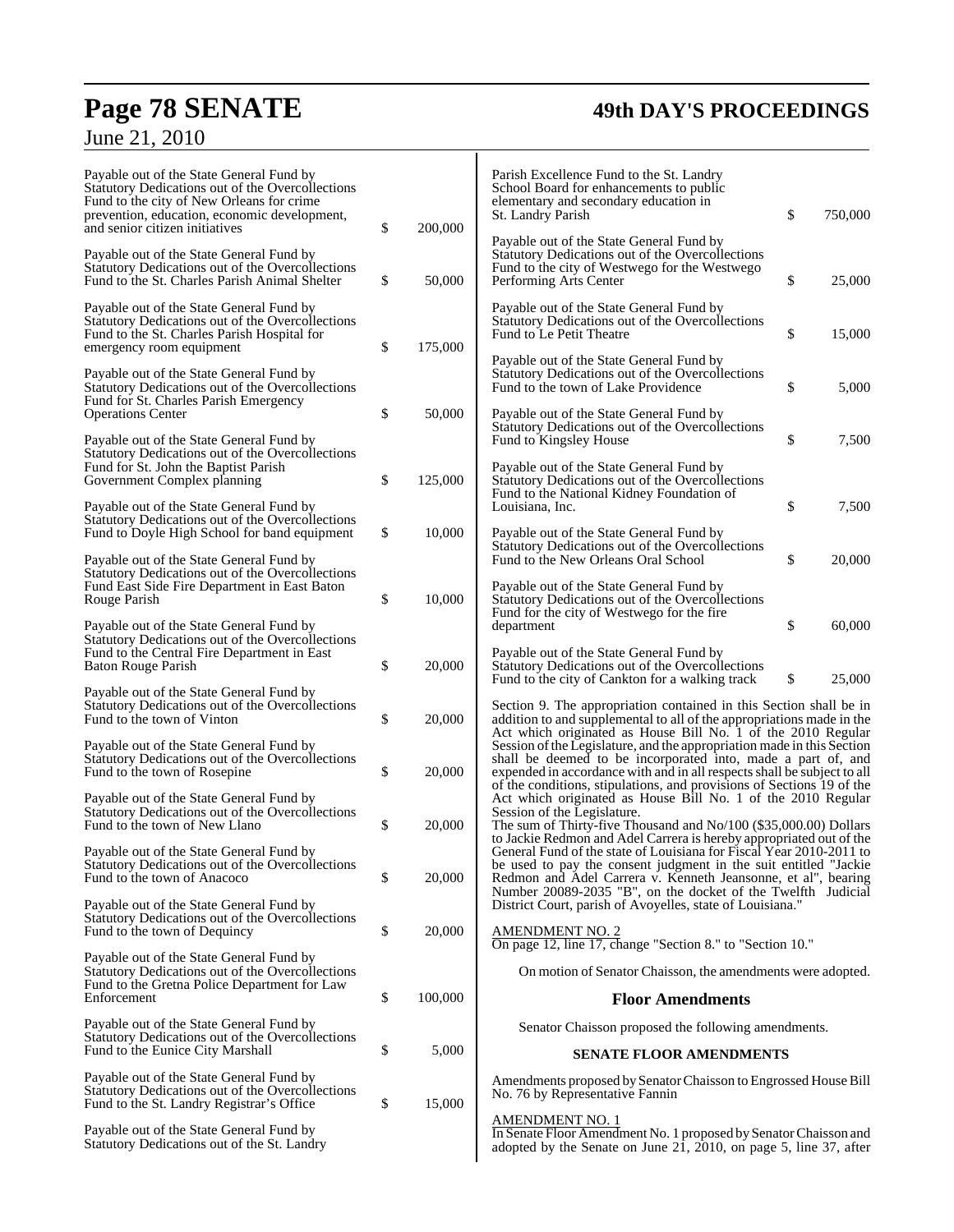## **49th DAY'S PROCEEDINGS Page 79 SENATE**

"Inc." delete the remainder of the line and insert "\$325,000" and delete line 38

On motion of Senator Chaisson, the amendments were adopted.

#### **Floor Amendments**

Senator Hebert proposed the following amendments.

#### **SENATE FLOOR AMENDMENTS**

Amendments proposed by Senator Hebert to Engrossed House Bill No. 76 by Representative Fannin

#### AMENDMENT NO. 1

On page 1, line 5, after "funds;" insert "to provide relative to funds and appropriations to certain district attorney offices;"

#### AMENDMENT NO. 2

On page 12, between lines 16 and 17, insert the following:

"Section 8. Notwithstanding any provision of law to the contrary, if the district attorney's office of the Sixteenth Judicial District has more than four months of cash reserves or four million dollars in its fund balance as of June 20, 2010, there shall be a twenty-five percent local match required to receive funds appropriated through the state for any program that the district attorney is not specifically required to perform or deliver pursuant to state law. This shall only apply to the program appropriations proportionately for Iberia and St. Martin parishes. Monies not spent as a result of this requirement shall be distributed in proportion by population to Iberia and St. Martin parishes with equal share going to the Council on Aging and the Battered Women's Shelter located in Iberia and St. Martin parishes."

AMENDMENT NO. 3 On page 12, line 17, change "Section 8." to "Section 9."

#### **Motion**

Senator Chaisson moved the previous question on the amendment.

Without objection, so ordered.

Senator Hebert moved adoption of the amendments.

Senator Chaisson objected.

#### **ROLL CALL**

The roll was called with the following result:

#### YEAS

| Adley<br>Amedee<br>Total - 6                                                       | Chabert<br>Duplessis                                                                        | Hebert<br>Long                                                                     |
|------------------------------------------------------------------------------------|---------------------------------------------------------------------------------------------|------------------------------------------------------------------------------------|
|                                                                                    | <b>NAYS</b>                                                                                 |                                                                                    |
| Mr. President<br>Alario<br>Appel<br>Cheek<br>Claitor<br>Crowe<br>Donahue<br>Dorsey | Gautreaux B<br>Guillory<br>Heitmeier<br>Jackson<br>Kostelka<br>Martiny<br>Michot<br>Morrish | Murray<br><b>Nevers</b><br>Peterson<br>Ouinn<br>Riser<br>Shaw<br>Smith<br>Thompson |
|                                                                                    |                                                                                             |                                                                                    |

Erdey Mount Total - 26

June 21, 2010

#### ABSENT

Broome Marionneaux Walsworth<br>
Gautreaux N McPherson Gautreaux N McPher<br>LaFleur Morrell LaFleur Total - 7

The Chair declared the amendments were rejected.

#### **Floor Amendments**

Senator Hebert proposed the following amendments.

#### **SENATE FLOOR AMENDMENTS**

Amendments proposed by Senator Hebert to Engrossed House Bill No. 76 by Representative Fannin

#### AMENDMENT NO. 1

On page 12, between lines 16 and 17, insert the following:

Section 8. The provisions contained in this Section shall be in addition to and supplemental to all of the provisions made in the Act which originated as House Bill No. 1 of the 2010 Regular Session of the Legislature, and the provisions made in this Section shall be deemed to be incorporated into, made a part of, in accordance with and in all respects shall be subject to all of the conditions, stipulations, and provisions of the Act which originated as House Bill No. 1 of the 2010 Regular Session of the Legislature.

#### "**PREAMBLE**

Section 8.G. The commissioner of administration is hereby authorized and directed to reduce appropriations contained in departments, agencies, and budget units in Section 18 of the Act which originated as House Bill No. 1 of the 2010 Regular Session of the Legislature for expenditures for out-of-state travel by 80% to effect a savings not to exceed \$11,700,000. In order to effectuate and implement such reductions, the commissioner of administration is further directed to adjust the State General Fund (Direct) and other means of financing and expenditures as necessary in this Act and the Act which originated as House Bill No.1 of the 2010 Regular Session of the Legislature. The commissioner of administration is further authorized to exempt any agency or budget unit's travel which is associated with a declared emergency, or conditions which, in the determination of the commissioner of administration, warrant exempting such travel."

#### AMENDMENT NO. 2

On page 12, line 17, change "Section 8." to "Section 9."

### **Motion**

Senator Chaisson moved the previous question on the amendment.

Without objection, so ordered.

Senator Hebert moved adoption of the amendments.

Senator Chaisson objected.

### **ROLL CALL**

The roll was called with the following result:

#### YEAS

Amedee Gautreaux B Hebert Total - 3

#### NAYS

Mr. President Erdey Morrish<br>Alario Gautreaux N Mount Alario Gautreaux N Mount Appel Guillory Murray Heitmeier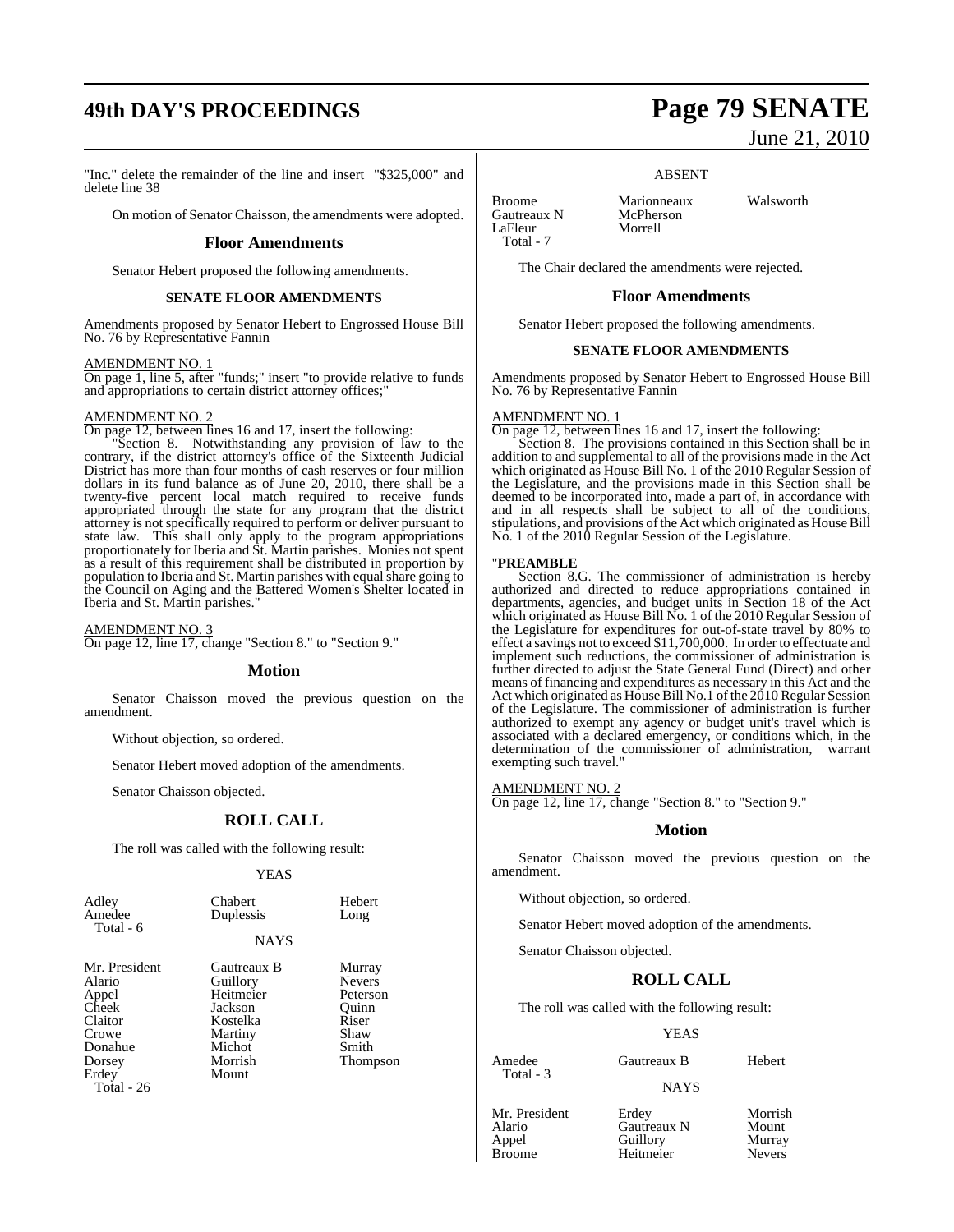Chabert Jackson Peterson Cheek Kostelka Quinn<br>Claitor LaFleur Riser Claitor LaFleur Riser<br>Crowe Long Shaw Donahue Martiny<br>Dorsey Michot Dorsey Michot Thompson Duplessis Total - 32

Long Shaw<br>Martiny Smith

#### ABSENT

Marionneaux Total - 4

Adley McPherson<br>Marionneaux Walsworth

The Chair declared the amendments were rejected.

#### **Floor Amendments**

Senator Walsworth proposed the following amendments.

### **SENATE FLOOR AMENDMENTS**

Amendments proposed by Senator Walsworth to Engrossed House Bill No. 76 by Representative Fannin

AMENDMENT NO. 1

In Senate Floor Amendment No. 1 proposed by Senator Chaisson and adopted by the Senate on June 21, 2010, on page 39, at the end of line 9, delete "\$20,000" and insert "\$15,000"

### AMENDMENT NO. 2

In Senate Floor Amendment No. 1 proposed by SenatorChaisson and adopted by the Senate on June 21, 2010, on page 47, between lines 16 and 17, insert the following:

"Payable out of the State General Fund by Statutory Dedications out of the Overcollections Fund to the village of Forrest  $\qquad$  \$ 5,000"

On motion of Senator Walsworth, the amendments were adopted.

### **Floor Amendments**

Senator Adley proposed the following amendments.

#### **SENATE FLOOR AMENDMENTS**

Amendments proposed by Senator Adley to Engrossed House Bill No. 76 by Representative Fannin

#### AMENDMENT NO. 1

In Senate Floor Amendment No. 1 proposed by SenatorChaisson and adopted by the Senate on June 21, 2010, on page 16, between lines 29 and 30 insert the following:

"Payable out of the State General Fund by Statutory Dedications out of the Overcollections Fund to the Louisiana Community and Technical Colleges Board of Supervisors to match Federal Funds for the Adult Education Program  $$ 1,800,000"$ 

#### **Motion**

Senator Chaisson moved the previous question on the amendment.

Without objection, so ordered.

Senator Adley moved adoption of the amendments.

Senator Chaisson objected.

## **Page 80 SENATE 49th DAY'S PROCEEDINGS**

## **ROLL CALL**

The roll was called with the following result:

Gautreaux B

#### YEAS

NAYS

Adley **Cautreaux Donahue** Gautreaux N<br>
Amedee Duplessis Hebert Amedee Duplessis<br>Appel Erdey Appel Erdey McPherson Total - 12

Alario Jackson Nevers Chabert Long Quinn<br>
Cheek Marionneaux Riser Cheek Marionneaux Riser Crowe Michot<br>Dorsey Morrish Dorsey Morrish Thompson Total - 24

Kostelka Peterson<br>Long Quinn

Mr. President Heitmeier Murray<br>Alario Jackson Nevers

Walsworth

#### ABSENT

LaFleur Martiny Morrell

Total - 3

The Chair declared the amendments were rejected.

#### **Floor Amendments**

Senator Morrish proposed the following amendments.

#### **SENATE FLOOR AMENDMENTS**

Amendments proposed by Senator Morrish to Engrossed House Bill No. 76 by Representative Fannin

#### AMENDMENT NO. 1

In Senate Floor Amendment No. 1, proposed by Senator Chaisson and adopted by the Senate on June 21, 2010, on page 27, delete lines 47 and 48, and insert the following:

"Fund to the city of Lake Charles for I-10 lighting \$ 50,000"

On motion of Senator Morrish, the amendments were adopted.

#### **Senator Walsworth in the Chair**

The bill was read by title. Senator Chaisson moved the final passage of the amended bill.

#### **ROLL CALL**

The roll was called with the following result:

Michot<br>Morrell

#### YEAS

Mr. President Erdey Morrish<br>Adley Gautreaux B Mount Adley Gautreaux B Mount Alario Gautreaux N Murray Amedee Guillory<br>Appel Hebert Appel Hebert Peterson Chabert Jackson Riser Cheek Kostelka Shaw Claitor LaFleur<br>Crowe Long Donahue Marionneaux Walsworth Duplessis Total - 37

Heitmeier Quinn<br>
Jackson Riser Thompson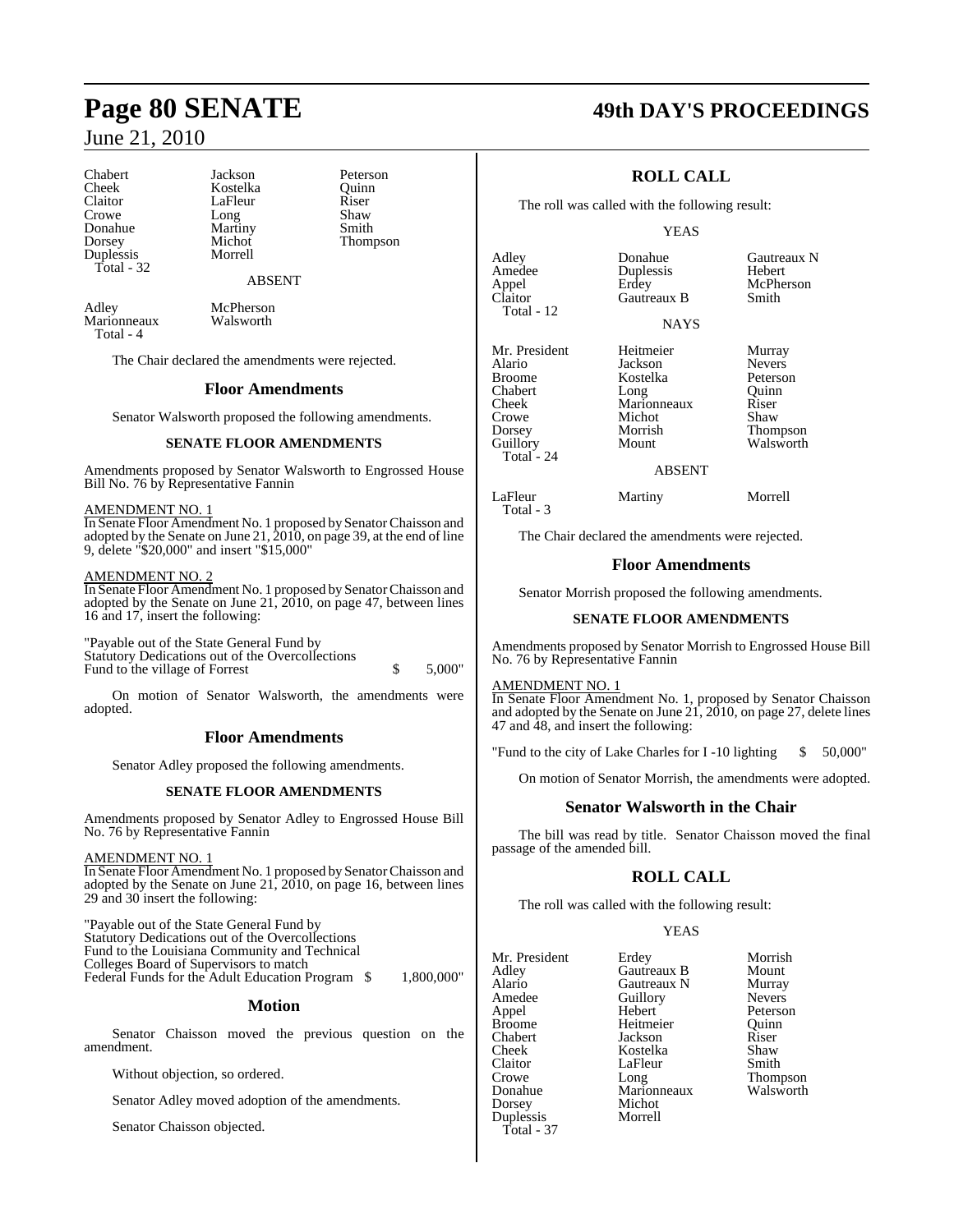## **49th DAY'S PROCEEDINGS Page 81 SENATE**

**NAYS** 

Total - 0

ABSENT

Martiny McPherson Total - 2

The Chair declared the amended bill was passed and ordered it returned to the House. Senator Chaisson moved to reconsider the vote by which the bill was passed and laid the motion on the table.

#### **Messages from the House**

The following Messages from the House were received and read as follows:

#### **Message from the House**

#### **ADOPTION OF CONFERENCE COMMITTEE REPORT**

#### June 21, 2010

To the Honorable President and Members of the Senate:

I am directed to inform your honorable body that the House of Representatives has adopted the Report of the Conference Committee on the disagreement to **House Bill No. 971**.

> Respectfully submitted, ALFRED W. SPEER Clerk of the House of Representatives

#### **Message from the House**

### **HOUSE CONFEREES APPOINTED**

June 18, 2010

To the Honorable President and Members of the Senate:

I am directed to inform your honorable body that the Speaker of the House of Representatives has appointed the following members, on the part of the House of Representatives, to confer, with a like committee from the Senate, on the disagreement to **Senate Bill No. 654** by Senator Hebert:

Representatives Mills, Richmond and Barras.

Respectfully submitted, ALFRED W. SPEER Clerk of the House of Representatives

#### **Message from the House**

#### **ADOPTION OF CONFERENCE COMMITTEE REPORT**

June 21, 2010

To the Honorable President and Members of the Senate:

I am directed to inform your honorable body that the House of Representatives has adopted the Report of the Conference Committee on the disagreement to **Senate Bill No. 65**.

> Respectfully submitted, ALFRED W. SPEER Clerk of the House of Representatives

# June 21, 2010

## **Message from the House**

#### **ADOPTION OF CONFERENCE COMMITTEE REPORT**

June 21, 2010

To the Honorable President and Members of the Senate:

I am directed to inform your honorable body that the House of Representatives has adopted the Report of the Conference Committee on the disagreement to **Senate Bill No. 780**.

> Respectfully submitted, ALFRED W. SPEER Clerk of the House of Representatives

#### **Message from the House**

#### **ADOPTION OF CONFERENCE COMMITTEE REPORT**

June 21, 2010

To the Honorable President and Members of the Senate:

I am directed to inform your honorable body that the House of Representatives has adopted the Report of the Conference Committee on the disagreement to **Senate Bill No. 781**.

> Respectfully submitted, ALFRED W. SPEER Clerk of the House of Representatives

#### **Message from the House**

#### **ADOPTION OF CONFERENCE COMMITTEE REPORT**

June 21, 2010

To the Honorable President and Members of the Senate:

I am directed to inform your honorable body that the House of Representatives has adopted the Report of the Conference Committee on the disagreement to **Senate Bill No. 791**.

> Respectfully submitted, ALFRED W. SPEER Clerk of the House of Representatives

### **Message from the House**

#### **ADOPTION OF CONFERENCE COMMITTEE REPORT**

June 21, 2010

To the Honorable President and Members of the Senate:

I am directed to inform your honorable body that the House of Representatives has adopted the Report of the Conference Committee on the disagreement to **Senate Bill No. 800**.

> Respectfully submitted, ALFRED W. SPEER Clerk of the House of Representatives

## **Message from the House**

**ADOPTION OF CONFERENCE COMMITTEE REPORT**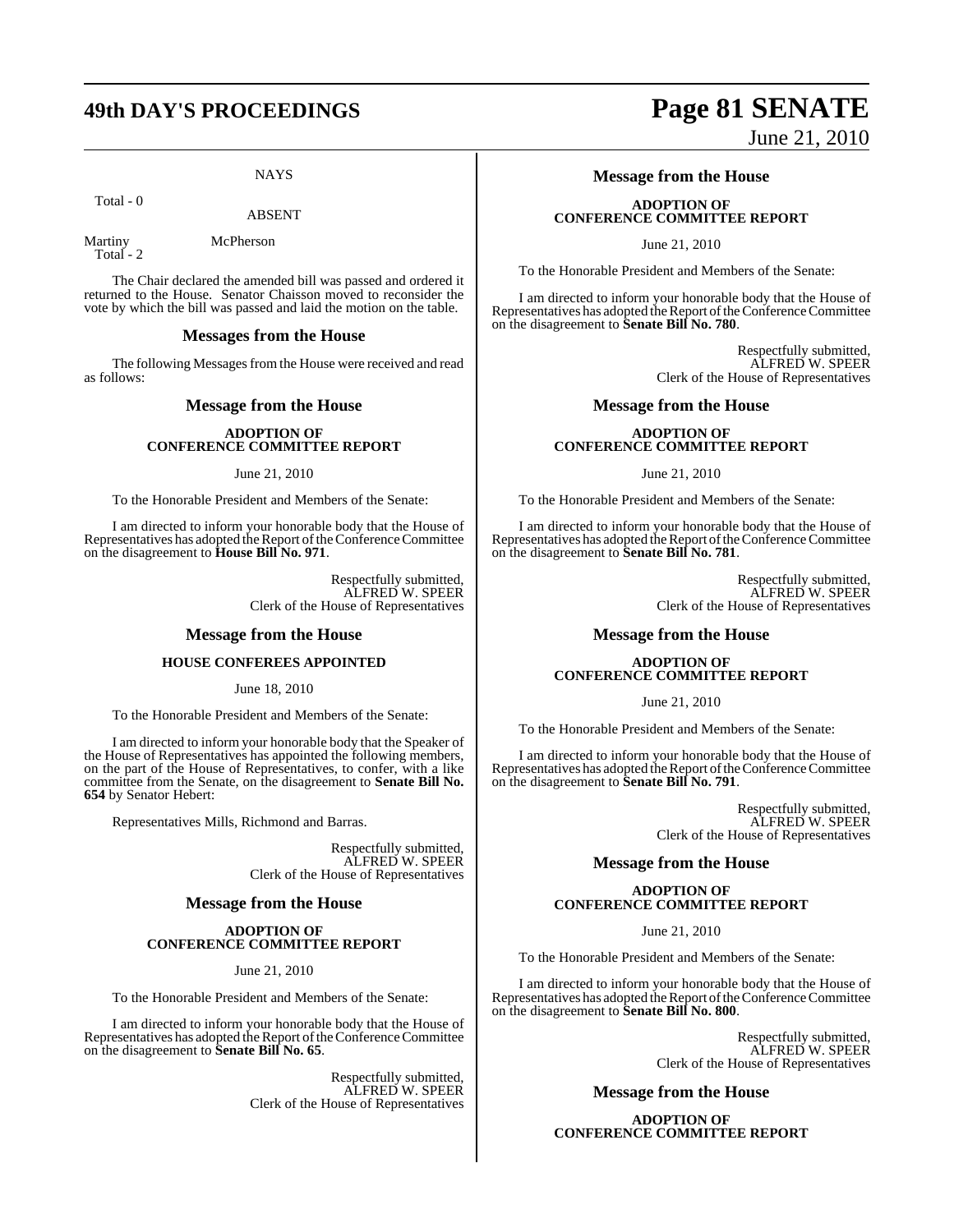#### June 21, 2010

To the Honorable President and Members of the Senate:

I am directed to inform your honorable body that the House of Representatives has adopted the Report of the Conference Committee on the disagreement to **House Bill No. 1139**.

> Respectfully submitted, ALFRED W. SPEER Clerk of the House of Representatives

### **Message from the House**

#### **CONSIDERATION OF A BILL ON THIRD READING**

Sunday, June 20, 2010

To the Honorable President and Members of the Senate:

I am directed to inform your honorable body that the House of Representatives has agreed by two-thirds vote of the elected members to allow the Senate to consider **House Bill No. 684** by Representative<br>Montoucet on Third Reading after 6:00 o'clock P.M. on the 82<sup>nd</sup> Calendar Day of this Regular Session.

> Respectfully submitted, ALFRED W. SPEER Clerk of the House of Representatives

#### **Message from the House**

#### **ADOPTION OF CONFERENCE COMMITTEE REPORT**

June 21, 2010

To the Honorable President and Members of the Senate:

I am directed to inform your honorable body that the House of Representatives has adopted the Report of the Conference Committee on the disagreement to **House Bill No. 260**.

> Respectfully submitted, ALFRED W. SPEER Clerk of the House of Representatives

### **Message from the House**

#### **ADOPTION OF CONFERENCE COMMITTEE REPORT**

June 21, 2010

To the Honorable President and Members of the Senate:

I am directed to inform your honorable body that the House of Representatives has adopted the Report of the Conference Committee on the disagreement to **House Bill No. 627**.

> Respectfully submitted, ALFRED W. SPEER Clerk of the House of Representatives

#### **Message from the House**

#### **ADOPTION OF CONFERENCE COMMITTEE REPORT**

June 21, 2010

To the Honorable President and Members of the Senate:

## **Page 82 SENATE 49th DAY'S PROCEEDINGS**

I am directed to inform your honorable body that the House of Representatives has adopted the Report of the Conference Committee on the disagreement to **House Bill No. 896**.

> Respectfully submitted, ALFRED W. SPEER Clerk of the House of Representatives

#### **Message from the House**

#### **ADOPTION OF CONFERENCE COMMITTEE REPORT**

June 21, 2010

To the Honorable President and Members of the Senate:

I am directed to inform your honorable body that the House of Representatives has adopted the Report of the Conference Committee on the disagreement to **House Bill No. 955**.

> Respectfully submitted, ALFRED W. SPEER Clerk of the House of Representatives

#### **Message from the House**

#### **ADOPTION OF CONFERENCE COMMITTEE REPORT**

June 21, 2010

To the Honorable President and Members of the Senate:

I am directed to inform your honorable body that the House of Representatives has adopted the Report of the Conference Committee on the disagreement to **House Bill No. 1414**.

> Respectfully submitted, ALFRED W. SPEER Clerk of the House of Representatives

#### **Reports of Committees, Resumed**

The following reports of committees were received and read:

#### **CONFERENCE COMMITTEE REPORT Senate Bill No. 581 By Senator Peterson**

#### June 21, 2010

To the Honorable President and Members of the Senate and to the Honorable Speaker and Members of the House of Representatives.

Ladies and Gentlemen:

We, the conferees appointed to confer over the disagreement between the two houses concerning Senate Bill No. 581 by Senator Peterson, recommend the following concerning the Engrossed bill:

1. That the House Floor Amendments No. 1, 2, 3, and 4 proposed by Representative Leger and adopted by the House of Representatives on June 17, 2010 be rejected.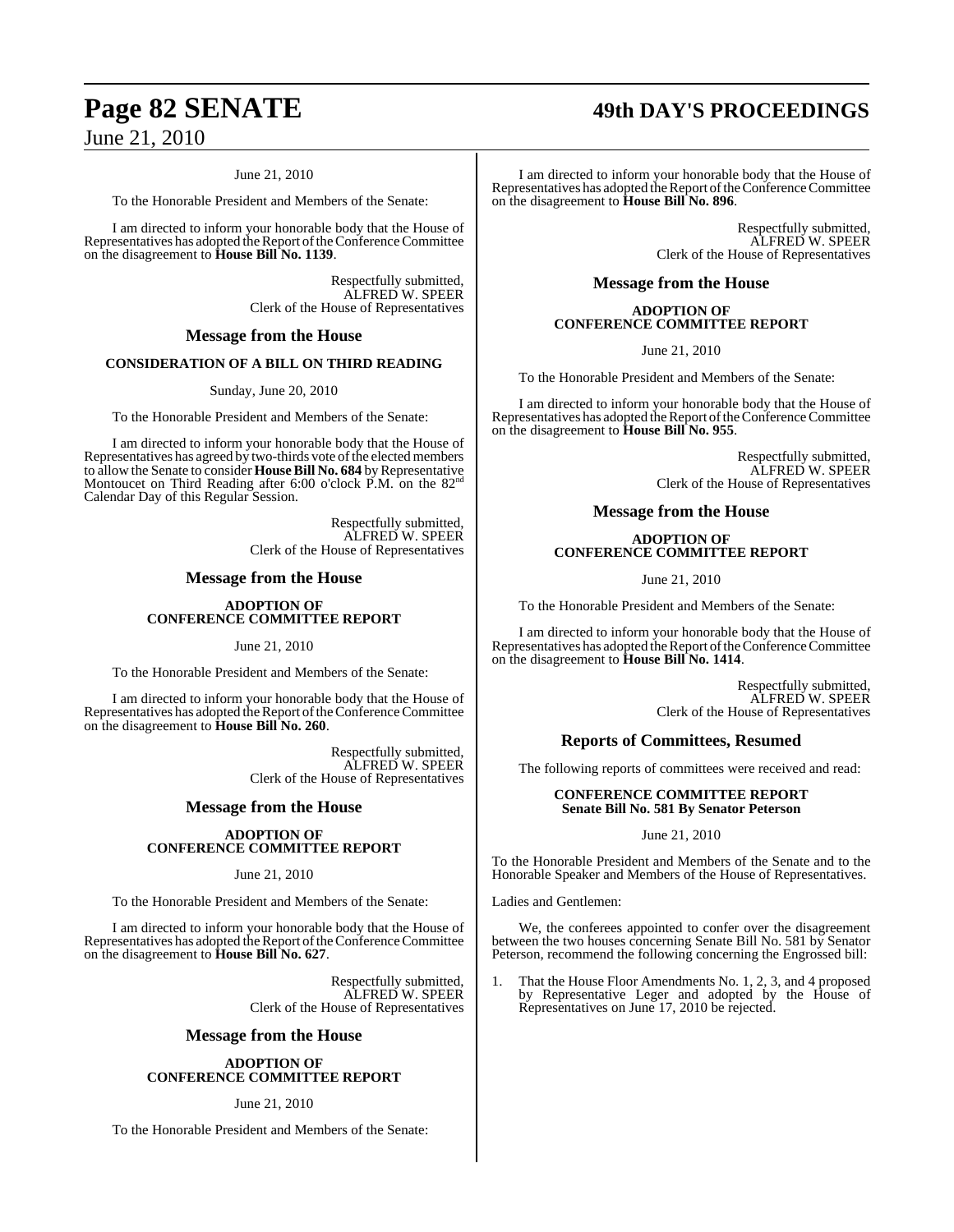## **49th DAY'S PROCEEDINGS Page 83 SENATE**

Respectfully submitted,

Senator: Representative: Karen Carter Peterson Walt Leger III Yvonne Dorsey Ernest D. Wooton Yvonne Dorsey Brnest D. Wooton Conrad Appel Jared Brossett

#### **Motion**

Senator Peterson moved that the Conference Committee Report be adopted.

#### **ROLL CALL**

The roll was called with the following result:

#### YEAS

| Mr. President | Erdey       | Morrish       |
|---------------|-------------|---------------|
| Adley         | Gautreaux B | Mount         |
| Alario        | Gautreaux N | Murray        |
| Amedee        | Guillory    | <b>Nevers</b> |
| Appel         | Heitmeier   | Peterson      |
| <b>Broome</b> | Jackson     | Ouinn         |
| Chabert       | Kostelka    | Riser         |
| Cheek         | LaFleur     | Shaw          |
| Claitor       | Long        | Smith         |
| Crowe         | Martiny     | Thompson      |
| Donahue       | McPherson   | Walsworth     |
| Dorsey        | Michot      |               |
| Duplessis     | Morrell     |               |
| Total - 37    |             |               |
|               | NAYS        |               |

#### Total - 0

ABSENT

Hebert Marionneaux Total - 2

The Chair declared the Conference Committee Report was adopted.

#### **CONFERENCE COMMITTEE REPORT Senate Bill No. 622 By Senator Walsworth**

#### June 21, 2010

To the Honorable President and Members of the Senate and to the Honorable Speaker and Members of the House of Representatives.

Ladies and Gentlemen:

We, the conferees appointed to confer over the disagreement between the two houses concerning Senate Bill No. 622 by Senator Walsworth, recommend the following concerning the Reengrossed bill:

1. That House Floor Amendments 1, 2, 3, 4, 5, and 6 proposed by Representative Wooton and adopted by the House of Representatives on June 17, 2010 be rejected.

Respectfully submitted,

| Senator:                 | Representative:            |
|--------------------------|----------------------------|
| Mike Walsworth           | Richard "Rick" Gallot, Jr. |
| Robert W. "Bob" Kostelka | Joel C. Robideaux          |
| Edwin R. Murray          | Cameron Henry              |

# June 21, 2010

### **Motion**

Senator Walsworth moved that the Conference Committee Report be adopted.

## **ROLL CALL**

The roll was called with the following result:

#### YEAS

Mr. President Erdey Morrell<br>Adley Gautreaux B Morrish Adley Gautreaux B Morrish Amedee Hebert Murray<br>
Appel Heitmeier Nevers Broome Jackson Peterson<br>Chabert Bostelka Duinn Chabert Kostelka Quinn Cheek LaFleur Riser<br>Crowe Long Shaw Donahue Martiny Smith<br>
Dorsey McPherson Thompson Duplessis Total - 36

Claitor Total - 1

Alario Guillory<br>
Hebert Murray Heitmeier Nevers<br>
Jackson Peterson Long Shaw<br>Martiny Smith McPherson Thompson<br>Michot Walsworth

**NAYS** 

#### ABSENT

Gautreaux N Marionneaux Total - 2

The Chair declared the Conference Committee Report was adopted.

#### **CONFERENCE COMMITTEE REPORT Senate Bill No. 436 By Senator Quinn**

#### June 21, 2010

To the Honorable President and Members of the Senate and to the Honorable Speaker and Members of the House of Representatives.

Ladies and Gentlemen:

We, the conferees appointed to confer over the disagreement between the two houses concerning Senate Bill No. 436 by Senator Quinn, recommend the following concerning the Reengrossed bill:

- That the House Committee Amendments No. 1, 2, 3, 4, and 5 proposed by House Committee on Administration of Criminal Justice and adopted by the House of Representatives on June 7, 2010 be rejected.
- 2. That the following amendment to the reengrossed bill be adopted:

#### AMENDMENT NO. 1

On page 1, delete line 15 through 17 in their entirety

#### AMENDMENT NO. 2

On page 2, line 1 delete "**Crimefighters, Limited.**" and insert the following: "**which occur after August 15, 2010, at least one of the members shall be appointed from a list of names submitted by any victim's rights advocacy organizations which are recognized as a nonprofit with the Internal Revenue Service, incorporated or organized in the state of Louisiana and in good standing, and does not engage in political activity, with each organization submitting a list of three names. However, no person nominated by any victim's rights advocacy organization shall be appointed to serve as a member of the board who has previously been confirmed by the Senate and has served as a member of the board.**"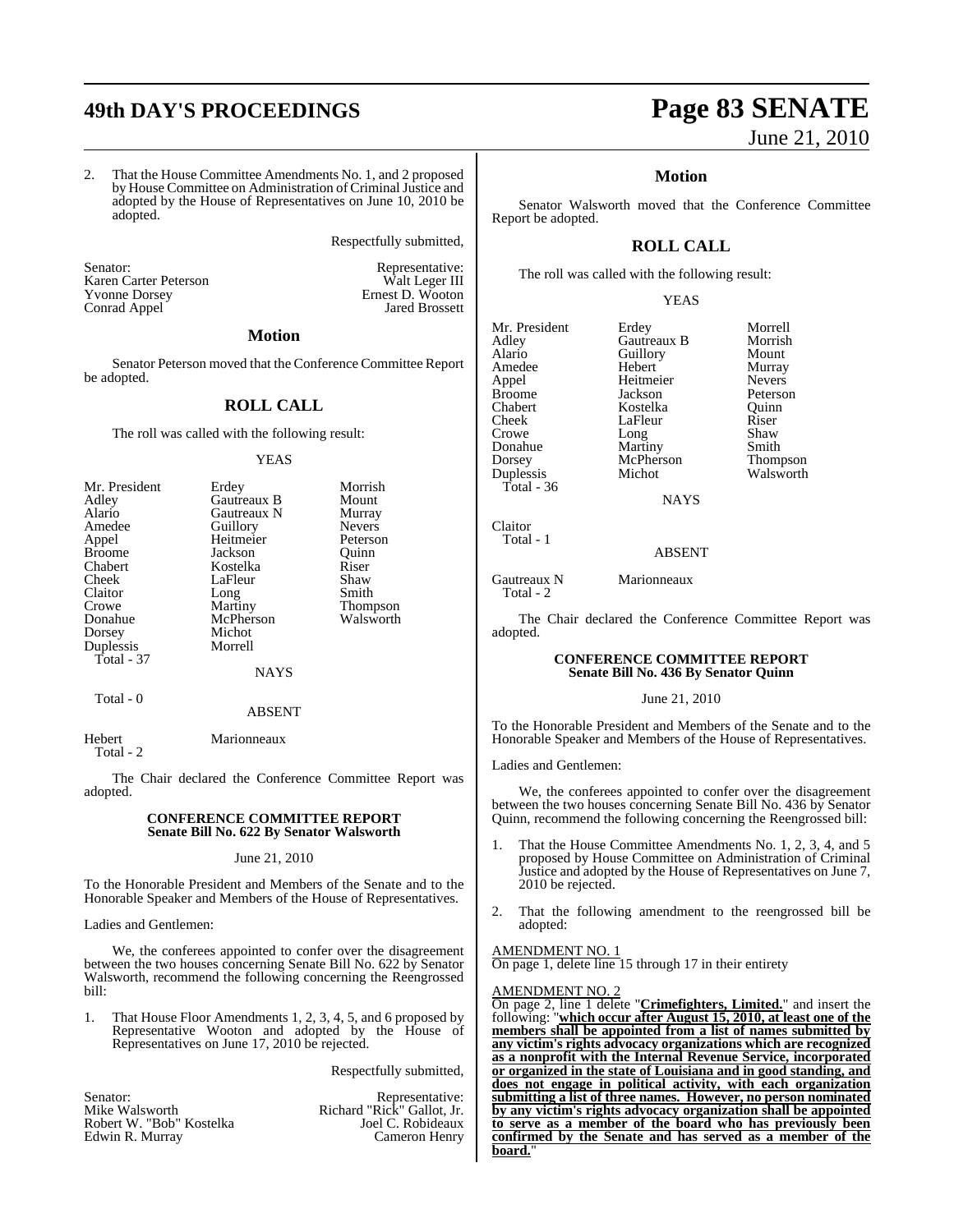#### AMENDMENT NO. 3

On page 2, line 11, after the period "." delete the remainder of the line

#### AMENDMENT NO. 4

On page 2, delete lines 12 through 14 in their entirety and insert the following: "**Beginning with appointments made to the board, or appointments to fill a vacancy on the board, which occur after August 15, 2010, at least one of the members shall be appointed from a list of names submitted by any victim's rights advocacy organizations which are recognized as a nonprofit with the Internal Revenue Service, incorporated or organized in the state of Louisiana and in good standing, and does not engage in political activity, with each organization submitting a list of three names. However, no person nominated by any victim's rights advocacy organization shall be appointed to serve as a member of the board who has previously been confirmed by the Senate and has served as a member of the board.** Each appointment by the governor shall

#### AMENDMENT NO. 5

On page 2, delete lines 23 through 26 in their entirety and insert the following: "of three recommendations submitted to the governor by the Victims and Citizens Against Crime, Inc. **any victim's rights advocacy organizations which are recognized as a nonprofit with the Internal Revenue Service, incorporated or organized in the state of Louisiana and in good standing, and does not engage in political activity, with each organization submitting a list of three names**, and nine members who shall be appointed by the governor for a term concurrent with that of the governor. **However, no person nominated by any victim's rights advocacy organization shall be appointed to serve as a member of the board who has previously been confirmed by the Senate and has served as a member of the board.** Each appointment

Respectfully submitted,

| Senator:<br>Julie Ouinn  | Representative:<br>Ernest D. Wooton |
|--------------------------|-------------------------------------|
| Daniel "Danny" Martiny   | Joseph P. Lopinto                   |
| Robert W. "Bob" Kostelka | Jonathan W. Perry                   |

#### **Motion**

Senator Quinn moved that the Conference Committee Report be adopted.

## **ROLL CALL**

The roll was called with the following result:

#### YEAS

| Mr. President<br>Adley<br>Alario<br>Amedee<br>Appel<br><b>Broome</b><br>Chabert<br>Cheek | Erdey<br>Gautreaux B<br>Gautreaux N<br>Guillory<br>Hebert<br>Heitmeier<br>Jackson<br>Kostelka | Morrell<br>Morrish<br>Mount<br>Murray<br><b>Nevers</b><br>Peterson<br>Ouinn<br>Riser |
|------------------------------------------------------------------------------------------|-----------------------------------------------------------------------------------------------|--------------------------------------------------------------------------------------|
|                                                                                          |                                                                                               |                                                                                      |
| Claitor<br>Crowe                                                                         | LaFleur<br>Long                                                                               | Shaw<br>Smith                                                                        |
| Donahue<br>Dorsey                                                                        | Martiny<br>McPherson                                                                          | Thompson<br>Walsworth                                                                |
| Duplessis<br>Total - 38                                                                  | Michot                                                                                        |                                                                                      |
|                                                                                          | <b>NAYS</b>                                                                                   |                                                                                      |
| Total - 0                                                                                | <b>ABSENT</b>                                                                                 |                                                                                      |
| $M$ <sub>ori</sub> onnoouv                                                               |                                                                                               |                                                                                      |

Marionneaux

Total - 1

## **Page 84 SENATE 49th DAY'S PROCEEDINGS**

The Chair declared the Conference Committee Report was adopted.

#### **CONFERENCE COMMITTEE REPORT Senate Bill No. 395 By Senator N. Gautreaux**

June 21, 2010

To the Honorable President and Members of the Senate and to the Honorable Speaker and Members of the House of Representatives.

Ladies and Gentlemen:

We, the conferees appointed to confer over the disagreement between the two houses concerning Senate Bill No. 395 by Senator N. Gautreaux, recommend the following concerning the Reengrossed bill:

- 1. That the House Amendments Nos. 1 and 2 proposed by House Committee on Municipal, Parochial and Cultural Affairs and adopted by the House of Representatives on June 3, 2010 be adopted.
- 2. That Legislative Bureau Amendments Nos. 1 and 2 proposed by the Legislative Bureau and adopted by the House of Representatives on June 3, 2010 be adopted.
- 3. That House Floor Amendments Nos. 1 through 6 proposed by Representative Carmody and adopted by the House of Representatives on June 17, 2010 be adopted.
- That House Floor Amendments Nos. 1 and 2 proposed by Representative Champagne and adopted by the House of Representatives on June 17, 2010 be adopted.

Respectfully submitted,

Senator: Representative: "Nick" Gautreaux Regina Barrow Troy Hebert Simone B. Champagne<br>
Jonathan W. Perry<br>
Jonathan W. Perry

Jonathan W. Perry

### **Motion**

Senator N. Gautreaux moved that the Conference Committee Report be adopted.

## **ROLL CALL**

The roll was called with the following result:

#### YEAS

| Mr. President<br>Adlev<br>Alario<br>Amedee<br>Appel<br>Broome<br>Chabert<br>Cheek<br>Claitor<br>Crowe<br>Donahue<br>Dorsey<br>Total - 36 | Duplessis<br>Erdey<br>Gautreaux B<br>Gautreaux N<br>Guillory<br>Hebert<br>Heitmeier<br>Jackson<br>LaFleur<br>Long<br>Martiny<br>McPherson | Michot<br>Morrish<br>Mount<br>Murray<br><b>Nevers</b><br>Peterson<br>Quinn<br>Riser<br>Shaw<br>Smith<br>Thompson<br>Walsworth |
|------------------------------------------------------------------------------------------------------------------------------------------|-------------------------------------------------------------------------------------------------------------------------------------------|-------------------------------------------------------------------------------------------------------------------------------|
| Total - 0                                                                                                                                | <b>NAYS</b><br><b>ABSENT</b>                                                                                                              |                                                                                                                               |
| Kostelka<br>Total - 3                                                                                                                    | Marionneaux                                                                                                                               | Morrell                                                                                                                       |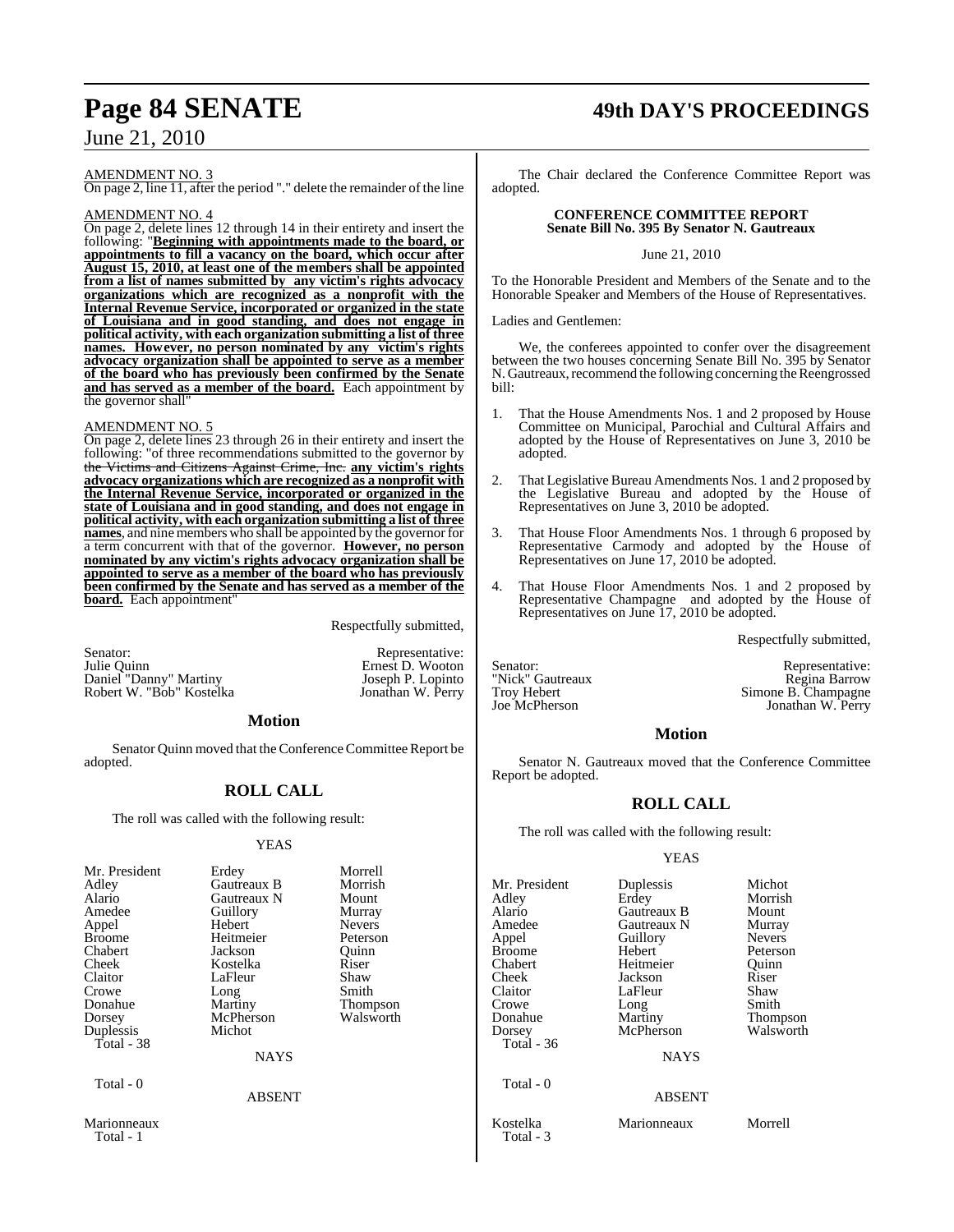## **49th DAY'S PROCEEDINGS Page 85 SENATE**

#### **Motion**

Senator N. Gautreaux moved that the Conference Committee Report to Senate Bill No. 477 be recommitted.

## **SENATE BILL NO. 477—** BY SENATOR N. GAUTREAUX

AN ACT

To amend and reenact R.S. 42:1124(A)(6), relative to financial disclosure; to provide disclosure requirements for certain public servants; and to provide for related matters.

Without objection, Senate Bill No. 477 was recommitted.

#### **CONFERENCE COMMITTEE REPORT House Bill No. 971 By Representative Abramson**

#### June 21, 2010

To the Honorable Speaker and Members of the House of Representatives and the Honorable President and Members of the Senate.

Ladies and Gentlemen:

We, the conferees appointed to confer over the disagreement between the two houses concerning House Bill No. 971 by Representative Abramson, recommend the following concerning the Re-Reengrossed bill:

- 1. That Senate Committee Amendments Nos. 1 through 3 proposed by the Senate Committee on Health and Welfare and adopted by the Senate on June 10, 2010, be adopted.
- 2. That Senate Committee Amendments Nos. 1 through 4 proposed by the Senate Committee on Finance and adopted by the Senate on June 17, 2010, be rejected.
- 3. That Senate Floor Amendment No. 1 proposed by Senator Donahue and adopted by the Senate on June 18, 2010, be rejected.
- 4. That Senate Floor Amendments Nos. 1 and 2 proposed by Senator Heitmeier and adopted by the Senate on June 18, 2010, be adopted.
- 5. That the following amendment to the re-reengrossed bill be adopted:

#### AMENDMENT NO. 1

On page 3, line 22, after the period "." insert "This Section shall be limited to providing for the authorization of the Department of Health and Hospitals to negotiate a lease for use of an unused building on the property of Southeast Louisiana Hospital."

#### Respectfully submitted,

| Representative:     | Senator:                 |
|---------------------|--------------------------|
|                     |                          |
| Neil C. Abramson    | Willie L. Mount          |
| Kay Katz            | Michael J. "Mike" Michot |
| Patrick Page Cortez | Karen Carter Peterson    |

#### **Motion**

Senator Heitmeier moved that the Conference Committee Report be adopted.

# June 21, 2010

## **ROLL CALL**

The roll was called with the following result:

YEAS

| Mr. President | Erdey       | Morrish         |
|---------------|-------------|-----------------|
| Adley         | Gautreaux B | Mount           |
| Alario        | Gautreaux N | Murray          |
| Amedee        | Guillory    | <b>Nevers</b>   |
| Appel         | Hebert      | Peterson        |
| <b>Broome</b> | Heitmeier   | Ouinn           |
| Chabert       | Jackson     | Riser           |
| Cheek         | Kostelka    | Shaw            |
| Claitor       | LaFleur     | Smith           |
| Crowe         | Long        | <b>Thompson</b> |
| Donahue       | Martiny     | Walsworth       |
| Dorsey        | McPherson   |                 |
| Duplessis     | Michot      |                 |
| Total - 37    |             |                 |

**NAYS** 

ABSENT

Total - 0

Marionneaux Morrell Total - 2

The Chair declared the Conference Committee Report was adopted.

#### **Motion**

Senator Duplessis moved that the Conference Committee Report for House Bill No. 1414 be adopted.

### **HOUSE BILL NO. 1414—**

BY REPRESENTATIVE TUCKER AN ACT

To amend and reenact R.S.  $40:600.4(A)(1)$  and  $(5)$  and 600.6(A)(4)(a) and to enact R.S. 40:600.5(H) and 600.6(E), relative to the Louisiana Housing Finance Agency; to provide for changes to the board of commissioners; to provide for legislative oversight; to provide for annual reporting; and to provide for related matters.

Senator Jackson moved as a substitute motion that House Bill No. 1414 be recommitted.

Senator Duplessis objected.

## **ROLL CALL**

The roll was called on the substitute motion with the following result:

YEAS

Alario Dorsey Mount Appel Gautreaux N Murray Broome Heitmeier<br>Cheek Jackson Cheek Jackson Quinn Total - 15

Duplessis Total - 14

NAYS

Adley Hebert Morrish Chabert Kostelka Nevers Crowe LaFleur<br>Donahue Long Long Walsworth<br>Martiny

Thompson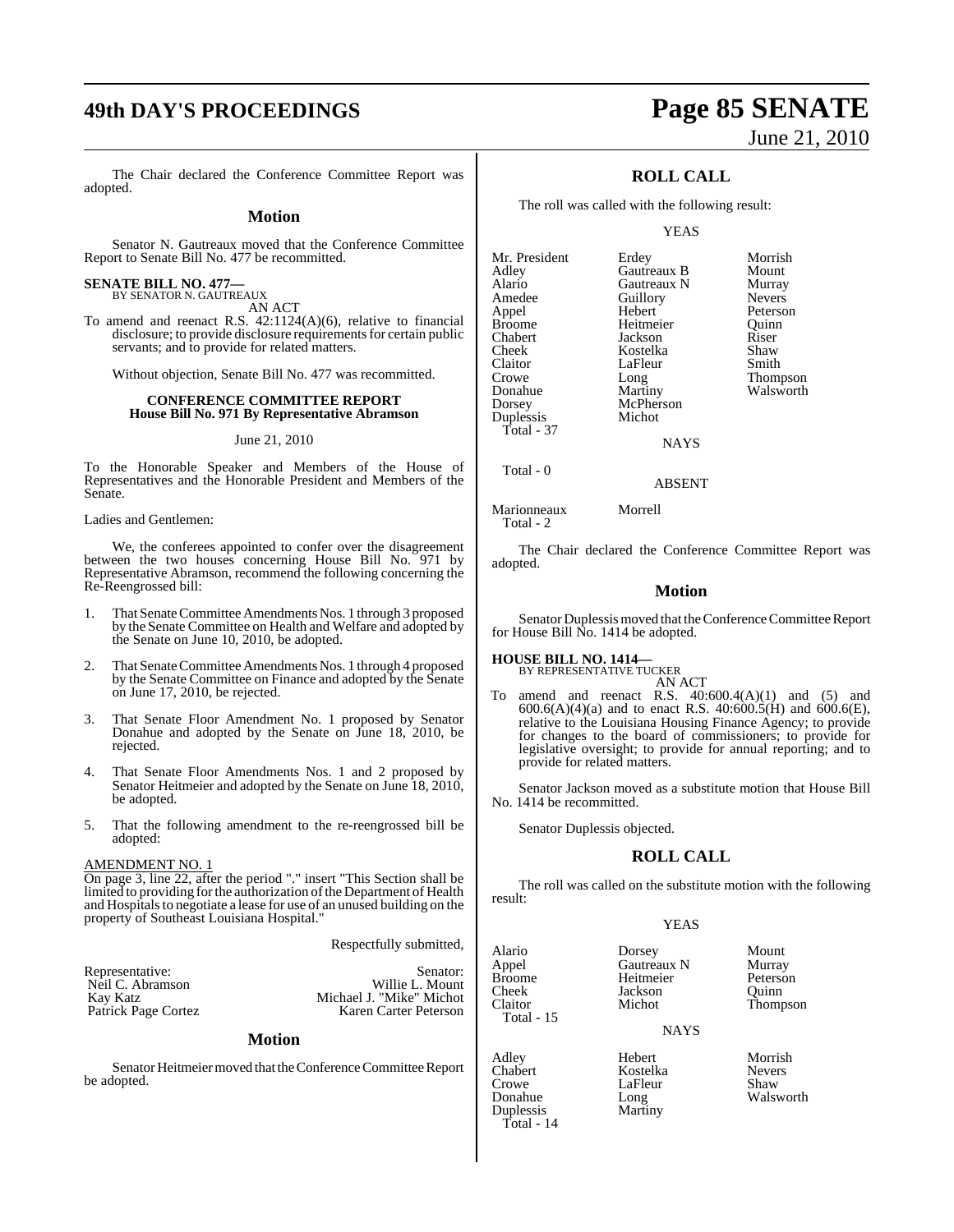#### ABSENT

Amedee Marionneaux<br>Erdey McPherson Gautreaux B Morrell Total - 10

Mr. President Guillory Riser<br>Amedee Marionneaux Smith **McPherson** 

The Chair declared House Bill No. 1414 was recommitted.

#### **CONFERENCE COMMITTEE REPORT House Bill No. 636 By Representative Gisclair**

June 21, 2010

To the Honorable Speaker and Members of the House of Representatives and the Honorable President and Members of the Senate.

Ladies and Gentlemen:

We, the conferees appointed to confer over the disagreement between the two houses concerning House Bill No. 636 by Representative Gisclair, recommend the following concerning the Re-Reengrossed bill:

- 1. That Senate Committee Amendments Nos. 1 through 2 proposed by the Senate Committee on Transportation, Highways and Public Works and adopted by the Senate on June 11, 2010 be rejected.
- 2. That Senate Floor Amendment No. 1 proposed by Senate Alario and adopted by the Senate on June 17, 2010 be rejected.
- 3. That the following amendments to the re-reengrossed bill be adopted:

On page 1, delete lines 17 through 20 in their entirety, insert the following:

"(e) Any permanent resident of Grand Isle shall be exempted from the payment of tolls when crossing the Tomey J. Doucet Bridge when the resident purchases an exempt toll tag, present a certificate of motor vehicle registration, and any one of the following documents for proof of residency:

(1) An official Louisiana driver's license.

(2) Proof of homestead exemption.

(3) A voter registration card.

AMENDMENT NO. 2

On page 2, line 2, after "official duties" insert a period "." and delete the reminder of the line and delete line 3 in its entirety

Respectfully submitted,

Representative: Senator: Senator: Senator: Senator: Senator: Senator: Senator: Senator: Senator: Senator: Senator: Senator: Senator: Senator: Senator: Senator: Senator: Senator: Senator: Senator: Senator: Senator: Senator: Nita Rusich Hutter Hollis Downs

John A. Alario, Jr<br>David Heitmeier

#### **Motion**

Senator Alario moved that the Conference Committee Report be adopted.

## **ROLL CALL**

The roll was called with the following result:

#### YEAS

Mr. President Duplessis Morrell<br>Adley Erdey Morrish Adley Erdey Morrish Gautreaux B

**Page 86 SENATE 49th DAY'S PROCEEDINGS**

| Amedee                | Guillory             | Murray          |
|-----------------------|----------------------|-----------------|
| Appel                 | Heitmeier            | <b>Nevers</b>   |
| <b>Broome</b>         | Jackson              | Peterson        |
| Chabert               | Kostelka             | Ouinn           |
| Cheek                 | LaFleur              | Shaw            |
| Claitor               | Long                 | Smith           |
| Crowe                 | Martiny              | <b>Thompson</b> |
| Donahue               | McPherson            | Walsworth       |
| Dorsey                | Michot               |                 |
| Total - 35            |                      |                 |
|                       | <b>NAYS</b>          |                 |
| Total - 0             |                      |                 |
|                       | <b>ABSENT</b>        |                 |
| Gautreaux N<br>Hebert | Marionneaux<br>Riser |                 |

Total - 4

The Chair declared the Conference Committee Report was adopted.

#### **Rules Suspension**

#### **MOTION TO RECONSIDER VOTE**

Senator Morrell asked for and obtained a suspension of the rules to reconsider the vote by which the Conference Committee Report to Senate Bill No.772 was adopted.

Without objection, so ordered.

#### **Motion**

Senator Morrell moved that Senate Bill No. 772 be recommitted.

#### **SENATE BILL NO. 772—** BY SENATOR MORRELL

AN ACT To amend and reenact R.S. 36:801.1(A) and R.S. 38:330.12(A) and to enact R.S. 36:509(P) and R.S. 38:330.12.1, relative to the New Orleans Lakefront Airport; to create the New Orleans Lakefront Airport Authority; to provide for transfer of the management, control, and maintenance of the airport facility to the authority; to provide for the powers, duties, and functions of the authority exercised through a board of commissioners of the authority; to provide for the membership of the board of commissioners; and to provide for related matters.

Without objection, Senate Bill No. 772 was recommitted.

#### **Messages from the House**

The following Messages from the House were received and read as follows:

#### **Message from the House**

### **ADOPTION OF CONFERENCE COMMITTEE REPORT**

June 21, 2010

To the Honorable President and Members of the Senate:

I am directed to inform your honorable body that the House of Representatives has adopted the Report of the Conference Committee on the disagreement to **House Bill No. 636**.

> Respectfully submitted, ALFRED W. SPEER Clerk of the House of Representatives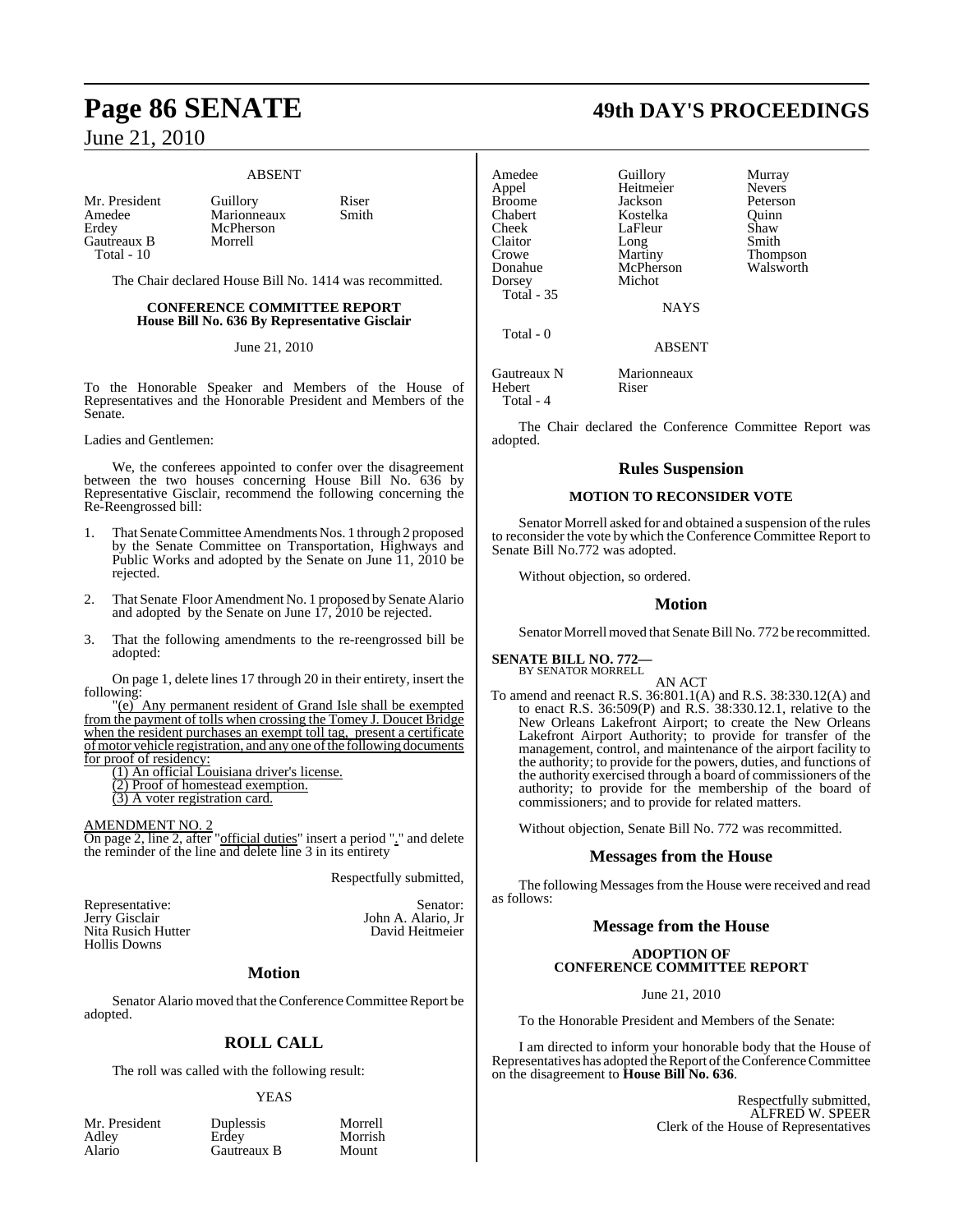## **49th DAY'S PROCEEDINGS Page 87 SENATE**

## **Message from the House**

**ADOPTION OF CONFERENCE COMMITTEE REPORT**

June 21, 2010

To the Honorable President and Members of the Senate:

I am directed to inform your honorable body that the House of Representatives has adopted the Report of the Conference Committee on the disagreement to **Senate Bill No. 607**.

> Respectfully submitted, ALFRED W. SPEER Clerk of the House of Representatives

#### **Message from the House**

#### **ADOPTION OF CONFERENCE COMMITTEE REPORT**

#### June 21, 2010

To the Honorable President and Members of the Senate:

I am directed to inform your honorable body that the House of Representatives has adopted the Report of the Conference Committee on the disagreement to **Senate Bill No. 761**.

> Respectfully submitted, ALFRED W. SPEER Clerk of the House of Representatives

> > Morrish<br>Mount

Murray Nevers Peterson<br>Ouinn

Riser Shaw Smith Thompson Walsworth

#### **Motion**

Senator Kostelka moved that the Senate meet in Executive Session.

Without objection, so ordered.

## **AFTER EXECUTIVE SESSION**

## **ROLL CALL**

The Senate was called to order by the President of the Senate with the following Senators present:

#### PRESENT

| Adley             | Gautreaux B | Morris  |
|-------------------|-------------|---------|
| Alario            | Gautreaux N | Mount   |
| Amedee            | Guillory    | Murray  |
| Appel             | Hebert      | Nevers  |
| <b>Broome</b>     | Heitmeier   | Peterso |
| Chabert           | Jackson     | Ouinn   |
| Cheek             | Kostelka    | Riser   |
| Claitor           | LaFleur     | Shaw    |
| Crowe             | Long        | Smith   |
| Donahue           | Marionneaux | Thomp   |
| Dorsey            | Martiny     | Walsw   |
| Duplessis         | McPherson   |         |
| Erdey             | Michot      |         |
| <b>Total - 37</b> |             |         |
|                   | ARSENT      |         |

Mr. President Morrell Total - 2

The President of the Senate announced there were 27 Senators present and a quorum.

# June 21, 2010

### **Petitions, Memorials and Communications**

The following petitions, memorials and communications were received and read:

#### **SENATE**  STATE OF LOUISIANA

#### June 21, 2010

To Members of the Senate:

I respectfully wish to recuse myself from voting on confirmation of 2010 appointees. One of the appointees subject to confirmation is a family member.

> Sincerely, TROY HEBERT Senator

#### **SENATE**  STATE OF LOUISIANA

June 21, 2010

To Members of the Senate:

I respectfully wish to recuse myself from voting on confirmation of 2010 appointees. I am one of the appointees subject to confirmation.

> Sincerely, ANN DUPLESSIS Senator

#### **SENATE**  STATE OF LOUISIANA

June 21, 2010

To Members of the Senate:

I respectfully wish to recuse myself from voting on confirmation of 2010 appointees. I am one of the appointees subject to confirmation.

> Sincerely, A.G. CROWE Senator

#### **SENATE**  STATE OF LOUISIANA

June 21, 2010

To Members of the Senate:

I respectfully wish to recuse myself from voting on confirmation of 2010 appointees. I am one of the appointees subject to confirmation.

> Sincerely, FRANCIS THOMPSON Senator

### **Reports of Committees, Resumed**

The following reports of Committee were received and read: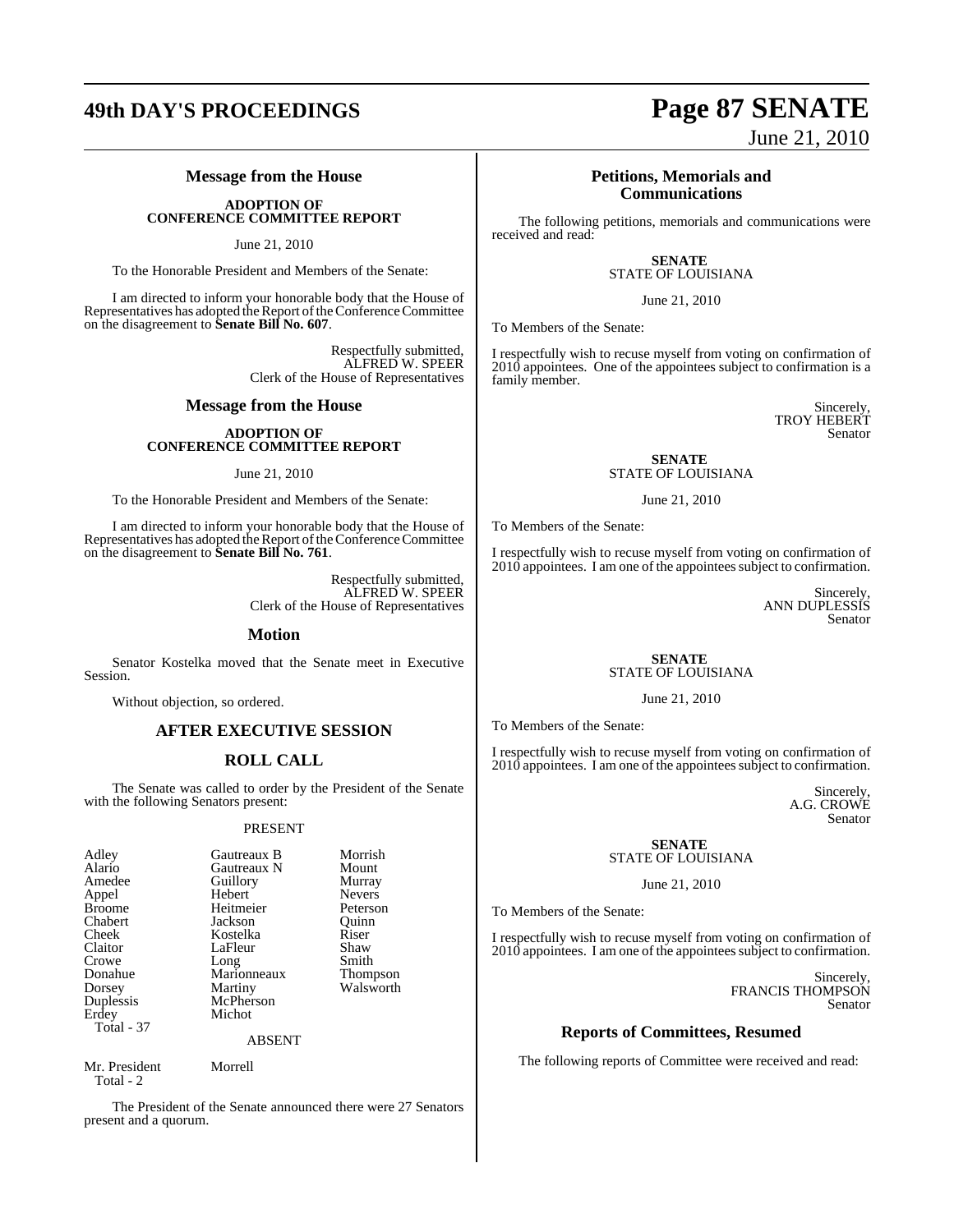## **Page 88 SENATE 49th DAY'S PROCEEDINGS**

June 21, 2010

#### **REPORT OF COMMITTEE ON**

### **SENATE AND GOVERNMENTAL AFFAIRS**

Senator Robert W. Kostelka,

Chairman on behalf of the Committee on

SENATE AND GOVERNMENTAL AFFAIRS

submitted the following report.

Senate Chamber

State Capitol

State of Louisiana

Baton Rouge, LA

June 21, 2010

To the President and Members of the Senate:

Gentlemen and Ladies:

I am directed by your Committee on Senate and Governmental Affairs to submit the following report.

The committee recommends that the following appointees be confirmed:

Addictive Disorder Regulatory Authority **Baas, Roy Franklin** 322 Latham Lane Monroe, LA 71202

**Brown, Elsie J.** 6090 Brewerton Estate Rd. Gonzales, LA 70737

**Hartzog, Jean L.** 2513 Ferrand Street Monroe, LA 71201

**James, Kevin T.** 4416 Highway 1 Marksville, LA 71351

Addictive Disorders, Louisiana Commission on **Marsala, Phillip "Damon"** P.O. Box 104 Monroe, LA 71201

**Nickelson, Jon Lance** 1416 Spener Ave Monroe, LA 71201

Aging, Louisiana Executive Board on **Smith, George Ann** 2007 Duncan Ave. Amite, LA 70422

Agricultural Commodities Commission, Louisiana **Berken, Donald J.** 616 South Joseph Street Welsh, LA 70591

Amite River Basin Drainage and Water Conservation District, Board of Commissioners of the **Brass, John C.** 2517 N. Central Avenue Lutcher, LA 70071

**Jacobs, Russell A., Jr.** 9537 Willowcreek Greenwell Springs, LA 70739

**Louque, Terry** 39502 S. Louque Street Paulina, LA 70763

Animal Health, Louisiana Board of **Cooper, James "Clark"** 5234 Cypress St. West Monroe, LA 71291

Animal Welfare Commission; Louisiana **Cannizaro, Amy Elizabeth** P. O. Box 94095 Baton Rouge, LA 70804

**Edmonson, Paul**  7607 Independence Blvd Baton Rouge, LA 70806

**Grayson, Amy** 39110 Camp Drive Prairieville, LA 70769

**Lane, J.T.** P.O. Box 629 Baton Rouge, LA 70821

Architectural Examiners, State Board of **Bacque, Allen** 121 W. Vermilion Lafayette, LA 70501

**Brinson, Justin David** 7948 Goodwood Blvd. Baton Rouge, LA 70806

Arts Council, Louisiana State **Hobdy, Gerri J.** 402 N. Fourth St. Baton Rouge, LA 70802

**Motley, Barbara Baker** 535 Julia Street New Orleans, LA 70130

**Robinson, Michael D.** 11051 Shoreline Drive Baton Rouge, LA 70809

Ascension-St.James Airport and Transportation Authority **Mitchell, James, Sr.** 8207 Kingview Street St. James, LA 70086

**Philippe, Doyle M.** 39065 Hwy. 74 Gonzales, LA 70737

Associated Branch Pilots of the Port of New Orleans **Duffy, Kevin P.** 1412 Haring Rd Metairie, LA 70001

**Peterson, Henry J.** 4713 Toby Lane Metairie, LA 70003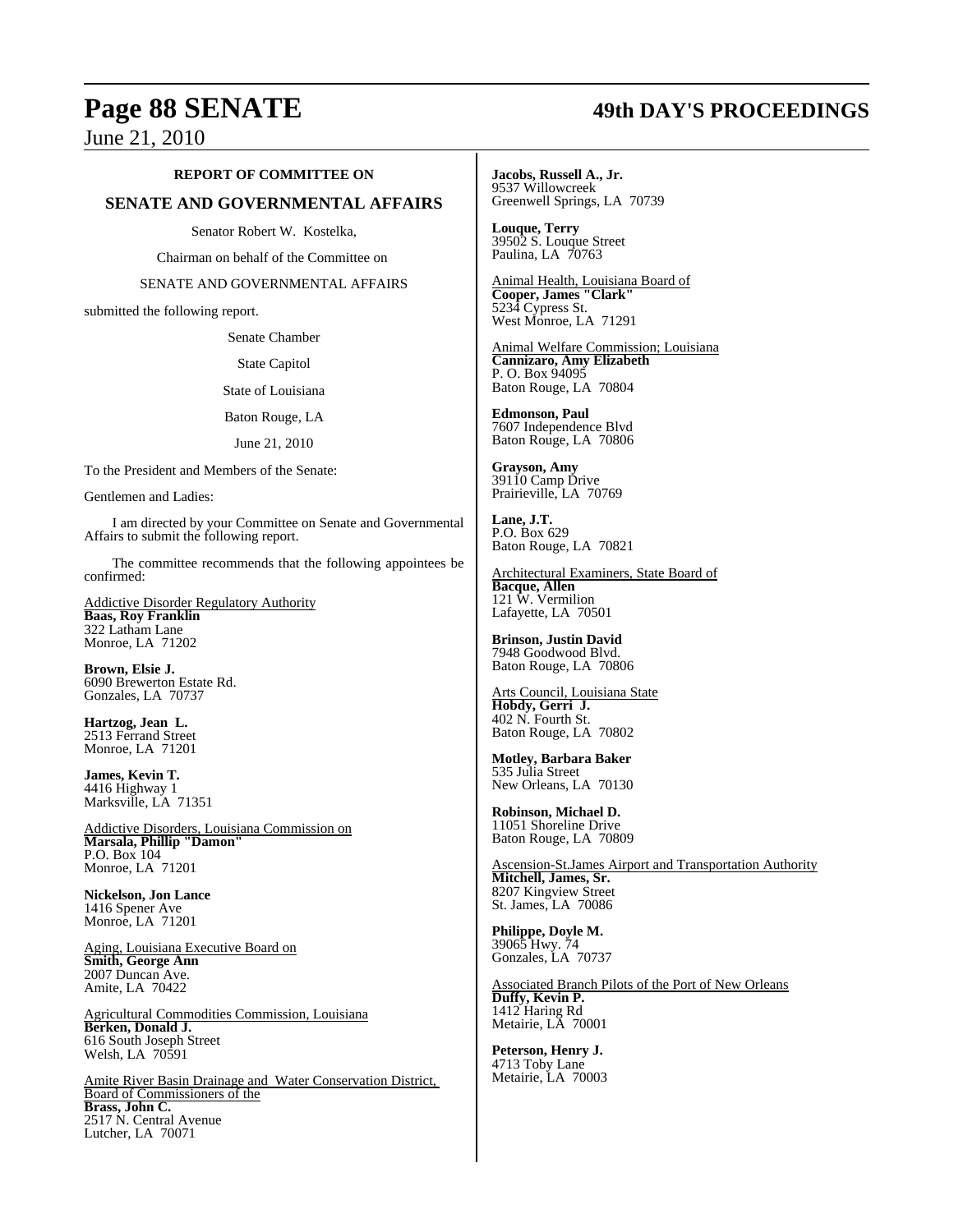## **49th DAY'S PROCEEDINGS Page 89 SENATE**

# June 21, 2010

Atchafalaya Basin Levee District, Board of Commissioners of **Angelle, Glenn Jude** 2512 Lake Dauterive Road Loreauville, LA 70552

**Jewell, Karen "Kay" B.** P. O. Box 595 Maringouin, LA 70757

**Le Grand, Gerald J.** P.O. Box 151 Breaux Bridge, LA 70517

**Soileau, Barry K.** 350 South Ninth St. Eunice, LA 70535

Barber Examiners, Board of **Vice, Scott J.** 14908 Dove Rd. Erath, LA 70533

Baton Rouge Port Commission, Greater **Hurst, Brenda R.** 6140 Rougon Road Port Allen, LA 70767

**Sarullo, Phillip C.** P.O. Box 87 Grosse Tete, LA 70740

**Seneca, Clint P.** P.O. Box 223 Rosedale, LA 70772

**Tilton, John G. III** 7121 N. River Road Port Allen, LA 70767

Bayou D'Arbonne Lake Watershed District, Board of Commissioners of the **Towns, Terri L.** 446 Dogwood Lane Farmerville, LA 71241

Bayou Desiard Lake Restoration Commission **Self, Wilmer Waine** 9658 Highway 165 North Sterlington, LA 71280

Board of Elementary and Secondary Education (BESE) **Bradford, Connie E.** 300 Frazier Road Ruston, LA 71270

Bossier Levee District, Board of Commissioners of the **Webb, Evis "Lindell"** 1830 Venus Drive Bossier City, LA 71112

Broadband Advisory Council **Barnes, James N.** 192 Jacksonway Lane Oak Grove, LA 71263

**Cordaro, Emile B.** 10100 Westwind Drive Shreveport, LA 71106

**Phillips, Ashley James** 913 South Burnside Ave. Gonzales, LA 70737

**Skrmetta, Eric F.** 100 Lilac Street Metairie, LA 70005

**Walden, Timothy** 255 Ed Edelen Road Monroe, LA 71203

Cancer and Lung Trust Fund Board, Louisiana **Jack, Leonard,Jr.** 1 Drexel Drive - Xavier University New Orleans, LA 70125

**Palomino, Jaime** 1430 Tulane Ave, SL-9 New Orleans, LA 70112

**Reddy, Pratap C.** P. O. Box 33932 Shreveport, LA 71130-3932

Capital Area Groundwater Conservation District, Board of Commissioners for the **Burleson, Jody L.** 16014 Chanove Ave Greenwell Springs, LA 70739

**Causey, Jonathan K.** 35406 Berthelot Road Walker, LA 70785

**Hashagen, John C.** 8929 Deer Run Road St. Francisville, LA 70775

**McGehee, Dennis R.** P.O. Box 96016 Baton Rouge, LA 70896

**Rills, James T.** 2639 Live Oak Drive Brusly, LA 70719

Capital Area Human Services District **Askins, Louis C.** 57970 Belaire Street Plaquemine, LA 70764

**Burnett, Christy M.** 12395 Old Mill Drive Geismar, LA 70734

**Carpenter, Dana** 3245 Chamberlain Avenue Baker, LA 70714

**D' Albor, Kathy M.** 58445 St. Clement Ave Plaquemine, LA 70764

**Hurst, Gail M.** P. O. Box 505 New Roads, LA 70760

**Katz, Rebekah "Becky" A.** 801 Iberville Street Donaldsonville, LA 70346

**Record, Sandra "Sandi"** 13957 Dogwood Trace St. Francisville, LA 70775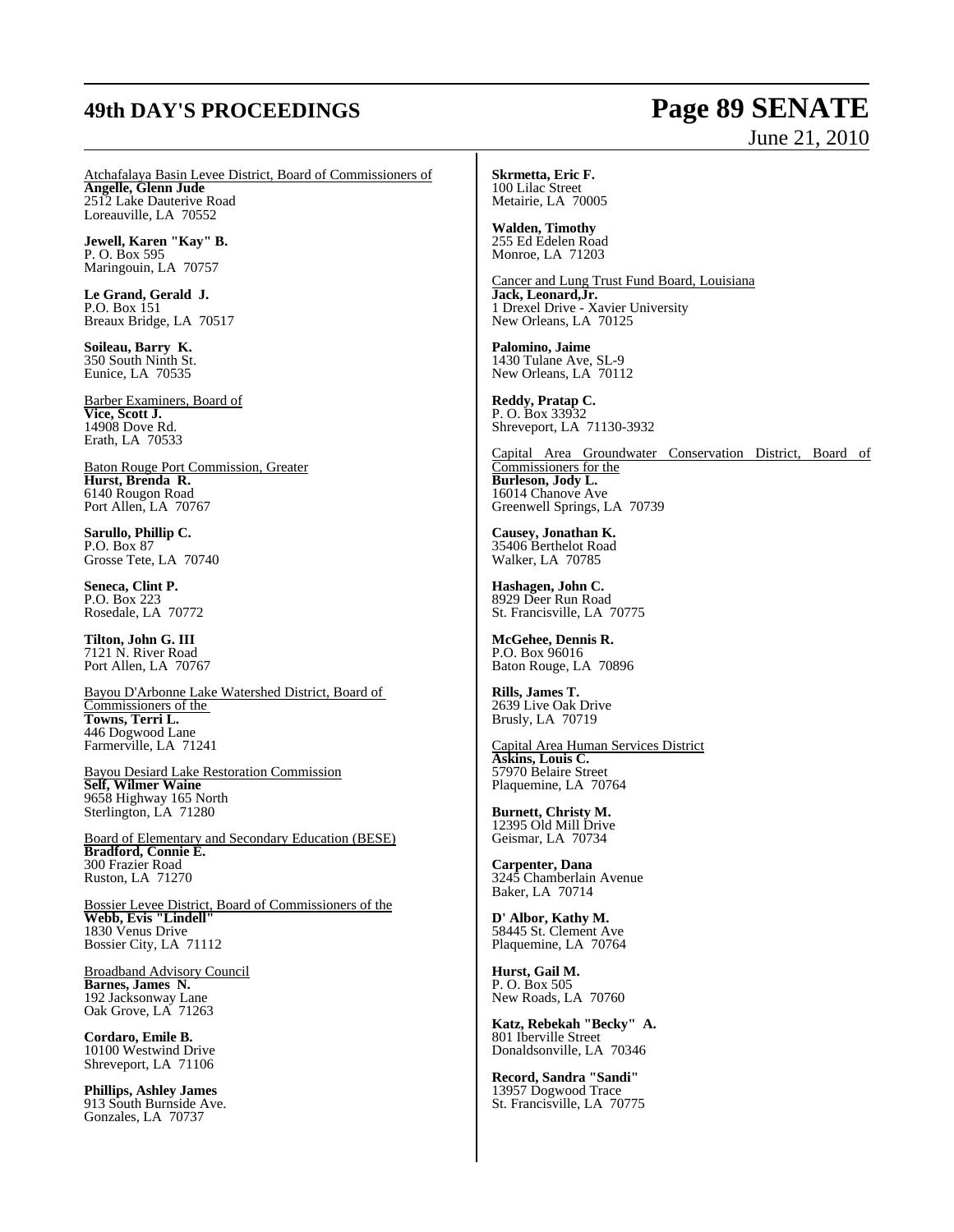## **Page 90 SENATE 49th DAY'S PROCEEDINGS**

**Spillman, Gary M.** 6949 Bueche Road Bueche, LA 70729

**Wilson, Barbara D.** 5404 Greenbriar Road Ethel, LA 70730

Cemetery Board, Louisiana **Faucheaux, Charles Henry, Jr.** 1601 Belle Chase Highway, Ste 100 Gretna, LA 70056

**Melancon, Gerald W.** P. O. Box 100 Carencro, LA 70520

**Wilbert, F. Anton** P.O. Box 699 Plaquemine, LA 70765

Chennault Aviation and Military Museum of Louisiana Board of **Directors Walker, Carey D.**  58 Quail Ridge Drive Monroe, LA 71203

**Webber, Robert Wayne** 1850 Stubbs Vincent Road Monroe, LA 71203

Child Death Review Panel **Dela Rosa, Reynaldo** Lafayette Gen Hosp1214 Coolidge St. Lafayette, LA 70503

**Vick, Dawn R.** 636 S. Lakeshore Drive Baton Rouge, LA 70808

Children's Cabinet Advisory Board **Benada, David W.** 5805 Torrence Lane Lake Charles, LA 70605

**Bolden, Deidria W.** 627 N. 4th Street, 5th Floor Baton Rouge, LA 70802

**Hogg, Sheri L.** 3115 Pine Needle Drive Sulphur, LA 70663

**Magee, Myra N.** 31298 Jery Moses Road Angie, LA 70426

**Marks, Loren D.** 37412 Cypress Place Geismar, LA 70734

**Melancon, Girard J.** 7919 Independence Blvd Baton Rouge, LA 70806

**Murray, George C., Jr.** P. O. Box 1030 Vidalia, LA 71373

**Riley, Johnny M., Jr.** P.O. Box 94094 Baton Rouge, LA 70804 **Robinson, Patricia A.** 1465 Suffolk Drive Baton Rouge, LA 70810

**Williams, Clayton W.** P.O. Box 3214 - OPH/Asst Secty Baton Rouge, LA 70821

**Williamson, Ann Silverberg** P. O. Box 3808 Baton Rouge, LA 70821-3808

Children's Trust Fund Board, Louisiana **Foster, William M.**  306 Hartford Place West Monroe, LA 71291

**Webb, Nadia E.** 200 Henry Clay Ave New Orleans, LA 70118

Chiropractic Examiners, Louisiana Board of **VanBreemen, Robert B.** 2107 S. Burnside Ave., Suite 1 Gonzales, LA 70737

Citizens Property Insurance Corporation Board of Directors **Carlisle, Jerry D.** 507 Nashville Avenue New Orleans, LA 70115

**LeBouef, Craig C.** 3335 Ashwood Drive Opelousas, LA 70570

**Marlow, John R.** 500 West 13th Street Austin, TX 78701

**Reeves, Johnny L.** P.O. Box 164 West Monroe, LA 71294

**Schilling, H. Lee, Jr.** 137 East Oak Street Amite, LA 70422

**Starr, J. William** P.O. Box 680 Hahnville, LA 70057-0680

Clinical Laboratory Personnel Committee **Booth, Elizabeth Devlin** 1316 Pine St New Orleans, LA 70118

**Cangelosi, Terry B.** 9050 Airline Hwy Baton Rouge, LA 70815

**Funez, Cesia** 219 Octavia St Larose, LA 70373

**Grant, Dana P.** 14 Foxfire Lane Alexandria, LA 71302

**Muslow, Mary R.** 532 N. Marlborough Circle Shreveport, LA 71106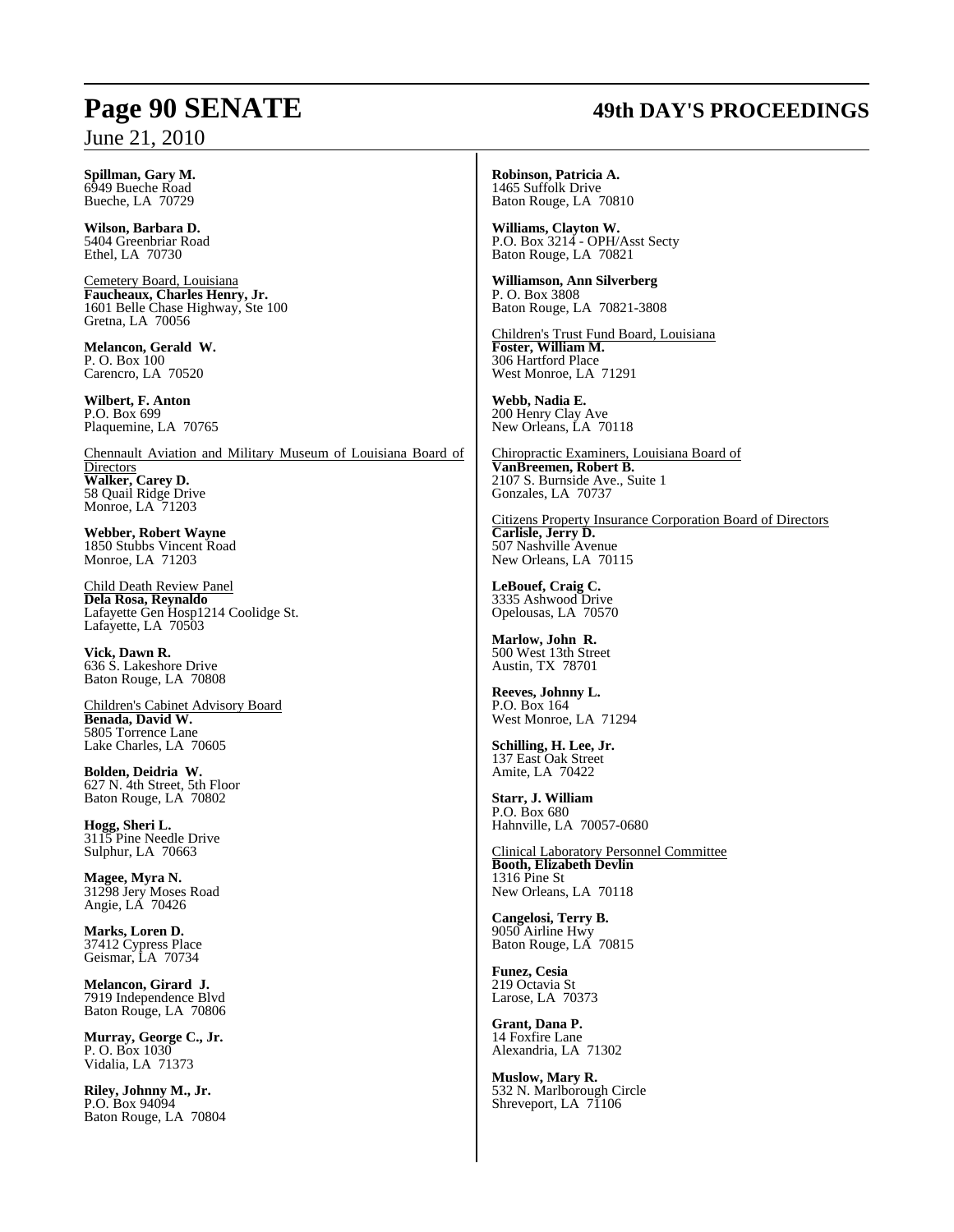## **49th DAY'S PROCEEDINGS Page 91 SENATE**

# June 21, 2010

**Vidrine, Brian Patrick** 1149 Acadian Drive Ville Platte, LA 70586

Coastal Protection and Restoration Authority **Morgan, Mark Lee** 11628 S. Choctaw Drive Baton Rouge, LA 70815

Coastal Protection and Restoration Financing Corporation **Campbell, Joseph H., Jr.** 8600 Anselmo Lane Baton Rouge, LA 70810

Coastal Protection, Restoration and Conservation, Governor's Advisory Commission on **Brennan, Ralph Owen** 550 Bienville Street New Orleans, LA 70130

**Hidalgo, William H., Sr.** P. O. Box 455 Patterson, LA 70392

**Sunseri, Alfred "Al" R.** 1039 Toulouse Street New Orleans, LA 70112

Commerce & Industry, Board of **Lipsey, Richard A.** 6823 Exchequer Drive Baton Rouge, LA 70809

Community Advisory Committee, LSU Health Care Services Division **Boudreaux, Robert O.** 2020 22nd Street Lake Charles, LA 70601

**Broussard, Janet Elaine** 2910 W. Prien Lake Road Lake Charles, LA 70605

**Brown, Lloyd** 813 Francis St. New Iberia, LA 70560

**Bruns, April** 716 Avenue F Bogalusa, LA 70427

**Chiro, Julian A.** 23546 Faith Road Ponchatoula, LA 70454

**Clausen, Giovanna** 55351 Hwy. 51N Independence, LA 70443

**Ellzey, Ina** 243 Second Ave. Bogalusa, LA 70427

**Grace, Annie** 1421 Bene Street Franklinton, LA 70438

**Lehman, Robert C.** 204 Scotchpine Drive Mandeville, LA 70471

**Martin, Catherine A.** 15447 Tracey Lane Independence, LA 70443 **Nobles, Carol** 14022 Hwy. 1075 Bogalusa, LA 70427

**Polak, Colleen Ann** 2628 Lorraine Lane Lake Charles, LA 70605

**Puckett, Joyce** 1410 Sunset Drive Bogalusa, LA 70427

**Rogers, Pamela M.** 6905 Chef Menteur Highway New Orleans, LA 70126

**Sampson, McClurie** 830 E. 8th Street Bogalusa, LA 70427

**Schmitt, Karen W.** 412 N. College St. East Denham Springs, LA 70726

**Scianna, Jennifer** 1428 Beaver Circle Bogalusa, LA 70427

**Thomas, David A.** 111 Dublin Court Slidell, LA 70461

**Varnado, Karen H.** 20779 Hwy 439 Franklinton, LA 70438

**Wamsley, Judith** 1108 North Border Drive Bogalusa, LA 70427

**West, Andrea L.** P. O. Box 921 Eunice, LA 70535

Community and Technical Colleges Board of Supervisors **Brown, Robert W.**  1904 Milan St. New Orleans, LA 70115

**Carter, Helen Bridges** P. O. Box 280 Greensburg, LA 70441

**Hardy, Timothy W.** 301 Main Street, Suite 1100 Baton Rouge, LA 70825

**Price, Paul P., Jr.** 805 Jackson Street Winnsboro, LA 71295

**Smith, Stephen C.** 125 Old Shriever Hwy. Schriever, LA 70395

**Stone, Fredrick Michael** 2433 Pine St. New Orleans, LA 70125

Contractors, State Licensing Board for **Mallett, Lee** P. O. Box 1967 Iowa, LA 70647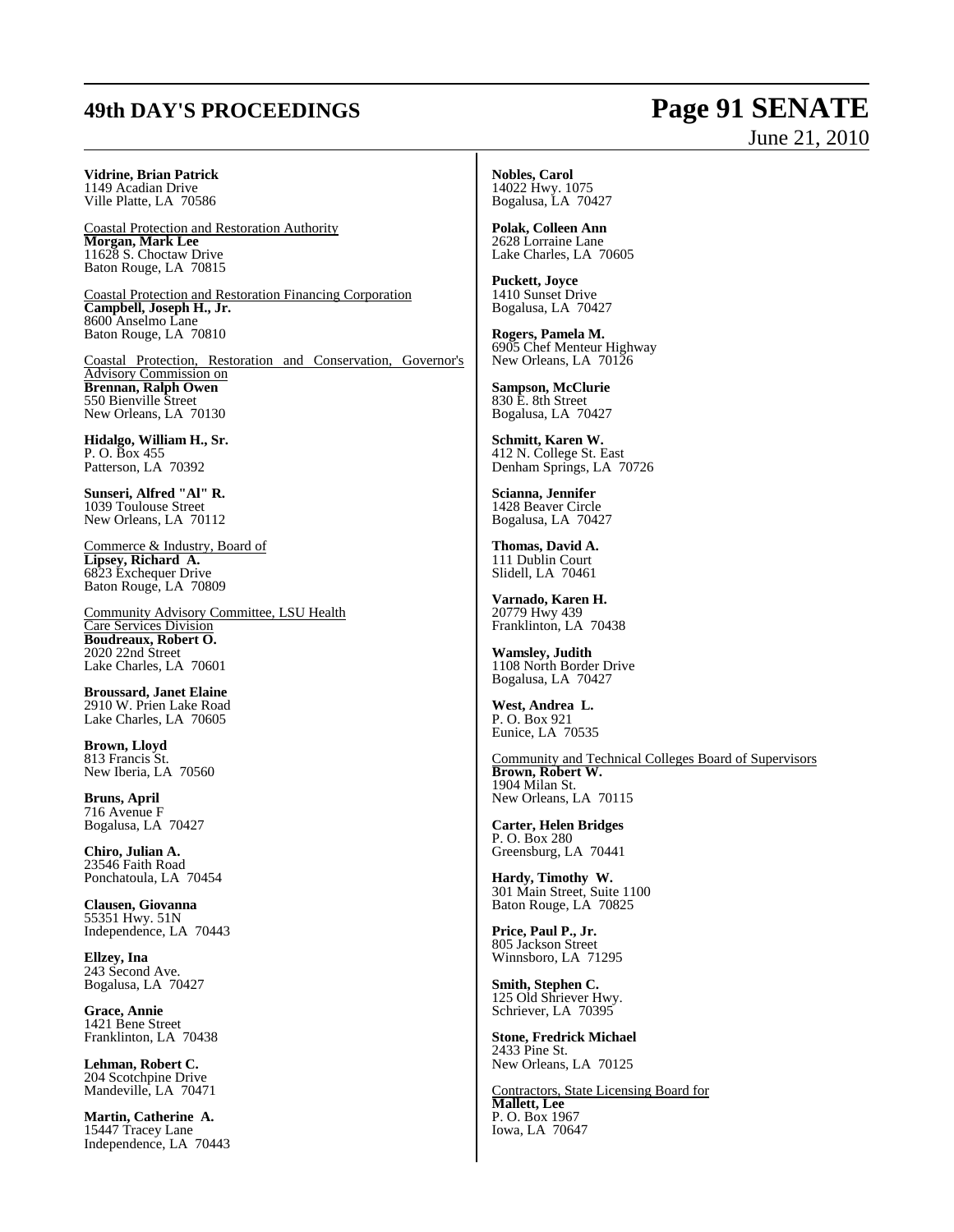#### **Stuart, Christopher N.** 4320 Jeffrey Baton Rouge, LA 70816

**Walker, Art O.** 212 Madonna Benton, LA 71006

Cosmetology, Louisiana Board of **Horning, Michael P.** 1112 Pine Ridge Road Franklinton, LA 70438

**Robicheaux, Carolyn L.** P. O. Box 1084 Baldwin, LA 70514

Crab Task Force **Peterson, Peter L.** 20178 Glory Rd. Ponchatoula, LA 70454

**Templet, Patricia "Pat"** 124 Hue Street Pierre Part, LA 70339

Crescent City Connection Oversight Authority **Beerbohm, Darrel R.** 2180 South Glencove Lane Terrytown, LA 70056

D.A.R.E. Advisory Board **Roan, Darrel** P.O. Box 3022 St. Francisville, LA 70775

Dairy Industry Promotion Board **Simpson, Jerry L.** 596 Nicholson Road Arcadia, LA 71001

Dairy Stabilization Board **Cannata, Vincent A.** 6289 W. Park Ave. Suite 5 Houma, LA 70364

**Caplinger, Mary Lundin** 1528 Seventh Street New Orleans, LA 70115

**Graner, Dean M.** 378 Percheron Drive Grand Cane, LA 71032

**Kleinpeter, Gregory W.** 354 Fulwar Skipwith Baton Rouge, LA 70810

**Lane, Gerald "Gerry" R.** P. O. Box 66456 Baton Rouge, LA 70806

**Moore, Hillar C., Jr.** 387 Brookhaven Drive Baton Rouge, LA 70808

**Robertson, Daryl E.** P. O. Box 605 Pine Grove, LA 70453

**Toups, Vernon E., Jr.** 305 Plater Drive Thibodaux, LA 70301

# **Page 92 SENATE 49th DAY'S PROCEEDINGS**

Dentistry, Louisiana State Board of **Philippe, Lynn J.** 7777 Hennessy Blvd, Ste. 610 Baton Rouge, LA 70808

Developmental Disabilities Council, Louisiana **Burris, Hugh "Brandon"** Ofc of Disab Aff, P. O. Box 94004 Baton Rouge, LA 70804

**Fuselier, Rocky J.** 2301 Hickory Lane Lake Charles, LA 70601

**Garey, Reginald "Reggie" B.** 1616 Arkansas Road Apt # 114 Monroe, LA 71291

**Polotzola, Bambi D.** 175 Hwy 743 Opelousas, LA 70570

**Soileau, Nicole** 110 Statesman Drive, Apt B-4 Lafayette, LA 70506

Dietetics and Nutrition, Louisiana State Board of Examiners in **Colligan, Robert P.** P. O. Box 61746 Lafayette, LA 70596

**Compton, Terry Blais** 17277 Riverside Lane Tickfaw, LA 70466

**Piattoly, Tavis J.** 1200 S. Clearview Pkwy., Suite 1200 Harahan, LA 70123

Drug Control and Violent Crime Policy Board **Brignac, Trent S.** 1726 Chicot Park Rd Ville Platte, LA 70586

**Franklin, Anthony "Scott"** P.O. Box 70 Jena, LA 71342

**Herford, James Jim L. "Hawk"** P. O. Box 241 Westlake, LA 70669

**Welch, Baxter W.** P. O. Box 61 Bentley, LA 71407

Drug Policy Board **Brignac, Trent S.** 1726 Chicot Park Rd Ville Platte, LA 70586

**Doughty, Terry A.** P.O. Box 90 Rayville, LA 71269

**Harrison, Kevin C.** 2237 S. Acadian Thruway, Ste 306 Baton Rouge, LA 70808

**Hix, Kenneth L.** 104 Ascot Lafayette, LA 70508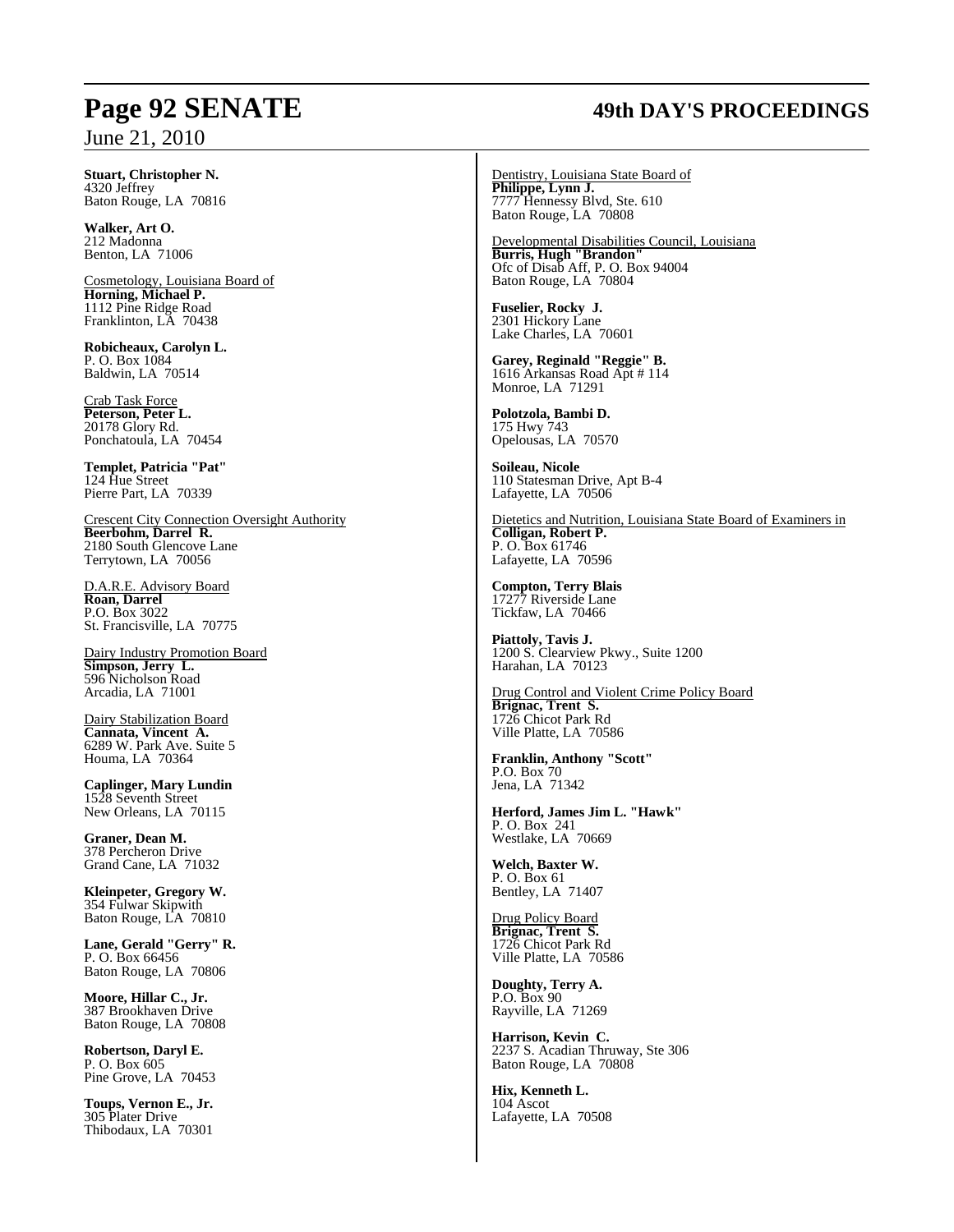# **49th DAY'S PROCEEDINGS Page 93 SENATE**

# June 21, 2010

#### **Walker, H. Clay**

500 Laurel St., Suite 530 Baton Rouge, LA 70801

**Wetsman, Howard C.** 3600 Prytania St., Ste. 72 New Orleans, LA 70115

DWI-Vehicular Homicide,Governor's Task Force on **Wynne, Brian Joseph** 7919 Independece Blvd - Box A-12 Baton Rouge, LA 70806

Early Identification of Hearing Impaired Infants Advisory Council **Choojitarom, Thiravat** 35191 Live Oak Circle Denham Springs, LA 70706

**Frantz, Linda F.** 1450 Robert E. Lee Blvd New Orleans, LA 70122

**Gershanik, Juan J.** 1303 Henry Clay Avenue New Orleans, LA 70118

**Richard, Angie K.** 6940 Abigal Lane Sulphur, LA 70665

**Scholl, Caroline M.** 1303 Ashland Drive Baton Rouge, LA 70806

**Spence, Michael L.** 7615 Magnolia Beach Road, 13E Denham Springs, LA 70726

**Sullivan, Staci H.** 19907 Chaney Road Zachary, LA 70791

**Trahan, Suzanne G.** 1562 Leycester Dr. Baton Rouge, LA 70808

Economic Development Corporation, Louisiana **Reine, Louis S.** P. O. Box 3477 Baton Rouge, LA 708106

**Rousseau, Jules J.** 8550 United Plaza Blvd., Ste. 101 Baton Rouge, LA 70809

**Sareen, Bal K.** 2300 Louis Alleman Pkwy Sulphur, LA 70663

Economic Development,Department of **McKearn, Kristy** P.O. Box 94185 Baton Rouge, LA 70804

Educational Television Authority, Louisiana (LETA) **Brown, Dorothy** 1207 Maple Street Winnsboro, LA 71295

**Crowe, Carl K.** 520 East Rome Street Gonzales, LA 70737

**Weldon, William E.** 3178 McCarroll Drive Baton Rouge, LA 70809

Electrolysis Examiners,State Board of **Ellender, Theresa-Marie** 239 Hwy 55 Bourg, LA 70343

**Freeman, Tonya M.** 7942 Picardy Ave., #B Baton Rouge, LA 70809

**Houeye, John C., Jr.** P.O. Box 1138 Amite City, LA 70422

**Rogers, Nicole E.** P. O. Box 82830 Baton Rouge, LA 70884

**Sibille, Karen M.** 399 Maxine Drive Baton Rouge, LA 70808

Embalmers and Funeral Directors, La. State Board of **Castille, Paul W.** 330 Saint Landry Street Lafayette, LA 70506

Emergency Medical Services Certification Commission, Louisiana **Dennis, James Doyle, Jr.** 608 Kem Street Patterson, LA 70392

**Majors, Marcus Ray, Jr.** 9305 Hwy. 105 Melville, LA 71353

**Saussy, Jullette M.** 118 Ridgewood Drive Metairie, LA 70005

Emergency Medical Services for Children Advisory Council **Belcher, Elizabeth** 300 Calliope Street New Orleans, LA 70130

**Chugden, Robert J.** 6005 Walden Place Mandeville, LA 70448

**Dahmes, Robert Allan** 3520 General DeGaulle, Ste 4098 New Orleans, LA 70114

**Doise, Rebecca Dupuis** 475 I-49 S. Service Road Sunset, LA 70584

**Finger, Leron** 3211 Desoto Street New Orleans, LA 70119

**Greer, Luke C.** 11242 Bainbridge Ave Baton Rouge, LA 70817

**Hansbrough, Faith** 7777 Hennessy Blvd., Suite 212 Baton Rouge, LA 70808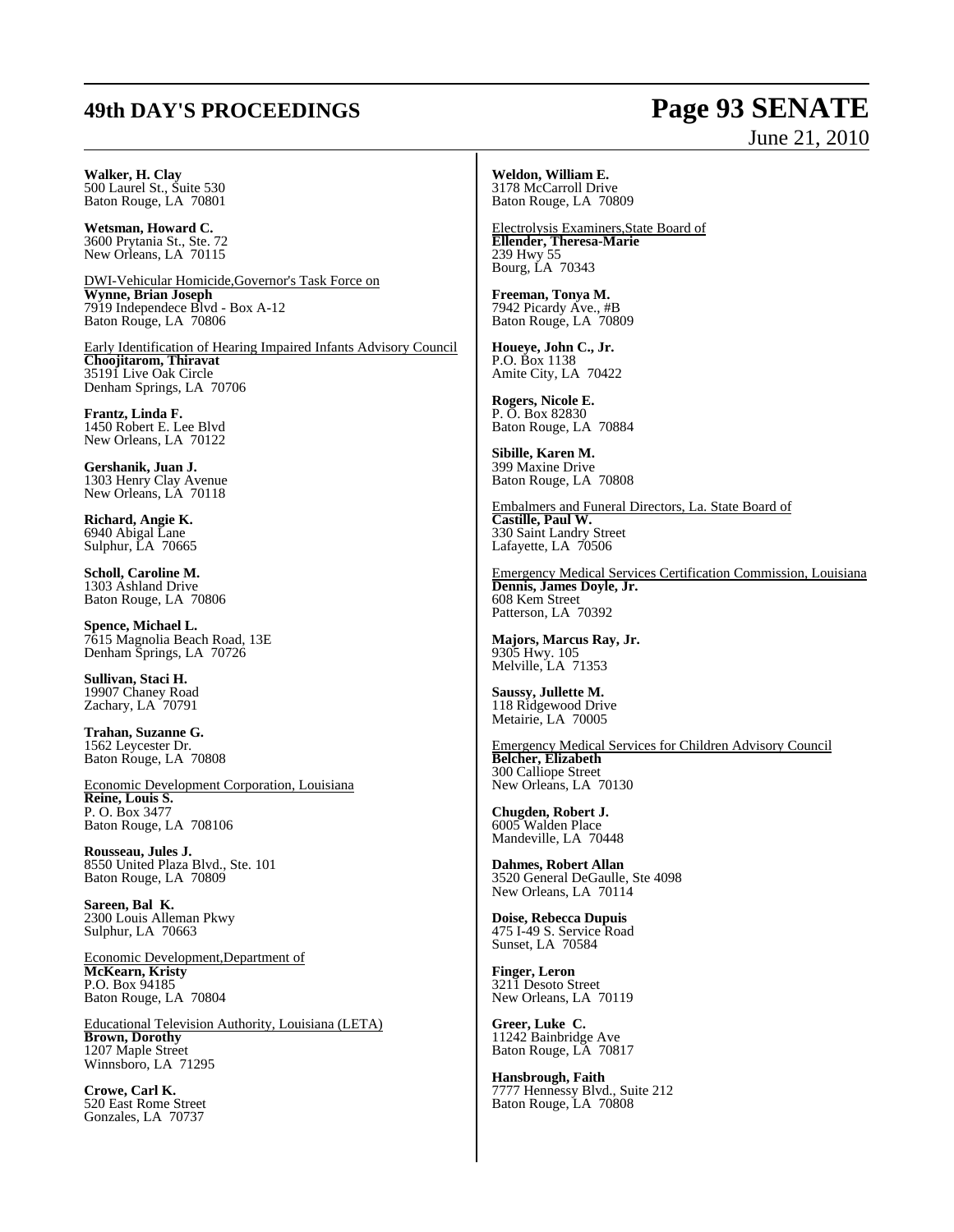#### **Head, Randy W.** 1470 Garrett Road Monroe, LA 71202

**Jarreau, Melanie Harper** 41030 Rockwell Place Hammond, LA 70403

**Lennie, Daniel J.** 7777 Hennessey Blvd., Ste. 1005 Baton Rouge, LA 70808

**McFadden, Patti Taylor** 1613 Rampart Drive Ruston, LA 71270

**Posey, Janice T.** 337 Dean Road Winnsboro, LA 71295

Emergency Response Commission, Louisiana (LERC) **Dennis, Stephen W.** 15616 Green Trails Blvd Baton Rouge, LA 70817

**Guilbeaux, Chris J.** 1574 Anse Broussard Hwy. Breaux Bridge, LA 70517

**Halphen, Samuel J"Sammy ", Jr.** P. O. Box 5337 Bossier City, LA 71171

**Robbins, Brent D.** P. O. Box 1951 Baton Rouge, LA 70821

**Rushing, Chris K.** 704 Mayflower St. Baton Rouge, LA 70802

**Webre, Richard A.** 13058 Roddy Road Gonzales, LA 70737

**Wynne, Brian Joseph** 7919 Independece Blvd - Box A-12 Baton Rouge, LA 70806

Emergency Response Network, Louisiana (LERN) Board **Cooper, Mark A.** 7667 Independence Blvd. Baton Rouge, LA 70806

**Eldridge, Joel G.** P. O. Box 417 Winnsboro, LA 71295

**Sullivan, Peter J.** 5000 Hennessy Blvd. Baton Rouge, LA 70808

Encore Louisiana Commission **Amin, Iftekhar** 700 University Avenue Monroe, LA 71209

**Chiasson, Katie S.** 2105 N Parkerson Ste B Crowley, LA 70526

# **Page 94 SENATE 49th DAY'S PROCEEDINGS**

Endowment for the Humanities, Louisiana **Earhart, Philip C.** 5001 West St. Charles Avenue Lake Charles, LA 70605

**Nanda, Anil**  1501 Kings Hwy. Shreveport, LA 71103

**Shehee, Nell E.** 2502 Crestwood Drive Shreveport, LA 71118

Environmental Education Commission **Dearbone, Jonathan W.** 4504 Ashland St. Baker, LA 70714

**Droy, Bradley F.** 10636 Linkwood Ct. Baton Rouge, LA 70810

**Miller, Bettsie B.** 6704 Audubon Circle Baton Rouge, LA 70806

**Rabalais, Nancy N.** c/o LUMCON, 8124 Highway 56 Chauvin, LA 70344

**Robert, Aimee** P. O. Box 44426 Baton Rouge, LA 70804

**Rodriguez, Allyn A.** 109 Constant Drive Thibodaux, LA 70301

**Testroet-Bergeron, Susan M.** 100 South Meyers Dr., Apt 1801 Lafayette, LA 70508

Environmental Quality, Department of **Hatch, Peggy M.** P. O. Box 4312 Baton Rouge, LA 70821

**Miller, Paul D.** P. O. Box 4301 Baton Rouge, LA 70821

Equal Opportunity, Advisory Committee on **Zeron, Mario R., Sr.** 917 Michigan Ave Kenner, LA 70062

Ethics, Board of **Bowman, Gail E.** 4740 Elysian Fields Ave. New Orleans, LA 70122

**Leggio, Louis W.** 6411 Goodwood Avenue Baton Rouge, LA 70806

**Stafford, David Grove, Jr.** 2604 Jackson St Alexandria, LA 71301

Fifth Louisiana Levee District, Board of Commissioners for the **Tiffee, Charles Scott** 304 Hart Young Rd Monterey, LA 71354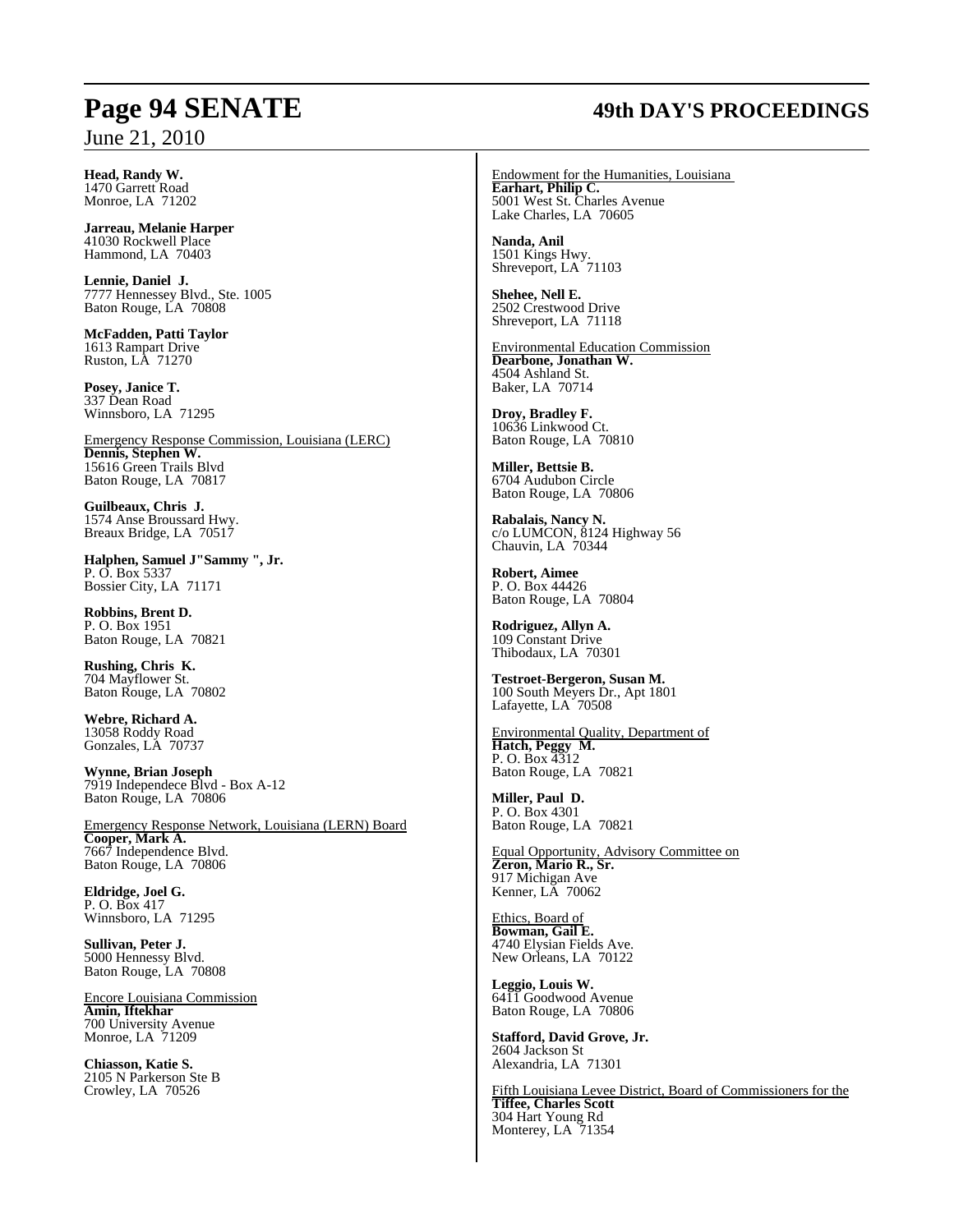# **49th DAY'S PROCEEDINGS Page 95 SENATE**

# June 21, 2010

Fluoridation Advisory Board **Ballard, Richard W.** 1703 Lakeshore Dr. Mandeville, LA 70448

**Buras, Floyd A.**  2800 Veterans Blvd, Suite 340 Metairie, LA 70002

**Catchings, Susan "Sue"** P.O. Box 52 St. Francisville, LA 70775

**Touchstone, Henry K.** P.O. Box 737 Bernice, LA 71222

Folklife Commission, Louisiana **Bourgeois, Douglas** P. O. Box 65073 Baton Rouge, LA 70896

**Hankins, Jonn E.** 2018 Dublin Street New Orleans, LA 70118

Forestry Commission, Louisiana **Merritt, John Michael** 139 East Colbert Minden, LA 71055

Gaming Control Board, Louisiana **Morgan, Dane K.** 9100 Bluebonnet Centre, Ste. 500 Baton Rouge, LA 70809

Geographic Information Systems Council **Dupont, Lynn E.** 6651 West End Blvd New Orleans, LA 70124

**Jones, Pam C.** 212 Deer Creek Road Ruston, LA 71270

**Poche, Charlotte D.** P. O. Box 2768 Houma, LA 70361

Governor, Office of the **Rainwater, Paul W.** P. O. Box 94004 Baton Rouge, LA 70804

**Waguespack, Stephen Michael** P. O. Box 94004 Baton Rouge, LA 70804

Greater New Orleans Biosciences Economic Development District Board of Commissioners **Ogden, Roger H.** 460 Broadway Street New Orleans, LA 70118

**Savoie, Robert A.** 120 Audubon Blvd. New Orleans, LA 70118

Greater New Orleans Expressway Commission **Egan, Peter F.** 190 Eagle Road Covington, LA 70435

**Katz, Lawrence K."Larry"** 3544 Alan Street Metairie, LA 70002

Ground Water Resources Commission **Johnston, James"Jimmy"** 100 Moray Dr Slidell, LA 70461

Group Benefits Policy and Planning Board **Blumberg, Barry O.** 2132 Rue Beauregard Baton Rouge, LA 70809

Gulf States Marine Fisheries Commission **Matens, Campo E.** 4554 Emory Ave Baton Rouge, LA 70808

Health and Hospitals, Department of **Keck, Anthony E.** P.O. Box 629 Baton Rouge, LA 70821

**Phillips, Jerry L.** DHH, P. O. Box 629 Baton Rouge, LA 70821

**Williams, Clayton W.** P.O. Box 3214 - OPH/Asst Secty Baton Rouge, LA 70821

Health Care Commission, Louisiana **Barrett, Coletta Cooper** 17943 Heritage Estates Drive Baton Rouge, LA 70810

**Barron, Leah** P.O. Box 83880 Baton Rouge, LA 70884

**Barsley, Robert E.** P. O. Box 745 Ponchatoula, LA 70454

**Brasseaux, Doreen O.** 3810 W. Lakeshore Drive Baton Rouge, LA 70808

**Broussard, Scott R.** 417 Industrial Park Drive Oberlin, LA 70655

**Caillouet, L. Philip** P. O. Box 41007 Lafayette, LA 70504-1007

**Cantrell, Dawn E.** BCBSLA P. O. Box 98029 Baton Rouge, LA 70898

**Caraway, John Steven** 1200 Enterprise Blvd. Lake Charles, LA 70601

**Cherry, Julie T.** P. O. Box 3477 Baton Rouge, LA 70821

**Cohoon, Derrell D.** 714 N. 5th Street Baton Rouge, LA 70802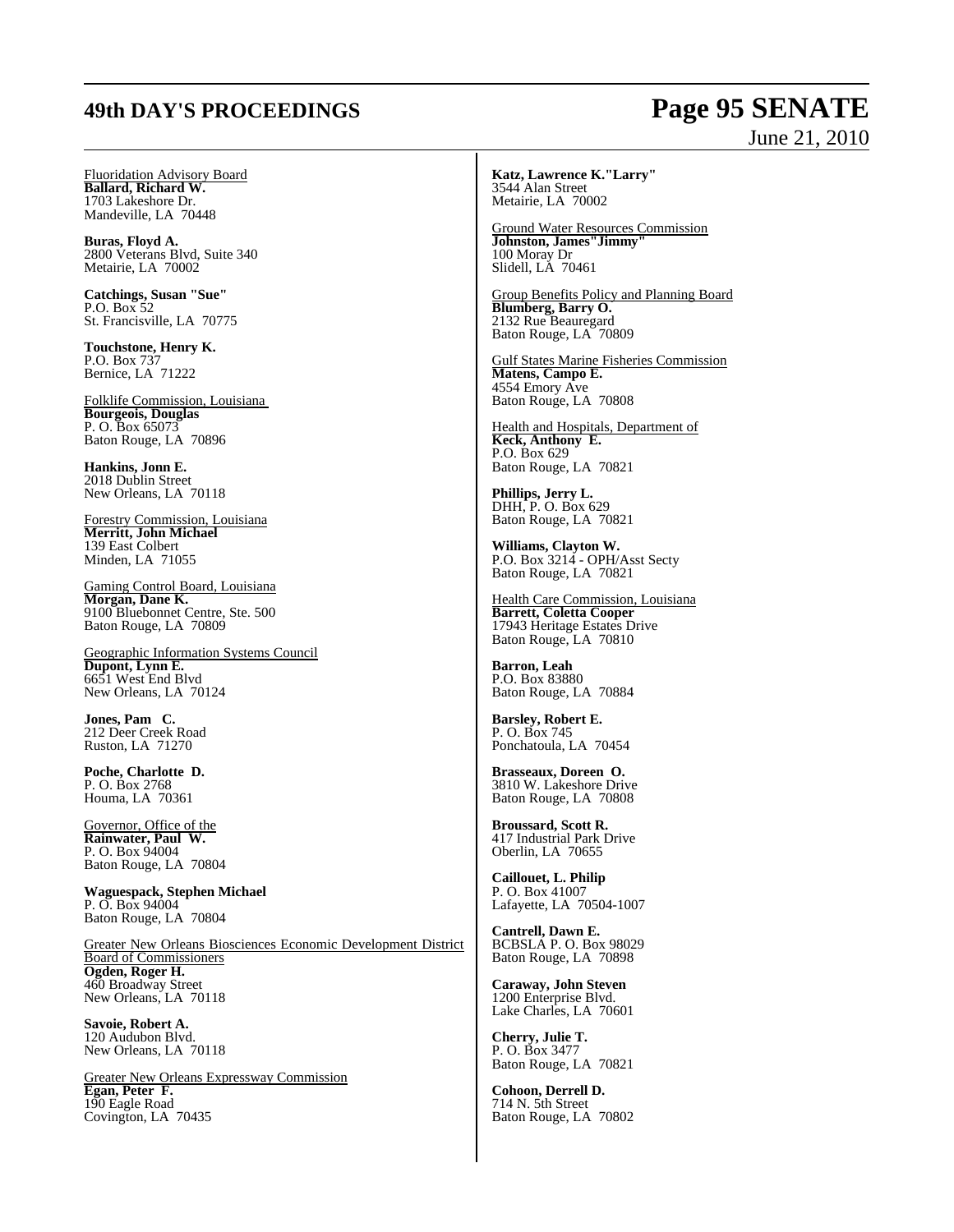# **Page 96 SENATE 49th DAY'S PROCEEDINGS**

**Davidson, Diane** P. O. Box 1110 Alexandria, LA 71309

**De Salvo, Karen Bollinger** 121 Rio Vista Avenue Jefferson, LA 70121

**Durbin, Berkley Rhorer** P. O. Box 608 Denham Springs, LA 70727

**Everitt, Kerry** 301 Main Street, Suite 1012 Baton Rouge, LA 70825

**Fairley, Thomas R.** 18338 Creek Hollow Rd Baton Rouge, LA 70817

**Flowers, Scott** 8591 United Plaza Blvd., Ste 270 Baton Rouge, LA 70809

**Fraiche, Donna D.** 201 St. Charles Ave., Suite 3600 New Orleans, LA  $70170$ 

**Galland, Holley** 254 Nelson Drive Baton Rouge, LA 70808

**Kukreja, Anil** Xavier Univ, Box 52, 1 Drexel Dr. New Orleans, LA 70125

**Litt, Rhonda Renee** 4550 N. Blvd, Ste. 120 Baton Rouge, LA 70806

**Lowe, Warren C.** 913 S. College, Suite 204 Lafayette, LA 70503

**Mayeux, Donna M.** 1555 Knollwood Drive Baton Rouge, LA 70808

**McKnight, Hugh, Sr.** 1134 Swan Avenue Baton Rouge, LA 70807

**Melancon, Bert T.** 3636 S. Sherwood Forest, Suite 440 Baton Rouge, LA 70816

**Monlezun, John David, Sr.** 401 W. College Street Lake Charles, LA 70605

**Mouton, Benjamin P.** 340 Florida Street Baton Rouge, LA 70801

**Myers, Myra S.** 7344 Meadowview Ave Baton Rouge, LA 70810

**Naquin, William R.** 107 New Hope Drive Thibodaux, LA 70301 **Natal, Gordon B., Jr.** OLOL College, 4320 Houma Blvd. Metairie, LA 70006

**Nezat, Ron J.** P. O. Box 91180 Lafayette, LA 70509

**Perron, Phyllis A.** P. O. Box 44483 Baton Rouge, LA 70804

**Richard, Bridgette J.** 13136 Quail Ridge Ave. Baton Rouge, LA 70810

**Savoie, Bobby G.** 25569 Winged Foot Court Denham Springs, LA 70726

**Swanson, Donna Marie L** 404 Camille Street Amite, LA 70422

**Teague, Tommy D.** 4626 Lake Lawford Ct. Baton Rouge, LA 70816

**Tolbert, Cheryl** 18334 Autumn Run Dr. Prairieville, LA 70769

**Trunk, Laura** 1200 Andrews Ave Metairie, LA 70005

Health Education Authority of Louisiana (HEAL) **Weigle, Kurt M.** 201 St. Charles Avenue, Suite 3912 New Orleans, LA 70170

Hearing Aid Dealers, Louisiana Board for **Casanova, John M.** 515 E. 6th Street Crowley, LA 70526

**Christy, Mary K.** 127 Sussex Court Bossier City, LA 71111

Highway Safety Commission, Louisiana **Cooper, Mark A.** 7667 Independence Blvd. Baton Rouge, LA 70806

Historical Records Advisory Board, Louisiana **Jones, Jacqueline L.** 7521 Kings Hill Ave Baton Rouge, LA 70810

**Laver, Tara E.** 1770 Marshall Dr Baton Rouge, LA 70808

**Leumas, Emilie "Lee"** 418 Topaz St New Orleans, LA 70124

**Phillips, Virginia F.** 718 Bancroft Way Baton Rouge, LA 70817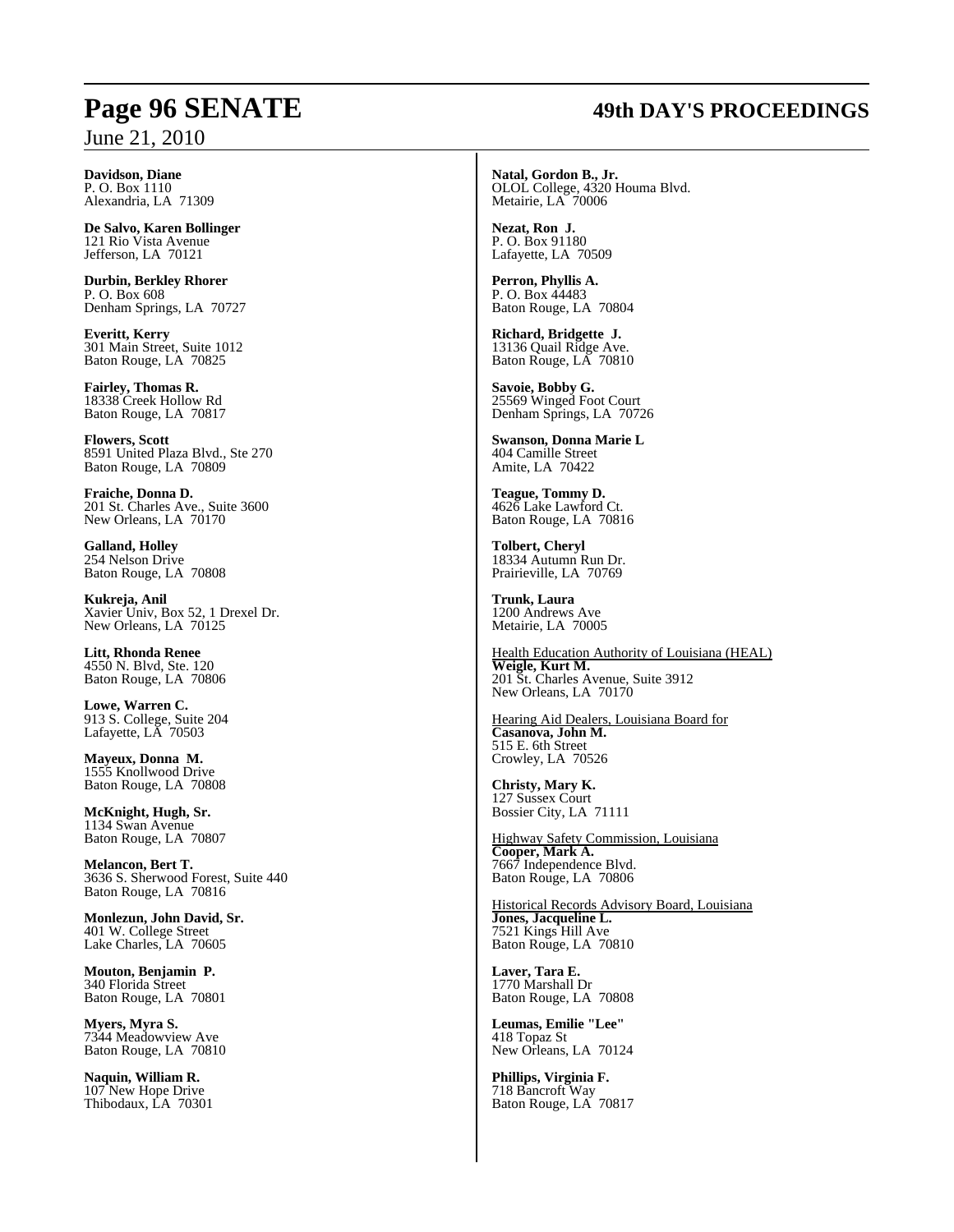## **49th DAY'S PROCEEDINGS Page 97 SENATE**

#### **Sullivan, Lester G.** 5235 Annunciation St New Orleans, LA 70115

HIV, AIDS and Hepatitis C Louisiana Commission on **Armelie, Aaron P.** 3818 Perrier Street New Orleans, LA 70115

Home Inspectors, Louisiana State Board of **Burroughs, Michael Dewaynne** P.O. Box 14915 Monroe, LA 71207

**Burst, Roy E. III** 332 Wiegand Dr. Bridge City, LA 70094

Horticulture Commission of Louisiana **Danos, Chad** 376 Riverlon Avenue Baton Rouge, LA 70806

**Spedale, Patsy, LMF** 317 Silverbell Pkwy Lafayette, LA 70508

Housing Finance Agency, Louisiana **Miller, Neal Paul** 5888 Airline Hwy. Baton Rouge, LA 70805

Human Rights, Louisiana Commission on **Brumfield, Marshell** 12428 Hay Hollow Rd Folsom, LA 70437

Information Technology Advisory Board, Louisiana **Antie, Edmund "Ed" J.** P.O. Box 237 Carencro, LA 70520

**Chick, Ruark W.** 8555 United Plaza Blvd. Baton Rouge, LA 70810

**Cooper, Mark A.** 7667 Independence Blvd. Baton Rouge, LA 70806

**Landry, Sarah** P.O. Box 94004 Baton Rouge, LA 70804

**Le Blanc, James M.** P. O. Box 94304 Baton Rouge, LA 70804-9304

Inmate Rehabilitation & Workforce Development Advisory Council **Miller, Donald P.** P. O. Box 3850 Mandeville, LA 70470

Innovation Council, Louisiana **Beauchamp, Jacqueline Shorter** 19466 Kelly Wood Court Baton Rouge, LA 70809

**Cox, Thomas "Tom" J.** 126 Arnould Blvd. Lafayette, LA 70506

**Giordano, Anthony** 12341 Ellerbe Rd Shreveport, LA 71115

**Khonsari, Michael** 6926 Highland Rd Baton Rouge, LA 70808

**Knapp, Adam Leonard** 564 Laurel Street Baton Rouge, LA 70801

**Langley, Kevin James** 5949 Goodwood Ave. Baton Rouge, LA 70806

**Moret, Stephen** P. O. Box 94185 Baton Rouge, LA 70804

**Pearson, Walter "Brent"** P.O. Box 330 Alexandria, LA 71309

**Perkin, Nicolas** 220 Camp Street, 5th Floor New Orleans, LA 70118

**Pierce, Webster A., Jr.** 215 West 58th Street Cut Off, LA 70345

**Stream, William Gray** 2417 Shell Beach Drive Lake Charles, LA 70601

Insurance, Department of **Ater, Alan Ray** P. O. Box 94214 Baton Rouge, LA 70804

**Cherry, Lori J.** P. O. Box 94214 Baton Rouge, LA 70804

Integrated Criminal Justice Information System Policy Board **Murrill, Elizabeth B.** P.O. Box 94004 Baton Rouge, LA 70804

Interior Designers, State Board of Examiners of **Hymel, Jo DeLeo** P.O. Box 126 Convent, LA 70723

**King, Robert C.** 757 Kirby Place Shreveport, LA 71104

**Ritchie, Trudy L.** 5112 North Afton Parkway Baton Rouge, LA 70806

International Deep Water Gulf TransferTerminal Authority, LA **Becnel, Scott C.** 133 Majestic Oaks Drive Belle Chasse, LA 70037

**Branch, Ronald W.** 77 Yellowstone Dr. New Orleans, LA 70131

# June 21, 2010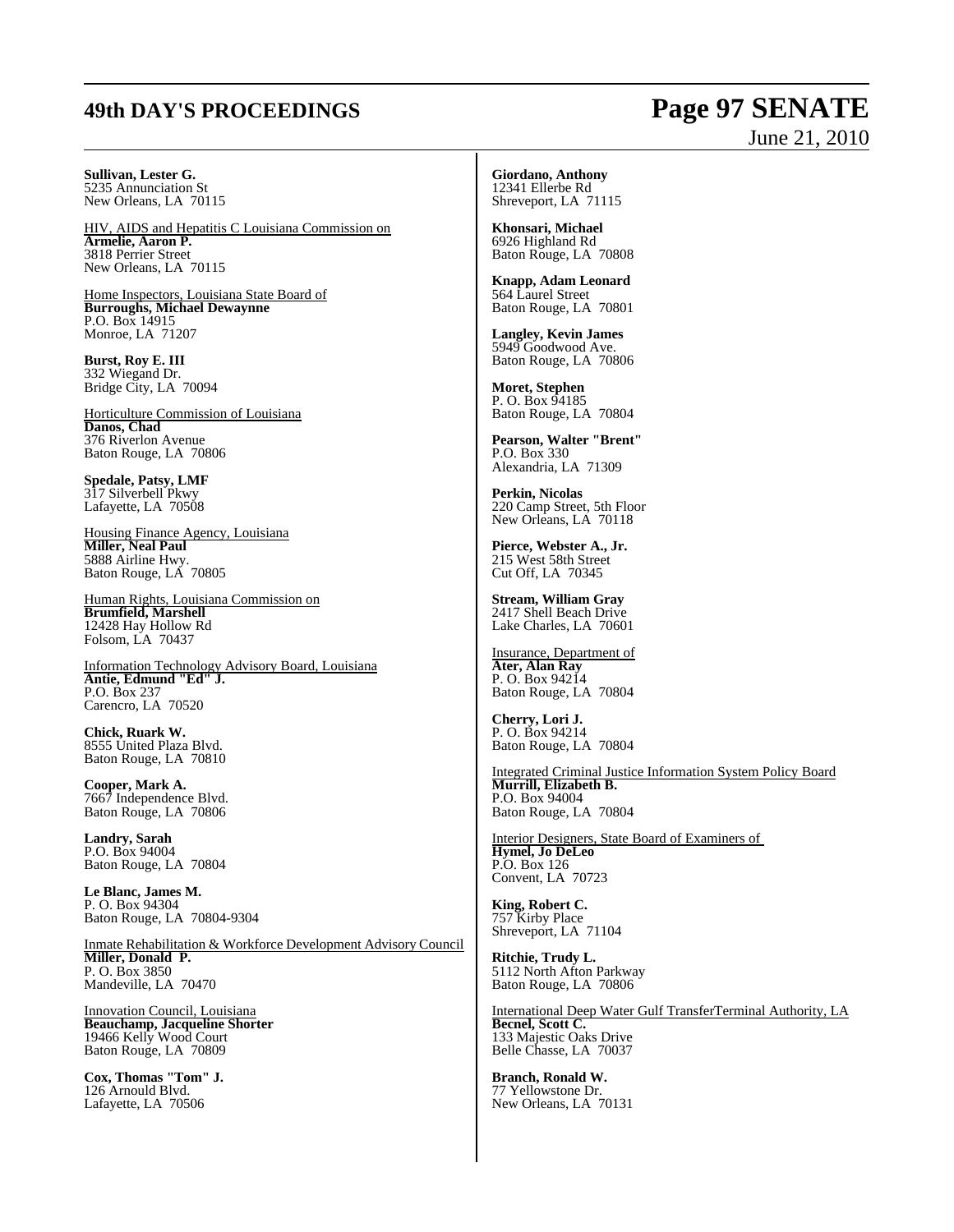#### **Bridger, James Ellis "Jim"** 4822 Tchoupitoulas New Orleans, LA 70115

**Crowe, A.G.**  195 Strawberry Street Slidell, LA 70460

**Mannella, David G.** 117 Rue de la Paix Slidell, LA 70461

Interstate 49 North Extension Feasibility and Funding Task Force **Barnette, T. Dale** P.O. Box 215 Plain Dealing, LA 71064

**Burns, Henry**  954 Hwy 80, Suite 400 Haughton, LA 71037

Interstate 49 South Feasibility andFunding Task Force **Boyd, Bill G.** 5958 West Main Street, Ste. 2 Houma, LA 70360

Interstate Adult Offender Supervision, State Council for **Powers, Eugenie C.** 7628 Chariman Avenue Baton Rouge, LA 70817

Interstate Commission for Juveniles **Bridgewater, Angela J.** 7919 Independence Blvd. Baton Rouge, LA 70806

Interstate Commission on Educational Opportunity for Military Children **Painting, Rodney B.** 1201 North Third St., 5th Floor Baton Rouge, LA 70802

Jefferson Parish Human Services Authority **Cerminaro, Philip A.** 318 Midway Drive River Ridge, LA 70123

**Olivier, LaCresiea R.** 1204 Linwood Avenue Metairie, LA 70003

John Kelly Grand Bayou Reservoir District **Dickerson, James A.** 658 Red Maple St. Coushatta, LA 71019

**McCoy, Peggy** P.O. Box 436 Coushatta, LA 71019

**Wiggins, Mary Ann** 6098 Hwy 71 Coushatta, LA 71019

Judicial Compensation Commission **Ciaravella, Len G.** 7717 Creswell Road # 31 Shreveport, LA 71106

**Durbin, James E.** 941 Government St. Denham Springs, LA 70726

## **Page 98 SENATE 49th DAY'S PROCEEDINGS**

Justice, State Department of **Phillips, James Trey** P. O. Box 1508 Baton Rouge, LA 70821

Kenner Naval Museum Commission **Saddy, Rafael** 629 Carmenere Drive Kenner, LA 70065

Krotz Springs Port Commission, Greater **Reed, Monita** P. O. Box 156 Krotz Springs, LA 70750

**Soileau, James E.** P. O. Box 234 Krotz Springs, LA 70750

**Soileau, John Kurtley** P. O. Box 292 Washington, LA 70589

**Thibodeaux, Michael R.** P. O. Box 1022 Opelousas, LA 70571

**Thompson, William Allen** 411 Harold Street Eunice, LA 70535

Lafourche Basin Levee District, Board of Commissioners of **Boughton, John D.** 1181 Saint James Street Vacherie, LA 70090

**Monti, Robert C.** 350 Evelyn Drive Luling, LA 70070

Lake Charles Harbor and Terminal District, Board of Commissioners

of **Herford, James Jim L. "Hawk"** P. O. Box 241 Westlake, LA 70669

Law Enforcement and Administration of Criminal Justice, Louisiana Commission on **Leger, Chad J.** P. O. Box 810 Scott, LA 70583

**Watson, Joseph M.** 1885 Wooddale Blvd Rm-1230 Baton Rouge, LA 70806

Legislative Auditor **Greer, David K.** P. O. Box 94397 Baton Rouge, LA 70804

Library of Louisiana, State **Holahan, Paulette H.** 430 Colonial Court Mandeville, LA 70471

Licensed Professional Counselors Board of Examiners, LA **Dowling, Dustin Scott** 5800 One Perkins Place, Ste. 8A Baton Rouge, LA 70808

**Perkins, Gerra W.** NSU, College of Education Natchitoches, LA 71459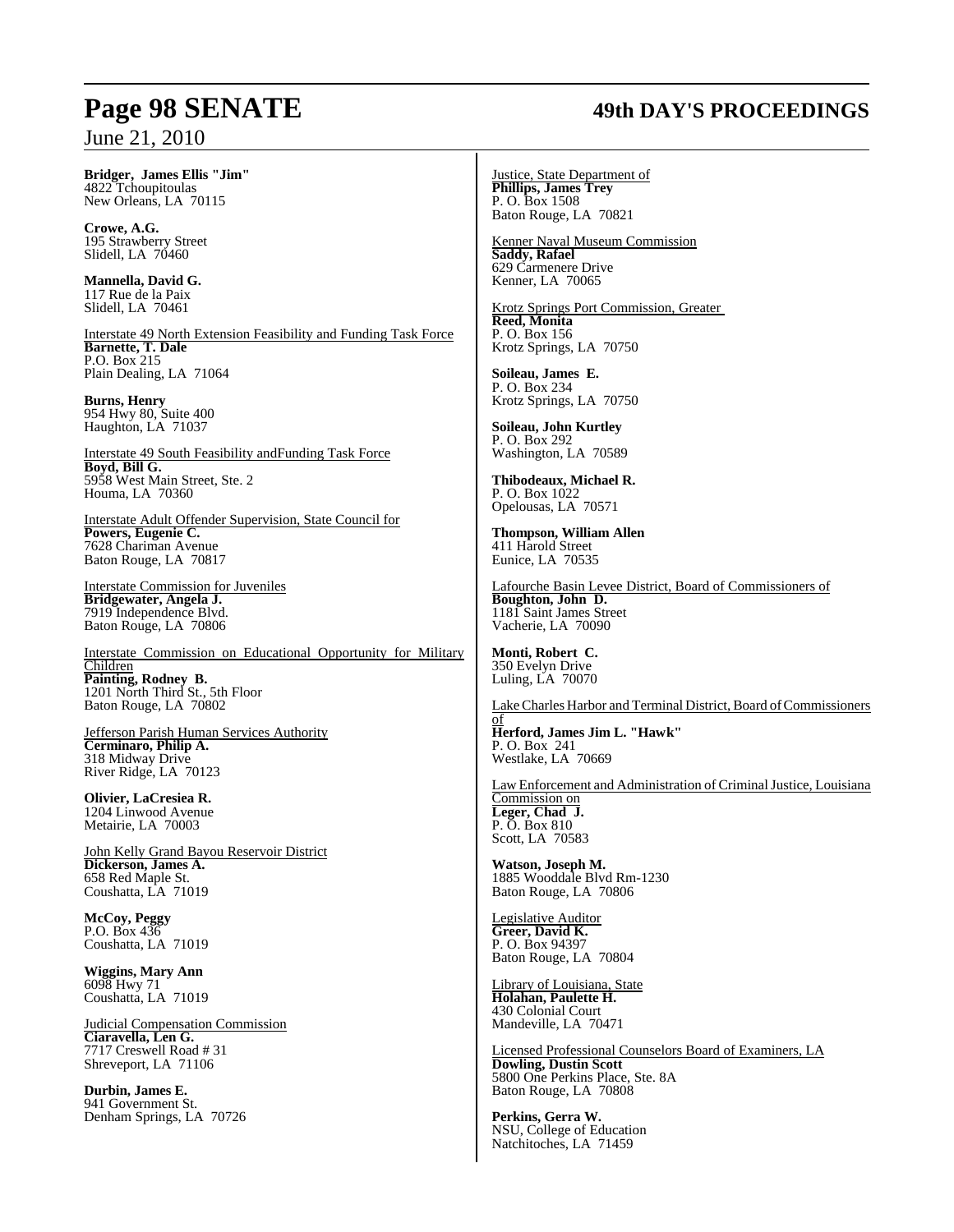# **49th DAY'S PROCEEDINGS Page 99 SENATE**

# June 21, 2010

**Reynaud, Mark R.** 10845 Holly Hock Drive Greenwell Springs, LA 70739

**Selby, Robert F. "Fred", Jr.** 10560 Airline Hwy. Baton Rouge, LA 70816

**Williams, Anthony J.** 6313 Westwood Road Shreveport, LA 71129

Licensed Professional Vocational Rehabilitation Counselors Board of Examiners, LA **Bott, Thomas E.** 2223 Quail Run Drive, Suite H-1 Baton Rouge, LA 70808

**Case, Jan C.** 123 Honeywood Drive Slidell, LA 70461

**Smith, Theodore Scott** P.O. Box 40121, U of Lafayette Lafayette, LA 70504

Life Safety and Property Protection Advisory Board **Elmore, Stephen D.**  $25625$  John L Lane Denham Springs, LA 70726

**Faulk, Gerald J.** P. O. Box 12948 New Iberia, LA 70562

**Himmel, Chad J.** 16491 Airline Hwy Prairieville, LA 70769

**Laguna, Alan R.** 930 Kenner Avenue Kenner, LA 70063

**Le Doux, Frank D.** P. O. Box 1268 DeRidder, LA 70634

**Naquin, Howard E., Jr.** 44 Belle Grove Drive Destrehan, LA 70047

**Okun, Jeffrey L.** 508 N. Olympia Street New Orleans, LA 70119

**Reynolds, Robert J.** 23705 Kirtley Drive Plaquemine, LA 70764

Lottery Corporation, Board of Directors of the Louisiana **Carver, Christopher"Kim"** 2021 Lakeshore Dr., Suite 500 New Orleans, LA 70122

**Robichaux, Roy A., Jr.** 12534 Highway 11 Belle Chase, LA 70037

Maritime Advisory Task Force **Paradis, Joseph Scott**  2505 Chartres St. New Orleans, LA 70117

Marriage and Family Therapy Advisory Committee **Moore, Norman T. "Tom"** 163 Nickel Lane Benton, LA 71006

**Reynaud, Mark R.** 10845 Holly Hock Drive Greenwell Springs, LA 70739

**Selby, Robert F. "Fred", Jr.** 10560 Airline Hwy. Baton Rouge, LA 70816

Marriage and Family, Louisiana Commission on **Atwell, Gordon W.** 35635 Woodland Ridge Dr Denham Springs, LA 70706

**Endris, Robert Nell "Robbie"** P.O. Box 94065 Baton Rouge, LA 70804

**Eysink, Curt** P. O. Box 94049 Baton Rouge, LA 70804

**Murray, Christopher A."Drew"** 730 S. Acadian Thruway BatonRouge, LA 70806

**Perry, Jonathan**  407 Charity St. # 102 Abbeville, LA 70510

**Pugh, Audrey Veal** 628 North 4th Street, Bin #4 Baton Rouge, LA 70821

**Selby, Robert F. "Fred", Jr.** 10560 Airline Hwy. Baton Rouge, LA 70816

Massage Therapy, Louisiana Board of **Little, Pamela D.** 13492 Cooper Lake Rd Bastrop, LA 71220

**Menn, Julianne R.** 1446 Joan Street Mandeville, LA 70448

**Schwing, Suzanne M.** 3915 St. Charles Ave. #501 New Orleans, LA 70115

Math, Science and the Arts, Louisiana School for **Porterfield, Amanda** P. O. Box 11 Mansfield, LA 71052

Medicaid Pharmaceutical & Therapeutics Committee **Cummins, Damion R.** 187 Eugene St. Ruston, LA 71270

**Firestone, John**  349 Fairfield Avenue Gretna, LA 70056

**Hussey, James E.**  P. O. Box 91030 Baton Rouge, LA 70821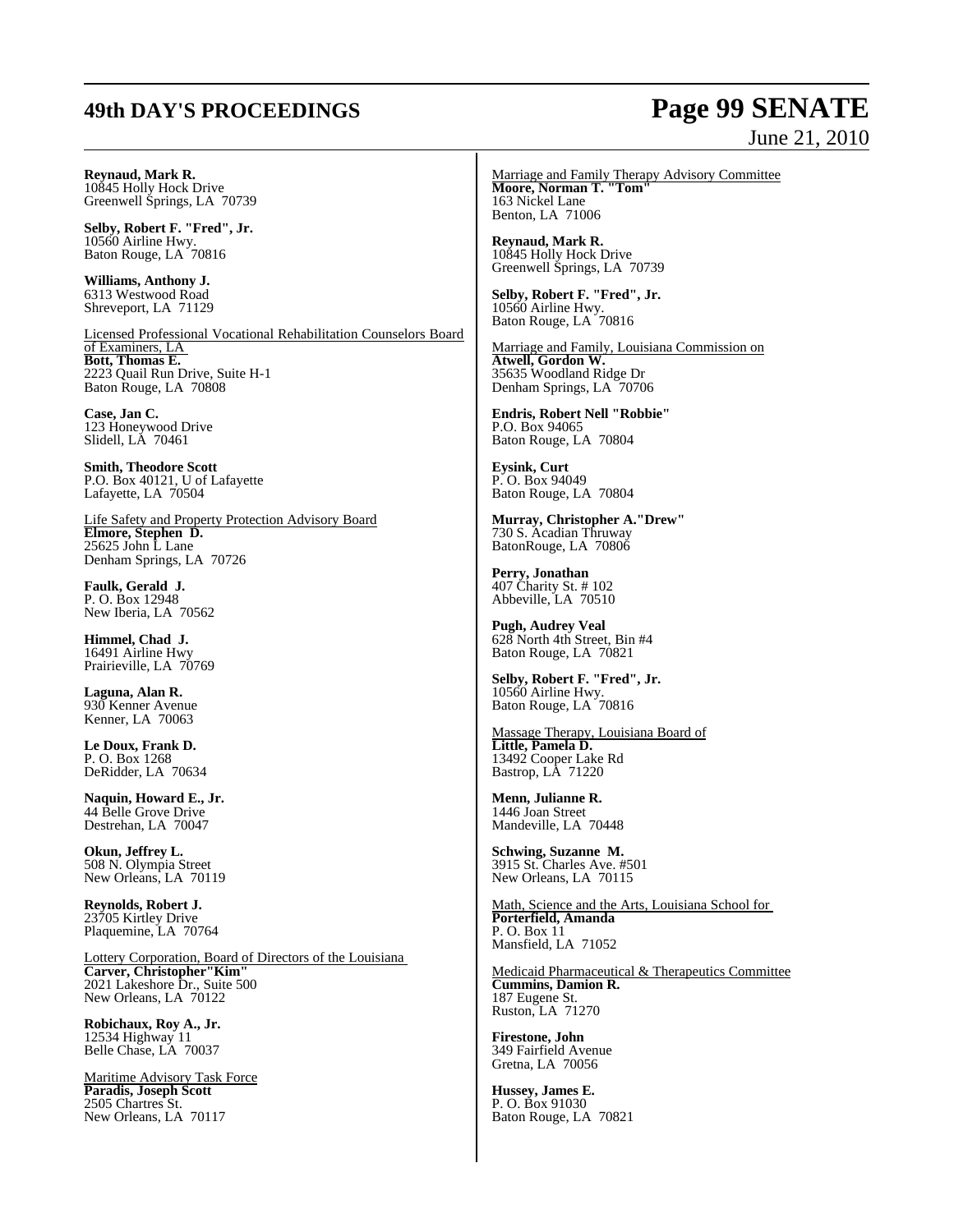# **Page 100 SENATE 49th DAY'S PROCEEDINGS**

**Murrill, Melvin M.**  4560 North Blvd., #108 Baton Rouge, LA 70806

**Suleman, Mohammad**  200 W. Esplanade Ave.#312 Kenner, LA 70065

**Wilkinson, Julie** 279 Versailles Blvd Alexandria, LA 71303

**Wise, Rodney**  628 North 4th St., 3rd Flr Baton Rouge, LA 70802

**Wiseman, Pamela J.**  5318 Camp Street New Orleans, LA 70115

**Wolfson, Neil**  4028 US Hwy. 90 Avondale, LA 70094

Medical Examiners, Louisiana State Board of **Bourgeois, Melvin G.** 1201 Kenneth Drive Morgan City, LA 70380

**Burdine, John Mike.** 2267 Cedardale Ave Baton Rouge, LA 70808

Military Advisory Board, Governor's **Edwards, John Bel**  P.O. Box 160 Amite, LA 70422

Military Hall of Fame and Museum Governing Board of Directors, Louisiana **Coles, Dewey L.** 130 Oak Drive Breaux Bridge, LA 70517

Mississippi River Parkway Commission of Louisiana **Bueche, Melanie** 160 E. Main Street New Roads, LA 70760

**Irvin, Herman L., Jr.** P.O. Box 586 Ferriday, LA 71334

Morehouse Parish Lake Commission **Green, Robert V.** 7680 Greencrest Circle Bastrop, LA 71220

**Nelson, Leo F.** 2019 Capella Drive Bastrop, LA 71220

**Patrick, Richard E.** 1808 Pinehurst Drive Bastrop, LA 71220

**Smith, Ivory Benard** 206 Sentell Street Bastrop, LA 71220

**Wooden, Michael D. "Mike"** 10392 Williamsburg Lane Bastrop, LA 71220

Morgan City Harbor and Terminal District, Board of Commissioners

of **Jones, Joseph "Joe"** 1522 Victor II Boulevard Morgan City, LA 70380

Motor Vehicle Commission, Louisiana **Bent, Brian C.** 8057 Airline Drive Metairie, LA 70003

**Daste, Carey B.** 4229 South Drive Jefferson, LA 70121

**Timmons, John W.** 8008 Airline Hwy Baton Rouge, LA 70815

**Westbrook, Joseph W.** 1916 N. Bolten Ave. Alexandria, LA 71303

Music Commission, Louisiana **Castille, Hadley J.** P. O. Box 936 Opelousas, LA 70571

Natchitoches Levee and Drainage District, Board of Commissioners

**Brazzel, Charles D., Jr.** 1296 Hwy 484 Natchez, LA 71456

of

**Smith, Rayburn L.** 103 Smith Thomas Road Natchitoches, LA 71457

**Swafford, Mark C., Sr.** 2220 Hwy 1226 Natchitoches, LA 71457

Natural Resources, Department of **Harper, Robert "Bob" D.** P. O. Box 94396 Baton Rouge, LA 70804

Naval War Memorial Commission, Louisiana **Frost, Phillip L.** P. O. Box 642 Baker, LA 70704

**Jenkins, Joe Nathan** 13606 Hico Drive Baker, LA 70714

**O'Brien, Richard A.** 31830 Meyers Rd Denham Springs, LA 70726

New Orleans Center for Creative Arts/Riverfront Board of Directors **Pierce, Wendell** 1010 Common, Suite 2550 New Orleans, LA 70112

Nineteenth Louisiana Levee District, Board of Commissioners for the **Crain, Richard C.** P. O. Box 246 Colfax, LA 71417

**Smith, Gordon** 1024 River Rd Colfax, LA 71417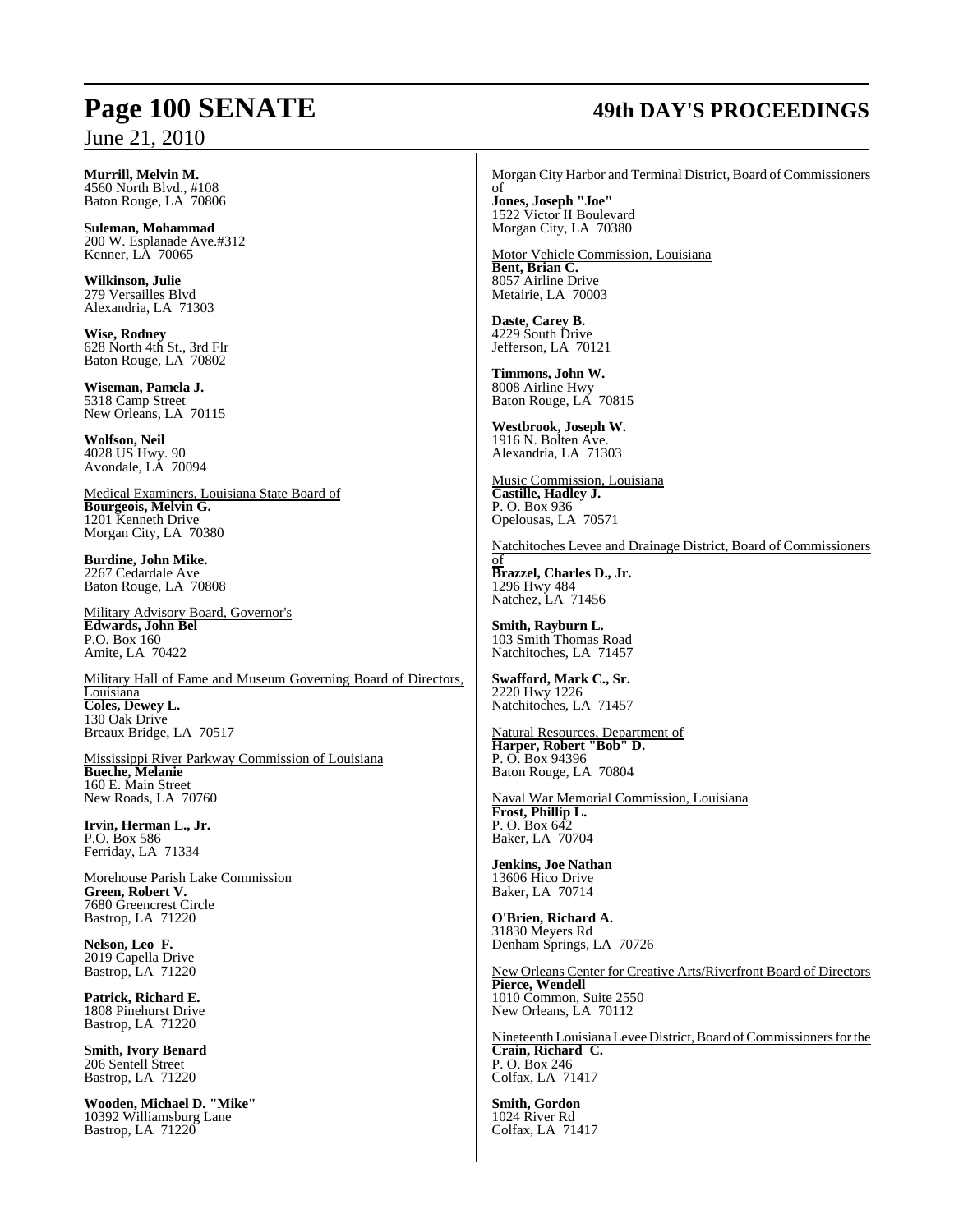## **49th DAY'S PROCEEDINGS Page 101 SENATE**

# June 21, 2010

#### **Vallee, C. Todd** 1073 Highway 158 Colfax, LA 71417

Nursing Facility Administrators, Board of Examiners for **Naquin, Raymond A. "Ray"** 1500 South Elm Street Hammond, LA 70403

**Stott, Martin M.** 10606 Timberlake Ave. Baton Rouge, LA 70810

**Thibodaux, Earl J.** 116 Acadia Lane Thibodaux, LA 70301

Nursing, Louisiana State Board of **Bass, Robert A.** 4820 Porter Circle Alexandria, LA 71303

**Harris, Jolie M..** 8701 Rosecrest Ln. River Ridge, LA 70123

**MacMillan, Carllene B.** 342 Deer Park Trail Lafayette, LA 70508

**Prechter, Patricia** 3837 Lennox Blvd New Orleans, LA 70131

**Westbrook, Velma "Sue"** 500 Ducros Drive Thibodaux, LA 70301

Obesity Prevention and Management, LA Council on **Stubbs, Karen E.** P. O. Box 94004 Baton Rouge, LA 70804

Oilfield Site Restoration Commission **Briggs, Donald G.** P. O. Box 4069 Baton Rouge, LA 70821

**Lyons, Richard Michael** 11845 Fairhaven Dr. Baton Rouge, LA 70815

**Vickers, Daniel Troy** 502 Bayou Knoll Drive Houston, TX 77079

Optometry Examiners, Louisiana State Board of **Avallone, Gary James** 911 Tech Drive Ruston, LA 71270

Parish Boards of Election Supervisors **Alexander, J. Rogge** 465 N. Jefferson Port Allen, LA 70767

**Ashton, Vergie** P. O. Box 257 Mansfield, LA 71052

**Baker, Robert V.** Post Office Box 22 Wakefield, LA 70784 **Blackwelder, Suzanne N.** 106 Adam Circle Ruston, LA 71270

**Cruse, Margie D.** P. O. Box 447 Jena, LA 71342

**Dean, Jackson W.** P.O. Box 488 Winnsboro, LA 71295

**Dugas, Richard T.** P. O. Box 208 Cecilia, LA 70521

**DuPlechian, Donald "Don"** P. O. Box 457 Oberlin, LA 70655

**Green, Paula H.** 31383 Highway 441 Holden, LA 70744

**Jefferson, Louria Dell** 3056 Johnson Arcadia, LA 71001

**Lavigne, Sylvester R.** 29630 River Road Bayou Goula, LA 70788

**Leger, Merlin J.** 213 Bellemont Dr Lafayette, LA 70507

**Magee, Jeani M.** 413 Weecama Drive Ferriday, LA 71334

**Mitchell, James, Sr.** 8207 Kingview Street St. James, LA 70086

**Morel, Sandra M.** 216 Melvyn Drive Belle Chasse, LA 70037

**Napier, Patrick N.** 608 Janice Street Jeanerette, LA 70544

**Parker, Alvin E.** 5428 Coach Rd Bossier City, LA 71111

**Polk, Dianne** P. O. Box 208 Lottie, LA 70756

**Robinson, Melvin D.** P. O. Box 780 Columbia, LA 71418

**Shields, Thomas H., Jr.** 1718 Lake Street Lake Providence, LA 71254

**Stewman, John Albert** 12914 Perkins Road Norwood, LA 70761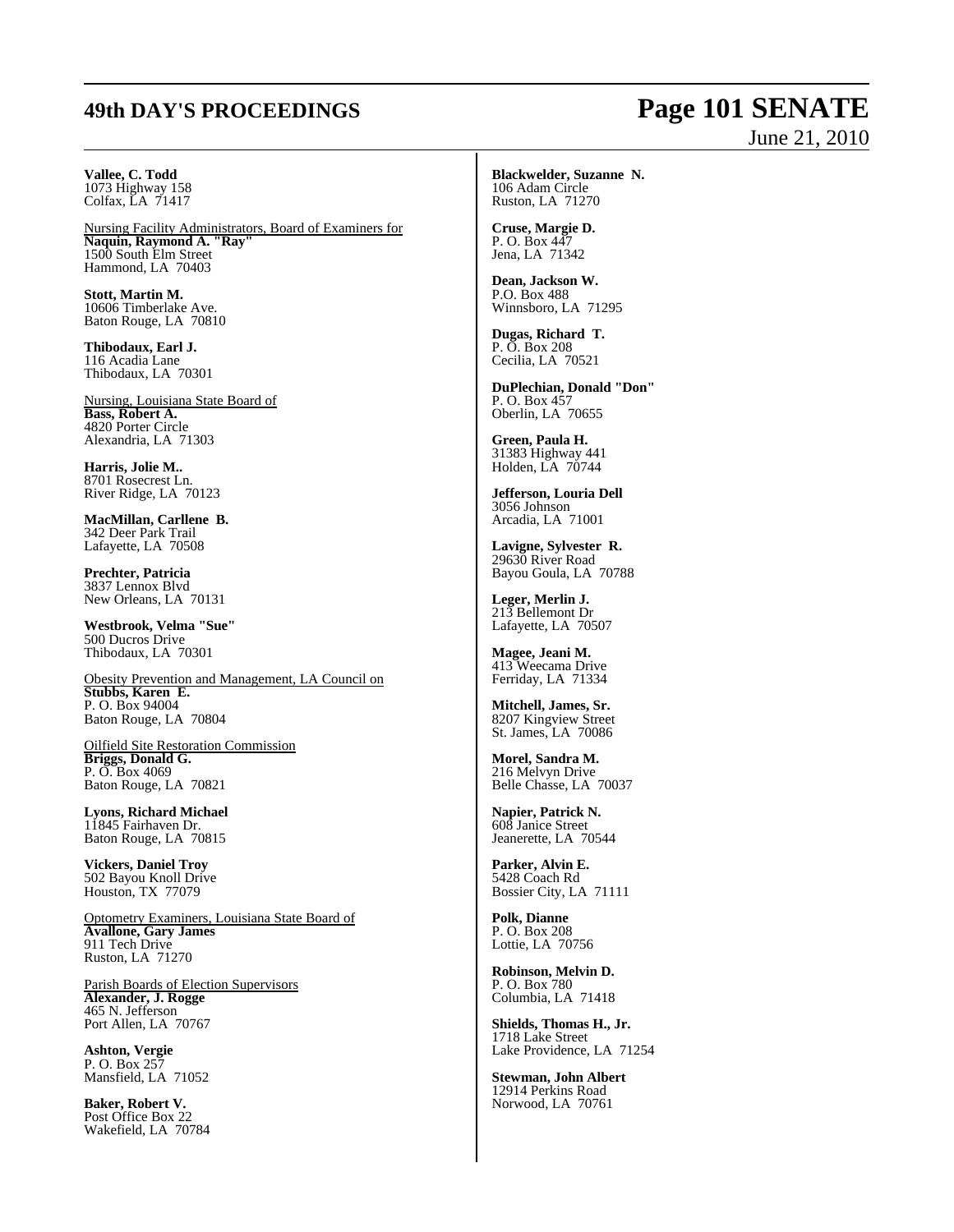#### **Wiltz, Gary M.** 710 1st Street Franklin, LA 70538

Patient's Compensation Fund Oversight Board **Donchess, Joseph A.** 7354 Sevenoaks Avenue Baton Rouge, LA 70806

Peace Officer Standards And Training, Council on (POST) **Leger, Chad J.** P. O. Box 810 Scott, LA 70583

Perfusion, Advisory Committee on **Ballantyne, Robert C.** 60 Colonytrail Dr Mandeville, LA 70448

**Major, Charles A.** 29 Magnolia Trace Drive Harvey, LA 70058

**Mancini, Mary C.** 316 Gilbert Circle Shreveport, LA 71106

**Rivault, Kevin C.** 123 Green Meadow Rd Lafayette, LA 70503

**Spottswood, Diana Hansen** 344 Briarmeade St. Gretna, LA 70056

Perinatal Care and Prevention of Infant Mortality, Commission on **Accardo, Rebecca Ann** 2309 East Main St., Ste 500 New Iberia, LA 70560

**Anand, Harish C.** 120 Meadowcrest St., Ste. 245 Gretna, LA 70056

**Barrilleaux, Perry Scott** 109 Scarborough Drive Youngsville, LA 70592

**Blereau, Robert P.** 1122 Eighth Street Morgan City, LA 70380

**Budge, Ronald R.** 313 Sulphur Ave Westlake, LA 70669

**Dease, Edward J. III** 73153 Military Road Covington, LA 70435

**Egan, Pamela B.** 190 Eagle Road Covington, LA 70435

**Hampton, Lydia M.** 9440 Lytham Dr Shreveport, LA 71129

**Jones, Patrick "Gary"** 220 East Frenchman's Bend Rd. Monroe, LA 71203

## **Page 102 SENATE 49th DAY'S PROCEEDINGS**

**Robichaux, Alfred G. III** 1912 State Street New Orleans, LA 70118

**Rush, Ashley M.** 640 Ridgewood Dr Mandeville, LA 70471

**Sharma, Rajesh K.** 120 Meadowcrest Street, Suite 245 Gretna, LA 70056

**Vo, Cong T.** 107 Montrose Ave., Suite D Lafayette, LA 70503

**Wightkin, Joan E.** LOPH, DHH 1010 Common St., Ste. 2710 New Orleans, LA 70112

Physical Fitness and Sports, Governor's Council on **Boudreaux, Robert W.** 108 Innisbrook Dr Broussard, LA 70518

**Boyer, John B.** 548 Oak Glen Drive Gretna, LA 70056

**Breaux, Gerald P.** P. O. Box 52066 Lafayette, LA 70505

**Bujol, William E.** 25320 Commodore St. Plaquemine, LA 70764

**Cannon, Wesley John** 1107 S. Peters St. Unit 415 New Orleans, LA 70130

**Chhabra, Anil** 3 Cliffewood Place Shreveport, LA 71106

**Claiborne, Jarvis J.** 297 Meghan Drive Opelousas, LA 70570

**Hill, Katherine "Kathy"** 5811 Riverbend Lakes Drive Baton Rouge, LA 70820

**Jenkins, Kenneth W.** 6550 Sevenoaks Avenue Baton Rouge, LA 70808

**Odom, Joseph Neal "Joey"** 614 South Lake Court Lake Charles, LA 70605

**Ripple, Steven E.** 10522 South Glenstone Place Baton Rouge, LA 70810

**Skinner, Charles "Bill"** 11438 N. Lee Hughes Rd Hammond, LA 70401

**Whitfield, Rani Gregory** 429 E. Airport Drive, Suite #4 Baton Rouge, LA 70806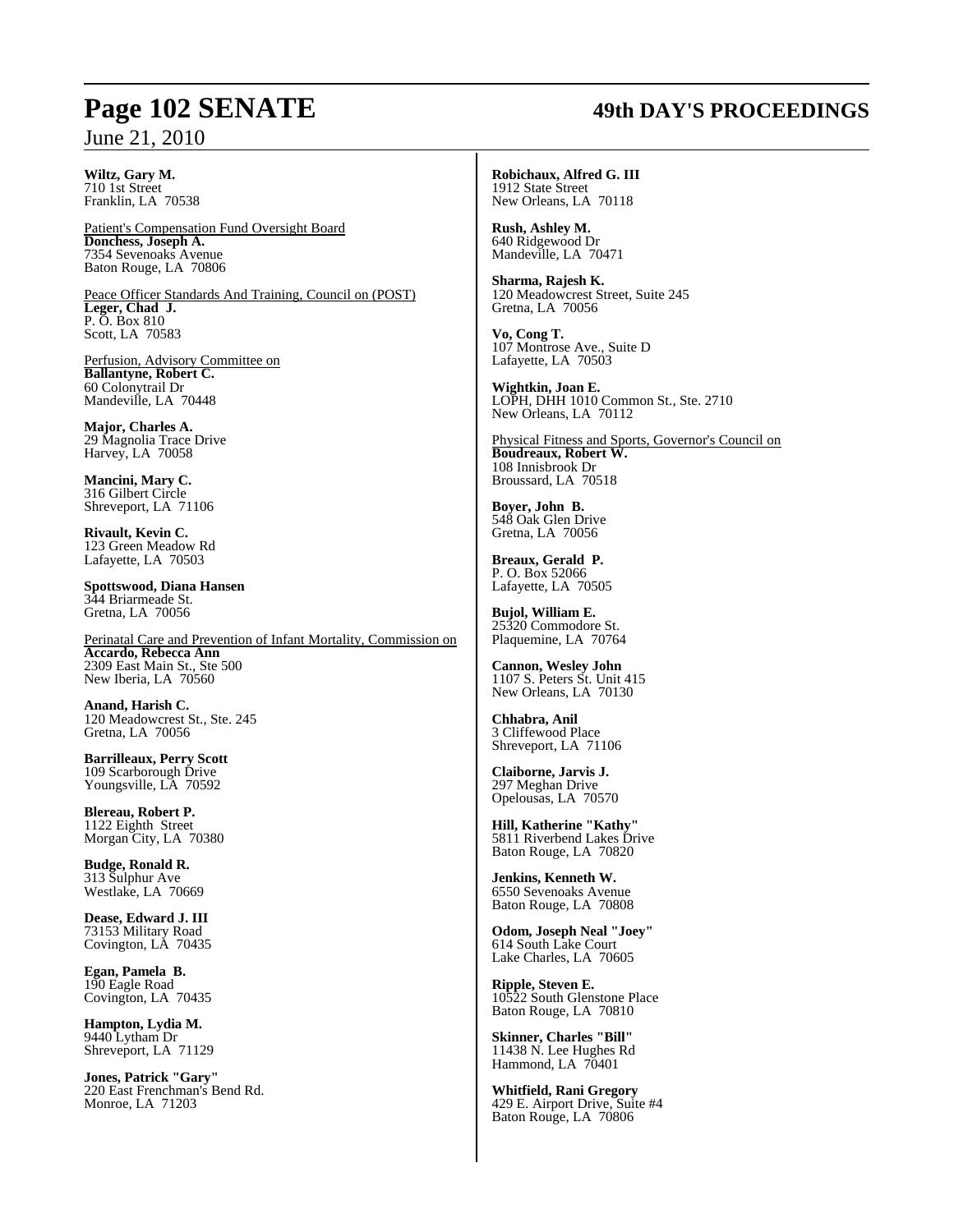## **49th DAY'S PROCEEDINGS Page 103 SENATE** June 21, 2010

**Williford, Mabon "Beau"** 305 Arnould Blvd. Lafayette, LA 70506

Physical Therapy Board, LA **Cochran, Donna "Dee"** 9308 Prestonwood Dr Shreveport, LA 71115

**Landry, Danny P.** 917 Fair Oaks Lane Lake Charles, LA 70605

**Leglue, Gerald J., Jr.** 1270 Southampton Dr. Alexadria, LA<sup>-71303</sup>

**Maize, Teresa L.** 8500 Bluebonnet Blvd., #13 Baton Rouge, LA 70810

Pilotage Fee Commission **Jackson, Elizabeth** 1555 Poydras St., Ste. 1600 New Orleans, LA 70112

**Thomas, David L.** 342 St. Peter Street Raceland, LA 70394

Plumbing Board, State **Craft, Kelly G.** 285 Sophie Craft Lane Ragley, LA 70657

**La Cour, Gerald S.** 1045 Highway 495 Cloutierville, LA 71416

Polygraph Board, Louisiana State **Kavanaugh, James D.** 553 Della Road Dubach, LA 71235

Polysomnography, Advisory Committee on **Barrow, William F."Bud" II** P. O. Box 4027 Lafayette, LA 70502

**Bordelon, Joseph Y.** 1200 Hospital Dr., Ste. 4 Opelousas, LA 70570

**Bourgeois, Gay G.** 1988 Green Oak Drive Gretna, LA 70056

**Harr, Christopher D.** 41050 Rustling Oak Dr Prairieville, LA 70769

**Soileau, Christine** 508 Kevin Drive Lafayette, LA 70507

**Spindel, Lisa Marie** 64040 Hwy 434 - Suite 102 Lacombe, LA 70445

Pontchartrain Levee District Board of Commissioners **Irvin, Leonard C.."LC", Sr** Post Office Box 353 Darrow, LA 70725

Postsecondary Education Review Commission **Voelker, David R.** 650 Poydras Street, Suite 2830 New Orleans, LA 70130

**Wharton, James H.** 934 Kenilworth Parkway Baton Rouge, LA 70808

Poverty Point Reservoir District Board of Commissioners **Moore, William "Tommy", Jr.** 96 Bayou Road Rayville, LA 71269

Practical Nurse Examiners, LA State Board of **Arshad, M. Kaleem** 8 Forest Oaks Dr New Orleans, LA 70131

**Campanella, Brent** 5131 Essen Lane Baton Rouge, LA 70809

**Chancellor, Ruby R.** 1501 Woodland Street West Monroe, LA 71291

**Collins, Myron "Myra" L.** 8008 Bluebonnet Blvd, Apt 412 Baton Rouge, LA 70810

**Connelley, Roberta P.** 42265 Brown Road Ponchatoula, LA 70454

**Melancon, Candace M.** 44345 Braud St Sorrento, LA 70778

**Roy, A. Kenison III** 4836 Wabash St., Ste. 202 Metairie, LA 70001

**Suleman, Mohammad** 200 W. Esplanade Ave.#312 Kenner, LA 70065

Prison Enterprises Board **Ardoin, Joseph M., Jr.** P. O. Box 28 Weyanoke, LA 70787

Private Investigator Examiners, Louisiana State Board of **Fayard, Calvin C. III** 1310 Arabella St New Orleans, LA 70115

Private Security Examiners, Louisiana State Board of **Duplechain, Charles V.** P. O. Box 411 Lawtell, LA 70550

**Gurvich, Louis S., Jr.** 1614A Oretha Castle Haley Blvd. New Orleans, LA 70113

**Romero, James H. "Chip"** P. O. Box 3162 Lafayette, LA 70502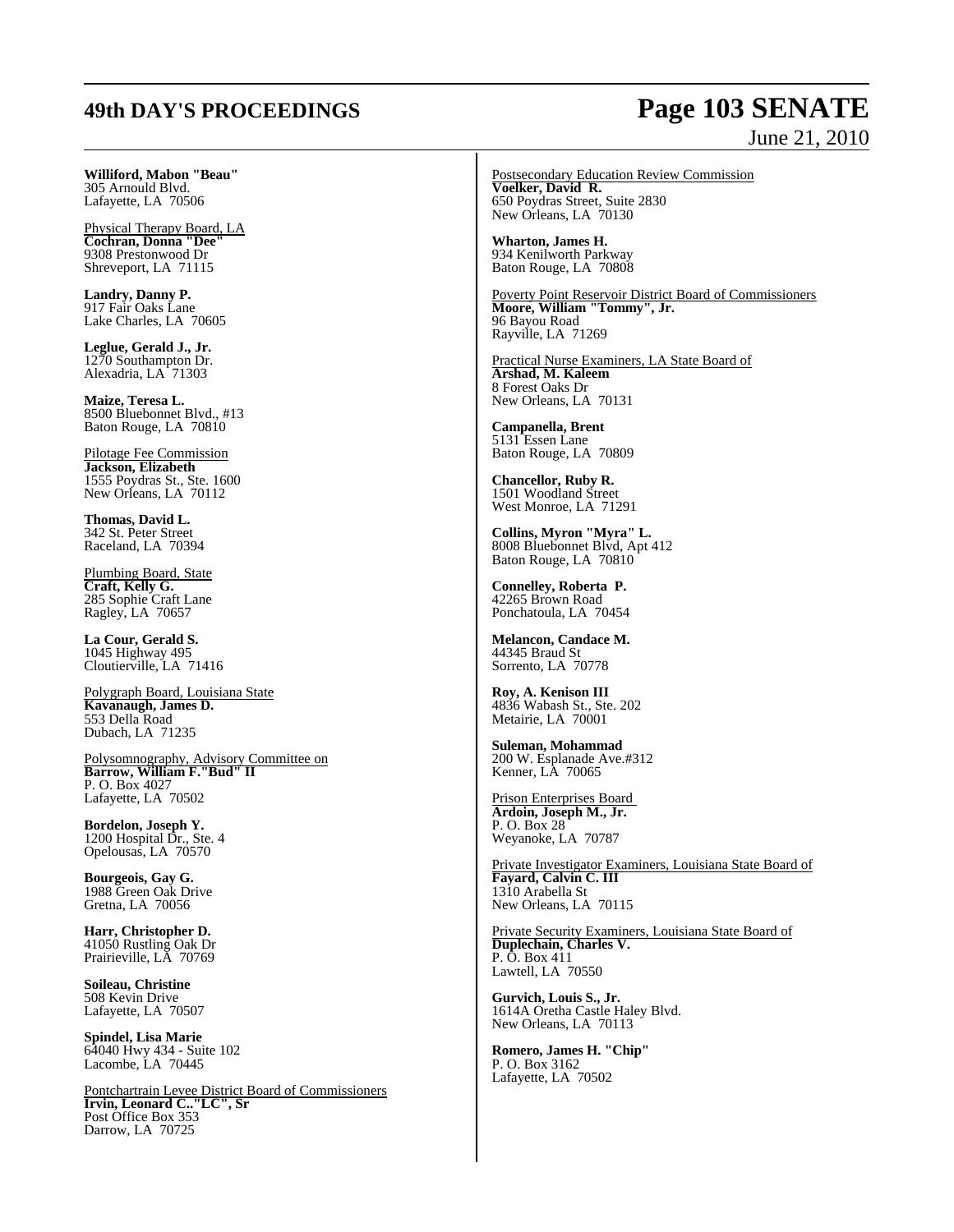## **Page 104 SENATE 49th DAY'S PROCEEDINGS**

Professional Engineering and Land Surveying Board, LA **Thompson, Theodore H.** 3721 Maplewood Drive Sulphur, LA 70663

Property Insurance Association of Louisiana Board of Directors **Goldberg, Arnold M.** 330 Rue St. Peter Metairie, LA 70005

**Valteau, Paul R., Jr.** 1010 Common St., Suite 2700 New Orleans, LA 70112

Psychologists, LA State Board of Examiners of **Courtney, John C.** 200 Henry Clay Avenue New Orleans, LA 70118

**Young, Tony R.** 323 Old Wire Road Ruston, LA 71270

Public Defender Board **Goff, Addison K., IV** Post Office Box 2050 Ruston, LA 71273

**Hamilton, Leo C.** P. O. Box 3197 Baton Rouge, LA 70821

**Holthaus, C. Frank** 618 Main St. Baton Rouge, LA 70801

**Krutz, Charles Dana**  14205 Woodland Ridge Avenue Baton Rouge, LA 70816

**Le Doux, Luceia V.** 400 Poydras Street, Suite 2950 New Orleans, LA 70130

**Lipsey, Christine** 301 Main Street, 14th Floor Baton Rouge, LA 70825

**Metzger, Pamela** 6329 Freret St New Orleans, LA 70118

Radiologic Technology Board of Examiners, LA **Bradley, Gregory "Greg" L.** McNeese St. Univ. P. O. Box 92000 Lake Charles, LA 70609

**Bujenovic, Luke Steve** 7777 Hennessy Blvd, Suite 110 Baton Rouge, LA 70808

**La Tour, Jack N., Jr.** 4194 Vidrine Rd Ville Platte, LA 70586

**Matte, Dawn T.** 920 East Tank Farm Rd Lake Charles, LA 70607

**Sutton, Curtis L.** 1750 St. Charles Ave., Apt. 240 New Orleans, LA 70130

**Walker, Larry D.** 1133 Wall Williams Rd West Monroe, LA 71291

Real Estate Appraisers Board, Louisiana **Littlefield, Gary S.** 1165 Melanie St. Baton Rouge, LA 70815

Real Estate Commission, Louisiana **Burns, Paul R.** 17400 Memorial Avenue Baton Rouge, LA 70810

**Carraway, Archie G.** 403 Ridgecrest Dr Oak Grove, LA 71263

Recovery Authority, Louisiana **Keegan, Robin** 5268 Laurel St. New Orleans, LA 70115

Red River Levee and Drainage District, Board of Commissioners for the

**Burleson, Robert P.** 4694 Highway 510 Mansfield, LA 71052

**Forrest, Milton R.** 7168 Hwy. 371 Coushatta, LA 71019

**Waltman, William F., Sr.** 144 Ada Coushatta, LA 71019

Red River Waterway Commission **Crutchfield, David L. II** P. O. Box 71 Alexandria, LA 71309

**Prestridge, Rogers M.** 4138 Maryland Avenue Shreveport, LA 71106

Region 4 Human Services District Board **La Brosse, Patricia A.** 100 Steve Street Lafayette, LA 70503

**McHugh, George W.** 1061 Mimosa Lane St. Martinville, LA 70582

**Pitre, John Wade** 234 Ellis Drive Ville Platte, LA 70586

Region 5 Human Services District Board **Johns, Ronnie S.** 3701 Maplewood Drive Sulphur, LA 70663

Region 6 Human Services District Board **Coco, Samuel "Steve"** 328 Windermere Blvd. Alexandria, LA 71303

**Davis, Thomas L.** 8778 Hwy. 1200 Boyce, LA 71409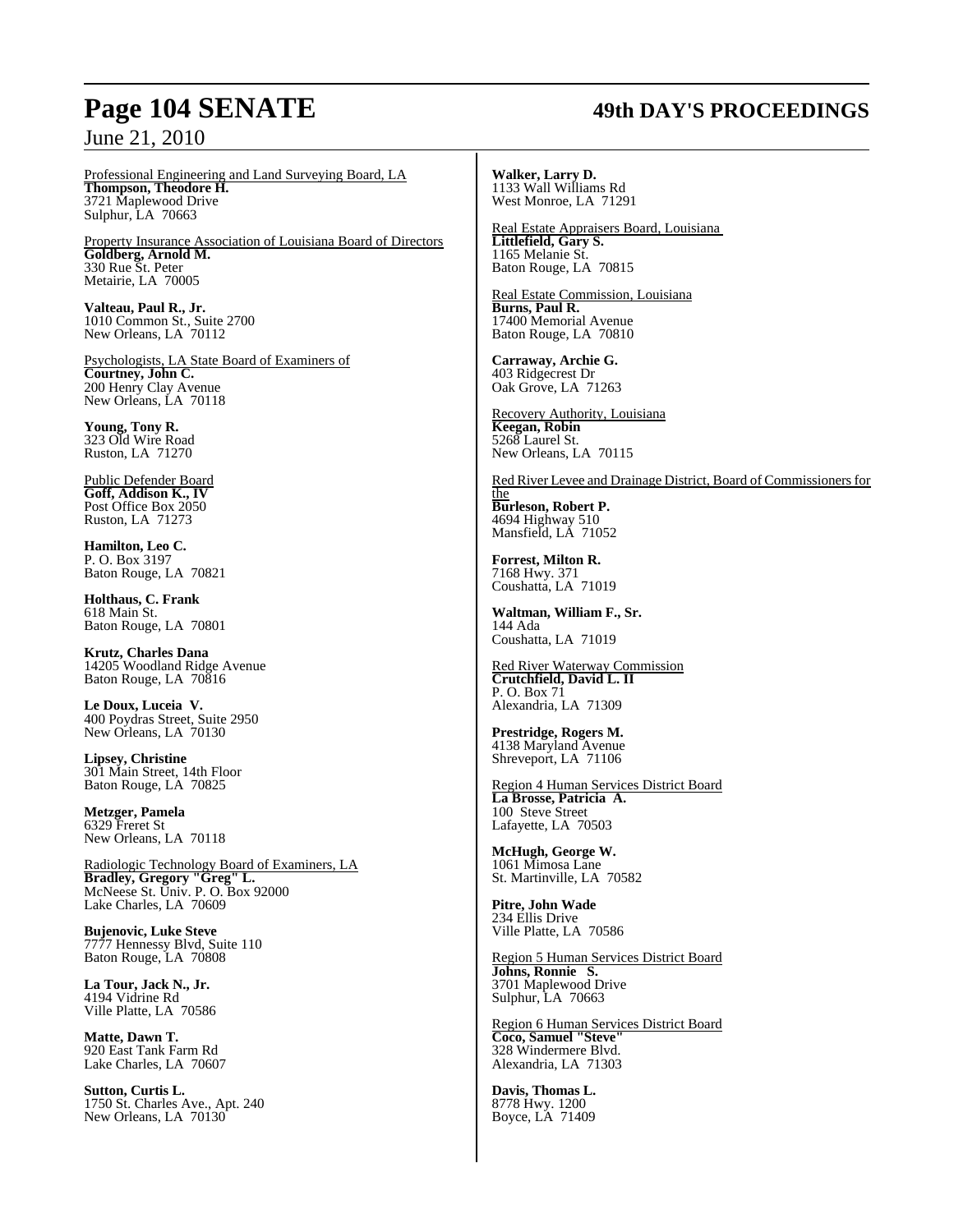## **49th DAY'S PROCEEDINGS Page 105 SENATE** June 21, 2010

**Sprinkle, James A.** P. O. Box 219 Evergreen, LA 71333

Rehabilitation Council, Louisiana **Allen, Pamela D.** 605 University Blvd. Ruston, LA 71270

**Bollinger, Jennifer O.** P. O. Box 94004 Baton Rouge, LA 70804

**Choudhury, Pranab** 1334 Brook Hollow Baton Rouge, LA 70810

**Dale, Larry N.** 504 Mayflower Drive Metairie, LA 70001

**Guidry, Gayla L.** 876 Bozo Rd Lake Charles, LA 70611

**Hebert, Warren P.** 409 Austin Village Blvd. Lafayette, LA 70508

**Kelley, Joseph E.** 176 Martin Loop Winnfield, LA 71483

**Key, Ronald L.** 341 Berkshire Place Shreveport, LA 71106

**Mascarella, Patrick J.** 6614 Stoney River Dr Spring, TX 77379

**Nata, Laura S.** 4117 Chateau Blvd. #B Kenner, LA 70065

**Reissland-Dorsey, Marla R.** 2633 Sand Bar Lane Marrero, LA 70072

**Rispone, Edward L.** 20480 Highland Road Baton Rouge, LA 70817

**Vinson, Amanda L.** 599 Vinson Road Leesville, LA 71446

**Weill, Jason W.** P. O. Box 9 Abbeville, LA 70511

**White, Derek L.** P. O. Box 3445 Baton Rouge, LA 70821

**Yent, John M.** P.O. Box 109 Destrahan, LA 70047

Respiratory Care Advisory Committee **Alexander, Kenneth E.** 9521 Brookline Avenue Baton Rouge, LA 70809

**Davis, Sue Evelyn** 1420 Basswood Drive Denham Springs, LA 70726

**Greene, Douglas C.** P. O. Box 641 Kaplan, LA 70548

**Klein, Russell C.** 1311 Valmont St. New Orleans, LA 70115

**Merendino, Diana T.** LSU Health Science - 1501 Kings Hwy Shreveport, LA 71103

**Shellito, Judd** 1901 Perido Street, Suite 3205 New Orleans, LA 70112

**Stafford, Brett W.** 13119 Hwy 25 Franklinton, LA 70438

Risk Review Panel - Central, Louisiana **Lemmon, Harry T.** 400 Mimosa Avenue Luling, LA 70070

**Powers, Eugenie C.** 7628 Chariman Avenue Baton Rouge, LA 70817

Risk Review Panel - North, Louisiana **Cunningham, Wm. Peyton, Jr.** 1043 Oma St. Natchitoches, LA 71457

**Tuggle, Wm "Bill" D., Jr.** 312 South Wickford Circle Shreveport, LA 71115

Risk Review Panel - South, Louisiana **Gibbs, Whalen H., Jr.** P. O. Box 94304 Baton Rouge, LA 70804

River Parishes Convention, Tourist, & Visitors Commission **Jasper, Peter, Jr.** P. O. Box 2908 Reserve, LA 70084

**Veillon, Nicole** 13889 LA. Hwy. 18 Luling, LA 70070

River Pilot Review and Oversight, Board of Louisiana **Andrews, Craig C.** 2728 Athania Pkwy Metairie, LA 70447

River Port Pilot Commissioners and Examiners (Calcasieu), Board of

**Drost, Charles "Mitch"** 3215 Cyprien Lane Lake Charles, LA 70605

River Port Pilot Commissioners for the Port of New Orleans, Board of **Loga, William P., Jr.** 2728 Athania Pkwy Metairie, LA 70002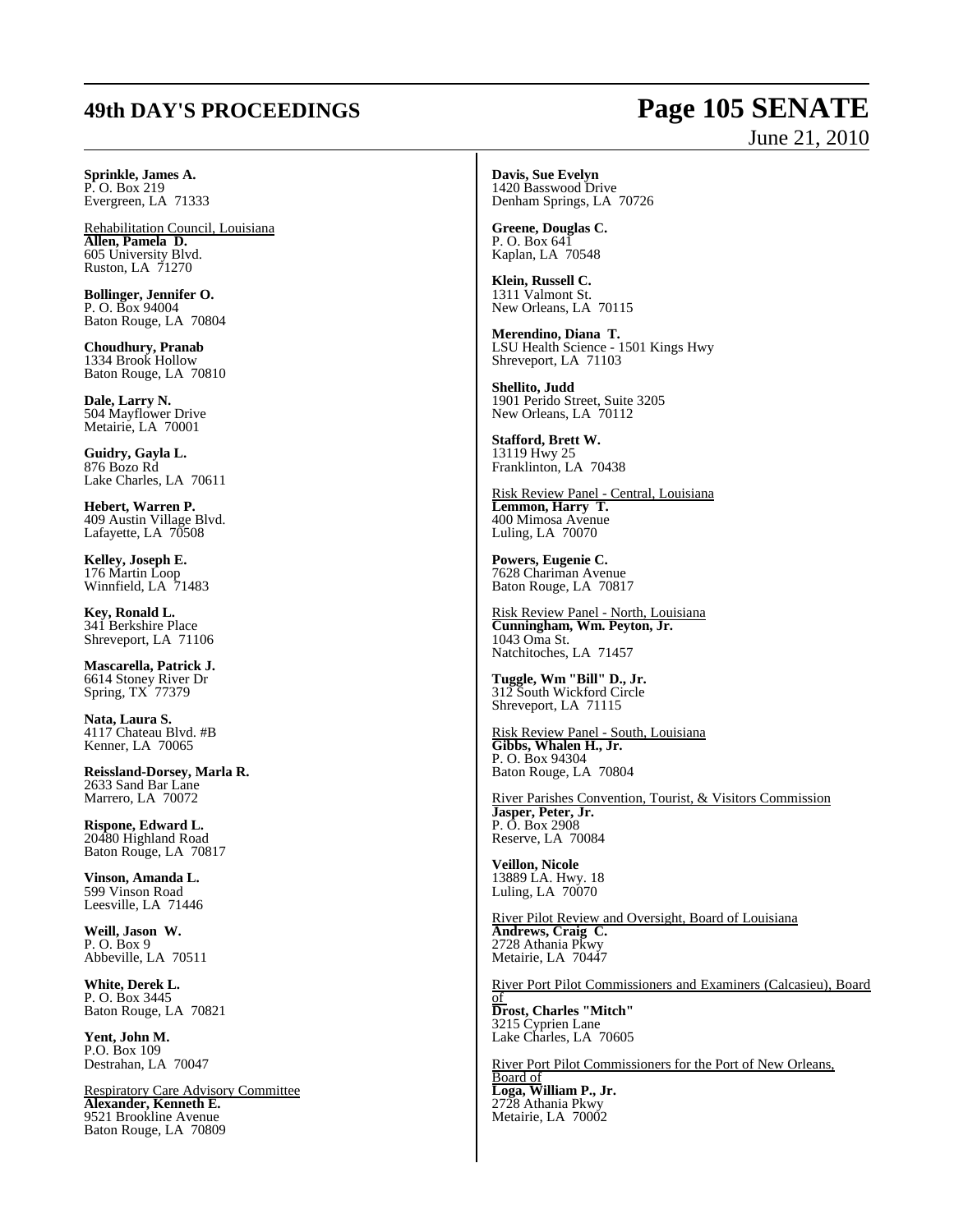River Port Pilots for the Port of New Orleans **Adams, Todd M.** 405 Carrollton Ave Metairie, LA 70005

**Cramond, Casey M.** 144 Meadowbrook St Gretna, LA 70056

**Gondolfi, Philip A.** 713 Fos Avenue Harvey, LA 70058

**Larsen, Daniel Thomas** 6664 General Diaz New Orleans, LA 70124

**Perez, Leander H. IV** 11422 Hwy 23 Belle Chase, LA 70037

**Siverd, Keith C. II** 8712 Hwy. 23 Belle Chasse, LA 70037

River Region Cancer Screening and Early Detection District **Berthelot, Gloria A.** 9173 West Highway 936 St. Amant, LA 70774

**Bishop, Morrie Alec** P. O. Box 219 St. Amant, LA 70774

**Dawson, William C.** 40174 Dove Estates Ct Gonzales, LA 70737

**Lambert, Jessica** 37110 St. Andrews Fairway Prairieville, LA 70769

**Lambert , Louis J.** 37110 St. Andrews Fairway Prairieville, LA 70769

**Patterson, Suzanne B.** P. O. Box 565 Gonzales, LA 70737

**Reynaud, David F.** Post Office Box 493 Lutcher, LA 70071

**Rouyea, Margaret B.** 45097 Walls Cemetary Road Prairieville, LA 70769

**Waguespack, Shirley B.** 41291 Cannon Road Gonzales, LA 70737

Road Home Corporation d/b/a LA Land Trust **Shirley, Rebecca V.** 8632 Meadow Lane Abbeville, LA 70510

Safe & Drug Free Schools and Communities, Governor's Advisory Council on **Bradford, Connie E.** 300 Frazier Road Ruston, LA 71270

## **Page 106 SENATE 49th DAY'S PROCEEDINGS**

Sanitarians, Louisiana State Board of Examiners for **Lincecum, David Gary** 194 Morris Sasser Rd Deville, LA 71328

Sentencing Commission, Louisiana **Daniel, Louis R.** 222 St. Louis St, Suite 634 Baton Rouge, LA 70802

**Faria, Jean M.** 500 Laurel Street, Suite 530 Baton Rouge, LA 70801

**Manhein, Mary H.** 6511 Jefferson Hwy Baton Rouge, LA 70806

Serve Commission, Louisiana **Duplessis, Ann D.**  6600 Plaza Drive, Ste. 211A New Orleans, LA 70127

**Morton, Claude Cammack** 201 Lafayette St. Baton Rouge, LA 70801

Sex Offenses, Interagency Council on the Prevention of **Chaddock, Sara C.** 4121 Cognac Dr Kenner, LA 70065

**Noble, Frances "Reid"** 59505 Nelso Rd Slidell, LA 70460

Shrimp Task Force, Louisiana **Babin, Daniel "Danny" J.** 347 Tulip Drive Houma, LA 70360

**Coreil, Paul D.** P. O. Box 25100 Baton Rouge, LA 70894

**Guidry, Clinton P., Jr.** 4241 Jean Lafitte Boulevard Lafitte, LA 70067

**Smith, Ewell M.** 941 Melody Drive Metairie, LA 700002

**Wilson, Charles"Chuck"** 239 Sea Grant Building Baton Rouge, LA 70803

Small Business Compliance Advisory Panel, Louisiana **Bingham, Deanne** P.O. Box 94004 Baton Rouge, LA 70804

**David, Thomas C., Jr.** 2215 Military Hwy Pineville, LA 71360

**Mellard, Jonathan M.** 36430 Crestway Ave Prairieville, LA 70769

**Starling, Mark** P. O. Box 937 Denham Springs, LA 70727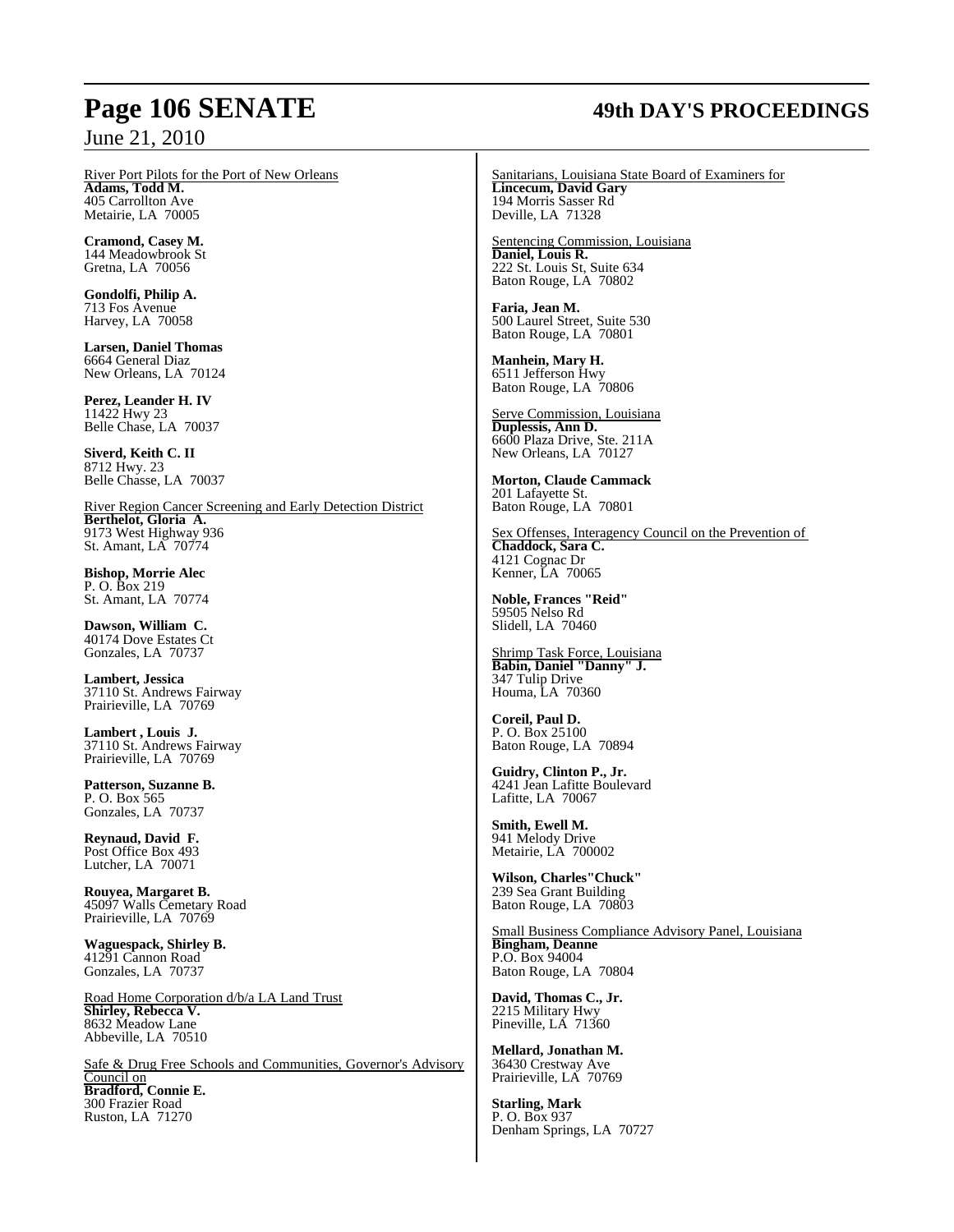## **49th DAY'S PROCEEDINGS Page 107 SENATE**

# June 21, 2010

Small Business Entrepreneurship Commission **Gomila, Moylan F., Jr.** 1847 State Street New Orleans, LA 70118

**Schilling, Herbert E. II** 2901 Moss St Lafayette, LA 70501

**Smith, J.Eugene, Jr**  Post Office Box 75 Arcadia, LA 71001

Social Services, Department of **Bolden, Deidria W.** 627 N. 4th Street, 5th Floor Baton Rouge, LA 70802

Social Work Examiners, LA State Board of **Hickerson, Michael** 2000 St. Philip Street New Orleans, LA 70116

South Tangipahoa Parish Port Commission, Board of Commissioners of the **Griggs, Mark M.** 389 Kathleen Street Ponchatoula, LA 70454

**Watkins, Lucas M.** P. O. Box 2332 Hammond, LA 70404

Southeast Louisiana Flood Protection Authority - East **Barry, John M.** 6512 Spanish Fort Blvd. New Orleans, LA 70124

**Doody, Timothy P.** E. Jeffferson Levee 203 Plauche Crt Harahan, LA 70123

Southeast Louisiana Flood Protection Authority-West **Dauphin, Paul R.** 2229 Brighton Place Harvey, LA 70058

**Merritt, Michael L.** 7001 River Road Marrero, LA 70072

Southern High-Speed Rail Commission **Jackson, Michael**  4551 Gus Young Avenue Baton Rouge, LA 70802

Southern Regional Education Board of Control **Thompson, Francis C.**  P. O Box 322 Delhi, LA 71232

Sparta Groundwater Conservation District **Bennett, John Van** 563 Tucker Store Rd. Spearsville, LA 71277

**Culpepper, William Todd** Post Office Box 30 Jonesboro, LA 71251

**Doherty, Willie G.** 6577 Highway 84, East Winnfield, LA 71483

**Hohlt, Herbert "Rick"** 600 Hummingbird Place Ruston, LA 71270

**Lane, Phillip M.** 5425 Haywood Drive keithville, LA 71047

**Little, Samuel P.**  13492 Cooper Lake Road Bastrop, LA 71220

**Lowery, Bennie R.** 244 Quail Trail Homer, LA 71040

**McDonald, Olevia D.** 2200 Magnolia Ave Ruston, LA 71270

**Perritt, Billy D.** 16439 Highway 151 Arcadia, LA 71001

**Rolfe, George W., Jr.** 120 West Kelly Sibley, LA 71073

**Smith, Christopher C.** P.O. Box 150 Arcadia, LA 71001

**Stewart, Alice** 550 Harmon Loop Homer, LA 71040

Speech-Language Pathology and Audiology, LA Board of Examiners for **Guillory, Jimmy J.** P.O. Box 114 Plaucheville, LA 71362

St. Bernard Port, Harbor and Terminal District Board of Commissioners of **Cantrell, Bradley** 6013 E. St. Bernard Hwy. Violet, LA 70092

**Reppel, Charles H., Sr.** 2701 Campagna Dr. Chalmette, LA 70043

St. Mary Levee District, Board of Commissioners of the **Luke, Philip N.** P. O. Box 191 Centerville, LA 70522

**Mancuso, Andrew V.** 822 Walnut Drive Morgan City, LA 70380

**Vidos, James B.** 107 Jones Drive Patterson, LA 70392

St. Tammany Parish Public Administrator **Montgomery, Warren L.** 321 N. Vermont St. Covington, LA 70433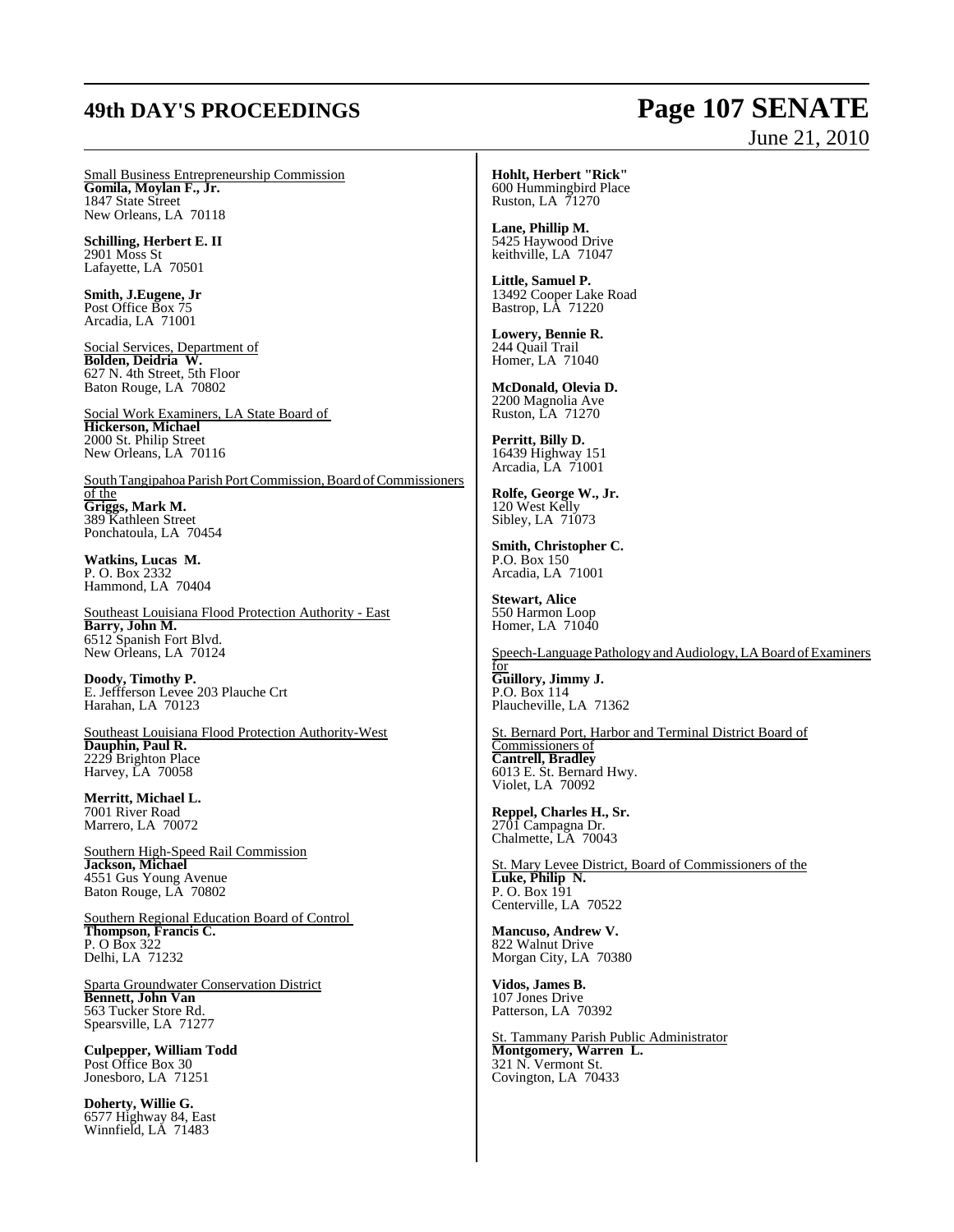## **Page 108 SENATE 49th DAY'S PROCEEDINGS**

Stadium and Exposition District, Louisiana (LSED) **Hingle, Madalyne Brown** 151 Primrose Drive Belle Chase, LA 70037

**Polito, Michael "Mike" A.** 344 Third St Baton Rouge, LA 70801

State Interagency Coordinating Council for ChildNet **Gary, Elizabeth Reinhard** 204 West 21st Ave. Covington, LA 70433

**Ramagos, Cynthia Owen** 5261 Highland Rd. #122 Baton Rouge, LA 70808

**Thomas, Renita Williams** P.O. Box 4049 Baton Rouge, LA 70821

**Tudor, Monique E.** 332 Live Oak Drive Pineville, LA 71360

**Yiannopoulos, Maria** 10612 Hillglen Avenue Baton Rouge, LA 70810

State Parks and Recreation Commission **Bedenbaugh, Kathryn C.** 42366 South Range Road Hammond, LA 70403

**Calvin, Yvonne** 761 R.W.E. Jones Street Grambling, LA 71245

**Gray-Jacobs, Theresa** P.O. Box 252 Grambling, LA 71245

**O'Roark, Jean** 109 Harolyn Park Drive Lafayette, LA 70503

**Wesley, Patrick F.** 2219 North Cross Drive Shreveport, LA 71107

**White, Nannette E.** 155 Indian Mound Rd West Monroe, LA 71291

Statewide Independent Living Council **Callahan, Mallery** P. O. Box 2855 Covington, LA 70434

**Cooper, Joseph C.** 150 Third Street - Suite 129 Baton Rouge, LA 70801

**De Sonier, Keith F.** 917 Contraband Lane Lake Charles, LA 70605

**Friedmann, Frank Charles** 37228 Manchac Lane Prairieville, LA 70769

**Granger, Mitchell Louis** 305 Congressman Lane Lake Charles, LA 70611

**Jones, Larry L.** 8905 Ormond Place River Ridge, LA 70123

**Vinson, Amanda L.** 599 Vinson Road Leesville, LA 71446

**Wagnon, Cynthia S.** 318 Little John Dr Delhi, LA 71232

**Warner, Tara LaShea** 215 Quelqueshue St. Sulphur, LA 70663

Streamlining Government, Commission on **Erwin, Thomas "Barry", Jr.** P. O. Box 4308 Baton Rouge, LA 70821-4308

**Hardman, Leonal** 50 Sugarhill Road Rayville, LA 71269

**Martin, Roy O. III** P. O. Box 1110 Alexandria, LA 71309

Tobacco Settlement Financing Corporation Board **Broussard, Kendall Allen** 118 Jodi Dr. Sulphur, LA 70663

**Files, Jack B.** 1509 Lamy Lane Monroe, LA 71211

**Talbot, Byron E.** P. O. Box 5658 Thibodaux, LA 70302

**Wood, H. Russell III** 306 Cadeville Cutoff Road West Monroe, LA 71292

Transportation and Development, Department of **Le Bas, Sherri H.** 1201 Capitol Access Road Baton Rouge, LA 70802

Traumatic Head and Spinal Cord Injury Trust Fund Advisory Board **Harbo, Carol B.** 324 West Woodgate Ct. Baton Rouge, LA 70808

**Kuyoro, Andrew O.** 9720 East Pamona Drive Baton Rouge, LA 70815

**Lyles, John H. "Jay" III** 7608 Tipperary Drive Baton Rouge, LA 70808

Uniform Construction Code Council, Louisiana State **Brown, Christopher P.** 3101 E. Causeway Appr. Mandeville, LA 70448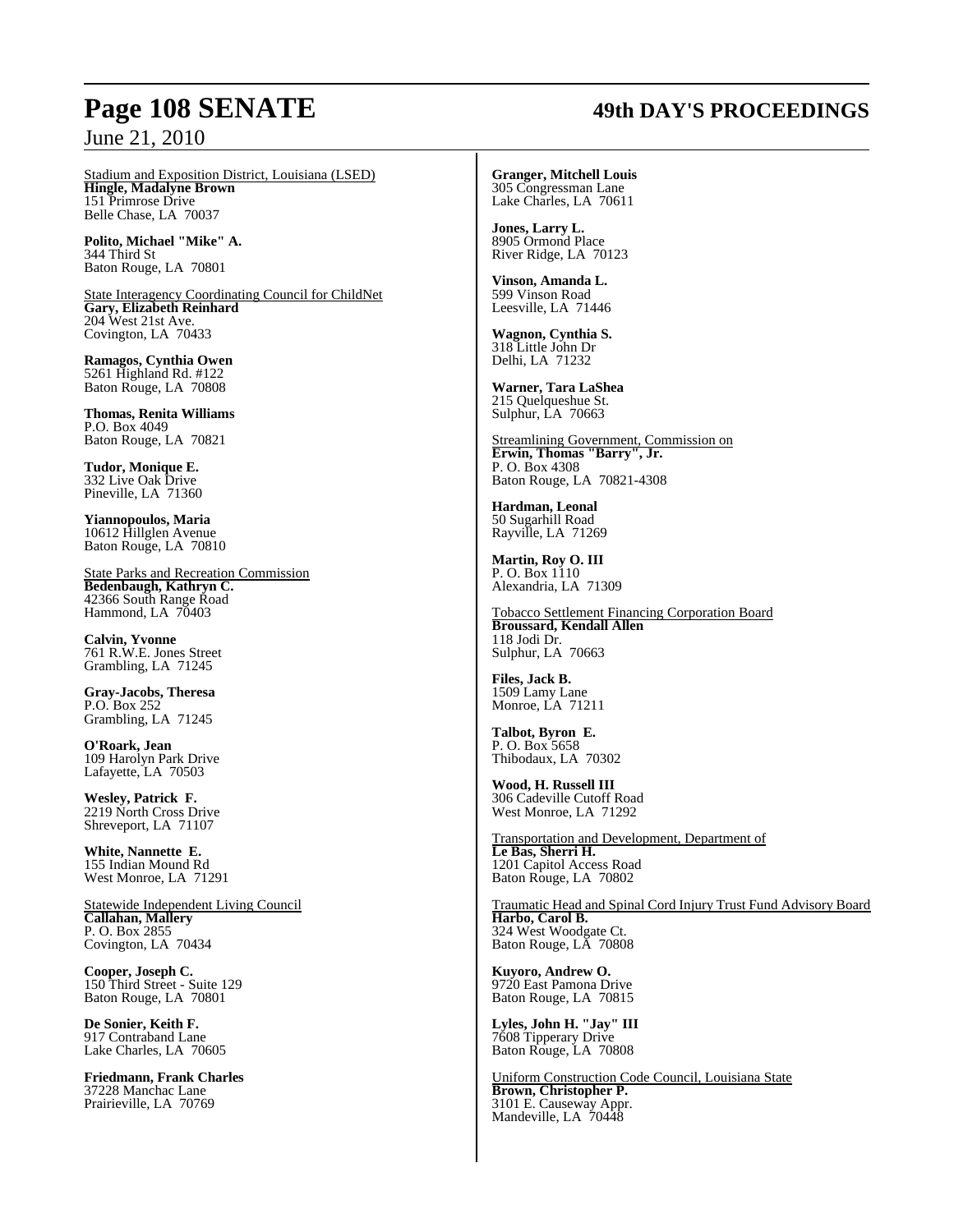### **49th DAY'S PROCEEDINGS Page 109 SENATE** June 21, 2010

**Byrd, Bobby J.**  $P. O. Box 1110$ Alexandria, LA 71301

**Courouleau, Jules Allen "Al"** 18303 East Lane Ponchatoula, LA 70454

**Kothe, Eugene Ray** 12266 Pecan Grove Court Baton Rouge, LA 70810

**Lucky, Randy M.** 815 Crescent Road Shreveport, LA 71107

**McKinney, Karen** P. O. Box 101 Washington, LA 70589

**Thibodeaux, David William** 4070 Navajo Trail Vinton, LA 70668

Used Motor Vehicle Commission, Louisiana **Bourgeois, Louis "Rhett"** P. O. Box 88 St. Amant, LA 70774

**Brewer, George E.** 7081 Park Ave Houma, LA 70361

**Cormier, Anthony N.** 2021 George Drive Opelousas, LA 70570

**Duplessis, Ronald** 863 Diron Circle Baton Rouge, LA 70810

**Floyd, George R.** 2645 77th Ave. Baton Rouge, LA 70807

**Poteet, John R.** 18310 Woodscale Road Hammond, LA 70401

**Robinson, Glen H.** 2295 Louisville Ave Monroe, LA 71201

**Roy, Kirby, A. III** 581 Little Corner Rd Hessmer, LA 71341

**Smith, Henry "Darty"** P.O. Box 7655 Alexandria, LA 71306

**Turner, Douglas C.** #12 Chateau Haut Brion Dr Kenner, LA 70065

Utilities Restoration Corporation **Carroll, John E.** 4712 Collinsburg Drive Alexandria, LA 71303

**Montelaro, James J.** P. O. Box 268 Eunice, LA 70535

Veterans Affairs Commission **Abshire, John Everette** 38580 Mockingbird Drive Prairieville, LA 70769

**Richard, Lee R.** 4014 Stephen Drive Lake Charles, LA 70605

Veterans Affairs, Department of **Burbank, Thomas, Jr.** P.O. Box 94095 Baton Rouge, LA 70804

Veterinary Medicine, Louisiana Board of **Green, William H.** 625 Hunt Road Dubach, LA 71235

Water Well Drillers, Advisory Committee on the Regulation & Control of **Chabreck, Courtney R.** 7 Carriage Lane Mandeville, LA 70471

**La Borde, Larry W.** P. O. Box 876 Shreveport, LA 71162

West Ouachita Parish Reservoir Commission **Walker, Grant H.** 167 Caples Road West Monroe, LA 71292

White Lake Property Advisory Board **Simmonds, Sara L.** 1253 Dorchester Dr Alexandria, LA 71303

Wholesale Drug Distributors, Louisiana Board of **Davis, Michael K.** 30924 Old Todd Road Lacombe, LA 70445

**Dugas, Kenneth R.** 9849 Loblolly Pines Ln Denham Springs, LA 70726

Wildlife and Fisheries Commission, Louisiana **Graham, Ronald "Ronny"** P. O. Box 400 Ruston, LA 71273-0400

**Voisin, Michael C.** P. O. Box 3916 Houma, LA 70361

Wildlife and Fisheries, Department of **Azzarello, Lois** P. O. Box 98000 Baton Rouge, LA 70898

Witness Protection Services Board **Leger, Walt III** 600 Carondelet Street, 9th Floor New Orleans, LA 70130

**Moore, Hillar C. III** 222 St. Louis Street, Suite 550 Baton Rouge, LA 70802

**Wagner, Charles F., Jr.** P.O. Box 1510 Alexandria, LA 71309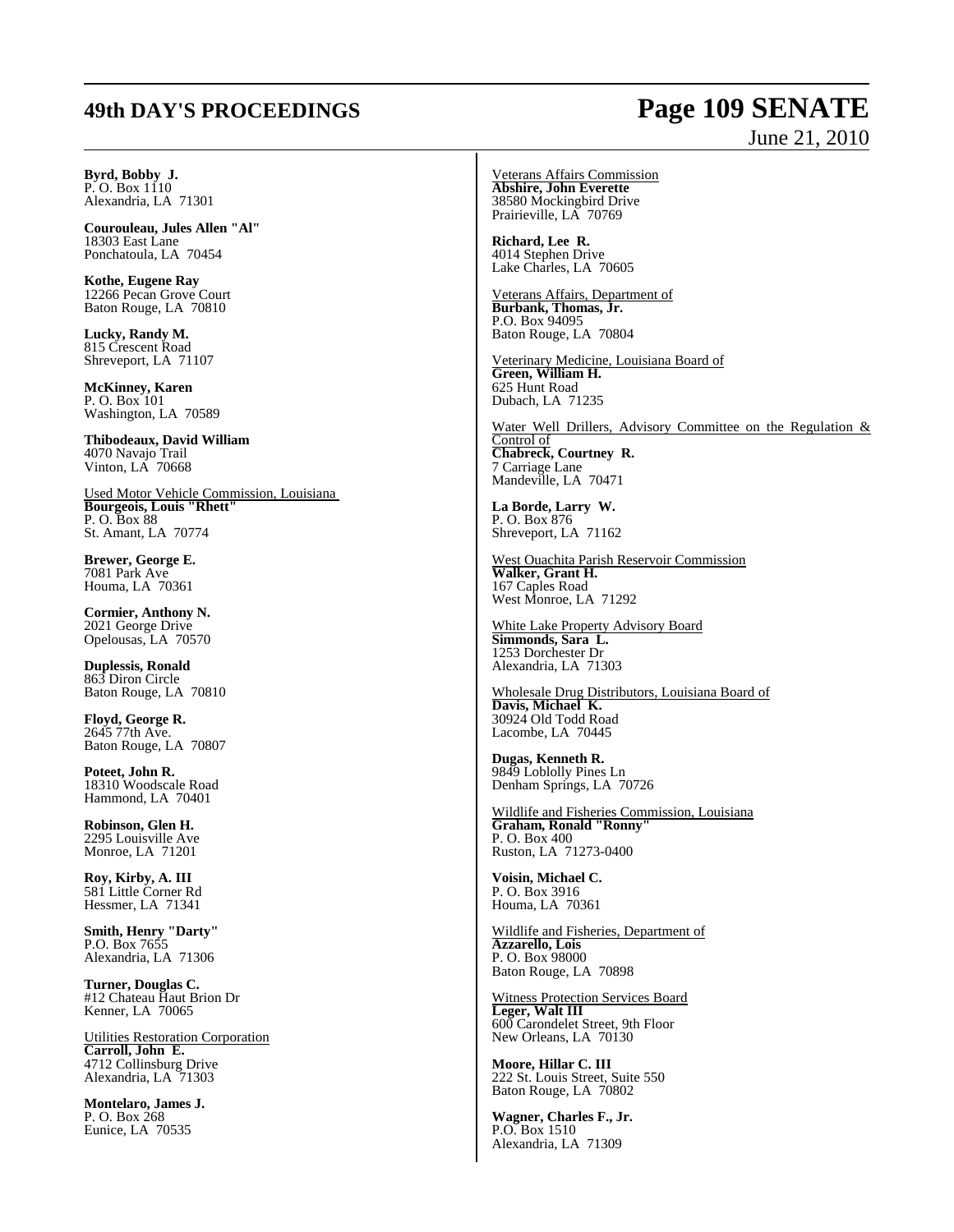### Women's Policy & Research Commission, Louisiana **Haedicke, Janet V.** 3502 Deborah Drive Monroe, LA 71201

**Menville, Christina M.** 3033 Morning Glory Ave Baton Rouge, LA 70808

Workers' Compensation Advisory Council **Cherry, Julie T.** P. O. Box 3477 Baton Rouge, LA 70821

**Gallagher, Daniel J.** 12 Colony Road Gretna, LA 70056

**Hubachek, Gregory J.** 231 Adelaide Street Natchitoches, LA 71457

**Laughlin, Wm. Joseph, Jr.** 8080 Bluebonnet Ave., Suite 1000 Baton Rouge, LA 70010

**Morris, Michael** 660 Laurel Street, 2nd Floor Baton Rouge, LA 70802

**Patterson, Dickie W.** 45311 Tanglewood Drive Hammond, LA 70401

**Prevot, Troy James** 2351 Energy Dr. Ste 200 LUBA Baton Rouge, LA 70808

Workforce Commission, Louisiana **Eysink, Curt** P. O. Box 94049 Baton Rouge, LA 70804

**Riley, Johnny M., Jr.** P.O. Box 94094 Baton Rouge, LA 70804

**Roberie, Renee Ellender** 1001 N. 23rd St. Baton Rouge, LA 70802

Workforce Investment Council, Louisiana **Andre, Alden L.** 14082 Chenal Road Jarreau, LA 70749

**Dedon, Jason M.** 12414 Dedon Road St. Amant, LA 70774

**Williams, Ronald J.** P. O. Box 156 Sulphur, LA 70664

**Young, John F., Jr.** 609 Metairie Road, Box 300 Metairie, LA 70004

Respectfully submitted, ROBERT W. "BOB" KOSTELKA Chairman

## **Page 110 SENATE 49th DAY'S PROCEEDINGS**

### **Motion to Confirm**

Senator Kostelka moved to confirmthe persons on the above list who were reported by the Committee on Senate and Governmental Affairs and recommended for confirmation.

### **ROLL CALL**

The roll was called with the following result:

### YEAS

Mr. President Erdey Michot<br>Adley Gautreaux B Morrish Adley Gautreaux B Morrish Alario Gautreaux N Mount<br>Amedee Heitmeier Murray Amedee Heitmeier Murray<br>Appel Jackson Nevers Appel Jackson Nevers<br>Broome Kostelka Peterson Broome Kostelka Peterson Chabert LaFleur Quinn<br>Cheek Long Riser Cheek Long Riser<br>Claitor Marionneaux Shaw Donahue Martiny Smith<br>
Dorsey McPherson Walsworth Total - 33

Marionneaux Shaw<br>Martiny Smith McPherson

**NAYS** 

Total - 0

ABSENT

Crowe Guillory Morrell<br>
Duplessis Hebert Thomps Duplessis Hebert Thompson Total - 6

The Chair declared the people on the above list were confirmed.

### **REPORT OF COMMITTEE ON**

### **SENATE AND GOVERNMENTAL AFFAIRS**

Senator Robert W. Kostelka,

Chairman on behalf of the Committee on

### SENATE AND GOVERNMENTAL AFFAIRS

submitted the following report.

Senate Chamber

State Capitol

State of Louisiana

Baton Rouge, LA

June 21, 2010

To the President and Members of the Senate:

Gentlemen:

I am directed by your Committee on SENATE AND GOVERNMENTAL AFFAIRS to submit the following report.

The Committee recommends that the following Notaries be confirmed: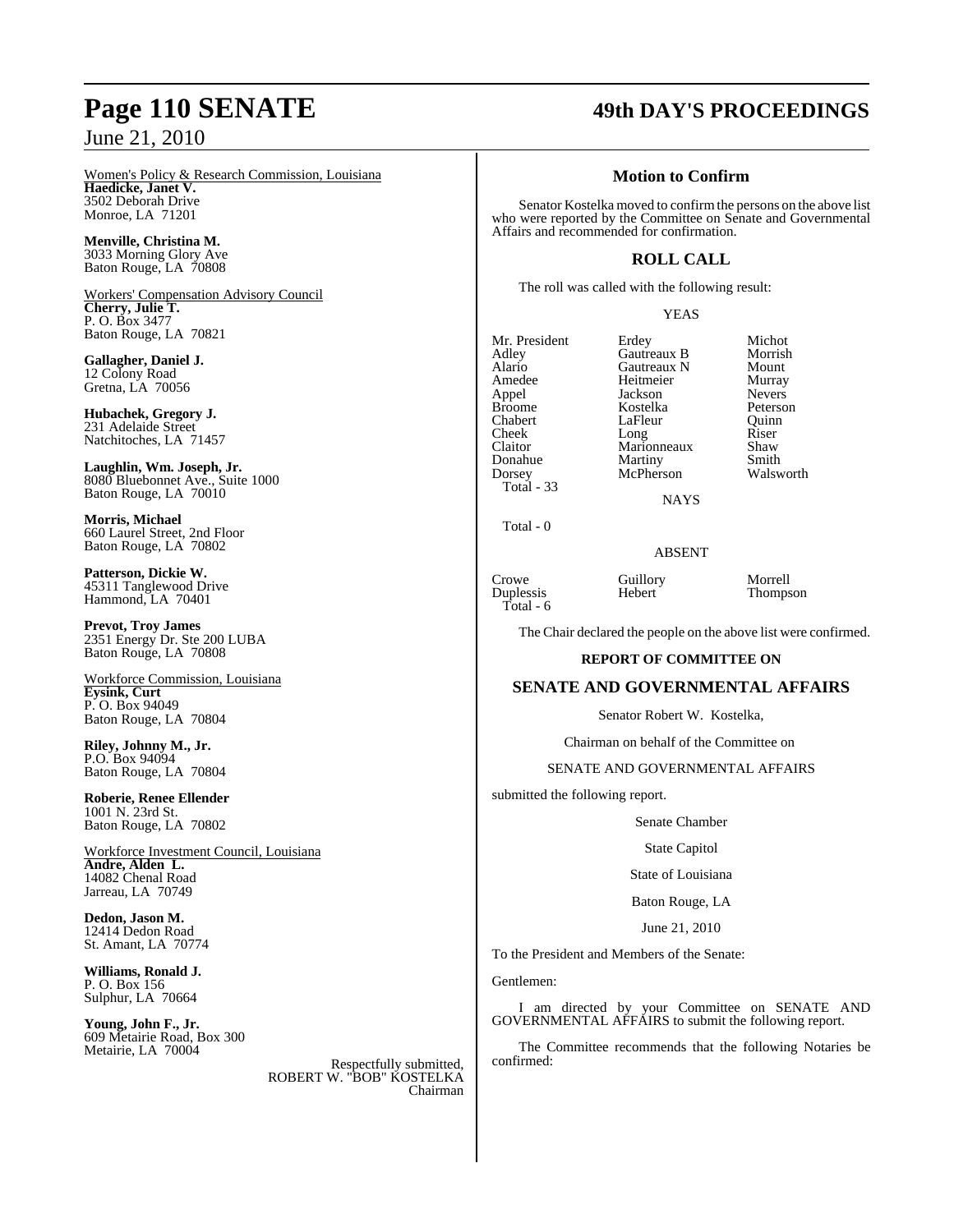### **Acadia**

Ray D. Constantin 9107 Grand Prairie Highway Church Point, LA 70525

Clyde E. Fuselier 142 Blue Rose Dr. Crowley, LA 70526

Kenneth M. Habetz, Jr. P. O. Box 1036 Crowley, LA 70527

Kelly L. LeBlanc 118 W. Betty St. Rayne, LA 70578

E. Lois Richard P.O. Box 88 Crowley, LA 70527

Stephanie G. Van Fleet 1304 Lafayette St. Lafayette, LA 70501

**Ascension** David M. Bordelon 37272-B Northwood Alley Prairieville, LA 70769

Kelly G. Carmena 300 Louisiana Ave. Baton Rouge, LA 70802

Ashley M. Darville 5147 Highway 44 Sorrento, LA 70778

Isadore Kirklin III 36427 Oak Park Dr. Prairieville, LA 70769

William D. Mercer 3535 S. Sherwood Forest, #201 Baton Rouge, LA 70816

Madison F. Mulkey 9241 Bluebonnet Blvd., Ste. A Baton Rouge, LA 70810

Miranda Mayer Mumphrey P. O. Box 1096 Gonzales, LA 70707

Rose Eureste Pasnik 13072 Dutchtown Alkes Dr. Geismar, LA 70734

Soroya Robinson P. O. Box 1790 Gonzales, LA 70707

Derek M. Tanner 5157 Bluebonnet Blvd Baton Rouge, LA 70801

Donna K. Torres 37253 Ski Side Ave. Prairieville, LA 70769

Gregory Webb 17487 Old Jefferson Hwy., Ste. C Prairieville, LA 70769

Valeria B. White 41189 Hidden Cove Ave Gonzales, LA 70737

Tregg Connell Wilson 574 Belle Terre Blvd Laplace, LA 70068

**Assumption** Deborah E. Dugas P.O Drawer 554 Reserve, LA 70084

Bridget Marie Landry P. O. Box 451 Pierre Part, LA 70339

Chad J. Landry 3850 N. Causeway Blvd., Ste. 900 Metairie, LA 70002

Jamie S. Landry P. O. Box 375 Pierre Part, LA 70339

**Avoyelles** Mary C. Anderson P. O. Box 977 Marksville, LA 71351

Ellen C. Bordelon 232 Lancelot Dr. Mansura, LA 71350

Dorothy E. Hernandez P. O. Box 602 Cottonport, LA 71327

Holly McKay 300 St. John St. Monroe, LA 71201

Brenda Tarver 2230 S. McArthur Alexandria, LA 71301

**Beauregard** Patricia A. Bradford 547 Harmony Trail Deridder, LA 70634

L. Lynn Cook 379 Barbara Hill Dr. Ragley, LA 70657

Rita G. Jackson 924 Hamp Jones Rd. Merryville, LA 70653

**Bienville** Vanessa Jones Johnson 592 New Friendship Rd. Castor, LA 71016

**Bossier** Clinton M. Bowers P. O. Box 52866 Shreveport, LA 71135

Kelli R. Cook 4070 Hwy 80 Haughton, LA 71037

Richard Kevin Cox 178 Ryan Rd. Benton, LA 71006

Daniel Dennis 259 Avondale Lane Bossier City, LA 71112 J. Antonio Florence 631 Milam St., Ste. 200 Shreveport, LA 71101

Winona Stevens Higginbotham 333 Hunters Hollow Bossier City, LA 71111

Luke Cody Hutchison 430 Fannin St. Shreveport, LA 71101

Ingrid Janell James 6236 East Oxbow Loop Bossier City, LA 71112

Jackie R. Labauve 3698 Sligo Rd. Haughton, LA 71037

Lindsey N. Long 901 Pierremont Rd. Shreveport, LA 71106

Michael Marino 333 Texas St., Ste. 1325 Shreveport, LA 71101

Bradley A. Mayo 2225 Autoplex Dr. Bossier City, LA 71111

Cheryl L. Peck 135 Post Oak Dr. Benton, LA 71006

Judy L. Rodman 4302 E. Texas St. Bossier City, LA 71111

Doris Sanders 620 Benton Rd., 2nd Fl. Bossier City, LA 71111

Trinh Tran 1100 Keystone Circle Bossier City, LA 71111

Sarah J. Vandevender P. O. Box 547 Plain Dealing, LA 71064

Lacey Perry Wallace 2319 Ashdown Dr. Bossier City, LA 71111

Susan D. Ward 6009 Pepperwood Cir. Bossier City, LA 71111

Debra Ann White 3634 Greenacres Pl Dr., Unit 250 Bossier City, LA 71111

**Caddo** Chaile Allen 705 Milam St. Shreveport, LA 71101

Summer S. Bluford 401 Hamilton Rd., Ste. 110 Bossier City, LA 71111

Anita Bower 2108 Wellerman Rd. West Monroe, LA 71291 Stephanie H. Boyle 5910 Roma, Unit 45 Shreveport, LA 71105

William C. Bradford, Jr. 333 Texas St., Ste. 1700 Shreveport, LA 71101

Jacob Caraway 400 Travis St., Ste. 1307 Shreveport, LA 71101

Wendy A. Carey 720 Travis St. Shreveport, LA 71101

Kennon Comegys 208 Leo Ave. Shreveport, LA 71105

Marie Curry P. O. Box 59 Shreveport, LA 71161

Elizabeth Day 400 Texas St., Ste. 312 Shreveport, LA 71101

James H. Edwards 504 Texas St. Pleasant Hill, LA 71065

Kenya F. Ellis 501 Texas St., 5th Fl. Shreveport, LA 71101

Jessica Firment 401 Market St., Ste. 900 Shreveport, LA 71101

Mary Seale Gibson 2413 Parham Dr. Shreveport, LA 71109

Katherine C. Guidry P. O. Box 1126 Shreveport, LA 71163

Kristina Brown Gustavson P.O. Box 22260 Shreveport, LA 71120

John Harris 401 Market St., Ste. 600 Shreveport, LA 71161

William Lake Hearne, Jr. 509 Market St., Ste. 1000 Shreveport, LA 71101

Whitney E. Howell 300 Fannin, Ste. 5101 Shreveport, LA 71101

Shandrika Jackson P. O. Box 7952 Shreveport, LA 71137

Todd M. Johnson 6007 Financial Blvd., Ste. 4A Shreveport, LA 71149

Yvonne M. Johnson 1210 E. Washington St. Shreveport, LA 71104

## **49th DAY'S PROCEEDINGS Page 111 SENATE** June 21, 2010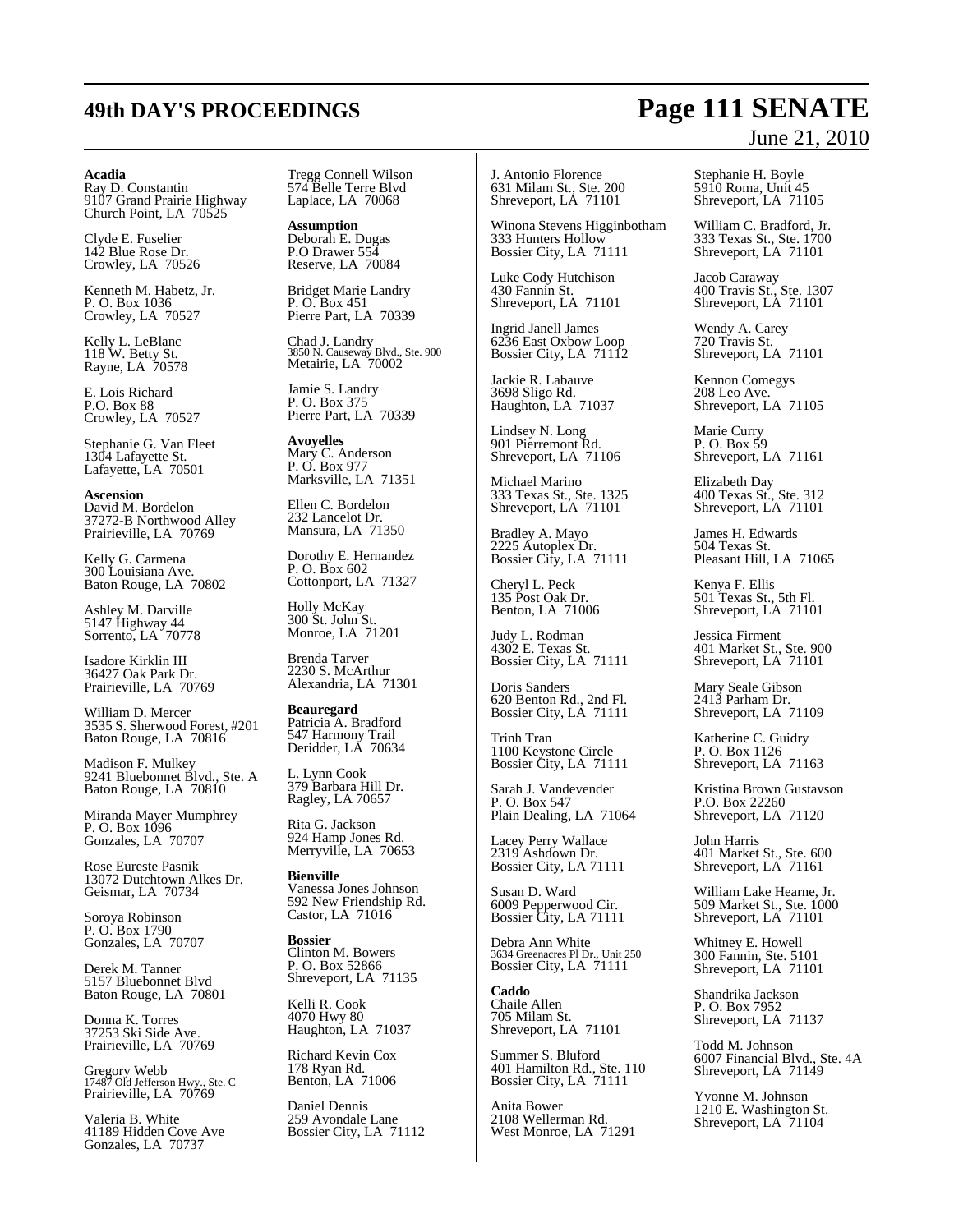Nancy Jane McMichael Karam 9455 Shartel Dr. Shreveport, LA 71118

Evelyn Denise Collins Kelly 5610 Buncombe Rd., #713 Shreveport, LA 71129

Megan LeBato P. O. Box 22260 Shreveport, LA 71120

Tina M. Matthews 540 Applejack Dr. Shreveport, LA 71115

Lynda Daugherty McCallon P. O. Box 53017 Shreveport, LA 71135

Jonathan P. McCartney 400 Travis St., Ste. 1700 Shreveport, LA 71101

Kevin M. McCrary 333 Texas St., Ste. 1700 Shreveport, LA 71101

Linda Millhollon 340 Albert Ave. Shreveport, LA 71105

Coralyn Milton 4740 McDaniel Dr. Shreveport, LA 71109

Seth M. Moyers P.O. Box 21990 Shreveport, LA 71120

Brady Dennis O'Callaghan 501 Texas St, 5th Fl. Shreveport, LA 71101

Stephen J. Paine 333 Texas St., Ste 1400 Shreveport, LA 71106

Jason Poe 333 Texas St., Ste 1400 Shreveport, LA 71101

Saundra H. Roberson 4164 Southcrest Dr. Shreveport, LA 71119

Ross E. Shacklette 90 Westerfield St. Bossier City, LA 71111

Drew Smith 400 Texas St., Ste. 1400 Shreveport, LA 71101

Jean K. Vaughn 400 Travis St., Ste. 900 Shreveport, LA 71101

Hilary A. Wooley 401 Edwards St., 10th Fl. Shreveport, LA 71101

**Calcasieu** Tina M. Andrus 5164 Rock Dr. Sulphur, LA 70665

Kelley Barnhart 2901 Ryan St. Lake Charles, LA 70601

J. Percy Bernard, Jr. P. O. Box 51700 Lafayette, LA 70505

Donna Broussard 912 Ardmore St. Lake Charles, LA 70605

Leslie Burgess 616 W. Sallier St. Lake Charles, LA 70601

Joycelyn Clark 6735 Oak Lake Dr. Sulphur, LA 70665

Patrick Francis Cole 1550 Creswell Shreveport, LA 71101

Ernest Jacob Colonna 1322 Ryan St. Lake Charles, LA 70601

Jena Durousseau 5501 Opelousas St. Lake Charles, LA 70615

Christine M. Fontenot 6022 Perry Lane Apt A Lake Charles, LA 70605

Jeffery Don Fruge P.O. Box 3731 Lake Charles, LA 70602

Nicholas A. Goodling 600 Broad St. Lake Charles, LA 70601

Gwendolyn S. Griffin 1416 Commercial St. Lake Charles, LA 70601

Melissa M. Kelsey 1215 Common St. Lake Charles, LA 70601

Wendy M. Naprawa 4321 Nelson Rd. Lake Charles, LA 70665

Stephen Donald Polito P. O. Box 2900 Lake Charles, LA 70602

Tamra N. Richard 505 Scarlett Lake Charles, LA 70605

Emily Jane Abel Wagner P. O. Box 946 Westlake, LA 70669

**Caldwell** Patricia Bradley P.O. Box 471 Columbia, LA 71418

Donnie E. Johnston 303 May Rd. Columbia, LA 71418

**Cameron** Cynthia D. Mayo P. O. Box 8910 Lake Charles, LA 70606

Anna Laurel Murphy 352 Leonce Nunez Lane Cameron, LA 70631

**Claiborne** Donna A. Smith 4554 Harris Rd Homer, LA 71040

**Concordia** Myisha R. Davis P. O. Box 873 Ferriday, LA 71334

Benja R. Fussell 5603 Hwy 568 Ferriday, LA 71334

**Desoto** Gloria Smith P.O. Box 537 Stonewall, LA 71078

**East Baton Rouge** John Nicholas Adriani, Jr. 818 North Blvd. Baton Rouge, LA 70802

Jarrett P. Ambeau 510 S. Burnside Ave., Ste. A Gonzales, LA 70737

Wesley R. Bailey 8480 Bluebonnet Blvd., Ste. G Baton Rouge, LA 70810

Debra L. Bajon 14635 S. Harrell'S Ferry, Ste. 6-A Baton Rouge, LA 70816

William Wade Baumgartner 3440 S. Rivercrest Baton Rouge, LA 70820

Joseph E. Blackwell 777 Florida St., Ste. 208 Baton Rouge, LA 70801

Catherine Blappert 6230 Perkins Rd., Ste. A Baton Rouge, LA 70808

Robin Boatright 2798 O'Neal Lane, Ste. E-11 Baton Rouge, LA 70816

Jennifer Olivier Bollinger P.O. Box 94004 Baton Rouge, LA 70804

David P. Borghardt 8555 United Plaza Blvd. Baton Rouge, LA 70809 Robert Steven Bourgeois 58 Veteran'S Blvd. Donaldsonville, LA 70346

Suzanne Z. Bourgeois 101 Law Center Baton Rouge, LA 70803

Daina Bray 400 Convention St., Ste. 1100 Baton Rouge, LA 70802

Shawn Q. Bray 8333 Veterans Memorial Blvd. Baton Rouge, LA 70802

J. Ryan Brehm 8235 Ymca Plaza Dr., Ste. 200 Baton Rouge, LA 70810

Victor J. Brubaker 1536 Cora Dr. Baton Rouge, LA 70815

Latoya Jones Burrell 660 North Foster Dr. Ste.B-101 Baton Rouge, LA 70806

Kimberly R. Calais 11070 Mead Rd., Apt 107 Baton Rouge, LA 70816

Joseph R. Cataldie 442 Dentation Dr. Baton Rouge, LA 70808

Jessica Wainwright Chapman P.O. Box 94005 Baton Rouge, LA 70804

Tinashe E. Chimwaza 9771 Jefferson Hwy, #7 Baton Rouge, LA 70809

Brian M. Chustz P. O. Box 2471 Baton Rouge, LA 70821

Austin P. Clancy 628 St. Louis St. Baton Rouge, LA 70821

Brandi B. Cole 400 Convention St., Ste. 1100 Baton Rouge, LA 70802

David A. Conachen 123 St. Ferdinand St. Baton Rouge, LA 70802

Elizabeth C. Cooke 4511 Jamestown Ave. Baton Rouge, LA 70808

William C. Coon 2109 Perkins Rd. Baton Rouge, LA 70808

Brandon Daboval 14829 Town Dr. Baton Rouge, LA 70810

Melissa Trosclair Daigle 205 Sea Grant Bldg, LSU Baton Rouge, LA 70803

## **Page 112 SENATE 49th DAY'S PROCEEDINGS**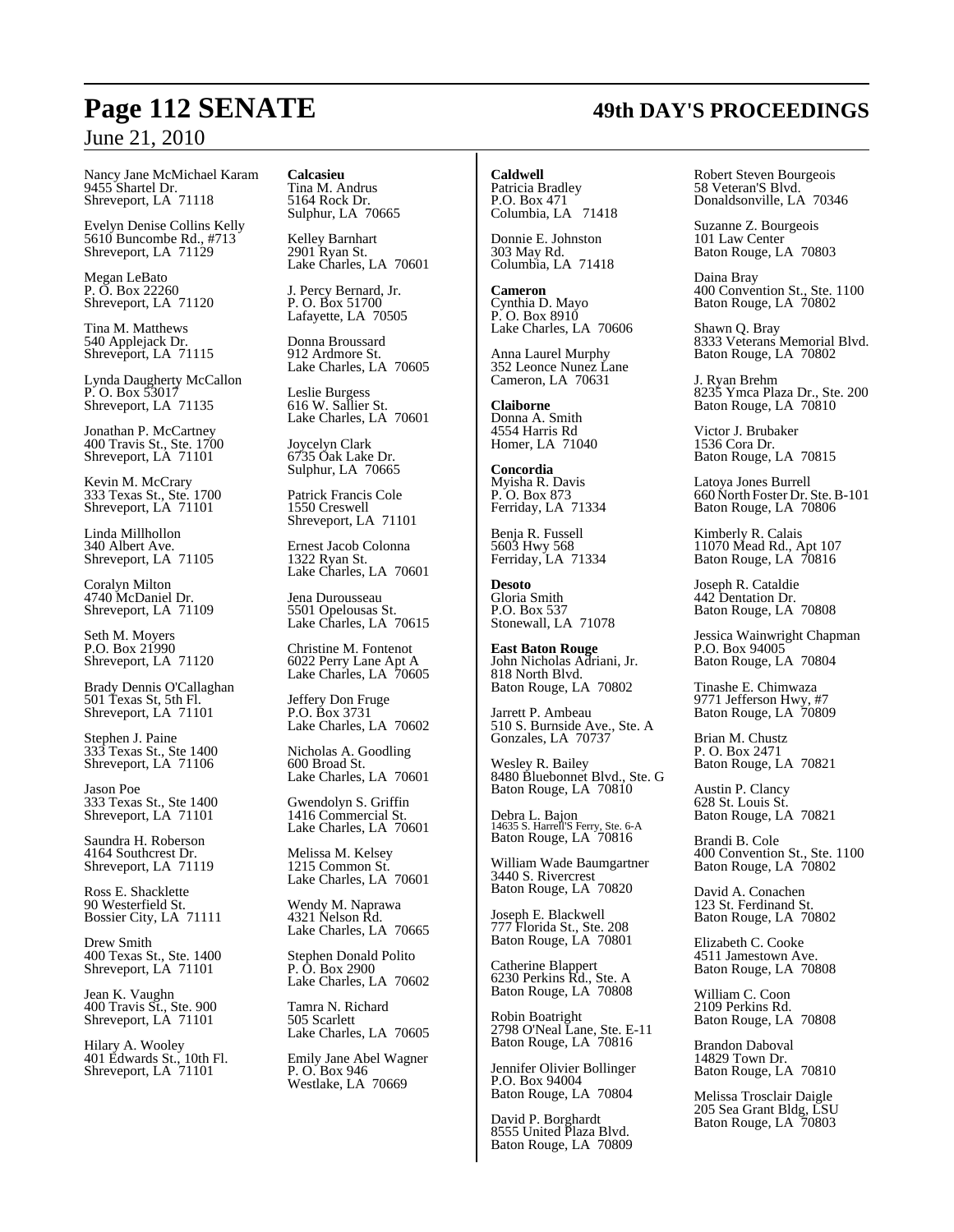David Nelson Daniel P. O. Box 2471 Baton Rouge, LA 70821

Michael Debarros 884 S. Eugene St. Baton Rouge, LA 70806

Justin D. Deshotel P. O. Box 81129 Lafayette, LA 70598

Thomas Devillier 18115 Green Willow Dr. Baton Rouge, LA 70817

T. Joseph Donahue, Jr. P. O. Box 1909 Baton Rouge, LA 70821

Vionne M. Douglas 301 Main St., Ste. 1800 Baton Rouge, LA 70801

John Alexander Dutton 710 Park Blvd., #2 Baton Rouge, LA 70806

Paige Lynn Ellison 3112 Valley Creek Dr., Ste. D Baton Rouge, LA 70808

Anita V. Feist 3003 Riverroad #183 Baton Rouge, LA 70802

Andrew Ellis Ferguson 6513 Perkins Rd. Baton Rouge, LA 70808

Lauren M. Fitch 402 N. Fourth St. Baton Rouge, LA 70802

Jan Freeman 14608 Brook Spring Ave. Baton Rouge , LA 70816

Crystal Jean Losey French 8550 Anselmo Lane Baton Rouge, LA 70810

Melissa M. Grand 450 Laurel St., Ste. 1900 Baton Rouge, LA 70801

Karen Hayes Green P. O. Box 41989 Baton Rouge, LA 70835

Whitney Higginbotham Greene 1885 North Third St. Baton Rouge, LA 70802

Marcel J. Gueniot 16249 Woodland Trail Ave. Baton Rouge, LA 70817

Grant Joseph Guillot 400 Royal St. New Orleans, LA 70130

Jessica A. Guinn 2415 Quail Dr. Baton Rouge, LA 70808 Jamie Elizabeth Ruf Gurt 8555 United PlazaBlvd., 5th Fl. Baton Rouge, LA 70809

David Helveston 5670 Sandalwood Dr. Baton Rouge, LA 70806

Adelaida M. Hernandez 8555 United Plaza Blvd. Baton Rouge, LA 70809

Kimberly D. Higginbotham 701 Main St. Baton Rouge, LA 70802

Benjamin R. Hunter 8440 Jefferson Highway, Ste. 301 Baton Rouge, LA 70809

Joanna B. Hynes 8911 Boone Dr. Baton Rouge, LA 70810

Justin Ittmann 2217 Hillridge Ave. Baton Rouge, LA 70810

Jessica P. Johnston 4981 Bluebonnet Blvd. Baton Rouge, LA 70809

Shaydra O. Joseph 5237 Sunshine Park Ct. Baton Rouge, LA 70811

Tracy Joseph 650 Poydras St., Ste. 1436 New Orleans, LA 70130

Shelley M. Jourdan P.O. Box 94005 Baton Rouge, LA 70804

Mark Kaufman 8555 United Plaza Blvd. Baton Rouge, LA 70809

Isaac E. Khalid 600 America St. Baton Rouge, LA 70802

Erin Lutkewitte Kilgore P. O. Box 3513 Baton Rouge, LA 70821

William Bradley Kline P. O. Box 4412 Baton Rouge, LA 70821

David Lacerte P. O. Box 4073 Baton Rouge, LA 70821

Michelle Ann Lacoste 222 St. Louis St.,Suite 679 Baton Rouge, LA 70802

Robert Edward Lancaster P. O. Box 25080 Baton Rouge, LA 70894

Bradley Lemoine 3358 Northlake Ave. Baton Rouge, LA 70810

Allison B. Lewis P. O. Box 2997 Baton Rouge, LA 70821

Kanick Lewis, Jr. P.O. Box 41396 Baton Rouge, LA 70835

Stephanie A. Little 900 N. 3rd St., Office 815 Baton Rouge, LA 70804

Kristen Lundin 8333 Veterans Memorial Blvd. Baton Rouge, LA 70807

Oscar L. Magee 3582 Government St. Baton Rouge, LA 70806

Catherine E. Martinez 6230 Perkins Rd., Ste. A Baton Rouge, LA 70808

Max Coleman Marx 301 Napoleon St. Baton Rouge, LA 70802

Laura Mary 10641 Pecue Lane Baton Rouge, LA 70810

Molly F. McEacharn 445 Beverly Dr. Baton Rouge, LA 70806

Managan Lee McKay 6765 Corporate Blvd., #7201 Baton Rouge, LA 70809

Joseph William McKearn 11410 Cedar Park Ave. Baton Rouge, LA 70809

Barry D. Milligan 300 Louisiana Ave. Baton Rouge, LA 70802

Richelle N. Moore P.O. Box 3238 Baton Rouge, LA 70821

Jennifer Wise Moroux P. O. Box 3656 Baton Rouge, LA 70821

Rachel L. Moss 5431 N. Snowden Baton Rouge, LA 70817

Lauren Murphy P. O. Box 94005 Baton Rouge, LA 70804

Anne Richey Myles 1575 Church St. Zachary, LA 70791

James H. Napper III 1412 S. Woodhaven Baton Rouge, LA 70815

Jeffrey L. Oakes 330 Carondelet St. New Orleans, LA 70130

## **49th DAY'S PROCEEDINGS Page 113 SENATE** June 21, 2010

John M. Parker, Jr. P. O. Box 2471 Baton Rouge, LA 70821

Denise R. Prather 2331 Wisteria St. Baton Rouge, LA 70806

Jennifer M. Racca 6513 Perkins Rd. Baton Rouge, LA 70808

Lauren B. Reed 8550 United Plaza Blvd., Ste 310 Baton Rouge, LA 70809

Andrew Joseph Reynolds 11813 Market Place Ave. Baton Rouge, LA 70816

Bethany B. Richard P. O. Box 413 Greenwell Springs, LA 70739

Kristi Wagley Richard One American Place, Ste. 1400 Baton Rouge, LA 70825

Sally Brown Richardson 800 Lafayette St., Ste. 5100 Lafayette, LA 70501

Jonathan Ringo P. O. Box 94004 Baton Rouge, LA 70804

Zoiliss Rios 10049 Reiger Rd. Baton Rouge, LA 70809

Kate Deumite Robert 1020 Country Club Dr. Baton Rouge, LA 70806

Noemi Robinson 5209 Carnifix Crt. Baton Rouge, LA 70817

Jennifer L. Ronkartz 919 Mayflower St. Baton Rouge, LA 70802

April Rush Ruffolo 10550 Airline Highway Baton Rouge, LA 70816

Stacy Sass 3458 Drusilla Lane, Ste. G Baton Rouge, LA 70809

Elisabeth W. Sherman 2161 Quail Run Dr., Ste. A Baton Rouge, LA 70808

Mary K. Shoenfelt 2109 Perkins Rd. Baton Rouge, LA 70808

Seth J. Smiley 4821 Prytania St. New Orleans, LA 70115

Grant L. Smith 11715 Bricksome Ave., Ste. A2 Baton Rouge, LA 70816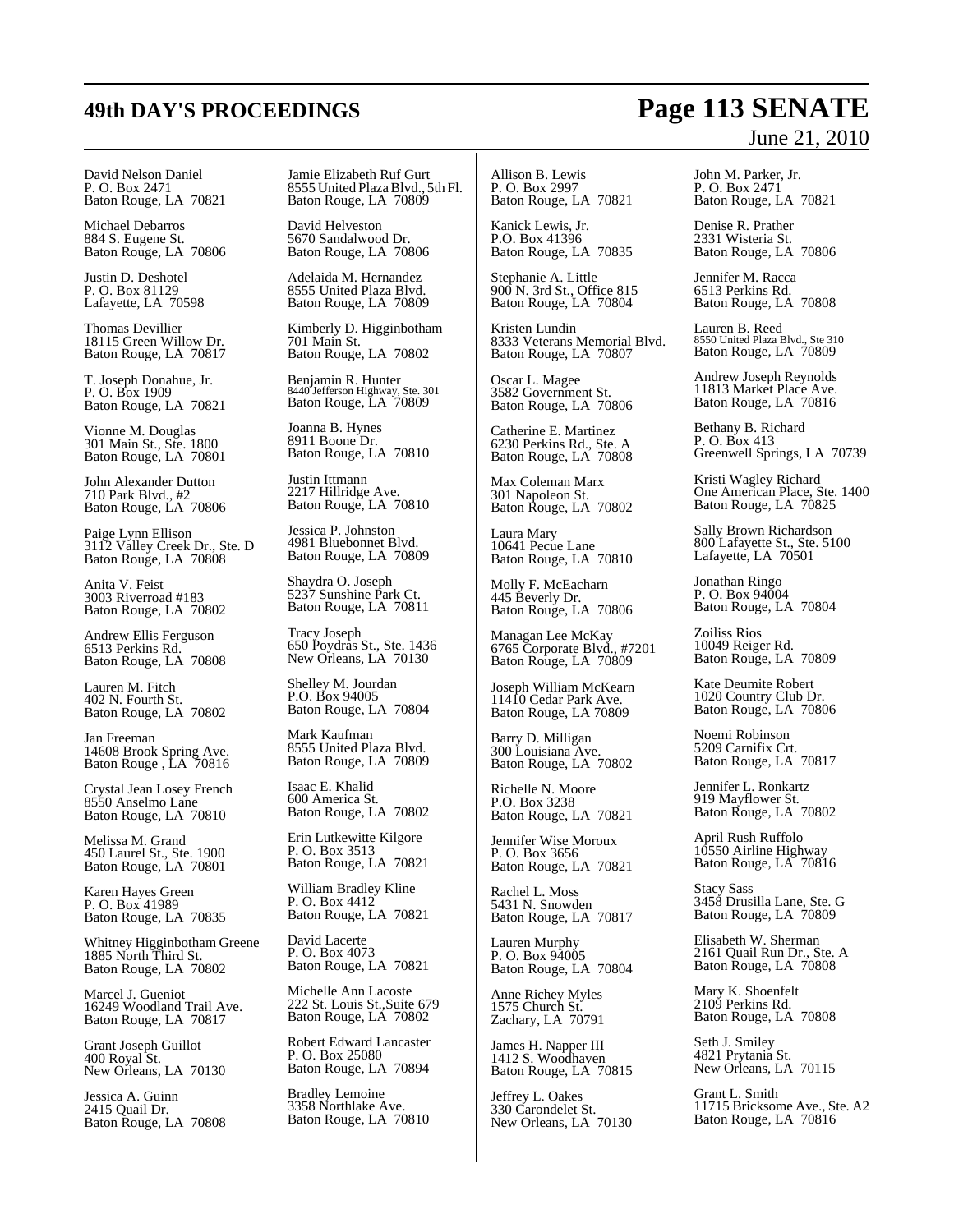Erica Spears P. O. Box 85377 Baton Rouge, LA 70884

Matthew Paul Stafford, Jr. 4005 Nicholson Dr., #1210 Baton Rouge, LA 70808

Megan Rawle Stafford 122 North State St. Abbeville, LA 70510

Drew M. Talbot 8480 Bluebonnet Blvd., Ste. D Baton Rouge, LA 70810

Chase Tettleton 11420 Airline Hwy, Ste. 102 Baton Rouge, LA 70816

L. Adam Thames P. O. Box 2471 Baton Rouge, LA 70821

Vernon Wesley Thomas 1862 78th Ave. Baton Rouge, LA 70807

Charles M. Thompson P. O. Box 2786 Baton Rouge, LA 70821

Michael M. Thompson 701 Main St. Baton Rouge, LA 70802

John W. Tilly 8710 Jefferson Highway Baton Rouge, LA 70809

Candace R. Tucker 3332 Partridge Lane, Bldg A Baton Rouge, LA 70809

Christopher J. Tyson 8555 United Plaza Baton Rouge, LA 70809

Robert C. Varnau 3501 N. Causeway Blvd., #810 Metairie, LA 70002

Ashley C. Wall 4171 Essen Lane Baton Rouge, LA 70809

Catherine Jenkins Wheeler 6510 Oak Cluster Dr. Greenwell Springs, LA 70739

Kathryn A. Widhalm 670 N. 8th St. Baton Rouge, LA 70802

Kenneth M. Willis P. O. Box 5022 Baton Rouge, LA 70821

Rosalind L. Wright P. O. Box 3071 Baton Rouge, LA 70821

Michael David Zelden 1885 North 3rd St, 3rd Fl Baton Rouge, LA 70802

Richard F. Zimmerman III 8710 Jefferson Highway Baton Rouge, LA 70809

Ryan J. Zumo 7924 Wrenwood Blvd., Ste. C Baton Rouge, LA 70809

**East Feliciana** Amanda H. Smith P. O. Box 91154 Baton Rouge, LA 70821

**Evangeline** Tracy L. Manuel 1182 Necessity Loop Basile, LA 70515

Paul C. Tate, Jr. 601 Chestnut St. Mamou, LA 70554

Jules Gregory Vidrine 211 S. Coreil St. Ville Platte, LA 70586

**Franklin** David Wm. Rigdon 6556 Main St. Winnsboro, LA 71295

**Grant** Melinda Graves Lashley 281 Hwy 471 Atlanta, LA 71404

**Iberia** Penny C. Laporte 1608 E. Patout St. New Iberia, LA 70560

Blake J. Miguez 3015 Gene Flash Rd. New Iberia, LA 70560

Tyra Riley 7513 E. Hwy 90 Jeanerette, LA 70544

**Iberville** Demi Lynn Vorise 77378 Landry Dr. Maringouin, LA 70757

Monika R. Wright P.O. Box 582 Maringouin, LA 70757

**Jackson** Henry Thurston Allen P. O. Box 580 Jonesboro, LA 71251

Sara B. Rodrigue 800 South Buchanan St. Lafayette, LA 70501

**Jefferson** Thad D. Ackel, Jr. 3008 5th St. Unit 19 Metairie, LA 70002

Carey L. Agregaard III 117 Magnolia Crt. Luling, LA 70070

Denia S. Aiyegbusi 704 Carondelet St. New Orleans, LA 70130

Byron R. Arthur 909 Poydras St.. Ste. 1450 New Orleans, LA 70112

Virginia Lynn Blake 300 Bourbon St. New Orleans, LA 70130

Sherrie R. Bourg 201 St. Charles Ave., #3815 New Orleans, LA 70170

Nicole E. Burdett 631 St. Charles Ave. New Orleans, LA 70130

Marvin G. Burgess 300 West Esplanade Blvd. Kenner, LA 70065

Erika K. Bush 6368 General Diaz St. New Orleans, LA 70124

A. Lee Butler 7924 Monett St. Metairie, LA 70003

Lacrecia G. Cade 1100 Poydras St., Ste. 3100 New Orleans, LA 70163

Liza M. Caluda 3232 Edenborn Ave. Metairie, LA 70002

Maria Calvo 3701 Williams Blvd., Ste. 261 Kenner, LA 70065

Deborah S. Camet 5112 Wilson Dr. Metairie, LA 70003

Craig Canizaro 3445 N. Causeway Blvd., Ste. 800 Metairie, LA 70002

Emily Canizaro 1100 Poydras St., 23rd Fl. New Orleans, LA 70163

Douglas Castro P. O. Box 669 Kenner, LA 70063

Christopher D. Cazenave 201 St. Charles Ave., 51st Fl. New Orleans, LA 70171

Suzanne M. Ciaccio 319 Papworth Ave. Metairie, LA 70005

David C. Coons 701 Poydras St., Ste. 4500 New Orleans, LA 70139

Kathryn B. Cooper 201 St. Charles Ave., Ste. 3600 New Orleans, LA 70170

Russell J. Cortazzo, Jr. 1709 Old Metairie St. Metairie, LA 70001

Rachel E. Culotta 909 Poydras St. 20th Fl New Orleans, LA 70112

Regina E. Cyrus P. O. Box 680 Hahnville, LA 70057

Jared Davidson 546 Carondelet St. New Orleans, LA 70130

Darcy E. Decker 200 Caroline Crt. Covington, LA 70433

Ryan P. Delaney P. O. Box 7535 Metairie, LA 70001

Cheryl J. Drollinger 5000 Live Oak Blvd. Waggaman, LA 70094

Phyllis Fay Duhon 115 James Dr. West, #140 St. Rose, LA 70087

Ophelia Enamorado 2901 N. Causeway Blvd., Ste. 201 Metairie, LA 70002

Shannon M. Fay 301 St. Ferdinand St. Baton Rouge, LA 70802

Nenita De Duzman Ferguson 3652 Lake Timberlane Dr. Gretna, LA 70056

Ezra L. Finkle 601 Poydras St., Ste. 1700 New Orleans, LA 70130

Elizabeth M. Ford 1836 Stall Dr. Harvey, LA 70058

Julius C. Ford 3329 Florida Ave. Kenner, LA 70065

Robert D. Ford 2400 Veterans Memorial Blvd., Ste. 405 Kenner, LA 70062

Richard Thomas Gallagher, Jr. 3045 Ridgelake Dr., Ste. 200 Metairie, LA 70002

John C. Getty 601 Poydras St., Ste. 1700 New Orleans, LA 70130

Tara J. Gilbreath 2800 Energy Ctr, 1100 Poydras New Orleans, LA 70163

Evan J. Godofsky 3850 N. Causeway Blvd., Ste. 1100 Metairie, LA 70002

## **Page 114 SENATE 49th DAY'S PROCEEDINGS**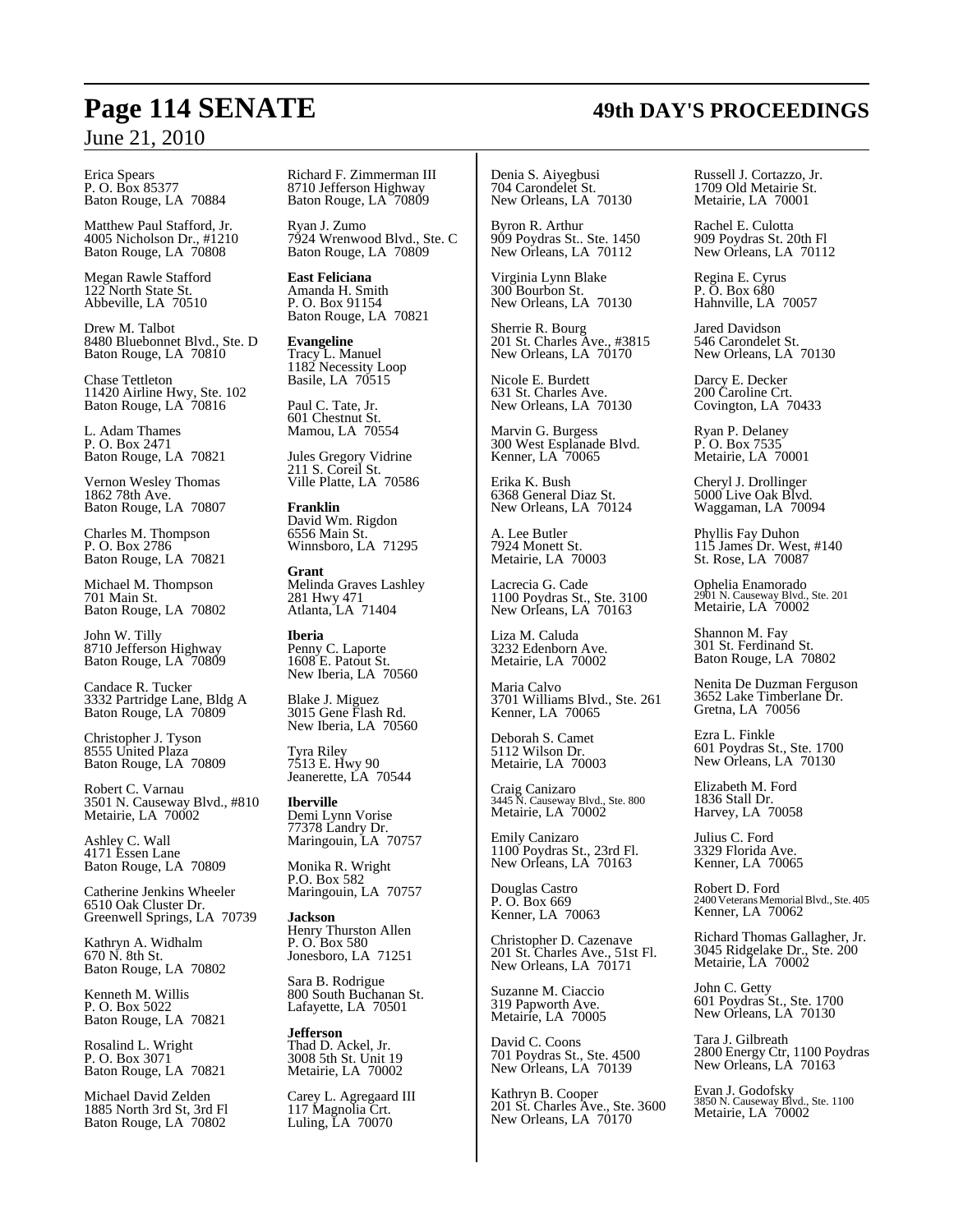Jaymeski P. Gorham P. O. Box 86928 Baton Rouge, LA 70879

Dustin Anthony Hanks 821 Ave. A Westwego, LA 70094

Christopher M. Hannan 201 St. Charles St., Ste. 3600 New Orleans, LA 70170

Stephen Harris 1108 Nursery Ave. Metairie, LA 70005

Jenna M. Hatty 5044 Lapalco Blvd. Marrero, LA 70072

Joshua R. Hingle 1601 Belle Chase Hwy Ste. 203 Gretna, LA 70058

Vanessa Hippolyte 1700 Ute Dr. Harvey, LA 70058

Melissa Holmes 513 Jefferson Ave. Metairie, LA 70001

Laura C. Hopes 501 Rose St. Metairie, LA 70005

Shannon H. Huber 1100 Poydras, 30th Fl. - Energy Center New Orleans, LA 71063

John S. Hunter 1010 Common St., Ste. 2300 New Orleans, LA 70112

George W. Jackson, Jr. 1010 Common St., Ste. 3000 New Orleans, LA 70112

Lynn Jacobs 2311 Augusta St. Kenner, LA 70062

Meredith Keenan 1100 Poydras St., Ste. 3700 New Orleans, LA 70163

Parker Stevens Kornick 232 Orion Ave. Metairie, LA 70005

Brandi Labruzzo 3331 Severn Ave., Ste. 202 Metairie, LA 70002

Peyton C. Lambert 400 Poydras St., Ste. 2300 New Orleans, LA 70130

Sandra A. Landry 2700 Bayou Boeuf Dr. Marrero, LA 70072

Stacy Ann Leingang 1204 Jackson Ave. New Orleans, LA 70130 L. Claire Lemon 3510 N. Causeway Blvd., Ste. 600 Metairie, LA 70002

Maria J. Leon 3535 Canal St. New Orleans, LA 70119

Michael Letourneau 701 Poydras, Ste. 400 New Orleans, LA 70139

Sara Lewis 540 Elmwood Park Blvd. New Orleans, LA 70123

Stephen John Litchfield 201 St. Charles Ave., Ste. 4204 New Orleans, LA  $70170$ 

Carie Lopez 7701 Airline Dr. Metairie, LA 70003

Paula S. Lucas 3701 Division St., Pmb 132 Metairie, LA 70002

Rebecca Massa 909 Poydras St., Ste. 2000 New Orleans, LA 70112

L. Claire Mayer 3510 N. Causeway Blvd., Ste. 600 Metairie, LA 70002

Melanie R. Mayer 3904 N. Arnoult Rd. Metairie, LA 70002

Cynthia M. McGlone 757 Gause Blvd. Slidell, LA 70458

Tiffany M. Melchers 400 Poydras St., Ste. 1410 New Orleans, LA 70130

Jose' Carlos Mendez 210 Baronne St., Room 305 New Orleans, LA 70112

Joseph Matthew Miller III 1100 Poydras St., Ste. 3100 New Orleans, LA 70163

Matthew Miller 1100 Poydras St., Ste. 2200 New Orleans, LA 70163

Heather Elena Munoz 600 Carondelet St. New Orleans, LA 70130

Trong Nguyen 4217 Indiana Ave. Kenner, LA 70065

Kurt A. Offner 2400 Veterans Blvd., Ste. 405 Kenner, LA 70062

Carrie H. Pailet 210 Huey P. Long Ave. Gretna, LA 70053

Peter J. Perez, Jr. 3000 18th St. Metairie, LA 70002

William C. Perez 315 Southern Rd. River Ridge, LA 70123

Michelle C. Purchner 201 St. Charles Ave., 40th Fl. New Orleans, LA 70170

Brittany L. Reed 3850 N Causeway Blvd., Ste. 900 Metairie, LA 70002

Dennis E. Rinck, Jr. 525 Clay St. Kenner, LA 70062

Craig Robinson 466 Ashlawn Dr. Harahan, LA 70123

Geoffrey Rodriguez 4012 Baudelaire Dr. Marrero, LA 70072

Leigh Ann Rood 878 Victory Dr. Westwego, LA 70094

Elizabeth M. Row 202 E. Livingston Place Metairie, LA 70005

Emilia Salas 1546 Gretna Blvd. Harvey, LA 70058

Ashley Buckman Schepens 328 Lafayette St. New Orleans, LA 70130

Bradley J. Schlotterer 909 Poydras St. Ste. 1450 New Orleans, LA 70112

Brad Scott 460 Beverly Garden Dr. Metairie, LA 70001

Jessica C. Seale 4532 W. Napoleon Ave., Ste. 201 Metairie, LA 70001

Christine E. Sevin 600 Carondelet St., 9th Fl. New Orleans, LA 70130

Maggie R. Simoneaux P. O. Box 641924 Kenner, LA 70064

Latoya T. Simons 8932 W. Metairie Ave. Metairie, LA 70003

Linda Sanders Stone 222 Hector Ave. Metairie, LA 70005

Lacey Tabary 3 Crt.house Square Chalmette, LA 70043

## **49th DAY'S PROCEEDINGS Page 115 SENATE** June 21, 2010

Charles P. Tolliver II 2112 Belle Chasse Hwy, Unit 11-123 Terrytown, LA 70056

Henry Richard Vogt III 2450 Severn Ave Ste. 208 Metairie, LA 70001

Thomas L. Watson II 639 Loyola Ave., Ste. 2550 New Orleans, LA 70113

Daniel A. Webb 650 Poydras St., Ste. 2715 New Orleans, LA 70130

Janell C. Weil 1546 Gretna Blvd. Harvey, LA 70058

Christine Weiser 2300 Energy Ctr 1100 Poydras St New Orleans, LA 70163

Sheila M. Wilkinson P. O. Box 9012 Metairie, LA 70055

Jason Paul Wixom 1340 Poydras St., Ste. 700 New Orleans, LA 70112

Jeffrey W. Zewe 4425 Clearview Pkwy., Ste. C Metairie, LA 70006

**Lafayette** Caleb K. Aguillard 322 South Market St. Opelousas, LA 70570

Elizabeth G. Andrus 500 Dover Blvd., Ste. 334 Lafayette, LA 70503

James M. Angers, Jr. 201 Anslem Dr. Youngsville, LA 70592

John Derek Aswell 323 E University Ave Lafayette, LA 70503

Julia Autin 1304 Lafayette St. Lafayette, LA 70501

Charles A. Barton, Jr. 101 Rimrock Dr. Lafayette, LA 70506

Rebecca K. Bayless P. O. Box 53288 Lafayette, LA 70505

Aaron Beyt P.O. Box 52157 Lafayette, LA 70505

Annette E. Billet 206 Nottinghill Way Lafayette, LA 70508

Paula Boagni-Bertuccini P. O. Box 51666 Lafayette, LA 70505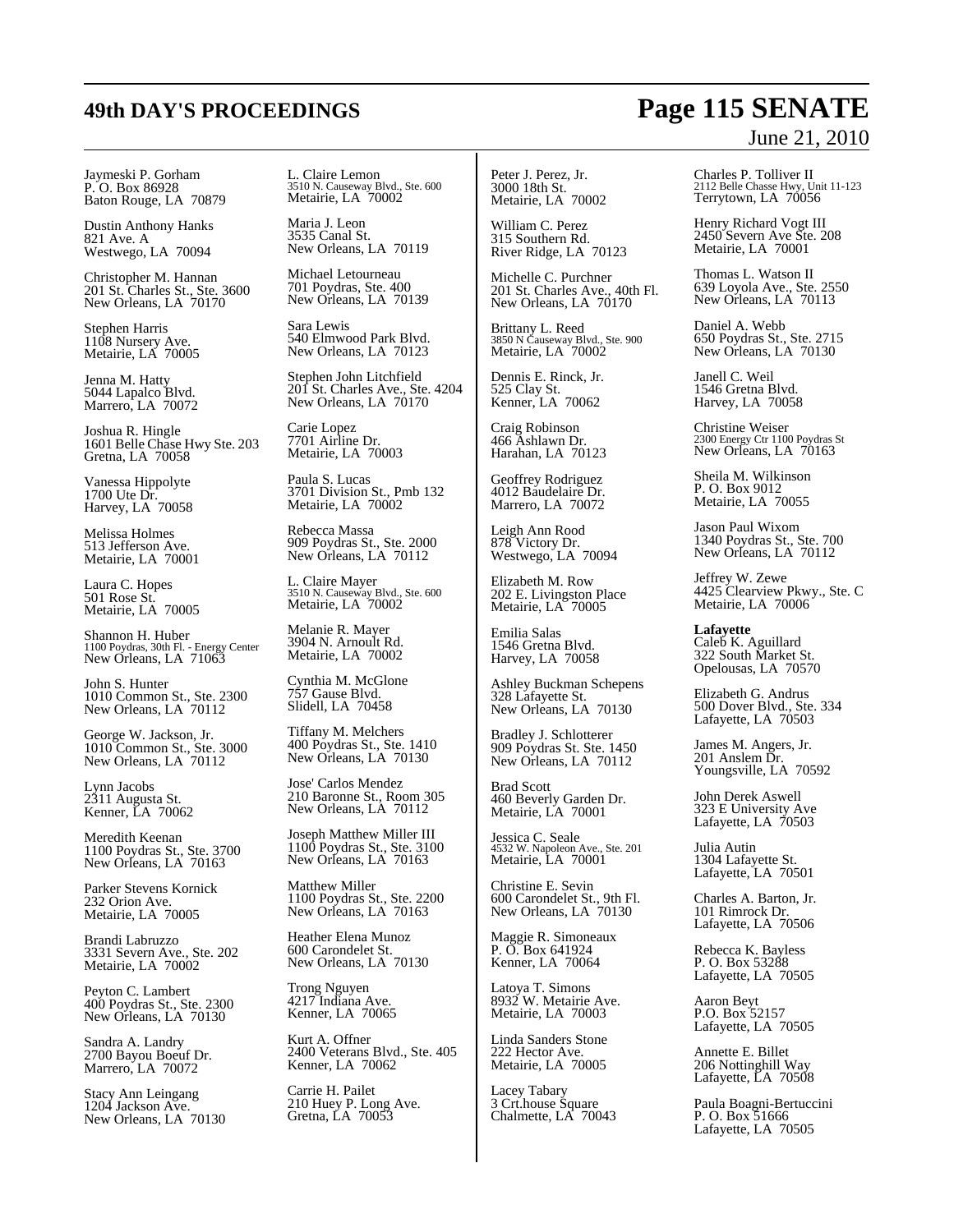Jaclyn C. Bridges 118 South Crt. St., Ste. 209 Opelousas, LA 70570

Eric J. Broussard P. O. Box 80569 Lafayette, LA 70598

Elizabeth J. Comeaux 115 Industrial Pkwy. Lafayette, LA 70508

Jeffrey K. Coreil 1001 W. Pinhook Rd., Ste. 200 Lafayette, LA 70503

Natalie DeJean P.O. Box 4325 Lafayette, LA 70502

Deanna G. Dillard 2014 W. Pinhook, Ste. 710 Lafayette, LA 70508

Ryan R. Domengeaux 200 Corporate Blvd., Ste 201 Lafayette, LA 70508

Megan E. Donohue 600 Jefferson St., Ste. 1600 Lafayette, LA 70501

Sara T. Donohue 1313 West Pinhook Rd. Lafayette, LA 70503

Mark A. Dore' 303 Jenci Dr. Broussard, LA 70518

Joy R. Durbin 1221 Papit Guidry Rd. St. Martinville, LA 70582

Orida B. Edwards 715 Nw Evangeline Thruway Lafayette, LA 70501

Crystal L. Fontenot 230 Jenkins Rd., No. 50 Duson, LA 70529

Steven V. Foss 212 Spencer Dr. Lafayette, LA 70506

Ashley L. Foti 105 Chase Dr. Lafayette, LA 70507

Jared Foti P. O. Box 3089 Lafayette, LA 70502

Wesley J. Galjour 100 N. State St., Ste. 220 Abbeville, LA 70510

Matthew S. Green 102 Versailles Blvd., Ste. 400 Lafayette, LA 70501

Jacob H. Hargett 810 South Buchanan St. Lafayette, LA 70501

Jill N. Hollier 212 Denette Dr. Duson, LA 70529

Thomas S. Keaty III 620 Woodvale Ave. Lafayette, LA 70503

Karen M. Kelly P. O. Box 93322 Lafayette, LA 70509

Brad E. Kolder P.O. Box 81129 Lafayette, LA 70508

John M. Korduner 100 State St., Ste. 220 Abbeville, LA 70510

Margaret D. Laborde P. O. Drawer 3408 Lafayette, LA 70502

Terry C. Landry, Jr. P.O. Box 98000 Lafayette, LA 70509

Anthony J. Lascaro P. O. Drawer 94-C Lafayette, LA 70509

Sara LeBlanc 108 St. Martinique Lane Lafayette, LA 70508

Heidi A. Marceaux 109 Sis Lane Carencro, LA 70520

Christine M. Mire 202 West Main St. Lafayette, LA 70508

Elizabeth Ann Morehead 122 North State St. Abbeville, LA 70510

Ray J. Pitre 400 E. Kaliste Saloom, Ste. 7100 Lafayette, LA 70508

Tamara D. Rahim 504 Sugar Trace Dr. Broussard, LA 70518

Michael A. Rainey 208 Magnate Dr., Ste. B Lafayette, LA 70508

Alyse S. Richard 102 Versailles Blvd., Ste. 400 Lafayette, LA 70501

Chaz H. Roberts P. O. Box 52828 Lafayette, LA 70505

Kyla L. Rogers P. O. Box 1030 Abbeville, LA 70510

Jo Helen Rowlen 610 Saint Patrick St. Lafayette, LA 70506

Gary W. Rudick II P.O. Box 61511 Lafayette, LA 70596

Neil N. Sharma 1025 Laneuville Rd. Lafayette, LA 70508

Jennifer Sibille 3000-F Rue Beauregard Lafayette, LA 70508

Dwazendra J. Smith 810 S. Buchanan St. Lafayette, LA 70502

Sarah Smith 2014 W. Pinhook, Ste 403 Lafayette, LA 70508

Sara E. Tannehill P. O. Box 336 Youngsville, LA 70592

Susan Theall 1304 Lafayette St. Lafayette, LA 70501

Talbot Myles Theunissen 400 E Kaliste Saloom Rd., Ste. 4200 Lafayette, LA 70598

Rachel A. Thibodeaux 300-F Rue Beauregard Lafayette, LA 70508

Kiera Ylisa Thomas 201 E. Cypress St. Lafayette, LA 70509

Christopher L. Trahan P. O. Box 4525 Lafayette, LA 70502

Judith Verret 3500 E Simcoe #12 Lafayette, LA 70501

Celeste C. White 201 Rue Iberville, Ste. 600 Lafayette, LA 70508

**Lafourche** Heather Caro 828 Bayou Blue Rd. Houma, LA 70364

Judy Hill Dyson 1140 Louise St. Thibodaux, LA 70301

Megan B. Frost 110 W. Plater Dr. Thibodaux, LA 70301

Brandy L. Hawkins 537 West 8th St.

Thibodeaux, LA 70301 Ella D. Kliebert

201 Green St. Thibodaux, LA 70301

Jamie S. Landry P.O. Box 5147 Thibodaux, LA 70302 Sarah LeGendre 508 Thoroughbred Dr. Thibodaux, LA 70301

Matthew Ory 622 Belanger St. Houma, LA 70360

Marilyn G. Pepper 171 Virginia St. Larose, LA 70373

Keara Ann Plaisance 4703 E. 47th Street, Ave A Cutoff, LA 70345

Angel McCullough Williams 139 W. 83rd St. Cut Off, LA 70345

**Lincoln** Pamela Anita Blankenship P. O. Box 52 Grambling, LA 71245

M. Kathleen Gilchrist Brucia 249 Bear Creek Rd. Ruston, LA 71270

Michael A. Dicarlo 2204 Wales Ct Ruston, LA 71270

David J. Summersgill 207 W. Mississippi Ave., Ste. 304 Ruston, LA 71270

**Livingston** Debby Anselmo 18295 La Hwy 42 Port Vincent, LA 70726

P. Dawn Arevalo 12495 Buddy Ellis Rd. Denham Springs, LA 70726

Barrett D. Burkart, Jr. 246 Napoleon St. Baton Rouge, LA 70802

Benjamin G. Cascio 555 S. Range Ave. Denham Springs, LA 70726

Ellyn Clevenger P. O. Box 1785 Walker, LA 70785

Leslie Davidson 18325 Aydell Lane French Settlement, LA 70733

Mary J. Fritton 7578 Impson Dr. Denham Springs, LA 70706

Stephanie Gautreau 12821 Buddy Ellis Rd. Denham Springs, LA 70726

Ivy L. Graham 35815 Homer Graham Rd. Walker, LA 70785

Jodie A. Henderson 222 St. Louis, Ste. 857 Baton Rouge, LA 70821

## **Page 116 SENATE 49th DAY'S PROCEEDINGS**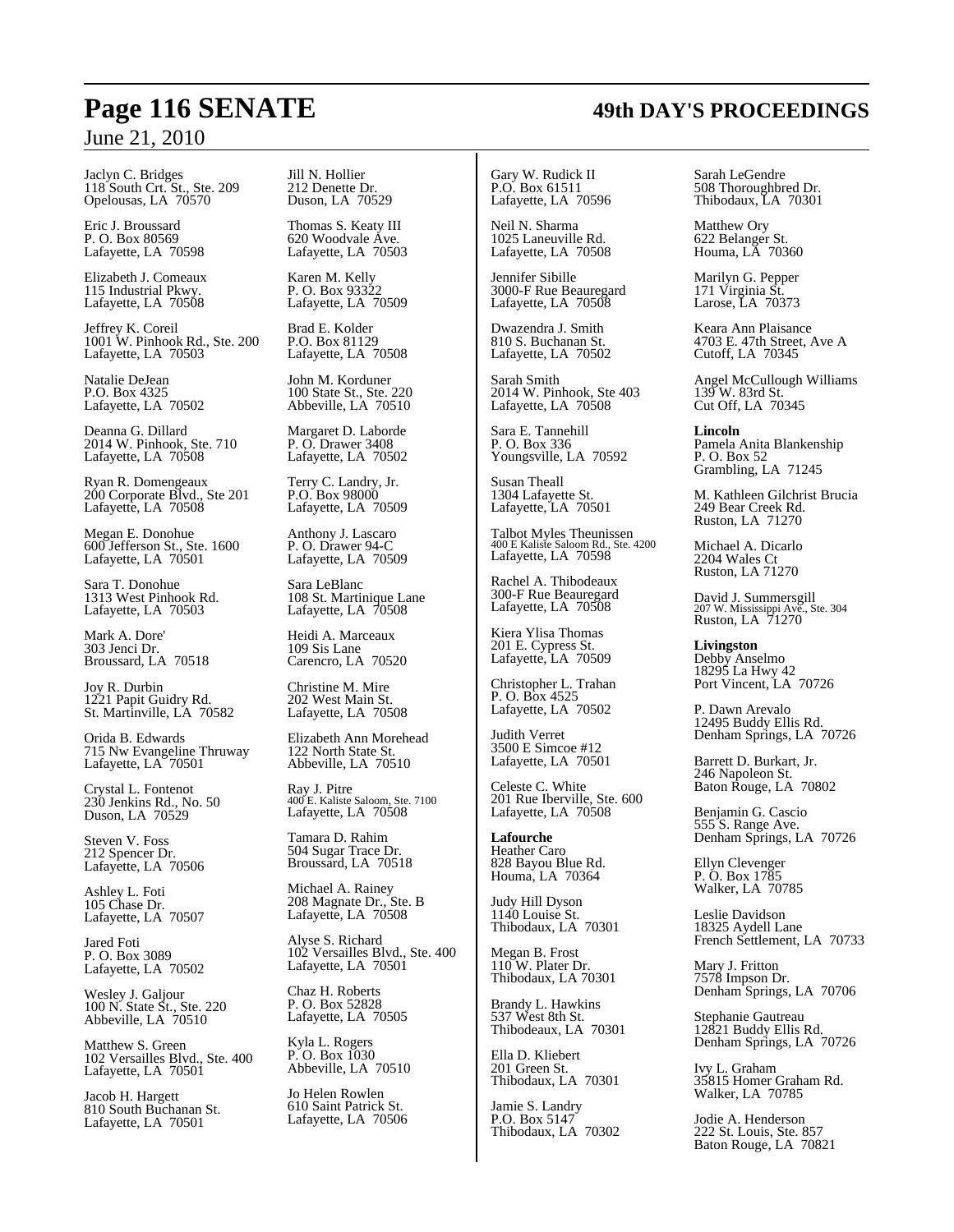### Shawn E. Lacombe 10942 Woodhaven Dr. Denham Springs, LA 70726

Gerald McKneely Millet, Jr. 270 Sharp Rd. Baton Rouge, LA 70815

Kimberly Resetar P.O. Box #95 Albany, LA 70711

Nancy H. Roberts P. O. Box 427 Holden, LA 70744

Tracy Brooks Saucier 31200 River Pines Dr. Springfield, LA 70462

Kimberly B. Sibley 32480 Glenwood Dr. Denham Springs, LA 70726

**Morehouse** William J. Nunnally 8120 Old Monroe Rd. Bastrop, LA 71220

**Natchitoches** Sue H. Chambley 194 Orchard Run Natchitoches, LA 71457

Susan K. Delrie 352 South Dr. Natchitoches, LA 71457

Robin M. Flynn 151 Mt. Olive Church Rd. Natchitoches, LA 71457

### **Orleans**

Andrew Abrams 5811 Tchoupitoulas St. New Orleans, LA 70115

Emily R. Adler 400 Poydras St., Ste. 2600 New Orleans, LA 70130

Benjamin S. Allums 201 St. Charles Ave., 40th Fl. New Orleans, LA  $70170$ 

Justin Edward Alsterberg One Galleria Blvd., Ste. 1400 Metairie, LA 70001

Marie Anders 1447 N. Roman St. New Orleans, LA 70116

Michelle I. Anderson 201 St. Charles Ave., No. 3710 New Orleans, LA 70170

Toni R. Arnona 1130 Tchoupitoulas St. New Orleans, LA 70130

George Colin Aucoin, Jr. 3500 N. Hullen St. Metairie, LA 70002

Shelley E. Aucoin 400 Poydras St., Ste. 1600 New Orleans, LA 70130

Adam Babich Tulane Law School 6329 Freret St. New Orleans, LA 70118

Jason M. Baer One Galleria Blvd., Ste. 1400 Metairie, LA 70001

Kelley E. Bagayoko P. O. Box 52241 New Orleans, LA 70152

Stephanie Michelle Banks P. O. Box 87271 Baton Rouge, LA 70879

Wesley G. Barr 400 Poydras St., Ste. 1980 New Orleans, LA 70130

Amanda H. Baxter 1100 Poydras St., Ste. 800 New Orleans, LA 70163

Ashley J. Becnel 230 Huey P. Long Ave. Gretna, LA 70053

Mary Colleen Bell 880 Commerce Rd. West, Ste. 104 New Orleans, LA 70123

Amy Bernadas 400 Poydras St., Ste. 2500 New Orleans, LA 70130

Tyronne Beshears 3681 Plymouth Place New Orleans, LA 70131

Adrienne L. Black 909 Poydras St., Ste 2600 New Orleans, LA 70112

Michael S. Blackwell 365 Canal St., Ste. 2000 New Orleans, LA 70130

Sean A. Blondell #1 Sanctuary Blvd., Ste. 202 Mandeville, LA 70471

Brittany Rogers Bonnaffons 6359 Catina St. New Orleans, LA 70124

Lauren Boudreaux 2601 Tulane Ave., Ste. 700 New Orleans, LA 70119

Bryan Edward Bowdler 365 Canal St., Ste. 2000 New Orleans, LA 70130

Nelson P. Bowman 1820 St. Charles Ave., Ste. 205 New Orleans, LA 70130

William Boyles 201 St. Charles Ave., 45th Fl. New Orleans, LA  $70170$ 

Anne E. Briard 601 Poydras St., Ste 2775 New Orleans, LA 70130

Darin S. Britt 7801 Maple St. New Orleans, LA 70118

Natalie Brocklebank 2734 Burgundy St., Unit B New Orleans, LA 70117

Gregory Brumfield, Jr. 201 St. Charles Ave., Fl. 47 New Orleans, LA 70170

Nathan L. Budde 1540 N. Broad St. New Orleans, LA 70119

Reagan Lacee Burrow 1204 Jackson Ave. New Orleans, LA 70130

William M. Burst 909 Poydras St., Ste. 1450 New Orleans, LA 70112

Nandi F. Campbell 745 Delachaise St. New Orleans, LA 70115

David Capasso 4220 Canal St. New Orleans, LA 70119

Sarah K. Casey 201 St. Charles Ave., Ste. 3600 New Orleans, LA 70170

Michael John Cerniglia 201 St. Charles Ave., Ste. 4500 New Orleans, LA 70170

Adrienne Chavez 1010 Common St., Ste. 2600 New Orleans, LA 70112

Aaron Clark-Rizzio 2601 Tulane Ave., Ste. 700 New Orleans, LA 70119

Morgan Clevenger 1653 North Broad St. New Orleans, LA 70119

Michael W. Collins 3351 Severn Ave., Ste. 201 Metairie, LA 70002

Allison M. Colomb 5953 Marshall Foch New Orleans, LA 70124

Bethany Conner 4640 S. Carrollton, Ste. 200-173 New Orleans, LA 70119

Jennifer L. Cooper 701 Poydras St., 40th Fl. New Orleans, LA 70139

Stephanie W. Cosse' 2300 Energy Centre, 1100 Poydras New Orleans, LA 70163

Christina Cossich 8397 Hwy 23, Ste. 100 Belle Chasse, LA 70037

Brittany M. Courtenay 3850 N. Causeway Blvd., Ste. 900 Metairie, LA 70002

Bradley Duane Cousins 909 Poydras St., Ste. 2400 New Orleans, LA 70112

John S. Creevy 820 O'Keefe Ave. New Orleans, LA 70113

Christine Simmons Dabney 2919 Joliet St. New Orleans, LA 70118

Lisa S. Daigle 201 St. Charles Ave Ste. 4610 New Orleans, LA 70170

Helen M. Daniel 2900 Westfork, Ste. 200 Baton Rouge, LA 70827

Elizabeth Livingston De Calderon 6329 Freret St. New Orleans, LA 70118

Jessica A. Denisi 1100 Poydras, 2500 Engery Center New Orleans, LA 70163

Rebecca Dietz 201 St. Charles, Ste. 4500 New Orleans, LA 70170

Lauren Dietzen 701 Poydras St., Ste. 3800 New Orleans, LA 70139

Walter Nicholas Dietzen, IV 601 Poydras St., Ste. 2300 New Orleans, LA 70130

Alexander K. Dimitry 1726 Robert St. New Orleans, LA 70115

M. Andrew Doss 1901 Chippewa St. New Orleans, LA 70130

Alexandre L.M. Ducros 330 Carondelet St. New Orleans, LA 70130

Lillian A.S. Dunn 504 Park Blvd. New Orleans, LA 70114

David A Durand, Jr. 239 South Galvez St. New Orleans, LA 70119

Kesana B. Durand 239 S. Galvez St. New Orleans, LA 70119

Rina L. Eisenberg 650 Poydras, Ste. 2400 New Orleans, LA 70130

## **49th DAY'S PROCEEDINGS Page 117 SENATE** June 21, 2010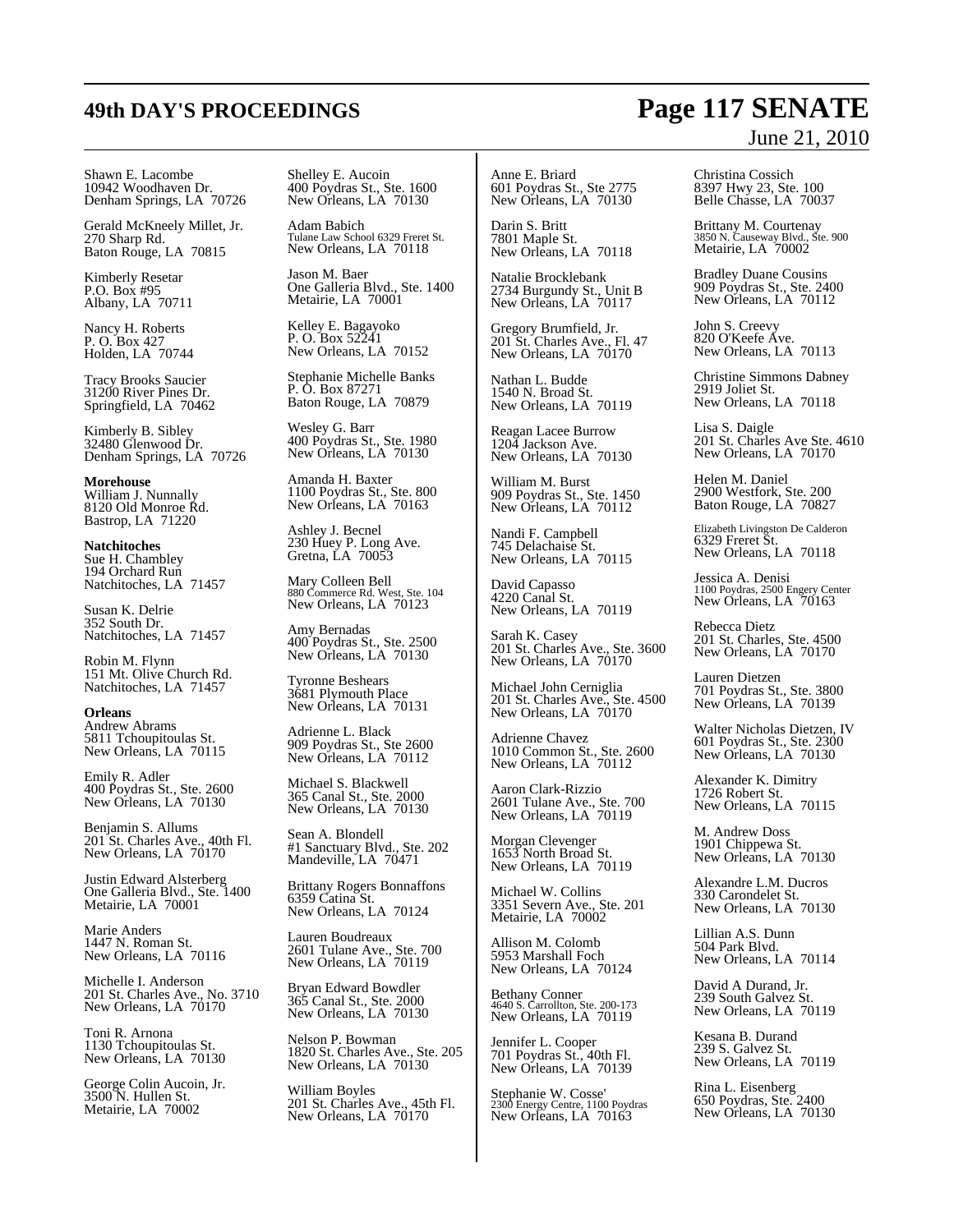## **Page 118 SENATE 49th DAY'S PROCEEDINGS**

### June 21, 2010

Anne H. Elam 701 Poydras St., Ste. 4500 New Orleans, LA 70139

Elizabeth Harper Emmett 639 Loyola Ave., Ste. 2550 New Orleans, LA 70113

Leah N. Engelhardt 601 Poydras St., #1700 New Orleans, LA 70130

Jacqueline Epstein 6303 General Meyer Ave. New Orleans, LA 70131

Jeremy Scott Epstein 820 O'Keefe Ave. New Orleans, LA 70113

Tod J. Everage 601 Poydras St., 12th Fl. New Orleans, LA 70130

Tenee' Felix 1820 St. Charles Ave., Ste. 205 New Orleans, LA 70130

Ann P. Fenton 909 Poydras St., 24th Fl. New Orleans, LA 70112

Leslie Fenton 1010 Common St., Ste. 1400A New Orleans, LA 70112

Rebecca E. Fenton 3838 N. Causeway Blvd., #3130 Metairie, LA 70002

Katherine Karre' Fontenot P. O. Box 308 Edgard, LA 70049

Heather Ford 1631 Elysian Fields #281 New Orleans, LA 70117

Jonathan S. Forester 3421 N. Causeway Blvd., Ste. 900 Metairie, LA 70002

Walter Gabriel, Jr. 365 Canal St., Ste. 2000 New Orleans, LA 70130

Victoria A. Gallo 201 St. Charles Ave. New Orleans, LA 70170

Wesley A. Garten 639 Loyola Ave., Ste. 2550 New Orleans, LA 70113

Andrew J. Geiger 4173 Canal St. New Orleans, LA 70119

David Gernhauser, Jr. 2114 Paris Rd. Chalmette, LA 70043

Monique R. Gougisha 639 Loyola Ave., Ste. 2550 New Orleans, LA 70113

Nichole Mart Gray 650 Poydras St., Ste. 1201 New Orleans, LA 70130

Jeffrey P. Green 701 Poydras St., 40th Fl. New Orleans, LA 70139

Margaret Marie Guidry 2121 Mediamolle Dr. New Orleans, LA 70114

Christine A. Guillory 1100 Poydras St., Ste. 3700 New Orleans, LA 70119

Brian L. Guillot 201 St. Charles Ave., 40th Fl. New Orleans, LA  $70170$ 

Matthew C. Guy 909 Poydras St., Ste. 1860 New Orleans, LA 70112

Galen Hair 909 Poydras St., Ste 2500 New Orleans, LA 70112

Jason W. Hammer 305B Main St. Belle Chasse, LA 70037

Jessica Hardie 909 Poydras St., 20th Fl. New Orleans, LA 70112

Ariel S. Harman-Cohen 2601 Tulane Ave., Ste. 700 New Orleans, LA 70119

Brad E. Harrigan 601 Poydras St., Ste 2775 New Orleans, LA 70130

Christopher M. Hatcher 855 Baronne St. New Orleans, LA 70113

Eden B. Heilman 4431 Canal St. New Orleans, LA 70119

Deborah M. Henson 12 Hawk St. New Orleans, LA 70124

Marshall A. Hevron 4500 One Shell Square New Orleans, LA '70139

Joshua L. Holmes 3801 Canals St., Ste. 331 New Orleans, LA 70119

Alexis R. Jani 1714 Cannes Dr. Laplace, LA 70068

C. Kieffer Johnson 601 Poydras St., Ste. 2100 New Orleans, LA 70130

Michael T. Joseph, Jr. 7008 Neptune Court New Orleans, LA 70126 Laura Kambur 4700 Canal St. New Orleans, LA 70119

Michael Kennedy 702 N. Carrollton Ave., Ste. A New Orleans, LA 70119

Catherine T. Kitchen P. O. Box 44486 Baton Rouge, LA 70804

Stephen C. Kogos, Jr. 701 Poydras St., Ste. 4800 New Orleans, LA 70139

Kenneth Kolb 1010 Common St., Ste. 2600 New Orleans, LA  $70112$ 

Carolyn Cass Kolbe 400 Poydras St., Ste. 2600 New Orleans, LA 70130

Mikalia Kott 757 St. Charles Ave., Ste. 201 New Orleans, LA  $70130$ 

Kevin Paul Kress 842 Camp St. Unit 5 New Orleans, LA 70130

Zachary H. Kupperman 201 St. Charles Ave., #3201 New Orleans, LA  $70170$ 

Monique Lafontaine 601 Poydras St., Ste. 2660 New Orleans, LA 70130

Cameron N. Ehsani Landry 1100 Poydras St., Ste. 1440 New Orleans, LA 70163

Christine Lehmann 636 Baronne St. New Orleans, LA 70113

Mathew Scott LeJeune 201 St. Charles Ave 48th Fl. New Orleans, LA 70170

Andrew Lilly 1100 Poydras St., 33rd Fl. New Orleans, LA 70163

Matthew Michael Livaccari 7465 Benjamin St. New Orleans, LA 70118

Charles B. Long 400 Poydras St., #2500 New Orleans, LA 70130

Rene A. Louapre, IV 909 Poydras St., Ste. 2300 New Orleans, LA 70112

Robert Lunsford 7801 Maple St. New Orleans, LA 70118

Christine I. Mackinnon 618 E. Rutland St. Covington, LA 70433

Sabrina S. Mannai 328 State St. New Orleans, LA 70118

Joseph Marino 1726 Toledano St. New Orleans, LA 70115

Joseph B. Marino III 2300 Energy Centre, 1100 Poydras New Orleans, LA 70163

Jenna N. Matheny 134 Lasalle St. New Orleans, LA 70112

Megan E. Matheny P. O. Box 904 Hahnville, LA 70057

Corey P. Matherne 650 Poydras Street, Ste. 1950 New Orleans, LA 70130

Joanna A. McCay 909 Poydras St., Ste 2600 New Orleans, LA 70112

Katherine M. McCray 650 Poydras St., Ste. 2105 New Orleans, LA 70130

Matthew J. McLaren 8220 Maple St. New Orleans, LA 70118

April McQuillar 1100 Poydras St., 30th Fl. New Orleans, LA 70163

Gary Edward Meringer 400 Poydras St., Ste. 1510 New Orleans, LA 70130

Meredith M. Miceli 5213 Airline Dr. Metairie, LA 70001

Allen C. Miller 365 Canal St., Ste. 2000 New Orleans, LA 70130

Alysson L. Mills 201 St. Charles Ave., Ste. 4600 New Orleans, LA  $70170$ 

Elisa Mills 650 Poydras St., Ste. 2105 New Orleans, LA 70130

Amanda N. Moeller 909 Poydras, Ste. 1860 New Orleans, LA 70112

Gabriel O. Mondino 3535 Canal St. New Orleans, LA 70119

Richard Marc Morgain 3421 N. Causeway Blvd., Ste. 602 Metairie, LA 70002

Ashley E. Mule' 300 Lake Marina 13BW New Orleans, LA 70129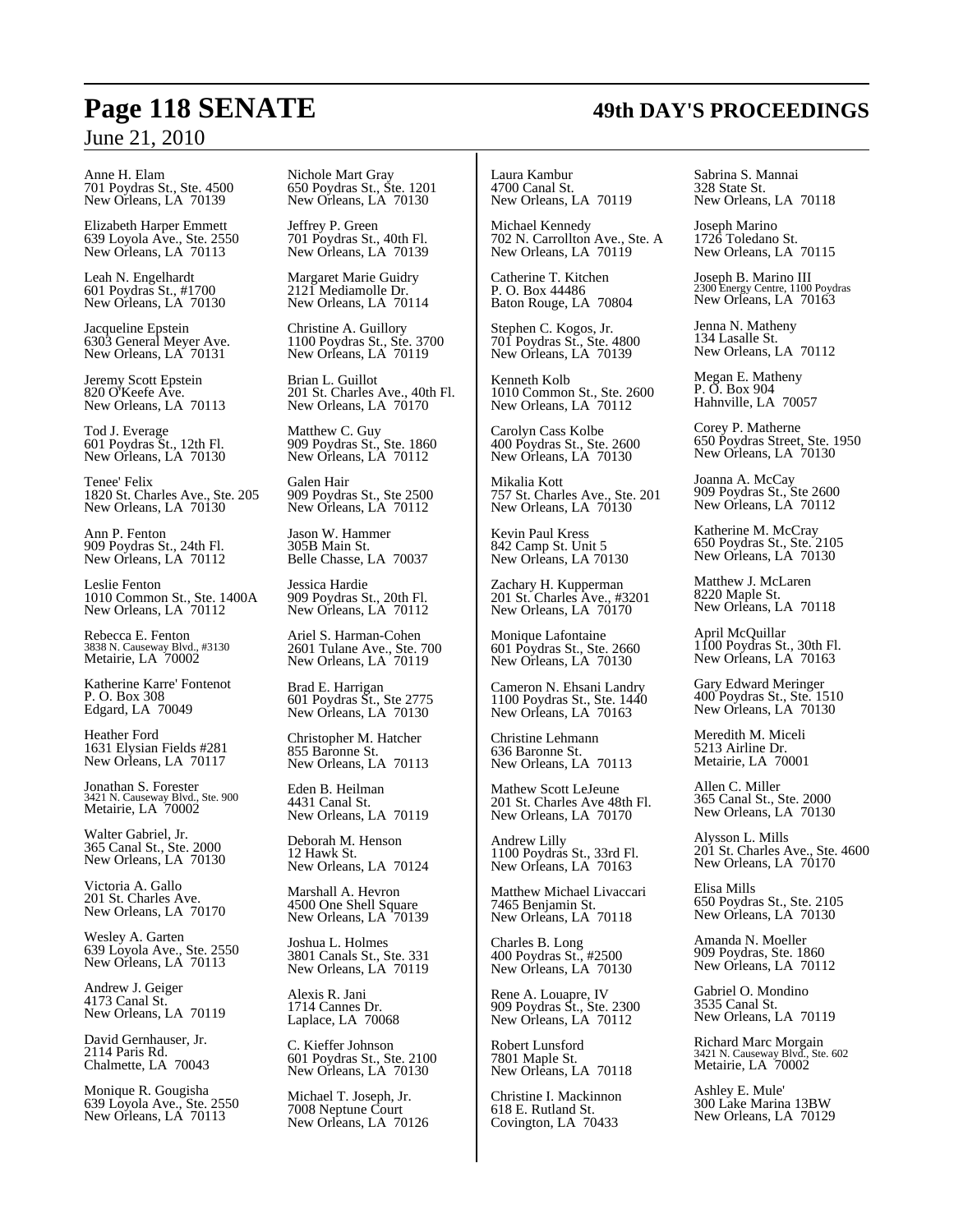## **49th DAY'S PROCEEDINGS Page 119 SENATE** June 21, 2010

Robin Myers 650 Poydras St., Ste. 1100 New Orleans, LA 70130

Monica Nolan 4000 General Degaulle New Orleans, LA 70114

Stephanie D. O'Brien 80 Neron Place New Orleans, LA 70118

Christopher Gerald Otten 3421 N. Causeway Blvd., Ste. 901 Metairie, LA 70002

Carrie H. Pailet 3421 N. Causeway Blvd., Ste 701 Metairie, LA 70002

Michael Palestina 909 Poydras St., Ste. 2500 New Orleans, LA 70112

Corey Parenton 4640 Rye St. Metairie, LA 70006

Matthew R. Payne 201 St. Charles Ave., Ste. 4600 New Orleans, LA  $70170$ 

Trishawn Payne-Palmer 13740 Pierres Ct. New Orleans, LA 70129

Jonathan C. Pedersen 839 St. Charles Ave., Ste. 306 New Orleans, LA 70130

Kelly Dussel Perrier 201 St. Charles Ave 40th Fl. New Orleans, LA 70170

Cayce C. Peterson 701 Magazine St. New Orleans, LA 70130

Paul L. Peyronnin 201 St. Charles Ave., Ste. 3600 New Orleans, LA 70170

Thomas H. Peyton 400 Poydras St., Ste. 2500 New Orleans, LA 70130

Ada A. Phleger 636 Baronne St. New Orleans, LA 70113

Ilona Prieto Picou 1820 St. Charles Ave., Ste. 205 New Orleans, LA 70130

Claire E. Pontier 643 Magazine St., #300 New Orleans, LA 70130

Evelyn F. Pugh 1300 Perdido St., Room 1E06 New Orleans, LA 70112

Kelly E. Quirk 1340 Poydras St., Ste. 1420 New Orleans, LA 70112

Devin C. Reid 701 Poydras St., Ste. 5000 New Orleans, LA 70139

Jonathan M. Rhodes 601 St. Charles Ave. New Orleans, LA 70130

Megan C. Riess 201 St. Charles Ave., Ste. 4600 New Orleans, LA 70170

Peter J. Rivas 201 St. Charles Ave., Ste. 5100 New Orleans, LA 70170

Abby Roberts 909 Poydras St., Ste. 2000 New Orleans, LA 70112

Thena K. Robinson 4431 Canal St. New Orleans, LA 70119

Stacey G. Roland 3027 Ridgelake Dr. Metairie, LA 70002

Maclain F. Romaguera 158 S. Rd.way New Orleans, LA 70124

Sophie Diane Rosado 145 Robert E. Lee Blvd., Ste. 300 New Orleans, LA  $70124$ 

David M.G. Ross 201 St. Charles Ave., Ste. 4000 New Orleans, LA 70170

Richard J. Roth III 1139 Arabella St. New Orleans, LA 70118

Christopher J. Rouse One Galleria Blvd., Ste. 1400 Metairie, LA 70001

Andrea Rubin 7426 Short St. New Orleans, LA 70125

Cecilia Emily Rutherford 1820 St. Charles Ave., Ste. 205 New Orleans, LA 70130

Joanne M. Ryan 365 Canal St., #2850 New Orleans, LA 70130

Shannon Suggs Sale 3850 N. Causeway Blvd., Ste. 1043 Metairie, LA 70002

Jordan Samford 200 Henry Clay New Orleans, LA 70118

Kara Hadican Samuels 1100 Poydras St., Ste. 2800 New Orleans, LA 70163

Patrick B. Sanders 2901 N. Causeway Blvd., Ste. 201 Metairie, LA 70002

Charlotte Jane Sawyer 601 Poydras St., Ste. 2300 New Orleans, LA 70130

Patrick Schepens 601 Poydras St., Ste. 2615 New Orleans, LA 70130

Elizabeth Mary Schmidt 1010 Common St., Ste. 1750 New Orleans, LA 70112

Kristen H. Schorp 400 Poydras St., Ste. 2500 New Orleans, LA 70130

William W. Sentell III 1100 Poydras St., Ste. 3200 New Orleans, LA 70163

Jeremy F. Sharp 3300 St. Charles Ave., Apt 19 New Orleans, LA 70115

Barbara A. Siefken 20 Heron St. New Orleans, LA 70124

Cristian P. Silva 4902 Canal St., Ste. 201 New Orleans, LA 70119

Lori Silverstein 201 St. Charles Ave., 40th Fl. New Orleans, LA  $70170$ 

Jennifer L. Simmons 701 Poydras St., Ste. 4040 New Orleans, LA 70124

Matthew D. Simone 701 Poydras St., Ste. 5000 New Orleans, LA 70139

Lois V. Simpson 1010 Common St., Ste. 2600 New Orleans, LA 70112

Eric Daniel Smith, Jr. 3329 Florida Ave. Kenner, LA 70065

Lacy Smith 1108 City Park Ave. New Orleans, LA 70119

Mary Margaret Spell 201 St. Charles Ave., 51st Fl. New Orleans, LA 70170

Leah Spivey 2919 Maurepas St. New Orleans, LA 70119

Robert Michael Stein 224 S. Lopez New Orleans, LA 70119

Clif Stoutz 3606 Canal St., Ste. A New Orleans, LA 70119

Jacqueline Stump 601 Poydras St., Ste. 2655 New Orleans, LA 70130

Sandra Sutak 400 Poydras St., Ste. 2500 New Orleans, LA 70130

Samuel C. Taggard P. O. Box 56036 New Orleans, LA 70156

Jameson M. Taylor 701 Poydras St., Ste 4800 New Orleans, LA 70139

Jordan Teich 1515 Poydras St. Ste. 1950 New Orleans, LA 70115

Christopher R. Teske 365 Canal St., Ste. 2000 New Orleans, LA 70130

Trevor Kade Theunissen 1515 Poydras St., Ste. 1320 New Orleans, LA 70112

Catherine N. Thigpen 201 St. Charles Ave., Ste. 3600 New Orleans, LA  $70170$ 

Tiffany Thomas 421 Loyola Ave. M, Rm 405 New Orleans, LA 70112

Al M. Thompson, Jr. 365 Canal St., Ste. 2690 New Orleans, LA 70130

Brendhan Thompson 909 Poydras St., Ste. 1860 New Orleans, LA 70112

James E. Thompson III 228 St. Charles Ave., Ste 1310 New Orleans, LA 70130

Seth T. Thorp 909 Poydras St., 24th Fl. New Orleans, LA 70112

Erin S. Threatt 1465 N. Broad St. New Orleans, LA 70119

Peter S. Thriffiley, Jr. 1100 Poydras St., 30th Fl. New Orleans, LA 70163

Jack Allen Tittle, Jr. 3201 Danny Park, Ste. 107 Metairie, LA 70002

Robert M. Tortorich, Jr. 1750 St. Charles Ave., #441 New Orleans, LA 70130

Cecelia Trenticosta 636 Baronne St. New Orleans, LA 70113

Mary Claire Trimble P.O. Box 56458 New Orleans, LA 70156

Lindsay Truhe 4114 Prytania St., #5 New Orleans, LA 70115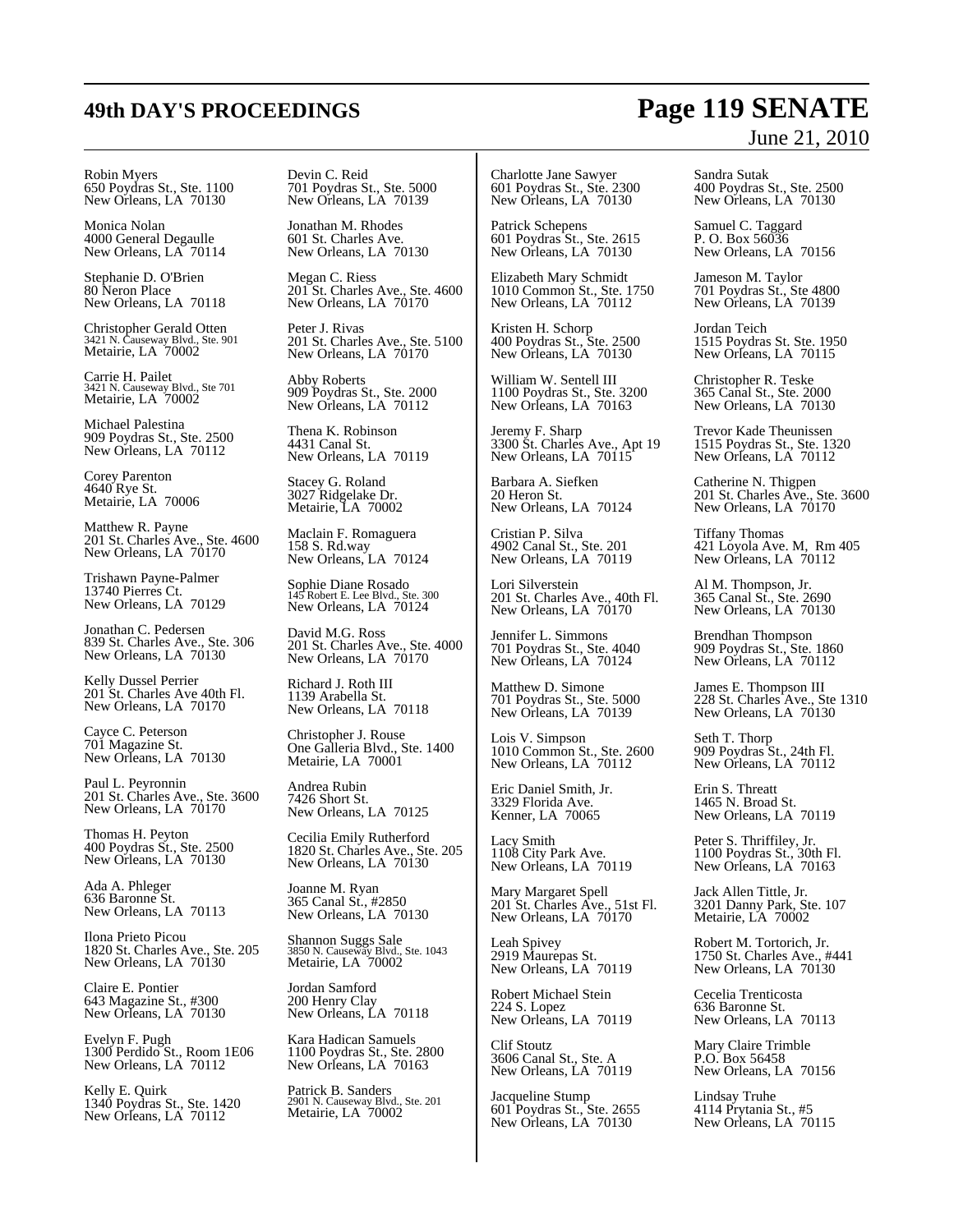Andrew V. Tuozzolo 3823 Dumaine St. New Orleans, LA 70119

Justin Van Alstyne 546 Carondelet St. New Orleans, LA 70130

Abaigeal Lynn Van Deerlin 201 St. Charles Ave, Ste. 4000 New Orleans, LA 70170-4000

Ashley Van Meter 1816 Industrial Blvd. Harvey, LA 70058

Jason C. Wade 25 Hickory Ave. Harahan, LA 70123

Charles Wall 619 S. White St. New Orleans, LA 70119

Kelly F. Walsh 3636 S. I-10 Svc Rd. W., Ste. 300 Metairie, LA 70001

Daniel J. Walter 546 Carondelet St. New Orleans, LA 70130

Cherrilynne M. Washington 2610 St. Nick Dr. New Orleans, LA 70131

Matthew P. Weaver 401 Whitney Ave., Ste. 500 Gretna, LA 70056

Elizabeth A. Weigand 427 Gravier St. New Orleans, LA 70130

Harold E. Weiser 3814 VeteransMemorial Blvd., Ste. 300 Metairie, LA 70002

John White 700 Camp St., Ste. 101 New Orleans, LA 70130

Jason R. Williams 631 St. Charles Ave. New Orleans, LA 70130

Zachary L. Wool 909 Poydras St., Ste. 2500 New Orleans, LA 70112

Simone H. Yoder 400 Poydras St., Ste. 2600 New Orleans, LA 70130

**Ouachita** Debra J. Beeman 2605 Marquette St. Monroe, LA 71201

Harry R. Brown, Jr. 1900 N. 18th St., Ste. 411 Monroe, LA 71201

Alan Scott Buckliew 1101 Oliver Rd. Monroe, LA 71201

Jessica K. Carr 639 Barnes Rd. Monroe, LA 71203

Emily Kaye Courteau 2309 Oliver Rd. Monroe, LA 71201

Jessica M. Crain P. O. Drawer 4787 Monroe, LA 71211

Josh Freeman 214 Haynes St. West Monroe, LA 71291

Mona Hamilton Gibbs 216 Grayling Lane Monroe, LA 71202

Wendy Brown Horton 1890 Hudson Circle, Ste. 1 Monroe, LA 71201

Courtney T. Joiner 112 Garden Park Dr. Monroe, LA 71202

Johellen Maddox 606 Joe White Rd. Monroe, LA 71203

Sharon Welch Russell 412 South Riverfront West Monroe, LA 71292

**Plaquemines** Rennie S. Buras II P. O. Box 901 Belle Chasse, LA 70037

**Pointe Coupee** John Lane Ewing, Jr. P.O. Box 156 New Roads, LA 70760

Kaleisha L. Nelson 711 Railroad Ave. New Roads, LA 70760

**Rapides** Brenda L. Bordelon 938 Bayou Trace Alexandria, LA 71301

Julia Callis 2030 Donahue Perry Rd. Pineville, LA 71360

Heather E. Cooley 711 Washington St. Alexandria, LA 71301

Michael Joseph Floyd 2001 Macarthur Dr. Alexandria, LA 71301

Christopher K. Lacour 3504 Masonic Drrive, Ste. B Alexandria, LA 71301

Joseph P. Landreneau 2001 Macarthur Dr. Alexandria, LA 71301 Linda Lemoine-Ueckert 4722 Bayou Crt. Dr. Alexandria, LA 71303

Dawn E. Long 1220 Macarthur Dr. Alexandria, LA 71303

David W. Marcase 117 E. Ogden St. Marksville, LA 71351

Kellen J. Mathews P. O. Box 12730 Alexandria, LA 71315

M. Lance Maxwell 1254 Dorchester Dr. Alexandria, LA 71303

Amy E. McGray P. O. Box 13199 Alexandria, LA 71315

Byron O'Neal 630 Lee St. Alexandria, LA 71301

Megan E. Perkins 701 Murray St. Alexandria, LA 71309

Cynthia P. Rine 2030 Donahue Ferry Rd. Pineville, LA 71360

**Richland** Bevie L. Tuckett P. O. Box 857 Rayville, LA 71269

**Sabine** Russell L. Busby 14020 Hwy 175 Many, LA 71449

**St Bernard** Leola M. Anderson 127-129 Carondelet St. New Orleans, LA 70130

Katie L. Dysart 201 St. Charles Ave., Ste. 3600 New Orleans, LA  $70170$ 

Gregory W. Rome 2413 Pakenham Dr. Chalmette, LA 70043

Mandi L. Teoulet 3813 Lyndell Dr. Chalmette, LA 70043

**St Charles** Taylor Eilers P. O. Box 688 Mandeville, LA 70470

Greg Joseph Lampard 120 Oaklawn Ridge Lane St. Rose, LA 70087

Rebecca Z. Matthews 502 Monsanto Ave. Luling, LA 70070

Joseph B. Rochelle 118 Ormond Oaks Dr. Destrehan, LA 70047

**St Helena** Leslie S. Ricard 80 Dennis Lee Rd. Denham Springs, LA 70706

**St John The Baptist** O. Young Bonner 2344 Country Club Dr. Laplace, LA 70068

Pamela W. Carter 201 St. Charles Ave., Ste. 3600 New Orleans, LA 70170

Tabitha O. Mangano 12 Rush Dr. Laplace, LA 70068

James E. Miller 3799 W. Airline Highway Reserve, LA 70084

**St Landry** Gretchen K. Dore' 180 Terra St. Opelousas, LA 70570

Elizabeth Ferguson P. O. Box 1480 Port Barre, LA 70577

Erin Reed Monica P. O. Drawer 1329 Opelousas, LA 70571

Brandon K. Stelly P. O. Box 80369 Lafayette, LA 70598

Berryl F. Thompson II 3260 Walnut Dr. Opelousas, LA 70570

Anne Elizabeth Watson 232 N. Liberty St. Opelousas, LA 70570

**St Martin** Paul O. Champagne, Jr. P. O. Box 910 Breaux Bridge, LA 70517

Stephanie Reah Knott 1106 Bushville Highway Arnaudville, LA 70512

Beau LeBlanc 700 St. John, 5th Fl. Lafayette, LA 70502

**St Mary** Julia Lee Deal 823 Carroll St., Ste. C Mandeville, LA 70448

Erin Eldridge 115 Proctor Rd. Jeanerette, LA 70544

## **Page 120 SENATE 49th DAY'S PROCEEDINGS**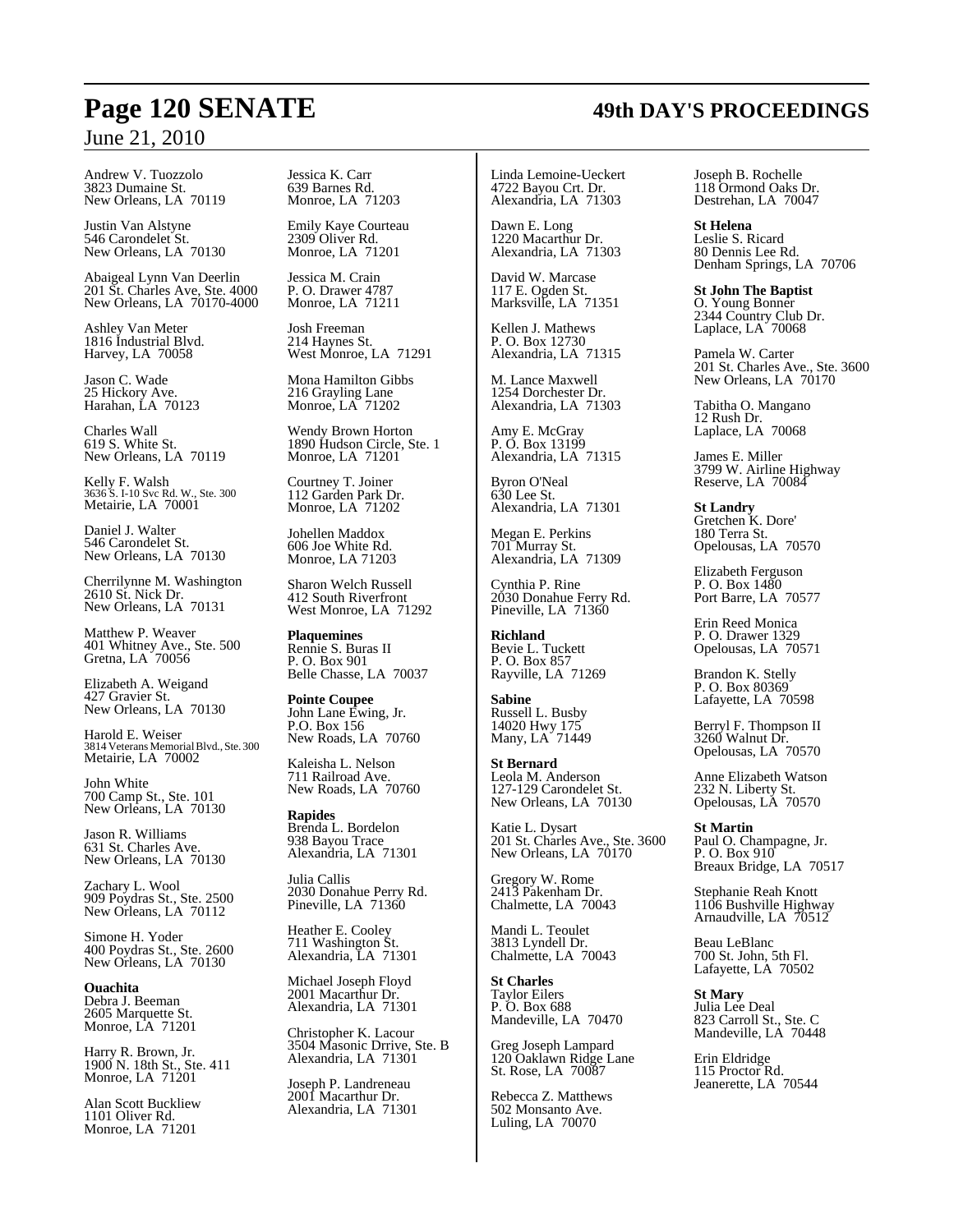### **St Tammany**

Klint E. Beckendorf P. O. Box 5350 Covington, LA 70434

Ashley Elizabeth Boyd 3500 N. Causeway Blvd., #820 Metairie, LA 70002

Dawn Sharpe Brackett 118 West Hall Ave. Slidell, LA 70460

Mary Ann Brockhaus 76455 Carroll Dr. Covington, LA 70435

Angela L. Brown 57331 S. Harrison Rd. Slidell, LA 70461

Alexander L. Burns 1100 Poydras St., Ste. 3200 New Orleans, LA 70163

Teena B. Campo 6752 Alisa Dr. Slidell, LA 70460

Rachael P. Catalanotto 701 Poydras St., Ste. 4700 New Orleans, LA 70139

B.J. Chauvin, Jr. 211 Carroll St. Mandeville, LA 70448

Lieu Thi Vo Clark 404 Kensington Blvd. Slidell, LA 70458

Donna M. Crawford 1590 W. Causeway Approach, Ste. 1 Mandeville, LA 70471

Ryan A. Creel 5420 Corporate Blvd., Ste 103 Baton Rouge, LA 70808

Melanie Comeaux Croft 550 Brownswitch Rd. Slidell, LA 70458

Melissa A. Culotta 525 Clay St. Kenner, LA 70062

Chad A. Danenhower 3850 N. Causeway Blvd., Ste. 200 Metairie, LA 70002

Michele Hale Deshazo 1615 Poydras St., Ste. 1300 New Orleans, LA 70112

William L. Deshotels 820 Oak Harbor Blvd., Ste. 4 Slidell, LA 70458

Matthew L. Devereaux 1331 West Causeway Approach Mandeville, LA 70471

Mary L. Devun 340 Mapleridge Dr. Mandeville, LA 70471 George Joseph Ditta II 829 St. Charles Ave. New Orleans, LA 70130

Michael Stephen Donovan 200 Caroline Crt. Covington, LA 70433

Patricia Andrea Falco 829 St. Charles Ave. New Orleans, LA 70130

Theresa L. Ford 907 Patriot Dr. Slidell, LA 70458

Terri E. Gage 37 Zinnia Dr. Covington, LA 70433

Kristy M. Gahn 549 Solitude Way Covington, LA 70433

Evan J. Godofsky 3850 N. Causeway Blvd., Ste. 1100 Metairie, LA 70002

Chantelle P. Haik 201 St. Charles Ave., 45th Fl. New Orleans, LA 70170

Veronica N. Kittok P. O. Box 1530 Covington, LA 70434

Robin P. Louque 570 Davis Landing Rd. Slidell, LA 70461

G. Marc Miller 328 Winchester Circle Mandeville, LA 70448

Ava F. Neelis 1010 Common St., Ste. 1800 New Orleans, LA 70112

Angela Nunley 108 Rue Chateau Slidell, LA 70461

Angelique P. Provenzano-Walgamotte 123 Vintage Dr. Covington, LA 70433

Faith Richard 72245 Rainbow Dr. Covington, LA 70433

Rachel Zimmerle Roy 4822 Tchoupitoulas St. New Orleans, LA 70115

Stephanie Sanborn 909 Poydras St., 20th Fl. New Orleans, LA 70112

Elizabeth Sconzert 1590 W. Causeway App., Ste. 1 Mandeville, LA 70471

Stacy Erica Shurman 2021 Lakeshore Dr., Ste. 500 New Orleans, LA 70122

Rebecca R. Urland 527 East Boston St., Ste. 201 Covington, LA 70433

Richard S. Vale 3421 N CausewayBlvd., 9th Fl. Metairie, LA 70002

June Whitehead P. O. Box 1009 Sun, LA 70463

Amy C. Yenari 516 North Columbia St. Covington, LA 70433

**Tangipahoa** Sean R. Bourgeois 600 S.W. Railroad Ave. Hammond, LA 70403

Deborah L. Dunaway P. O. Box 1504 Hammond, LA 70404

Matthew R. Emmons 201 St. Charles Ave., 40th Fl. New Orleans, LA  $70170$ 

Kimberly J. Fultz P. O. Box 217 Tangipahoa, LA 70465

Maxi Gaussiran 39768 Kellywood Blvd. Ponchatoula, LA 70454

Margie Lascaro 12222 Larock Rd. Amite, LA 70422

Renee Sandra Raborn Molland P. O. Box 811 Amite, LA 70422

Joy G. Najolia 62250 West End Blvd. Slidell, LA 70461

Matthew Todd P.O. Box 95 Albany, LA 70711

James T. Tran 40097-B Emerald Dr. Ponchatoula, LA 70454

Jessica Westmoreland 403 E. Mulberry St. Amite, LA 70422

Carlee J. White P. O. Box 185 Amite, LA 70422

Martha White 4000 S. Sherwood Forest, Ste. 301 Baton Rouge, LA 70816

**Tensas** Tammy Thompson 307 Verona St. Newellton, LA 71816

## **49th DAY'S PROCEEDINGS Page 121 SENATE** June 21, 2010

**Terrebonne**

Heather Peth Fairchild 510 Roussell St. Houma, LA 70360

Melissa Z. Hutchinson 206 Swan Ave. Houma, LA 70363

Michelle Neil P. O. Box 1905 Houma, LA 70361

Kristyl B. Revelle 4266 W. Main St. Gray, LA 70359

Jimi C. Smith P. O. Box 3109 Houma, LA 70361

**Union** Amiee U. Pyle 102 Thomas Rd. Ste. 506 West Monroe, LA 71291

William M. Redmond 160 McHenry Rd. Farmerville, LA 71241

**Vermilion** Laurie Anne Hulin P. O. Box 175 Abbeville, LA 70510

Holley B. Mire P.O. Box 478 Abbeville, LA 70511

Alana E. Odom 220 Heymann Blvd. Lafayette, LA 70503

Blair B. Suire 600 Jefferson St., Ste. 1600 Lafayette, LA 70501

**Vernon** Frank R. Diaz 11981 Lake Charles Highway Leesville, LA 71446

**West Baton Rouge** Carolyn H. Majors 5333 N. River Rd. Port Allen, LA 70767

Elisa E. Tubbs P. O. Box 403 Port Allen, LA 70767

**West Feliciana** Doughty W. Varnedoe P.O. Box 3836 Baton Rouge, LA 70821

**Winn** Michael Shane Frederick 1005 South Jones St. Winnfield, LA 71483

Lisa W. Yerby 13317 Hwy 84 Winnfield, LA 71483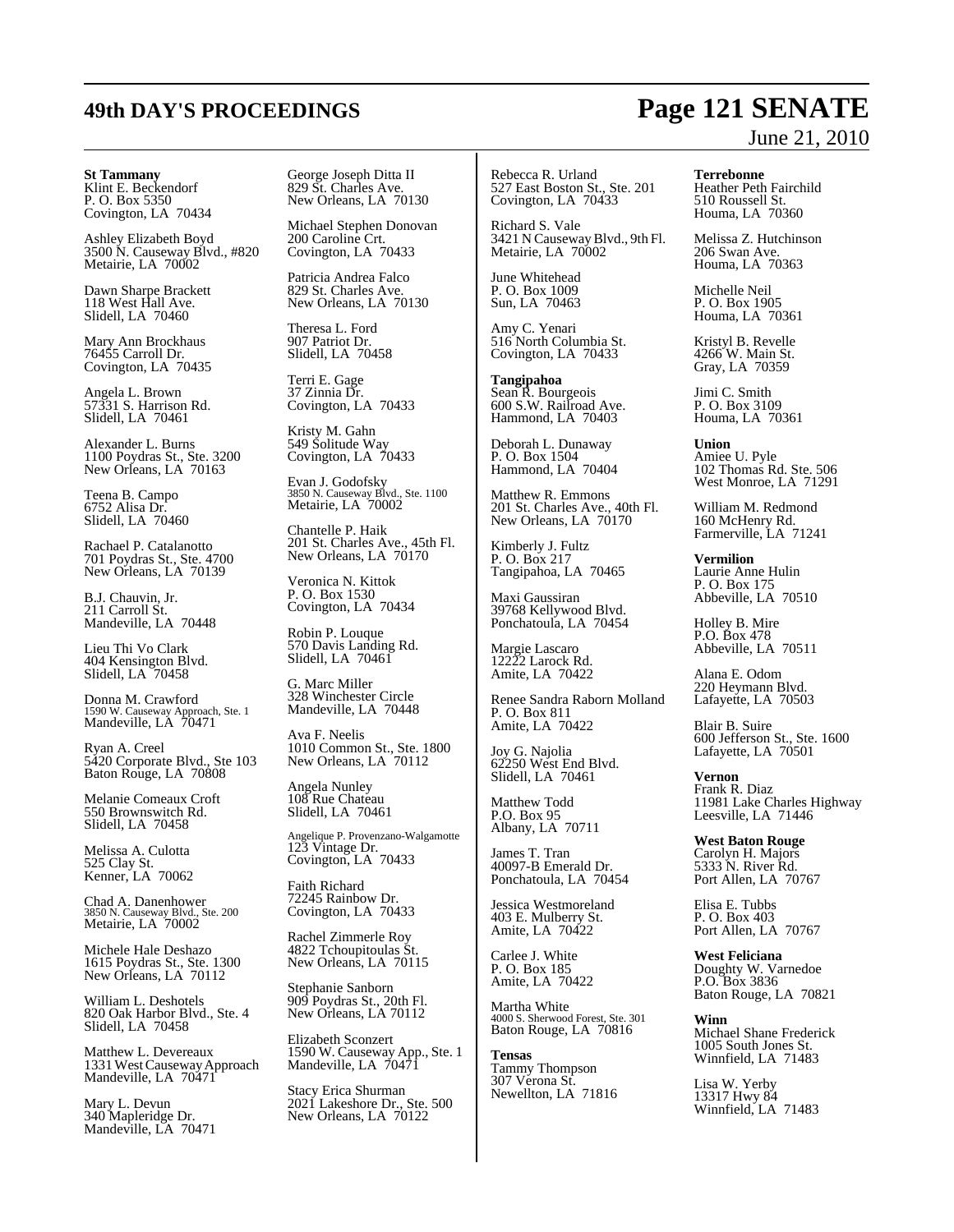## **Page 122 SENATE 49th DAY'S PROCEEDINGS**

June 21, 2010

### **Motion to Confirm**

Senator Kostelka moved to confirm the notaries on the above list who were reported by the Committee on Senate and Governmental Affairs and recommended for confirmation.

### **ROLL CALL**

The roll was called with the following result:

### YEAS

| Mr. President<br>Adley<br>Alario<br>Amedee<br>Appel<br><b>Broome</b><br>Chabert<br>Cheek<br>Donahue<br>Dorsey<br>Erdey<br>Gautreaux B<br>Total - 34 | Gautreaux N<br>Guillory<br>Hebert<br>Heitmeier<br>Jackson<br>Kostelka<br>LaFleur<br>Long<br>Marionneaux<br>Martiny<br>McPherson<br>Michot<br><b>NAYS</b> | Morrish<br>Mount<br>Murray<br><b>Nevers</b><br>Peterson<br>Ouinn<br>Riser<br>Shaw<br>Smith<br>Walsworth |
|-----------------------------------------------------------------------------------------------------------------------------------------------------|----------------------------------------------------------------------------------------------------------------------------------------------------------|---------------------------------------------------------------------------------------------------------|
| Total - 0                                                                                                                                           |                                                                                                                                                          |                                                                                                         |
|                                                                                                                                                     | ABSENT                                                                                                                                                   |                                                                                                         |

| Claitor   | Duplessis | <b>Thompson</b> |
|-----------|-----------|-----------------|
| Crowe     | Morrell   |                 |
| Total - 5 |           |                 |

The Chair declared the Notaries on the above list were confirmed.

### **Reports of Committees, Resumed**

The following reports of committees were received and read:

### **CONFERENCE COMMITTEE REPORT Senate Bill No. 654 By Senator Hebert**

June 21, 2010

To the Honorable President and Members of the Senate and to the Honorable Speaker and Members of the House of Representatives.

Ladies and Gentlemen:

We, the conferees appointed to confer over the disagreement between the two houses concerning Senate Bill No. 654 by Senator Hebert, recommend the following concerning the Engrossed bill:

- 1. That House Committee Amendments No. 1 and 2 proposed by the House Committee on Judiciary and adopted by the House of Representatives on May 18, 2010 be adopted.
- 2. That the following amendments to the engrossed bill be adopted:

AMENDMENT NO. 1 On page 1, line 4, after "courts" insert "and district attorneys"

AMENDMENT NO. 2

On page 1, line 12, after "**courts**" insert "**and district attorneys**"

Respectfully submitted,

Senator: Representative: John A. Alario, Jr. Julie Quinn

Cedric Richmond<br>Taylor F. Barras

### **Motion**

Senator Hebert moved that the Conference Committee Report be adopted.

### **ROLL CALL**

The roll was called with the following result:

### YEAS

| Adley<br>Alario<br>Appel<br><b>Broome</b><br>Chabert<br>Cheek<br>Claitor<br>Crowe<br>Dorsey<br>Duplessis<br>Erdey<br>Total - 32 | Gautreaux B<br>Gautreaux N<br>Guillory<br>Hebert<br>Heitmeier<br>Jackson<br>Kostelka<br>LaFleur<br>Long<br>Marionneaux<br>McPherson<br><b>NAYS</b> | Morrish<br>Murray<br><b>Nevers</b><br>Peterson<br>Ouinn<br>Riser<br>Shaw<br>Smith<br><b>Thompson</b><br>Walsworth |
|---------------------------------------------------------------------------------------------------------------------------------|----------------------------------------------------------------------------------------------------------------------------------------------------|-------------------------------------------------------------------------------------------------------------------|
| Michot<br>Total - 2                                                                                                             | Mount<br><b>ABSENT</b>                                                                                                                             |                                                                                                                   |
| Mr. President<br>Amedee                                                                                                         | Donahue<br>Martiny                                                                                                                                 | Morrell                                                                                                           |

 Total - 5 The Chair declared the Conference Committee Report was adopted.

### **CONFERENCE COMMITTEE REPORT House Bill No. 723 By Representative Connick**

### June 20, 2010

To the Honorable Speaker and Members of the House of Representatives and the Honorable President and Members of the Senate.

Ladies and Gentlemen:

We, the conferees appointed to confer over the disagreement between the two houses concerning House Bill No. 723 by Representative Connick, recommend the following concerning the Reengrossed bill:

1. That the Senate Floor Amendments proposed by Senator Amedee and adopted by the Senate on July 16, 2010, be rejected.

Respectfully submitted,

Representative: Senator: Senator: Senator: Senator: Senator: Senator: Senator: Senator: Senator: Senator: Senator: Senator: Senator: Senator: Senator: Senator: Senator: Senator: Senator: Senator: Senator: Senator: Senator: Richard "Rick" Gallot, Jr.<br>
Taylor F. Barras<br>
David Heitmeier Taylor F. Barras

Edwin R. Murray<br>"Jody" Amedee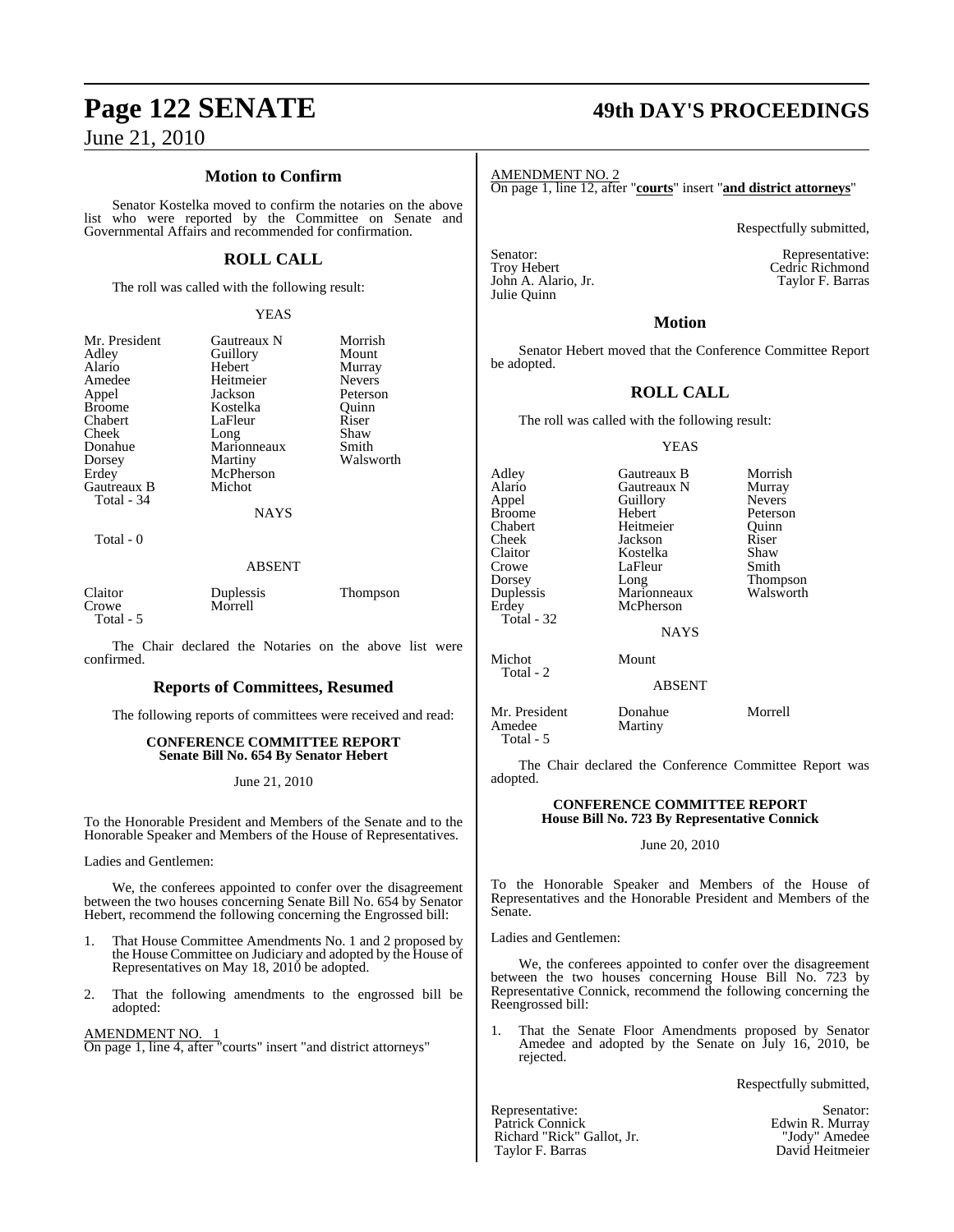### **Motion**

Senator Murray moved that the Conference Committee Report be adopted.

### **ROLL CALL**

The roll was called with the following result:

### YEAS

| Mr. President | Erdey       | Morrish       |
|---------------|-------------|---------------|
| Adley         | Gautreaux B | Mount         |
| Alario        | Guillory    | Murray        |
| Amedee        | Hebert      | <b>Nevers</b> |
| Appel         | Heitmeier   | Quinn         |
| <b>Broome</b> | Jackson     | Riser         |
| Chabert       | LaFleur     | Shaw          |
| Cheek         | Long        | Smith         |
| Crowe         | Marionneaux | Thompson      |
| Donahue       | Martiny     | Walsworth     |
| Dorsey        | McPherson   |               |
| Duplessis     | Michot      |               |
| Total - 34    |             |               |
|               | <b>NAYS</b> |               |
| Total - 0     |             |               |

### ABSENT

| Claitor     | Kostelka | Peterson |
|-------------|----------|----------|
| Gautreaux N | Morrell  |          |
| Total - 5   |          |          |

The Chair declared the Conference Committee Report was adopted.

### **CONFERENCE COMMITTEE REPORT House Bill No. 1069 By Representative Michael Jackson**

### June 21, 2010

To the Honorable Speaker and Members of the House of Representatives and the Honorable President and Members of the Senate.

Ladies and Gentlemen:

We, the conferees appointed to confer over the disagreement between the two houses concerning House Bill No. 1069 by Representative Michael Jackson, recommend the following concerning the Engrossed bill:

- 1. That amendment Nos. 1, 2, 3, and 4 of the set of floor amendments proposed by Senator McPherson and adopted by the Senate on June 17, 2010, be adopted.
- 2. That amendment No. 5 of the set of floor amendments proposed by Senator McPherson and adopted by the Senate on June 17, 2010, be rejected.
- 3. That the following amendments to the Engrossed bill be adopted.

### AMENDMENT NO. 1

On page 3 of the set of floor amendments proposed by Senator McPherson and adopted by the Senate on June 17, 2010, at the beginning of line 15, insert " $\underline{A}$ ." and at the beginning of line 25, insert "B."

### AMENDMENT NO. 2

On page 2, after line 13, insert the following:

## **49th DAY'S PROCEEDINGS Page 123 SENATE** June 21, 2010

"Section 4. In the event of any conflict between the provisions of this Act and those of the Act which originated as House Bill 1410 of this Regular Session in 2010, regardless of which Act is adopted later or signed later by the governor, the provisions of this Act shall supercede and prevail.

Section 5. The provisions of Sections 2, 3, and 4, and this Section of this Act shall become effective July 1, 2010."

Respectfully submitted,

Representative: Senator:<br>
Michael Jackson<br>
Senator: Senator: Senator: Senator: Senator: Senator: Senator: Senator: Senator: Senator: Senator: Senator: S Nita Rusich Hutter Dale M. Erdey<br>Stephen F. Carter Carter Robert Adley Stephen F. Carter

Joe McPherson<br>Dale M. Erdey

### **Motion**

Senator McPherson moved that the Conference Committee Report be adopted.

### **ROLL CALL**

The roll was called with the following result:

### YEAS

| Mr. President | Erdey       | Morrish         |
|---------------|-------------|-----------------|
| Adley         | Gautreaux B | Mount           |
| Alario        | Gautreaux N | Murray          |
| Amedee        | Guillory    | <b>Nevers</b>   |
| Appel         | Hebert      | Peterson        |
| <b>Broome</b> | Heitmeier   | Ouinn           |
| Chabert       | Jackson     | Riser           |
| Cheek         | LaFleur     | Shaw            |
| Claitor       | Long        | Smith           |
| Crowe         | Marionneaux | <b>Thompson</b> |
| Donahue       | Martiny     | Walsworth       |
| Dorsey        | McPherson   |                 |
| Duplessis     | Michot      |                 |
| Total - 37    |             |                 |
|               | NAYS        |                 |

NAYS

Total - 0

Kostelka Morrell

Total - 2

The Chair declared the Conference Committee Report was adopted.

ABSENT

### **CONFERENCE COMMITTEE REPORT Senate Bill No. 594 By Senator B. Gautreaux**

June 21, 2010

To the Honorable President and Members of the Senate and to the Honorable Speaker and Members of the House of Representatives.

Ladies and Gentlemen:

We, the conferees appointed to confer over the disagreement between the two houses concerning Senate Bill No. 594 by Senator B. Gautreaux, recommend the following concerning the Engrossed bill:

1. That the House Committee Amendments No. 2 and 4 proposed by the House Committee on Retirement and adopted by the House of Representatives on June 3, 2010, be adopted.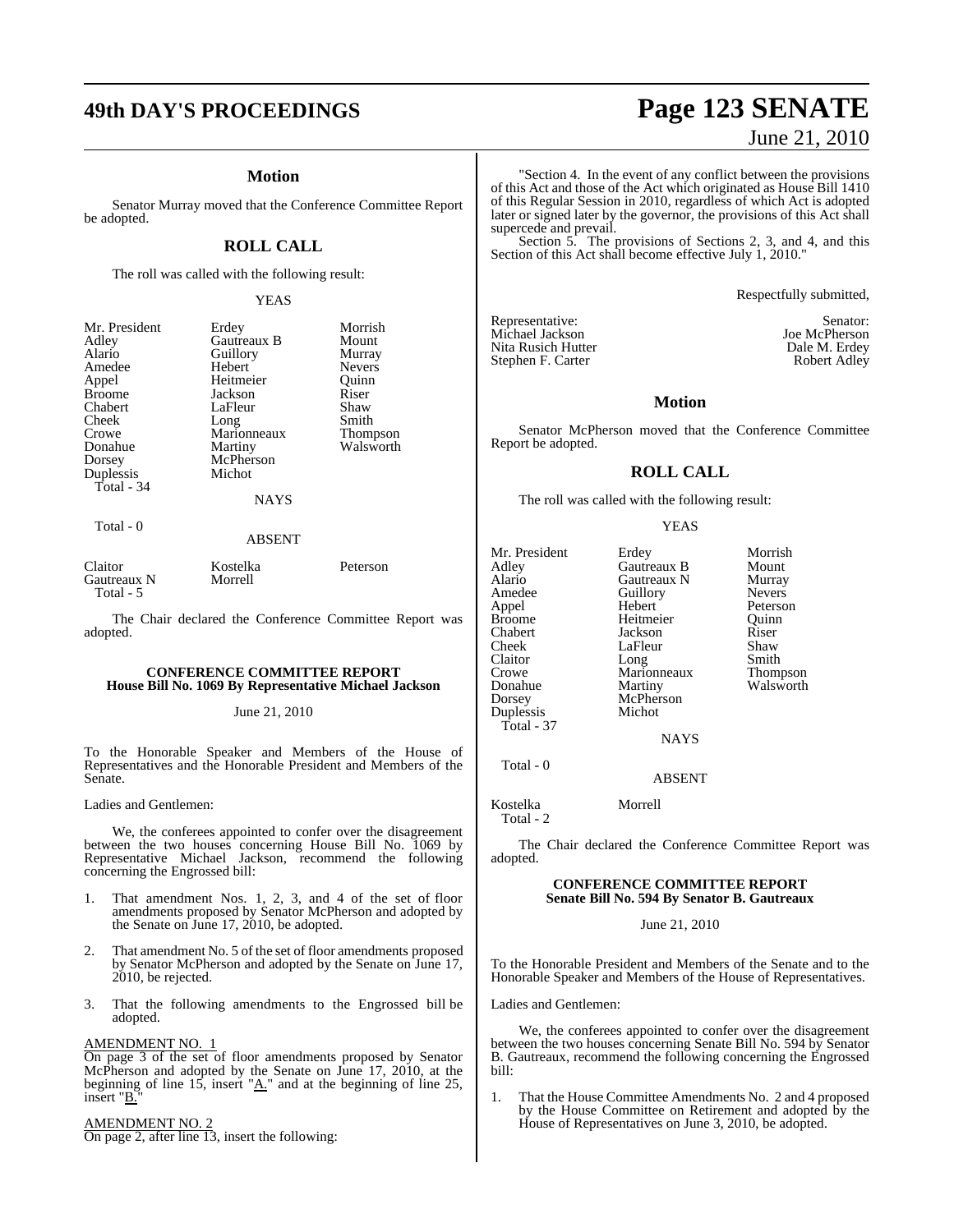## **Page 124 SENATE 49th DAY'S PROCEEDINGS**

### June 21, 2010

- 2. That the House Committee Amendments No. 1, 3, and 5 proposed by the House Committee on Retirement and adopted by the House of Representatives on June 3, 2010, be rejected.
- 3. That the following amendments to the engrossed bill be adopted:

### AMENDMENT NO. 1

On page 1, delete line 2, and insert the following: "To amend and reenact R.S. 11:62(5)(a), 263(C) and (D),  $444(A)(1)$ , and the introductory paragraph of R.S. 11:553, to enact 11:263(G) and 551(B), and to repeal R.S. 11:62(5)(h), 263(E), 267, and 268,"

### AMENDMENT NO. 2

On page 1, line 3, after "systems;" insert "to provide for employee contribution rates, computation of benefits, and eligibility;"

### AMENDMENT NO. 3

On page 1, delete line 8 and insert the following:

"Section 1. R.S. 11:62(5)(a), 263(C) and (D), 444(A)(1), and the introductory paragraph of R.S. 11:553 are hereby amended and reenacted and  $R.S. 11:263(G)$  and  $551(B)$  are enacted to read as"

### AMENDMENT NO. 4

On page 1, between lines 9 and 10 insert the following:

"§62. Employee contribution rates established

Employee contributions to state and statewide public retirement systems shall be paid at the following rates**, except as otherwise provided by law**:

\* \* \* (5) Louisiana State Employees' Retirement System:

(a)Judges, court officers, the governor, lieutenant governor and legislators - 11.5%. **:**

**(i) Employees whose first employment making them eligible for membership in one of the state systems occurred on or before December 31, 2010 - 11.5%.**

**(ii) Employees, other than judges in Item (iii) of this Subparagraph, whose first employment making them eligible for membership in one of the state systems occurred on or after January 1, 2011 - 8%.**

**(iii) Judges holding positions specified in R.S. 11:553(1), (3) through (5), (7), and (10) through (15) whose first employment making them eligible for membership in one of the state systems occurred on or after January 1, 2011 - 13%.** \* \* \*"

### AMENDMENT NO. 5

On page 3, between lines 6 and 7, insert the following:

"**G. (1) Each system, plan, or fund governed by this Subpart shall submit to the House and Senate committees on retirement and to each other state and statewide retirement system electronically transmitted quarterly reports beginning with the quarter ending June 30, 2010, which shall be submitted no later than thirty calendar days after the end of the quarter.** 

**(2) Each report submitted pursuant to this Subsection shall contain, at a minimum, the following:**

**(a) The investment return net of investment fees and expenses expressed as a percentage return and dollar amount.**

**(b) The amount of administrative expenses.**

**(c) The board-approved target asset allocation.**

**(d) The current actual asset allocation of the system portfolio.**

### **(3) Investment returns reported pursuant to this Subsection shall be by total fund and particular asset class over the quarter reported, fiscal year-to-date, one year, three year, five year, and ten year periods.**

 \* \* \* §444. Computation of retirement benefit

 $A(1)(a)$ (i) A member who retires effective on or after July 1, 1973, shall receive a maximum retirement allowance equal to two and one-half percent of average compensation, as determined under R.S. 11:231, for every year of creditable service, plus three hundred dollars.

**(ii) Any member whose first employment making him eligible for membership in one of the state systems occurred on or after January 1, 2011,shall receive an additional benefit equal to one percent times the number of years of creditable service as a judge in a position specified in R.S. 11:553(1), (3) through (5), (7), and (10) through (15) times his average compensation.**

(b) The additional sum of three hundred dollars referenced in Subparagraph (a) of this Paragraph shall only apply to a person who became a member prior to July 1, 1986. \* \* \*

### §551 Eligibility for membership

**B. Beginning January 1, 2011, the provisions of this Subpart shall not be applicable to judges or court officers to whom R.S. 11:553 would otherwise apply but whose first employment making them eligible for membership in one of the state systems occurred on or after such date. Such persons shall continue to be members of the Louisiana State Employees' Retirement System but shall be subject to the provisions of this Chapter otherwise applicable to system members.**

### \* \* \* §553. Eligible judges and court officers

This Subpart shall apply to all present and future judges and court officers hereinafter enumerated **in this Section whose first employment making them eligible for membership in a one of the state systems occurred on or before December 31, 2010**: \* \* \*"

### AMENDMENT NO. 6

On page 3, line 7, after "R.S. 11:" insert "62(5)(h),"

### AMENDMENT NO. 7

On page 3, between lines 7 and 8 insert the following:

Section 3. In the event that the provisions of this Act conflict with the provisions of the Act which originated as House Bill 1337 of the 2010 Regular Session of the legislature, the provisions of this Act shall supercede and control, regardless of the order of final passage or the effective date of either Act.

Section 4. If any provision or item of this Act, or the application thereof, is held invalid, such invalidity shall not affect other provisions, items, or applications of the Act which can be given effect without the invalid provision, item, or application and to this end the provisions of this Act are hereby declared severable."

### AMENDMENT NO. 8

On page 3, line 8, change "Section 3." to "Section 5."

Respectfully submitted,

| Senator:                | Representative:     |
|-------------------------|---------------------|
| D. A. "Butch" Gautreaux | Joel C. Robideaux   |
| Elbert Guillory         | J. Kevin Pearson    |
| Ben Nevers              | Patrick Page Cortez |

### **Motion**

Senator B. Gautreaux moved that the Conference Committee Report be adopted.

### **ROLL CALL**

The roll was called with the following result:

Heitmeier<br>Jackson

### YEAS

Adley Erdey McPherson Alario Gautreaux B Michot Appel Hebert Murray Chabert Jackson Peterson Cheek Kostelka Quinn Claitor LaFleur Shaw<br>Crowe Long Smith Crowe Long Smith

Gautreaux N Mount<br>
Hebert Murray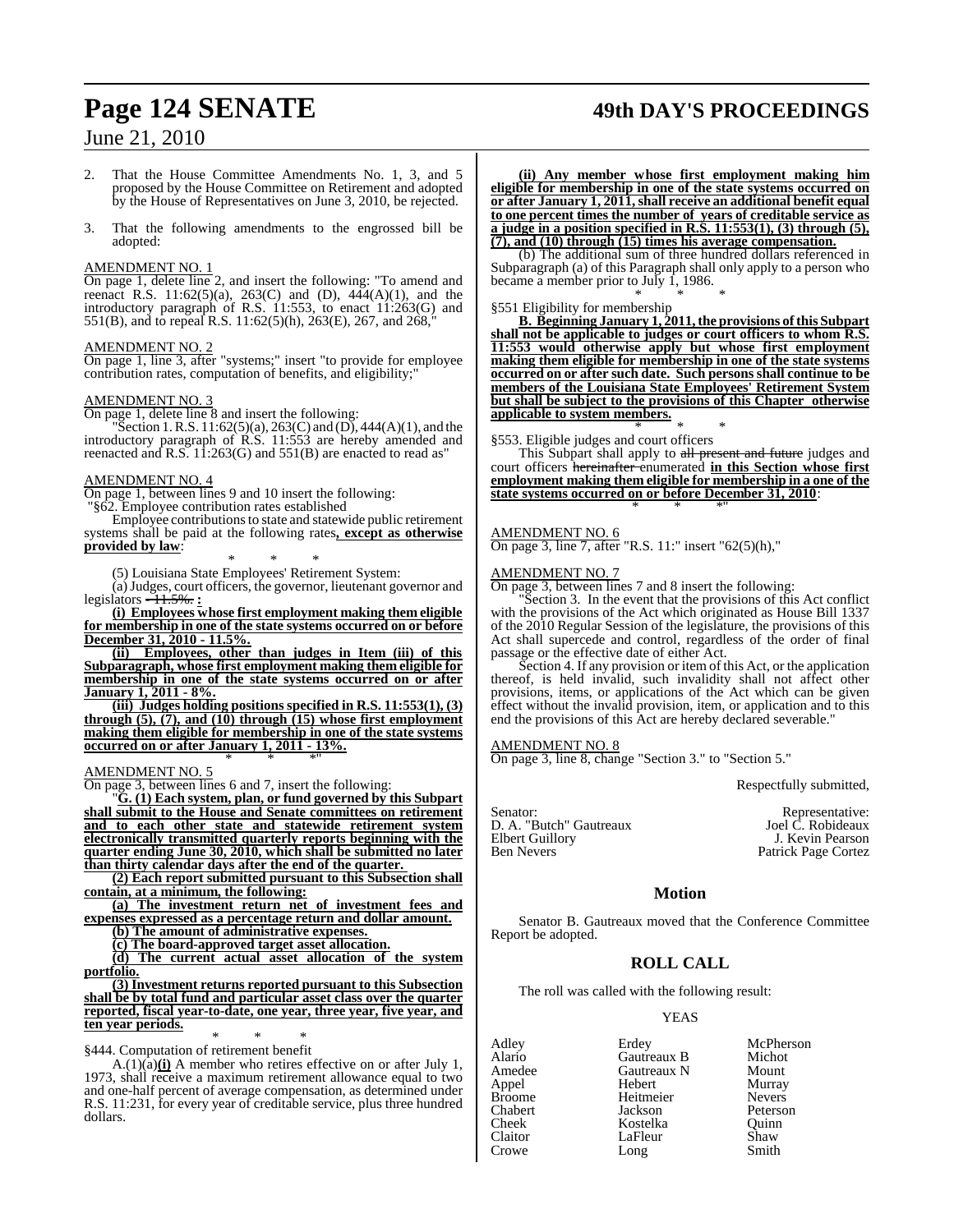## **49th DAY'S PROCEEDINGS Page 125 SENATE**

| Dorsey<br>Duplessis<br>Total - 32                 | Marionneaux<br>Martiny<br><b>NAYS</b> | <b>Thompson</b> |        |
|---------------------------------------------------|---------------------------------------|-----------------|--------|
| Total - 0                                         | <b>ABSENT</b>                         |                 |        |
| Mr. President<br>Donahue<br>Guillory<br>Total - 7 | Morrell<br>Morrish<br>Riser           | Walsworth       | N<br>k |

The Chair declared the Conference Committee Report was adopted.

### **CONFERENCE COMMITTEE REPORT Senate Bill No. 500 By Senator Marionneaux**

### June 21, 2010

To the Honorable President and Members of the Senate and to the Honorable Speaker and Members of the House of Representatives.

### Ladies and Gentlemen:

We, the conferees appointed to confer over the disagreement between the two houses concerning Senate Bill No. 500 by Senator Marionneaux, recommend the following concerning the Reengrossed bill:

- 1. That House Committee Amendment Nos. 1, 8, 9, and 12, proposed by the House Committee on Ways and Means and adopted by the House of Representatives on June 16, 2010, be adopted.
- 2. That House Floor Amendment No. 1, proposed by Representative Henry and adopted by the House of Representatives on June 18, 2010, be adopted.
- 3. That House Committee Amendment Nos. 2, 3, 4, 5, 6, 7, 10, and 11, proposed by the House Committee on Ways and Means and adopted by the House of Representatives on June 16, 2010, be rejected.

Respectfully submitted,

| Senators:                     | Representatives:     |
|-------------------------------|----------------------|
| Robert "Rob" Marionneaux. Jr. | <b>Hunter Greene</b> |
| Michael J. "Mike" Michot      | Cameron Henry        |
| "Jody" Amedee                 |                      |

### **Motion**

Senator Marionneaux moved that the Conference Committee Report be adopted.

### **ROLL CALL**

The roll was called with the following result:

### YEAS

- Appel Guillory<br>Broome Hebert
- Gautreaux B Amedee Gautreaux N Murray<br>Appel Guillory Nevers Chabert Heitmeier<br>
Cheek Iackson Jackson Riser<br>Long Shaw Claitor Long Shaw<br>Crowe Marionneaux Smith Crowe Marionneaux<br>Donahue Martiny

Adley Erdey Morrish<br>Alario Gautreaux B Mount Broome Hebert Peterson<br>
Chabert Heitmeier Ouinn Thompson

# June 21, 2010

| Dorsey<br>Duplessis                    | McPherson<br>Michot | Walsworth |
|----------------------------------------|---------------------|-----------|
| Total $-35$                            | <b>NAYS</b>         |           |
| Total $-0$                             | <b>ABSENT</b>       |           |
| Mr. President<br>Kostelka<br>Total - 4 | LaFleur<br>Morrell  |           |

The Chair declared the Conference Committee Report was adopted.

### **Messages from the House**

The following Messages from the House were received and read as follows:

### **Message from the House**

### **ADOPTION OF CONFERENCE COMMITTEE REPORT**

June 21, 2010

To the Honorable President and Members of the Senate:

I am directed to inform your honorable body that the House of Representatives has adopted the Report of the Conference Committee on the disagreement to **Senate Bill No. 436**.

> Respectfully submitted, ALFRED W. SPEER Clerk of the House of Representatives

### **Message from the House**

### **ADOPTION OF CONFERENCE COMMITTEE REPORT**

June 21, 2010

To the Honorable President and Members of the Senate:

I am directed to inform your honorable body that the House of Representatives has adopted the Report of the Conference Committee on the disagreement to **Senate Bill No. 488**.

> Respectfully submitted, ALFRED W. SPEER Clerk of the House of Representatives

### **Message from the House**

### **ADOPTION OF CONFERENCE COMMITTEE REPORT**

June 21, 2010

To the Honorable President and Members of the Senate:

I am directed to inform your honorable body that the House of Representatives has adopted the Report of the Conference Committee on the disagreement to **House Concurrent Resolution No. 94**.

> Respectfully submitted, ALFRED W. SPEER Clerk of the House of Representatives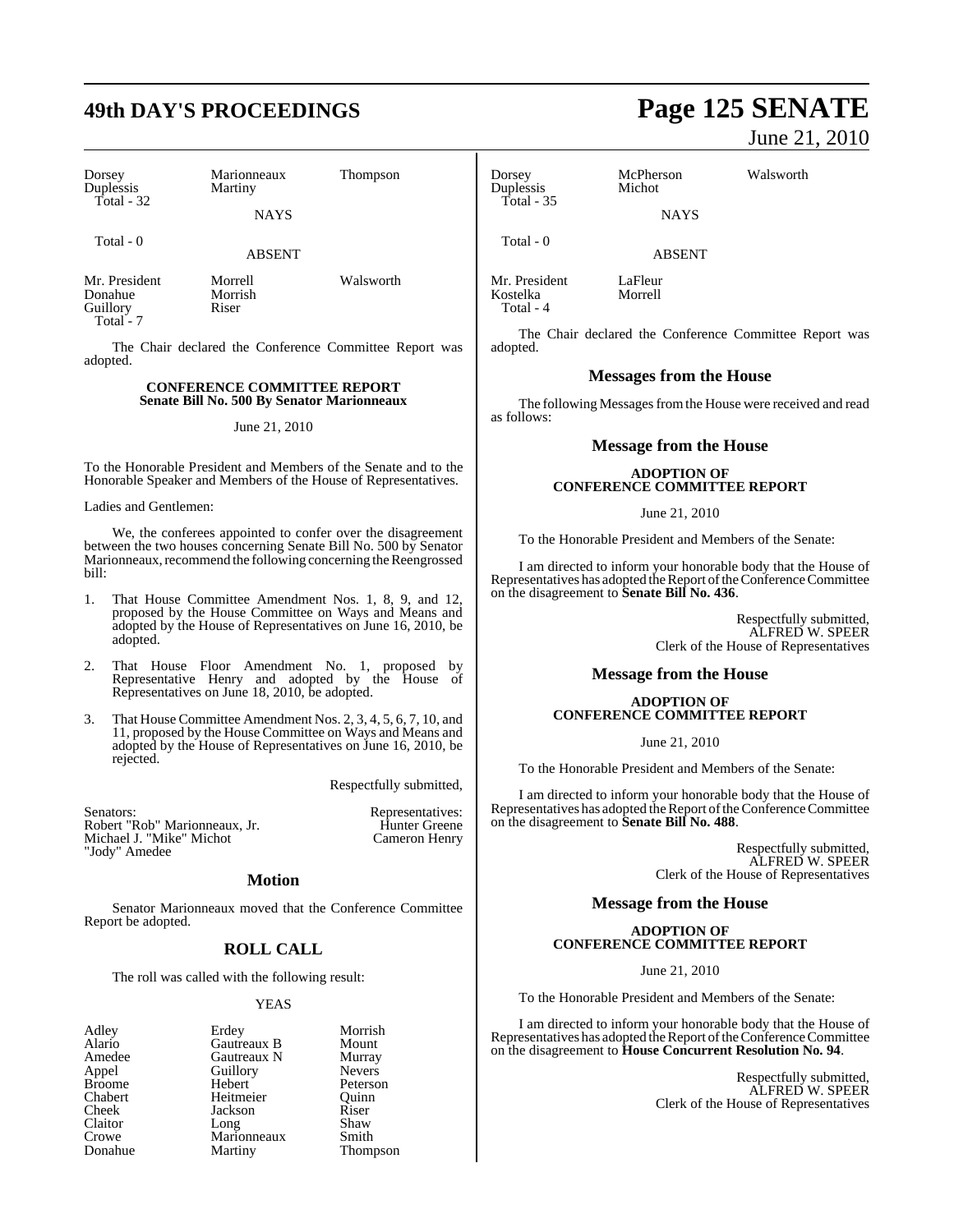## **Page 126 SENATE 49th DAY'S PROCEEDINGS**

June 21, 2010

### **Message from the House**

### **ADOPTION OF CONFERENCE COMMITTEE REPORT**

### June 21, 2010

To the Honorable President and Members of the Senate:

I am directed to inform your honorable body that the House of Representatives has adopted the Report of the Conference Committee on the disagreement to **House Bill No. 723**.

> Respectfully submitted, ALFRED W. SPEER Clerk of the House of Representatives

### **Message from the House**

### **ADOPTION OF CONFERENCE COMMITTEE REPORT**

### June 21, 2010

To the Honorable President and Members of the Senate:

I am directed to inform your honorable body that the House of Representatives has adopted the Report of the Conference Committee on the disagreement to **House Bill No. 1490**.

> Respectfully submitted, ALFRED W. SPEER Clerk of the House of Representatives

### **Message from the House**

### **ADOPTION OF CONFERENCE COMMITTEE REPORT**

### June 21, 2010

To the Honorable President and Members of the Senate:

I am directed to inform your honorable body that the House of Representatives has adopted the Report of the Conference Committee on the disagreement to **House Bill No. 1069**.

> Respectfully submitted, ALFRED W. SPEER Clerk of the House of Representatives

### **Message from the House**

### **ADOPTION OF CONFERENCE COMMITTEE REPORT**

### June 21, 2010

To the Honorable President and Members of the Senate:

I am directed to inform your honorable body that the House of Representatives has adopted the Report of the Conference Committee on the disagreement to **House Bill No. 1324**.

> Respectfully submitted, ALFRED W. SPEER Clerk of the House of Representatives

### **Rules Suspended**

Senator Marionneaux asked for and obtained a suspension of the rules to recall House Concurrent Resolution No. 187 from the Committee on Revenue and Fiscal Affairs.

### **HOUSE CONCURRENT RESOLUTION NO. 187— (Substitute for House Concurrent Resolution No. 103 by Representative Michael Jackson)** BY REPRESENTATIVE MICHAEL JACKSON A CONCURRENT RESOLUTION

To urge and request the House Committee on Ways and Means and Senate Committee on Revenue and Fiscal Affairs to meet and review the goals and purposes of various state tax exemptions, credits, and deductions.

The resolution was read by title. Senator Marionneaux moved to adopt the House Concurrent Resolution.

### **ROLL CALL**

The roll was called with the following result:

### YEAS

Mr. President Gautreaux N Mount<br>Adley Guillory Murray Guillory Alario Hebert Nevers Amedee Heitmeier Peterson<br>Broome Jackson Ouinn Broome **Jackson** Quinn<br>
Chabert LaFleur Riser Chabert LaFleur Riser<br>Cheek Long Shaw Cheek Long Shaw<br>Crowe Marionneaux Smith Crowe Marionneaux<br>Dorsey Martiny Dorsey Martiny Thompson<br>
Duplessis McPherson Walsworth McPherson<br>Michot Erdey Gautreaux B Morrish Total - 34 NAYS Total - 0

Appel Donahue Morrell Claitor Kostelka Total - 5

The Chair declared the Senate had adopted the House Concurrent Resolution, and ordered it returned to the House.

ABSENT

### **Reports of Committees, Resumed**

The following reports of committees were received and read:

### **CONFERENCE COMMITTEE REPORT House Bill No. 2 By Representative Greene**

### June 21, 2010

To the Honorable Speaker and Members of the House of Representatives and the Honorable President and Members of the Senate.

Ladies and Gentlemen:

We, the conferees appointed to confer over the disagreement between the two houses concerning House Bill No. 2 by Representative Greene, recommend the following concerning the Re-Reengrossed bill:

- 1. That Senate Committee Amendment Nos. 1, 2, 7 through 91, 93 through 167, and 170 through 190 proposed by the Senate Committee on Revenue and Fiscal Affairs and adopted by the Senate on June 14, 2010, be adopted.
- 2. That Senate Committee Amendment Nos. 3, 4, 5, 6, 92, 168, and 169 proposed by the Senate Committee on Revenue and Fiscal Affairs and adopted by the Senate on June 14, 2010, be rejected.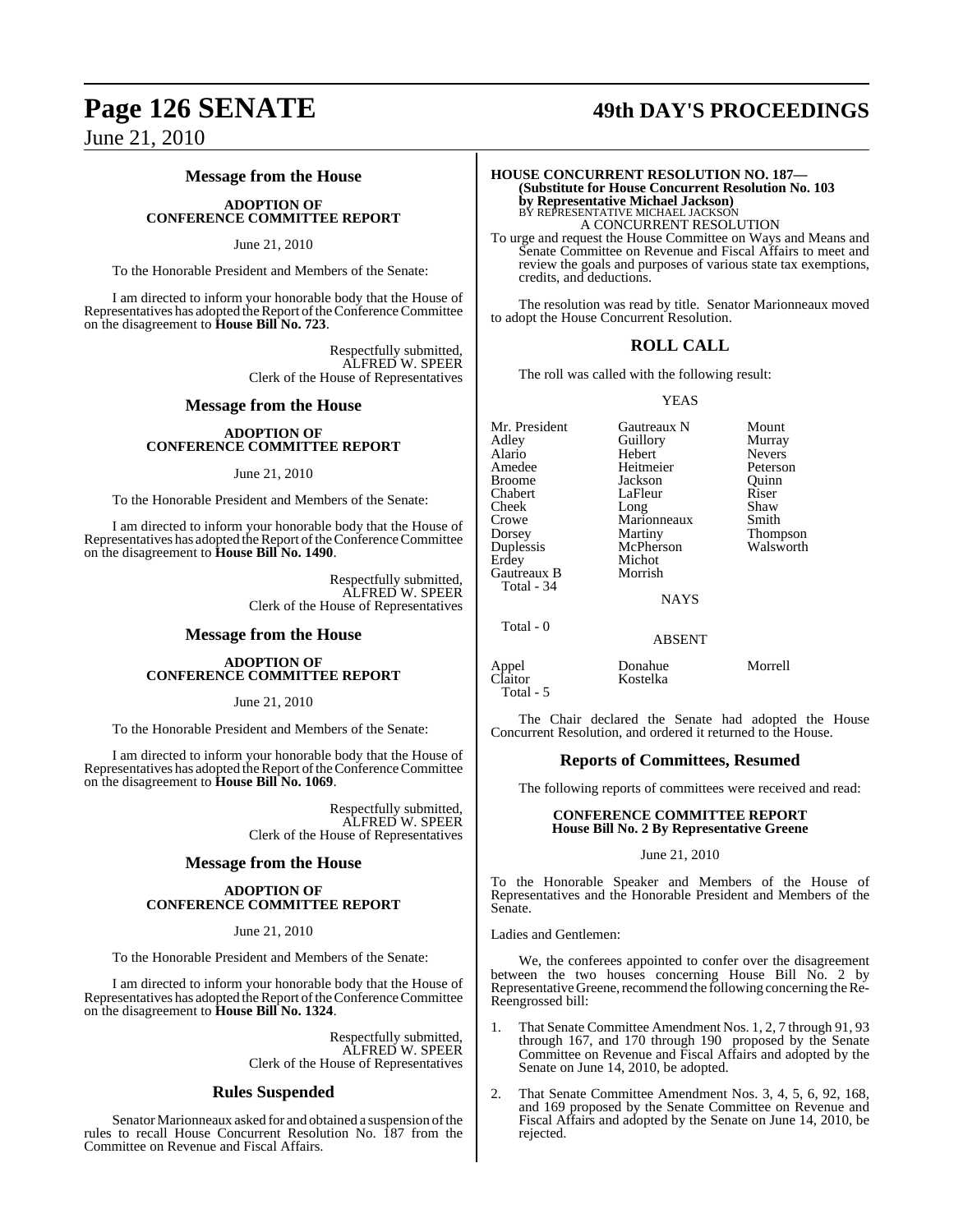## **49th DAY'S PROCEEDINGS Page 127 SENATE**

Priority 5<br>Total

# June 21, 2010

3. That Senate Committee Amendment Nos. 1, 3, 4, 6 through 16, 18, and 19 proposed by the Senate Committee on Finance and adopted by the Senate on June 16, 2010, be adopted. That Senate Committee Amendment Nos. 2, 5, and 17 proposed by the Senate Committee on Finance and adopted by the Senate on June 16, 2010, be rejected. 5. That Senate Floor Amendment Nos. 1 through 17, 19 through 26, and 28 through 33 proposed by Senator Marionneaux and adopted by the Senate on June 18, 2010, be adopted. 6. That Senate Floor Amendment Nos. 18, 27, and 34 proposed by Senator Marionneaux and adopted by the Senate on June 18, 2010, be rejected. 7. That the set of Senate Floor Amendments proposed by Senator Erdey and adopted by the Senate on June 18, 2010, be rejected. 8. That the following amendments to the Re-reengrossed bill be adopted: AMENDMENT NO. 1 In Senate Committee Amendment No. 13 proposed by the Senate Committee on Revenue and Fiscal Affairs and adopted by the Senate on June 14, 2010, on page 2, delete lines 24 and 25 and insert the following: "Priority 5 \$ 13,743,000 Total \$ 68,825,000" AMENDMENT NO. 2 In Senate Committee Amendment No. 14 proposed by the Senate Committee on Revenue and Fiscal Affairs and adopted by the Senate on June 14, 2010, on page 2, line 28, change "65,000,000" to "65,000,000" AMENDMENT NO. 3 In Senate Committee Amendment No. 52 proposed by the Senate Committee on Revenue and Fiscal Affairs and adopted by the Senate on June 14, 2010, on page 8, delete lines 6 and 7 and insert the following:  $\frac{\$}{\$}$  525,000 Total  $\frac{$2,025,000"}{}$ AMENDMENT NO. 4 In Senate Committee Amendment No. 64 proposed by the Senate Committee on Revenue and Fiscal Affairs and adopted by the Senate on June 14, 2010, on page 9, delete line 32 in its entirety and insert the following: "Payable from the Overcollections Fund  $\frac{\$}{\$}$  300,000<br>Total  $\frac{\$}{\$}$  4.348.315"  $\overline{4.348.315}$ " AMENDMENT NO. 5 In Senate Committee Amendment No. 77 proposed by the Senate Committee on Revenue and Fiscal Affairs and adopted by the Senate on June 14, 2010, on page 11, delete lines 25 and 26 and insert the following: "Priority 2 \$ 560,000 Total  $\frac{1}{3}$  810,000" AMENDMENT NO. 6 In Senate Committee Amendment No. 81 proposed by the Senate Committee on Revenue and Fiscal Affairs and adopted by the Senate on June 14, 2010, on page 12, delete lines 3 through 5 in their entirety and insert the following: "Priority 2 \$ 1,020,000 AMENDMENT NO. 7 In Senate Committee Amendment No. 177 proposed by the Senate Committee on Revenue and Fiscal Affairs and adopted by the Senate on June 14, 2010, on page 26, delete lines 17 and 18 in their entirety and insert the following:  $\frac{\$}{\$}$  70,000<br>Total  $\frac{\$}{\$}$  145,000  $145,000'$ AMENDMENT NO. 8 In Senate Committee Amendment No. 14 proposed by the Senate Committee on Finance and adopted by the Senate on June 16, 2010, on page 2, line 35, change "4,500,000" to "6,000,000" AMENDMENT NO. 9 In Senate Floor Amendment No. 1 proposed by Senator Marionneaux and adopted by the Senate on June 18, 2010, on page 1, at the beginning of line 5, delete "( )" and insert "(1992)" AMENDMENT NO. 10 In Senate Floor Amendment No. 8 proposed by Senator Marionneaux and adopted by the Senate on June 18, 2010, on page 2, line 4, after 'page" and before the comma "," change "17" to "19" AMENDMENT NO. 11 In Senate Floor Amendment No. 13 proposed by Senator Marionneaux and adopted by the Senate on June 18, 2010, on page 2, line 30, after "Nos." delete the remainder of the line in its entirety and insert "8, 40, 42, 44, 50, 68, 86, 104, 121," AMENDMENT NO. 12 In Senate Floor Amendment No. 22 proposed by Senator Marionneaux and adopted by the Senate on June 18, 2010, on page 4, delete line 7 in its entirety and insert the following: Priority 1  $\frac{1}{2}$  75,000<br>Priority 2  $\frac{1}{2}$  75,000 Priority 2  $\frac{$}{\$}$  50,000<br>Total  $\frac{$}{\$}$  125,000 Total  $\frac{\$}{125,000}$ " AMENDMENT NO. 13 In Senate Floor Amendment No. 23 proposed by Senator Marionneaux and adopted by the Senate on June 18, 2010, on page 4, delete line 14 in its entirety and insert the following: "Priority 5 \$ 750,000" AMENDMENT NO. 14 In Senate Floor Amendment No. 33 proposed by Senator Marionneaux and adopted by the Senate on June 18, 2010, on page 6, delete line 26 in its entirety and insert the following; "Non Recurring Revenues \$ 1,000,000<br>
Payable from the Overcollections Fund \$ 1,500,000 Payable from the Overcollections Fund<br>Total ,500,000' AMENDMENT NO. 15 On page 11, line 42, change "24,311, 684" to "25,711,744" AMENDMENT NO. 16 On page 13, delete line 44 in its entirety and insert the following: "Payable from the Overcollections Fund \$ 10,000,000" AMENDMENT NO. 17 On page 17, delete lines 35 and 36 in their entirety and insert the following: "Priority 2 \$ 825,000<br>Priority 5 \$ 825,000  $$ 14,010,000'$ AMENDMENT NO. 18 On page 39, line 5, change "1,250,000" to "1,100,000"

 $2,020,000$ "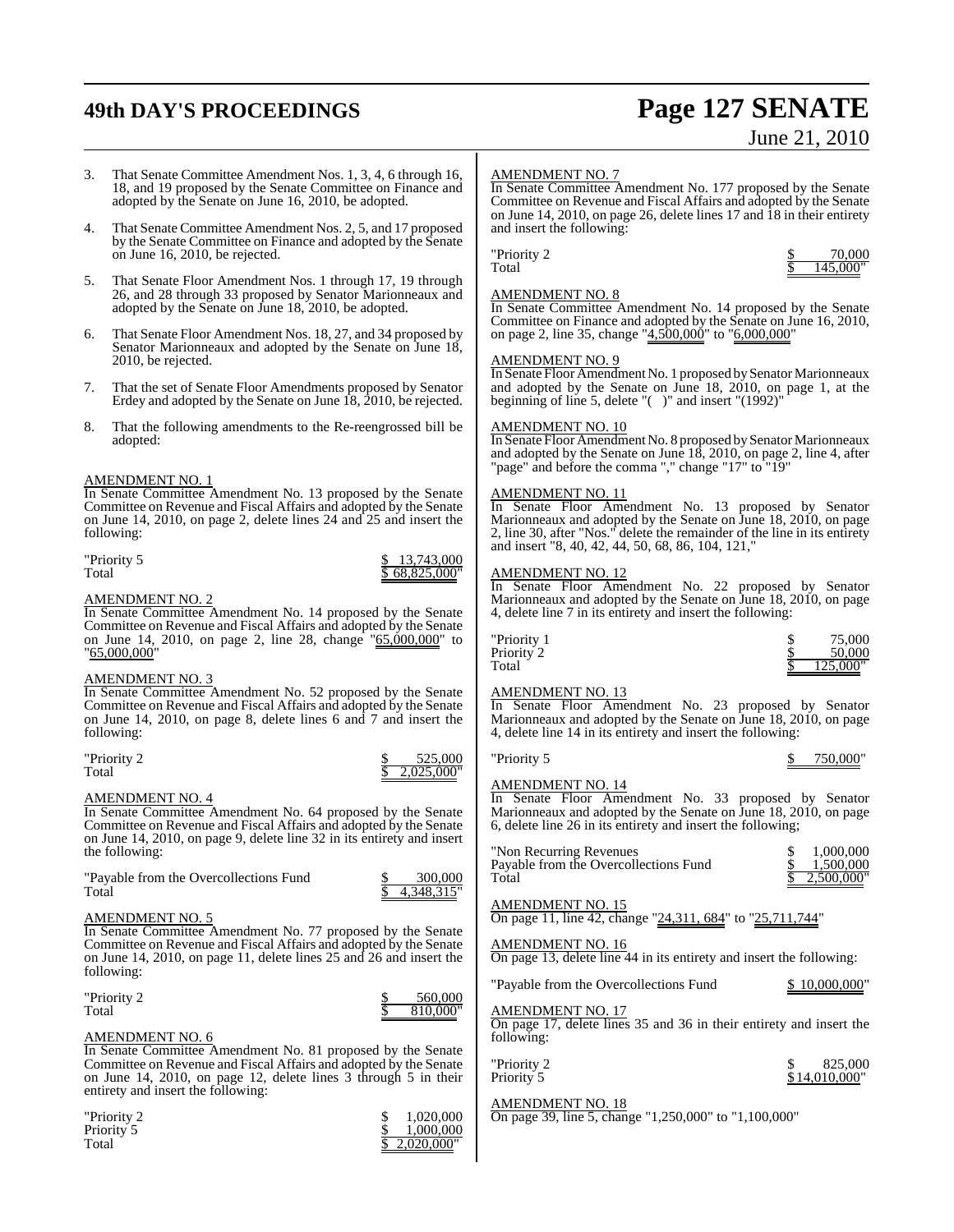## **Page 128 SENATE 49th DAY'S PROCEEDINGS** June 21, 2010

| AMENDMENT NO. 19<br>On page 39, line 7, change "15,305,000" to "15,155,000"                                                                                                                                                                  | <b>AMENDMENT NO. 28</b><br>On page 61, delete lines 41 and 42, and insert the following:                                                                                                                                                                                      |
|----------------------------------------------------------------------------------------------------------------------------------------------------------------------------------------------------------------------------------------------|-------------------------------------------------------------------------------------------------------------------------------------------------------------------------------------------------------------------------------------------------------------------------------|
| <u>AMENDMENT NO. 20</u><br>On page 40, between lines 38 and 39, insert the following:                                                                                                                                                        | "Priority 2<br>500,000<br>1.150.000"<br>Total                                                                                                                                                                                                                                 |
| "() Pennington Biomedical Research Center New<br>Clinical Research Building, Imaging Center,                                                                                                                                                 | <b>AMENDMENT NO. 29</b><br>On page 76, at the end of line 19, change "763,000" to "750,000"                                                                                                                                                                                   |
| and High-Tech Research Instrumentation and<br>Equipment, Planning and Construction<br>(East Baton Rouge)                                                                                                                                     | AMENDMENT NO. 30<br>On page 76, at the end of line 20, change "4,500,000" to "3,250,000"                                                                                                                                                                                      |
| Payable from General Obligation Bonds<br>5,000,000<br>Priority 2<br>S                                                                                                                                                                        | AMENDMENT NO. 31<br>On page 76, delete lines 21 through 25 in their entirety and insert the<br>following:                                                                                                                                                                     |
| Payable from the balance of State General Fund (Direct)<br>previously allocated under the authority of Act 26<br>of 2005 for Louisiana Health Sciences Center -<br>Healthcare Services Division, University Medical<br>Center in Baton Rouge | "Payable from State General Fund (Direct)<br>Non-Recurring Revenues<br>1,000,000<br>5,000,000<br>Total                                                                                                                                                                        |
| 3,000,000<br>(East Baton Rouge)<br>8,000,000"<br>Total                                                                                                                                                                                       | Provided, however, this State General Fund (Direct) appropriation is<br>in lieu of a portion, in the amount of $$1,000,000$ , of the appropriation<br>from State General Fund (Direct) Nonrecurring Revenues for the                                                          |
| AMENDMENT NO. 21<br>On page 41, delete line 5 in its entirety                                                                                                                                                                                | Department of Transportation and Development for the Highway<br>Program and attributable to the monies allocated for purposes of the<br>Transportation Mobility Fund contained in Act 7 of the 2008 Second<br>Extraordinary Session. One Million Dollars (\$1,000,000) of the |
| <b>AMENDMENT NO. 22</b><br>On page 41, delete lines 8 through 12 in their entirety and insert the<br>following:                                                                                                                              | appropriation from State General Fund (Direct) Nonrecurring<br>Revenues for the Department of Transportation and Development for<br>the Highway Program and attributable to the monies allocated for                                                                          |
| "Total<br>\$1,125,500,000"                                                                                                                                                                                                                   | purposes of the Transportation Mobility Fund contained in Act 7 of<br>the 2008 Second Extraordinary Session is hereby rescinded, and is<br>replaced by this appropriation.                                                                                                    |
| AMENDMENT NO. 23<br>On page 50, delete lines 12 through 14 in their entirety and insert the<br>following:                                                                                                                                    | AMENDMENT NO. 32<br>On page 101, delete line 50 in its entirety and insert the following:                                                                                                                                                                                     |
| 450,000<br>"Priority 2<br>\$                                                                                                                                                                                                                 | "Priority 2<br>250,000"                                                                                                                                                                                                                                                       |
| 1,600,000<br>Priority 5<br>Total<br>3,050,000"                                                                                                                                                                                               | AMENDMENT NO. 33                                                                                                                                                                                                                                                              |
| AMENDMENT NO. 24                                                                                                                                                                                                                             | On page 108, delete lines 34 and 35 in their entirety and insert the<br>following:                                                                                                                                                                                            |
| On page 51, between lines 27 and 28, insert the following:                                                                                                                                                                                   |                                                                                                                                                                                                                                                                               |
| "(226) Land Acquisition, Planning for Infrastructure                                                                                                                                                                                         | "Priority 2<br>300,000<br>4,300,000"<br>Total                                                                                                                                                                                                                                 |
| Development for Public Port/Industrial Park<br>Facilities                                                                                                                                                                                    | <b>AMENDMENT NO. 34</b><br>On page 114, between lines 13 and 14, insert the following:                                                                                                                                                                                        |
| (St. Charles)<br>Payable from the Overcollections Fund<br>500,000"                                                                                                                                                                           | "(818) New Westbank YMCA<br>(Jefferson, Orleans)                                                                                                                                                                                                                              |
| <u>AMENDMENT NO. 25</u><br>On page 52, delete lines 46 and 47 in their entirety and insert the<br>following:                                                                                                                                 | Payable from General Obligation Bonds<br>2,565,000<br>Priority 1                                                                                                                                                                                                              |
| "Priority 5<br>20,750,000<br>22,750,000"<br>Total                                                                                                                                                                                            | \$<br>Priority 5<br>1,300,000<br>3,865,000"<br>Total                                                                                                                                                                                                                          |
| AMENDMENT NO. 26<br>On page 53, between lines 34 and 35, insert the following:                                                                                                                                                               | <b>AMENDMENT NO. 35</b><br>On page 119, delete lines 15 through 21 in their entirety                                                                                                                                                                                          |
| "(910) Belle Rose Library, Planning, Design,<br>and Construction<br>(Assumption)                                                                                                                                                             | <b>AMENDMENT NO. 36</b><br>On page 121, between lines 30 and 31, insert the following:<br>"50/NKC WEBSTER PARISH COUNCIL ON AGING                                                                                                                                             |
| Payable from the Overcollections Fund<br>200,000"<br>\$                                                                                                                                                                                      | (827) New Building for Webster Parish Council<br>on Aging, Planning and Construction                                                                                                                                                                                          |
| AMENDMENT NO. 27                                                                                                                                                                                                                             | (Webster)                                                                                                                                                                                                                                                                     |
| On page 60, delete lines 42 through 44 in their entirety and insert the<br>following:                                                                                                                                                        | Payable from General Obligation Bonds<br>200,000<br>Priority 2                                                                                                                                                                                                                |
| \$<br>"Priority 2<br>150,000                                                                                                                                                                                                                 | Priority 5<br>1,300,000<br>1,500,000"<br>Total                                                                                                                                                                                                                                |
| \$<br>635,000<br>Priority 5<br>785,000"<br>Total                                                                                                                                                                                             |                                                                                                                                                                                                                                                                               |
|                                                                                                                                                                                                                                              |                                                                                                                                                                                                                                                                               |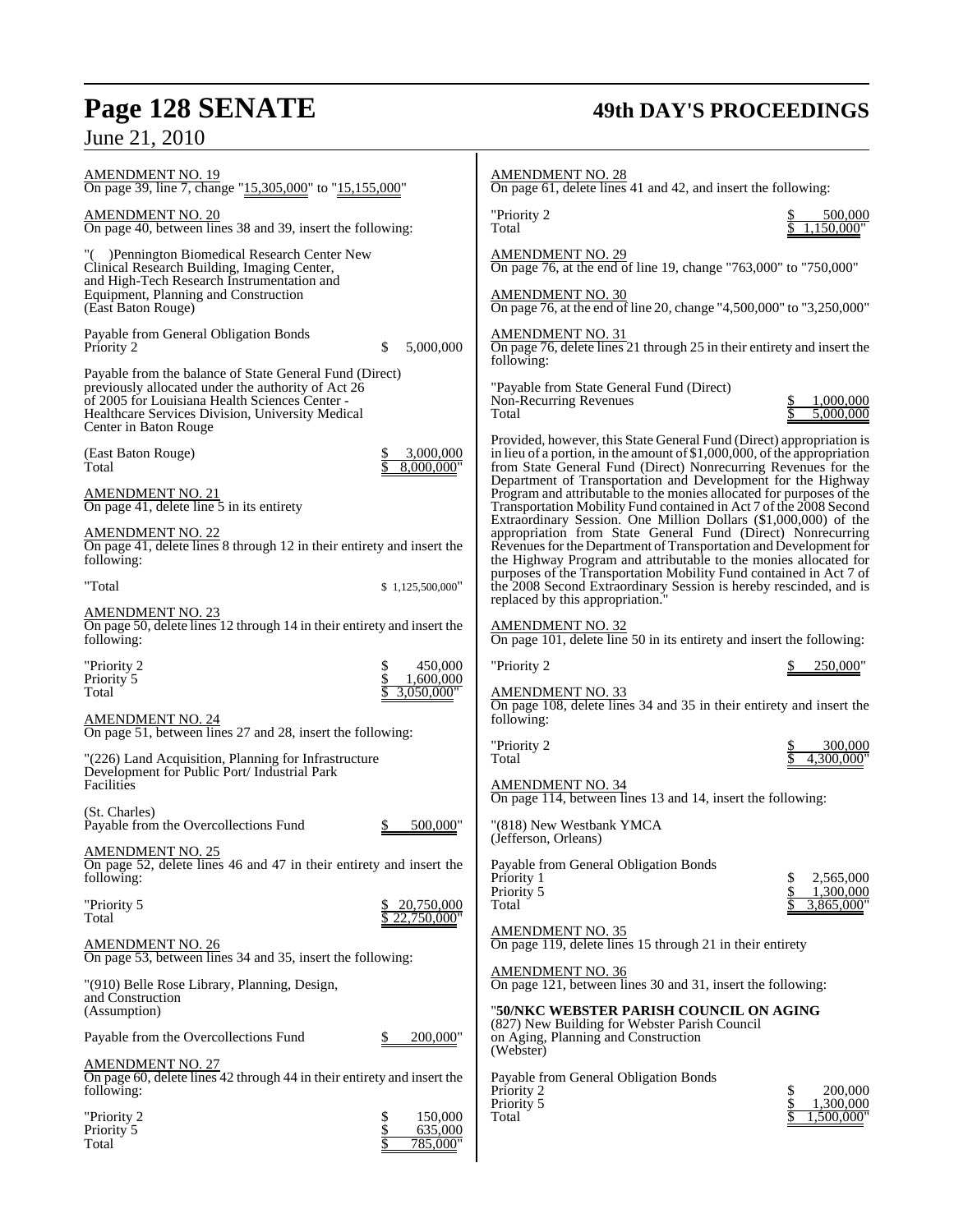### AMENDMENT NO. 37

On page 122, delete line 24 in its entirety and insert the following:

| "Priority 1 | 100,000  |
|-------------|----------|
| Priority 2  | 200,000  |
| Priority 5  | 600,000  |
| Total       | 900,000" |

AMENDMENT NO. 38 On page 124, delete line 7 in its entirety and insert the following:

"Priority 2 \$ 150,000"

Respectfully submitted,

Representative: Senator: Senator: Senator: Flunter Greene Robert "Rob" Marionneaux, Jr. Hunter Greene Robert "Rob" Marionneaux, Jr.<br>
Jim Tucker Sharon Weston Broome Jim Tucker Sharon Weston Broome<br>John A. Alario, Jr. (1994) John A. Alario, Jr. John A. Alario, Jr.

### **Motion**

Senator Marionneaux moved that the Conference Committee Report be adopted.

### **ROLL CALL**

The roll was called with the following result:

### YEAS

| Mr. President | Gautreaux B   | Morrish         |
|---------------|---------------|-----------------|
| Adley         | Gautreaux N   | Mount           |
| Alario        | Guillory      | Murray          |
| Amedee        | Hebert        | <b>Nevers</b>   |
| Appel         | Heitmeier     | Peterson        |
| <b>Broome</b> | Jackson       | Ouinn           |
| Chabert       | LaFleur       | Riser           |
| Cheek         | Long          | Shaw            |
| Claitor       | Marionneaux   | Smith           |
| Crowe         | Martiny       | <b>Thompson</b> |
| Dorsey        | McPherson     | Walsworth       |
| Duplessis     | Michot        |                 |
| Total - 35    |               |                 |
|               | <b>BTATTO</b> |                 |

**Morrell** 

NAYS

Total - 0

ABSENT

Donahue Kostelka<br>Erdev Morrell Total - 4

The Chair declared the Conference Committee Report was adopted.

### **CONFERENCE COMMITTEE REPORT House Bill No. 1324 By Representative Richmond**

### June 21, 2010

To the Honorable Speaker and Members of the House of Representatives and the Honorable President and Members of the Senate.

Ladies and Gentlemen:

We, the conferees appointed to confer over the disagreement between the two houses concerning House Bill No. 1324 by Representative Richmond, recommend the following concerning the Engrossed bill:

## **49th DAY'S PROCEEDINGS Page 129 SENATE** June 21, 2010

1. That the Senate Floor Amendments proposed by Senator Murray and adopted by the Senate on June 10, 2010, be rejected.

Respectfully submitted,

Dan "Blade" Morrish

Representative: Senator: Senator: Senator: Senator: Senator: Senator: Senator: Senator: Senator: Senator: Senator: Senator: Senator: Senator: Senator: Senator: Senator: Senator: Senator: Senator: Senator: Senator: Senator: Cedric Richmond<br>
Timothy G. Burns<br>
Timothy G. Burns<br>
The McPherson Timothy G. Burns<br>Nick Lorusso

### **Motion**

Senator Murray moved that the Conference Committee Report be adopted.

### **ROLL CALL**

The roll was called with the following result:

### YEAS

| Mr. President | Erdey       | Michot        |
|---------------|-------------|---------------|
| Adley         | Gautreaux B | Morrish       |
| Alario        | Gautreaux N | Mount         |
| Amedee        | Guillory    | Murray        |
| Appel         | Hebert      | <b>Nevers</b> |
| <b>Broome</b> | Heitmeier   | Peterson      |
| Chabert       | Jackson     | Ouinn         |
| Cheek         | Kostelka    | Riser         |
| Claitor       | LaFleur     | Shaw          |
| Crowe         | Long        | Smith         |
| Donahue       | Marionneaux | Walswo        |
| Dorsey        | Martiny     |               |
| Duplessis     | McPherson   |               |
| Total - 37    |             |               |
|               | <b>NAYS</b> |               |
| Total - 0     |             |               |
|               | ABSENT      |               |

Heitmeier Peterson<br>
Jackson Ouinn Long Smith<br>
Marionneaux Walsworth

Morrell Thompson Total - 2

The Chair declared the Conference Committee Report was adopted.

### **CONFERENCE COMMITTEE REPORT House Bill No. 1490 By Representative Connick**

### June 21, 2010

To the Honorable Speaker and Members of the House of Representatives and the Honorable President and Members of the Senate.

### Ladies and Gentlemen:

We, the conferees appointed to confer over the disagreement between the two houses concerning House Bill No. 1490 by Representative Connick, recommend the following concerning the Engrossed bill:

- 1. That Senate Committee Amendments Nos. 1, 2, 4, and 5 proposed by the Senate Committee on Transportation, Highways and Public Works and adopted by the Senate on June 11, 2010, be adopted.
- 2. That Senate Committee Amendment No. 3 proposed by the Senate Committee on Transportation, Highways and Public Works and adopted by the Senate on June 11, 2010, be rejected.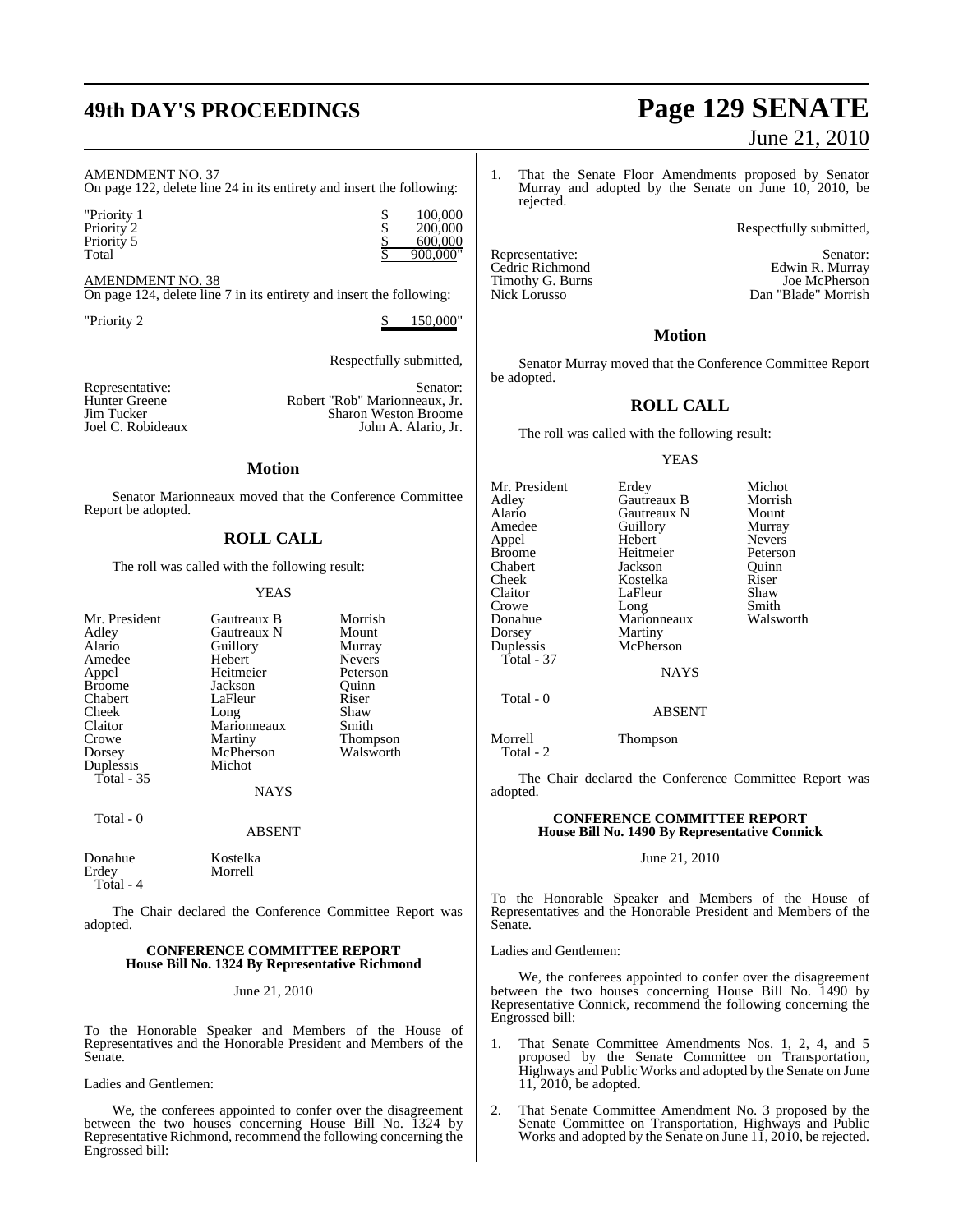### 3. That Senate Floor Amendment No. 1 proposed by Senator Claitor and adopted by the Senate on June 20, 2010, be rejected.

4. That Senate Floor Amendment Nos. 1 through 4 proposed by Senator Riser and adopted by the Senate on June 20, 2010, be rejected.

Respectfully submitted,

Jean-Paul J. Morrell<br>Dan Claitor

Representative: Senator: Senator: Senator: Senator: Senator: Senator: Senator: Senator: Senator: Senator: Senator: Senator: Senator: Senator: Senator: Senator: Senator: Senator: Senator: Senator: Senator: Senator: Senator: Gordon Dove

### **Motion**

Senator Morrell moved that the Conference Committee Report be adopted.

### **ROLL CALL**

The roll was called with the following result:

### YEAS

| Mr. President<br>Adley<br>Alario<br>Amedee<br>Appel<br><b>Broome</b><br>Chabert<br>Cheek<br>Claitor<br>Crowe<br>Total - 29 | Donahue<br>Dorsey<br>Duplessis<br>Erdey<br>Gautreaux B<br>Guillory<br>Hebert<br>Heitmeier<br>Jackson<br>LaFleur<br><b>NAYS</b> | Martiny<br>McPherson<br>Michot<br>Murray<br><b>Nevers</b><br>Peterson<br>Ouinn<br>Shaw<br>Smith |
|----------------------------------------------------------------------------------------------------------------------------|--------------------------------------------------------------------------------------------------------------------------------|-------------------------------------------------------------------------------------------------|
| Long<br>Mount<br>Total - 4                                                                                                 | Riser<br>Thompson<br><b>ABSENT</b>                                                                                             |                                                                                                 |
| Gautreaux N<br>Kostelka                                                                                                    | Marionneaux<br>Morrell                                                                                                         | Morrish<br>Walsworth                                                                            |

Total - 6

The Chair declared the Conference Committee Report was adopted.

### **CONFERENCE COMMITTEE REPORT Senate Bill No. 367 By Senator Michot**

### June 21, 2010

To the Honorable President and Members of the Senate and to the Honorable Speaker and Members of the House of Representatives.

Ladies and Gentlemen:

We, the conferees appointed to confer over the disagreement between the two houses concerning Senate Bill No. 367 by Senator Michot, recommend the following concerning the Reengrossed bill:

- 1. That the set of House Committee Amendments proposed by the House Committee on Appropriations and adopted by the House of Representatives on June 16, 2010, be rejected.
- 2. That the set of House Floor Amendments proposed by the Legislative Bureau and adopted by the House of Representatives on June 16, 2010, be adopted.

## **Page 130 SENATE 49th DAY'S PROCEEDINGS**

3. That the set of House Floor Amendments proposed by Representative Cortez and adopted by the House of Representatives on June 20, 2010, be rejected.

Respectfully submitted,

Joel C. Robideaux

Senator:<br>
Michael J. "Mike" Michot **Exercise Senator:** Patrick Page Cortez Michael J. "Mike" Michot Lydia P. Jackson James R. Fannin<br>
Joel C. Robideaux<br>
Joel C. Robideaux

### **Motion**

Senator Michot moved that the Conference Committee Report be adopted.

### **ROLL CALL**

The roll was called with the following result:

### YEAS

Mr. President Erdey Morrell<br>Adley Gautreaux B Morrish Adley Gautreaux B Morris<br>
Alario Guillory Mount Alario Guillory<br>Amedee Hebert Amedee Hebert Murray<br>
Appel Heitmeier Peterson Appel Heitmeier<br>Broome Jackson Broome Jackson Quinn<br>
Chabert Kostelka Riser Chabert Kostelka Riser Cheek LaFleur<br>Claitor Long Claitor Long Smith<br>Crowe Marionneaux Thompson Crowe Marionneaux<br>
Donahue Martiny Donahue Martiny Walsworth<br>Dorsey McPherson Duplessis Total - 37 Total - 0

McPherson<br>Michot NAYS

ABSENT

Gautreaux N Nevers Total - 2

The Chair declared the Conference Committee Report was adopted.

### **CONFERENCE COMMITTEE REPORT House Concurrent Resolution No. 94 By Representative Richard**

### June 21, 2010

To the Honorable Speaker and Members of the House of Representatives and the Honorable President and Members of the Senate.

Ladies and Gentlemen:

We, the conferees appointed to confer over the disagreement between the two houses concerning House Concurrent Resolution No. 94 by Representative Richard, recommend the following concerning the Engrossed bill:

- 1. That Senate Committee Amendment Nos. 1 through 8 proposed by the Senate Committee on Health and Welfare and adopted by the Senate on June 17, 2010, be adopted.
- 2. That Senate Committee Amendment No. 9 proposed by the Senate Committee on Health and Welfare and adopted by the Senate on June 17, 2010, be rejected.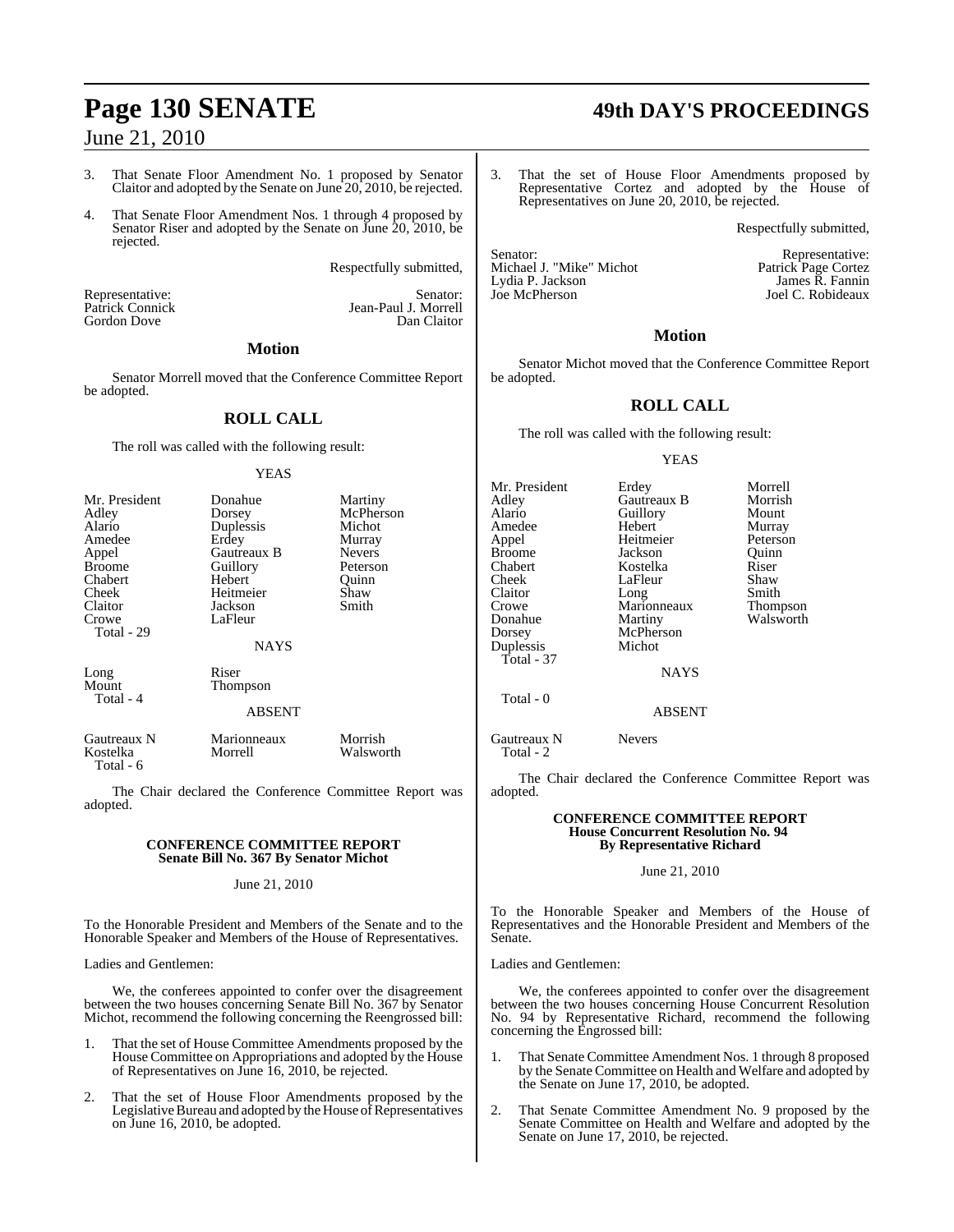## **49th DAY'S PROCEEDINGS Page 131 SENATE**

# June 21, 2010

3. That the following amendments to the engrossed resolution be adopted:

### AMENDMENT NO. 1

On page 1, line 2, after "until" delete "sixty days after"

### AMENDMENT NO. 2

 $\underline{\overline{On}}$  page 3, between lines 16 and 17, insert the following:

BE IT FURTHER RESOLVED that on or before February 1, 2011, the Department of Health and Hospitals shall submit a written report to the House and Senate committees on health and welfare which details its findings and conclusions regarding the Direct Service Worker Registry.

Respectfully submitted,

| Senator:             |
|----------------------|
| Willie L. Mount      |
| Sherri Smith Cheek   |
| <b>Yvonne Dorsey</b> |
|                      |

### **Motion**

Senator Mount moved that the Conference Committee Report be adopted.

### **ROLL CALL**

The roll was called with the following result:

### YEAS

|             | Morrish                   |
|-------------|---------------------------|
| Gautreaux B | Mount                     |
|             | Murray                    |
| Heitmeier   | <b>Nevers</b>             |
| Jackson     | Peterson                  |
| Kostelka    | Ouinn                     |
| LaFleur     | Riser                     |
|             | Shaw                      |
| Marionneaux | Smith                     |
| Martiny     | <b>Thompson</b>           |
| McPherson   | Walsworth                 |
| Michot      |                           |
| Morrell     |                           |
|             |                           |
| <b>NAYS</b> |                           |
|             | Erdey<br>Guillory<br>Long |

### ABSENT

| Gautreaux N | Hebert |
|-------------|--------|
| Total - 2   |        |

Total - 0

The Chair declared the Conference Committee Report was adopted.

### **CONFERENCE COMMITTEE REPORT House Bill No. 1357 By Representative Baldone**

### June 20, 2010

To the Honorable Speaker and Members of the House of Representatives and the Honorable President and Members of the Senate.

Ladies and Gentlemen:

We, the conferees appointed to confer over the disagreement between the two houses concerning House Bill No. 1357 by Representative Baldone, recommend the following concerning the Engrossed bill:

- 1. That Senate Committee Amendment No. 1 proposed by the Senate Committee on Judiciary C and adopted by the Senate on June 9, 2010, be rejected.
- 2. That Senate Floor Amendments Nos. 1 through 3 proposed by Senator Appel and adopted by the Senate on June 16, 2010, be rejected.
- 3. That the following amendments to the engrossed bill be adopted:

### AMENDMENT NO. 1

On page 1, line 2, after "To" and before "enact" insert "amend and reenact Children's Code Article 804(3) and to" and after "minors;" and before "to create" insert "to provide relative to delinquent acts;"

### AMENDMENT NO. 2

On page 1, between lines 5 and 6, insert the following:

Section 1. Children's Code Article 804(3) is hereby amended and reenacted to read as follows:

Art. 804. Definitions

As used in this Title:

\* \* \* (3) "Delinquent act" means an act committed by a child of ten years of age or older which if committed by an adult is designated an offense under the statutes or ordinances of this state, or of another state if the act occurred in another state, or under federal law, except traffic violations. It includes an act constituting an offense under R.S. 14:81.1.1(A)(2) and a direct contempt of court committed by a child.

AMENDMENT NO. 3

On page 1, at the beginning of line 6, change "Section 1." to "Section 2."

\* \* \*"

### AMENDMENT NO. 4

On page 2, delete lines 9 through 14 in their entirety and insert the following:

 $\mathcal{C}(1)$  For a violation of the provisions of Paragraph  $(A)(1)$  of this Section, the offender's disposition shall be governed exclusively by the provisions of Title VII of the Louisiana Children's Code.

 $(2)$ (a) For a first offense in violation of Paragraph (A)(2) of this Section, the offender shall be fined not less than one hundred dollars nor more than two hundred fifty dollars, imprisoned for not more than ten days, or both. Imposition or execution of the sentence shall not be suspended unless the offender is placed on probation with a minimum condition that he perform two eight-hour days of courtapproved community service.

(b) For a second offense in violation of Paragraph  $(A)(2)$  of this Section, the offender shall be fined not less than two hundred fifty dollars nor more than five hundred dollars, imprisoned for not less than ten days nor more than thirty days, or both. Imposition or execution of the sentence shall not be suspended unless the offender is placed on probation with a minimum condition that he perform five eight-hour days of court-approved community service.

(c) For a third or any subsequent offense in violation of Paragraph (A)(2) of this Section, the offender shall be fined not less than five hundred dollars nor more than seven hundred fifty dollars, imprisoned for not less than thirty days nor more than six months, or both. Imposition or execution of the sentence shall not be suspended unlessthe offender is placed on probation with a minimum condition that he perform ten eight-hour days of court-approved community service.

Respectfully submitted,

Ernest D. Wooton Robert A. Johnson

Representative: Senator: Senator: Senator: Senator: Senator: Senator: Senator: Senator: Senator: Senator: Senator: Senator: Senator: Senator: Senator: Senator: Senator: Senator: Senator: Senator: Senator: Senator: Senator: D. A. "Butch" Gautreaux<br>Conrad Appel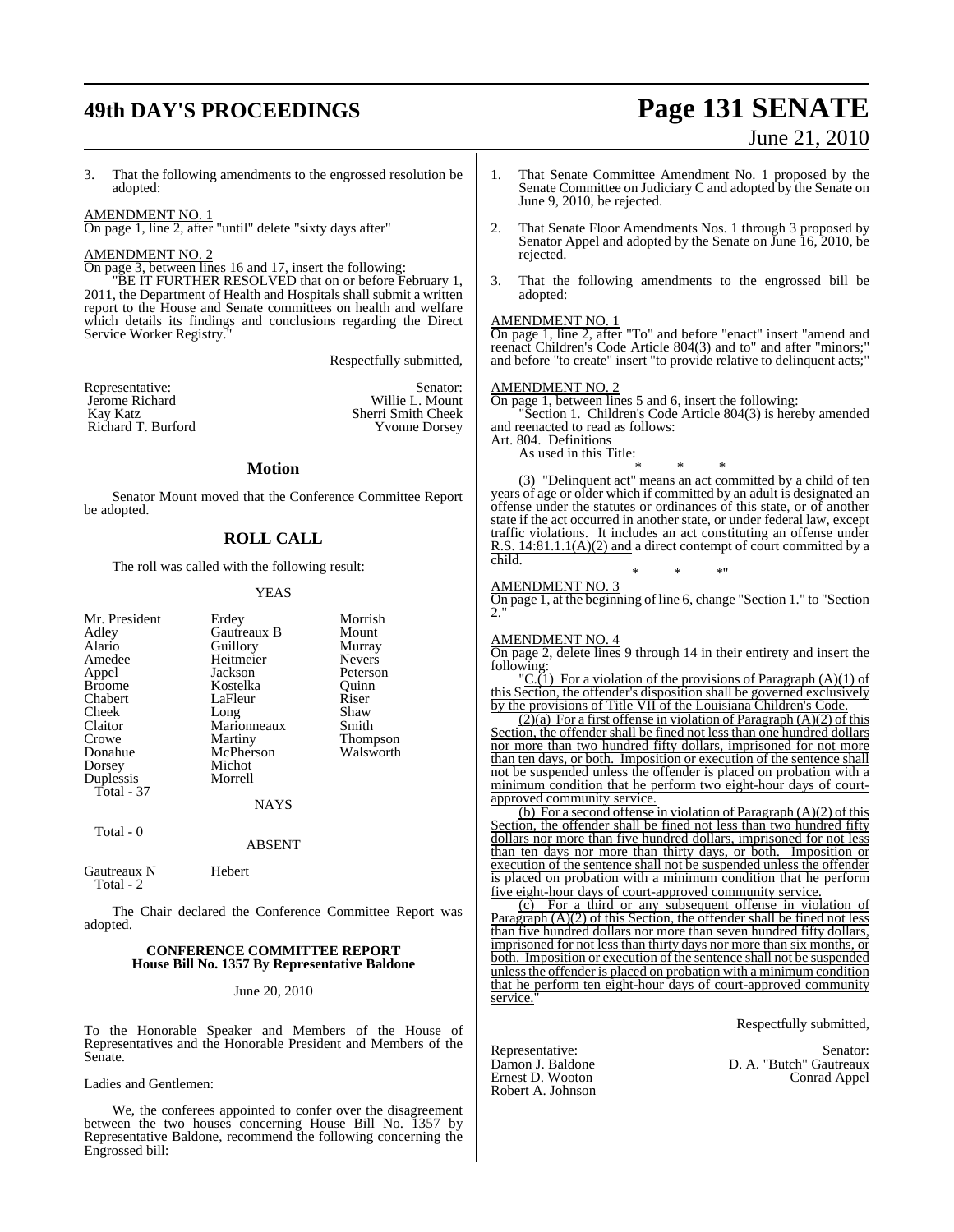### **Motion**

Senator Riser moved that the Conference Committee Report be adopted.

### **ROLL CALL**

The roll was called with the following result:

### YEAS

| Mr. President | Erdey         | Morrell       |
|---------------|---------------|---------------|
| Adley         | Gautreaux N   | Morrish       |
| Alario        | Guillory      | Mount         |
| Amedee        | Hebert        | Murray        |
| Appel         | Heitmeier     | <b>Nevers</b> |
| <b>Broome</b> | Jackson       | Peterson      |
| Chabert       | Kostelka      | Ouinn         |
| Cheek         | LaFleur       | Riser         |
| Claitor       | Long          | Shaw          |
| Crowe         | Marionneaux   | Smith         |
| Donahue       | Martiny       | Walsworth     |
| Dorsey        | McPherson     |               |
| Duplessis     | Michot        |               |
| Total - 37    |               |               |
|               | <b>NAYS</b>   |               |
| Total - 0     | <b>ABSENT</b> |               |

Gautreaux B Thompson Total - 2

The Chair declared the Conference Committee Report was adopted.

### **CONFERENCE COMMITTEE REPORT House Bill No. 33 By Representative Connick**

### June 21, 2010

To the Honorable Speaker and Members of the House of Representatives and the Honorable President and Members of the Senate.

Ladies and Gentlemen:

We, the conferees appointed to confer over the disagreement between the two houses concerning House Bill No. 33 by Representative Connick, recommend the following concerning the Engrossed bill:

- 1. That the Senate Floor Amendments proposed by Senator Murray and adopted by the Senate on June  $11, 2010$ , be adopted.
- 2. That the following amendments to the Engrossed bill be adopted:

### AMENDMENT NO. 1

On page 3, after line 24, add the following: "Section 2. This Act shall become effective on January 1, 2011."

Respectfully submitted,

| Representative:  | Senator:        |
|------------------|-----------------|
| Patrick Connick  | Julie Quinn     |
| Timothy G. Burns | David Heitmeier |
| Hunter Greene    | Edwin R. Murray |

## **Page 132 SENATE 49th DAY'S PROCEEDINGS**

### **Motion**

Senator Murray moved that the Conference Committee Report be adopted.

### **ROLL CALL**

The roll was called with the following result:

### YEAS

| Mr. President<br>Adley<br>Alario<br>Amedee<br>Appel<br><b>Broome</b><br>Chabert<br>Cheek<br>Claitor<br>Crowe<br>Donahue | Duplessis<br>Erdey<br>Gautreaux N<br>Guillory<br>Hebert<br>Heitmeier<br>Jackson<br>Kostelka<br>Long<br>Marionneaux<br>Martiny | Michot<br>Morrish<br>Mount<br>Murray<br><b>Nevers</b><br>Peterson<br>Ouinn<br>Riser<br>Shaw<br>Smith<br>Thompson |
|-------------------------------------------------------------------------------------------------------------------------|-------------------------------------------------------------------------------------------------------------------------------|------------------------------------------------------------------------------------------------------------------|
| Dorsey<br><b>Total</b> - 36                                                                                             | McPherson<br><b>NAYS</b>                                                                                                      | Walsworth                                                                                                        |
| Total - 0                                                                                                               | <b>ABSENT</b>                                                                                                                 |                                                                                                                  |

Gautreaux B LaFleur Morrell

The Chair declared the Conference Committee Report was adopted.

### **CONFERENCE COMMITTEE REPORT Senate Bill No. 711 By Senator Cheek**

### June 21, 2010

To the Honorable President and Members of the Senate and to the Honorable Speaker and Members of the House of Representatives.

Ladies and Gentlemen:

Total - 3

We, the conferees appointed to confer over the disagreement between the two houses concerning Senate Bill No. 711 by Senator Cheek, recommend the following concerning the Engrossed bill:

- 1. That the House Committee Amendments Nos. 1 and 2 proposed by the House Committee on Health and Welfare and adopted by the House of Representatives on June 4, 2010, be rejected.
- 2. That the following amendments to the engrossed bill be adopted:

### AMENDMENT NO. 1

On page 1, line 3, after "relative to" and before "; to" delete "the Community Hospital Stabilization Fund" and insert "state funds"

### AMENDMENT NO. 2

On page 1, line 7, after "hospitals;" and before "to provide" insert "to provide for the transfer, dedication, and use as specified of certain treasury funds;"

### AMENDMENT NO. 3

On page 2, line 1, after "**law.**" and before "**All**" insert "**In addition, the fund may receive state general fund monies which become available in the event Congress acts to extend the American Recovery and Reinvestment Act of 2009 enhancement to the federal medical assistance percentage.**"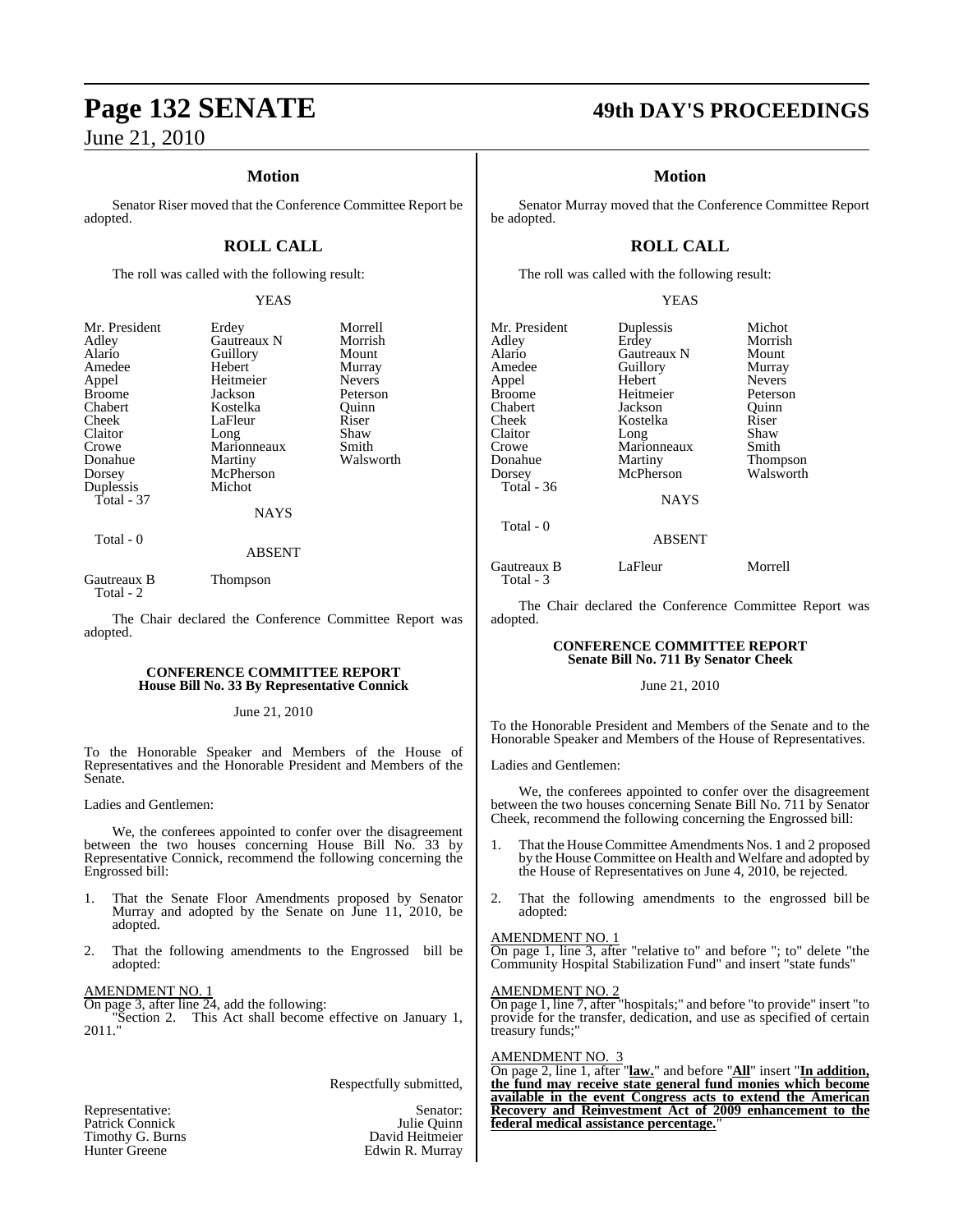## **49th DAY'S PROCEEDINGS Page 133 SENATE**

# June 21, 2010

### ABSENT

AMENDMENT NO. 4 On page 2, between lines 6 and 7, insert the following:

"**C. Each year, the secretary of the Department of Health and Hospitals shall transmit to the treasurer a report which details the amount of certified public expenditures which have been generated in excess of the amount appropriated for certified public expenditures in the General Appropriation Act for Fiscal Year 2010-2011. Upon receipt of such report the treasurer is hereby authorized and directed to deposit such amount stated in the report into the Community Hospital Stabilization Fund.**"

AMENDMENT NO. 5 On page 2, change "**C.**" to "**D.**"

### AMENDMENT NO. 6

On page 2, between lines 18 and 19 insert the following: "**(5) Reimbursement of monies as necessitated by any federal disallowance relating to payments made for any purpose provided for in this Subsection.**"

### AMENDMENT NO. 7

On page 2, between lines 18 and 19 insert the following:

Section 2. For Fiscal Year 2010-2011, in order to ensure that patient access to hospital care remains unimpacted, the secretary of the Department of Health and Hospitals shall optimize all funding for Medicaid ambulance transportation in the state.

Section 3. Notwithstanding any provision of law to the contrary, the state treasurer is hereby authorized and directed to transfer Ten Million Dollars from the Artificial Reef Development Fund to the Overcollections fund.

Section 4. The state treasurer is hereby authorized and directed to transfer Eighteen Million Dollars from the State Emergency Response Fund to the Overcollections Fund."

AMENDMENT NO. 8 On page 2, line 19, change "Section 2." to "Section 5."

Respectfully submitted,

Sherri Smith Cheek Willie L. Mount<br>Michael J. "Mike" Michot

Senator: Representative: Sherri Smith Cheek Kay Katz Karen Gaudet St. Germain<br>Joseph P. Lopinto

### **Motion**

Senator Cheek moved that the Conference Committee Report be adopted.

### **ROLL CALL**

The roll was called with the following result:

### YEAS

| Mr. President | Duplessis   | Michot          |
|---------------|-------------|-----------------|
| Adley         | Erdey       | Morrell         |
| Alario        | Gautreaux B | Morrish         |
| Amedee        | Gautreaux N | Mount           |
| Appel         | Guillory    | Murray          |
| <b>Broome</b> | Hebert      | Peterson        |
| Chabert       | Heitmeier   | Ouinn           |
| Cheek         | Jackson     | Riser           |
| Claitor       | LaFleur     | Shaw            |
| Crowe         | Long        | Smith           |
| Donahue       | Martiny     | <b>Thompson</b> |
| Dorsey        | McPherson   | Walsworth       |
| Total - 36    |             |                 |
|               | NAYS        |                 |

Total - 0

Kostelka Marionneaux Nevers

The Chair declared the Conference Committee Report was adopted.

### **CONFERENCE COMMITTEE REPORT House Bill No. 1321 By Representative Michael Jackson**

June 21, 2010

To the Honorable Speaker and Members of the House of Representatives and the Honorable President and Members of the Senate.

Ladies and Gentlemen:

Total - 3

We, the conferees appointed to confer over the disagreement between the two houses concerning House Bill No. 1321 by Representative Michael Jackson, recommend the following concerning the Reengrossed bill:

- 1. That Senate Committee Amendment No. 1 proposed by the Senate Committee on Commerce, Consumer Protection and International Affairs and adopted by the Senate on June 4, 2010, be rejected.
- 2. That Senate Floor Amendments Nos. 1 through 4 proposed by Senator Appel and adopted by the Senate on June 15, 2010, be rejected.
- 3. That the following amendments to the reengrossed bill be adopted:

### AMENDMENT NO. 1

On page 1, line 3, after "tanks;" delete the remainder of the line in its entirety and at the beginning of line 4, delete "preemption;" and insert in lieu thereof "to provide for regulation;

### AMENDMENT NO. 2

On page 1, delete line 7 through 16 in their entirety and insert in lieu thereof the following:

"§1105. Propane storage tanks; right of use

A. No person or entity shall unreasonably restrict the right of a property owner to place, install, or use propane storage tanks on his property.

B. The placement, installation, and use of propane storage tanks on private property shall be subject to a duly adopted zoning ordinance or safety regulation adopted by the parish or municipal governing authority.'

Respectfully submitted,

| Representative:          | Senator:         |
|--------------------------|------------------|
| Michael Jackson          | Ann Duplessis    |
| Jeffery "Jeff" J. Arnold | Conrad Appel     |
| Franklin J. Foil         | "Nick" Gautreaux |
|                          |                  |

### **Motion**

Senator Appel moved that the Conference Committee Report be adopted.

### **ROLL CALL**

The roll was called with the following result:

### **YEAS**

Mr. President Erdey Morrell<br>Adley Gautreaux B Morrish

Gautreaux B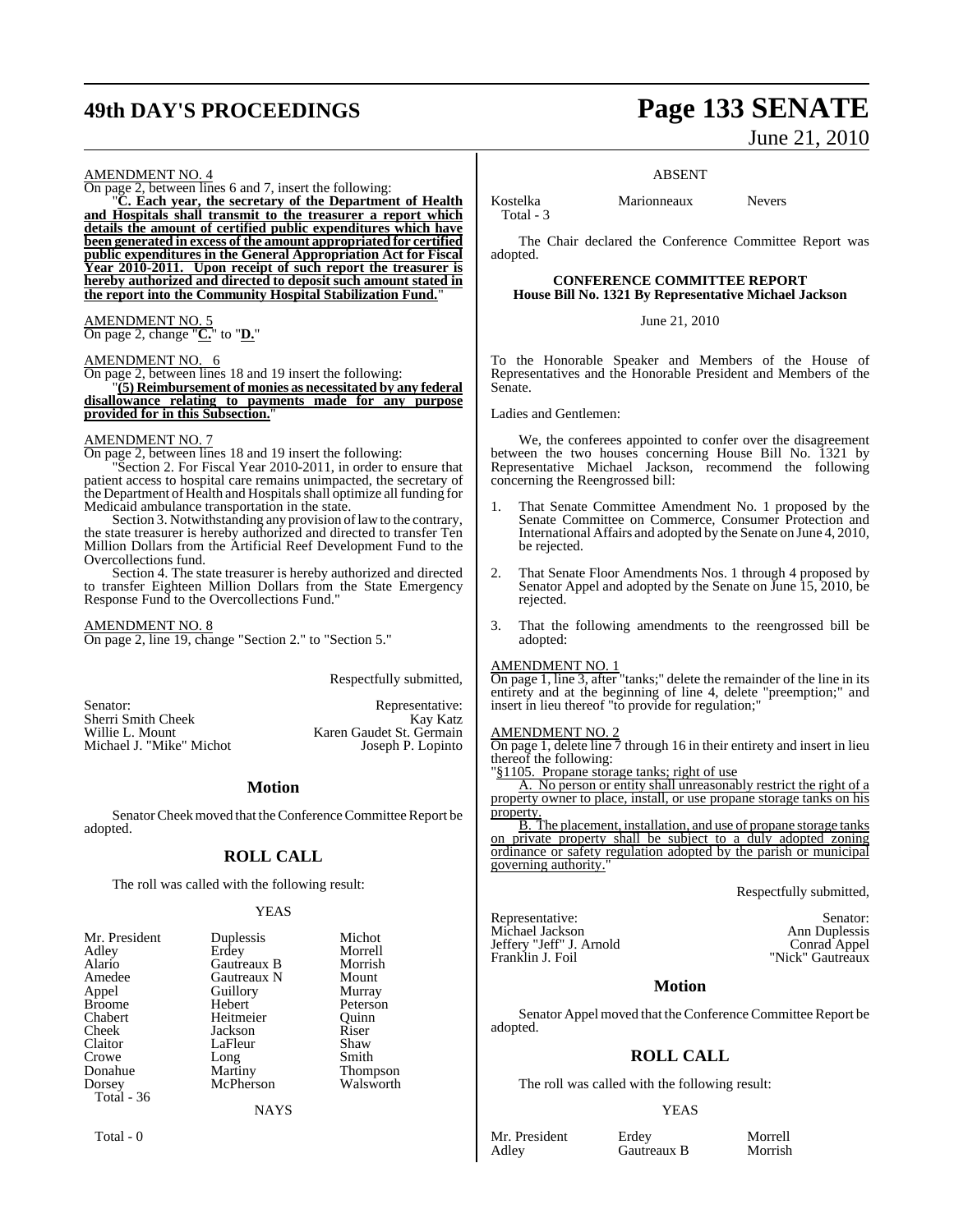| Alario     | Gautreaux N | Mount           |
|------------|-------------|-----------------|
| Amedee     | Guillory    | Murray          |
| Appel      | Hebert      | <b>Nevers</b>   |
| Broome     | Heitmeier   | Quinn           |
| Chabert    | Jackson     | Riser           |
| Cheek      | Kostelka    | Shaw            |
| Claitor    | LaFleur     | Smith           |
| Crowe      | Long        | <b>Thompson</b> |
| Donahue    | Marionneaux | Walsworth       |
| Dorsey     | McPherson   |                 |
| Duplessis  | Michot      |                 |
| Total - 37 |             |                 |
|            | <b>NAYS</b> |                 |
| Total - 0  |             |                 |

Martiny Peterson Total - 2

The Chair declared the Conference Committee Report was adopted.

ABSENT

### **CONFERENCE COMMITTEE REPORT Senate Bill No. 477 By Senator N. Gautreaux**

To the Honorable President and Members of the Senate and to the Honorable Speaker and Members of the House of Representatives.

### Ladies and Gentlemen:

We, the conferees appointed to confer over the disagreement between the two houses concerning Senate Bill No. 477 by Senator N. Gautreaux, recommend the following concerning the Reengrossed bill:

1. That House Committee Amendments Nos. 1 through 4 proposed by the House Committee on House and Governmental Affairs and adopted by the House on May 26, 2010, be adopted.

Respectfully submitted,

| Senator:                 | Representative:            |
|--------------------------|----------------------------|
| "Nick" Gautreaux         | Richard "Rick" Gallot, Jr. |
| "Jody" Amedee            | <b>Patrick Connick</b>     |
| Robert W. "Bob" Kostelka | Anthony V. Ligi            |

### **Motion**

Senator N. Gautreaux moved that the Conference Committee Report be adopted.

### **ROLL CALL**

The roll was called with the following result:

### YEAS

| Mr. President | Erdey       | Michot          |
|---------------|-------------|-----------------|
| Adley         | Gautreaux B | Morrell         |
| Alario        | Gautreaux N | Morrish         |
| Amedee        | Guillory    | Mount           |
| Appel         | Hebert      | Murray          |
| <b>Broome</b> | Heitmeier   | <b>Nevers</b>   |
| Chabert       | Jackson     | Peterson        |
| Cheek         | Kostelka    | Ouinn           |
| Claitor       | LaFleur     | Riser           |
| Crowe         | Long        | Shaw            |
| Donahue       | Marionneaux | Smith           |
| Dorsey        | Martiny     | <b>Thompson</b> |
| Duplessis     | McPherson   | Walsworth       |
| Total - 39    |             |                 |

## **Page 134 SENATE 49th DAY'S PROCEEDINGS**

**NAYS** 

ABSENT

Total - 0

Total - 0

The Chair declared the Conference Committee Report was adopted.

### **Messages from the House**

The following Messages from the House were received and read as follows:

### **Message from the House**

### **ADOPTION OF CONFERENCE COMMITTEE REPORT**

June 21, 2010

To the Honorable President and Members of the Senate:

I am directed to inform your honorable body that the House of Representatives has adopted the Report of the Conference Committee on the disagreement to **Senate Bill No. 581**.

> Respectfully submitted, ALFRED W. SPEER Clerk of the House of Representatives

### **Message from the House**

### **ADOPTION OF CONFERENCE COMMITTEE REPORT**

June 21, 2010

To the Honorable President and Members of the Senate:

I am directed to inform your honorable body that the House of Representatives has adopted the Report of the Conference Committee on the disagreement to **Senate Bill No. 622**.

> Respectfully submitted, ALFRED W. SPEER Clerk of the House of Representatives

### **Committee Reports, Resumed**

### **CONFERENCE COMMITTEE REPORT Senate Bill No. 299 By Senator Donahue**

June 20, 2010

To the Honorable President and Members of the Senate and to the Honorable Speaker and Members of the House of Representatives.

Ladies and Gentlemen:

We, the conferees appointed to confer over the disagreement between the two houses concerning Senate Bill No. 299 by Senator Donahue, recommend the following concerning the Reengrossed bill:

- 1. That House Committee Amendment No. 1 proposed by the House Committee on Appropriations and adopted by the House of Representatives on May 26, 2010, be adopted.
- 2. That Legislative Bureau Amendment No. 1 proposed by the Legislative Bureau and adopted by the House of Representatives on May 26, 2010, be adopted.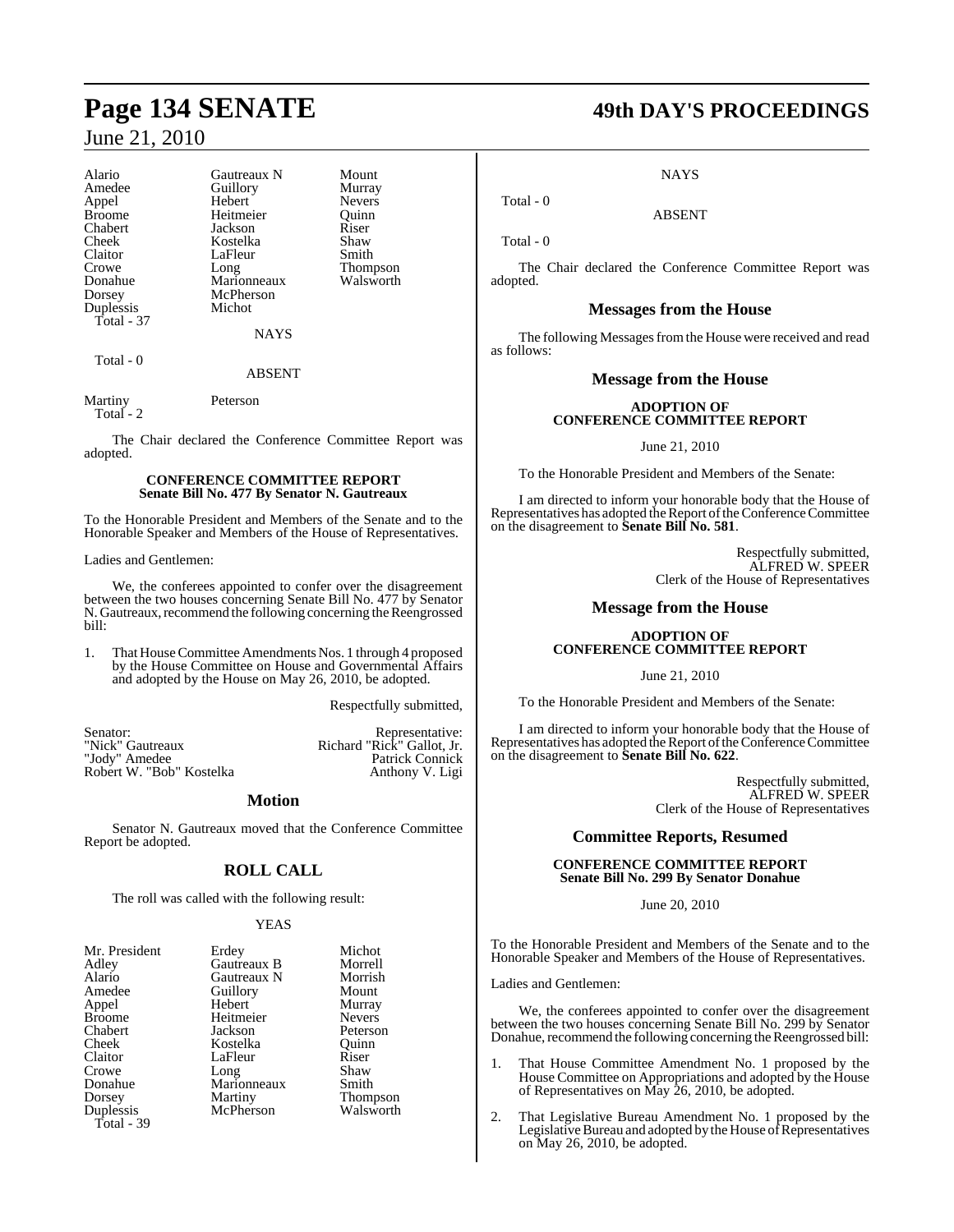3. That House Floor Amendments Nos. 1 through 3 proposed by Representative Fannin and adopted by the House of Representatives on June 9, 2010, be rejected.

Respectfully submitted,

Senator: Senator: Representative: Tack Donahue (Senator: Representative: Tack Donahue (Senator: Tack Donahue (Senator: Tack Donahue (Senator: Tack Donahue (Senator: Tack Donahue (Senator: Tack Donahue (Senator: Tack Donahu Joel T. Chaisson II Brett F. Geymann<br>
Michael J. "Mike" Michot Michael J. "Mike" Michot James Morris Michael J. "Mike" Michot

James R. Fannin<br>Brett F. Geymann

### **Motion**

Senator Donahue moved that the Conference Committee Report be adopted.

### **ROLL CALL**

The roll was called with the following result:

### YEAS

| Mr. President | Gautreaux B | Morrish       |
|---------------|-------------|---------------|
| Adley         | Gautreaux N | Mount         |
| Alario        | Guillory    | Murray        |
| Amedee        | Hebert      | <b>Nevers</b> |
| Appel         | Heitmeier   | Peterson      |
| <b>Broome</b> | Jackson     | Ouinn         |
| Chabert       | Kostelka    | Riser         |
| Cheek         | LaFleur     | Shaw          |
| Claitor       | Long        | Smith         |
| Crowe         | Marionneaux | Thompson      |
| Donahue       | Martiny     | Walsworth     |
| Dorsey        | McPherson   |               |
| Erdey         | Michot      |               |
| Total - 37    |             |               |
|               | NAYS        |               |

Total - 0

### ABSENT

Duplessis Morrell Total - 2

The Chair declared the Conference Committee Report was adopted.

### **CONFERENCE COMMITTEE REPORT House Bill No. 1470 By Representative Michael Jackson**

### June 18, 2010

To the Honorable Speaker and Members of the House of Representatives and the Honorable President and Members of the Senate.

### Ladies and Gentlemen:

We, the conferees appointed to confer over the disagreement between the two houses concerning House Bill No. 1470 by Representative Michael Jackson, recommend the following concerning the Reengrossed bill:

- 1. That the set of House Floor Amendments proposed by Representative Jackson and adopted by the House on May 12, 2010 be adopted.
- 2. That the set of Amendments proposed by the Senate Committee on Transportation, Highways and Public Works on June 1, 2010, and adopted by the Senate on June 2, 1010 be adopted.
- 3. That the following amendment to the reengrossed bill be adopted

## **49th DAY'S PROCEEDINGS Page 135 SENATE** June 21, 2010

AMENDMENT NO. 1 On page 2, line 29, after "for", insert "either October 2, 2010, or"

AMENDMENT NO. 2 On page 2, at the end of line 29 insert the following: "Any resolution calling the election authorized in this Section shall state whether the election will be held on October 2, 2010, or November 2, 2010." election will be held on October

Respectfully submitted,

Michael Jackson<br>Nita Rusich Hutter

Representative: Senator:<br>Michael Jackson Senator: Senator: Senator: Senator: Senator: Senator: Senator: Senator: Senator: Senator: Sena Sharon Weston Broome Dale M. Erdey

### **Motion**

Senator Dorsey moved that the Conference Committee Report be adopted.

### **ROLL CALL**

The roll was called with the following result:

### YEAS

Mr. President Dorsey Michot<br>Adley Duplessis Mount Adley Duplessis<br>Alario Erdey Alario Erdey Murray Amedee Guillory Nevers<br>
Appel Hebert Quinn Appel Hebert Quinn<br>
Broome Heitmeier Riser Chabert Jackson Shaw Cheek Kostelka<br>Claitor LaFleur Claitor LaFleur Thompson<br>Crowe Martiny Walsworth Crowe Martiny Walsworth<br>
Donahue McPherson Total - 32 Total - 0

Heitmeier Riser<br>
Jackson Shaw

**NAYS** 

McPherson

ABSENT

Gautreaux B Marionneaux Peterson Gautreaux N<br>Long Morrish Total - 7

The Chair declared the Conference Committee Report was adopted.

### **Rules Suspended**

Senator Cheek asked for and obtained a suspension of the rules to take up at this time:

### **Introduction of Senate Resolutions**

Senator Cheek asked for and obtained a suspension of the rules to read Senate Resolutions a first and second time.

### **SENATE RESOLUTION NO. 187—** BY SENATOR CHEEK

### A RESOLUTION

To commend Marlene Cox of Evanagel Christian Academy upon her selection as an alternate representative of Louisiana at the Hugh O'Brian World Leadership Congress in Washington, D.C.

On motion of Senator Cheek the resolution was read by title and adopted.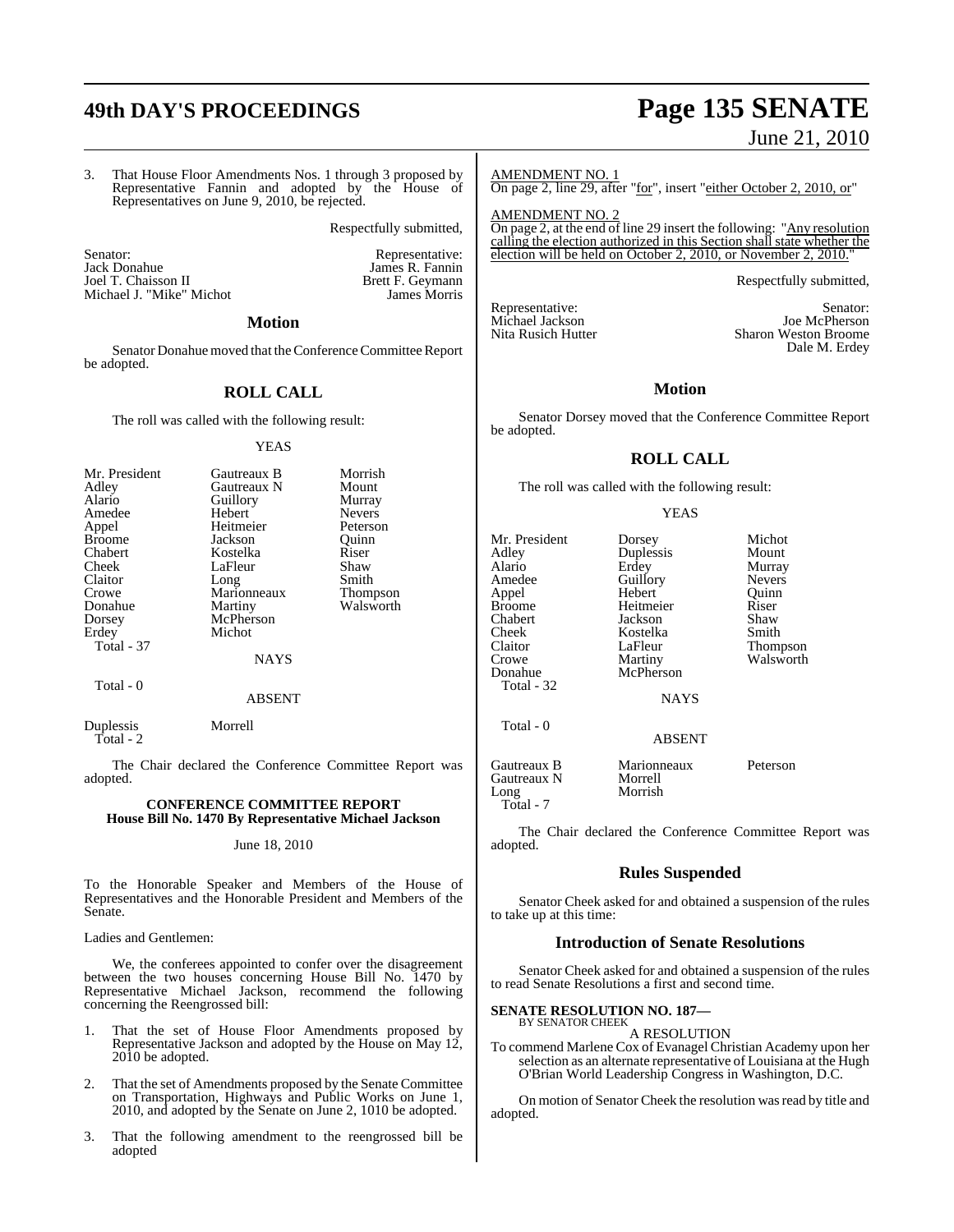## **Page 136 SENATE 49th DAY'S PROCEEDINGS**

### June 21, 2010

### **SENATE RESOLUTION NO. 188—**

BY SENATOR DONAHUE A RESOLUTION

To commend Samuel Curtis Ingalls upon his selection as a representative of Louisiana at the Hugh O'Brien World Leadership Congress in Los Angeles, California.

On motion of Senator Donahue the resolution was read by title and adopted.

## **SENATE RESOLUTION NO. 189—** BY SENATOR QUINN

A RESOLUTION

To urge and request the Louisiana State Law Institute to establish a special committee to research, study, and make recommendations regarding the feasibility of extending child support beyond the age of majority, and to report its findings to the Senate prior to the convening of the 2011 Regular Session.

On motion of Senator Quinn the resolution was read by title and adopted.

### **SENATE RESOLUTION NO. 190—**

BY SENATORS MCPHERSON, DONAHUE, GUILLORY, KOSTELKA, NEVERS AND WALSWORTH A RESOLUTION

To urge and request the State Board of Elementary and Secondary Education to study the feasibility and advisability of providing a salary supplement to certain public school educational diagnosticians who have acquired certification by the National Certification for Educational Diagnosticians Board.

On motion of Senator McPherson the resolution was read by title and adopted.

### **SENATE RESOLUTION NO. 191—** BY SENATOR MCPHERSON

A RESOLUTION

To urge and request the governing authority of each public elementary and secondary school to consider implementing the salary supplement, as provided in law, for national board certified school psychologists, speech-language audiologists and pathologists, and school social workers, in the form of a salary increase.

On motion of Senator McPherson the resolution was read by title and adopted.

### **Senate Resolutions on Second Reading, Subject to Call**

### **Called from the Calendar**

Senator Walsworth asked that Senate Resolution No. 100 be called from the Calendar.

### **SENATE RESOLUTION NO. 100—** BY SENATOR WALSWORTH

A RESOLUTION

To commend and congratulate Peggy Wells on her installation as president of the Louisiana Federation of Business and Professional Women for 2010-2011.

On motion of Senator Walsworth the resolution was read by title and adopted.

### **Reports of Committees, Resumed**

The following reports of committees were received and read:

### **CONFERENCE COMMITTEE REPORT House Bill No. 706 By Representative Abramson**

June 20, 2010

To the Honorable Speaker and Members of the House of Representatives and the Honorable President and Members of the Senate.

Ladies and Gentlemen:

We, the conferees appointed to confer over the disagreement between the two houses concerning House Bill No. 706 by Representative Abramson, recommend the following concerning the Reengrossed bill:

- 1. That Senate Committee Amendments Nos. 1 through 4 proposed by the Senate Committee on Insurance and adopted by the Senate on June 4, 2010, be rejected.
- 2. That Senate Floor Amendments Nos. 1, 2, 4, and 5 proposed by Senator Hebert and adopted by the Senate on June 18, 2010, be rejected.
- 3. That Senate Floor Amendment No. 3 proposed by Senator Hebert and adopted by the Senate on June 18, 2010, be adopted.
- 4. That the following amendments to the reengrossed bill be adopted:

### AMENDMENT NO. 1

On page 1, line 2, delete "amend and reenact R.S. 22:2302(A)" and insert in lieu thereof "enact R.S. 22:2302 (E) and (F)"

### AMENDMENT NO. 2

On page 1, line 6, delete "R.S. 22: 2302 (A) is hereby amended and reenacted" and insert in lieu thereof "R.S. 22:3202 (E) and (F) are hereby enacted"

### AMENDMENT NO. 3

On page 1, delete lines 8 through 20 in their entirety.

### AMENDMENT NO. 4

On page 2, delete lines 1 and 2 in their entirety.

### AMENDMENT NO. 5

On page 2, after line 3, insert the following:

"E. The corporation shall include a disclosure statement with each application and policy which notifies the policyholder that they may obtain a list of insurance producers and insurance companies that may be able to write their insurance coverage in the private insurance market. This disclosure shall be on a separate page from the policy and shall be distinctly labeled in fourteen point or larger type size. The disclosure shall include a description of the specific method of accessing the Louisiana Department of Insurance website including the website address. The disclosure shall also include a list, from the website of the Department of Insurance, of the insurance companies referenced above.

F. The corporation shall be required to write business with properly licensed general agencies operated by insurance companies who write business through exclusive insurance producers.

Respectfully submitted,

Representative: Senator: Senator: Senator: Senator: Senator: Senator: Senator: Senator: Senator: Senator: Senator: Senator: Senator: Senator: Senator: Senator: Senator: Senator: Senator: Senator: Senator: Senator: Senator: Neil C. Abramson Troy Hebert<br>
Chuck Kleckley Neil Riser Chuck Kleckley Kirk Talbot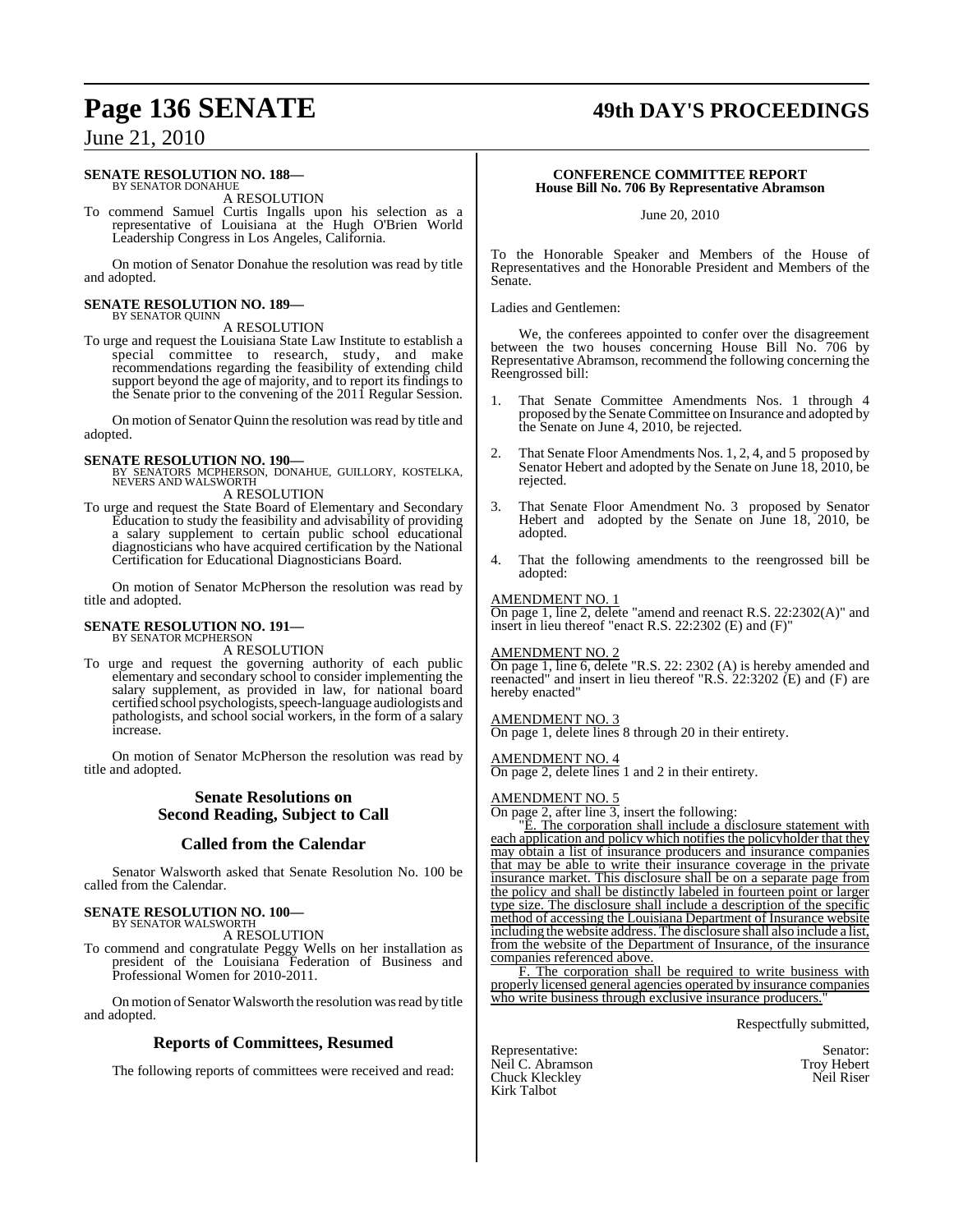### **Motion**

Senator Hebert moved that the Conference Committee Report be adopted.

### **ROLL CALL**

The roll was called with the following result:

### YEAS

Erdey Morrish<br>Gautreaux B Mount

Peterson<br>Ouinn

Thompson<br>Walsworth

| Mr. President |
|---------------|
| Adley         |
| Alario        |
| Appel         |
| <b>Broome</b> |
| Chabert       |
| Cheek         |
| Claitor       |
| Crowe         |
| Donahue       |
| Duplessis     |
| Total - 32    |
|               |

Gautreaux B Mount<br>
Gautreaux N Murray **Gautreaux N** Murray<br> **Guillory** Nevers Guillory<br>Hebert Heitmeier Quinn<br>LaFleur Riser LaFleur Riser<br>Long Smith Long<br>Martiny McPherson Michot

NAYS

Total - 0

### ABSENT

Amedee Kostelka Shaw Marionneaux<br>Morrell Jackson Total - 7

The Chair declared the Conference Committee Report was adopted.

### **Messages from the House**

The following Messages from the House were received and read as follows:

### **Message from the House**

### **ADOPTION OF CONFERENCE COMMITTEE REPORT**

### June 21, 2010

To the Honorable President and Members of the Senate:

I am directed to inform your honorable body that the House of Representatives has adopted the Report of the Conference Committee on the disagreement to **Senate Bill No. 395**.

> Respectfully submitted, ALFRED W. SPEER Clerk of the House of Representatives

### **Message from the House**

### **ADOPTION OF CONFERENCE COMMITTEE REPORT**

### June 21, 2010

To the Honorable President and Members of the Senate:

## **49th DAY'S PROCEEDINGS Page 137 SENATE** June 21, 2010

I am directed to inform your honorable body that the House of Representatives has adopted the Report of the Conference Committee on the disagreement to **Senate Bill No. 594**.

> Respectfully submitted, ALFRED W. SPEER Clerk of the House of Representatives

### **Message from the House**

### **ADOPTION OF CONFERENCE COMMITTEE REPORT**

June 21, 2010

To the Honorable President and Members of the Senate:

I am directed to inform your honorable body that the House of Representatives has adopted the Report of the Conference Committee on the disagreement to **House Bill No. 1357**.

> Respectfully submitted, ALFRED W. SPEER Clerk of the House of Representatives

### **Rules Suspended**

Senator Guillory asked for and obtained a suspension of the rules to take up at this time:

### **House Bills and Joint Resolutions on Third Reading and Final Passage, Subject to Call**

### **Called from the Calendar**

Senator Guillory asked that House Bill No. 684 be called from the Calendar.

### **HOUSE BILL NO. 684—** BY REPRESENTATIVE MONTOUCET

AN ACT

To amend and reenact the heading of Chapter 31 of Title 48 of the Louisiana Revised Statutes of 1950, R.S. 48:2091, 2092, 2093, and  $2094(A)$ , (C), and (H) relative to the Lafayette Metropolitan Expressway Commission, to change the name of the commission; to change the composition of the board of directors; to change the jurisdictional boundaries of the commission; and to provide for related matters.

### **Floor Amendments**

Senator Erdey proposed the following amendments.

### **SENATE FLOOR AMENDMENTS**

Amendments proposed by Senator Erdey to Reengrossed House Bill No. 684 by Representative Montoucet

### AMENDMENT NO. 1

On page 1, line 3, after "and (H)" insert "and to enact Chapter 35 of Title 48 of the Louisiana Revised Statutes of 1950, to be comprised of R.S. 48:2171 through 2176," and at the end of the line delete "the" and insert "expressway commissions, to provide with respect to the"

### AMENDMENT NO. 2

On page 1, line 6, after "commission;" insert "to create the "Amite River Expressway Commission; to provide for certain definitions thereof; to provide relative to the purpose, powers, jurisdiction, and duties of the commission; to establish a board of directors; to provide relative to certain projects; to provide relative to public records;"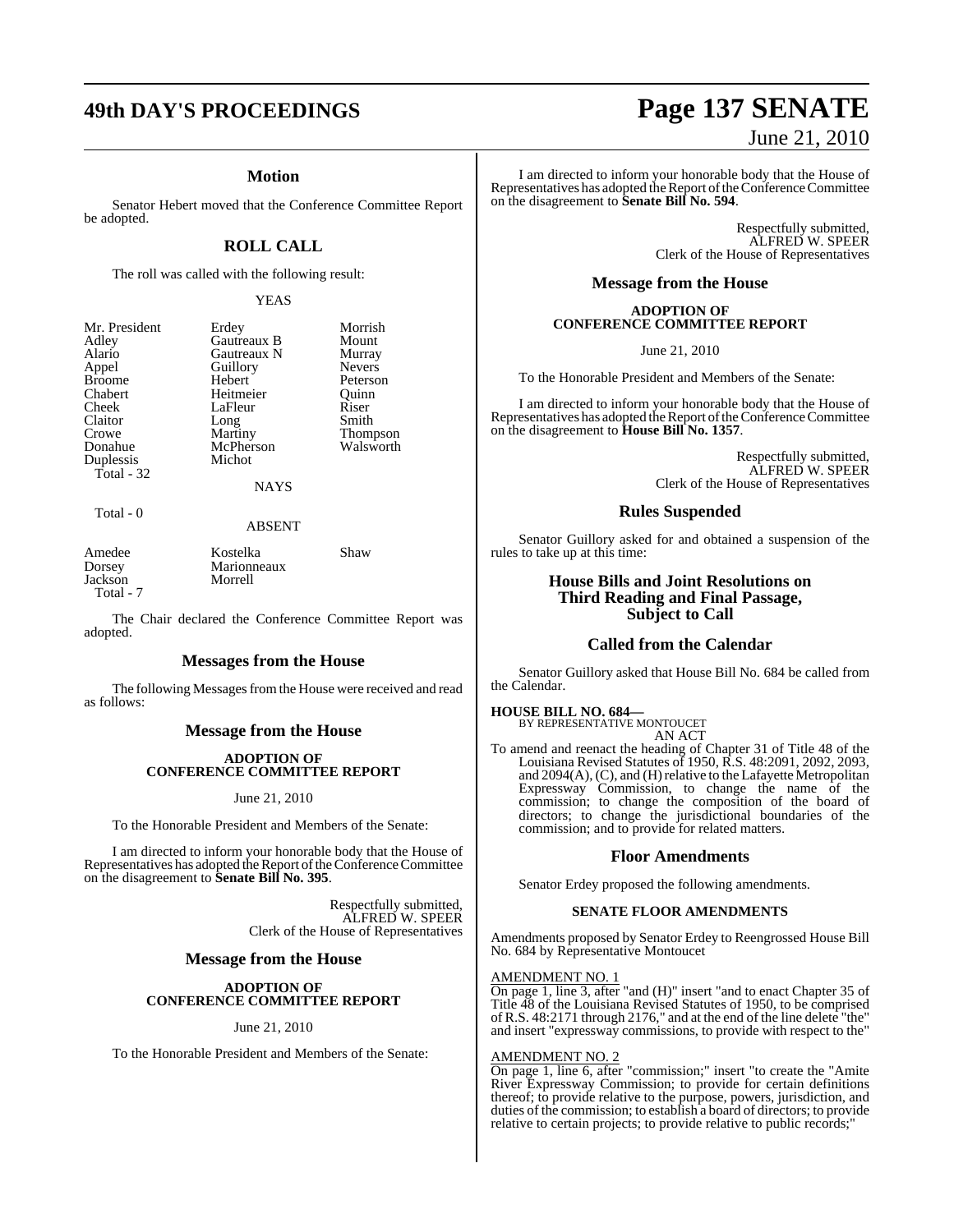AMENDMENT NO. 3

On page 5, after line 13, insert the following:

"Section 3. Chapter 35 of Title 48 of the Louisiana Revised Statutes of 1950, comprised of R.S. 48:2171 through 2176, are hereby enacted to read as follows:

### CHAPTER 35. AMITE RIVER EXPRESSWAY COMMISSION

§2171. Short title

This Chapter shall be known and may be referred to as the Amite River Expressway Commission Act".

§2172. Legislative findings; purpose

The legislature hereby finds and declares that the development, construction, improvement, expansion, and maintenance of an efficient, safe, and well-maintained limited access highway system and related ingress and egress is essential to relieve congestion, to promote continued economic growth, to provide evacuation routes during a declared emergency, and to provide a high quality of life for the people of southeast Louisiana.

B. Public revenue, including federal funds, has not kept pace with the area's growing transportation system needs. The legislature hereby finds and declares that it is a matter of public necessity to create the Amite River Expressway Commission, to pursue alternative and innovative funding sources, including but not limited to tolls, to supplement public revenue sources, and to improve the city of Central, and the parishes of Livingston, Ascension and Iberville transportation systems.

C. The purpose of this commission, as established by this Chapter, shall be to study the development and financing alternatives of a tollway or transitway, which shall provide an extension of LA Highway 408 from LA Highway 37 to LA Highway16 to LA Highway1019, and any new bridges over the Amite River in Livingston Parish.

D. The commission shall study development of new state highways to provide connectivity between the parishes of St. Helena, Livingston, East Baton Rouge, Ascension, East Feliciana, West Feliciana, St. Tammany, Tangipahoa, and Washington and Iberville.

E. The commission shall study the expansion of LA Highway 408 to LA Highway 447, including LA Highway 1019 an LA Highway 63, in an effort to accommodate and meet the needs of the growing population in the parishes along these highways. §2173. Definitions

Unless the text clearly indicates otherwise, the following words or phrases shall have the following meanings:

(1) "Act" means the Amite River Expressway Commission Act.

(2) "Board" means the board of directors of the commission.

(3) "Commission" means the Amite River Expressway Commission created by this Chapter.

(4) "Department" means the Department of Transportation and Development.

(5) "Secretary" means the secretary of the Department of Transportation and Development.

(6) "State" means the state of Louisiana or any agency or instrumentality thereof.<br>§2174. Amite River F

Amite River Expressway Commission; creation; board of directors; meetings; quorum

The Amite River Expressway Commission, hereafter referred to as the "commission", is hereby created possessing full corporate powers to study and promote development of any limited access tollway or transitway to be constructed within its jurisdiction.

B. The domicile of the commission shall be Livingston Parish.

C. The board shall be composed of seven directors who shall be the governing body of the commission with full power to promulgate rules and regulations for the maintenance and operation of said authority as follows:

(1) The parish president of Livingston Parish or his designee.

(2) The mayor of the city of Central or his designee.

(3) The parish president of Ascension Parish or his designee.

(4) The parish president of Iberville Parish or his designee.

(5) Three members appointed by the secretary of the Louisiana

Department of Transportation and Development, one of whom shall be the District 61 engineer and one of whom shall be the District 62 engineer.

D. The directors shall take and subscribe to the oath of office required of public officials. Appointed directors shall serve until their successors are appointed and sworn into office. Directors may be removed from office for cause by a district court having jurisdiction.

E. A majority of the directors shall constitute a quorum for the transaction of official business. All official actions of the commission shall require an affirmative vote of the directors present and voting at any meeting.

F. Directors of the commission shall not receive any salary for the performance of their duties as directors. Appointed directors may be reimbursed for mileage expenses incurred for attendance at meetings of the commission. The mileage allowance shall be fixed by the commission in an amount not to exceed the mileage allowance authorized under state travel regulations at rates and standards as promulgated by the division of administration subject to the availability of funds.

G. The commission should meet at least quarterly and may meet more frequently upon call of the chairman.

H. The boundary and jurisdiction of the commission shall be coextensive with the boundaries of the city of Central, Livingston Parish, Ascension Parish and Iberville Parish.

The commission created pursuant to this Chapter and all directors thereof shall be subject to the provisions of R.S. 42:1101 et seq.

J. The commission may perform, procure from the Department of Transportation and Development with the consent of its secretary, or procure from outside service providers any service or portion of services necessary to fulfill the duties and obligations of the commission.

K. The commission may enter into corporative endeavor agreements with the Department of Transportation and Development and the Louisiana Transportation Authority to design, finance and construct and maintain any tollway or transitway proposed by the commission.

§2175. Right of public agencies to material

The commission created pursuant to this Chapter shall be subject to and fully comply with the public records law, R.S.  $44:1$  et seq., and the open meetingslaw, R.S. 42:4.1 et seq., of the state. The proceedings and documents of the commission shall be public record. All reports, maps, or other technical documents produced in whole or in part by the commission may be utilized by the commission or any other public agency in any manner that it deems necessary and advisable in the conduct of its duties.

§2176. Jurisdiction; powers of commission

The commission may exercise powers necessary, appurtenant, convenient, or incidental to the carrying out of its purposes of the Amite River Expressway Commission, including but not limited to the following:

(1) The commission may adopt by-laws necessary to carry out the purposes of the commission, for the governance of its affairs, and for the conduct of its business.

(2) To adopt, use, and alter at will an official seal.

 $(3)$  To study development of routes as provided in R.S.48:2172.  $\frac{1}{(4)}$  To sue and be sued in its own name.

(5) To employ consultants, engineers, attorneys, accountants, construction and financial experts, superintendents, managers, and such other employees and agents necessary for the accomplishment of commission purposes, and to fix their compensation.

(6) To do all acts and perform things necessary or convenient to execute the powers granted to the commission by law.

Senator Claitor asked for a ruling from the Chair as to whether the amendment was germane to the bill.

The Chair ruled that the amendment was not germane to the bill.

The amendment was withdrawn.

## **Page 138 SENATE 49th DAY'S PROCEEDINGS**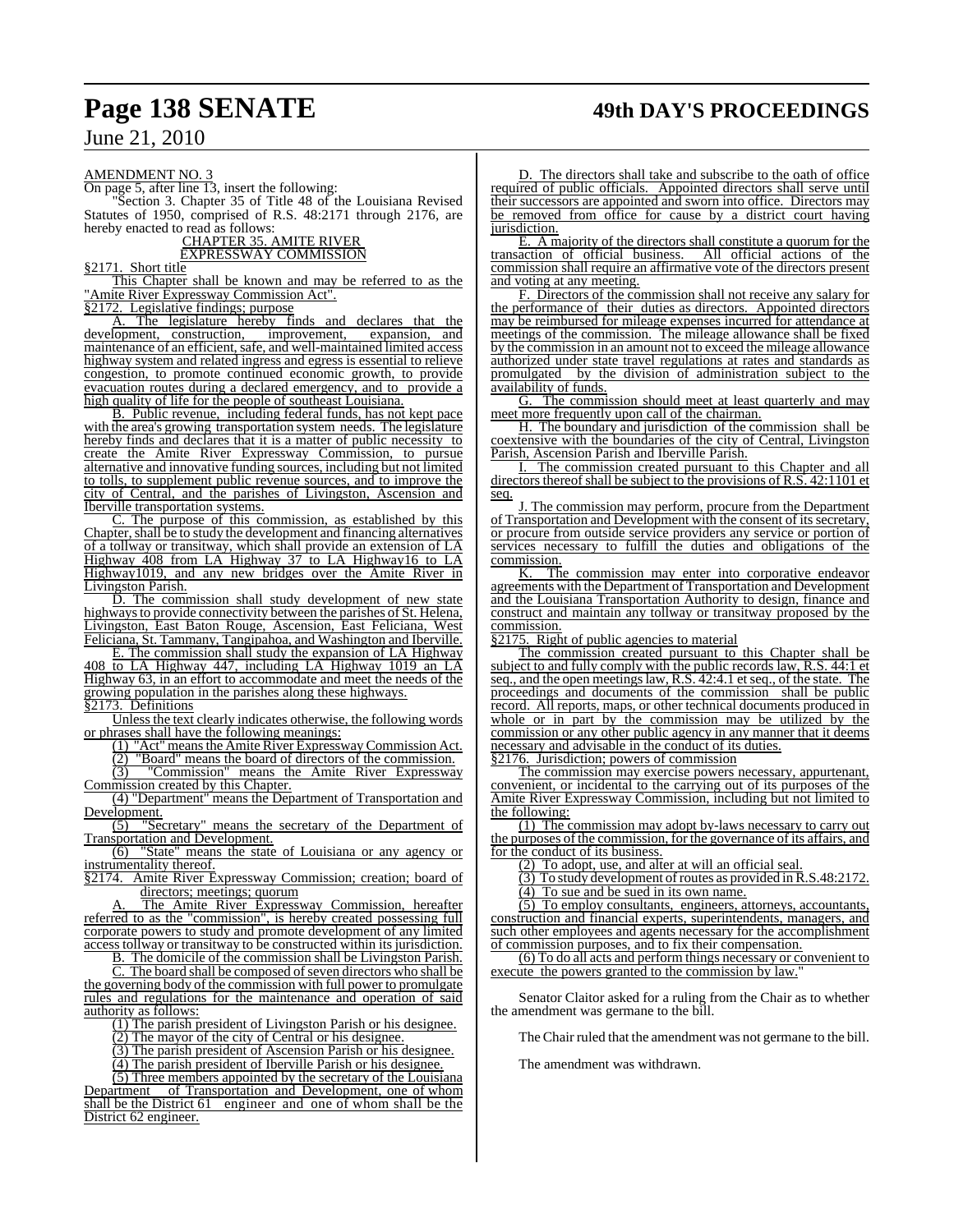### **Floor Amendments**

Senator Hebert proposed the following amendments.

### **SENATE FLOOR AMENDMENTS**

Amendments proposed by Senator Hebert to Reengrossed House Bill No. 684 by Representative Montoucet

AMENDMENT NO. 1 On page 4, line 11, after "directors" insert "appointed as provided for in this Subsection and confirmed by the Senate and"

AMENDMENT NO. 2 On page 4, line 14, change "Two members" to "One member"

AMENDMENT NO. 3 On page 4, line 16, change "Two members" to "One member"

AMENDMENT NO. 4 On page 5, between lines 2 and 3, insert: "(10) One member appointed by Vermillion Parish Governing Authority and (11) One member appointed by St. Martin Parish Governing Authority."

### AMENDMENT NO. 5

On page 5, at the end of line 5, change "and" to a comma ","

AMENDMENT NO. 6

On page 5, line 6, after "Lafayette" insert ", St. Martin, and Vermillion"

On motion of Senator Hebert, the amendments were adopted.

The bill was read by title. Senator Guillory moved the final passage of the amended bill.

### **ROLL CALL**

The roll was called with the following result:

### YEAS

| Mr. President | Erdey       | Michot        |
|---------------|-------------|---------------|
| Adley         | Gautreaux B | Morrell       |
| Alario        | Gautreaux N | Morrish       |
| Amedee        | Guillory    | Mount         |
| Appel         | Hebert      | Murray        |
| <b>Broome</b> | Heitmeier   | <b>Nevers</b> |
| Chabert       | Jackson     | Peterson      |
| Cheek         | Kostelka    | Ouinn         |
| Claitor       | LaFleur     | Riser         |
| Crowe         | Long        | Shaw          |
| Donahue       | Marionneaux | Smith         |
| Dorsey        | Martiny     | Thompson      |
| Duplessis     | McPherson   | Walsworth     |
| Total - 39    |             |               |
|               | <b>NAYS</b> |               |

### ABSENT

Total - 0

Total - 0

The Chair declared the amended bill was passed and ordered it returned to the House. Senator Guillory moved to reconsider the vote by which the bill was passed and laid the motion on the table.

### **Messages from the House**

The following Messages from the House were received and read as follows:

## **49th DAY'S PROCEEDINGS Page 139 SENATE** June 21, 2010

**Message from the House**

### **RECOMMIT OF CONFERENCE COMMITTEE REPORT**

June 21, 2010

To the Honorable President and Members of the Senate:

I am directed to inform your honorable body that the House of Representatives has recommitted the Conference Committee on the to **House Bill No. 1414**.

> Respectfully submitted, ALFRED W. SPEER Clerk of the House of Representatives

### **Message from the House**

### **ADOPTION OF CONFERENCE COMMITTEE REPORT**

June 21, 2010

To the Honorable President and Members of the Senate:

I am directed to inform your honorable body that the House of Representatives has adopted the Report of the Conference Committee on the disagreement to **House Bill No. 2**.

> Respectfully submitted, ALFRED W. SPEER Clerk of the House of Representatives

### **Rules Suspended**

Senator Crowe asked for and obtained a suspension of the rules to take up at this time:

### **Senate Resolutions on Second Reading, Subject to Call**

### **Called from the Calendar**

Senator Crowe asked that Senate Resolution No. 168 be called from the Calendar.

## **SENATE RESOLUTION NO. 168—** BY SENATOR CROWE

A RESOLUTION

To urge and request Louisiana Recovery Authority to reimburse the extraordinary expenses incurred by Daybrook Fisheries, Inc., related to its clean-up and recovery in the aftermath of hurricanes Katrina and Rita.

On motion of Senator Crowe the resolution was read by title and adopted.

### **Called from the Calendar**

Senator Crowe asked that Senate Resolution No. 171 be called from the Calendar.

### **SENATE RESOLUTION NO. 171—** BY SENATOR CROWE

A RESOLUTION

To urge and request the attorney general to file suit against British Petroleum to compensate the parish governments of the coastal parishes for the loss of property tax revenue due to the Deepwater Horizon explosion and oil leak which resulted in the devaluation of coastal properties.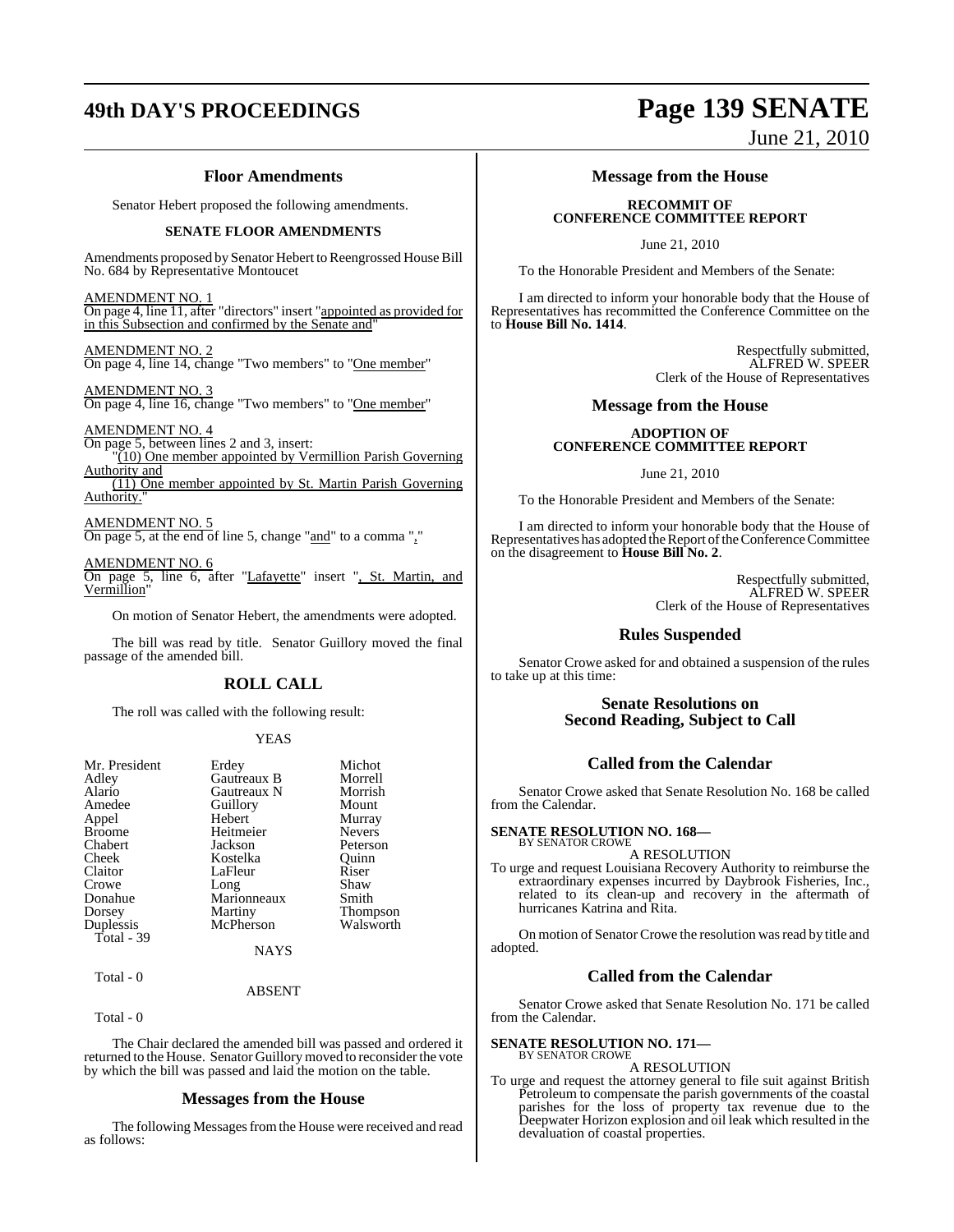On motion of Senator Crowe the resolution was read by title and adopted.

### **Reports of Committees, Resumed**

The following reports of committees were received and read:

### **CONFERENCE COMMITTEE REPORT Senate Bill No. 772 By Senator Morrell**

June 21, 2010

To the Honorable President and Members of the Senate and to the Honorable Speaker and Members of the House of Representatives.

Ladies and Gentlemen:

We, the conferees appointed to confer over the disagreement between the two houses concerning Senate Bill No. 772 by Senator Morrell, recommend the following concerning the Engrossed bill:

- 1. That all House Committee Amendments proposed by the House Committee on Transportation, Highways, and Public Works and adopted by the House of Representatives on June 16, 2010 be rejected.
- 2. That all House Floor Amendments proposed by Representative Richmond and adopted by the House of Representatives on June 18, 2010 be adopted.
- 3. That all House Floor Amendments proposed by Representative Abramson and adopted by the House of Representatives on June 18, 2010 be adopted.
- That House Floor Amendment No. 1 proposed by Representative Hutter and adopted by the House of Representatives on June 18, 2010 be rejected.
- 5. That House Floor Amendment Nos 2 and 3 proposed by Representative Hutter and adopted by the House of Representatives on June 18, 2010 be accepted.
- 6. That the following amendments to the engrossed bill be adopted:

### AMENDMENT NO. 1

On page 3, delete lines 15 and 16 in their entirety and insert in lieu thereof the following:

"**(a) Three members appointed jointly by the presidents of the Lakeshore, Lake Vista, Lake Terrace, Lake Oaks, neighborhood associations.**"

### AMENDMENT NO. 2

On page 4, between lines 5 and 6, insert the following:

"**(k) Four members appointed by the presidents of the East Kenilworth, Kenilworth, Pine Village, and Pontilly property owners associations, respectively.**"

Respectfully submitted,

Edwin R. Murray

Senator: <br>
Senator: Islam-Paul J. Morrell Malt Leger III Jean-Paul J. Morrell Walt Leger III<br>Edwin R. Murray Nita Rusich Hutter Ann Duplessis Jeffery "Jeff" J. Arnold

### **Motion**

Senator Morrell moved that the Conference Committee Report be adopted.

## **Page 140 SENATE 49th DAY'S PROCEEDINGS**

### **ROLL CALL**

The roll was called with the following result:

### YEAS

| Mr. President | Gautreaux B | Morrell       |
|---------------|-------------|---------------|
| Adley         | Gautreaux N | Morrish       |
| Alario        | Guillory    | Mount         |
| Amedee        | Hebert      | Murray        |
| Appel         | Heitmeier   | <b>Nevers</b> |
| <b>Broome</b> | Jackson     | Peterson      |
| Chabert       | Kostelka    | Ouinn         |
| Cheek         | LaFleur     | Riser         |
| Claitor       | Long        | Shaw          |
| Crowe         | Marionneaux | Smith         |
| Dorsey        | Martiny     | Thompson      |
| Duplessis     | McPherson   | Walsworth     |
| Erdey         | Michot      |               |
| Total - 38    |             |               |

**NAYS** 

ABSENT

Total - 0

Donahue Total - 1

The Chair declared the Conference Committee Report was adopted.

### **CONFERENCE COMMITTEE REPORT Senate Bill No. 302 By Senator Appel**

### June 21, 2010

To the Honorable President and Members of the Senate and to the Honorable Speaker and Members of the House of Representatives.

Ladies and Gentlemen:

We, the conferees appointed to confer over the disagreement between the two houses concerning Senate Bill No. 302 by Senator Appel, recommend the following concerning the Engrossed bill:

- 1. That House Floor Amendments No. 1 and 2 proposed by Representative Rosalind Jones and adopted by the House of Representatives on June 8, 2010, be rejected.
- 2. That the following amendments to the engrossed bill be adopted:

### AMENDMENT NO. 1

On page 1, line 2, change "R.S. 17:10.1(D)" to "R.S. 17:7(29) and  $10.\overline{1(D)}$ "

### AMENDMENT NO. 2

On page 1, line 4, between "performance;" and "and to" insert "to provide relative to an assessment of the performance of the state superintendent of education; to provide relative to unfunded mandates imposed on local public school boards; to provide for effectiveness:

### AMENDMENT NO. 3

On page 1, line 6, change "R.S. 17:10.1(D) is" to "R.S. 17:7(29) and  $10.\overline{1}$ (D) are"

### AMENDMENT NO. 4

On page 1, between lines 6 and 7, insert the following:

"§7. Duties, functions, and responsibilities of board

In addition to the authorities granted by R.S. 17:6 and any powers, duties, and responsibilities vested by any other applicable laws, the board shall: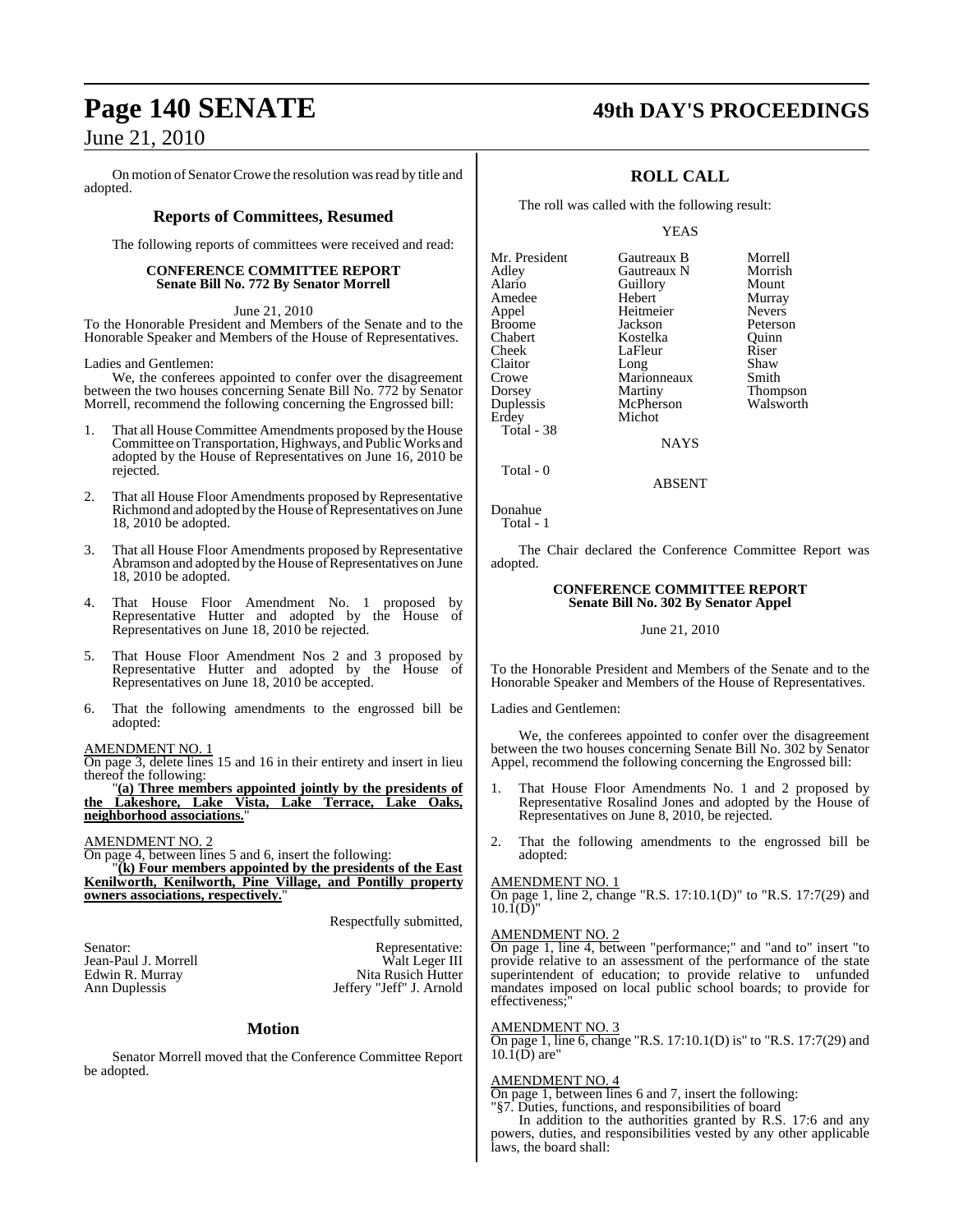## **49th DAY'S PROCEEDINGS Page 141 SENATE** June 21, 2010

(1)

\* \* \* **(29)(a) The State Board of Elementary and Secondary Education shall annually assess the effectiveness of the state superintendent of education in performing his duties in implementing the minimum foundation program of education in all public elementary and secondary schools as established by the board based on the following factors:**

**(i) Establishing productive and effective working relationships with the members of the State Board of Elementary and Secondary Education and properly executing and implementing the educational policies and programs under the supervision and control of the board and the laws affecting schools under the jurisdiction of the board.**

**(ii) Establishing productive and effective working relationships with members of the legislature, localschool boards and governing authorities of charter schools, and teacher, parent, and community organizations on issues impacting public elementary and secondary education.**

**(iii) Providing schools and school systems with adequate technical support to assist them in implementing the minimum foundation program and formula and related laws, rules, and, regulations, including those related to educational and fiscal responsibility and accountability.**

**(iv) Any other factors deemed appropriate by the board.**

**(b) The State Board of Elementary and Secondary ducation shall conduct such assessment and submit a written report of its findings and determinations to the governor, the president of the Senate, the Senate Committee on Education, the Senate Committee on Finance, the speaker of the House of Representatives, the House Committee on Education, and the House Committee on Appropriations, not later than December thirtieth of each year.**"

### AMENDMENT NO. 5

On page 2, after line 12, insert the following:

Section 2. Section 2 of the Act that originated as House Bill No. 1368 ofthe 2010 Regular Session ofthe Legislature of Louisiana is hereby amended and reenacted to read as follows:

"Section 2. Beginning with the effective date of this Act, no city, parish, or other local public school board shall be required to comply with any unfunded mandate imposed by law or any rule, regulation, or policy promulgated by the State Board of Elementary and Secondary Education. The provisions of this Section shall not apply to any rule, regulation, or policy promulgated by the State Board of Elementary and Secondary Education which:

(1) Is adopted to comply with a federal mandate.

(2) Will have no fiscal impact on the affected school system.

(3) Relates to implementation of the state school and district accountability system.

(4) Relates to implementation of the minimum foundation program formula as required by Article VIII, Section 13(B) of the Louisiana Constitution.

(5) Is adopted by a motion upon the favorable vote of at least nine members of the board.

Section 3. This Act shall become effective upon signature by the governor or, if notsigned by the governor, upon expiration of the time for bills to become law without signature by the governor, as provided by Article III, Section 18 of the Constitution of Louisiana. If vetoed by the governor and subsequently approved by the legislature, this Actshall become effective on the day following such approval."

Respectfully submitted,

Representative: Austin Badon Stephen F. Carter Frank A. Hoffmann

| Senator:          |  |
|-------------------|--|
| Conrad Appel      |  |
| <b>Ben Nevers</b> |  |
| "Nick" Gautreaux  |  |

### **Motion**

Senator Appel moved that the Conference Committee Report be adopted.

### **ROLL CALL**

The roll was called with the following result:

### YEAS

| Adley<br>Amedee<br>Appel<br>Chabert<br>Cheek<br>Crowe                | Gautreaux B<br>Gautreaux N<br>Guillory<br>Hebert<br>Jackson<br>Kostelka | Micho<br>Morre<br>Moun<br>Murra<br>Never<br>Peters |
|----------------------------------------------------------------------|-------------------------------------------------------------------------|----------------------------------------------------|
| Dorsey<br>Erdey<br>Total - 23                                        | LaFleur<br>Long<br><b>NAYS</b>                                          | Smith                                              |
| Alario<br>Claitor<br>Donahue<br>Duplessis<br>Heitmeier<br>Total - 13 | Marionneaux<br>Martiny<br>Morrish<br>Ouinn<br>Riser                     | Shaw<br>Thom<br>Walsy                              |

Shaw Thompson Walsworth

Michot Morrell Mount Murray Nevers<sup>2</sup> Peterson<br>Smith

### ABSENT

Mr. President Broome McPherson Total - 3

The Chair declared the Conference Committee Report was adopted.

### **Messages from the House**

The following Messages from the House were received and read as follows:

### **Message from the House**

### **ADOPTION OF CONFERENCE COMMITTEE REPORT**

June 21, 2010

To the Honorable President and Members of the Senate:

I am directed to inform your honorable body that the House of Representatives has adopted the Report of the Conference Committee on the disagreement to **House Bill No. 706**.

> Respectfully submitted, ALFRED W. SPEER Clerk of the House of Representatives

### **Message from the House**

### **ADOPTION OF CONFERENCE COMMITTEE REPORT**

June 21, 2010

To the Honorable President and Members of the Senate:

I am directed to inform your honorable body that the House of Representatives has adopted the Report of the Conference Committee on the disagreement to **Senate Bill No. 711**.

> Respectfully submitted, ALFRED W. SPEER Clerk of the House of Representatives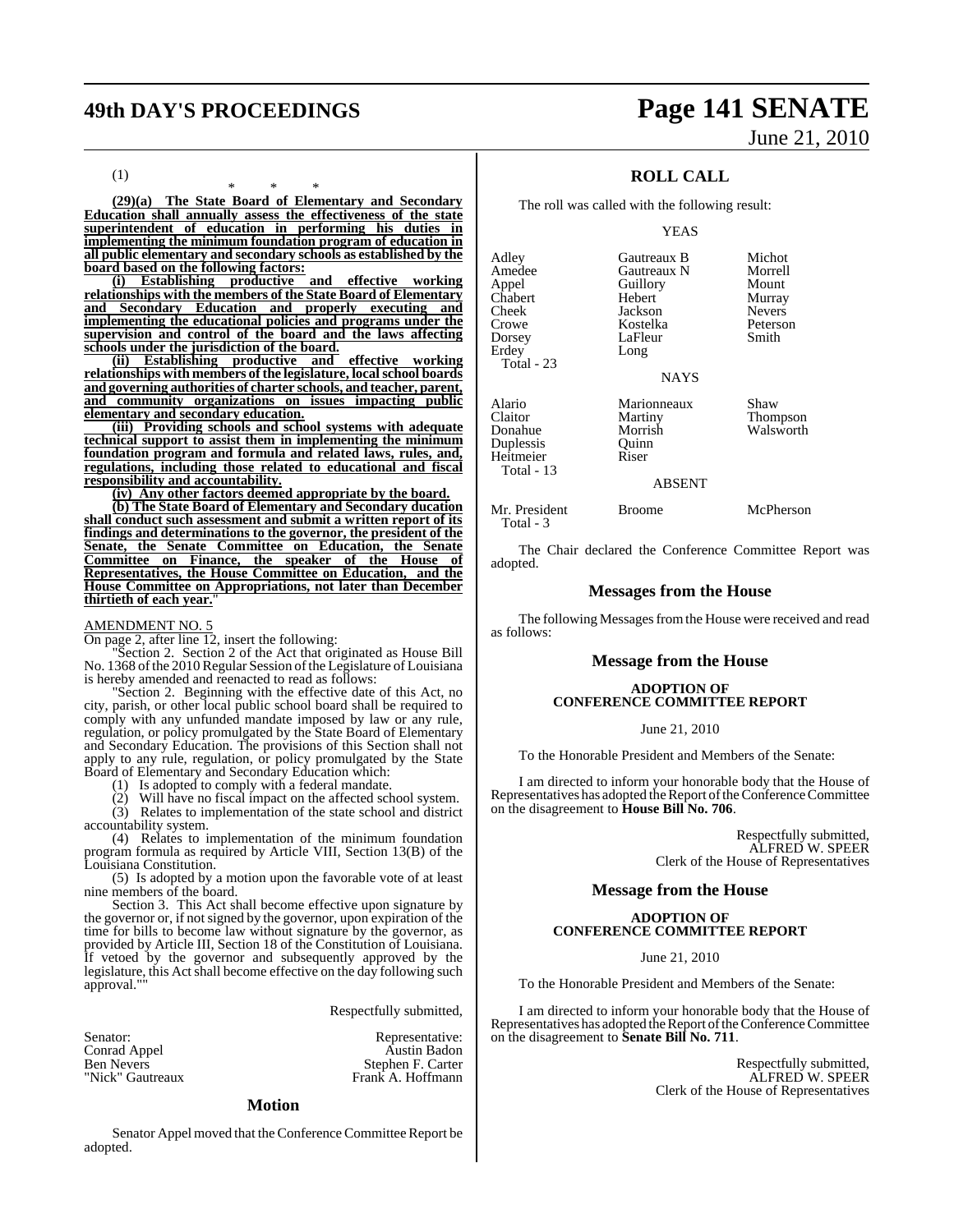### **Reports of Committees, Resumed**

**CONFERENCE COMMITTEE REPORT House Bill No. 1143 By Representative Gallot**

### June 21, 2010

To the Honorable Speaker and Members of the House of Representatives and the Honorable President and Members of the Senate.

Ladies and Gentlemen:

We, the conferees appointed to confer over the disagreement between the two houses concerning House Bill No. 1143 by Representative Gallot, recommend the following concerning the Reengrossed bill:

- 1. That Senate Committee Amendments Nos. 1 through 11 proposed by the Senate Committee on Senate and Governmental Affairs and adopted by the Senate on June 4, 2010, be rejected.
- 2. That Senate Floor Amendment No. 1 proposed by the Legislative Bureau and adopted by the Senate on June 7, 2010, be rejected.
- 3. That Senate Floor Amendments Nos. 1 through 5 proposed by Senators Marionneaux and Kostelka and adopted by the Senate on June 10, 2010, be rejected.
- 4. That the following amendments to the reengrossed bill be adopted:

### AMENDMENT NO. 1

On page 1, line 2, after "R.S." delete the remainder of the line and delete lines 3 and 4 and insert the following: "42:1123(39) and  $1141(B)(1)(a)$  and  $(C)(1)$ ,  $(2)$ , and  $(4)(e)$  and to repeal R.S.  $42:1141(B)(3)$ , relative to laws'

### AMENDMENT NO. 2

On page 1, line 6, after "related thereto;" delete the remainder of the line and on line 7, delete "provide for certain time limits for such enforcement;"

### AMENDMENT NO. 3

On page 1, at the end of line 8, change "such enforcement;" to "enforcement of such laws;"

### AMENDMENT NO. 4

On page 1, at the end of line 10, delete "to" and delete lines 11 and 12 and on line 13, delete "Board; to provide for applicability;" and insert the following: "to provide relative to certain exceptions for immediate family members of certain officials concerning lobbying;"

### AMENDMENT NO. 5

On page 1, line 15, after "R.S." delete the remainder of the line and delete line 16 and insert the following: "42:1123(39) and  $1141(B)(1)(a)$  and  $(C)(1)$ ,  $(2)$ , and  $(4)(e)$  are

### AMENDMENT NO. 6

On page 1, line 17, change "enacted" to "amended and reenacted"

### AMENDMENT NO. 7

On page 1, delete lines 18 through 21 and delete pages 2 through 5 and on page 6, delete lines 1 through 3 and insert the following:

"§1123. Exceptions

This Part shall not preclude: \* \* \*

(39) An immediate family member of a legislator from being a registered lobbyist or from lobbying as provided in R.S. 24:50, et seq., provided each of the following:

(a) The immediate family member was a registered lobbyist as provided in R.S. 24:50 et seq., for at least one year prior to January 1, 2009, or for at least one year prior to becoming an immediate

family member of the legislator, or for at least one year prior to the legislator's initial election to the legislature.

 $(b)$  The the immediate family member shall not lobby the legislator as provided in R.S. 24:51, or communicate with any public employee assigned to the district office of the legislator, with any public employee whose primary duty is to assist the individual legislator, or if the legislator is a committee chairman, with any public employee assigned to the committee of which the legislator is chairman concerning any matter which may be the subject of action by the legislature.

\* \* \* §1141. Procedure; adjudicatory board

\* \* \*

B. Complaints. (1)(a) The board shall consider any signed sworn complaint from any elector, hereinafter referred to as complainant, concerning a violation of this Chapter which is within its jurisdiction or the regulations or orders issued by the board, or may, by a two-thirds majority vote of its membership, consider any matter which it has reason to believe may be a violation of this Chapter. Additionally, the board may consider any matter which it has reason to believe may be a violation of any other provision of law within its jurisdiction as provided in this Subsection or as may be otherwise provided by law. A certified copy of the vote; a detailed explanation of the matter, including the specific factual allegations upon which the board based its decision to investigate; and a copy of any complaint received by the board, from which the name of the complainant has been redacted, shall be sent by certified mail to the accused respondent and the complainant within ten days after the vote occurs or after receipt of a signed sworn complaint. The chairman of the board shall assign each such matter to the appropriate panel for investigation.

\* \* \*

C. Investigation and hearing. (1) Upon receiving a sworn complaint or voting to consider a matter as provided in Subsection B of this Section, a private investigation shall be conducted to elicit evidence upon which the panel as provided in this Section shall determine whether to recommend to the board that a public hearing be conducted or that a violation has not occurred. The accused respondent and the complainant shall be given written notification of the commencement of the investigation not less than ten days prior to the date set for the commencement of the investigation. All determinations in this Subsection shall be by a majority vote of the panel. However, in cases where the panel consists of three members, all determinations of such a panel shall require a unanimous vote of the members of the panel.

(2) After the investigation has been completed, the board shall determine whether a public hearing should be conducted to receive evidence and to determine whether any violation of any provision of law within its jurisdiction has occurred. If a violation has not occurred, the defendant respondent and the complainant shall be notified within ten days of the ruling. \* \* \*

(4)

\* \* \* (e) If the public hearing of the ethics adjudicatory panel fails to disclose clear and convincing evidence to support the charges, the ethics adjudicatory panel shall make an official determination of its findings, and thereupon the Board of Ethics shall close its file on the charges matter shall be dismissed. The person charged respondent and the complainant shall be notified in writing within ten days of the ethics adjudicatory panel's rendition of a final decision. The person charged respondent may require the ethics adjudicatory panel to make an official determination of the validity of the charges against him.

### \* \* \*" AMENDMENT NO. 8

On page 6, line 4, after "42:1141(B)(3)" delete the comma "," and delete  $\sqrt{\text{C}}(3)(c)$ , and (E)(10) and 1163 are" and insert "is"

### AMENDMENT NO. 9

On page 6, line 5, change "their" to "its"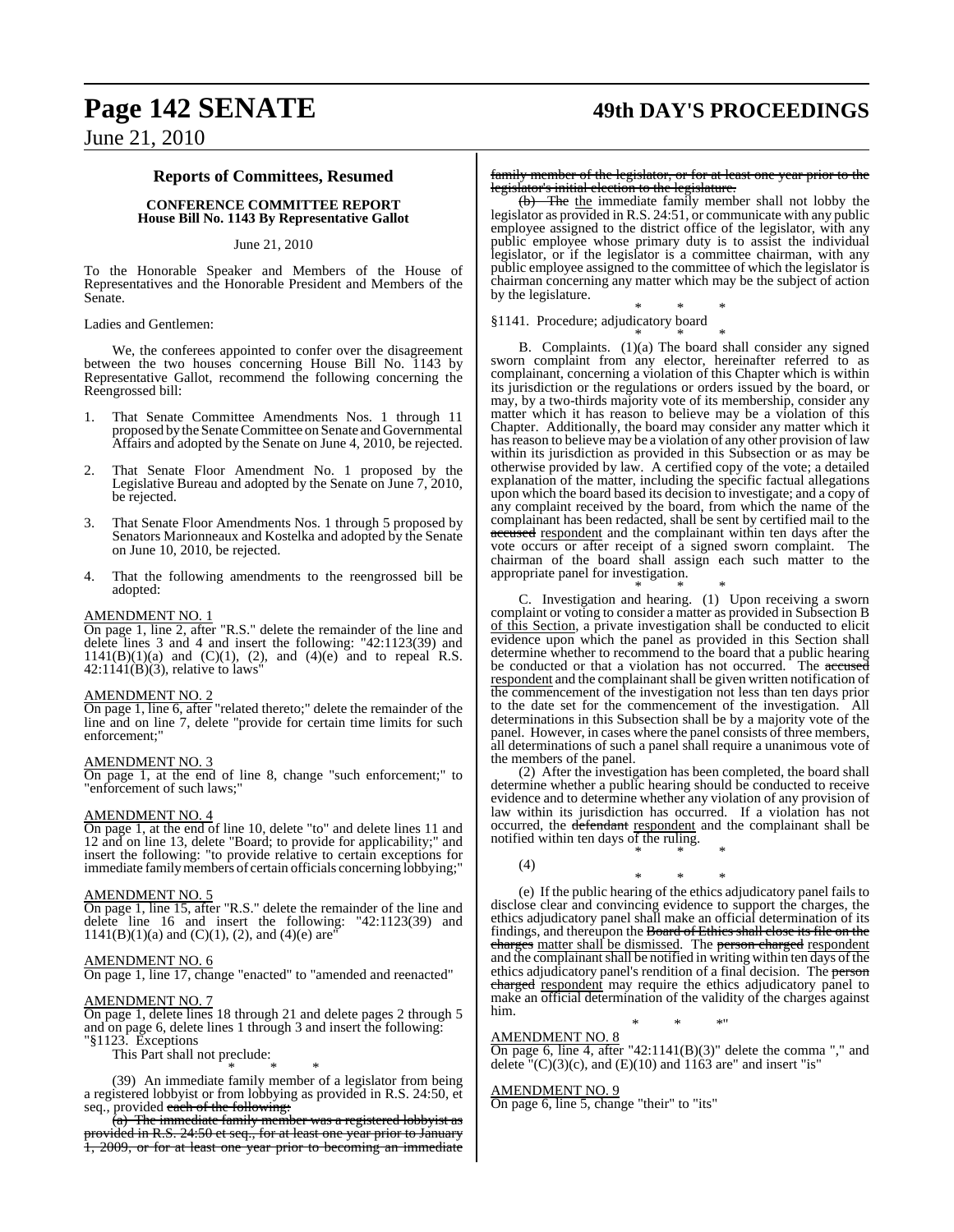## **49th DAY'S PROCEEDINGS Page 143 SENATE** June 21, 2010

### AMENDMENT NO. 10

On page 6, line 6, after "Section 3." delete the remainder of the line and delete lines 7 through 13 and insert the following: "This Actshall become effective upon signature by the governor or, if not signed by the governor, upon expiration of the time for bills to become law without signature by the governor, as provided by Article III, Section 18 of the Constitution of Louisiana. If vetoed by the governor and subsequently approved by the legislature, this Act shall become effective on the day following such approval."

Respectfully submitted,

Representative: Senator: Senator:<br>Richard "Rick" Gallot, Jr. (Robert W. "Bob" Kostelka Richard "Rick" Gallot, Jr. Robert W. "Bob" Kostelka Cameron Henry

### **Motion**

Senator Kostelka moved that the Conference Committee Report be adopted.

### **ROLL CALL**

The roll was called with the following result:

### YEAS

| Adley         | Erdey       | Morrell       |
|---------------|-------------|---------------|
| Alario        | Gautreaux B | Morrish       |
| Amedee        | Gautreaux N | Mount         |
| Appel         | Guillory    | Murray        |
| <b>Broome</b> | Hebert      | <b>Nevers</b> |
| Chabert       | Jackson     | Peterson      |
| Cheek         | Kostelka    | Ouinn         |
| Claitor       | LaFleur     | Riser         |
| Crowe         | Long        | Shaw          |
| Donahue       | Martiny     | Smith         |
| Dorsey        | McPherson   | Thompson      |
| Duplessis     | Michot      | Walsworth     |
| Total - 36    |             |               |
|               | <b>NAYS</b> |               |
| Total - 0     |             |               |

### ABSENT

| Mr. President | Heitmeier | Marionneaux |
|---------------|-----------|-------------|
| Total - 3     |           |             |

The Chair declared the Conference Committee Report was adopted.

### **Rules Suspended**

Senator Jackson asked for and obtained a suspension of the rules to take up at this time:

### **Introduction of Senate Resolutions**

Senator Jackson asked for and obtained a suspension of the rules to read Senate Resolutions a first and second time.

### **SENATE RESOLUTION NO. 192—** BY SENATOR JACKSON

A RESOLUTION

To urge and request the Senate Committee on Local and Municipal Affairs to convene a study to assess affordable housing needs in our state and to research current best practices and model programs to identify potential recurring revenue streams for the Louisiana Housing Trust Fund.

On motion of Senator Jackson the resolution was read by title and adopted.

### **SENATE RESOLUTION NO. 193—**

BY SENATOR BROOME A RESOLUTION

To urge and request the Senate Committee on Local and Municipal Affairs to study and make recommendations relative to issues related to exploring better ways to effectively deliver growth management techniques to community stakeholders and to advance local, regional, and state policies in our state.

On motion of Senator Broome the resolution was read by title and adopted.

### **Reports of Committees, Resumed**

The following reports of committees were received and read:

### **CONFERENCE COMMITTEE REPORT Senate Bill No. 731 By Senator Chaisson**

### June 21, 2010

To the Honorable President and Members of the Senate and to the Honorable Speaker and Members of the House of Representatives.

### Ladies and Gentlemen:

We, the conferees appointed to confer over the disagreement between the two houses concerning Senate Bill No. 731 by Senator Chaisson, recommend the following concerning the Reengrossed bill:

- That House Committee Amendments No. 1 through 29 proposed by the House Committee on Civil Law and Procedure and adopted by the House of Representatives on June 17, 2010, be rejected.
- 2. That Legislative Bureau Amendment No. 1 proposed by the Legislative Bureau and adopted by the House of Representatives on June 17, 2010, be rejected.
- 3. That House Floor Amendment proposed by Representative Patricia Smith and adopted by the House of Representatives on June 18, 2010, be rejected.
- 4. That House Floor Amendment proposed by Representative Henry and adopted by the House of Representatives on June 18, 2010, be rejected.
- 5. That House Floor Amendment proposed by Representative Mills and adopted by the House of Representatives on June 18, 2010, be rejected.
- 6. That House Floor Amendments No. 1 through 4 proposed by Representative Ligi and adopted by the House of Representatives on June 18, 2010, be rejected.
- 7. That the following amendments to the reengrossed bill be adopted:

### AMENDMENT NO. 1

On page 1, line 10, change "**Contingent**" to "**Deepwater Horizon event; contingent**"

### AMENDMENT NO. 2

On page 2, delete lines 12 through 29 in their entirety and insert the following:

"**B. Except as otherwise provided in this Section, in any legal proceeding arising from the Deepwater Horizon event, the attorney general may enter into a contract with a law firm or team of law firms to represent a state agency to recover state property or state funds or the payment of compensation owed to a state agency, including a contract based on a contingent fee, if all of the following procedures are complied with:**

**(1) Notwithstanding any other provision of law to the contrary, including R.S. 39:1494 and R.S. 49:257 and 258, a**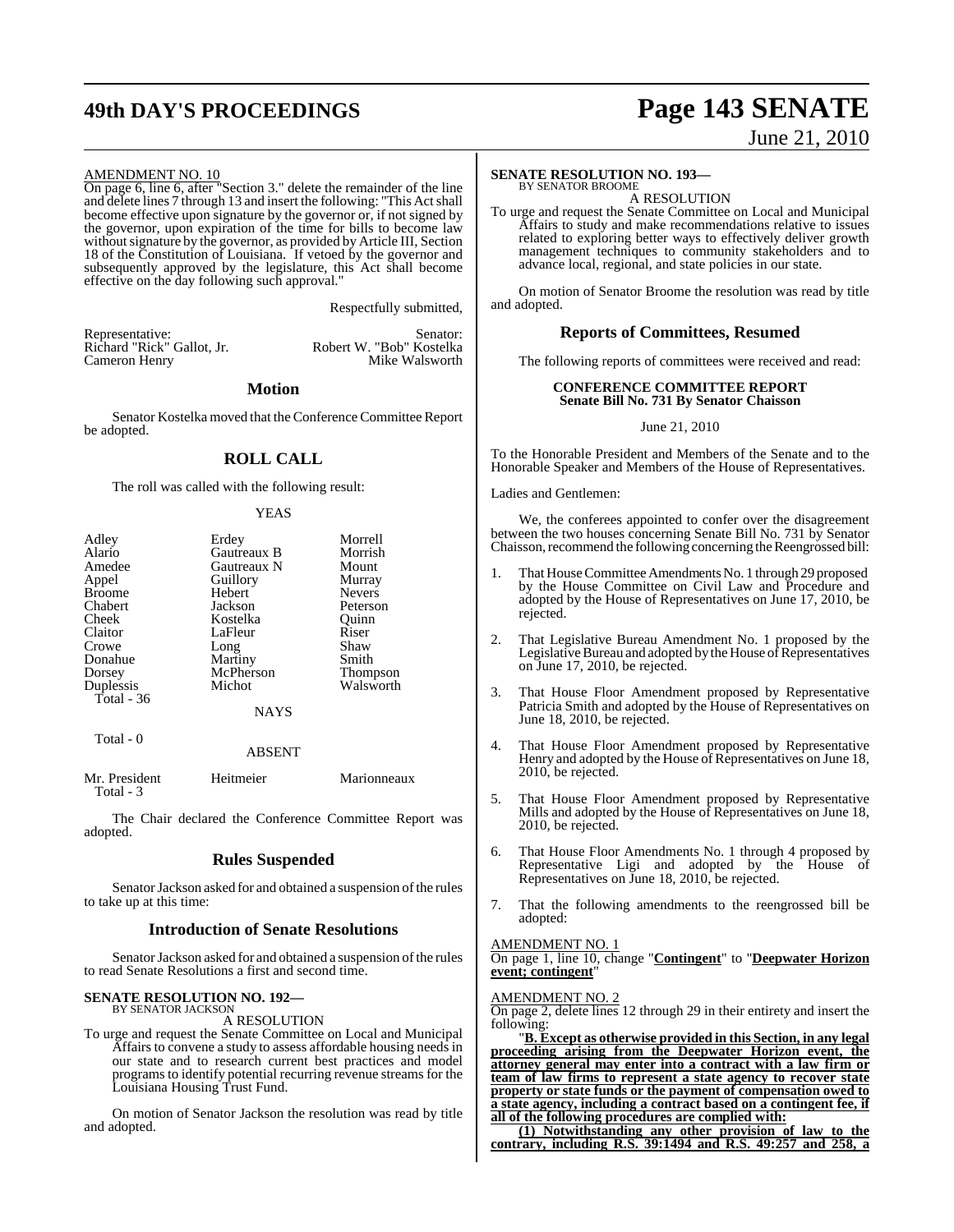## **Page 144 SENATE 49th DAY'S PROCEEDINGS**

June 21, 2010

**committee consisting of the attorney general, governor, state treasurer, president of the Senate and speaker of the House of Representatives, shall competitively negotiate through a request for proposals process, solicitation for offers process, or other similar competitive selection process for qualified law firms or team of law firms.**

**(2) Adequate public notice of the request for proposals, solicitation for offers, or other similar process shall be given by advertising in the official journal of the state, at least five other newspapers of general circulation in the state, at least five newspapers of national circulation, and in any national trade journal which serves the particular type of law firm or team of law firms desired. In addition, written notice may be provided to persons or firms who are known to be in a position to furnish the desired services. The advertisement shall appear at least ten days before the last day proposals will be accepted.**

**(3) No elected official or legal entity in which he has an interest greater than five percent shall be eligible to submit a proposal in accordance with the provisions of this Section or enter into any contract,subcontract, or other transaction relative to the representation of the state in any legal proceeding related to the Deepwater Horizon event.**

**(4) Any law firm or team of law firms submitting a proposal shall disclose any past or present relationship with the state agency to be represented or those persons evaluating and awarding the proposal as provided in this Section.**

**(5) If the proposal contemplates a contingent fee, it shall contain detailed reasons as to why a contingent fee contract is in the best interest of the state.** 

**(6) The committee members or their designees who are state employees of their agency, shall evaluate the proposals and base the award determination on the totality of the proposal and the best interest of the state. However, preference shall be given to private attorneys licensed to practice law in this state and law firms domiciled and licensed in this state.**

**(7) The attorney generalshall endeavor to provide racial and gender diversity in awarding a contract in accordance with makeup of the general population of the state, to the extent that minority and women attorneys are qualified pursuant to this Section.**

**(8) The attorney general shall obtain final approval of the contract at a public hearing of the Joint Legislative Committee** on the Budget.

### AMENDMENT NO. 3

On page 3, delete lines 1 through 10 in their entirety

AMENDMENT NO. 4

On page 3, line 12, delete "**private attorney or**" and after "**firm**" insert "**or team of law firms**" and change "**on**" to "**all of**"

AMENDMENT NO. 5

On page 3, line 15, delete "**private attorney or**" and after "**firm**" insert "**or team of law firms**"

### AMENDMENT NO. 6

On page 3, between lines 25 and 26, insert the following:

"**(5) The provisions of this Subsection shall not be construed in derogation of the attorney-client privilege and attorney work product as recognized under the laws of the state and any other applicable laws.**"

### AMENDMENT NO. 7

On page 3, line 26, change "**D.**" to "**D.(1)**" and delete "**private attorney or**" and after "**firm**" insert "**or team of law firms**"

### AMENDMENT NO. 8

On page 3, line 28, delete "**private attorney or**" and after "**firm**" insert "**or team of law firms**"

AMENDMENT NO. 9

On page 4, line 1, delete "**private attorney or**" and after "**firm**" insert "**or team of law firms**"

### AMENDMENT NO. 10

On page 4, line 3, after "**to**" change "**twenty-five**" to "**fifty**"

AMENDMENT NO. 11

On page 4, line 5, after "**any**" delete "**portion of such**" and after "**between**" change "**twenty-five**" to "**fifty**"

### AMENDMENT NO. 12

On page 4, line 6, change "**fifty**" to "**one hundred**"

AMENDMENT NO. 13 On page 4, line 7, after "**any**" delete "**portion of such**" and change "**exceeding fifty**" to "**between one hundred**"

AMENDMENT NO. 14 On page 4, line 8, change "**one hundred twenty-five**" to "**two hundred**"

AMENDMENT NO. 15

On page 4, line 9, after "**any**" delete "**portion of such**" and change "**one**" to "**two**"

AMENDMENT NO. 16 On page 4, line 10, delete "**twenty-five**"

### AMENDMENT NO. 17

On page 4, between lines 10 and 11 insert the following:

"**(2) Notwithstanding any other provision of this Section to the contrary, an aggregate contingent fee shall not exceed one hundred million dollars, exclusive of reasonable costs and expenses, and irrespective of the number of legal proceedings filed or the number of private attorneys or law firms retained to** achieve the recovery.

### AMENDMENT NO. 18

On page 4, line 13, delete "**private attorney or**" and after "**firm**" insert "**or team of law firms**"

### AMENDMENT NO. 19

On page 4, line 15, delete "**attorney or**" and after "**firm**" insert "**or team of law firms**"

### AMENDMENT NO. 20

On page 4, line 22, delete "**private attorney or**" and after "**firm**" insert "**or team of law firms**"

### AMENDMENT NO. 21

On page 4, line 24, delete "**private attorney or**" and after "**firm**" insert "**or team of law firms**"

AMENDMENT NO. 22 On page 4, line 25, delete "**private attorney or**" and after "**firm**" insert "**or team of law firms**"

AMENDMENT NO. 23 On page 4, line 27, delete "**private attorney or**" and after "**firm**" insert "**or team of law firms**"

AMENDMENT NO. 24 On page 4, line 29, after "**after**" delete "**private**"

AMENDMENT NO. 25 On page 5, delete lines 2 through 6 in their entirety

### AMENDMENT NO. 26

On page 5, between lines 10 and 11, insert the following:

"**G. The attorney general and each private attorney or law firm shall submit affidavits of correctness to the court for reimbursement of costs and expenses and shall submit an affidavit that the proposed attorney fee is reasonable and meets the requirements of Rule 1.5 of the Rules of Professional Conduct. No contingent fee, costs, or expenses shall be paid until the court and the Joint Legislative Committee on the Budget certify that the contingent fee contract complies with the**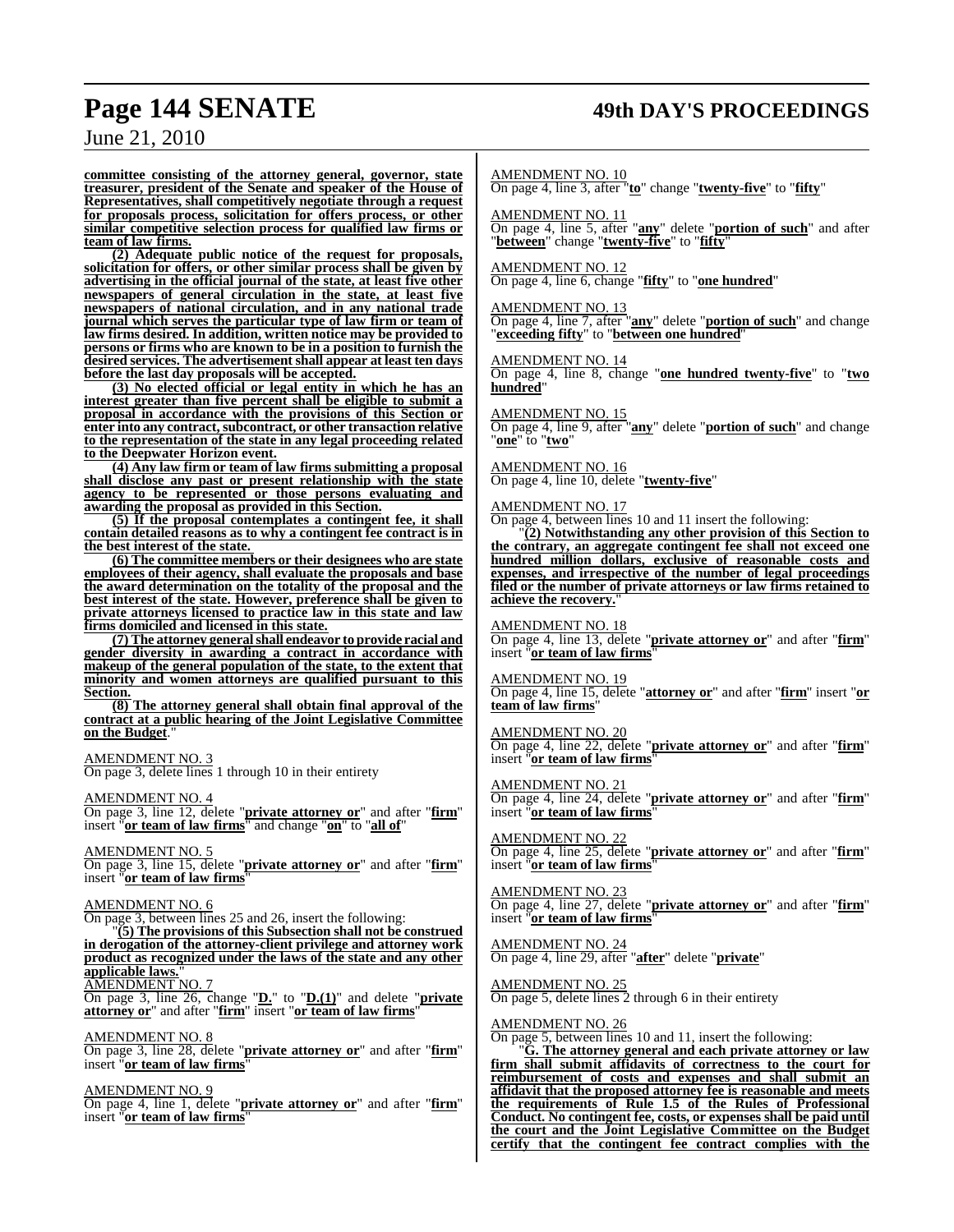# **49th DAY'S PROCEEDINGS Page 145 SENATE**

### **provisions of this Section and that the attorney fee is reasonable and complies with Rule 1.5 of the Rules.**"

# AMENDMENT NO. 27

On page 5, after line 12, insert the following:

"Section 3. If any provision or item of this Act, or the application thereof, is held invalid, such invalidity shall not affect other provisions, items, or applications of this Act which can be given effect without the invalid provisions, item, or application.

Section 4. This Act shall become effective upon signature by the governor or, if not signed by the governor, upon expiration of the time for bills to become law without signature by the governor, as provided by Article III, Section 18 of the Constitution of Louisiana. If vetoed by the governor and subsequently approved by the legislature, this Act shall become effective on the day following such approval."

Respectfully submitted,

| Senator:                      | Representative:    |
|-------------------------------|--------------------|
| Joel T. Chaisson II           | Fred H. Mills, Jr. |
| Julie Ouinn                   | Timothy G. Burns   |
| Robert "Rob" Marionneaux, Jr. | Jim Tucker         |

## **Motion**

Senator Chaisson moved that the Conference Committee Report be adopted.

## **Motion**

Senator Marionneaux moved the previous question on the entire subject matter.

Without objection, so ordered.

## **ROLL CALL**

The roll was called with the following result:

### YEAS

| Mr. President<br>Alario<br>Amedee<br><b>Broome</b><br>Chabert<br>Claitor<br>Crowe<br>Dorsey<br>Duplessis<br>Total - $25$ | Gautreaux B<br>Gautreaux N<br>Guillory<br>Heitmeier<br>Jackson<br>Kostelka<br>LaFleur<br>Marionneaux<br>Michot | Morrell<br>Murray<br><b>Nevers</b><br>Peterson<br>Ouinn<br>Shaw<br>Thompson |
|--------------------------------------------------------------------------------------------------------------------------|----------------------------------------------------------------------------------------------------------------|-----------------------------------------------------------------------------|
|                                                                                                                          | <b>NAYS</b>                                                                                                    |                                                                             |
| Adley<br>Appel<br>Cheek<br>Donahue<br>Erdey<br>Total - 14                                                                | Hebert<br>Long<br>Martiny<br>McPherson<br>Morrish                                                              | Mount<br>Riser<br>Smith<br>Walsworth                                        |

#### ABSENT

Total - 0

The Chair declared the Conference Committee Report was adopted.

## **Messages from the House**

The following Messages from the House were received and read as follows:

# June 21, 2010

## **Message from the House**

## **ADOPTION OF CONFERENCE COMMITTEE REPORT**

June 21, 2010

To the Honorable President and Members of the Senate:

I am directed to inform your honorable body that the House of Representatives has adopted the Report of the Conference Committee on the disagreement to **House Bill No. 1414**.

> Respectfully submitted, ALFRED W. SPEER Clerk of the House of Representatives

# **Message from the House**

## **ADOPTION OF CONFERENCE COMMITTEE REPORT**

June 21, 2010

To the Honorable President and Members of the Senate:

I am directed to inform your honorable body that the House of Representatives has adopted the Report of the Conference Committee on the disagreement to **Senate Bill No. 654**.

> Respectfully submitted, ALFRED W. SPEER Clerk of the House of Representatives

# **Committee Reports, Resumed**

## **CONFERENCE COMMITTEE REPORT Senate Bill No. 58 By Senator B. Gautreaux**

June 21, 2010

To the Honorable President and Members of the Senate and to the Honorable Speaker and Members of the House of Representatives.

Ladies and Gentlemen:

We, the conferees appointed to confer over the disagreement between the two houses concerning Senate Bill No. 58 by Senator B. Gautreaux, recommend the following concerning the Engrossed bill:

- 1. That the House Committee Amendment No. 1 proposed by House Committee on Retirement and adopted by the House of Representatives on June 3, 2010 be adopted.
- 2. That the House Committee Amendment No. 2 proposed by House Committee on Retirement and adopted by the House of Representatives on June 3, 2010 be rejected.
- 3. That the following amendments to the engrossed bill be adopted:

### AMENDMENT NO. 1

On page 2, line 10, after "**service and**" delete the remainder of the line and at the beginning of line 11 delete "**but**"

### AMENDMENT NO. 2

On page 2, at the end of line 14 delete "**on or**" and delete line 15 and insert "**and pay to the system the**"

### AMENDMENT NO. 3 On page 2, delete lines 22 through 28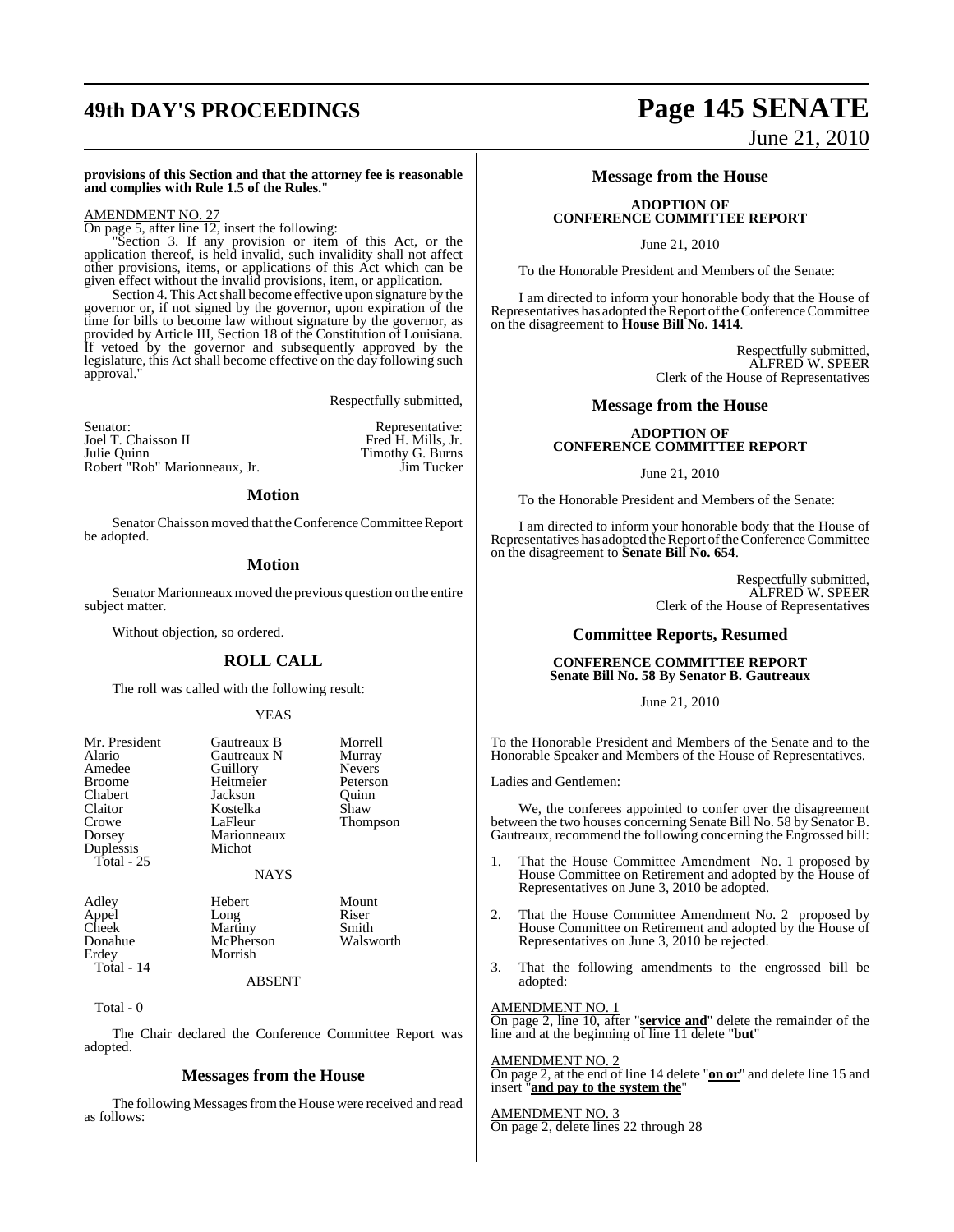# June 21, 2010

### AMENDMENT NO. 4

On page 3, line 2, after "**Subsection and**" delete the remainder of the line and at the beginning of line 3 delete "**member would be eligible to retire but**"

AMENDMENT NO. 5 On page 3, line 7, delete "**on or before August 31, 2010,**"

AMENDMENT NO. 6 On page 3, line 8, delete "**by December 31, 2010,**"

AMENDMENT NO. 7 On page 3, line 14, after "**full**." delete the remainder of the line and delete lines 15 through 20

### AMENDMENT NO. 8

On page 3, between lines 20 and 21, insert the following:

"**(4) Notwithstanding any other provision of law to the contrary, the premiums for health insurance coverage paid by any retiree participating in the Office of GroupBenefits program who has purchased service credit pursuant to Paragraph (2) or (3) of this Subsection shall be increased by an amount sufficient to pay for any increase in the employer's premiums resulting from his retirement. Such increase in the retiree's premium shall be deducted from the retiree's monthly benefit and remitted to the Office of Group Benefits. The Office of Group Benefits shall offset the employer's premium payments by such amount.**"

Respectfully submitted,

Senators: Representatives:

D. A. "Butch" Gautreaux Joel C. Robideaux

Troy Hebert **J. Kevin Pearson**<br> **Ben Nevers** Hollis Downs Hollis Downs

# **Motion**

Senator B. Gautreaux moved that the Conference Committee Report be adopted.

# **ROLL CALL**

The roll was called with the following result:

# YEAS

| Mr. President | Erdey       | Michot        |
|---------------|-------------|---------------|
|               |             |               |
| Alario        | Gautreaux B | Morrell       |
| Amedee        | Gautreaux N | Morrish       |
| Appel         | Guillory    | Murray        |
| <b>Broome</b> | Hebert      | <b>Nevers</b> |
| Chabert       | Heitmeier   | Peterson      |
| Claitor       | Kostelka    | Ouinn         |
| Crowe         | LaFleur     | Riser         |
| Donahue       | Long        | Shaw          |
| Dorsey        | Martiny     | Smith         |
| Duplessis     | McPherson   | Walsworth     |
| Total $-33$   |             |               |
|               | <b>NAYS</b> |               |
|               |             |               |
| Adley         |             |               |
| Total - 1     |             |               |

### ABSENT

| Cheek     | Marionneaux | <b>Thompson</b> |
|-----------|-------------|-----------------|
| Jackson   | Mount       |                 |
| Total - 5 |             |                 |

The Chair declared the Conference Committee Report was adopted.

# **Page 146 SENATE 49th DAY'S PROCEEDINGS**

# **Messages from the House**

The following Messages from the House were received and read as follows:

# **Message from the House**

## **ADOPTION OF CONFERENCE COMMITTEE REPORT**

June 21, 2010

To the Honorable President and Members of the Senate:

I am directed to inform your honorable body that the House of Representatives has adopted the Report of the Conference Committee on the disagreement to **Senate Bill No. 299**.

> Respectfully submitted, ALFRED W. SPEER Clerk of the House of Representatives

# **Rules Suspended**

Senator Mount asked for and obtained a suspension of the rules to take up at this time:

# **Introduction of Senate Resolutions**

Senator Mount asked for and obtained a suspension of the rules to introduce and read Senate Resolutions a first and second time.

## **SENATE RESOLUTION NO. 194**

BY SENATOR BROOME A RESOLUTION

BE IT RESOLVED by the Senate of the State of Louisiana that a committee of five be appointed by the President of the Senate to serve with a like committee from the House of Representatives to notify the Governor that the Legislature of the State of Louisiana has completed itslabors and is now ready to adjourn sine die.

On motion of Senator Broome the resolution was read by title and adopted.

In compliance with the resolution the President of the Senate appointed the following committee: Senators Marionneaux, Long, Amedee, Jackson and Michot.

#### **SENATE RESOLUTION NO. 195** BY SENATOR BROOME

A RESOLUTION

BE IT RESOLVED by the Senate of the State of Louisiana that a committee of five be appointed by the President of the Senate to notify the House of Representatives that the Senate has completed its labors and is now ready to adjourn sine die.

On motion of Senator Broome, the resolution was read by title and adopted.

In compliance with the resolution the President of the Senate appointed the following committee: Senators Walsworth, Donahue, Shaw, N. Gautreaux and Crowe.

# **Reports of Committees**

The committee to notify the Governor that the Senate had completed its labors and was ready to adjourn sine die returned and reported it had performed that duty. The President of the Senate thanked the Committee and discharged it.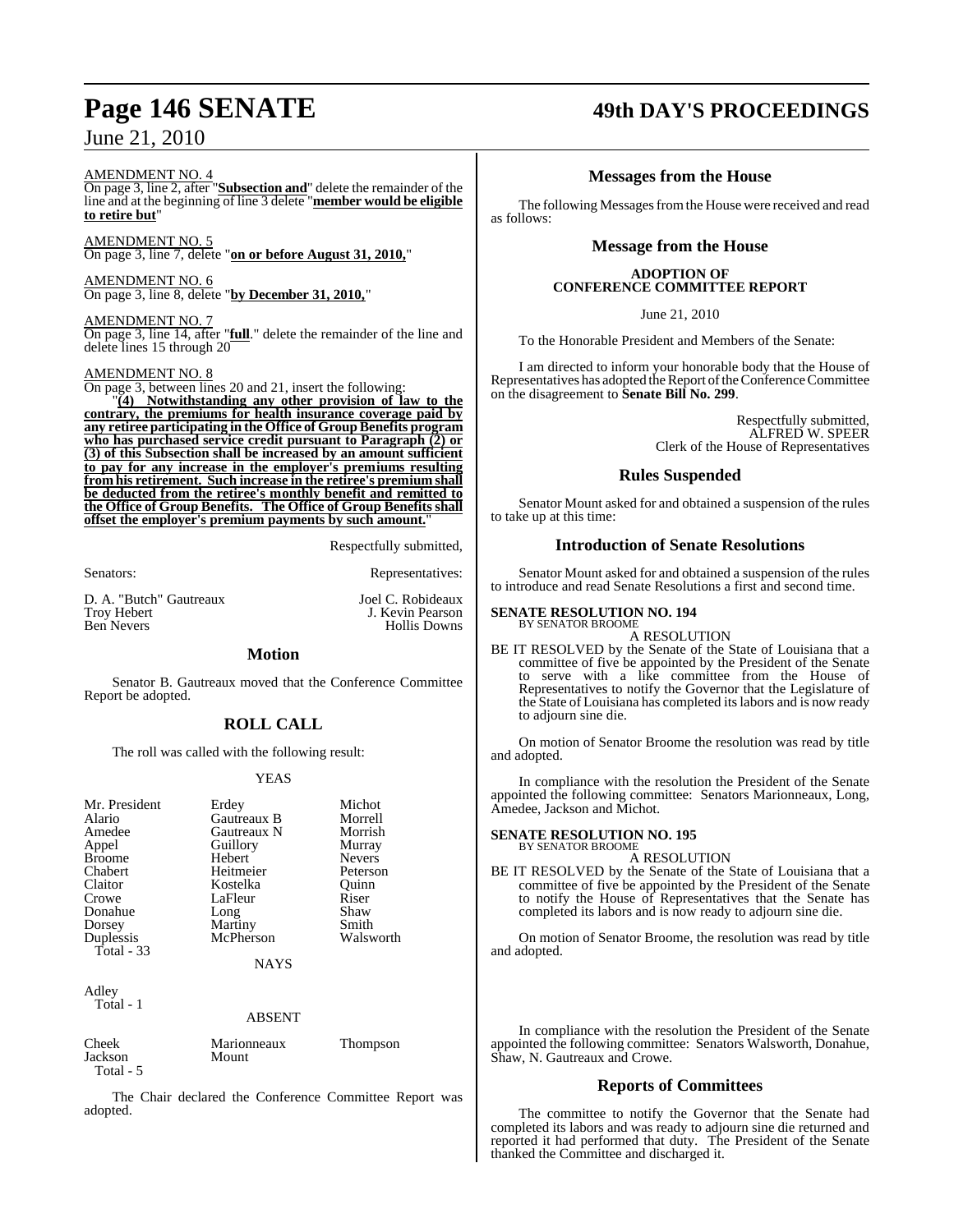# **49th DAY'S PROCEEDINGS Page 147 SENATE**

The committee to notify the House of Representatives that the Senate had completed its labors and was ready to adjourn sine die returned and reported it had performed that duty. The President of the Senate thanked the committee and discharged it.

# **Committee from the House of Representatives**

A committee from the House of Representatives appeared before the Bar of the Senate and informed the Senate that the House of Representatives was ready to adjourn sine die.

# **Privilege Report of the Committee on Senate and Governmental Affairs**

## **ENROLLMENTS**

Senator Kostelka, Chairman on behalf of the Committee on Senate and Governmental Affairs, submitted the following report:

### June 21, 2010

To the President and Members of the Senate:

I am directed by your Committee on Senate and Governmental Affairs to submit the following report:

The following Senate Bills have been properly enrolled:

#### **SENATE BILL NO. 28—** BY SENATOR MORRELL

AN ACT

To amend and reenact R.S. 18:435(A), relative to poll watchers; to provide that candidates for certain elective offices are entitled to a "super watcher" who shall be admitted to any precinct in the designated parish where the office the candidate seeks is voted on in a primary or general election; to provide for qualifications, powers, and duties of a "super watcher"; and to provide for related matters.

#### **SENATE BILL NO. 269** BY SENATOR MURRAY

AN ACT

To provide relative to special districts; to provide for the authority to levy, impose, and collect parcel fees in certain districts; to provide for the designation of subdistricts; and to provide for related matters.

#### **SENATE BILL NO. 274—** BY SENATOR HEITMEIER

AN ACT

To amend and reenact R.S. 11:701(introductory paragraph), (11), and  $(33)(b)(i)$ ,  $728(A)(4)$ ,  $(C)(1)(a)$  and  $(b)(ii)$  and  $(iii)$  and  $(2)$  and  $17:3997(A)(2)$  and (3), to enact R.S.  $11:701(33)(d)$  and (e) and 728(G), and to repeal R.S.  $11:701(33)(a)(xii)$ , relative to the Teachers' Retirement System of Louisiana; to provide for definitions; to provide that membership in such system includes certain charter school employees; to provide for purchase of service credit; to provide for an effective date; and to provide for related matters.

# **SENATE BILL NO. 335—** BY SENATOR BROOME

AN ACT

To amend and reenactR.S. 37:2703(3),(6),(10),(11), (12), (17), and  $(18)$ ,  $2704(A)(2)$  and  $(4)$  and  $(B)$ ,  $2705(C)(2)$  and  $(3)$ ,  $(D)$  and  $(G)$ ,  $2706(A)(1)$  and  $(2)$ , the introductory paragraph of  $2707(A)(1)$  and (2) and (B),  $2708(A)(1)$ , and (2),  $2709$ ,  $2710$ , 2711(B), 2712, 2713, 2714, 2715(B) through (E), 2716(A)(1),  $(2)(a)$ ,  $(c)$ ,  $(d)$  and  $(C)$ , the introductory paragraph of  $2717(A)$ and (3), (B)(1), (6), (7), (8), and (C) and (D),  $2719$ ,  $2720(A)(1)$ ,

(2) and (3), 2722(A)(1), (2) and (3) and to enact R.S. 37:2703(19), 2716(D) and 2724 and to repealR.S. 37:2703(13), 2706 (C) and (D),  $2707(C)$ , (D) and (E), and 2708(C), relative to the social workers practice act; to provide relative to definitions; to provide relative to membership powers, duties and licencing of the social work examiner's board; to provide relative to licensed master's social worker; to provide relative to certified social workers; to provide relative to licensed clinical social workers; to provide relative to provisional certificates; and to provide for related matters.

# **SENATE BILL NO. 507—** BY SENATOR JACKSON

AN ACT To amend and reenact R.S. 42:1132(D), 1134(N), and 1157(A)(1) and (3) and to enact Chapter 46 of Title 33 of the Louisiana Revised Statutes of 1950, to be comprised of R.S. 33:9661 through 9669, relative to the regulation of lobbying; to provide for the regulation of lobbying of local government; to provide for the reporting of certain expenditures by principals and employers of lobbyists; to provide definitions; to provide for registration, reporting, and disclosure; to provide for administration and enforcement; to provide for penalties; and to provide for related matters.

**SENATE BILL NO. 509—**<br>BY SENATOR LONG AND REPRESENTATIVES ARMES, BOBBY<br>BADON, BILLIOT, BURFORD, CARMODY, CHANDLER, CHANEY,<br>DOERGE, FANNIN, GUILLORY, HAZEL, HENDERSON, HINES,<br>HOFFMANN, HOWARD, HUTTER, JOHNSON, SAM JONES, N

AN ACT

To enact R.S. 17:1968.1 and to repeal R.S. 17:1969, relative to funding for the Louisiana School for Math, Science, and the Arts; to provide for the inclusion of the school in the minimum foundation program formula; to provide for the allocation of minimum foundation program funds attributable to such inclusion; to provide relative to appropriations from the state general fund; to provide relative to the annual budget of the Louisiana School for Math, Science, and the Arts; and to provide for related matters.

# **SENATE BILL NO. 523—** BY SENATOR CHEEK

AN ACT

To enact Subpart E of Part VII of Chapter 5 of Title 40 of the Louisiana Revised Statutes, to be comprised of R.S. 40:1236.21 through 1236.31, relative to emergency medical services; to provide for the creation of the statewide ambulance service district; to provide for the purpose and object of the district; to provide for a board of commissioners; to provide for powers and duties of the board of commissioners; to provide for domicile of the district; to provide for rules and regulations; to provide for the authority to incur debt and issue general bonds; to provide for legislative findings; and to provide for related matters.

**SENATE BILL NO. 584—**<br>BY SENATOR PETERSON AND REPRESENTATIVES BILLIOT,<br>BROSSETT, GISCLAIR, HINES, JOHNSON, ROSALIND JONES, LEBAS,<br>LEGER AND MORENO

#### AN ACT

To enact Part XII of Chapter 1 of Title 17 of the Louisiana Revised Statutes of 1950, to be comprised of R.S. 17:409.1 through 409.7, and R.S.  $36:651$ (CC), relative to school facilities; to create and provide for the Louisiana Statewide Education Facilities Authority in the Department of Education; to provide for a board of commissioners and an advisory council and for their membership, powers, duties, and functions; to provide for program participation; to provide relative to ownership and control of public school facilities funded through the authority; to provide relative to implementation and funding; to provide limitations; and to provide for related matters.

# June 21, 2010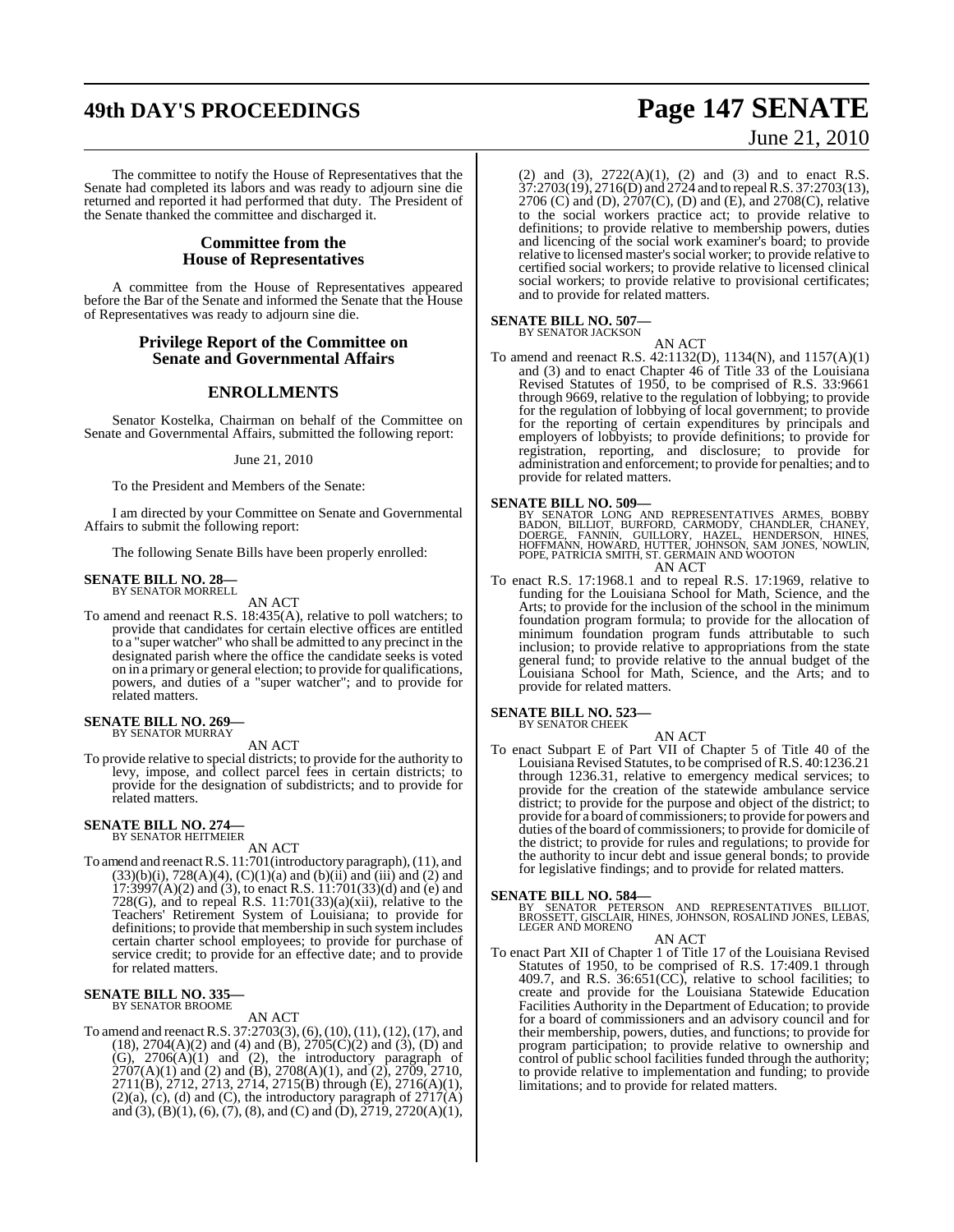# **Page 148 SENATE 49th DAY'S PROCEEDINGS**

# June 21, 2010

### **SENATE BILL NO. 37—**

BY SENATORS THOMPSON, ADLEY, APPEL AND N. GAUTREAUX<br>AND REPRESENTATIVES BALDONE, TIM BURNS, CHANDLER,<br>CHANEY, CORTEZ, GISCLAIR, HENRY, HINES, GIROD JACKSON,<br>KATZ,LABRUZZO,LITTLE,RICHARD,SIMON,TEMPLET,WHITEAND<br>WILLMOTT

AN ACT

To amend and reenact R.S. 40:966(B)(3), (E) and (F), and to enact R.S. 40:964(Schedule I)(C)(32), relative to the Uniformed Controlled Dangerous Substances Law; to add drugs to Schedule I classification; to provide for penalties; and to provide for related matters.

### **SENATE BILL NO. 42—** BY SENATOR MURRAY

# A JOINT RESOLUTION

Proposing to amend Article V, Section 8(B) of the Constitution of Louisiana, relative to the judicial branch; to provide relative to courts of appeal; to require reargument before a five-judge panel when an appellate judge dissents from a majority decision to modify or reverse a judgment rendered by the office of workers' compensation; and to specify an election for submission of the proposition to electors and provide a ballot proposition.

# **SENATE BILL NO. 238—** BY SENATOR BROOME

## AN ACT

To amend and reenact R.S. 46:2521, 2525(B)(1), (C) and (D)(1) through (12), and to repeal R.S.  $46:2525(D)(13)$ , and R.S. 49:210.1, relative to the organization of the executive branch of state government; to provide relative to the governor's office on women's policy; to provide relative to the Louisiana Women's Policy and Research Commission; and to provide for related matters.

#### **SENATE BILL NO. 309—** BY SENATOR LAFLEUR

## AN ACT

To amend and reenact R.S. 17:233(B)(1)(c), relative to compulsory school attendance; to provide relative to habitual student absence or tardiness; to provide relative to notification to the parent or legal guardian of a student who is at-risk of being considered habitually absent or tardy; and to provide for related matters.

# **SENATE BILL NO. 381—** BY SENATOR MORRELL

AN ACT

To amend and reenact R.S. 14:89(A) and to enact R.S. 14:89.2, relative to crime against nature; to create the crime against nature by solicitation; to provide for elements of a crime; to provide for definitions; to provide for penalties; and to provide for related matters.

# **SENATE BILL NO. 453—** BY SENATOR CHEEK

AN ACT

To amend and reenact R.S. 32:154, relative to the Open Roads Law; to provide relative to motor vehicle fatalities; to provide for protocol when organs are to be transplanted after a death in which a moving conveyance is involved; and to provide for related matters.

### **SENATE BILL NO. 533—**

BY SENATORS LAFLEUR, MICHOT AND WALSWORTH AN ACT

To enact R.S. 17:8.2 and 415.1(D), relative to textbooks and other instructional materials; to provide for the inclusion of electronic textbooks and instructional materials on state approved lists of textbooks and materials that may be used in elementary and secondary schools; to encourage the adoption and use of electronic textbooks and instructional materials; to provide relative to the purchase of printed and electronic textbooks and other instructional materials and content; to provide relative to the availability of electronic textbooks and instructional materials prior to adoption; and to provide for related matters.

## **SENATE BILL NO. 642—**

BY SENATOR MORRELL

AN ACT To enact Code of Criminal Procedure Article 334.3(A)(4), relative to bail; to provide for release on bail; to provide for forfeiture or revocation of bail; to provide for procedure; and to provide for related matters.

# **SENATE BILL NO. 644—**

BY SENATOR BROOME

AN ACT To enact Chapter 2-A of Title XVI of the Louisiana Children's Code, comprised of Articles 1623 through 1643, and to repeal Chapter 2 of Title XVI of the Louisiana Children's Code, comprised of Articles 1608 through 1622, relative to the Interstate Compact for the Placement ofChildren; to authorize the state to enter into an interstate compact on the placement of children; to provide procedures, terms, conditions, requirements, and effects; to provide purposes and definitions; to provide relative to compact applicability; to provide relative to jurisdiction, assessments, placement, and state responsibility; to establish an interstate commission for the placement of children and provide for its powers, duties, membership, procedures, organization, operation, officers and staff; to provide certain qualified immunity, defenses, and indemnification; to provide for rulemaking functions and procedures; to provide for the effects of rules promulgated by the commission; to provide for judicial review of such rules; to provide for oversight of the compact by the commission; to provide for dispute resolution and enforcement of the compact; to provide for financing of the commission; to provide for effective dates of the compact; to provide for withdrawal and dissolution of the compact; to provide for legal effects of the compact; to provide for Indian tribes; to provide for rulemaking authority by the Department of Social Services; to provide certain effective dates; and to provide for related matters.

**SENATE BILL NO. 656—**<br>BY SENATORS HEBERT, MICHOT, WALSWORTH AND N.<br>GAUTREAUX

- AN ACT
- To amend and reenact R.S.  $39:51(D)$  and  $1305(C)(2)(a)$  and to enact R.S.  $39:51(B)$  and (F), relative to government budgets; to provide relative to the content and form of the general appropriations, ancillary, legislative and judicial appropriation bills; to provide for the designation of reductions in any appropriation bill; to provide relative to the content and form of budgets of political subdivisions; to provide for an effective date; and to provide for related matters.

**SENATE BILL NO. 701—**<br>BY SENATOR MARIONNEAUX AND REPRESENTATIVES ARMES,<br>AUSTIN BADON, CARMODY, CARTER, CHANDLER, CHANEY, DIXON,<br>DOWNS, HINES, HOFFMANN, RICHARDSON, RITCHIE, PATRICIA<br>SMITH AND THIBAUT

### AN ACT

To enact R.S. 17:221.4(C) and (D), relative to education; to provide relative to options available to certain high school dropouts pursuant to court order; and to provide for related matters.

#### **SENATE BILL NO. 805— (Substitute of Senate Bill No. 272 by Senator Dorsey)** BY SENATOR DORSEY

### AN ACT

To enact Chapter 2-B of Code Title XII of Code Book III of Title 9 of the Louisiana Revised Statutes of 1950, to be comprised of R.S. 9:3579.1 through 3579.4, relative to the Louisiana Tax Refund Anticipation Loan Act; to provide for restrictions; to provide for registration; to provide for disclosure; to provide for powers of the commissioner of financial institutions; and to provide for related matters.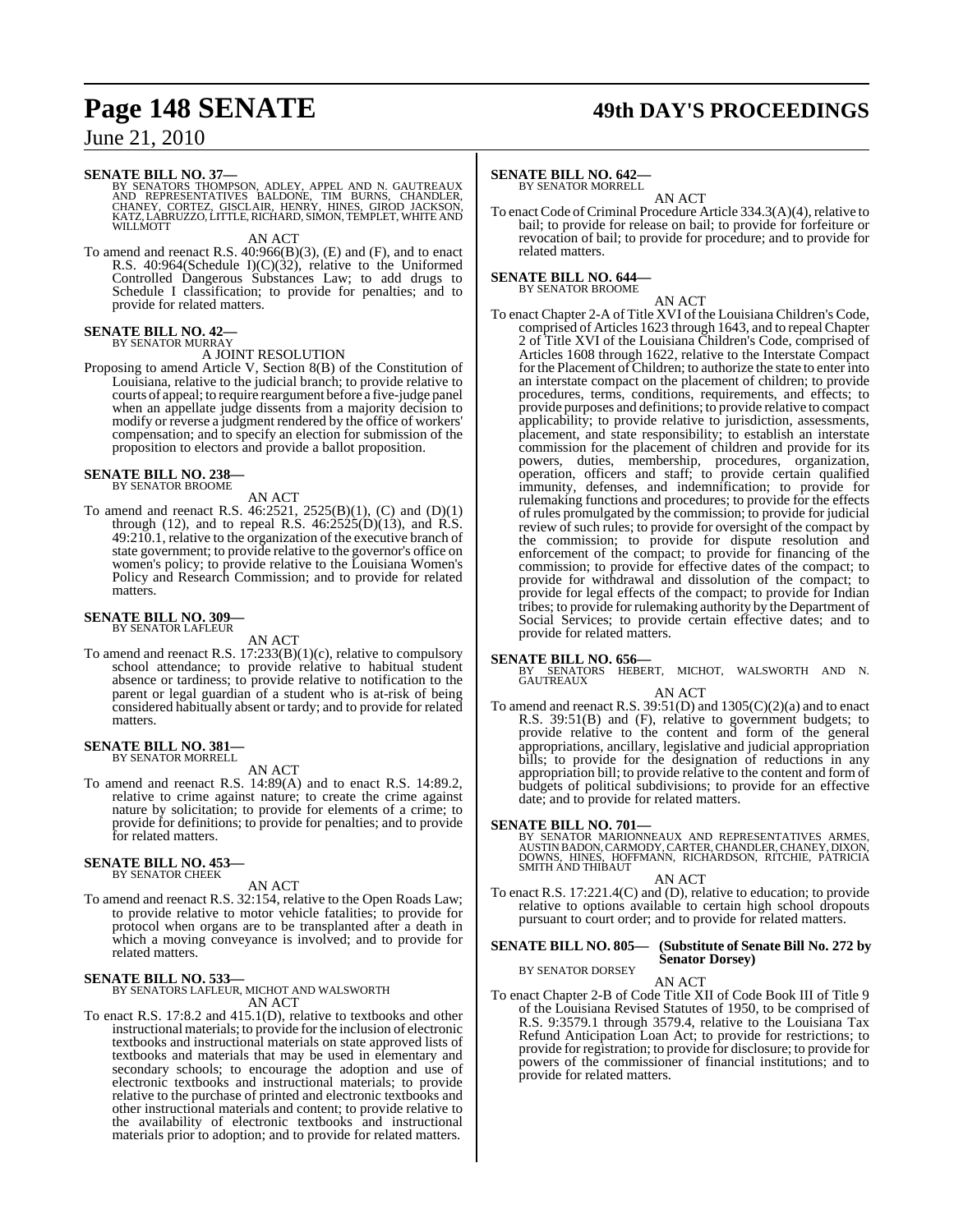# **49th DAY'S PROCEEDINGS Page 149 SENATE** June 21, 2010

**SENATE BILL NO. 606—**<br>BY SENATORS MARITNY, ALARIO, AMEDEE, APPEL, BROOME, THE SENATORS MARITNY, ALARIO, AMEDEE, APPEL, BROOME, GUILLORY, HEBERT, KOSTELKA, LONG, MICHOT, MOUNT, QUINN, RISER, SHAW, SMITH, THOMPSON AND WALSW

#### AN ACT

To enact Part XIX of Chapter 32 of Title 13 of the Louisiana Revised Statutes of 1950, to be comprised ofR.S. 13:5230 through 5241, relative to religious freedoms; to create a cause of action for the preservation of religious freedom; to provide for definitions; to provide for applicability; to provide for remedies; to require notice; to provide for remediation; to provide certain limitations and procedures; to provide relative to fraudulent or frivolous claims; and to provide for related matters.

#### **SENATE BILL NO. 615—** BY SENATOR MARTINY

# AN ACT

To amend and reenact R.S. 18:49.1(C), 1461, 1462, 1463(F), 1465(B), 1466, 1467, and 1468(C) and to enact R. S. 18:49.1(D), 1461.2, 1461.3, 1461.4, 1461.5, 1461.6, 1461.7 and 1461.8, and to repeal R.S. 14:118( $\vec{A}$ )(1)(b), 119, and 352 and R.S. 18:1300.6, relative to the election code; to provide relative to certain election offenses; to provide for definitions; to provided for penalties; and to provide for related matters.

# **SENATE BILL NO. 624—** BY SENATOR MARIONNEAUX

AN ACT

To enact R.S. 51:2366, relative to economic development; to provide for the Louisiana Mega Project Energy Assistance Rebate; to provide for the businesses eligible for such rebate; to provide for the amount of such rebate; to provide certain authority to the secretary of the Department of Economic Development and the Department of Revenue; and to provide for a penalty for failure to file certain reports; and to provide for related matters.

## **SENATE BILL NO. 625—**

BY SENATOR MARTINY AND REPRESENTATIVE LIGI AN ACT

To enact R.S. 9:2780.1, relative to contracts; to provide relative to motor carrier transportation contracts; to provide relative to construction contracts; to provide relative to liability provisions; and to provide for related matters.

# **SENATE BILL NO. 684—** BY SENATOR CROWE

AN ACT

To amend and reenact R.S. 28:53(G)(2) and to enact R.S.  $28:53(G)(7)$ , relative to coroners; to provide relative to admission by emergency certificate and the coroner's seventytwo-hour rule regarding patients who are out of the parish at the time of commitment; and to provide for related matters.

#### **SENATE BILL NO. 704—** BY SENATOR SHAW

AN ACT

To amend and reenact R.S. 29:414(D) and to enact R.S. 29:414(E), relative to credit in public retirement systems for service in the uniformed services; to provide for payment of contributions to public retirement systems for such service credit; to provide for time periods for payment of such contributions; to provide for an effective date; and to provide for related matters.

# **SENATE BILL NO. 710—** BY SENATOR CHEEK

AN ACT

To enact R.S. 22:1874(A)(5), relative to billing by contracted health care providers; to provide with respect to the payment to any new provider to the contracted network of providers; and to provide for related matters.

## **SENATE BILL NO. 803— (Substitute for Senate Bill No. 773**

**by Sen. Donahue)**<br>BY SENATORS DONAHUE, CHEEK, B. GAUTREAUX, MOUNT,<br>PETERSON AND NEVERS AND REPRESENTATIVE SIMON AN ACT

To amend and reenact R.S. 44:4.1(B)(15) and to enact Part IX-A of Chapter 1 of Title 28 of the Louisiana Revised Statutes of 1950, to be comprised of R.S. 28:215.1 through 215.6, relative to coroners; to provide for the establishment of a Coroner's Strategic Initiative for a Health Information and Intervention Program within a specified office of the coroner; to provide for certain services; to provide for consent; to provide for the Coroner's Strategic Initiative for a Health Information and Intervention Program advisory board; to provide for an exception to the public records law; to provide for duties of certain treatment facilities; to provide for limitations of liability; and to provide for related matters.

# **SENATE BILL NO. 804— (Substitute of Senate Bill No. 754 by**

**Senator Morrell)** BY SENATOR MORRELL AND REPRESENTATIVE BROSSETT AN ACT

To amend and reenact R.S. 36:801.1(A), R.S. 38:330.12 and 330.12.1, to enact R.S. 36:509(P) and R.S. 38:330.12.1, and to repeal R.S. 36:509(P), relative to non-flood protection assets, functions, and activities within a levee district within the jurisdiction of an authority; to provide for the management and control of such assets; to create the Non-flood Protection Asset Management Authoritywithin theDepartment of Transportation and Development and as a political subdivision; to transfer management of such assets from the division of administration to the authority; to provide for the powers, duties, and functions of the authority; to provide for a board of commissioners of the authority; to provide for membership of the board of commissioners; to require financial disclosure; and to provide for related matters.

### **SENATE BILL NO. 567—**

BY SENATOR MORRISH AND REPRESENTATIVES HENRY AND HINES

#### AN ACT

To amend and reenact R.S. 47:305.20(G), 337.45(A), 337.51(A) and (B), 337.63(A) and (D), and 337.81(A), to enact R.S.  $47:337.10(N)$ ,  $337.51.1$ , and  $337.67(C)(3)$ , relative to the sales and use tax of political subdivisions of the state; to provide for a procedure for mandatory arbitration of issues related to the collection or refund of such tax; to authorize local taxing authorities to grant an exemption and refunds for commercial fishermen; and to provide for related matters.

> Respectfully submitted, ROBERT W. "BOB" KOSTELKA Chairman

The foregoing Senate Bills were signed by the President of the Senate.

# **Privilege Report of the Committee on Senate and Governmental Affairs**

# **ENROLLMENTS**

Senator Kostelka, Chairman on behalf of the Committee on Senate and Governmental Affairs, submitted the following report:

### June 21, 2010

To the President and Members of the Senate:

I am directed by your Committee on Senate and Governmental Affairs to submit the following report:

The following Senate Concurrent Resolutions have been properly enrolled: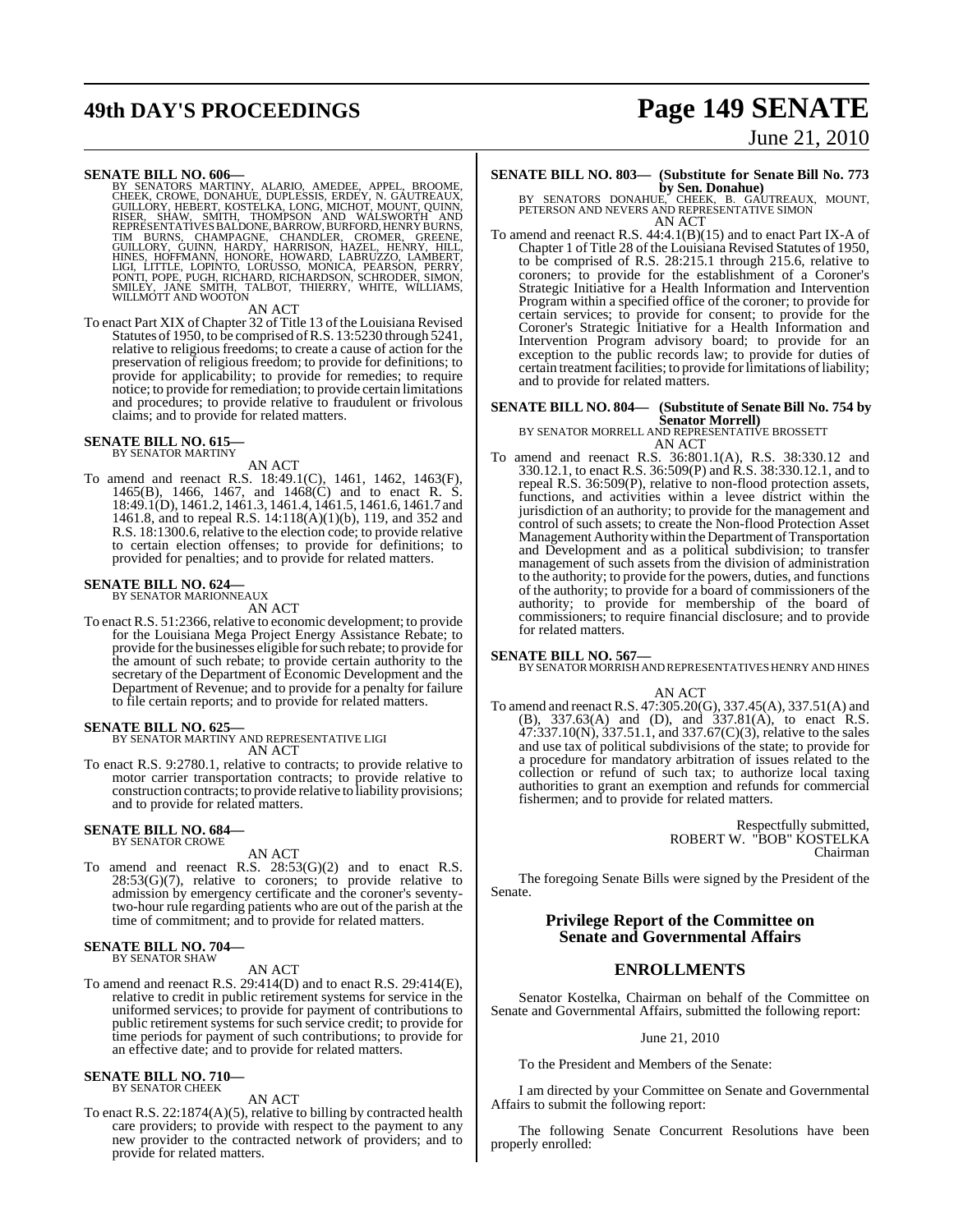# **Page 150 SENATE 49th DAY'S PROCEEDINGS**

June 21, 2010

### **SENATE CONCURRENT RESOLUTION NO. 131—** BY SENATOR MORRELL

A CONCURRENT RESOLUTION

To urge and request the Louisiana State Law Institute to evaluate Louisiana's progresstoward achieving juvenile justice reformas it relates to the "Missouri Model" and to report its findings and recommendations to the Louisiana Legislature as to additional steps necessary to further pursue a system of juvenile justice similar to that of the "Missouri Model".

**SENATE CONCURRENT RESOLUTION NO. 135—78** SENATOR WALSWORTH AND REPRESENTATIVES ABRAMSON, ANDERS, ARMES, ARNOLD, AUBERT, AUSTIN BADON, BOBBY BADON, BALDONE, BARRAS, BARROW, BILLIOT, BROSSETT, BURFORD, HENRY BURROW, BARRAS,

To express the sincere and heartfelt condolences of the Legislature of Louisiana to the family of Ouachita Parish Deputy Sheriff Corporal J.R. Searcy upon his death in the line of duty.

> Respectfully submitted, ROBERT W. "BOB" KOSTELKA Chairman

The foregoing Senate Concurrent Resolutions were signed by the President of the Senate.

# **Message to the Governor**

# **SIGNED SENATE BILLS**

June 21, 2010

To the Honorable Governor of the State of Louisiana:

The President of the Senate and the Speaker of the House of Representatives have signed the following Senate Bills:

#### **SENATE BILL NO. 28—** BY SENATOR MORRELL

AN ACT

To amend and reenact R.S. 18:435(A), relative to poll watchers; to provide that candidates for certain elective offices are entitled to a "super watcher" who shall be admitted to any precinct in the designated parish where the office the candidate seeks is voted on in a primary or general election; to provide for qualifications, powers, and duties of a "super watcher"; and to provide for related matters.

# **SENATE BILL NO. 269—** BY SENATOR MURRAY

#### AN ACT

To provide relative to special districts; to provide for the authority to levy, impose, and collect parcel fees in certain districts; to provide for the designation of subdistricts; and to provide for related matters.

#### **SENATE BILL NO. 274—** BY SENATOR HEITMEIER

AN ACT

To amend and reenactR.S. 11:701(introductory paragraph), (11), and  $(33)(b)(i)$ ,  $728(A)(4)$ ,  $(C)(1)(a)$  and  $(b)(ii)$  and  $(iii)$  and  $(2)$  and  $17:3997(A)(2)$  and (3), to enact R.S.  $11:701(33)(d)$  and (e) and 728(G), and to repeal R.S.  $11:701(33)(a)(xii)$ , relative to the

Teachers' Retirement System of Louisiana; to provide for definitions; to provide that membership in such system includes certain charter school employees; to provide for purchase of service credit; to provide for an effective date; and to provide for related matters.

#### **SENATE BILL NO. 335—** BY SENATOR BROOME

AN ACT

To amend and reenactR.S. 37:2703(3),(6), (10), (11), (12), (17), and  $(18)$ ,  $2704(A)(2)$  and  $(4)$  and  $(B)$ ,  $2705(C)(2)$  and  $(3)$ ,  $(D)$  and (G), 2706(A)(1) and (2), the introductory paragraph of  $2707(A)(1)$  and (2) and (B),  $2708(A)(1)$ , and (2),  $2709$ ,  $2710$ , 2711(B), 2712, 2713, 2714, 2715(B) through (E), 2716(A)(1),  $(2)(a)$ ,  $(c)$ ,  $(d)$  and  $(C)$ , the introductory paragraph of  $2717(A)$ and (3), (B)(1), (6), (7), (8), and (C) and (D),  $\overline{2719}$ ,  $2720(A)(1)$ , (2) and (3),  $2722(A)(1)$ , (2) and (3) and to enact R.S. 37:2703(19), 2716(D) and 2724 and to repealR.S. 37:2703(13), 2706 (C) and (D), 2707(C), (D) and (E), and 2708(C), relative to the social workers practice act; to provide relative to definitions; to provide relative to membership powers, duties and licencing of the social work examiner's board; to provide relative to licensed master's social worker; to provide relative to certified social workers; to provide relative to licensed clinical social workers; to provide relative to provisional certificates; and to provide for related matters.

### **SENATE BILL NO. 507—**

BY SENATOR JACKSON

AN ACT To amend and reenact R.S. 42:1132(D), 1134(N), and 1157(A)(1) and (3) and to enact Chapter 46 of Title 33 of the Louisiana Revised Statutes of 1950, to be comprised of R.S. 33:9661 through 9669, relative to the regulation of lobbying; to provide for the regulation of lobbying of local government; to provide for the reporting of certain expenditures by principals and employers of lobbyists; to provide definitions; to provide for registration, reporting, and disclosure; to provide for administration and enforcement; to provide for penalties; and to provide for related matters.

**SENATE BILL NO. 509—**<br>BY SENATOR LONG AND REPRESENTATIVES ARMES, BOBBY<br>BADON, BILLIOT, BURFORD, CARMODY, CHANDLER, CHANEY,<br>DOERGE, FANNIN, GUILLORY, HAZEL, HENDERSON, HINES,<br>HOFFMANN, HOWARD, HUTTER, JOHNSON, SAM JONES, N AN ACT

To enact R.S. 17:1968.1 and to repeal R.S. 17:1969, relative to funding for the Louisiana School for Math, Science, and the Arts; to provide for the inclusion of the school in the minimum foundation program formula; to provide for the allocation of minimum foundation program funds attributable to such inclusion; to provide relative to appropriations from the state general fund; to provide relative to the annual budget of the Louisiana School for Math, Science, and the Arts; and to provide for related matters.

#### **SENATE BILL NO. 523—** BY SENATOR CHEEK

AN ACT

To enact Subpart E of Part VII of Chapter 5 of Title 40 of the Louisiana Revised Statutes, to be comprised of R.S. 40:1236.21 through 1236.31, relative to emergency medical services; to provide for the creation of the statewide ambulance service district; to provide for the purpose and object of the district; to provide for a board of commissioners; to provide for powers and duties of the board of commissioners; to provide for domicile of the district; to provide for rules and regulations; to provide for the authority to incur debt and issue general bonds; to provide for legislative findings; and to provide for related matters.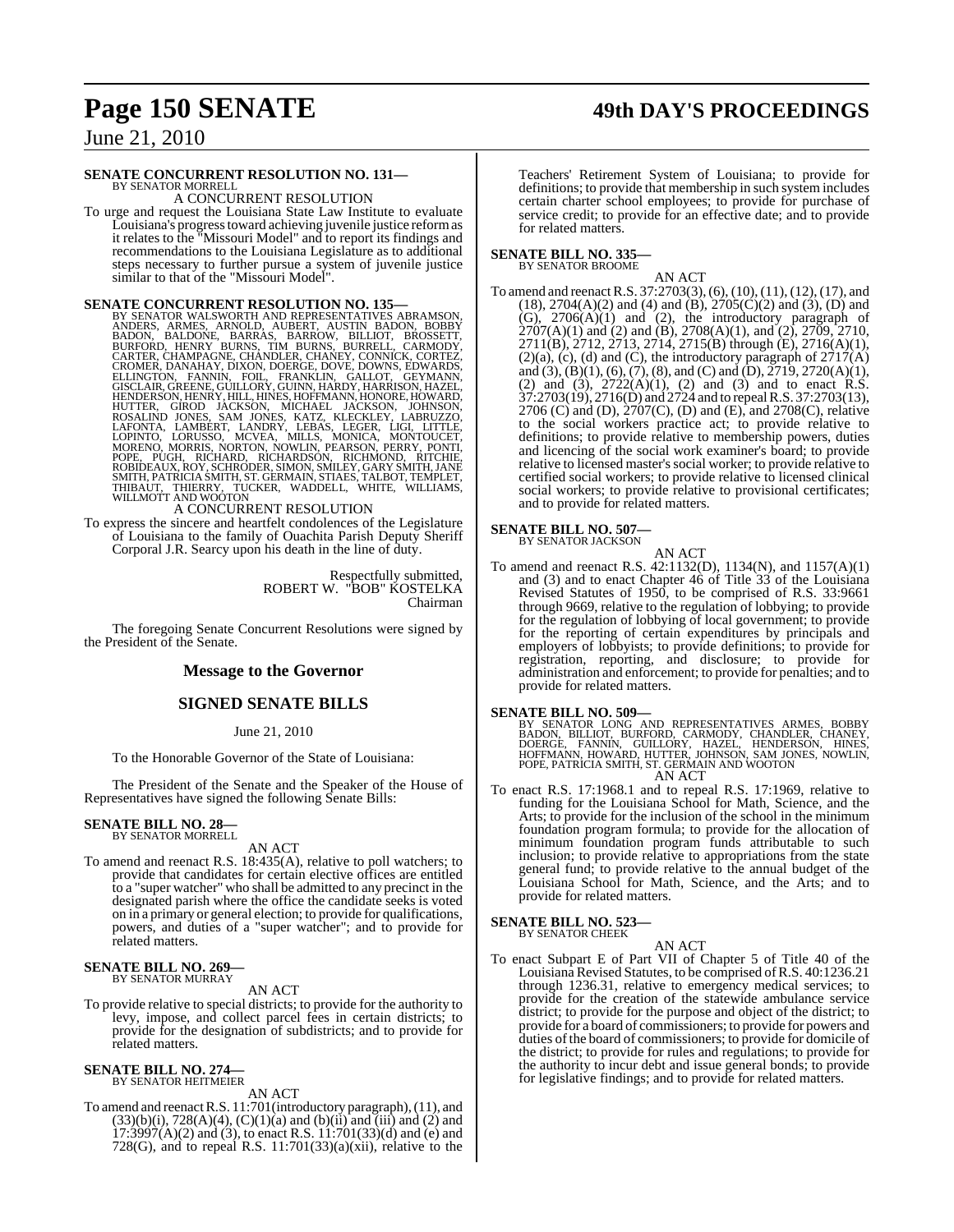# **49th DAY'S PROCEEDINGS Page 151 SENATE** June 21, 2010

**SENATE BILL NO. 584—**<br>BY SENATOR PETERSON AND REPRESENTATIVES BILLIOT,<br>BROSSETT, GISCLAIR, HINES, JOHNSON, ROSALIND JONES, LEBAS,<br>LEGER AND MORENO

AN ACT

To enact Part XII of Chapter 1 of Title 17 of the Louisiana Revised Statutes of 1950, to be comprised of R.S. 17:409.1 through 409.7, and R.S. 36:651(CC), relative to school facilities; to create and provide for the Louisiana Statewide Education Facilities Authority in the Department of Education; to provide for a board of commissioners and an advisory council and for their membership, powers, duties, and functions; to provide for program participation; to provide relative to ownership and control of public school facilities funded through the authority; to provide relative to implementation and funding; to provide limitations; and to provide for related matters.

**SENATE BILL NO. 37—**<br>BY SENATORS THOMPSON, ADLEY, APPEL AND N. GAUTREAUX<br>AND REPRESENTATIVES BALDONE, TIM BURNS, CHANDLER,<br>CHANEY, CORTEZ, GISCLAIR, HENRY, HINES, GIROD JACKSON,<br>KAITZ,LABRUZZO,LITTLE,RICHARD,SIMON,TEMPLET

AN ACT

To amend and reenact R.S. 40:966(B)(3), (E) and (F), and to enact R.S. 40:964(Schedule I)(C)(32), relative to the Uniformed Controlled Dangerous Substances Law; to add drugs to Schedule I classification; to provide for penalties; and to provide for related matters.

# **SENATE BILL NO. 238—** BY SENATOR BROOME

AN ACT

To amend and reenact R.S.  $46:2521$ ,  $2525(B)(1)$ , (C) and (D)(1) through (12), and to repeal R.S. 46:2525(D)(13), and R.S. 49:210.1, relative to the organization of the executive branch of state government; to provide relative to the governor's office on women's policy; to provide relative to the Louisiana Women's Policy and Research Commission; and to provide for related matters.

#### **SENATE BILL NO. 309—** BY SENATOR LAFLEUR

AN ACT

To amend and reenact R.S. 17:233(B)(1)(c), relative to compulsory school attendance; to provide relative to habitual student absence or tardiness; to provide relative to notification to the parent or legal guardian of a student who is at-risk of being considered habitually absent or tardy; and to provide for related matters.

#### **SENATE BILL NO. 381—** BY SENATOR MORRELL

AN ACT

To amend and reenact R.S. 14:89(A) and to enact R.S. 14:89.2, relative to crime against nature; to create the crime against nature by solicitation; to provide for elements of a crime; to provide for definitions; to provide for penalties; and to provide for related matters.

#### **SENATE BILL NO. 453—** BY SENATOR CHEEK

AN ACT

To amend and reenact R.S. 32:154, relative to the Open Roads Law; to provide relative to motor vehicle fatalities; to provide for protocol when organs are to be transplanted after a death in which a moving conveyance is involved; and to provide for related matters.

#### **SENATE BILL NO. 533—** BY SENATORS LAFLEUR, MICHOT AND WALSWORTH

AN ACT

To enact R.S. 17:8.2 and 415.1(D), relative to textbooks and other instructional materials; to provide for the inclusion of electronic textbooks and instructional materials on state approved lists of textbooks and materials that may be used in elementary and secondary schools; to encourage the adoption and use of electronic textbooks and instructional materials; to provide relative to the purchase of printed and electronic textbooks and other instructional materials and content; to provide relative to the availability of electronic textbooks and instructional materials prior to adoption; and to provide for related matters.

#### **SENATE BILL NO. 642—** BY SENATOR MORRELL

AN ACT

To enact Code of Criminal Procedure Article 334.3(A)(4), relative to bail; to provide for release on bail; to provide for forfeiture or revocation of bail; to provide for procedure; and to provide for related matters.

#### **SENATE BILL NO. 644—** BY SENATOR BROOME

AN ACT

To enact Chapter 2-A of Title XVI of the Louisiana Children's Code, comprised of Articles 1623 through 1643, and to repeal Chapter 2 of Title XVI of the Louisiana Children's Code, comprised of Articles 1608 through 1622, relative to the Interstate Compact for the Placement of Children; to authorize the state to enter into an interstate compact on the placement of children; to provide procedures, terms, conditions, requirements, and effects; to provide purposes and definitions; to provide relative to compact applicability; to provide relative to jurisdiction, assessments, placement, and state responsibility; to establish an interstate commission for the placement of children and provide for its powers, duties, membership, procedures, organization, operation, officers and staff; to provide certain qualified immunity, defenses, and indemnification; to provide for rulemaking functions and procedures; to provide for the effects of rules promulgated by the commission; to provide for judicial review of such rules; to provide for oversight of the compact by the commission; to provide for dispute resolution and enforcement of the compact; to provide for financing of the commission; to provide for effective dates of the compact; to provide for withdrawal and dissolution of the compact; to provide for legal effects of the compact; to provide for Indian tribes; to provide for rulemaking authority by the Department of Social Services; to provide certain effective dates; and to provide for related matters.

**SENATE BILL NO. 656—**<br>BY SENATORS HEBERT, MICHOT, WALSWORTH AND N.<br>GAUTREAUX AN ACT

To amend and reenact R.S. 39:51(D) and 1305(C)(2)(a) and to enact R.S. 39:51(B) and (F), relative to government budgets; to provide relative to the content and form of the general appropriations, ancillary, legislative and judicial appropriation bills; to provide for the designation of reductions in any appropriation bill; to provide relative to the content and form of budgets of political subdivisions; to provide for an effective date; and to provide for related matters.

### **SENATE BILL NO. 701—**

BY SENATOR MARIONNEAUX AND REPRESENTATIVES ARMES,<br>AUSTINBADON,CARMODY,CARTER,CHANDLER,CHANEY,DIXON,<br>DOWNS, HINES, HOFFMANN, RICHARDSON, RITCHIE, PATRICIA<br>SMITH AND THIBAUT

AN ACT

To enact R.S. 17:221.4(C) and (D), relative to education; to provide relative to options available to certain high school dropouts pursuant to court order; and to provide for related matters.

#### **SENATE BILL NO. 805— (Substitute of Senate Bill No. 272 by Senator Dorsey)** BY SENATOR DORSEY

#### AN ACT

To enact Chapter 2-B of Code Title XII of Code Book III of Title 9 of the Louisiana Revised Statutes of 1950, to be comprised of